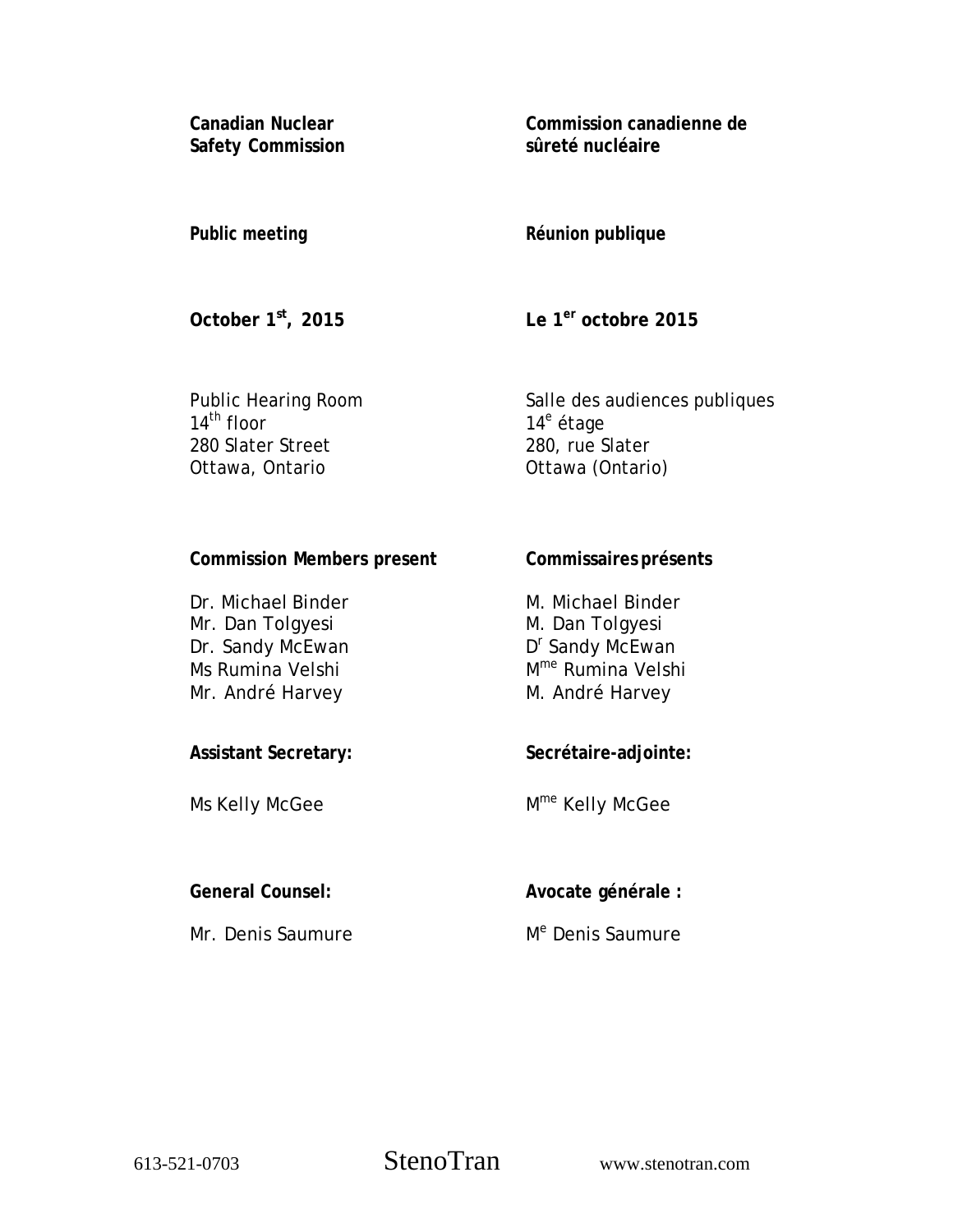### **TABLE OF CONTENTS**

|                                                                                                                                              | <b>PAGE</b>  |
|----------------------------------------------------------------------------------------------------------------------------------------------|--------------|
| Opening Remarks                                                                                                                              | $\mathbf{1}$ |
| CMD 15-M41/15-M41.A<br>Oral presentation by CNSC staff                                                                                       | 3            |
| CMD 15-M27/15-M27.A<br>Oral presentation by CNSC staff                                                                                       | 52           |
| CMD 15-M27.1/15-M27.1A<br>Oral presentation by the<br>Canadian Radiation Protection Association                                              | 96           |
| CMD 15-M27.2/15-M27.2A<br>Oral presentation by the<br>Canadian Organization of Medical Physicists                                            | 109          |
| CMD 15-M43/15-M43.A<br>Oral presentation by CNSC staff                                                                                       | 143          |
| CMD 15-M43.2<br>Oral presentation by the<br>Office of the Fire Marshal & Emergency Management<br>And the Ministry of Health & Long-Term Care | 160          |
| Continued questions re: CMD 15-M27/15-M27.A                                                                                                  | 189          |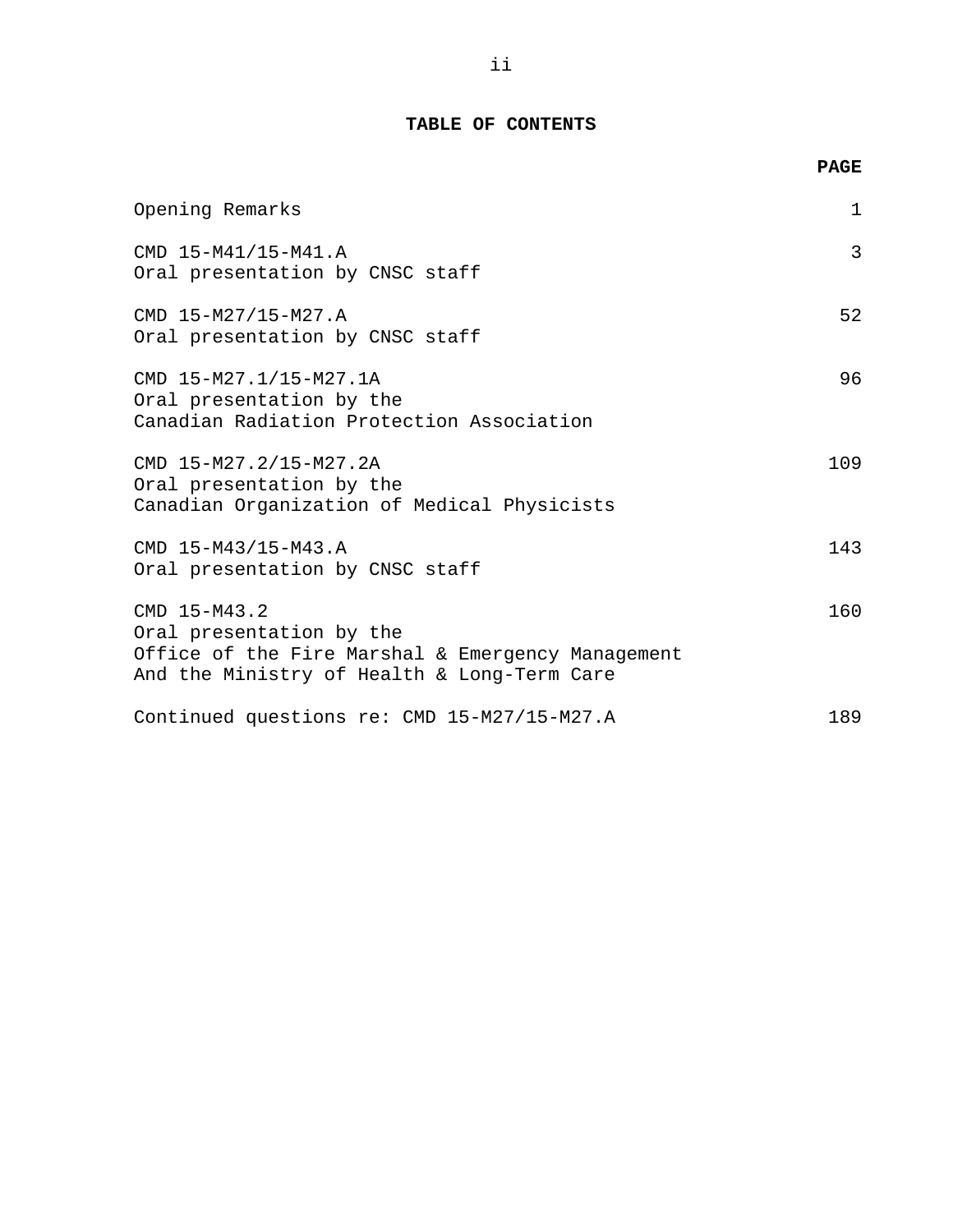<span id="page-2-0"></span>Ottawa, Ontario / Ottawa (Ontario) --- Upon resuming on Thursday, October 1, 2015 at 9:00 a.m. / L'audience reprend le jeudi  $1<sup>er</sup>$  octobre 2015 à 9 h 00

**MME McGEE :** Bonjour, Mesdames et

Messieurs. Bienvenue à la continuation de la réunion publique de la Commission canadienne de sûreté nucléaire.

Mon nom est Kelly McGee. Je suis la secrétaire-adjointe de la Commission et j'aimerais aborder certains aspects touchant le déroulement de la réunion.

We have simultaneous translation. Please keep the pace of your speech relatively slow so that the translators are able to keep up.

Des appareils de traduction sont disponibles à la réception. La version française est au poste 2. The English version is on channel 1.

Please identify yourself before speaking so that the transcripts are as complete and clear as possible.

La transcription sera disponible sur le site Web de la Commission la semaine prochaine.

I would also like to note that this proceeding is being video webcast live and that archives of these proceedings will be available on the CNSC website for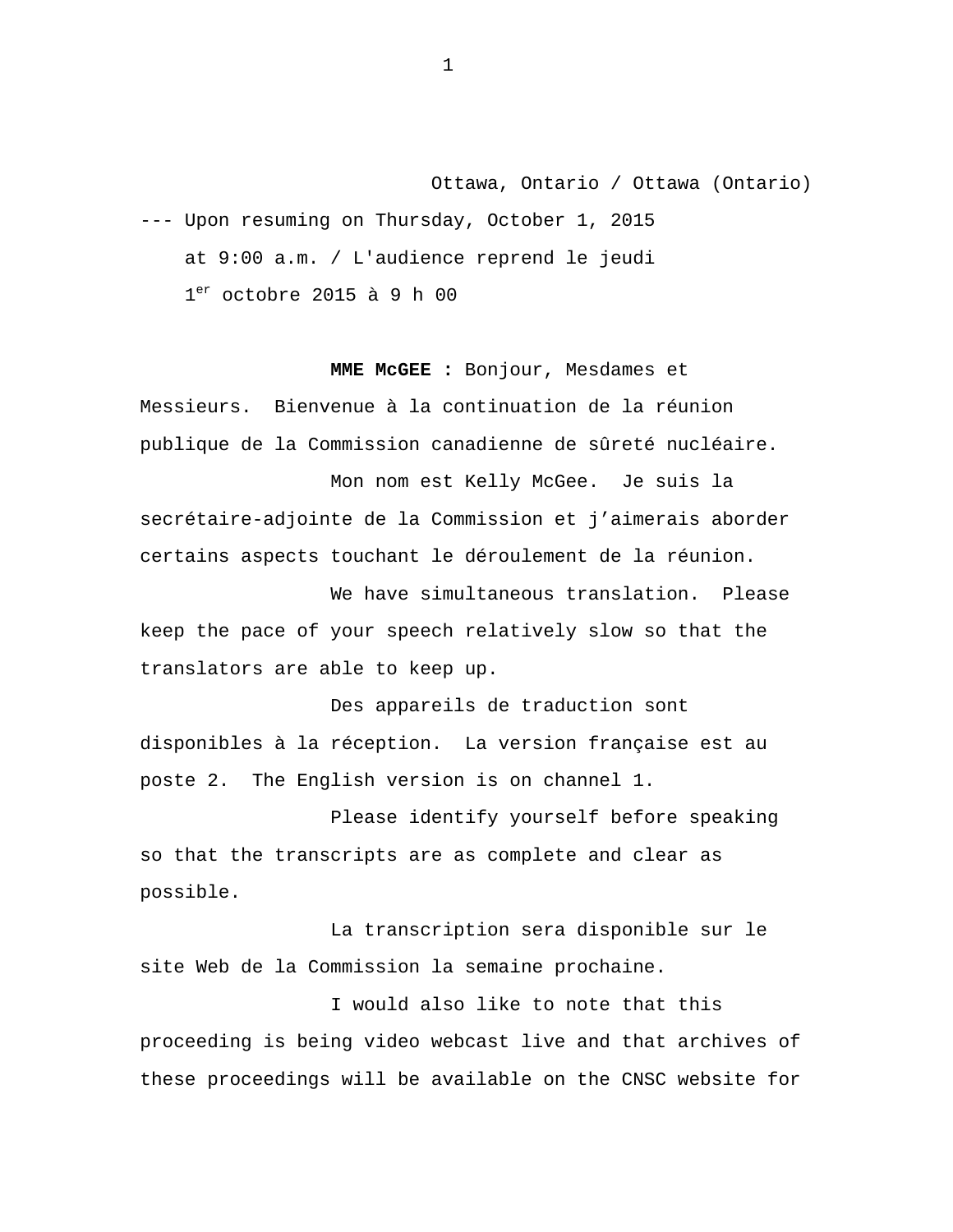a three-month period after closure of the proceedings.

Please silence your cell phones and other electronic devices.

Monsieur Binder, président et premier dirigeant de la CCSN, va présider la réunion publique d'aujourd'hui.

President Binder...?

**THE PRESIDENT:** Thank you, Kelly.

Good morning and welcome to the continuation of the meeting of the Canadian Nuclear Safety Commission.

Mon nom est Michael Binder. Je suis le président de la Commission canadienne de sûreté nucléaire.

Je vous souhaite la bienvenue and welcome to all those joining us via the webcast.

I would like to introduce the Members of the Commission.

On my right is Monsieur Dan Tolgyesi; on my left are Dr. Sandy McEwan, Ms Rumina Velshi and Monsieur André Harvey.

We have heard from the Assistant Secretary, Kelly McGee. We also have with us here today Monsieur Denis Saumure, Senior Counsel to the Commission.

**MS McGEE:** The *Nuclear Safety and Control Act* authorizes the Commission to hold meetings for the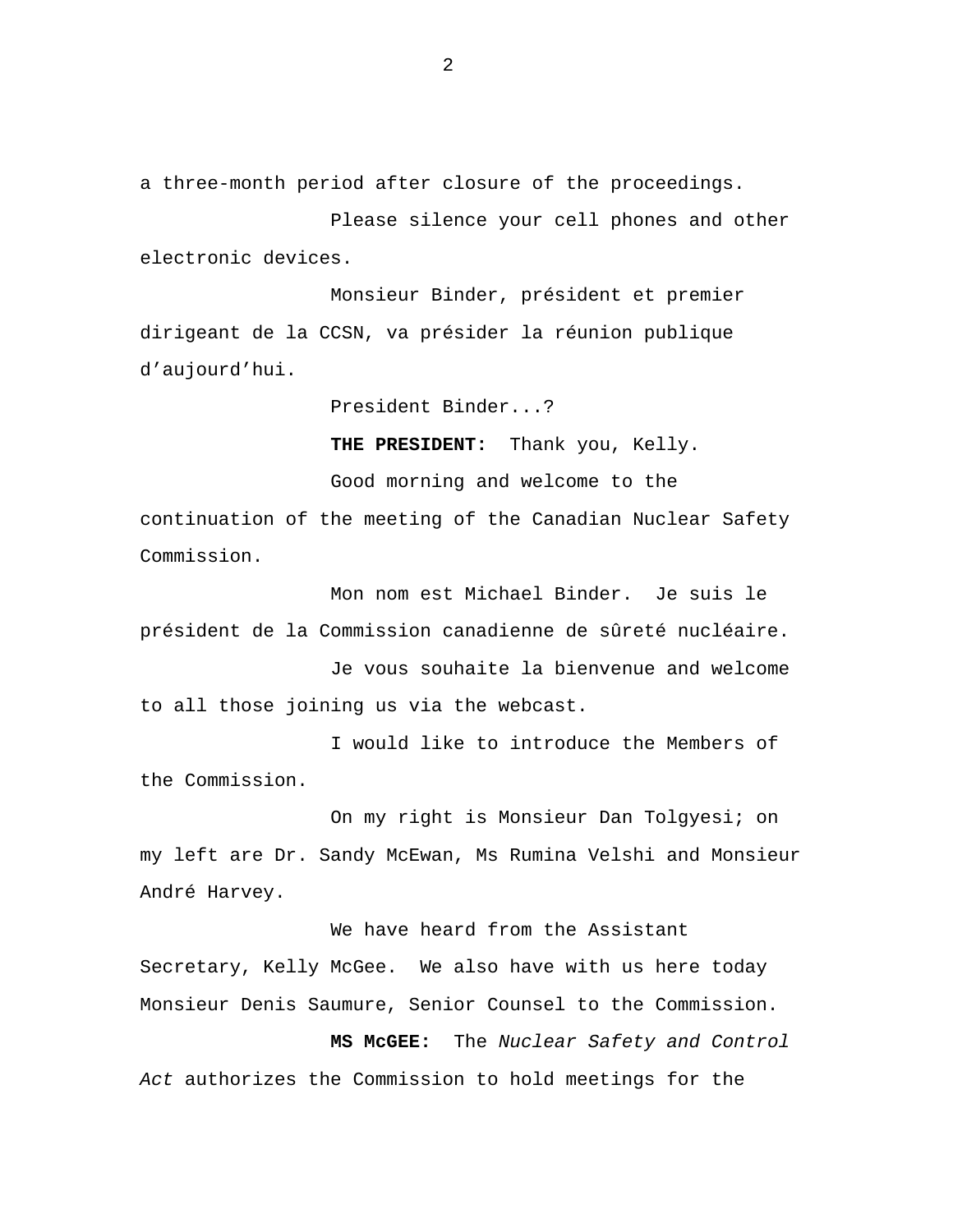<span id="page-4-0"></span>conduct of its affairs.

The agenda for this meeting was approved yesterday. Please refer to the agenda 15-M38.A for the complete list of items to be presented today.

#### **\*CMD 15-M41/CMD 15-M41.A**

#### **Oral presentation by CNSC staff**

**THE PRESIDENT:** The first item on the agenda is an update from CNSC staff on Cameco Corporation's Decommissioned Beaverlodge Mine and Mill Site, as outlined in CMDs 15-M41 and M41.A.

I understand that we have a connection with Cameco Corporation. Mr. Mooney, can you hear us?

**MR. MOONEY:** Yes, we can, quite clearly. Can you hear us?

**THE PRESIDENT:** Yes, we can.

And I understand also that we have Mr. Cunningham for Saskatchewan Ministry of Economy.

**MR. CUNNINGHAM:** Yes, sir.

**THE PRESIDENT:** Mr. Cunningham, can you

hear us?

**MR. CUNNINGHAM:** Yes, I can.

**THE PRESIDENT:** Okay. You are there with them, okay.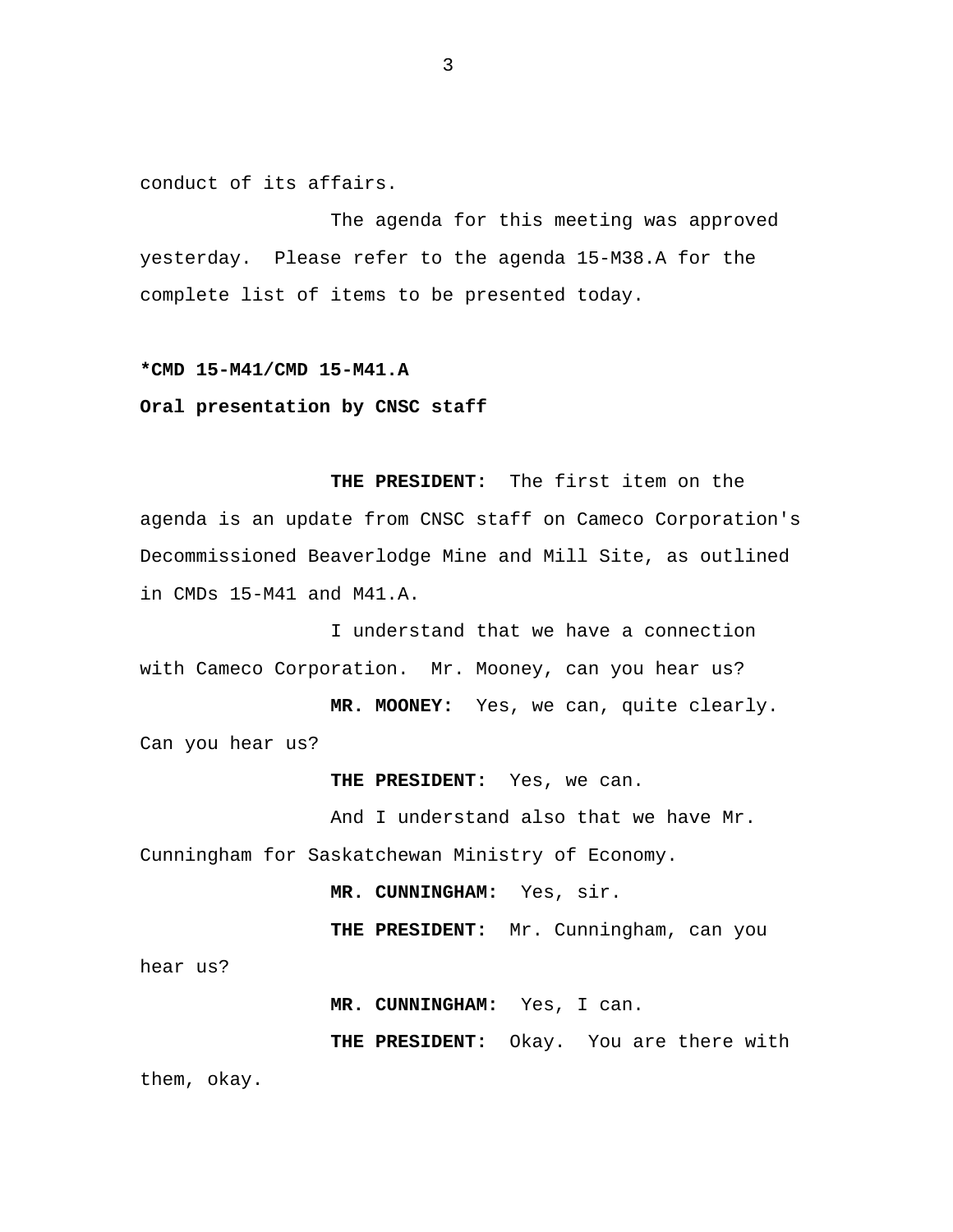#### **MR. CUNNINGHAM:** Yes.

**THE PRESIDENT:** So let's start with the presentation from CNSC. I understand that, Dr. Newland, you will make the presentation. Please go ahead.

#### **DR. NEWLAND:** Thank you.

Good morning, Mr. President, Members of the Commission. My name is David Newland. I am the Acting Director General of the Directorate of Nuclear Cycle and Facilities Regulation.

With me today are Jean LeClair, Director of the Uranium Mines and Mills Division, Charles Moreau, Project Officer with the same Division, and we have the rest of the CNSC team for the project as well.

In April 2013, a public hearing was held to discuss the licence renewal for the decommissioned Beaverlodge mine and mill site which is managed by Cameco Corporation. The Commission was updated on the process that was followed to select remedial options for the site, the final options that were selected, how performance would be evaluated and the process for transferring properties into the provincial Institutional Control Program.

In May 2013, Cameco was issued a 10-year licence to proceed with the remedial work and continued management of the properties. CNSC staff committed to providing to the Commission a progress update of the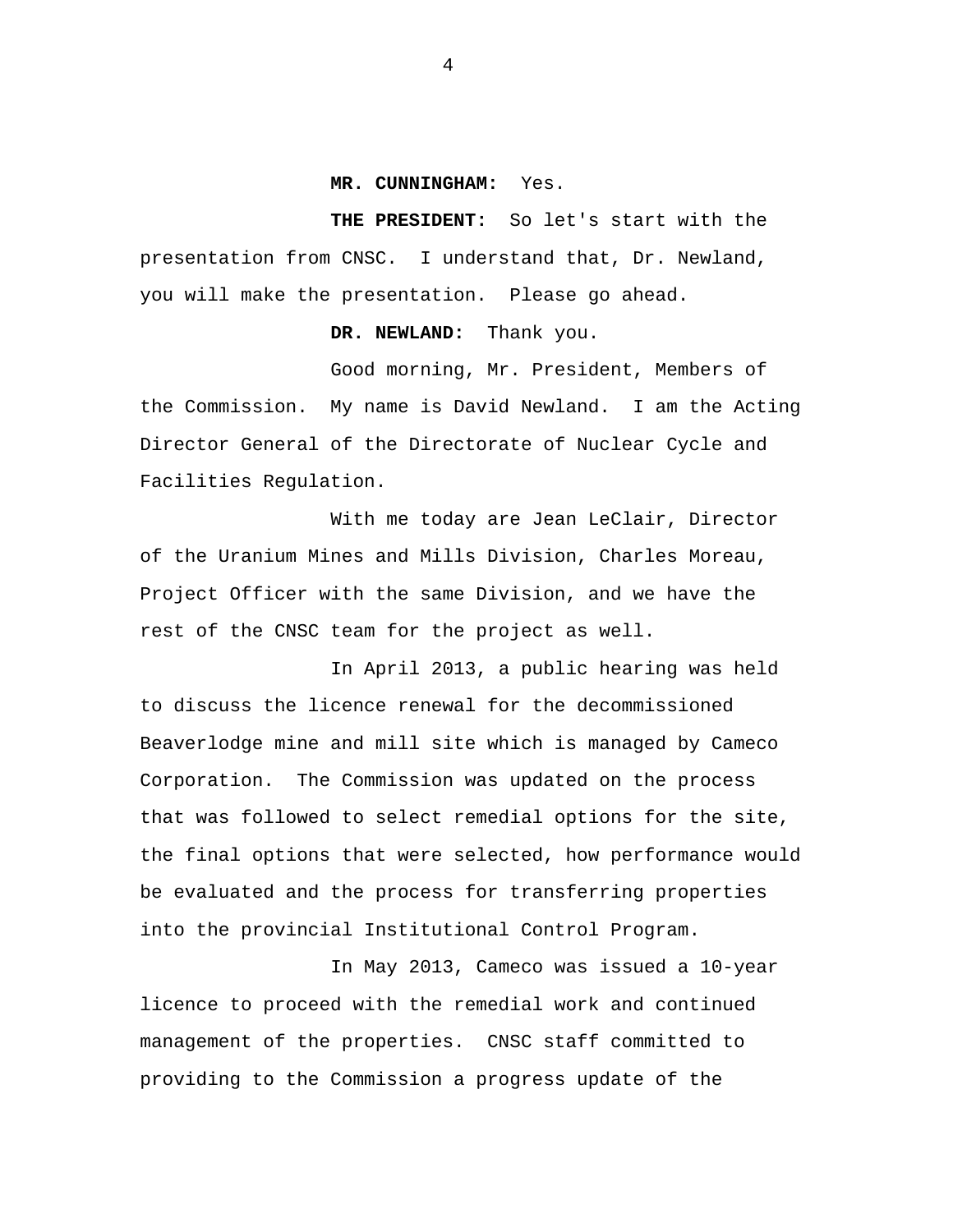project.

In 2014, CNSC staff provided to the Commission a list of performance objectives, performance indicators and a proposed timeline for the transfer of properties to the Institutional Control Program. The following presentation is a status update on the work that was completed since last year and is currently under way.

I will now turn the presentation over to Mr. Jean LeClair. Thank you.

 **MR. LeCLAIR:** Good morning, Mr. President and Members of the Commission. For the record, my name is Jean LeClair and I am the Director of the Uranium Mines and Mills Division.

As a reminder from what was said at previous hearings and meetings on the Beaverlodge, unlike some of the legacy mines in Northern Saskatchewan that were abandoned, the Beaverlodge site was decommissioned to the standards of the day from 1983 to 1985.

That being said, historical mining practices that took place during the operation of this mine were very different from those you would see in a modern uranium mine. Environmental protection standards have come a long way and many of the practices of handling mine waste would not be acceptable today.

The remedial work that Cameco is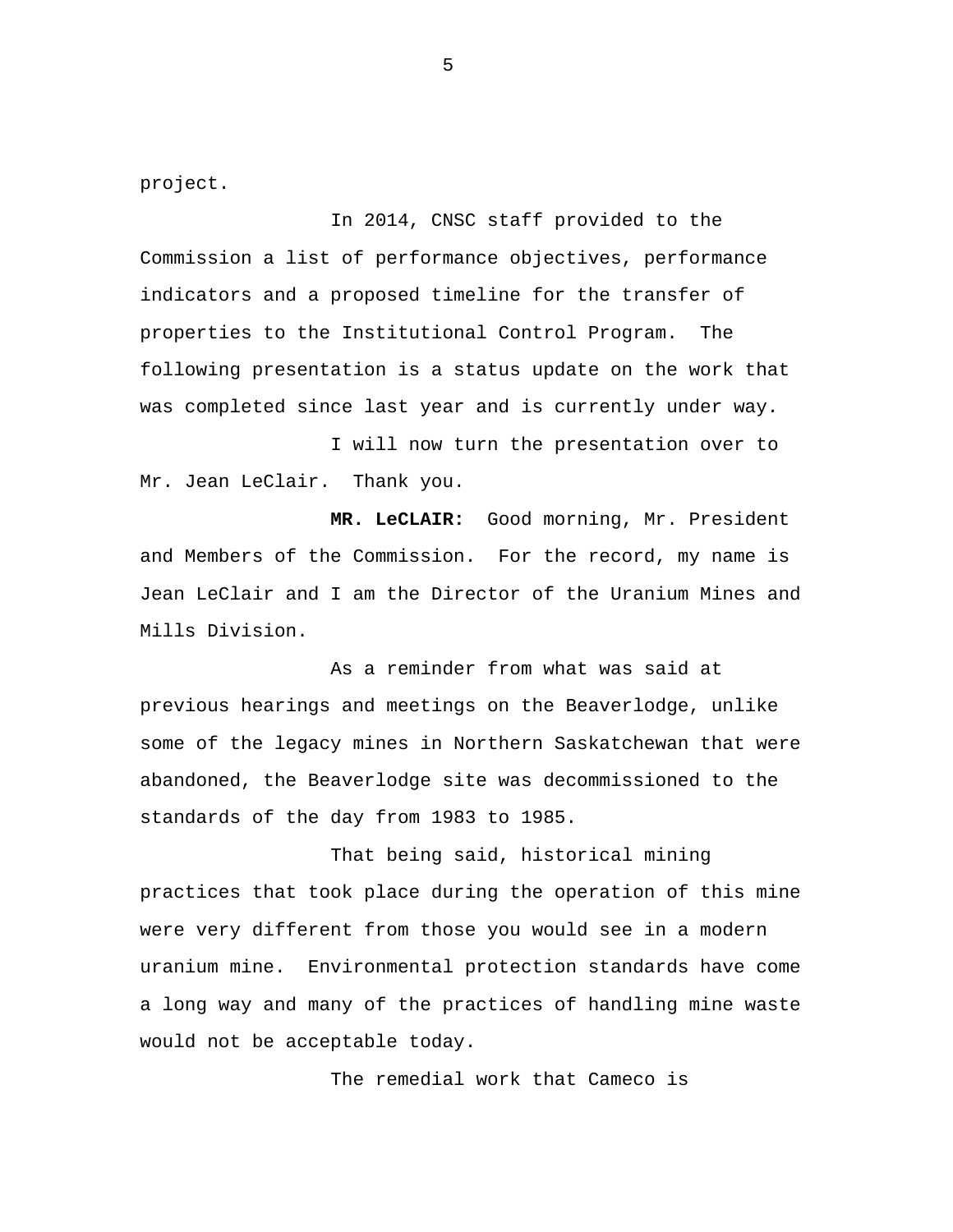performing during the current licence term is being done to improve on some of the original decommissioning work to ensure the long-term risks have been addressed and managed such that minimal efforts will be required to manage the sites under the provincial Institutional Control Program.

I would also like to assure the Commission that the risks of a tailings dam failure such as the one that occurred at the Mount Polley mine in British Columbia on August 4, 2014 does not exist at the Beaverlodge site. There are no dams on the Beaverlodge site as tailings were deposited into natural water bodies during operation.

I will now ask Charles Moreau to continue with the CNSC staff's presentation.

 **MR. MOREAU:** Good morning, Mr. President and Commission Members. My name is Charles Moreau. I am the Project Officer for the decommissioning of the Beaverlodge mill and mine site.

I will begin my presentation by providing a site overview that includes a brief history of the file. I will also provide a status update for the activities completed at the site since 2014.

Jean LeClair will then present the section on the Institutional Control Program and Mr. Newland will present the staff conclusions.

I will start with the site overview.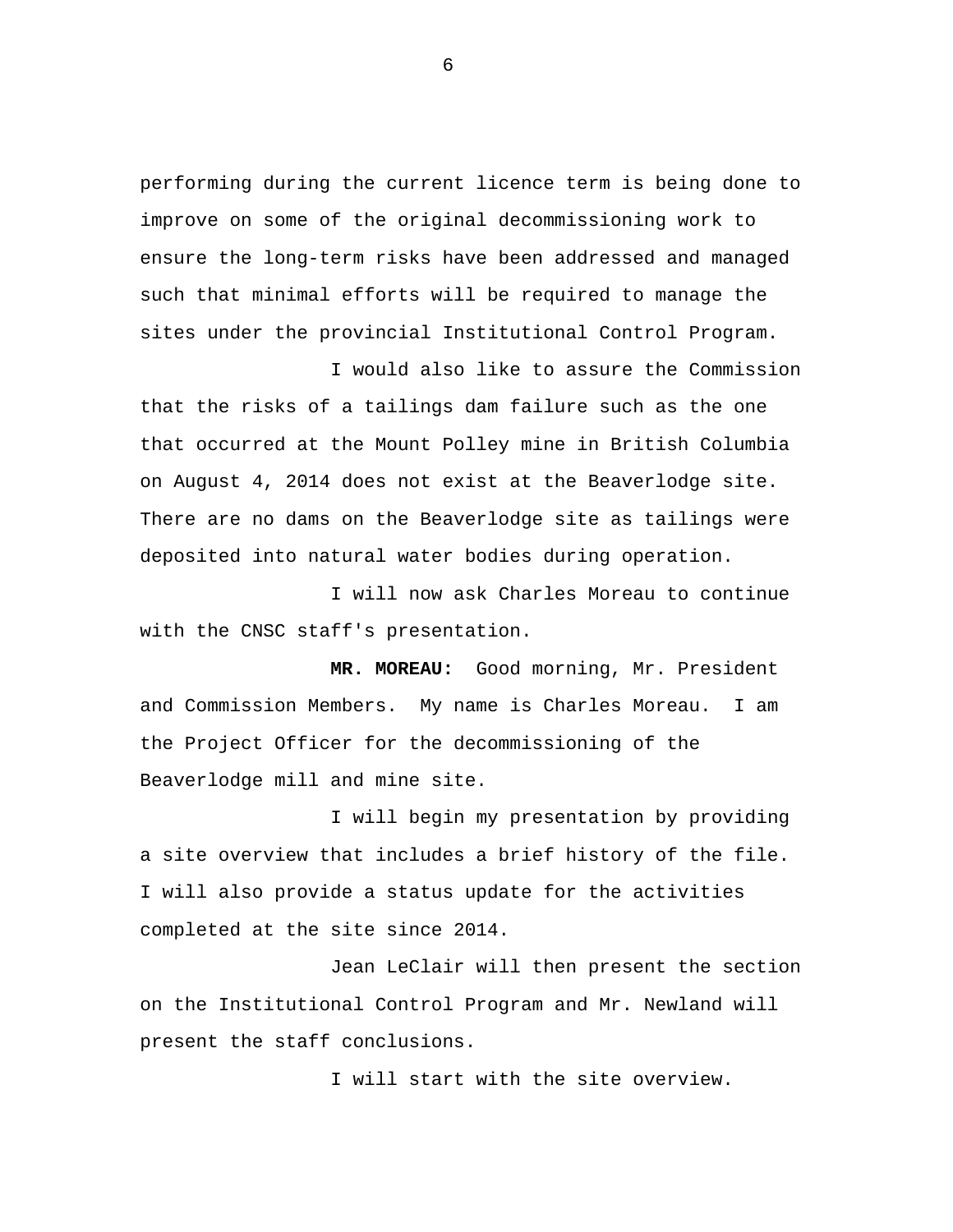As shown in the map on the left-hand side of the slide, the decommissioned Beaverlodge mine and mill site is located in the northwest corner of Saskatchewan and approximately 8 kilometres from Uranium City and approximately 50 kilometres south of the Northwest Territories boundary.

In the map on the right, the Beaverlodge licensed areas are outlined in red. Historical mining activities in these areas were conducted within two watersheds, the Ace Creek Watershed shown in light blue and the Fulton Creek Watershed shown in dark blue. Both these watersheds feed into Beaverlodge Lake.

There are five main licensed areas, including the Hab, the Dubyna, the Bolger/Verna, Lower Ace Creek and the Tailings Management Area. There are also three smaller licensed areas, the Eagle and two Martin Lake areas which have a relatively small footprint.

Each of these areas is a compilation of a number of individual properties. There is a total of 65 individual properties that make up these licensed areas.

Eldorado Nuclear Limited, a federal Crown corporation, operated the site from 1952 to 1982. During the early operation, comprehensive environmental protection regulations did not exist. As an example, the site operated without an effluent treatment process for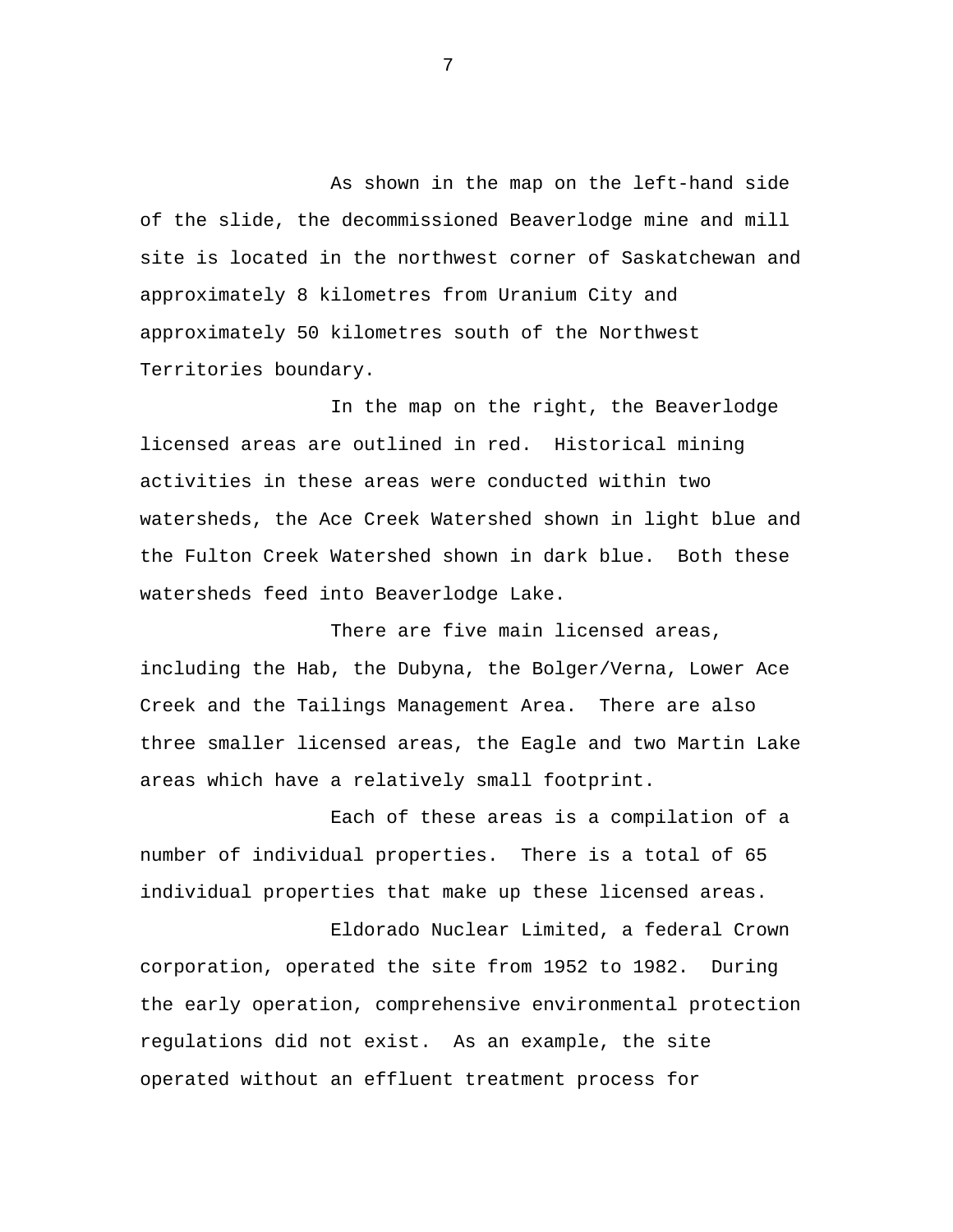approximately 25 years.

Decommissioning was completed in 1985 following the plan approved by the provincial and federal regulatory bodies. The approval noted that the site was expected to recover naturally in the long term. Since 1985, the site has been in a state of monitoring and maintenance.

In 1988, Eldorado Nuclear Limited and the Saskatchewan Mining and Development Corporation, a provincial Crown corporation, merged to form Cameco. As a result of this merger, Cameco was assigned the responsibility of maintaining and monitoring the site, and Canada Eldor Inc., part of the federal Crown corporation Canada Development Investment Corporation, was to provide the funding for all of the site activities.

With Cameco's current 10-year licence, a plan has been developed to transfer the site back to the province through Saskatchewan Institutional Control Program.

In April 2013, the Beaverlodge Remediation Plan was presented to the Commission. Over 20 supporting studies were completed which have contributed to the development of the path forward, which concluded that the licensee identified reasonable options to support the natural recovery of the site.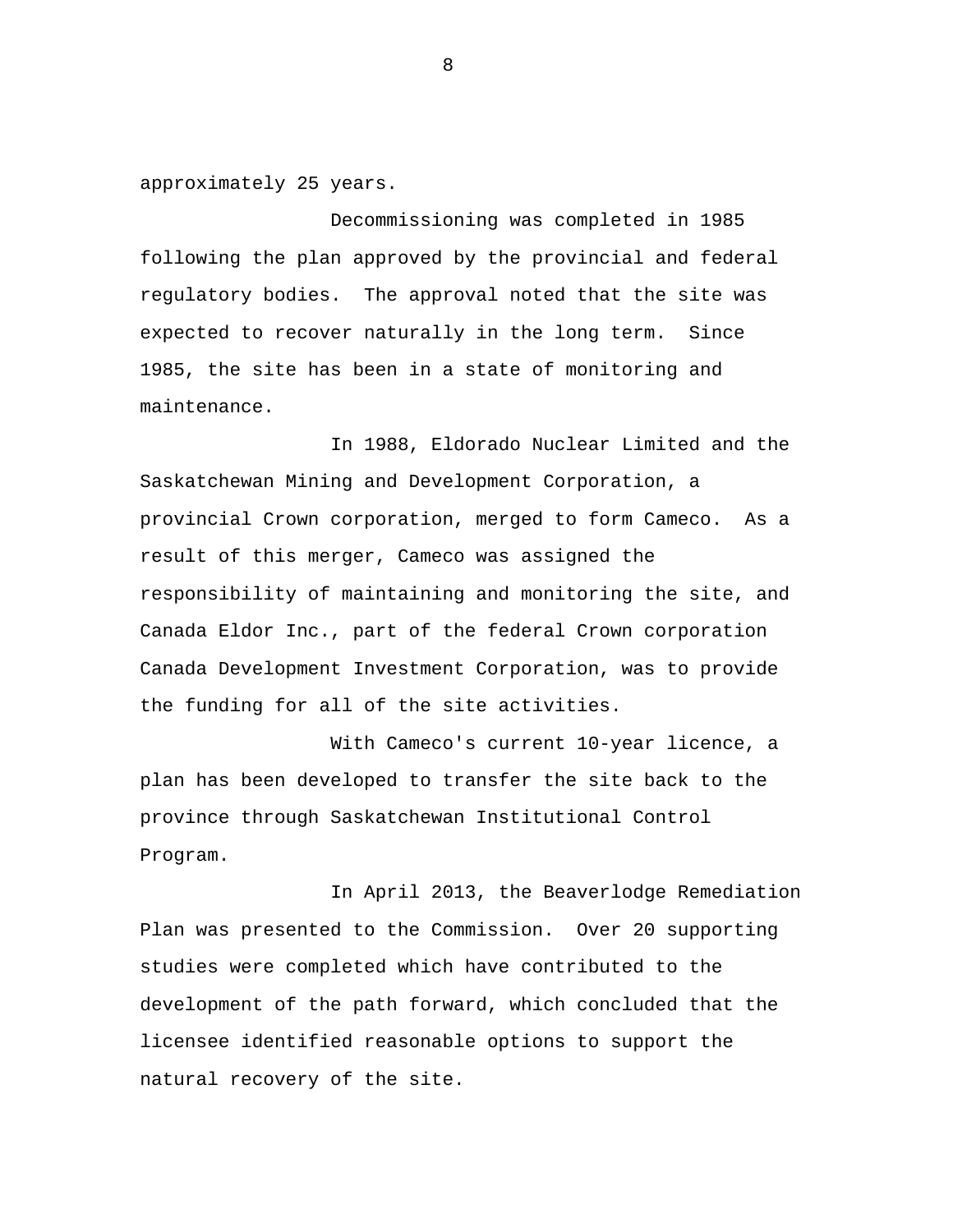The remedial options that were selected were considered to be good engineering practices and are expected to result in localized improvement in water quality. However, due to the legacy mining impact and the size of Beaverlodge Lake, there were no practical remedial options that would be able to meaningfully accelerate the natural recovery of Beaverlodge Lake.

In May 2013, the Commission accepted the path forward and issued Cameco a 10-year licence to proceed with the remedial work and continued management of the properties.

In 2014, CNSC staff provided, at the Commission's request, a list of performance objectives, performance indicators and the proposed timeline for the transfer of properties to the Institutional Control Program.

The current presentation will focus on the progress done since 2014 on the four remedial actions that were discussed in last year's presentation.

As described in last year's presentation, Cameco implemented and assessed four main remedial actions, including: the Bolger/Verna stream diversion; plugging boreholes; replacing caps on vertical mine openings; and assessing the need of covering accessible waste rock and tailings areas having elevated gamma levels.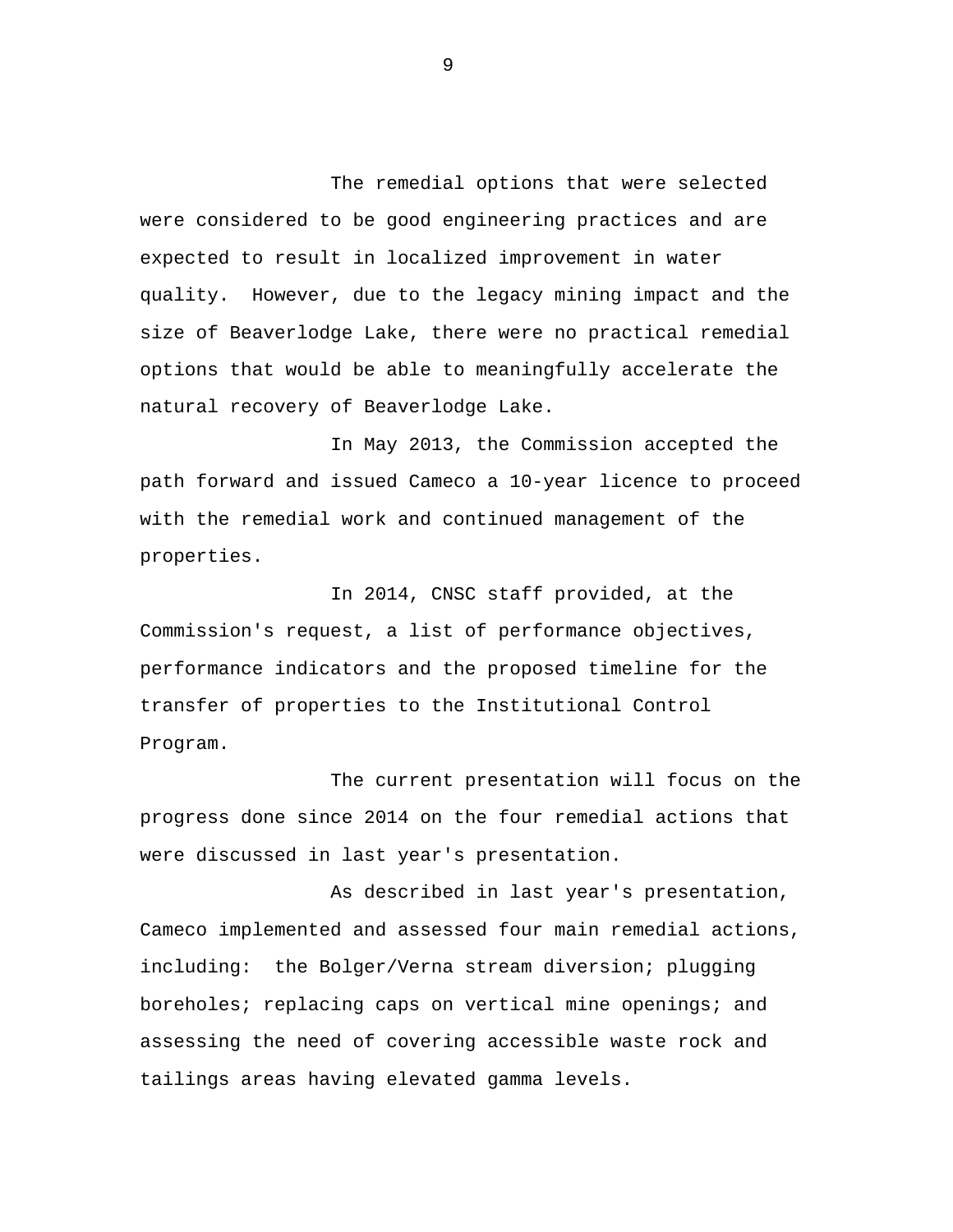The following slide will provide a brief status update on each of the options.

In addition, CNSC staff will present an update on the surface subsidence that occurred in the Lower Ace Creek area.

The first action I will discuss is the stream diversion at the Bolger/Verna area.

The purpose of this stream diversion was to re-establish the flow path between Zora and Verna Lakes to minimize contact with the waste rock pile.

In 2014, CNSC staff reviewed and accepted the detailed design of the stream diversion. The 2014 activities focused on physical and chemical characterization of the waste rock pile with a start on the waste rock removal.

As of mid-September 2015, Cameco reported that the entire length of the proposed channel was connected and water was flowing through. Flows within the channel are stable and were established to be the same entering and exiting the channel.

Excavation work within the channel is mostly complete, with some additional work expected like adjusting the side slopes and placing rocks in the channel to prevent erosion. Moving forward, CNSC staff will verify the status of the stream during the next compliance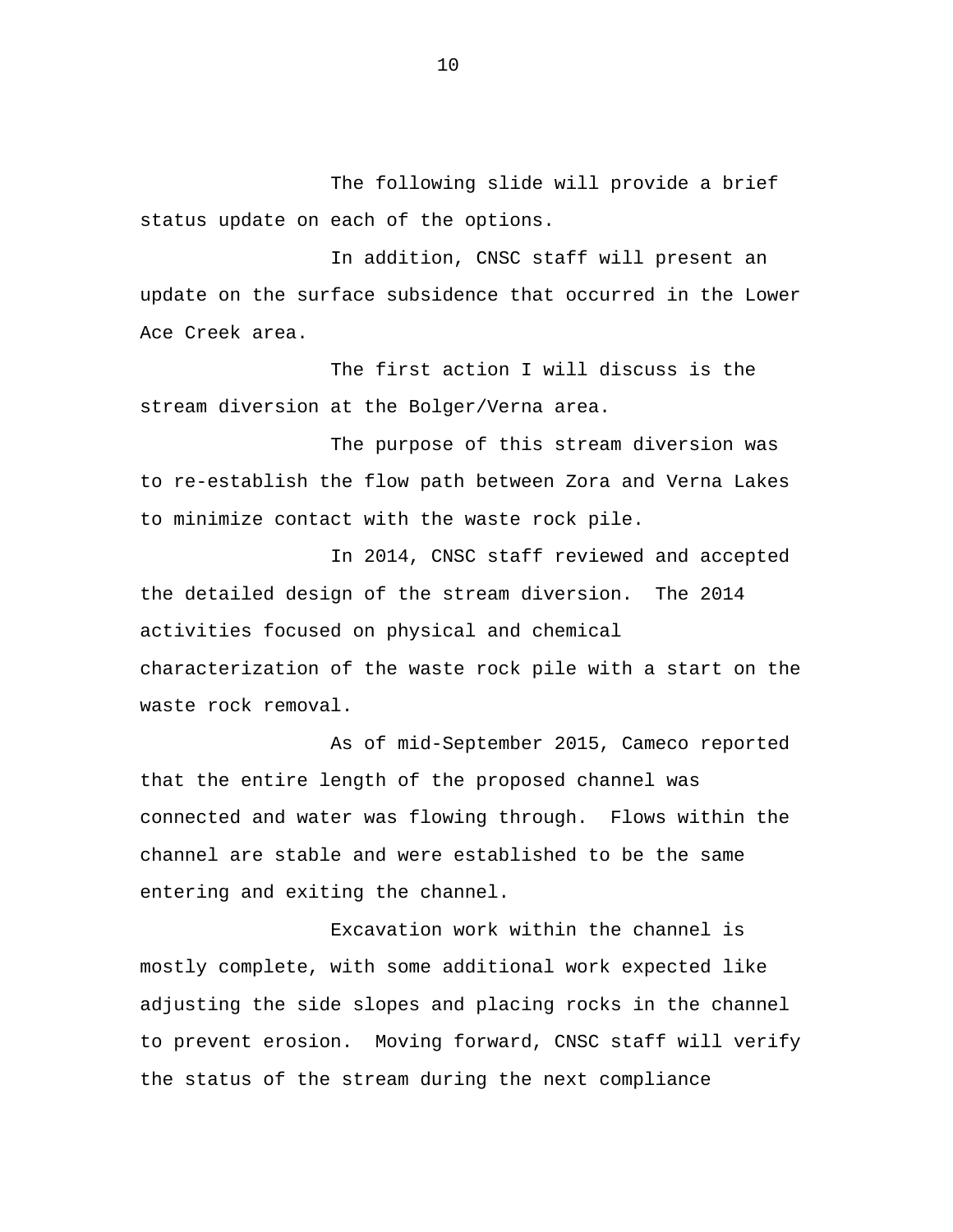inspection.

The second action is plugging boreholes. On the picture here, the location of the boreholes is indicated by the pipe section or the casing. All boreholes on the site are to be plugged to prevent potential for groundwater outflow to the surface.

Since 2013, all identified exploration boreholes on the Beaverlodge site had been sealed. Cameco also committed to seal any additional boreholes found on the site during the completion of the remedial work.

During the summer of 2015, Cameco located some additional boreholes and will seal them by the end of this year. These boreholes were not flowing but will be sealed as a preventative measure. CNSC staff will continue to verify during compliance inspections that all boreholes are sealed.

The third action is to replace the caps on vertical mine openings. This includes old shafts and ventilation raises.

The current concrete caps on the vertical mine opening will be covered with new engineering caps with established designs to ensure long-term safety of the site. All caps on vertical mine openings are scheduled to be covered by the end of 2018.

During the summer of 2015, the conditions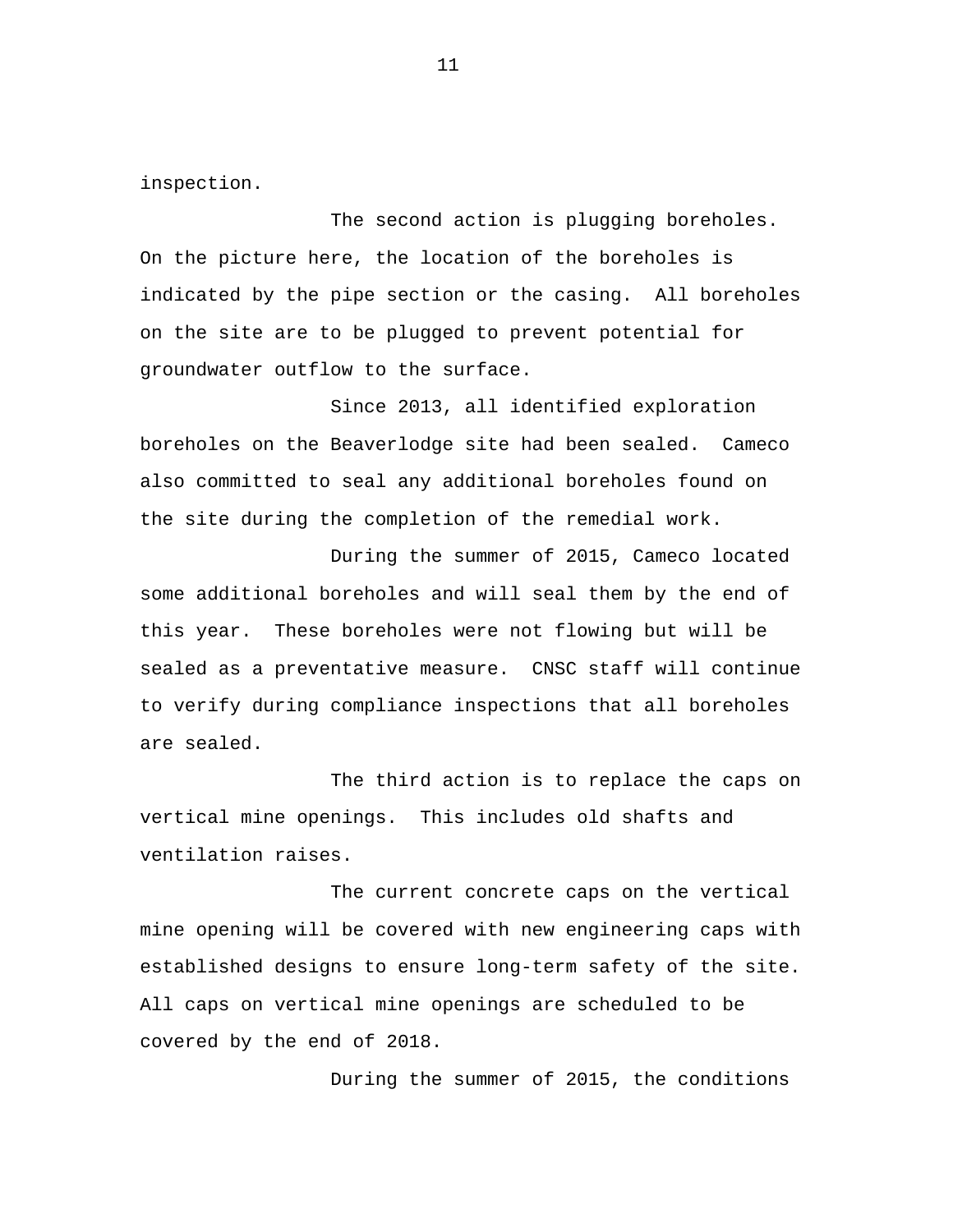of the existing shaft caps were assessed by Cameco in preparation to install steel covers over the existing structures. CNSC staff also observed the condition of the caps during the June 2015 inspection and verified that there were no signs of significant deterioration.

Moving forward, CNSC staff will review the proposed shaft cap design and monitor their installation through compliance inspections.

The fourth and last action was to assess the need of covering accessible waste rock and tailings areas having elevated gamma levels.

Cameco performed a sitewide gamma scan in September 2014. CNSC staff independently verified the result of the gamma survey in June 2015.

Working with Uranium City residents, Cameco also conducted a land use survey to better know the time spent on Beaverlodge properties by Uranium City residents.

After review, CNSC staff concluded that from a risk perspective the gamma radiation level for members of the public on the Beaverlodge property are acceptable and predicted cumulative doses are below the public dose of 1 mSv per year.

In conclusion, CNSC staff do not require any further remedial actions to reduce gamma exposure.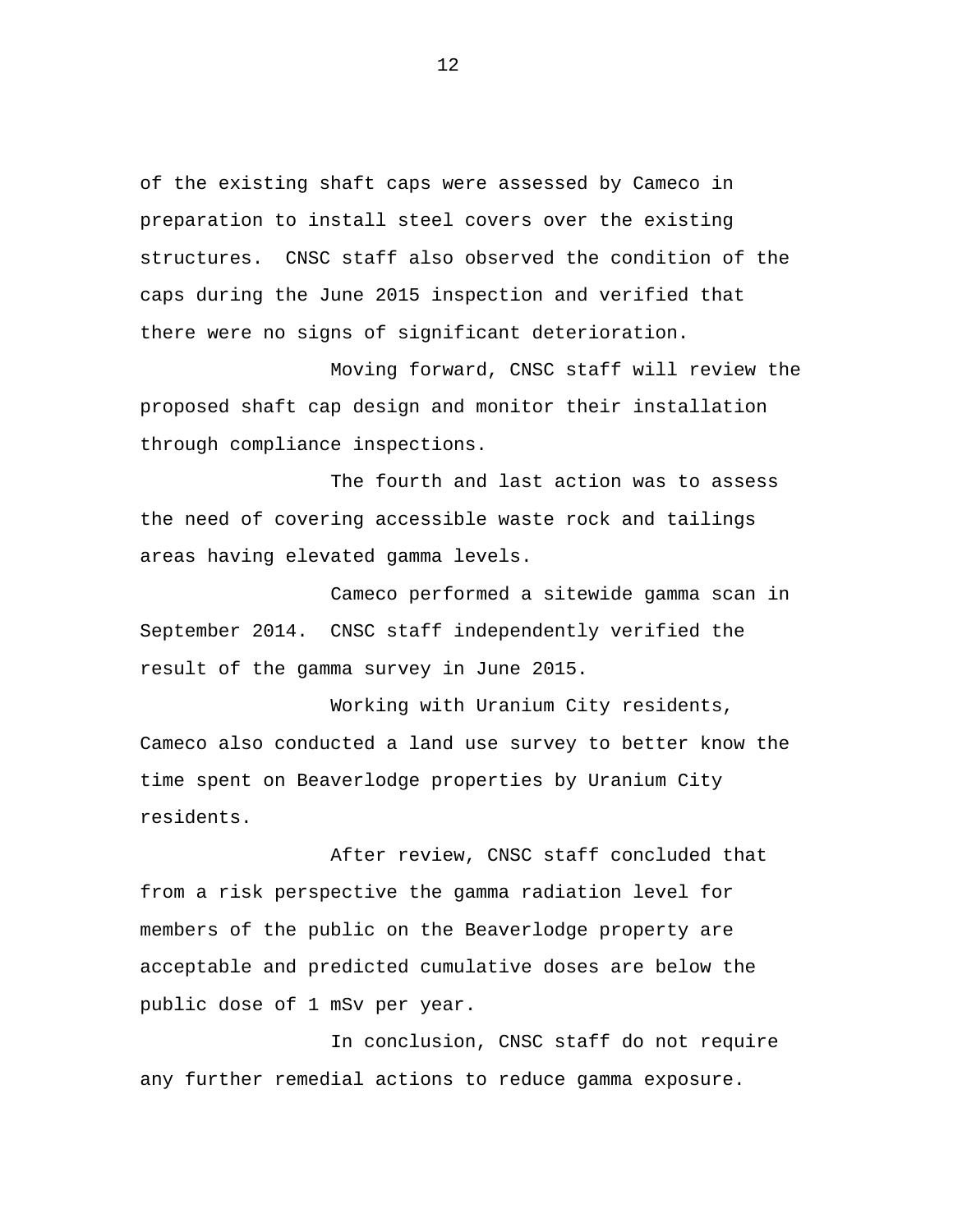In addition to the remedial actions, CNSC staff would also like to provide a brief update on the surface subsidence which occurred in the lower Ace Creek area.

In October 2013, Cameco reported a subsidence of a near surface crown pillar. A surface crown pillar is the rock mass situated above the uppermost drift in a mine which serves to ensure the stability of the mine working on the surface.

The subsidence was backfilled and access was restricted using temporary metal fences and signage and Uranium City residents were notified.

During the June 2015 annual inspection, CNSC staff noted that the temporary metal fence and signage were still in place and that the risk in the area was low.

Cameco completed a geotechnical and geophysical evaluation of the area to determine the extent of the voids, the crown pillar and the overburden thickness. Cameco is now studying the different remediation options and will submit a remediation plan once a remediation option will be selected.

CNSC staff will review the final remediation plan and verify its implementation during future compliance inspections. CNSC staff reviewed the actions taken to date and found them to be acceptable.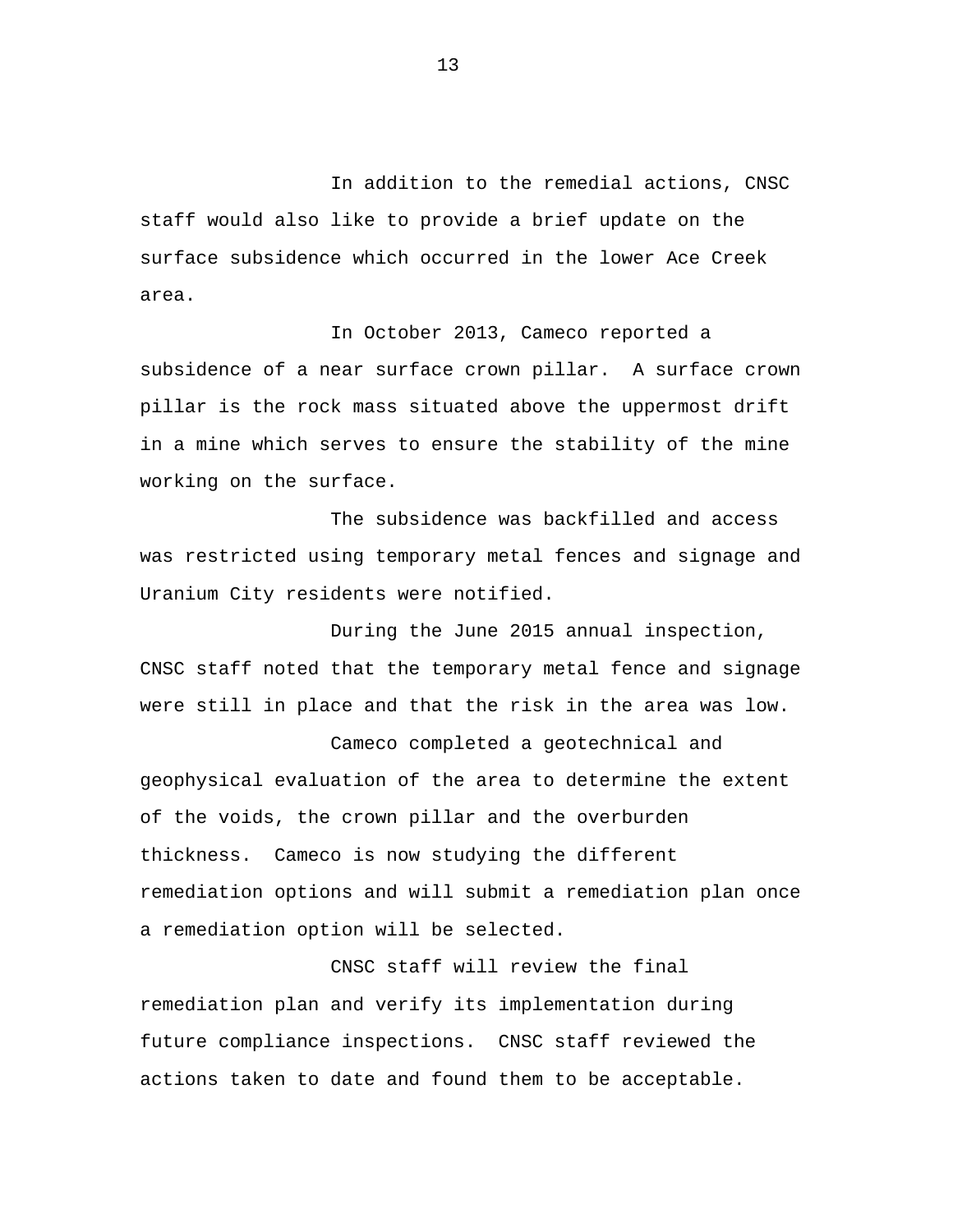I will now pass the presentation to Jean LeClair.

 **MR. LeCLAIR:** The Institutional Control Program is legislated and managed by the Province of Saskatchewan and designed for the long-term monitoring and maintenance of decommissioned mine sites.

The program consists of two primary components, the Institutional Control Registry and the Institutional Control Funds. The registry maintains a formal record of the transferred properties and manages the funding for any required monitoring and maintenance work. The funds which are provided in advance by the applicant pay for the long-term monitoring and maintenance, including any unforeseen events.

In order to transfer the properties at the Beaverlodge site into the Institutional Control Program, Cameco must first submit an application which will be reviewed by CNSC staff and the Province of Saskatchewan. If the application is accepted by both parties, CNSC staff will recommend that the Commission exempt the properties from CNSC licensing. After the properties are exempt from CNSC licensing, the Province of Saskatchewan will accept them into the Institutional Control Program.

In 2009, five of the Beaverlodge properties were transferred into the Institutional Control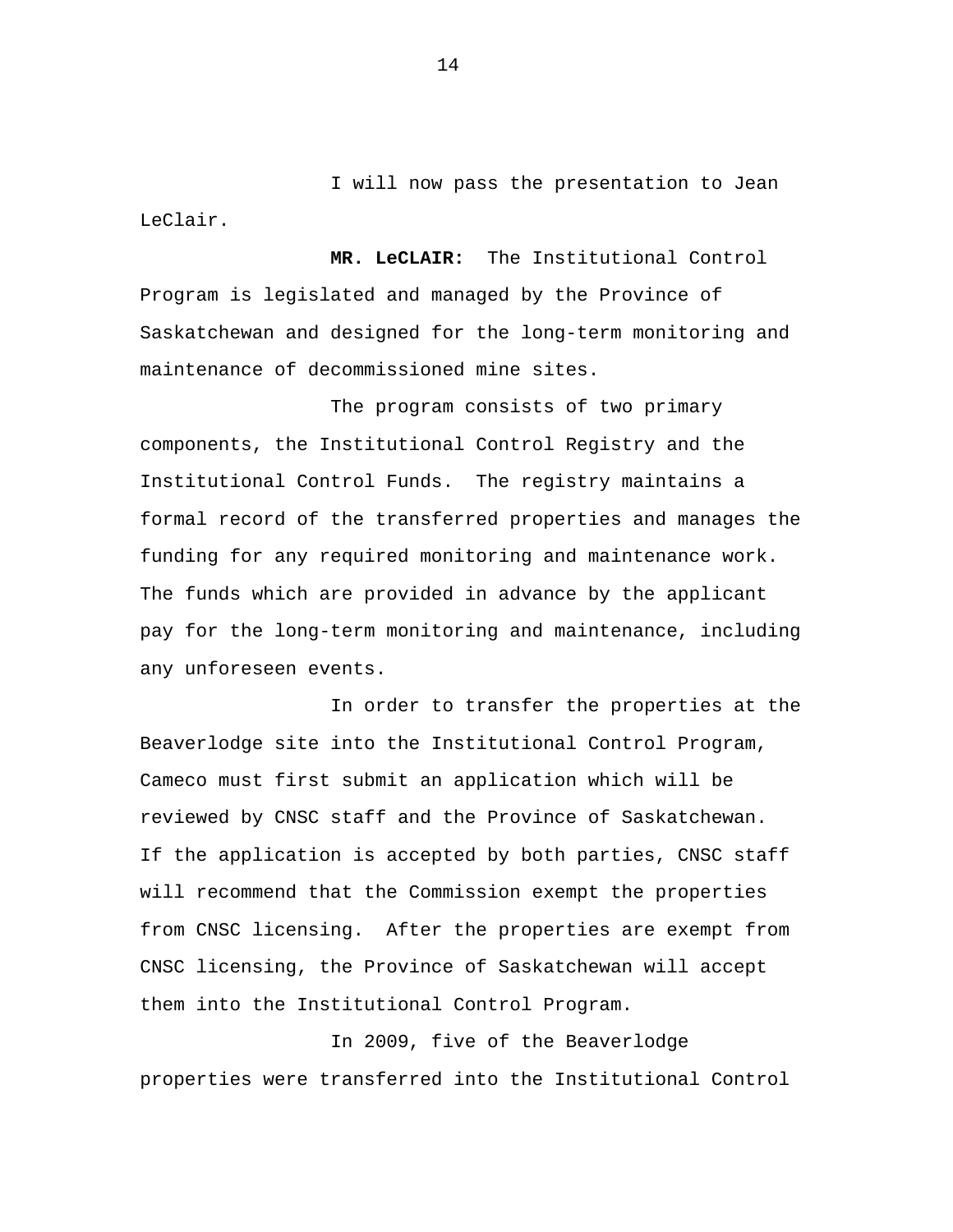Program following this process.

As there are 65 individual properties, this simplified chart, which was first presented to the Commission in 2014, groups the properties into areas to better illustrate the timeline for when the applications to transfer the site are expected.

In 2015, Cameco plans to request that the Commission exempt 15 of the 65 properties from CNSC licensing. Appendix A of CNSC staff's CMD 15-M41 lists all 65 properties. The 15 properties that are targeted for transfer to Institutional Control Program are highlighted in yellow.

In 2015, these properties were undergoing some final cleanup and verification activities. The properties represent the lower risk site, being more stable and having no significant hazards. For example, they do not contain any uranium tailings which might pose a greater risk for radiological exposures or downstream impacts. Cameco continues to keep community members informed of their plans going forward.

CNSC staff and the provincial representatives will review the application once received and verify that the performance objectives are satisfied prior to recommending to the Commission that the properties be exempted from CNSC licensing.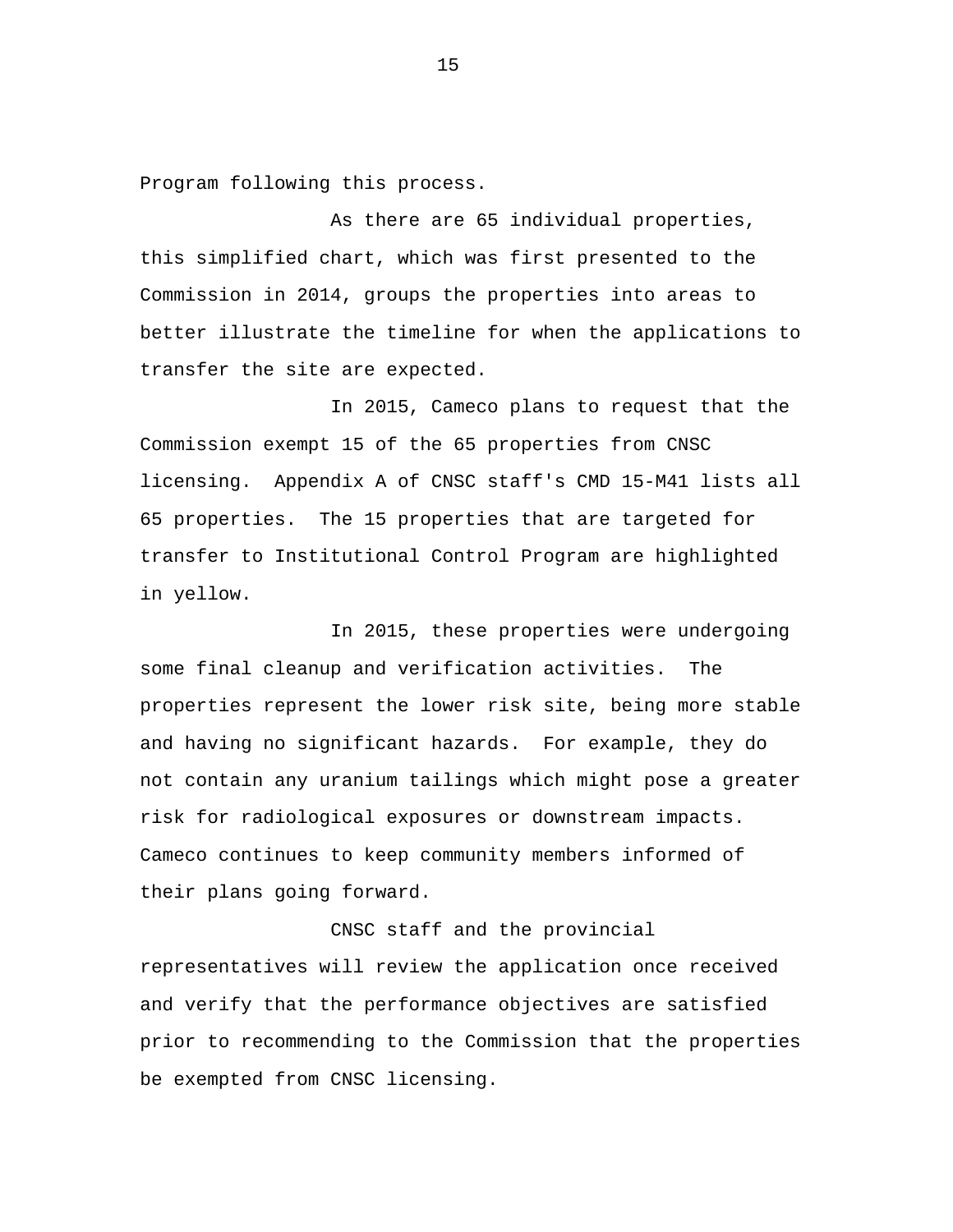I will now pass the presentation over to Dave Newland for concluding remarks.

**DR. NEWLAND:** Cameco has made acceptable progress by completing all scheduled activities to date and continues to engage local residents on the status of the site.

CNSC staff conclude that Cameco's plan for completing the remedial work, verifying its effectiveness and transferring properties into institutional control is acceptable.

In addition, CNSC staff will verify that the properties are safe, secure, stable and improving prior to recommending that the Commission exempt them from CNSC licensing.

Thank you, and that concludes staff's presentation. We are available to answer any questions that you may have. Thank you.

**THE PRESIDENT:** Thank you.

Before getting to the question session, I would like to know whether Cameco has any comments. Mr. Mooney...?

**MR. NAGY:** Yes, we do, President Binder. Good morning, Dr. Binder and Members of the Commission. For the record, my name is Kevin Nagy, Director of Compliance and Licensing for Cameco's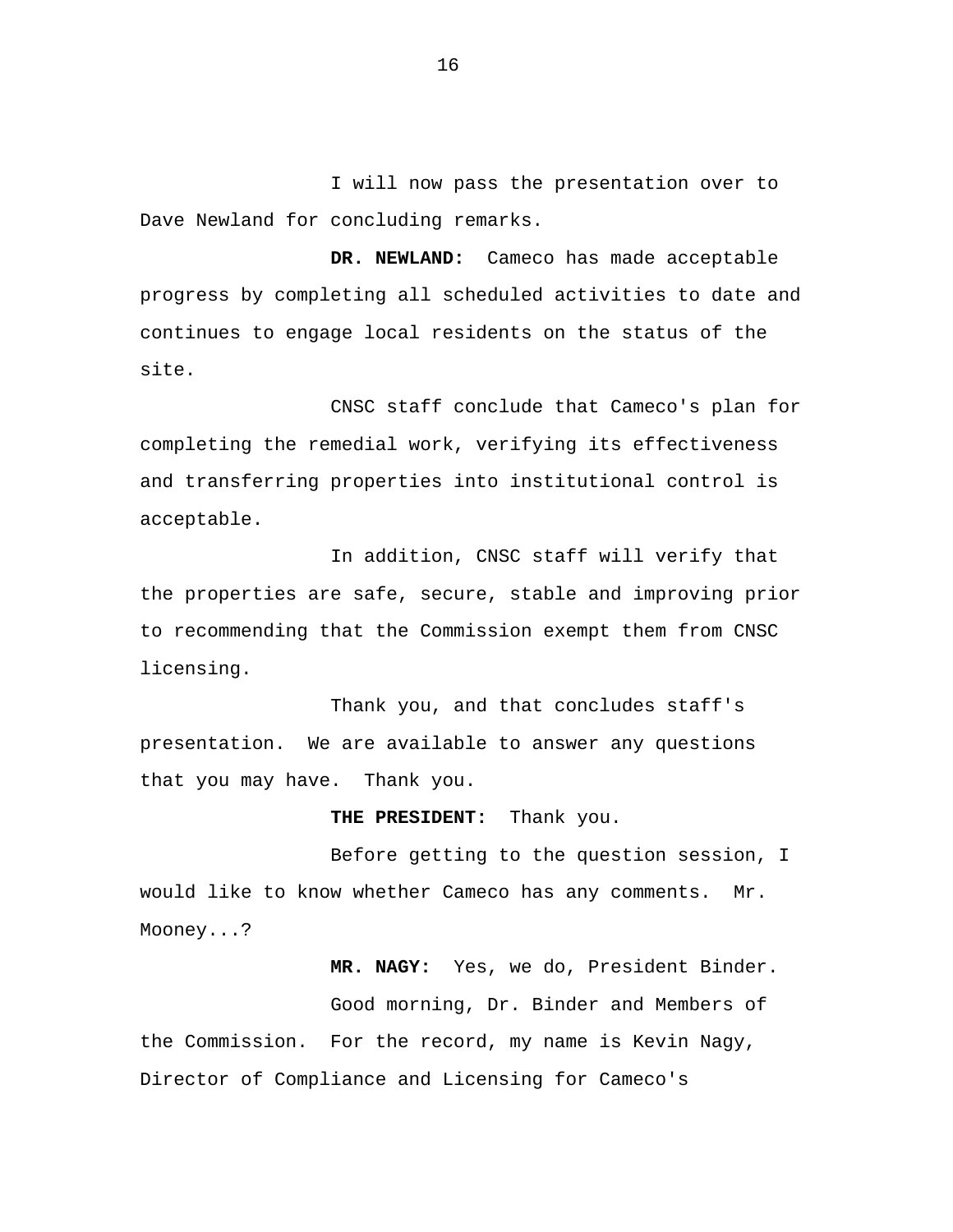Saskatchewan Operations.

With me this morning is Liam Mooney, our Vice President of Safety, Health, Environment Quality and Regulatory Relations, and Michael Webster, our Reclamation Coordinator who directed overseas programs related to the decommissioning properties for Cameco.

Decommissioning of Beaverlodge was completed in 1985 and the properties were left in a physically stable and safe condition. It has been almost 30 years since the work to decommission the Beaverlodge mine and mill and its outlined mine properties was completed. Cameco has been a committed and capable manager of the decommissioned Beaverlodge property since 1988, conducting environmental monitoring and periodic maintenance to ensure that Beaverlodge remains safe, secure and stable.

As staff detailed in their report, Cameco continues to implement and monitor the additional remedial actions identified in our approved path forward plan. These remedial actions are expected to support the natural recovery of the decommissioned properties as well as to ensure their long term safety and security.

Since we were last in front of the Commission we have substantially completed construction work on the Bolger/Verna stream diversion project. The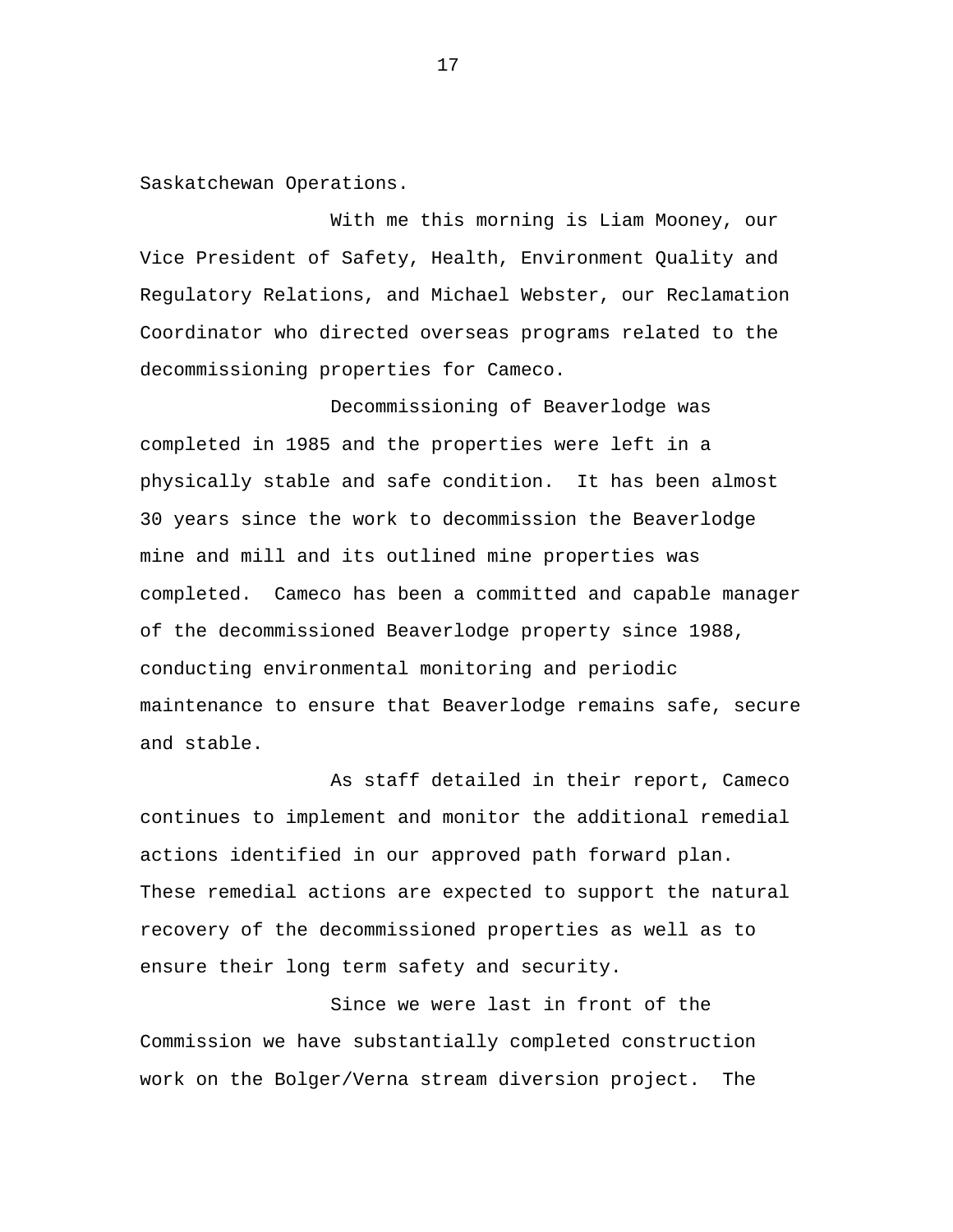original flow path of Zora Creek has been re-established and will be configured to ensure that it remains safe, secure and stable over the long term.

Further, we also submitted a third party analysis of our 2014 gamma survey of the disturbed areas in the decommissioned Beaverlodge properties. The results of this work reaffirmed that the radiological risk posed to the public by the decommissioned properties are as low as reasonably achievable. As a result, no additional remedial measures are needed in order to meet the public dose criteria on the decommissioned properties.

In accordance with our schedule, we have made application for 15 of the decommissioned properties to be exempted from further licensing requirements and be accepted into the Province of Saskatchewan's institutional control program. Detailed inspections of these properties were completed in 2015. Remaining debris was disposed of and, as a precautionary measure any identified drill holes on these properties will be sealed prior to their transfer into institutional control.

Based on our meetings with residents of Uranium City and the Environment Quality Committee who are targeted northern stakeholders, we believe that the path forward to having these properties accepted into the Institutional Control Program is supported. Through site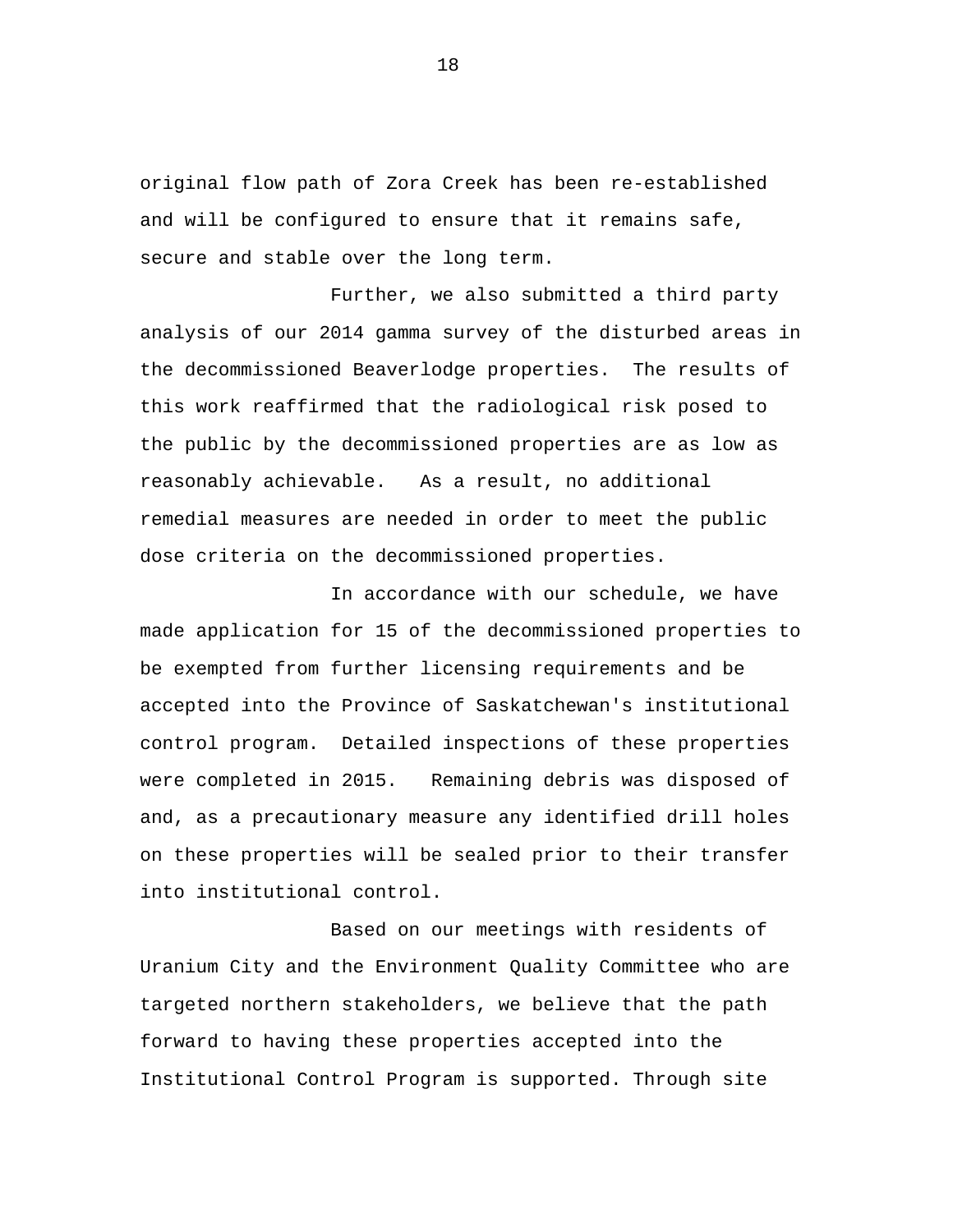visits they see that the work being done to remediate and monitor the decommissioned Beaverlodge properties ensures that the health and safety of the public and the environment remains protected.

In response to the subsided crown pillar in the Lower Ace Creek area, Cameco engaged third party experts to conduct geotechnical assessment of the crown pillar stability and identify potential associated safety risks on all the historic Beaverlodge mining areas. This study concluded that the other crown pillars on the decommissioned properties were at low risk of failure and the recommendation made was continued monitoring.

Five remedial options were identified to address the long term safety and stability of the subsided crown pillar at Lower Ace Creek. Following consultation with the regulators and our targeted northern stakeholders, Cameco will implement the selected option as part of our path forward plan. In the interim, the risk posed to the public in the Lower Ace Creek area remains low. The community members are aware and both fencing and signage are in place to restrict access. Through our Public Information Program we will continue to update our targeted northern stakeholders on the conditions in that area.

Looking forward, we will continue to implement the approved path forward plan and monitor the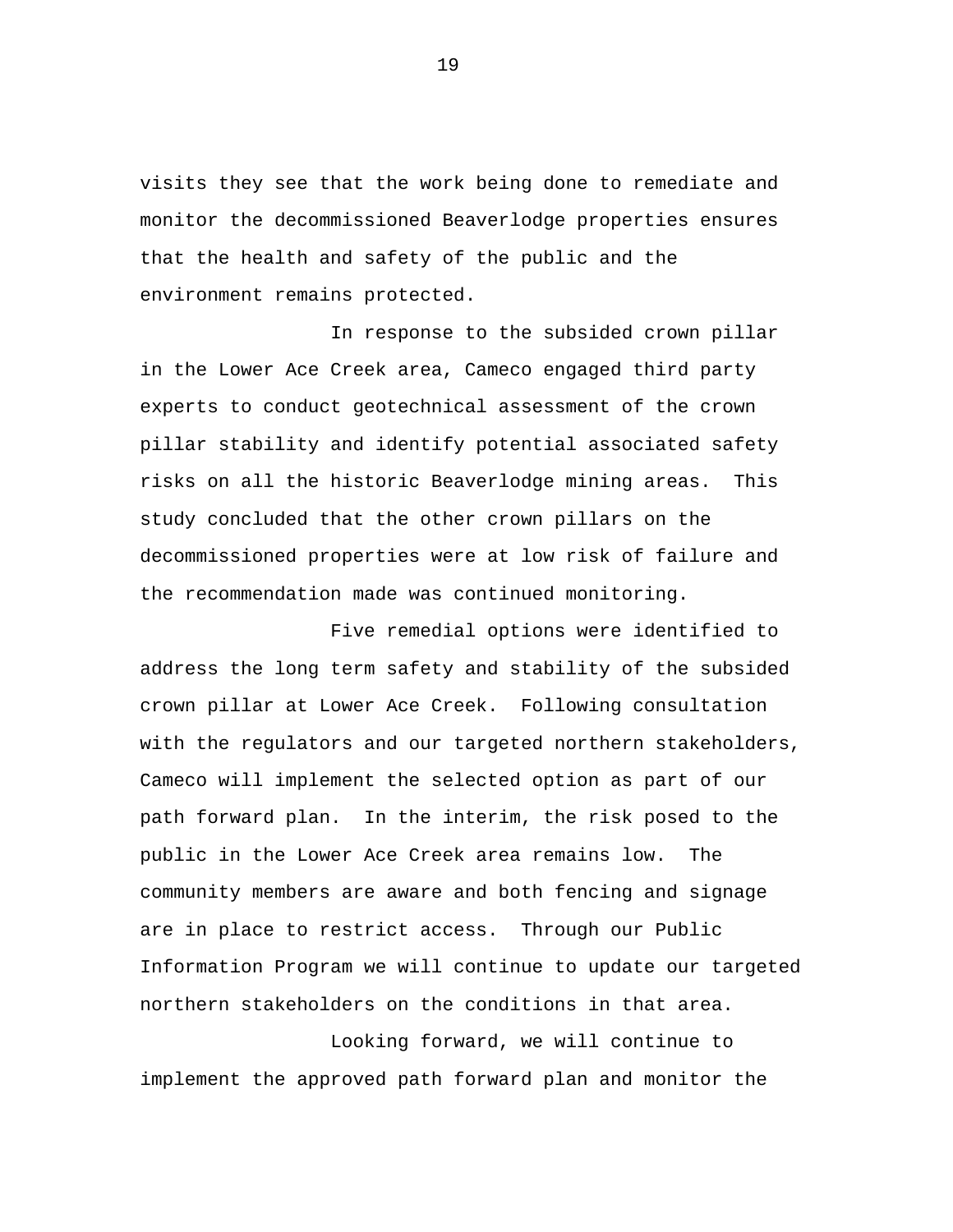effectiveness of our additional remedial actions.

Thank you, and we will now be available to answer questions.

**THE PRESIDENT:** Okay. Thank you.

So let's start the question session with Monsieur Harvey.

**MEMBRE HARVEY :** Merci, M. President.

 My first question is addressed to Mr. Cunningham of the Ministry of Economy, Minerals.

I would like to hear about your experience with that program, the Institutional Control Program since the beginning; the nature of your experience, the number of transfers, nature of monitoring and have you had any surprises about things like that?

**MR. CUNNINGHAM:** Okay. It's Keith Cunningham from the Ministry of the Economy, for the record.

Certainly, when we moved the first set of property, Beaverlodge properties into the Institutional Control Program, it was a very cooperative process both with the CNSC, the Ministry of the Environment and our ministry and we thought it worked quite well.

We have now had the sites in the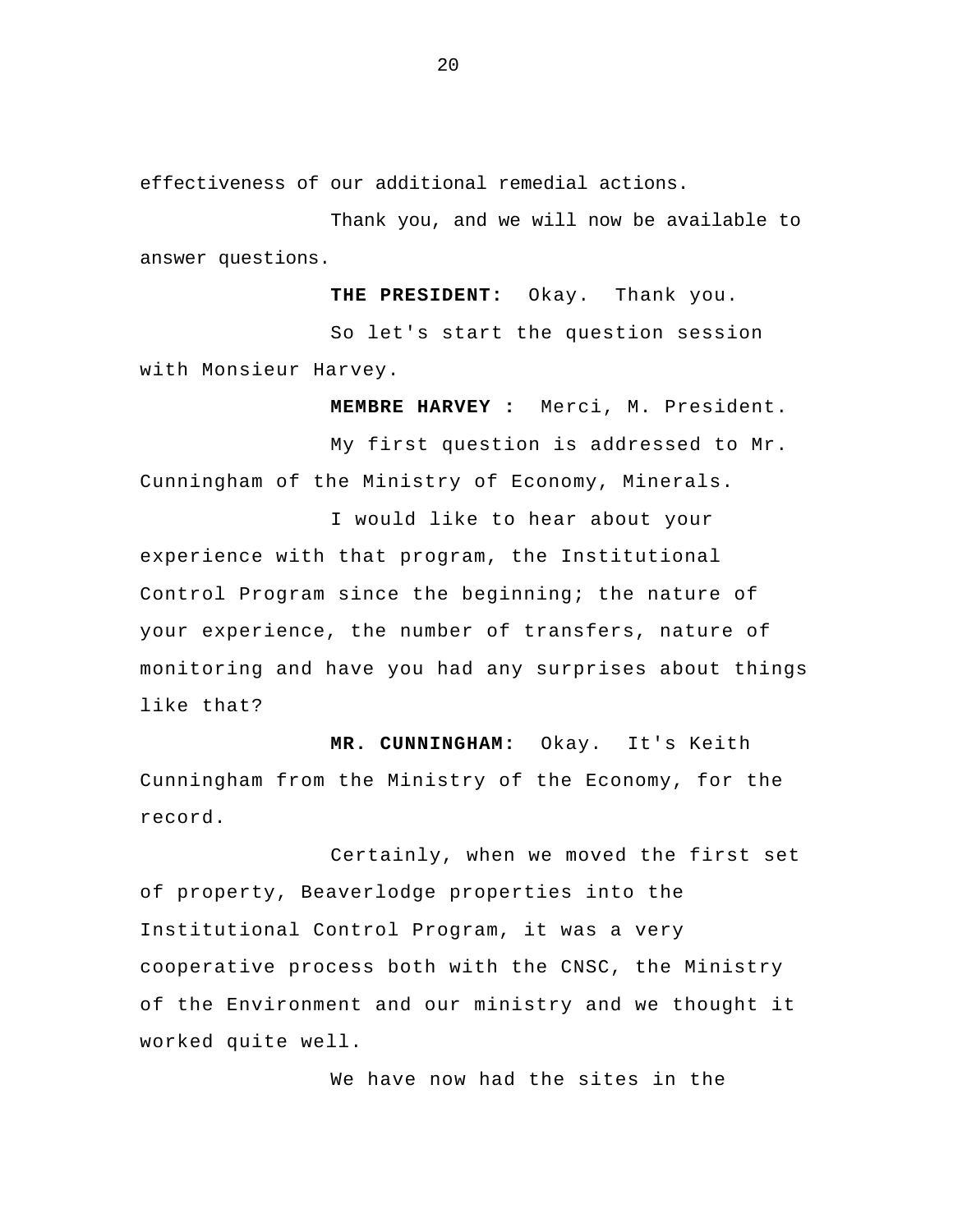program for approximately six years and we have gone back and done the five year inspection. We didn't find any surprises, as you note. We thought that the sites really were performing as expected. And so far, you know, the program is also working as expected and we are working forward both with the CNSC, stakeholders and the Ministry of the Environment to do a review of the *Act* and the program which we are actually starting next week.

So you know, we are looking forward to doing that and basically how the program has worked so far.

 **MEMBER HARVEY:** We have seen on the presentation a schedule for transfer of any property and how long will it take that schedule, I mean, from when you did the -- Cameco has to transfer such property and then how long will it take before the completion of all the process?

**MR. CUNNINGHAM:** For the first set that we brought into the program it was about a six month process from when the sites were ready and they went through and we did the CNSC and the Ministry of Environment inspections and they were sort of at an acceptable level.

So the process of the paperwork for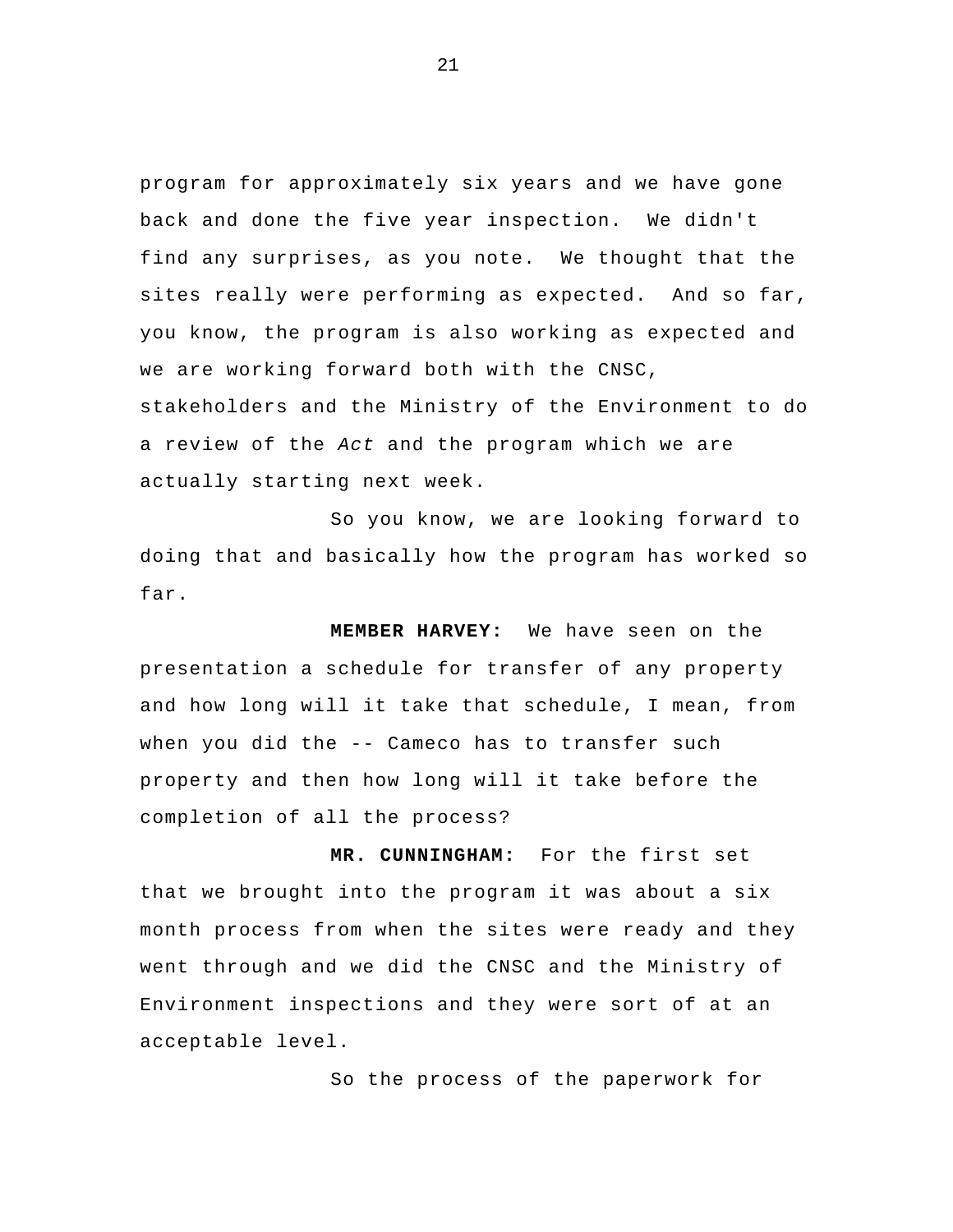getting all the CNSC license exemption, the Ministry of Environment, their release and moving it into setting up surface lease was terminated and we moved to a miscellaneous use permit and we also set up Crown reserves.

So that process took about six months. We would foresee it being about the same for this next set of properties.

 **MEMBER HARVEY**: Well, it's not a surprise for you. I suppose you are following the process, well the current process. So it's not a surprise when the requests come to you, comes to the  $--$ 

**MR. CUNNINGHAM:** No, we are -- yeah. No, we have been aware of, you know, Cameco's desire to bring these properties in and have been participating sort of in the discussions on what's going to be required for the properties so far.

 **MEMBER HARVEY:** Okay, thank you. **THE PRESIDENT:** Just to piggyback on this, you know, we always hear intervenors in many projects -- not only that. We have heard yesterday on Gunnar, et cetera.

It would be really nice if we could see some photos of those properties because we have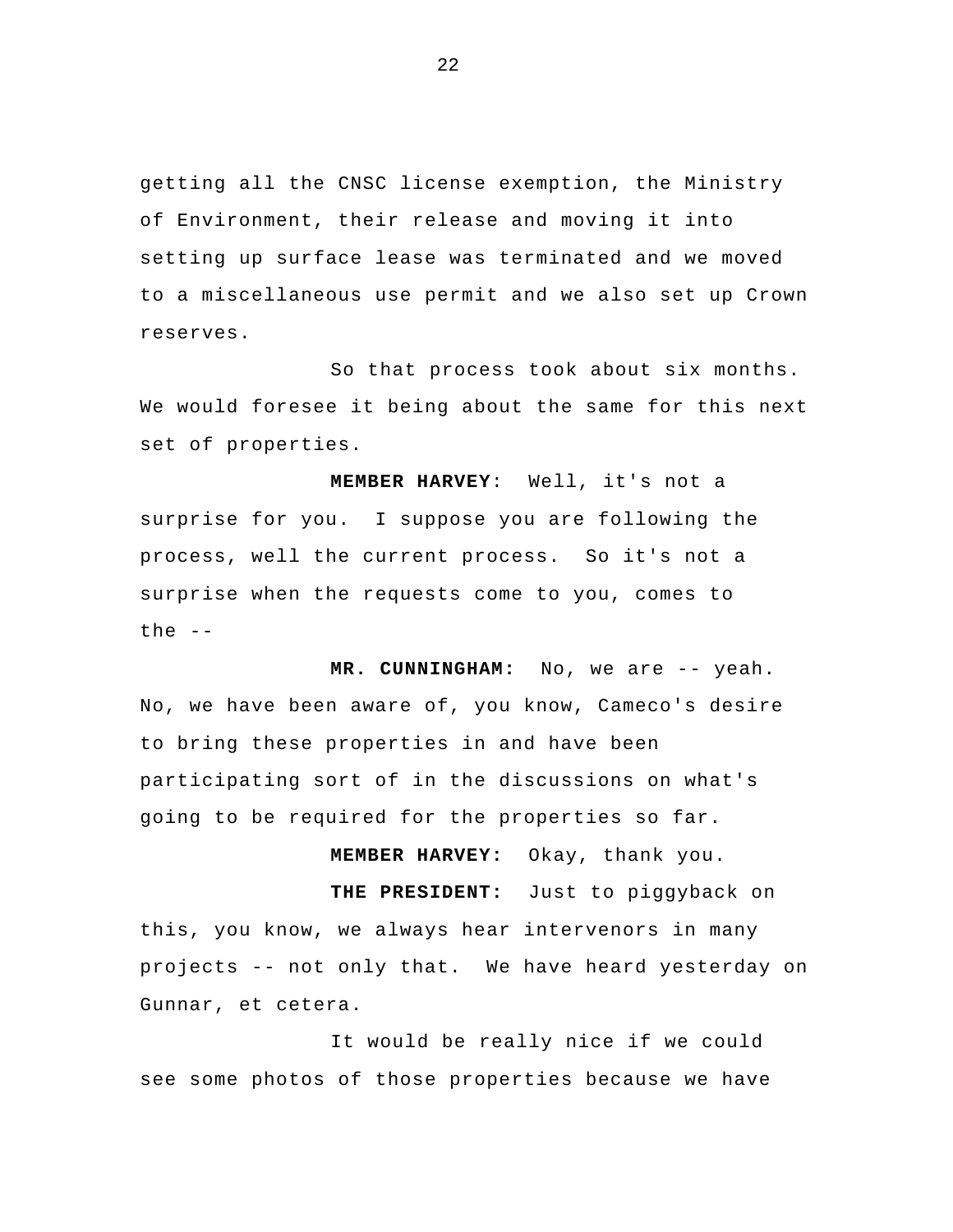always argued that Saskatchewan will take the properties under institutional control only when they believe there is really no longer any safety issues; radiation issues and maybe bring it back to almost the way nature meant it to be at the beginning. And nothing like photos to show what do they look like now after five years under institutional control. It would be nice to see what the properties look like.

**MR. CUNNINGHAM:** We do have -- when we went through and did the five year inspections we do have photos and those inspection reports are available. So we could certainly provide those.

**THE PRESIDENT:** And I think for future really you know, staff, you should put some of this material so we can actually see it.

Thank you.

**DR. NEWLAND:** Agreed. **THE PRESIDENT:** Thank you. Mr. Tolgyesi...? **MEMBRE TOLGYESI :** Merci, M. le

Président.

 According to the schedule about 15 - you expect that 15 of 65 sites will be transferred to institutional control in 2015 or so.

But you are saying the funds will be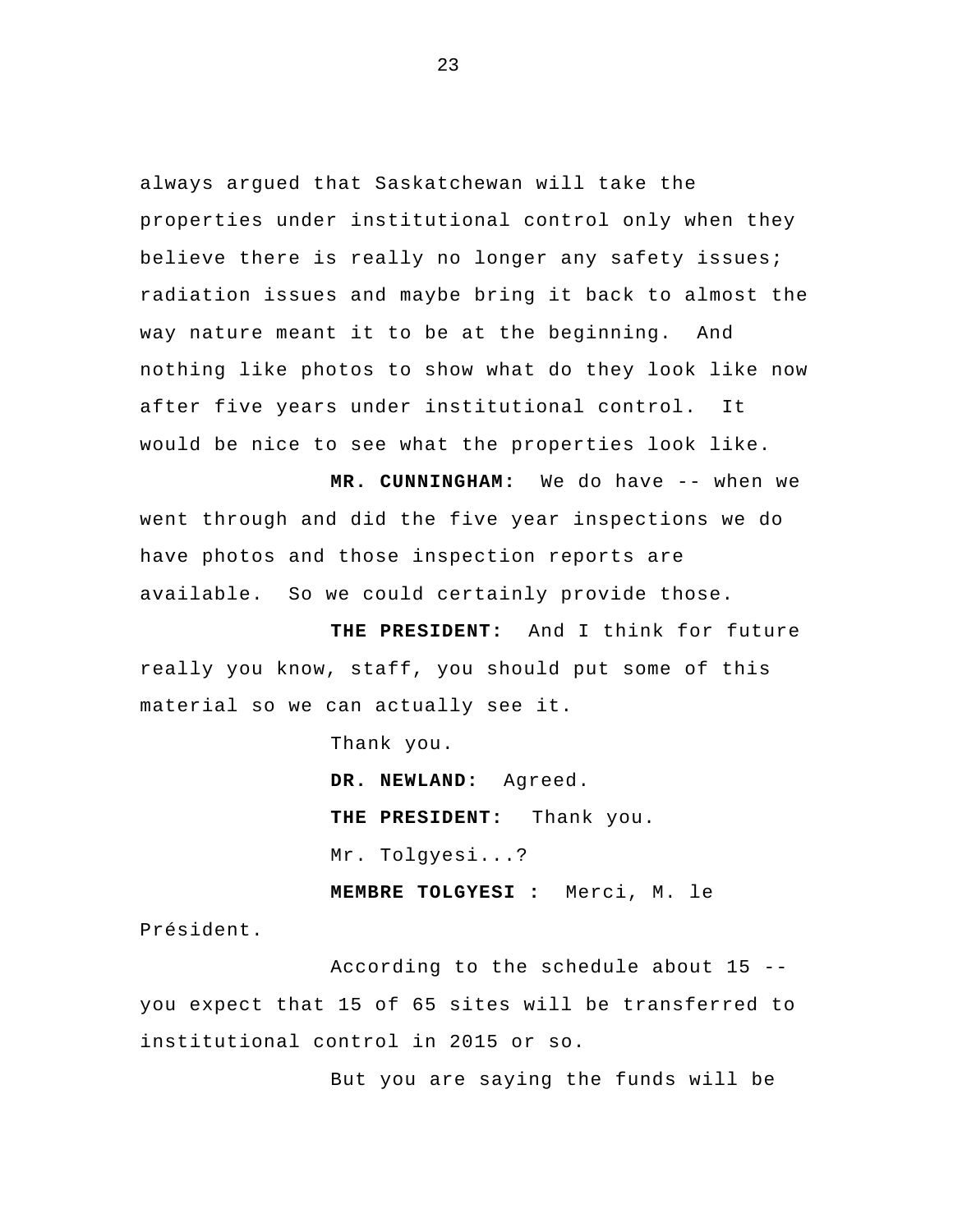provided by upfront by applicant. How you will establish the value of these funds? It is a kind of upfront money? Is it the present value of future expenses or it's a bulk figure or how you will establish that because there could be some improvisable things which could happen? Because you are saying that there is long term monitoring and maintenance and there is also separate funding for any unforeseen events.

In the case if there is -- you know what's happened. There is some subsidence in Lower Creek area. If it happens when these areas will be transferred have you established the value of these funds?

**MR. CUNNINGHAM:** We established the Monitoring and Maintenance Funds based on the monitoring schedule and the maintenance is typically estimated based on any work that we would forecast to be done. So that's like shaft, cap replacement and/or added replacement.

In the case of subsidence if, you know, there was a forecasted subsidence, I don't know if the CNSC or the Ministry of Environment would actually sign off on the site. So if subsidence occurs at one of the sites that is not scheduled and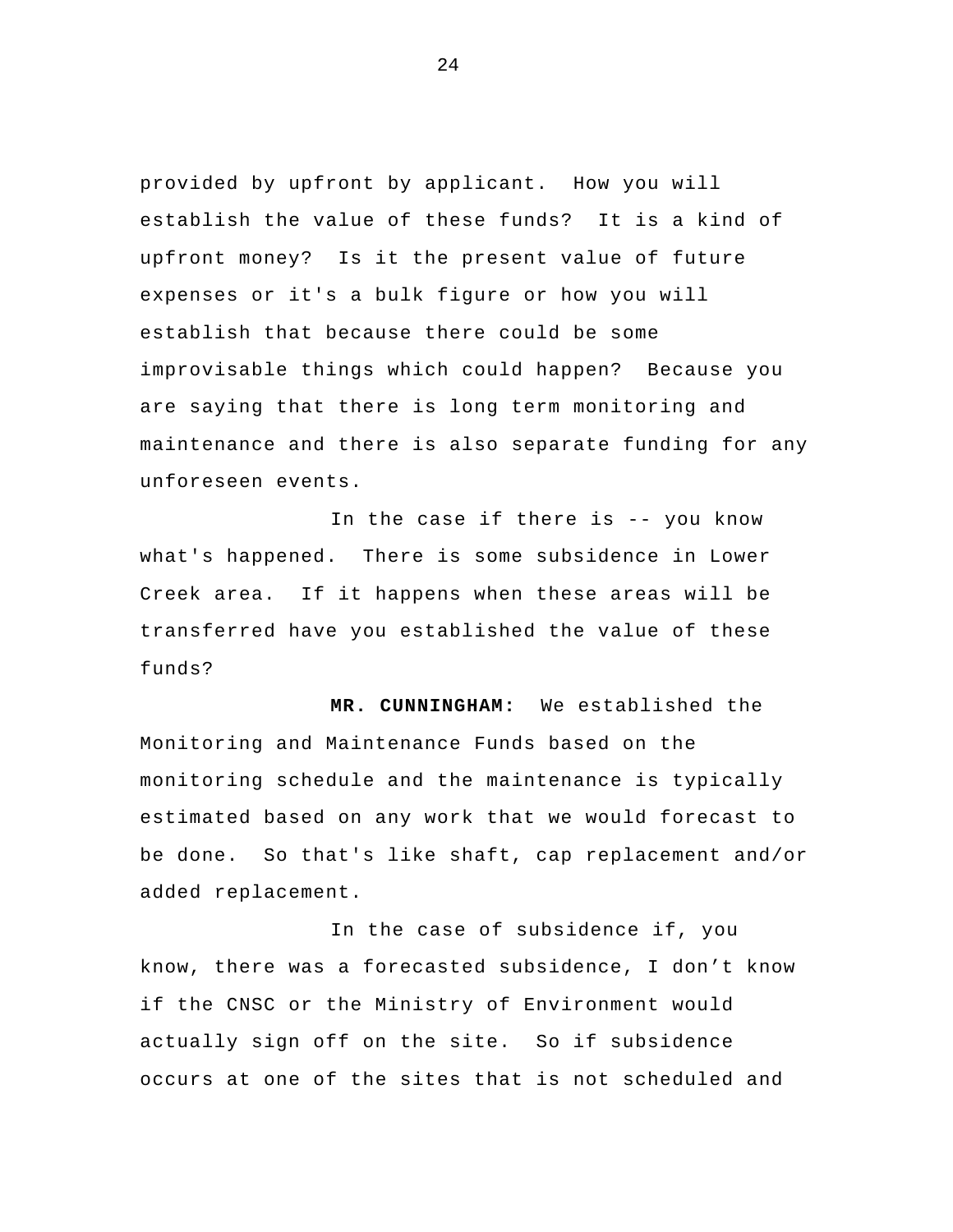it's not foreseen, one of the things that we would be looking at is doing a causal analysis and going to the Unforeseen Events Funds for that funding or we would be looking back to the financial assurance that we have applied for a major failure event on the site to pay for that repair.

MR. LeCLAIR: Mr. President, if I could just ask Mr. Cunningham. He mentioned Unforeseen Events Fund.

 Could you perhaps just take a couple of minutes to explain that fund, because I am not sure it was very clear? Perhaps if you could just add what the Unforeseen Events Fund is and how it's calculated?

**MR. CUNNINGHAM:** Sure. The Unforeseen Events Fund is basically calculated as a percentage of the Monitoring and Maintenance Fund and it's -- a deposit into that Unforeseen Events Fund, it is a type of insurance fund, if you will. But you would put in for a Monitoring and Maintenance Fund value if you have got no engineered structures on site. Your deposit into the Unforeseen Events Fund is 10 percent of that Monitoring and Maintenance value. And if you have an engineered structure on site it would be 20 percent of that Monitoring and Maintenance Fund value. And what it's designed to do is just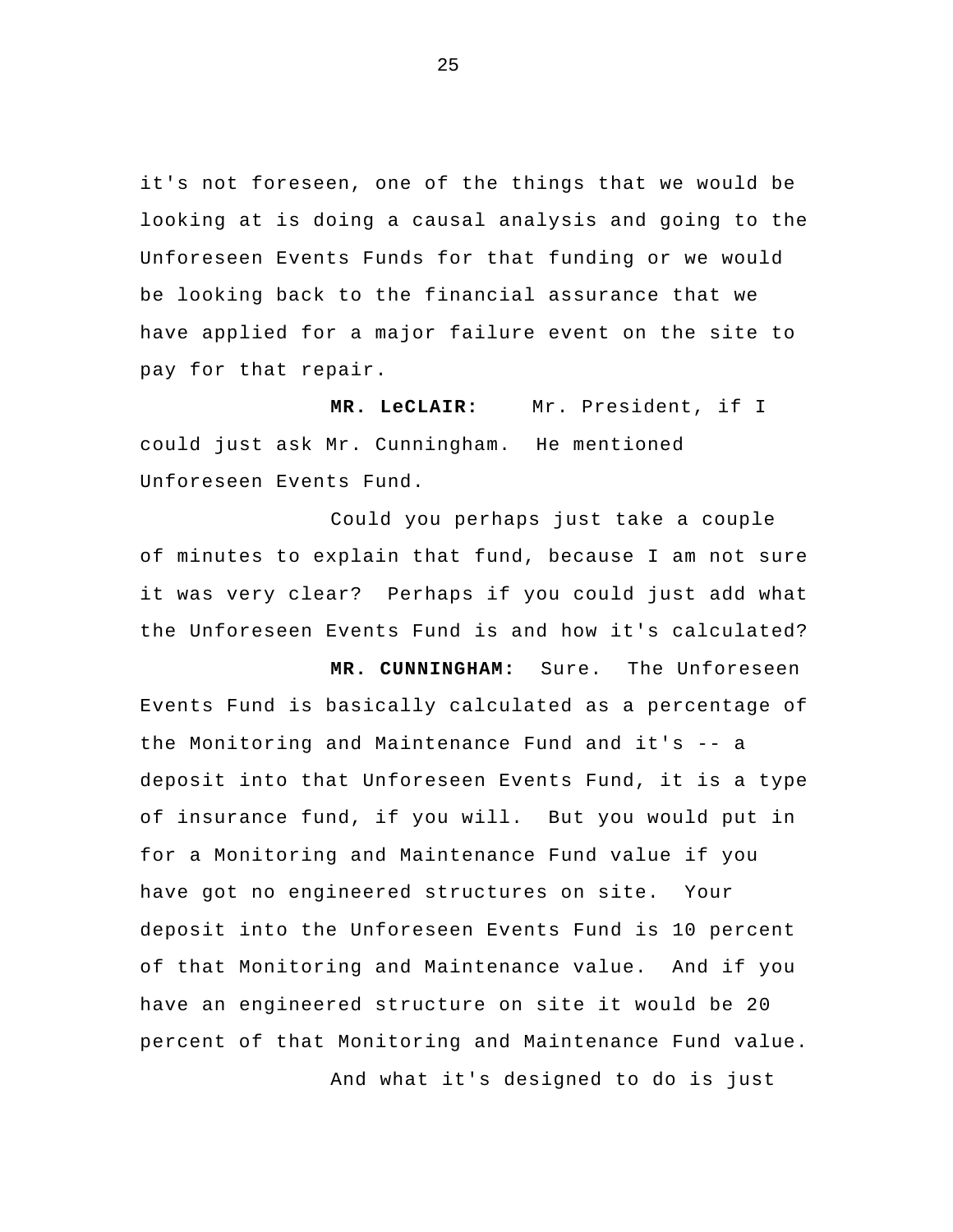to build some funding over time to be able to cover the financial assurance and it's for all sites. It is not -- the Unforeseen Events Fund is basically managed in whole and it can be applied to any of the sites in the program, whereas Monitoring and Maintenance Funds are site-specific.

But the Unforeseen Events Fund is, you know, a type of a financial assurance, a type of insurance and it is basically applied as a percentage of your Monitoring and Maintenance cost in order to build a value.

**THE PRESIDENT:** So let me ask. You now have historical experience with institutional control, right? It's not only for this particular site. I am talking about from the beginning Saskatchewan has been managing this program now for many, many years.

So did -- how many -- how often do you have tap into the fund to go and fix or verify or something goes wrong that you have to actually use the fund? So what's the --

**MR. CUNNINGHAM:** So far we -- so far we have gone into the Monitoring and Maintenance Fund for the Beaverlodge properties and for our Contact Lake properties for the five year inspection, the five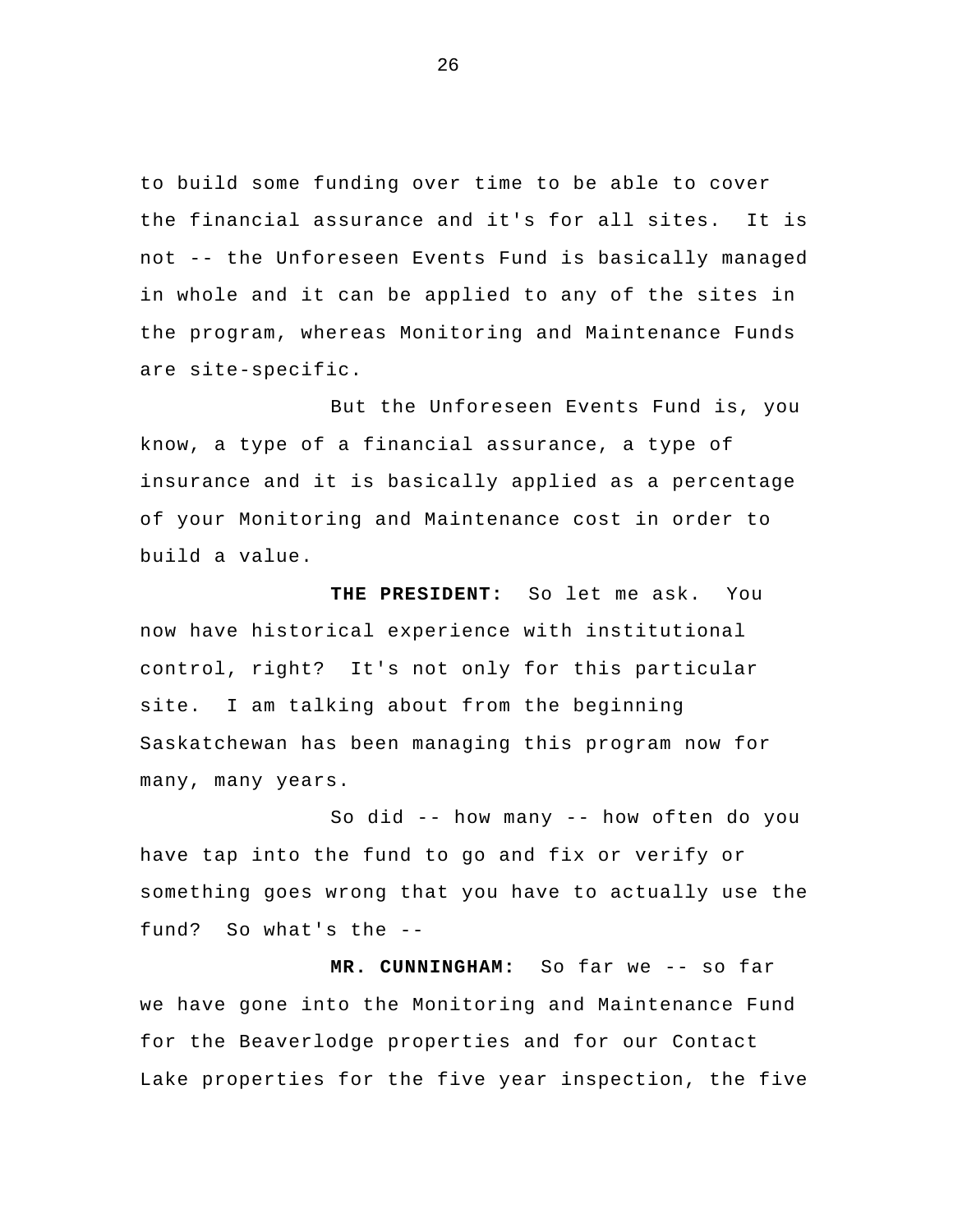year monitoring. We have not had to go into any other funding into the Unforeseen Events Fund at all.

**THE PRESIDENT:** Thank you.

Mr. Tolgyesi...?

**MEMBER TOLGYESI:** I will come back a little bit to this subsidence here. As of present there are 12 crown pillars identified, of which eight are at Lower Ace Creek. Is this the final number or some additional pillars may be discovered?

Because you did an evaluation, so I don't know. This is an old site. So many times on the old sites you don't have detailed plans. So you don't know exactly how far the drift was or if it's an opening, a mining opening other than a drift. So how confident you are that all those potential crown pillars or crown pillars were mapped?

**MR. NAGY:** Kevin Nagy, for the record.

The work that we had done by our third party consultant, the geotechnical review, they undertook a comprehensive review of past mining records from the Eldorado operations. Through that they identified six of the main mining areas and identified the crown pillars associated with those. So those included in the Lower Ace area the main Beaverlodge mine and then the mine workings off the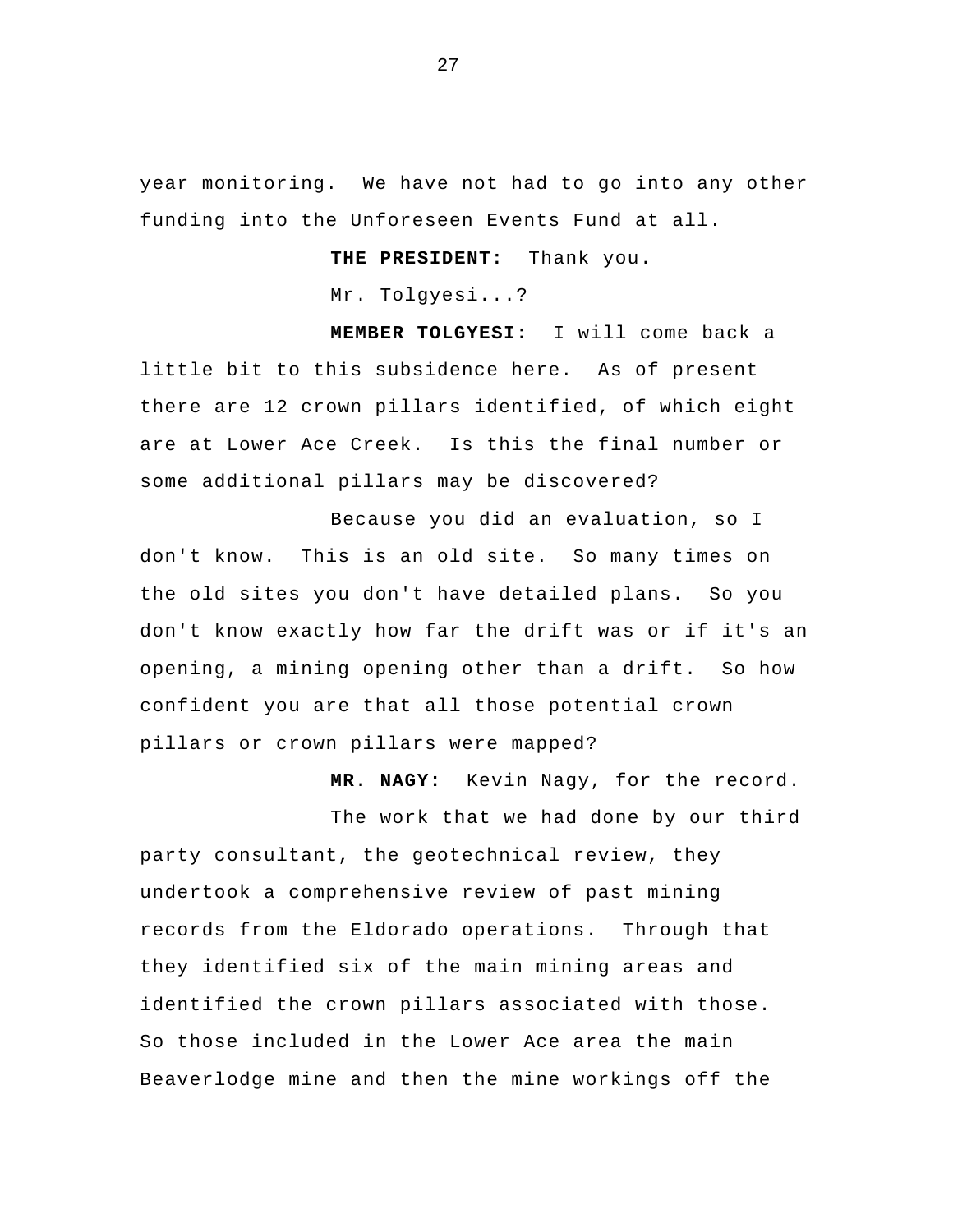Fay, Verna and Ace shafts and they also looked at the historical mining areas at Dobyna, the Hab area and as well the Martin Lake at it.

 Of that review they determined that it was only the crown pillar in the area of Lower Ace Creek that posed a potential risk for further subsidence. The risks posed by the crown pillars in the other mining areas were low and that was why the recommendation made was just to continue to monitor those.

I believe the recommendation was on a five year basis. That said we do inspect those properties annually. So they are well inspected, for sure.

Following up on Lower Ace Creek, on their initial findings they did do an intensive field program using ground-penetrating radar. So they did identify any voids below the surface and the mine workings and the distance to the surface. Actually, it also included a drilling program. I believe they put down three drill holes at Lower Ace Creek as well.

So I would say that we are fairly confident that the crown pillars have been identified and, I think, well reviewed by our third party consultant in this manner. And we do have some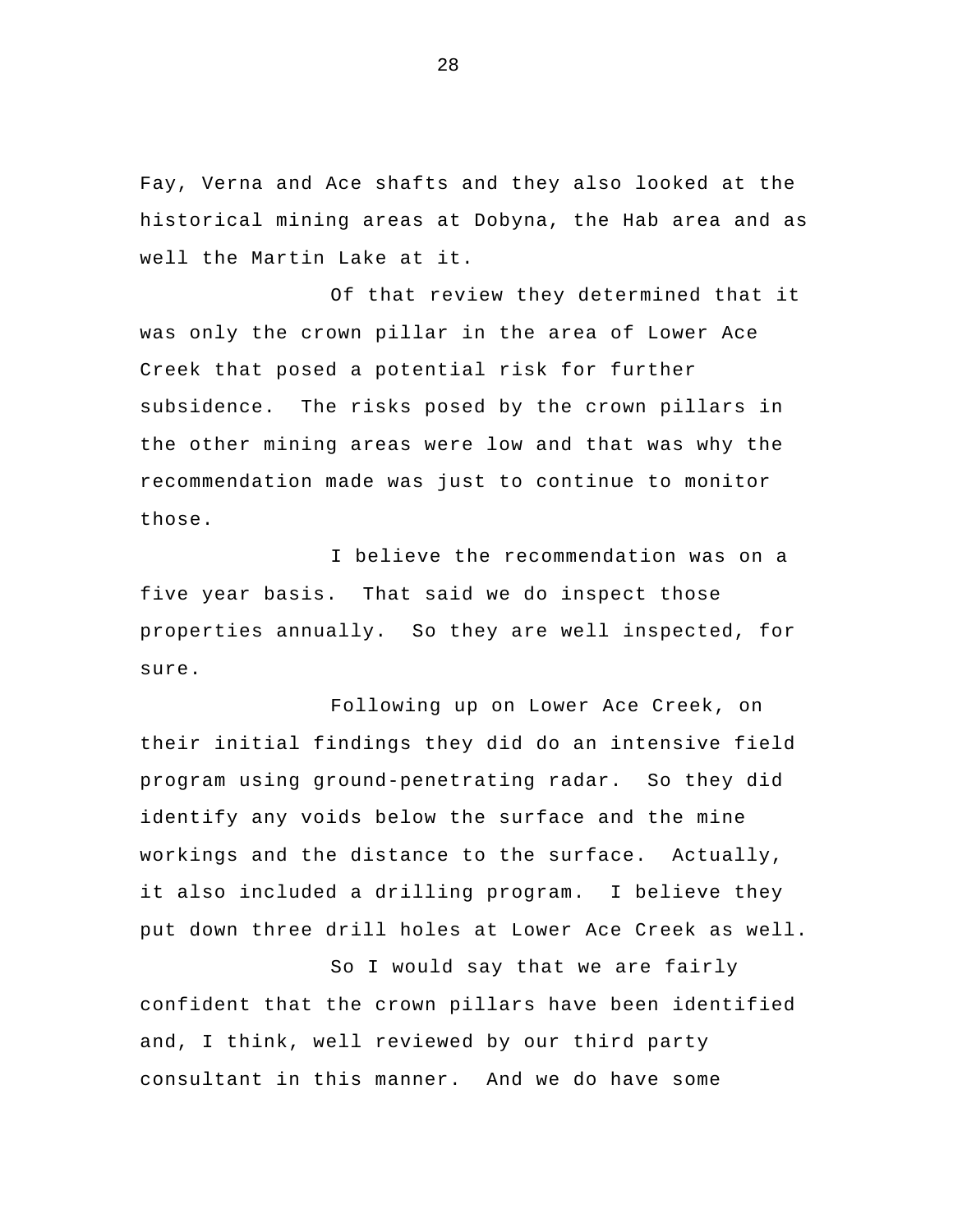selected remedial options for the Lower Ace Creek area and we will be selecting and implementing that as part of our path forward plan.

As I mentioned in my remarks, the risk to the public remains low. They know that there is a concern with that area. The public is well informed and we do have fencing and signage erected to restrict access.

 **MEMBER TOLGYESI:** And my last one. This is on the same subject, is that are there some specific considerations prior to transferring these sites, for instance how they should be secured; to what extent? Is fencing enough or, you know, because of what you are doing. You were fencing. Is there some additional material which was required to build up some additional subsidence?

So are there some specific considerations prior to transferring it?

**MR. LeCLAIR:** So every property we look at what are the hazards that may continue to exist, what actions were taken to ensure that they are safe. So if we look at situations -- for example if we take the shafts, ensuring that the caps are secure, that they are solid, that they can't be easily removed so someone could accidentally or intentionally enter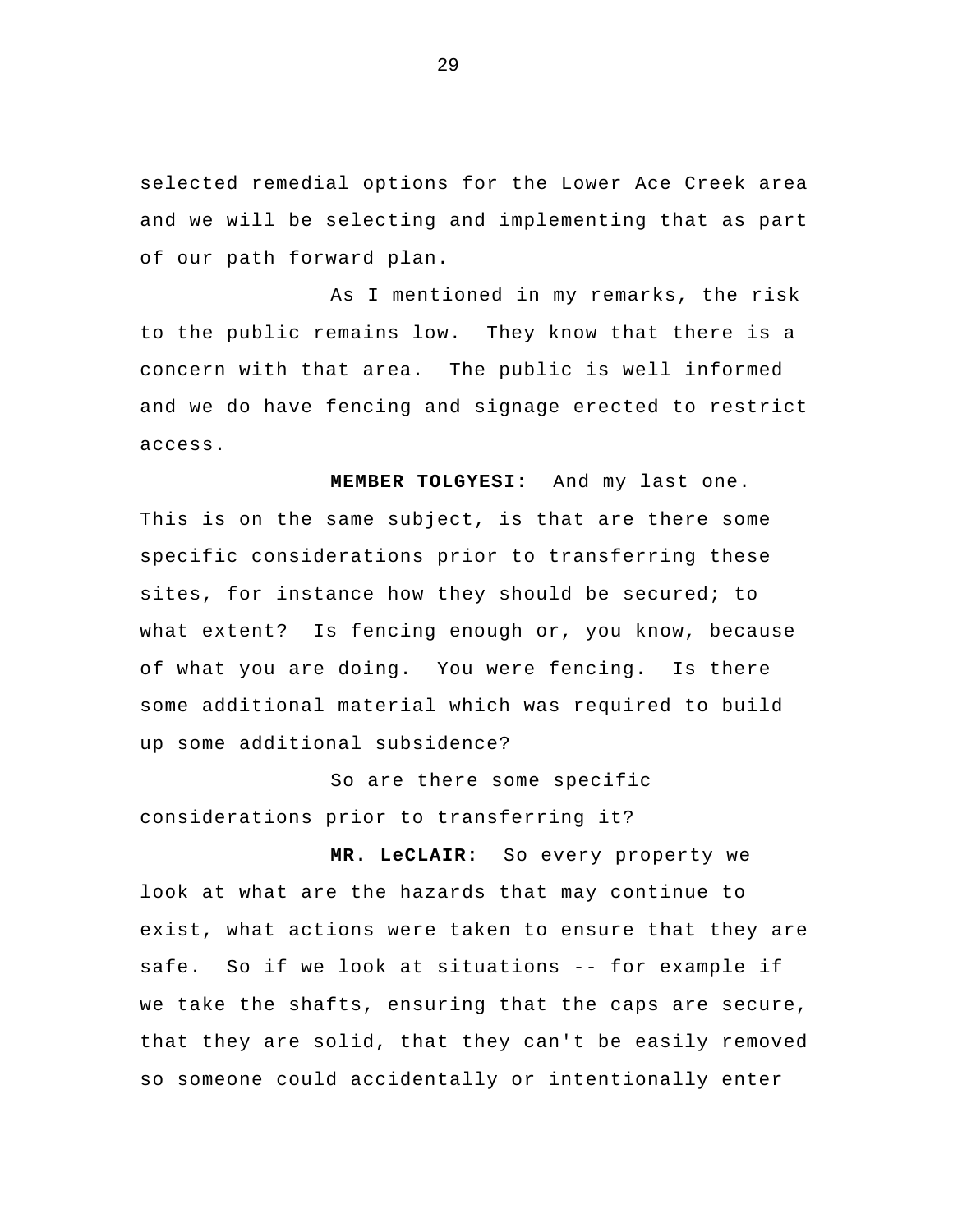it.

 So each site, depending on what the actual risk of the hazard is, we will look at it, look at what actions have been taken to ensure that they are safe in the long term. Part of that, of course, it's important that we -- engagement with the communities is so important which is why we always engage the communities to understand what they are doing, what they are doing on the properties, how the properties are being used, how easy are they to access? These are all important considerations that are taken into account.

 But, certainly, as I mentioned, every site we look at radiological -- any radiological risks, any conventional risks and any risks from an environmental protection point of view to ensure they are well understood, that they are managed and that the sites remain safe and protective of the environment in the long term.

**THE PRESIDENT**: Just so I understand, you will -- Saskatchewan will not accept a fenced area, would they? I mean would you take an area that still requires fencing that will by definition, if I understand correctly, will not be eligible for institutional control? Is that not right?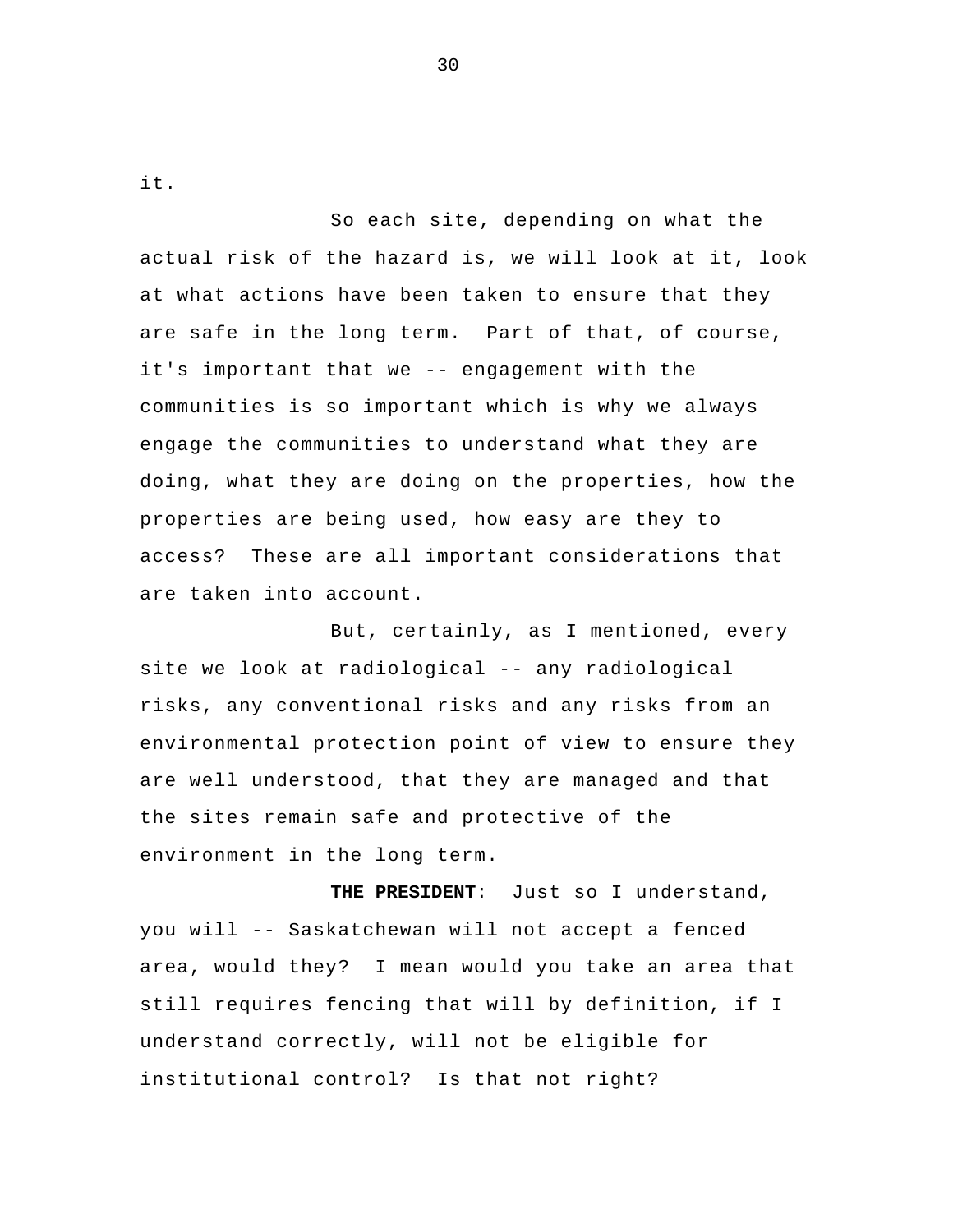### **MR.LeCLAIR:** I'll ask --

**THE PRESIDENT:** If I'm Saskatchewan why would I take a property that I have to worry about fencing and keeping people out of?

**MR.LeCLAIR:** I won't speak on the Province's behalf. I'll let them.

**THE PRESIDENT:** No, speak on CNSC. Why would we give it to them?

**MR. LeCLAIR:** So if the area is fenced and there is a method by which to ensure that the fence is intact and that the fence can be repaired in the long run to ensure that it's intact --

**THE PRESIDENT:** But by definition you put a fence because there is some contamination and radiation and that means by definition monitoring, doesn't it?

### **MR. LeCLAIR:** So I think it's

important to say that if the sites did not need any monitoring or maintenance in the long run, then there would be no monitoring and maintenance. So the reason for maintenance means something needs to be maintained and that could include a fence.

I can't speak to -- we haven't got any cases right now where there is a fence that's going to needed to be maintained in the long run but certainly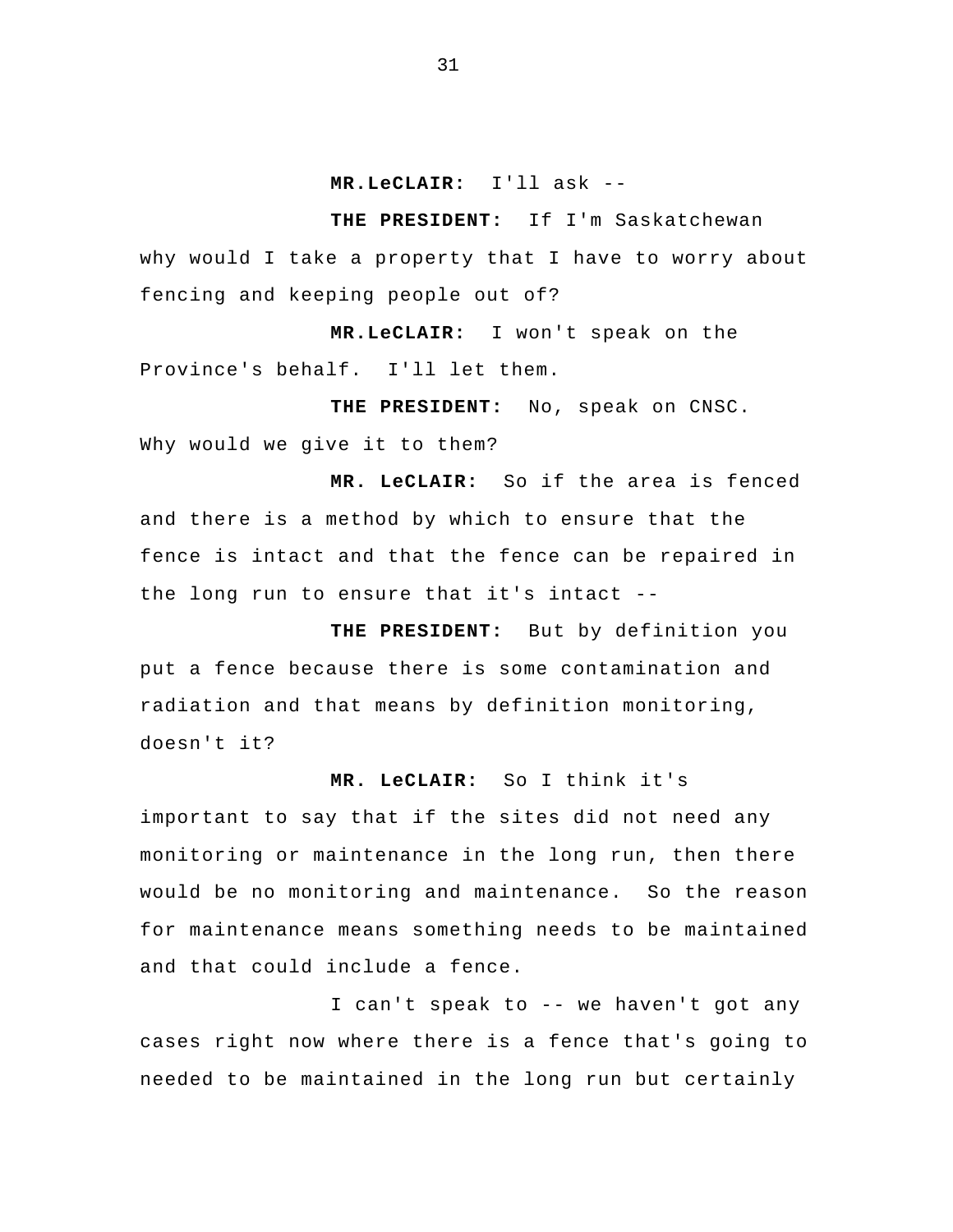it's not -- I don't believe it is a situation where we see there would be no monitoring and no maintenance required; none.

 So some things may need to be maintained. For instance, a cap --

**THE PRESIDENT:** The question is maintained by whom?

**MR.LeCLAIR:** By the --

**THE PRESIDENT:** If there is a fence around a property, I would suggest that's still CNSC's responsibility before you transfer it to Saskatchewan.

Saskatchewan, you have a view about

**MR. NAGY:** President Binder, if I might, it's Kevin Nagy with Cameco, for the record.

this?

 Just to clarify, the fence that's at the Lower Creek area right now is an interim measure just meant to restrict access. We do have a number of long term options recommended by our consultant for the long term remediation of that area and that will ensure that it's safe, secure and stable into the long term and into an Institutional Control Program. It's not Cameco's intent for that fence to be the primary control once the property goes into institutional control.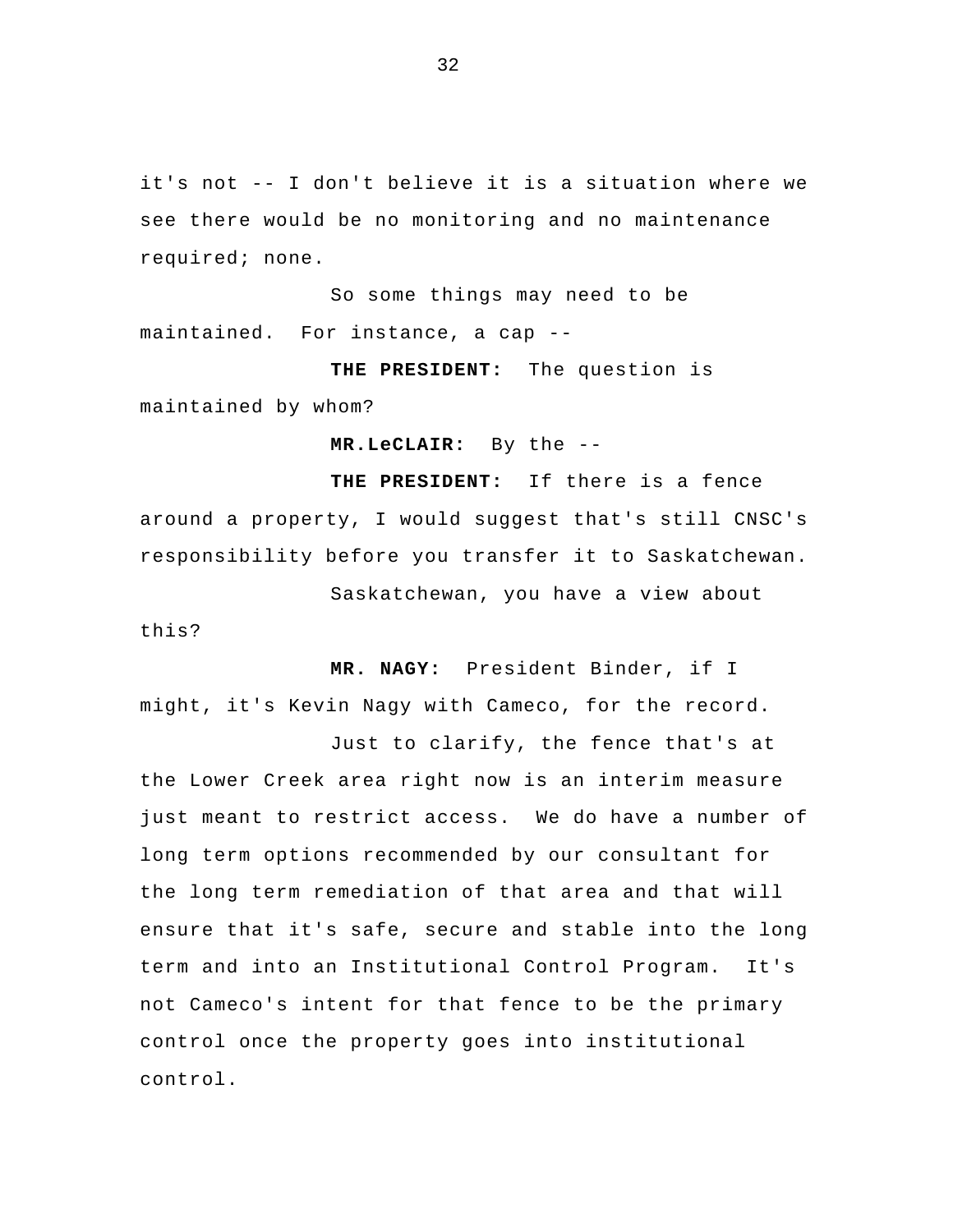**THE PRESIDENT:** Mr. Jammal...? **MR. JAMMAL:** Thank you, Mr. President. It's Ramzi Jammal, for the record.

Just beyond the fence debate here. It is the final exemption recommendations to the Commission. So when staff comes before you, as you stated, we make sure that all of the licensed activities or requirements under the CNSC are being met and then the final transfer is done to the institutional control.

So you are correct. So, if there are requirements that require regulatory oversight by the CNSC, we will not be before the Commission requesting exemption or transfer to the institutional control.

So the end point is, it must meet the exemption requirement of the CNSC before any application is provided to the Commission for consideration of exemption, and transfer to the ICP program.

> **THE PRESIDENT:** Thank you. Dr. McEwen...? **MEMBER McWAN:** Thank you, Mr.

President.

 There was no mention of animal populations and animal monitoring. Is that needed for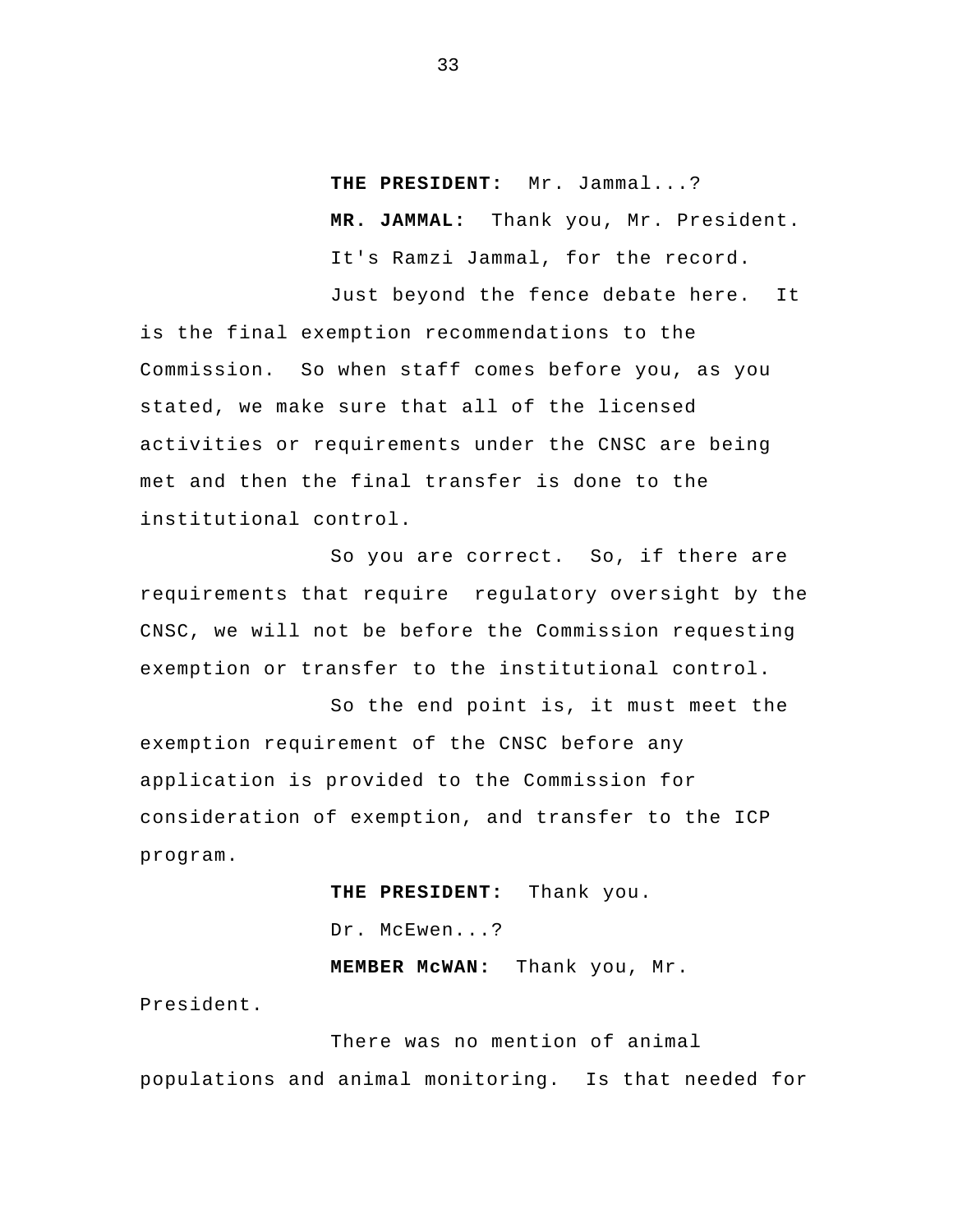an area such as this and would it be a short term or a long term plan that will be continued?

**MR. LeCLAIR:** The monitoring of the site and environmental protection includes the environment so it would include animals, fish, water; soils. It's all part of the reviews. In fact, it was an extensive part of the reviews that were done prior to the licence being issued -- that the licence that was renewed a few years ago.

 So clearly animals, plants, fish are all important as well as ensuring, for instance. that the harvesting of those foods can be done. That was part of the previous studies. There was an extensive country foods study that was done for the residents of the area to ensure that they could continue to consume animals, fish within the area, berries are safe to eat.

So that's certainly all part of the -- of the program and part of the review.

**THE PRESIDENT:** Dr. Thompson?

**DR. THOMPSON:** Patsy Thompson, for the record.

Perhaps to clarify, the actual regulatory program, the ongoing program, really is focused on the aquatic environment. There has been studies to determine the level of contamination in country foods and determine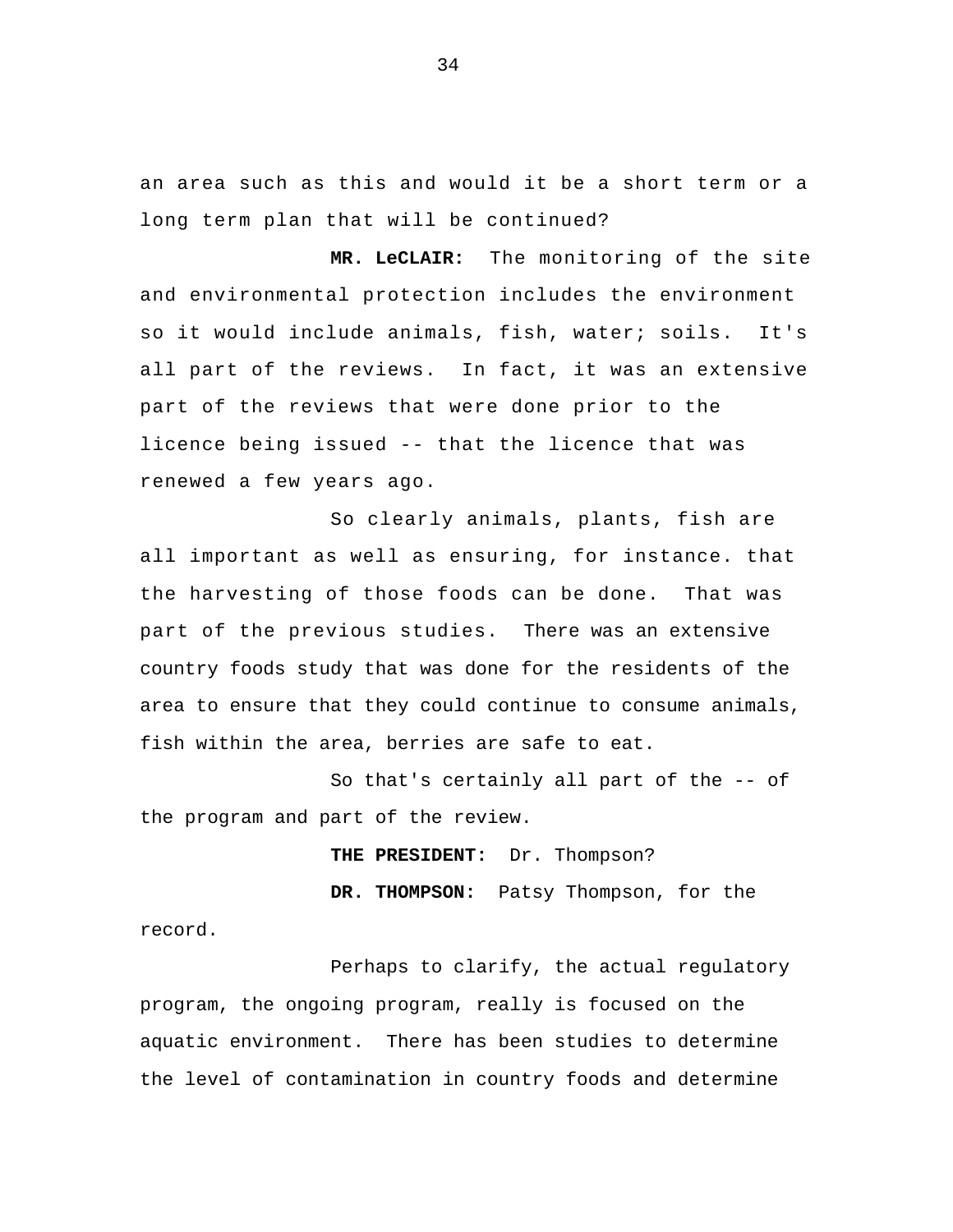whether they're safe to eat, but it was sort of a one-off type of study to get a baseline.

But in terms of ongoing regulatory program, the regulatory program is focused on the aquatic environment because that's where the impacts were.

**MEMBER McEWAN:** So it might just have been nice to have a paragraph sort of saying that it is still part of the process, particularly for Commissioners coming in halfway through the process.

Just at this stage, just one more comment. Again, it might have been nice -- I would have liked to have seen, perhaps as an appendix, just some of the gamma survey data to just understand the extent of it. Again, I think it would have added just a little completeness to this.

Thanks.

**THE PRESIDENT:** Thank you.

Ms Velshi?

**MEMBER VELSHI:** Thank you, Mr. President. So you know, given this is on the -- the heels or tail of the Gunnar presentation, so Gunnar Lorado, Beaverlodge, are there others that are being remediated or have just finished their decommissioning remediation?

**MR. LeCLAIR:** So for speaking of uranium mines and mills specifically in Saskatchewan, so we're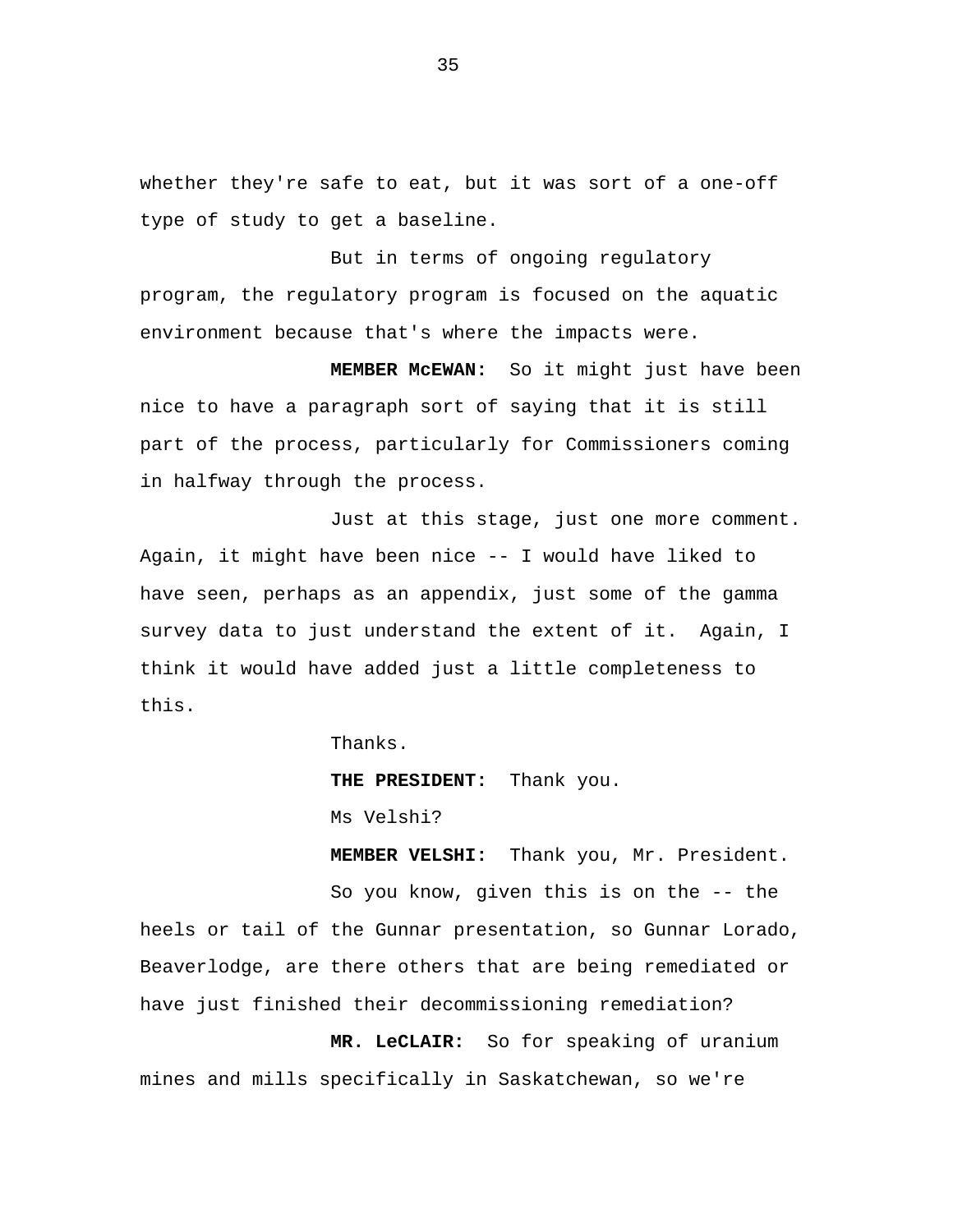speaking today of Beaverlodge. Yesterday, we heard about Gunnar Lorado. In 2016, we'll be coming back to you with a mid-term update on the Cluff Lake uranium mine and mill that was -- is actually the most recently decommissioning -- decommissioned uranium mine and mill that's located on the northwest side of the province of Saskatchewan, so it would be south of Lake Athabasca.

**MEMBER VELSHI:** And so would the performance objectives of each of these four be the same or are they site specific?

**MR. LeCLAIR:** They would be site specific.

**MEMBER VELSHI:** And is there an opportunity of sharing of learnings amongst the four -- I guess you would be the common point in that -- with the licensees or the applicants?

**MR. LeCLAIR:** Jean LeClair, for the record.

Yes, certainly it's always -- lessons learned are always applied, applied both in the operation of the site, so again, we've mentioned previously some of the operations that were done at Gunnar Lorado and that were done at Beaverlodge would not be done today.

There's things that are done at the mines today -- that were done at Cluff Lake that aren't done at the mines today. And similarly, all the decommissioning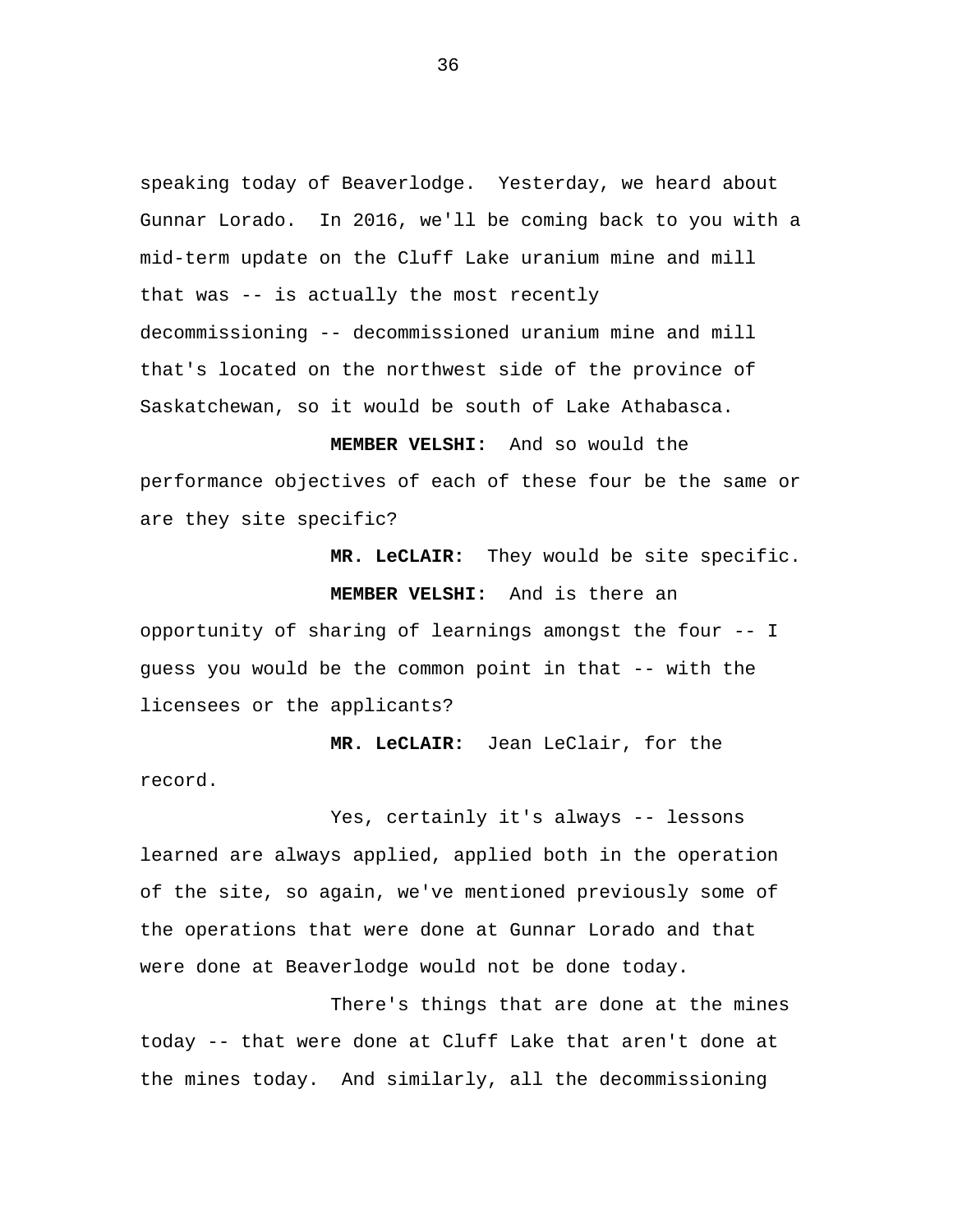experience that's obtained, I should mention that it's not just the operating uranium mines and mills. We also work with the waste and decommissioning group that's responsible for the historic sites like Elliott Lake, for instance.

So we look across all these to ensure that we learn from them and use that experience going forward.

**MEMBER VELSHI:** Thank you.

And a quick question for Cameco. Has your budget -- have you stayed within your budget given what you had expected the scope of work to be to date?

**MR. NAGY:** Kevin Nagy, for the record.

It's not often I have the opportunity to say this, but I think we are on schedule and I think we have been on budget.

**MEMBER VELSHI:** Thank you.

Congratulations.

**THE PRESIDENT:** Because it's not your money. It's Eldor that are providing the funds here. --- Laughter / Rires

**THE PRESIDENT:** So be on a serious note, Eldor's provided sufficient funds to do the job. Is that correct?

> **MR. NAGY:** Kevin Nagy, for the record. That is very correct.

> **THE PRESIDENT:** So Ms Velshi raised an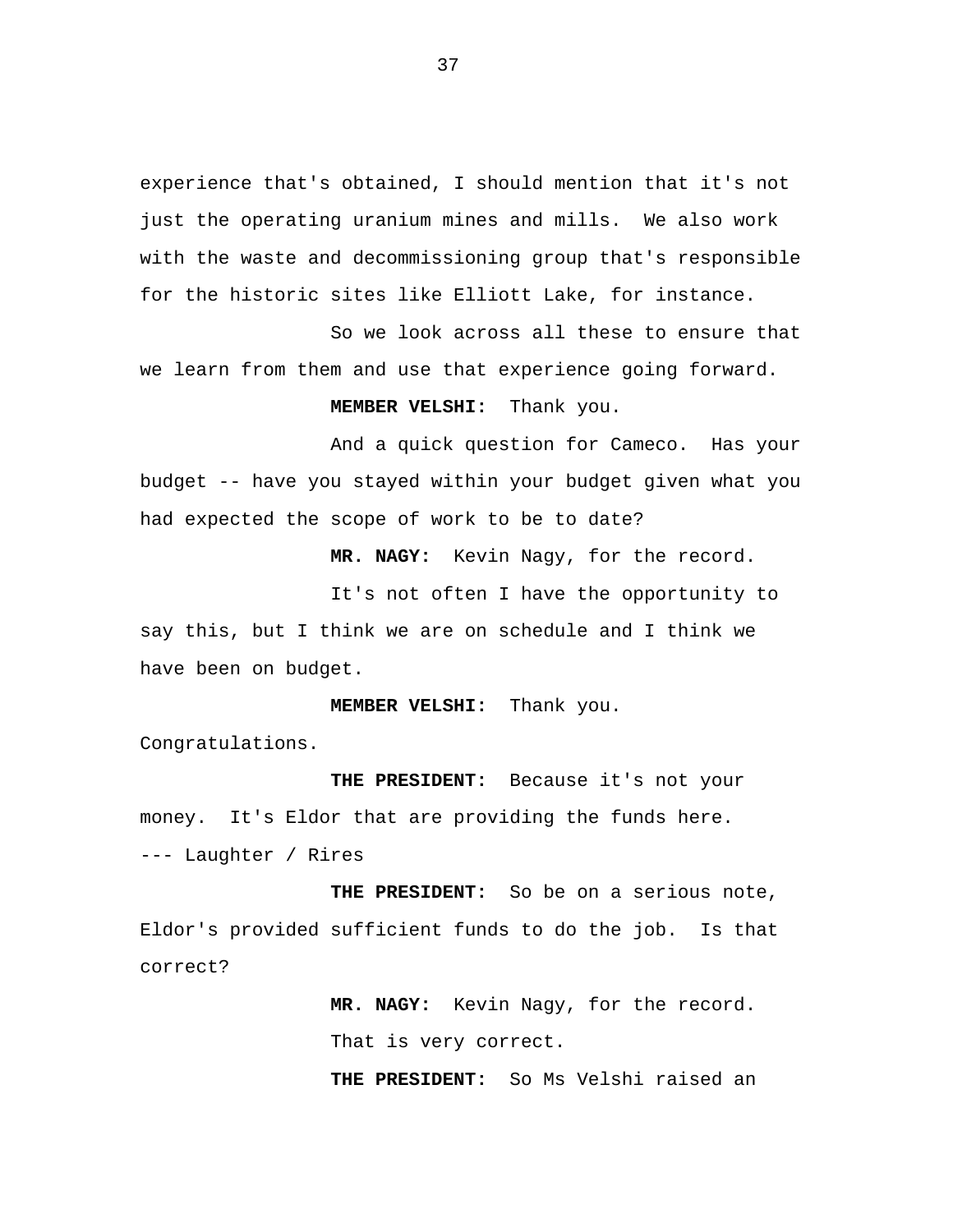interesting point.

Does it make sense -- this is for staff. Does it make sense for you to try to bundle all the mines, both now going remediation and some of the legacy mine and come up with -- you know, with a presentation here instead of doing it together with some of the -- you know, uranium just having, you know, a one session dealing with all of them so we can compare notes and see where we are on the whole bundle? Does it make sense?

**DR. NEWLAND:** It does, indeed, make sense, and we'll plan for that next year.

> **THE PRESIDENT:** Great. Thank you. **MEMBER HARVEY:** Merci, monsieur le

président.

The first item on the list of the remediation works have been started or realized is the stream diversion so that the re-establishment of the flow between the two lakes. Could you just elaborate on that?

I suppose the flow has been cut by some deposit, but where was the water going if not going to the Verna Lake?

**MR. NAGY:** Kevin Nagy, for the record.

Sorry.

**MEMBER HARVEY:** Okay. You can go. **MR. NAGY:** Sorry. Kevin Nagy, for the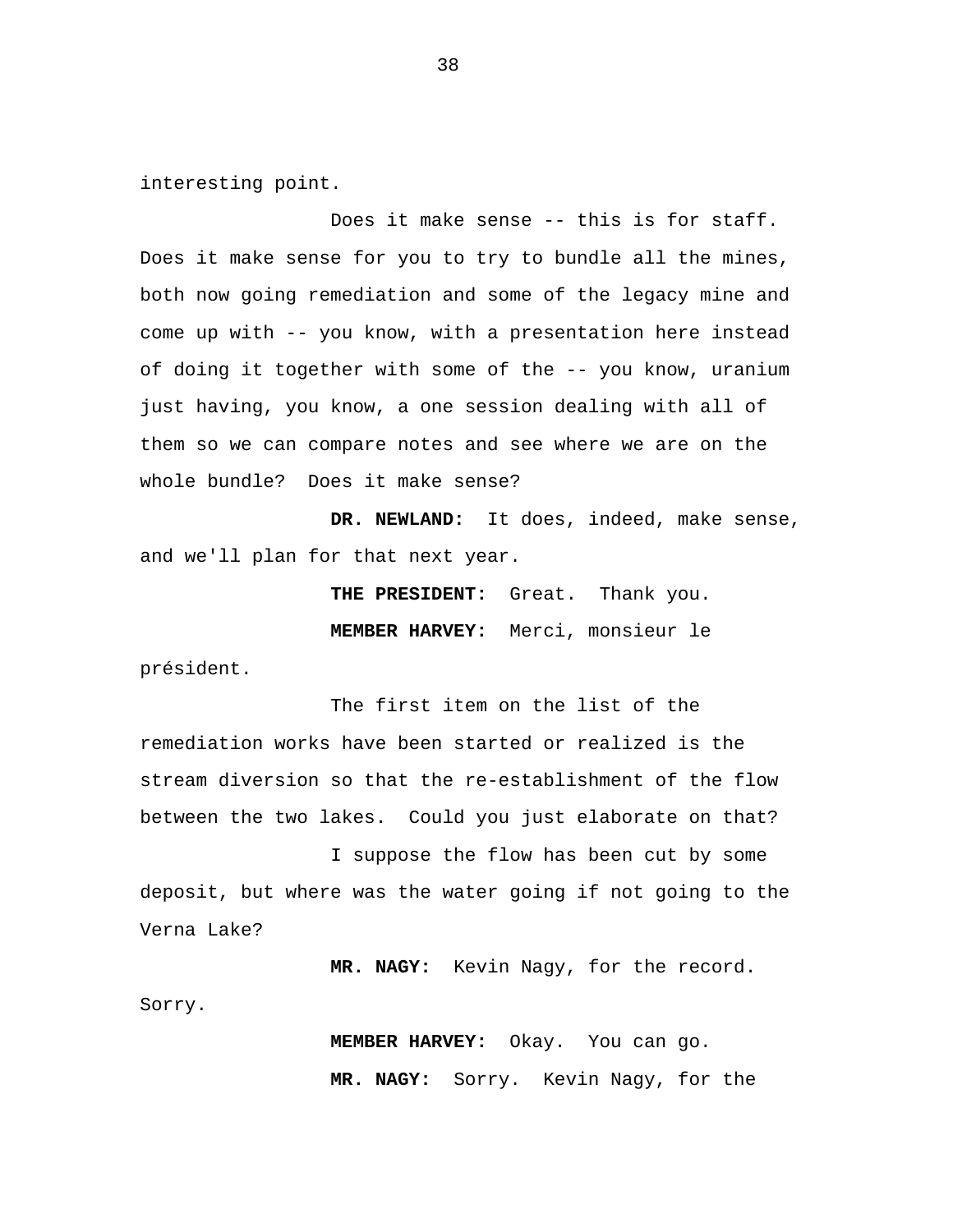record. Sorry about that.

During the mining in that -- at that time, waste rock was placed kind of along the lower area where the previous flow of the creek had been between Zora and Verna Lake, so then, over the years, the flow was primarily through the waste rock. So that was when we were looking at potential remedial options.

We saw an opportunity for localized improvement of water quality in Verna Lake by removing a portion of the waste rock, relocating that to Bolger Pit - that's where we're putting that waste rock -- and then re-establishing that flow path that had been previously covered by the waste rock.

**MEMBER HARVEY:** Okay. You're talking about the quality, the use of that and some expectation to what are you going to get for the quality after the works?

**MR. NAGY:** Kevin Nagy, for the record.

The modeling that we did do when we were assessing the remedial options did identify localized improvements in water quality in Verna Lake. As I mentioned, we're nearing completion of construction. We still do have some work to do, so we're not expecting immediately to see an improvement in water quality in Verna Lake, but it is something we will continue to monitor and we do provide that information to staff on an annual basis.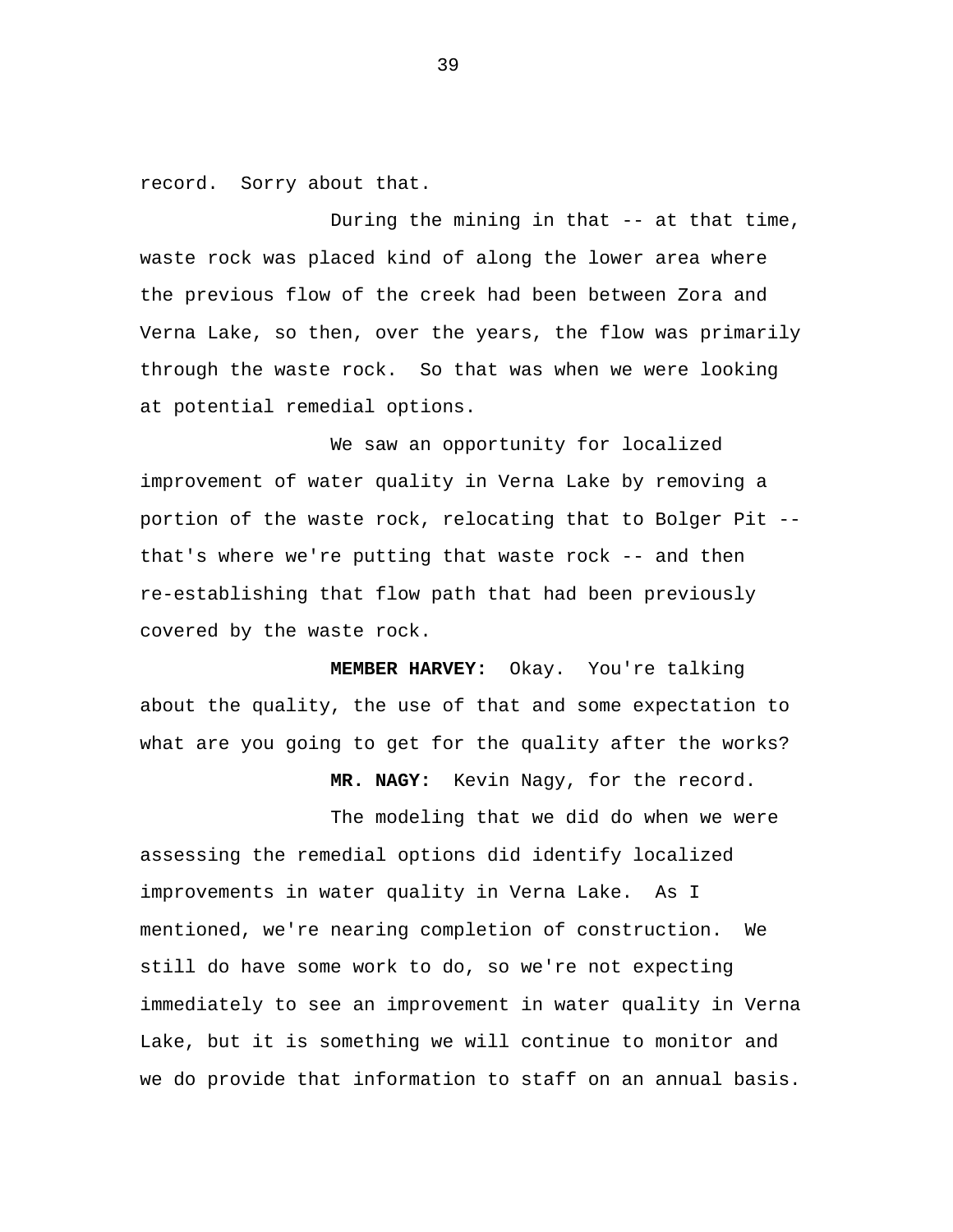**MEMBER HARVEY:** Could the water quality of that lake be a problem to postpone the transfer of the property to the control of Saskatchewan?

**MR. NAGY:** Kevin Nagy, for the record.

It is -- water quality in that lake, the model predictions was one of the performance indicators that we did put forward with our path forward plan. So if the water quality isn't performing as expected as per the Beaverlodge management framework, we would go back and assess the residual risk associated with that. And if it wasn't acceptable, we would look if there was any further options we could undertake to improve that local water quality.

## **MEMBER HARVEY:** Thank you.

**THE PRESIDENT:** So for staff, again, this is a suggestion.

So I like the map on slide 4. It shows all the properties. And then I move to slide 8, and Zora -- I have no idea where Zora -- Zora doesn't appear on that slide 4. So again, I'm struck by trying to understand the flow, and every time you've got a big project like rediverting, you'll have to remind us again what was the original intention, what's the performance, a little bit more specs.

I understand this is an update, but you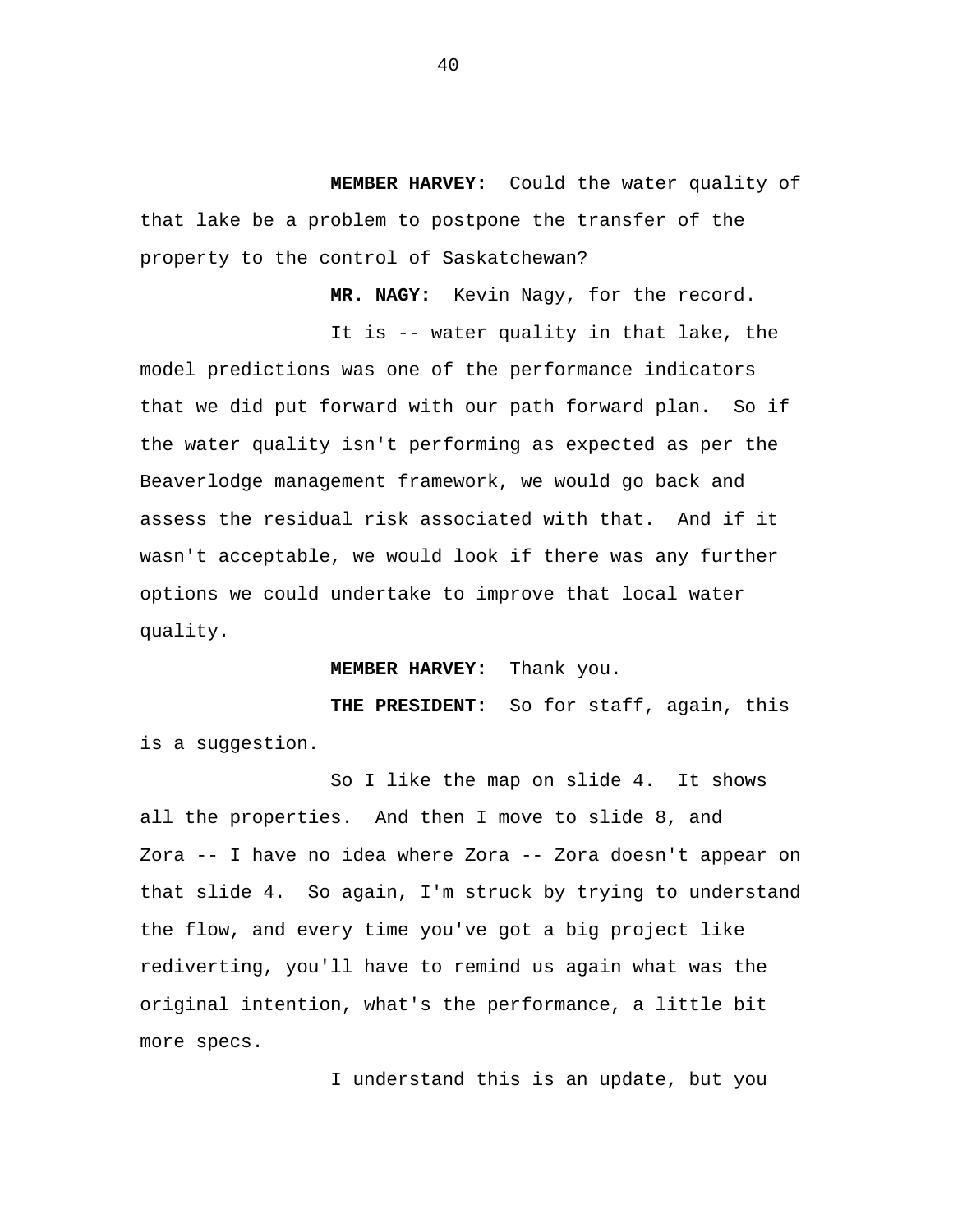can't assume we'll remember what the original deal was. So you've got to give us more of a reminder what was your objective, what's the performance and why this is important kind of a project.

> So this is a suggestion for the future. Monsieur Tolgyesi.

**MEMBER TOLGYESI:** I am coming back to this Zola-Verna Lake. What you were saying that the Verna Lake water quality improved, now does it mean that the waste rock -- you know, you were diverting the stream. Does it mean that the waste rock was contaminated and that there was some leeching, or it's -- this improvement is due to other considerations?

**MR. NAGY:** Kevin Nagy, for the record.

I think first I'd like to say that the studies we conducted and the monitoring that we continue to perform and as well the risk assessment that had been done on all the decommissioned properties as part of our path forward plan did identify that the residual risk on all the decommissioned properties, including the Bolger, Verna, and Verna Lake, were low.

The studies that we did do indicated that the waste rock was potentially contributing to the water quality and impacting the water quality in Verna Lake. There perhaps was some mineralization associated with the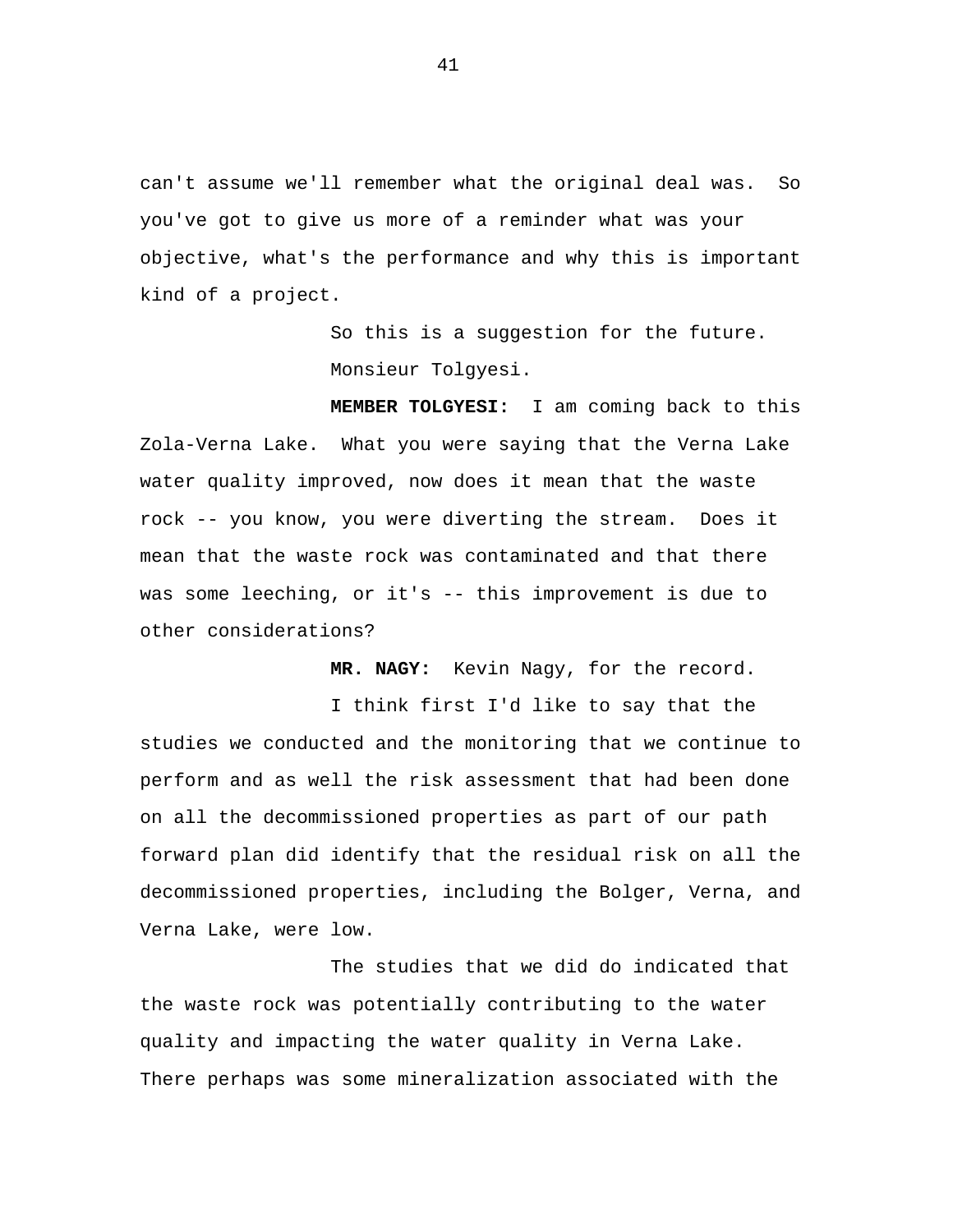waste rock, and that's why the project we're undertaking is expected to have some localized water quality improvements in Verna Lake.

And we will continue to monitor and provide that information to staff.

**MEMBER TOLGYESI:** So it was not just rerouting the stream, but it was some other work which was done also to prevent any -- any contamination, I expect.

**MR. NAGY:** Kevin Nagy, for the record.

I think we're re-establishing the existing stream is perhaps a better term, and we're moving the waste rock from along -- along that flow path, is what we're doing.

**MEMBER TOLGYESI:** My last is regarding bore holes.

You still discover some bore holes which were unidentified. There were some discovered in 2015 that were not flowing. Although they are not flowing, you blocked them. You sealed them all?

**MR. NAGY:** Kevin Nagy, for the record.

As part of our path forward plan, we did commit to seal flowing bore holes and we also have been sealing non-flowing bore holes as a precautionary measure. The ones we identified in 2014 had been sealed as a precautionary measure.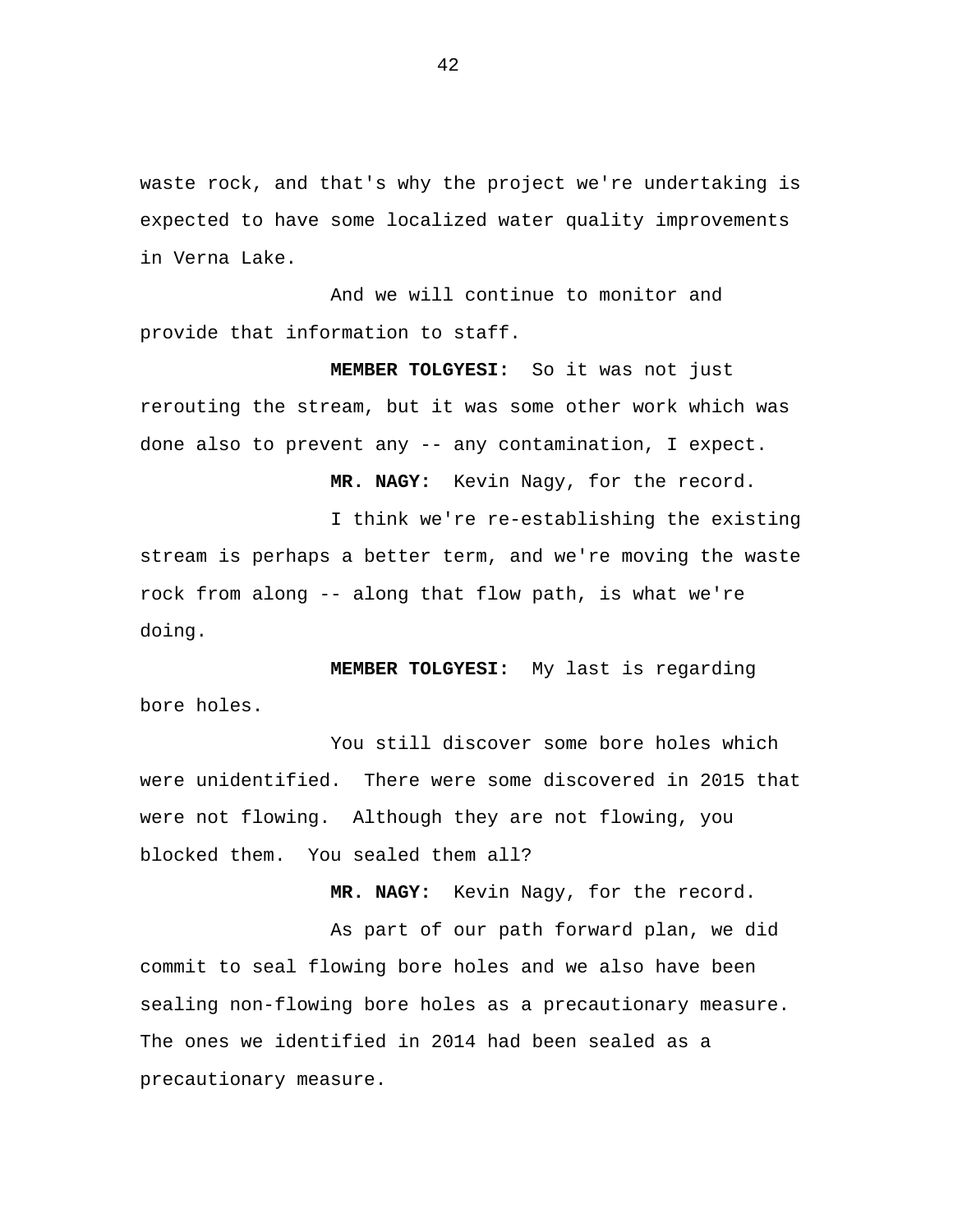We identified -- the bore holes that were identified in 2015 weren't found to be flowing, and they are located in remote or harder areas to get into, so at present, they haven't been sealed and we're currently assessing our options to do that in a safe manner -- safe and effective manner.

**THE PRESIDENT:** Thank you.

Dr. McEwan?

**MEMBER McEWAN:** Thank you.

If I look at slide 5, it's a comparison of the before and after. Were all the buildings removed at the time of the initial decommissioning or was there anything left? It certainly looks as if there are sort of less in the 2009 picture.

Any risk of -- was there any contamination, any difficulties associated with cleaning that up?

**MR. NAGY:** Kevin Nagy, for the record.

At the time of decommissioning, the buildings were removed and placed in the waste rock pile. The sites were left in a physically safe and stable condition, and there was low radiological risk to the public at the time of decommissioning.

The gamma survey that we recently completed as well as the ALARA assessment did indicate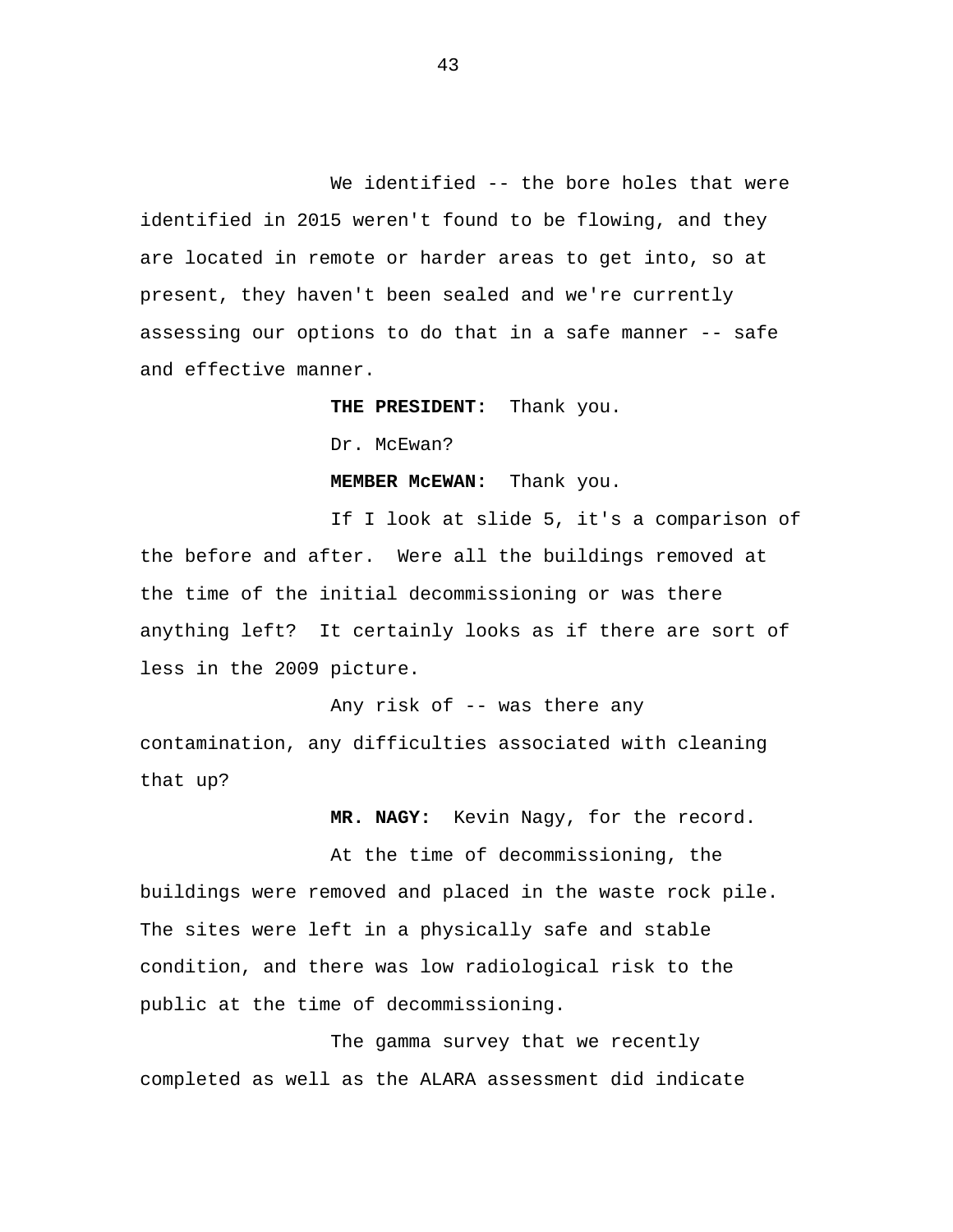that, on all the decommissioned properties, no further actions are or were necessary to comply with the public dose criteria.

> **MEMBER McEWAN:** Thank you. **THE PRESIDENT:** Thank you. Ms Velshi?

**MEMBER VELSHI:** A question for Cameco. If we turn to slide number 15, this is the time line for transfer, remind me why it goes on till 2023, especially given your gamma surveys and there's no requirement for covering?

What's the big chunk of work that's needed for the tailings management area and some of those other areas?

**MR. NAGY:** Kevin Nagy, for the record.

For the most part, that will be the ongoing environmental monitoring that we're conducting on the properties and downstream and to ensure that natural recovery is performing as expected and we're meeting that performance indicator of the properties being safe, secure, stable over the long term.

**MEMBER VELSHI:** So is it your modeling that then says that that's how long the monitoring needs to take place to get that confidence?

**MR. NAGY:** Kevin Nagy, for the record.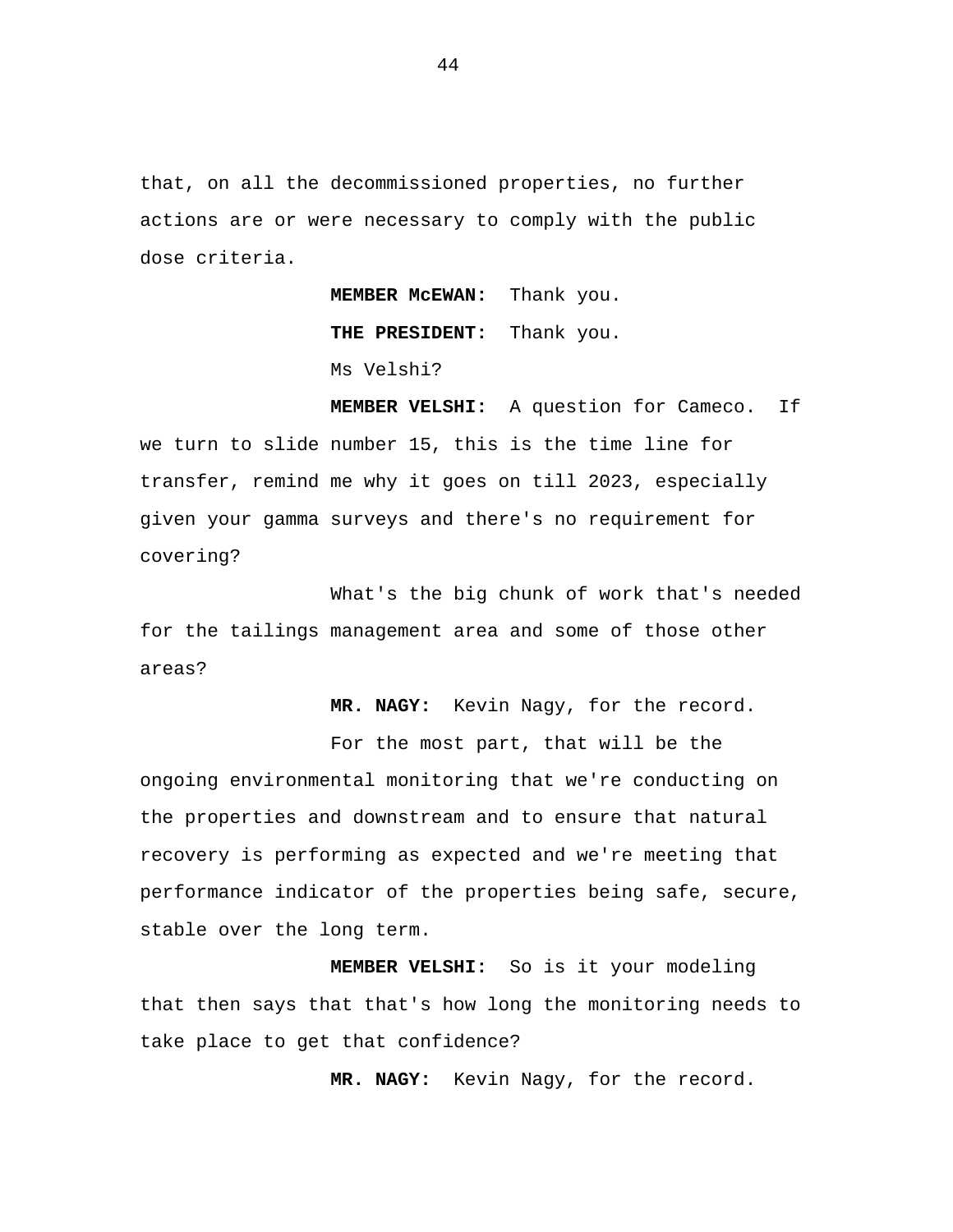I think it's our belief that that time would be sufficient for the monitoring to establish the trends that would show that they're performing as expected or as per the modeling, yes.

**MEMBER VELSHI:** Thank you.

**THE PRESIDENT:** Okay. Thank you. Monsieur Harvey? Monsieur Tolgyesi? **MEMBER TOLGYESI:** A very short one.

Around these bore holes, are you doing some rehab work in affected areas around the previous flowing bore holes because there is some contamination? Are you doing something or do you expect that the nature will take over?

**MR. NAGY:** Kevin Nagy, for the record.

Again, the work we've done building the path forward plan and implementing these remedial actions show that the risks on the properties were low, and they remain that way. The flowing bore holes were localized.

I would note that we have seen some improvement in water quality immediately downstream. The Dabina(ph) Lake, I believe, we have seen marked improvement in water quality as a result of the actions flowing - plugging those flowing bore holes.

> **THE PRESIDENT:** Thank you. Dr. McEwan?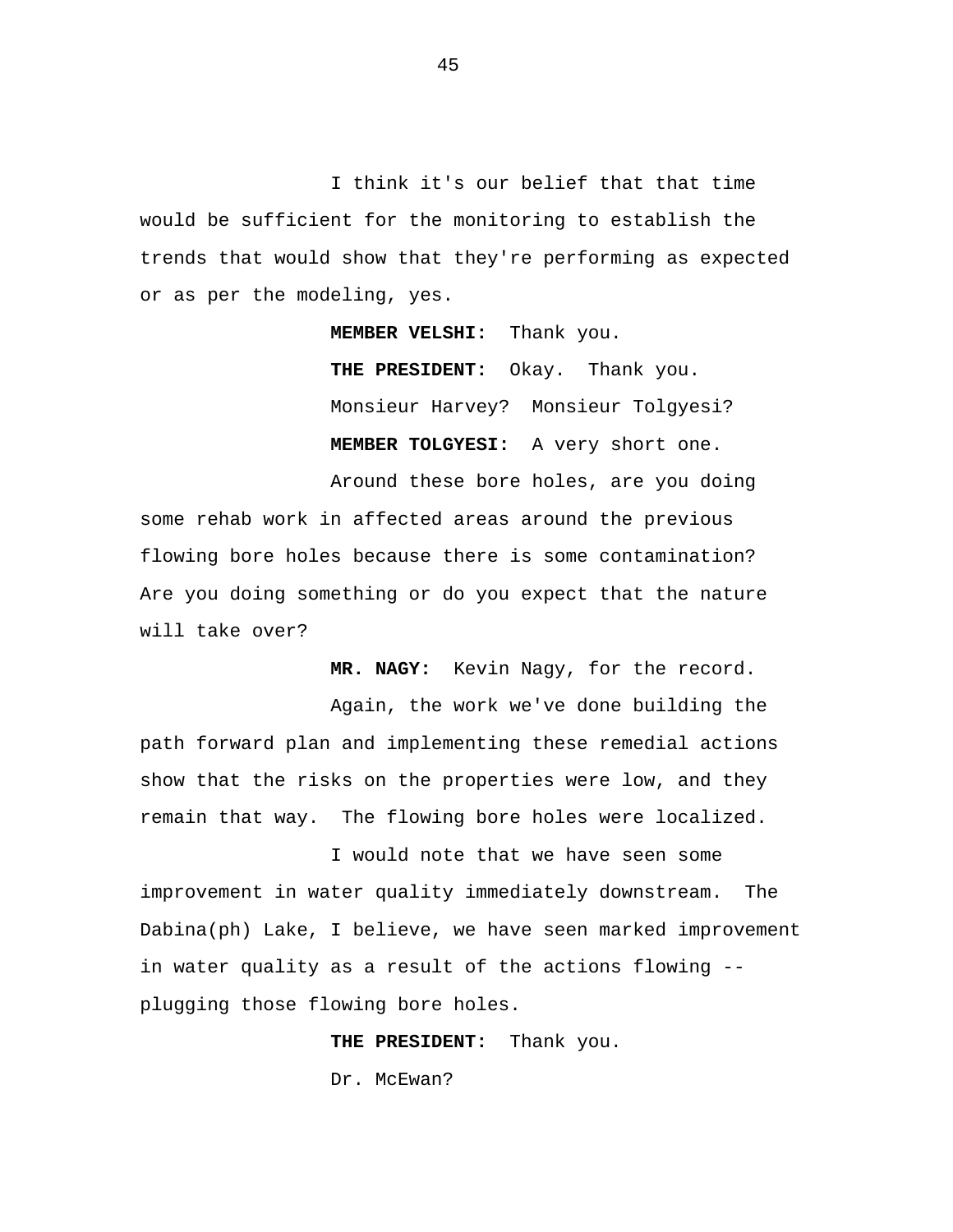**MEMBER McEWAN:** So if I look at the sort of natural recovery concept, we've really, with this site, got a 50-year or 30-year experiment in actual recovery before this process to sort of complete and speed it up. If you look at the data available at decommissioning and the data available now, would there be evidence that there really does occur some substantive natural recovery, or is there evidence that you really do have to intervene to make a difference quickly enough to facilitate that?

> **MR. NAGY:** Kevin Nagy, for the record. As we've said, the sites were

decommissioned 30 years ago and were left in a physically safe and stable condition, and the expectation at that time was that the environment on the properties and downstream would naturally recover.

As part of our path forward plan, we did assess a wide range of potential remedial options, either on their own or in combination, and what we found using our modeling was that none of them did have a significant effect on speeding up the natural recovery, which is why we're focusing on more site-specific actions that are expected to have localized benefits and ensure the properties remain safe, secure and stable over the long term.

**THE PRESIDENT:** So for the next year,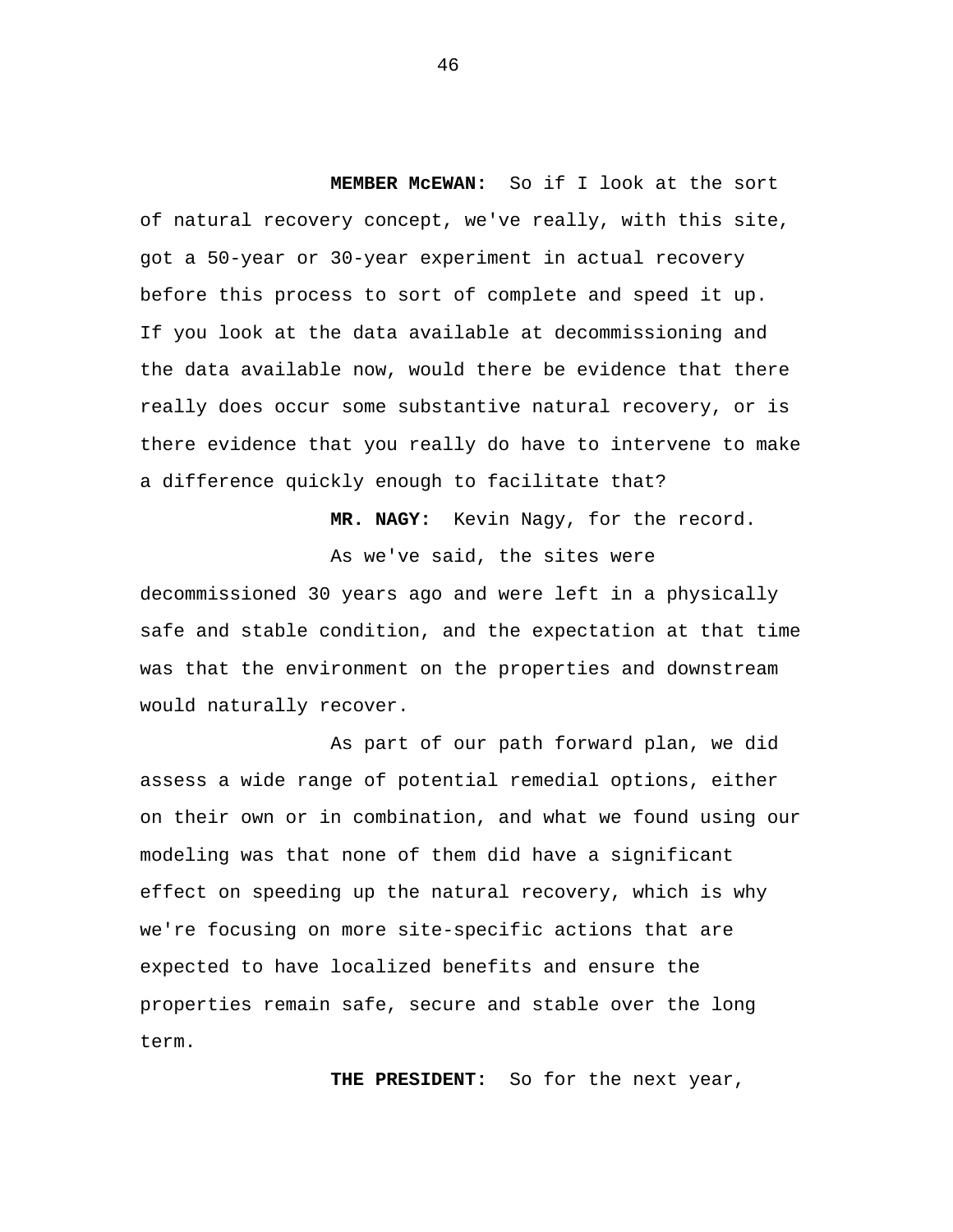since -- we're going to be monitoring this for a while, so for the next year it would be really nice to have -- again, I'm not looking for a brick, but maybe a table that says here's what we set out to show, the improvement, and here's the progress to where our performance goals in terms of water quality, air quality, all the stuff that they actually have the measures that CNSC staff presumably are checking compliance on.

Ms Velshi.

Okay. Any other questions?

So I have only one. We didn't talk a little bit about the outreach and the -- you know, the aboriginal communities living by.

I notice on page 4 that there was -- May 19th, 2015 there were public meeting held in Uranium City and Cameco organized and the Athabasca Environmental Quality Committee.

So I'm just interested in knowing how many people showed up, what was the nature of the discussion, is there a lot of interest in the community and are the community aware of what's going on.

**MR. LeCLAIR:** Jean LeClair, for the record.

I believe Sarah Eaton was in attendance at that meeting, and perhaps I can ask her if she could say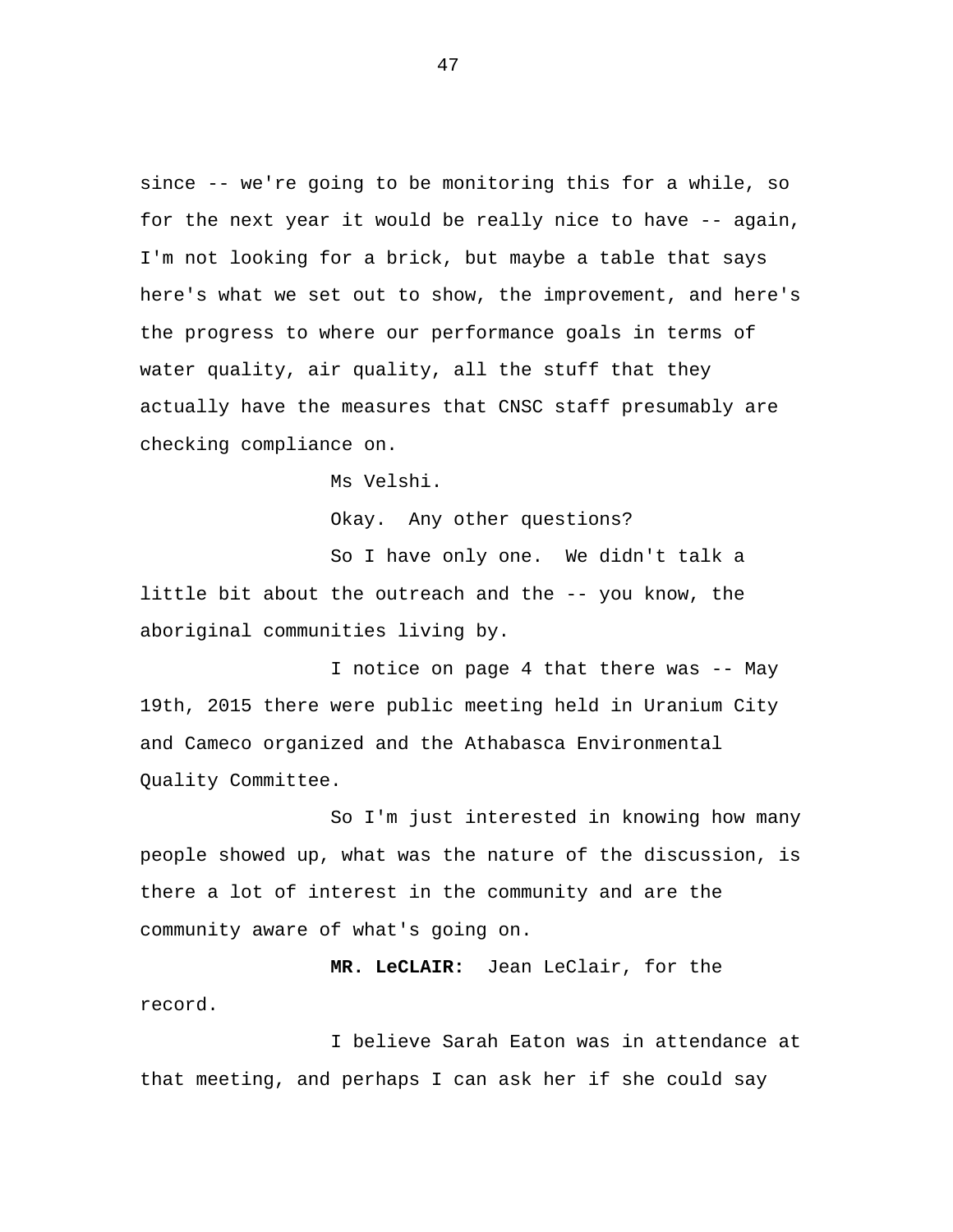what she saw and what she heard.

**MS EATON:** Thanks very much, Jean. It's Sarah Eaton.

So the meeting was attended similarly, as most meetings in Uranium City, with local residents who were interested in participating. As we all know, it's a small community, particularly in sort of the winter months. But the EQC was present, and so I think they had approximately 12 to 15 members showed up.

We had a presentation, and then we went into a tour of the stream diversion, which was very well received by the EQC members. They like to be able to see that in person themselves.

**THE PRESIDENT:** So how did you get them to the site?

**MS EATON:** Cameco provided a charter aircraft that picks them up in sort of a nearby location and then we fly to the runway there in Uranium City.

**THE PRESIDENT:** So in your view, there's a full understanding of this project and the time lines and you haven't heard any sort of concerns being expressed.

**MS EATON:** It's my opinion since being on this file for approximately six years the people in Uranium City are well aware of the Beaverlodge site, its history and the challenges that it presents and that they're --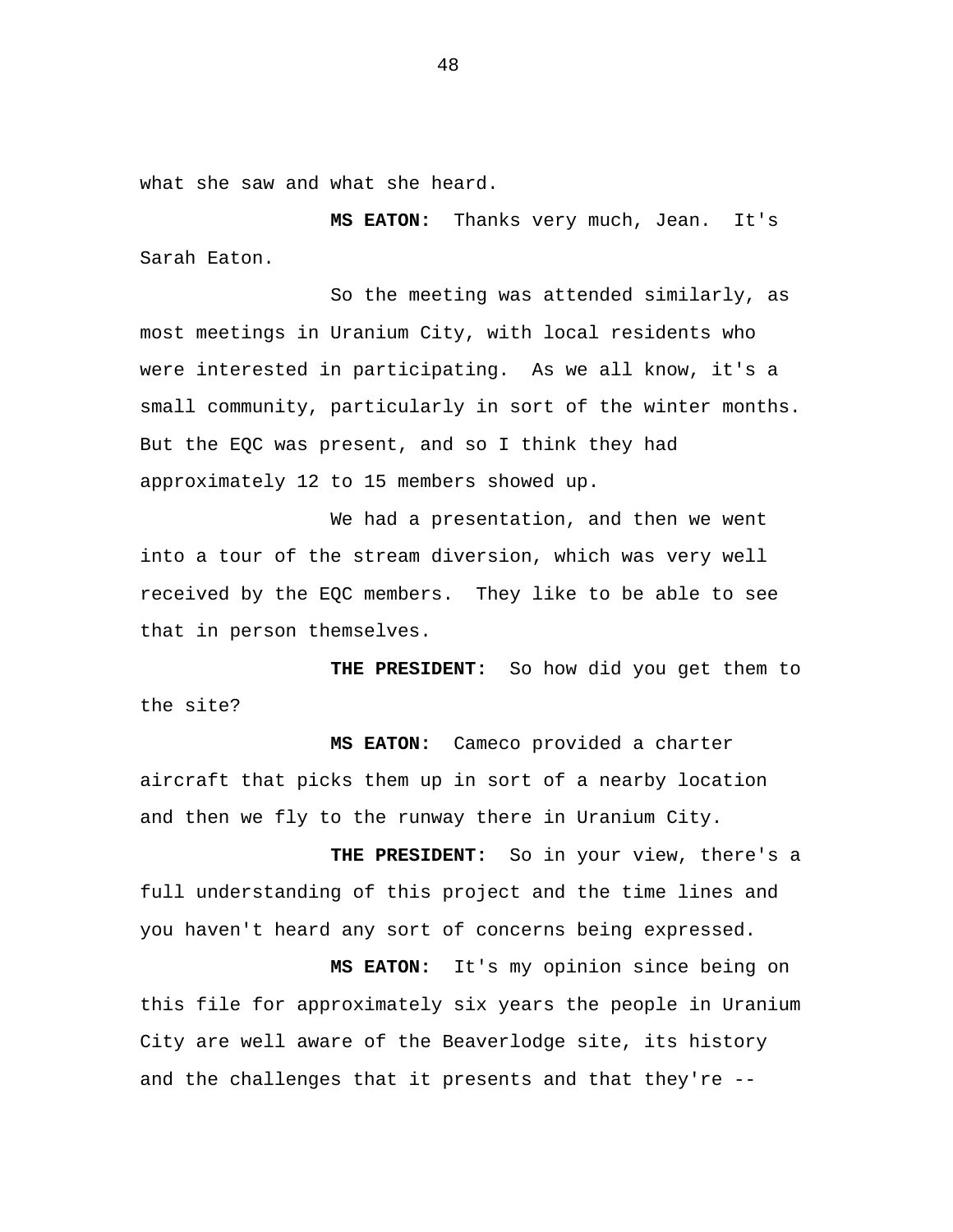generally, that people are pleased with the progress forward. They understand that what can be done is limited, and that they're aware of what's being done and then, in general, that they are in agreement with what's happening.

**THE PRESIDENT:** So do you have -- Cameco, do you have any kind of stats about roughly how many people you're engaging -- engage local -- you know, local community people, how many people are participating in this project?

**MR. MOONEY:** It's Liam Mooney, for the record.

I might ask Mike Webster to give some numbers in that regard, but as Sarah Eaton outlined, it is a relatively small community, the Uranium City community, but we've been engaging them for many years and have formalized our target audience in our public information program. And that includes the people living in the vicinity of that facility as well as the engagement efforts with the environmental quality committee, which is a bit of a broader net being cast.

So as far as specific numbers, it varies. When the EQC is involved, they have a bit firmer membership. As far as the outreach with Uranium City, at times the effort has gone so far as to be door to door for the less than 100 residents in Uranium City to try and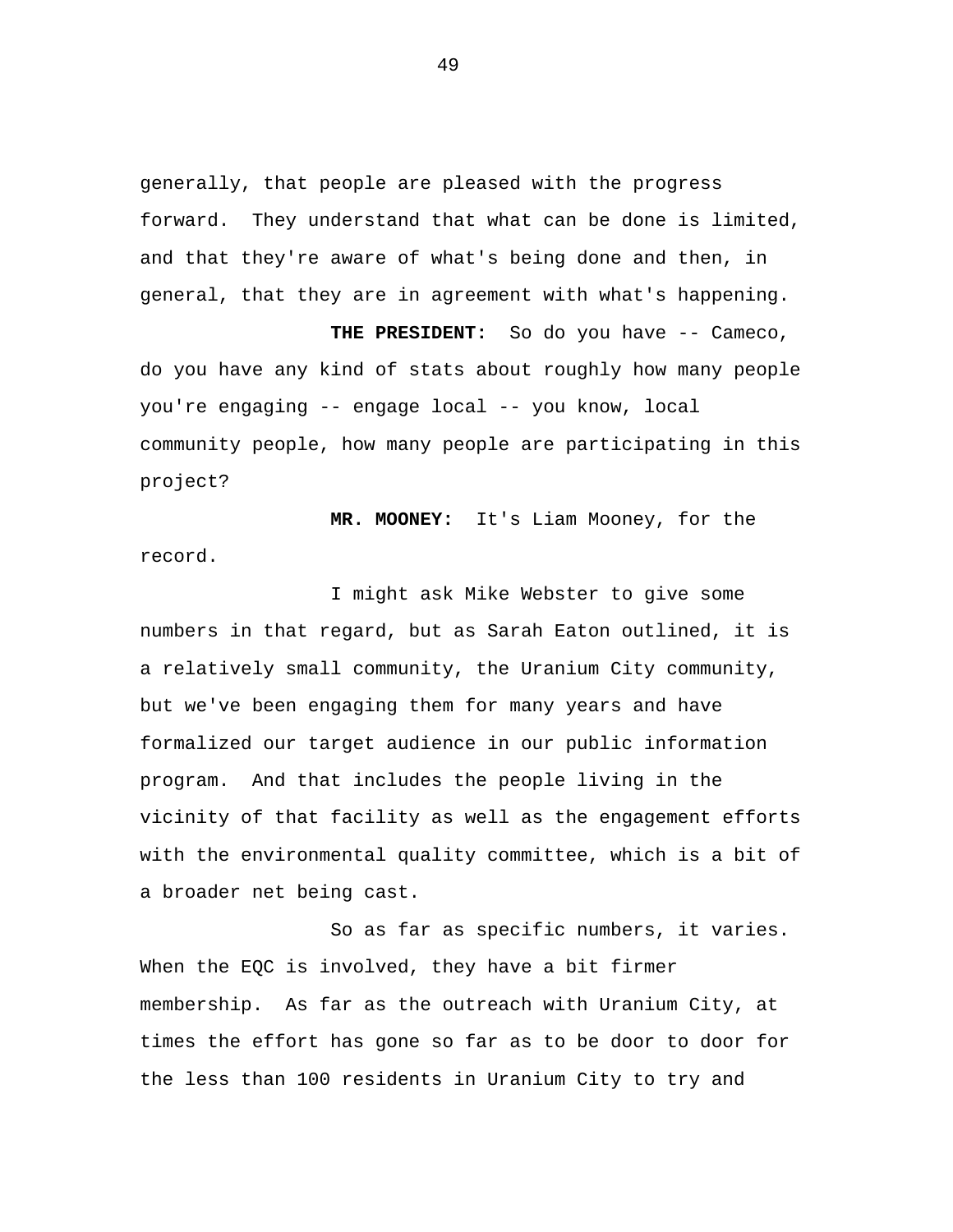communicate our plans and to invite people to consultation efforts.

> **THE PRESIDENT:** So -- **MR. WEBSTER:** It's Mike Webster. Sorry. **THE PRESIDENT:** Go ahead. **MR. WEBSTER:** It's Mike Webster, for the

record.

So typically, during public meetings, we get probably five to 10 local people show up for our public meetings. That's in a community of approximately 80 people.

We do engage with local workers for performing our water quality monitoring. The projects that we're doing like stream diversion project, we employ local contractors, probably five to eight local contractors for a project such as the stream diversion. Also, in the shaft cap replacement that we're planning in the upcoming years, again, that will be largely local contractors that will be performing that work.

When there's need for larger engagement activities such as the country food study or when we wanted to perform the land use study, we would actually go door to door and engage as much of the community as possible.

I know in the country food study we went door to door and engaged over 90 percent of the community.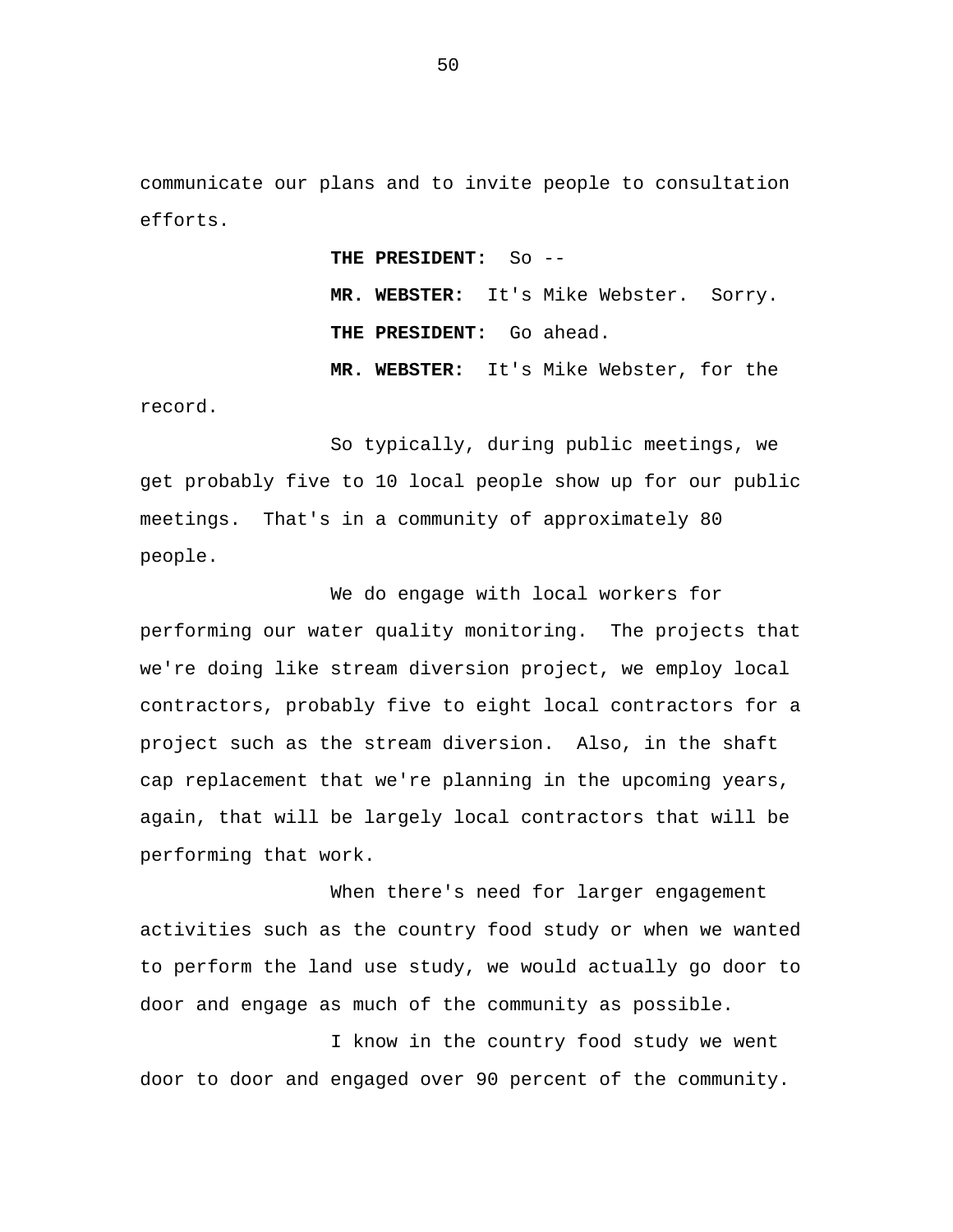**THE PRESIDENT:** Okay. Thank you.

Anybody else? Any last comment?

Okay. Thank you. Thank you very much.

We will take now a 15-minute break and go to the next item on the agenda.

Thank you.

--- Upon recessing at 10:12 a.m. / Suspension à 10 h 12

--- Upon resuming at 10:30 a.m. /

Reprise à 10 h 30

**THE PRESIDENT:** The next item is the annual regulatory oversight report on the use of nuclear substances in Canada 2014, as outlined in CMD 15-M27 and 15-M27.A.

I understand that we have a representative from Canadian Light Source joining us by teleconference.

Mr. Cubbon, can you hear me?

**MR. CUBBON:** Yes, I can, sir. Thank you very much.

**THE PRESIDENT:** Okay. Welcome.

I also understand that some

representatives from TRIUMF are trying to connect with us. Are they online?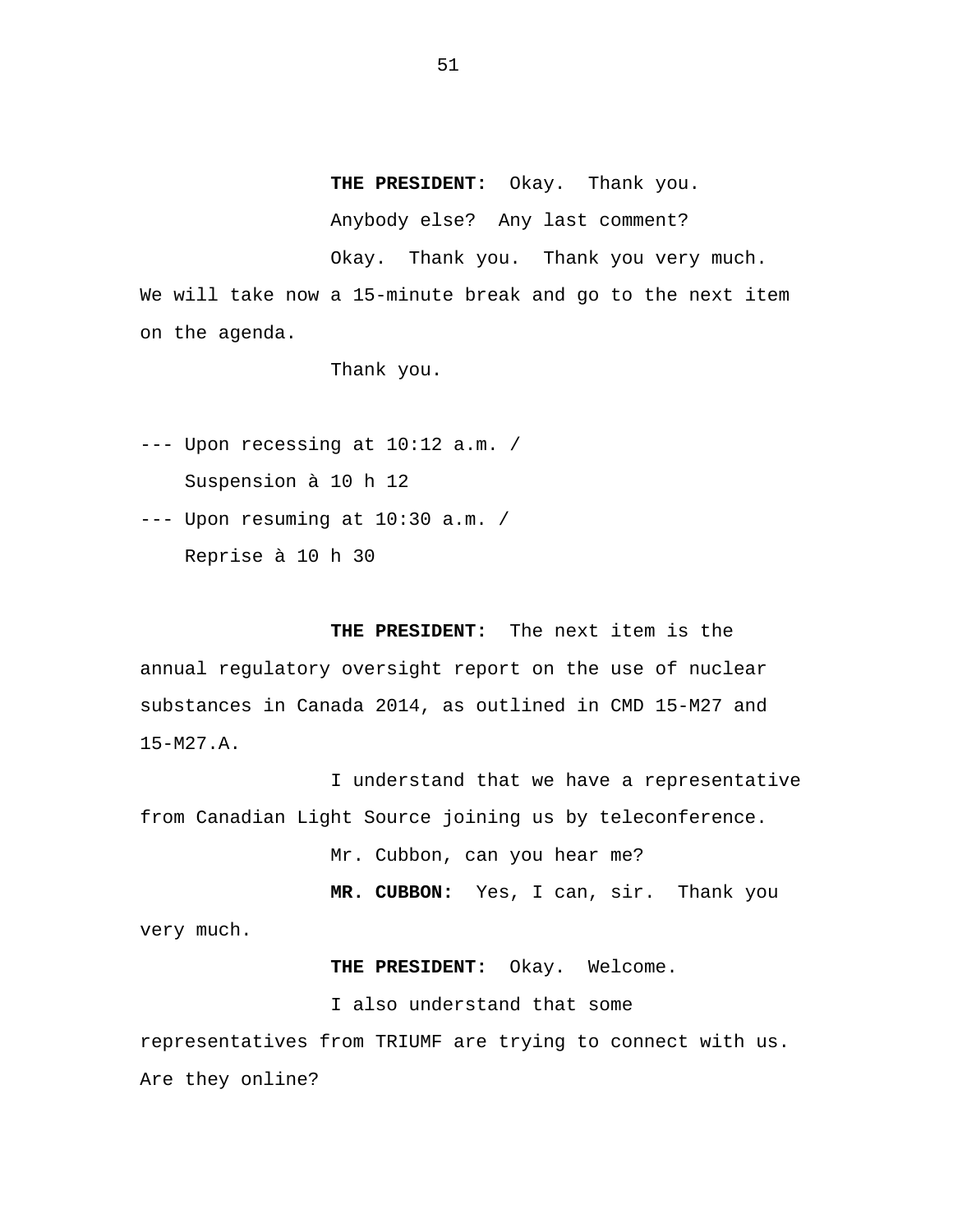## TRIUMF?

Well, let us know if they are joining us during the proceedings here.

So let's turn to our presentation from CNSC staff.

I understand, Mr. Moses, you'll make the presentation. Please, go ahead.

```
*CMD 15-M27/15-M27.A
```
## **Oral presentation by CNSC staff**

**M. MOSES :** Merci, Monsieur le Président et membres de la Commission. Je m'appelle Colin Moses et je suis le directeur général responsable de la réglementation des substances nucléaires.

Je vous présente mes collègues ici avec moi aujourd'hui : Ms Kavita Murthy, Director of the Accelerators and Class II Facilities Division; Mr. Peter Fundarek, Director of Nuclear Substance and Radiation Device Licensing; Mr. Henry Rabski, Director of Operations Inspection; et M. Sylvain Faille, directeur des autorisations de transport et du soutien stratégique.

On est également joint par d'autres membres du personnel de la CCSN qui sont présents dans la salle en appui à l'équipe.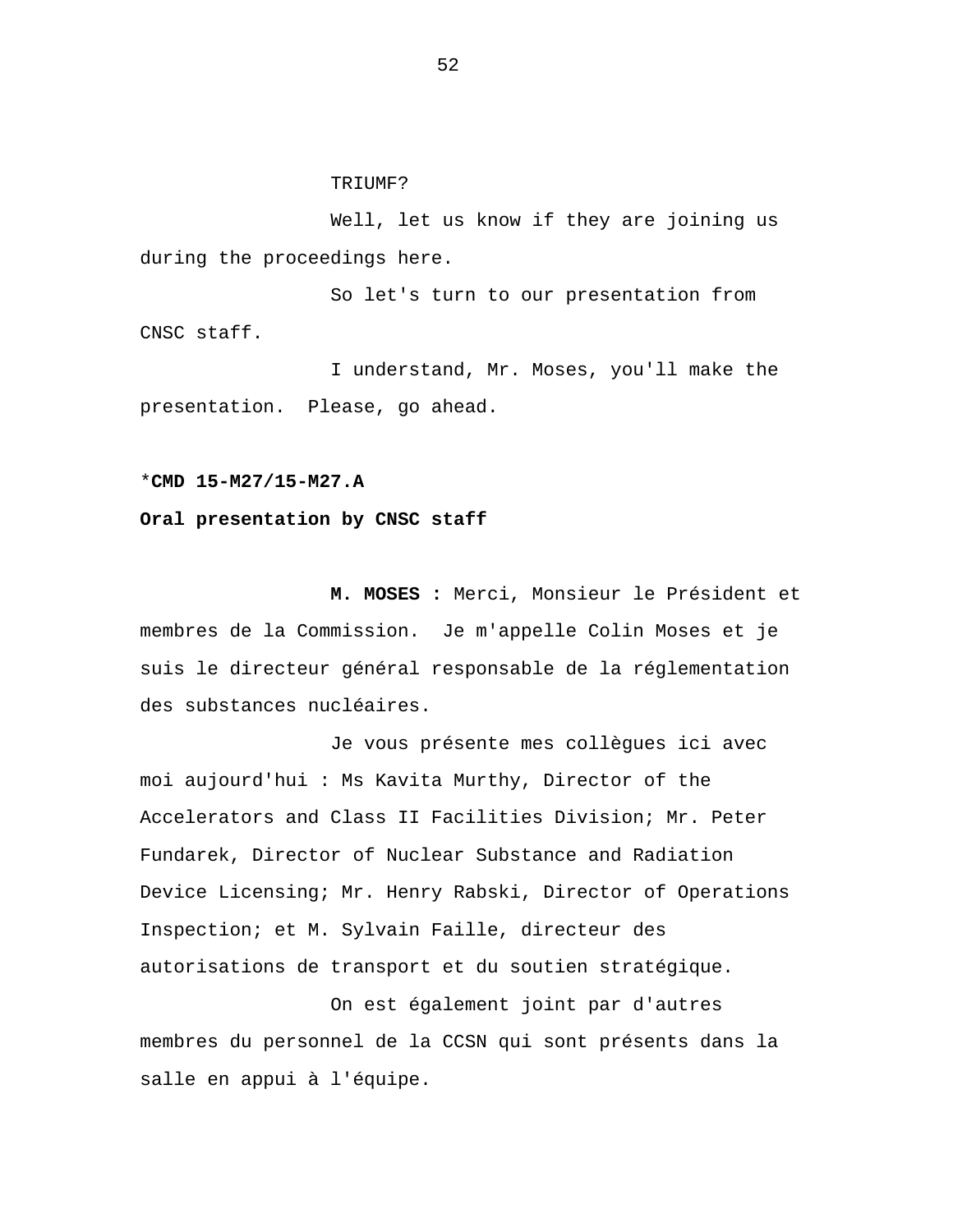Nous vous présentons aujourd'hui le rapport annuel de surveillance réglementaire sur l'utilisation des substances nucléaires au Canada pour l'année 2014. Ce rapport constitue le sixième rapport produit jusqu'à maintenant par la CCSN, le précédent rapport vous ayant été présenté en novembre 2014.

Production of this regulatory oversight report continues to be an achievement for the Canadian Nuclear Safety Commission and a mark of good practice internationally. The CNSC continues to be the only nuclear regulator in the world to be producing such a comprehensive report on the regulatory oversight of the use of nuclear substances and equipment in industrial, medical, commercial and research and academic settings.

Following the presentation today, the report will be finalized and published on the CNSC external website.

You will see here an overview of the presentation: providing an overview of the CNSC's regulatory approach to regulating nuclear substances in Canada, and going on to present on the performance of each sector. We will conclude the presentation, highlighting our progress on certain key initiatives under way in 2015.

> I will start with a brief introduction. Pursuant to the CNSC's mandate for the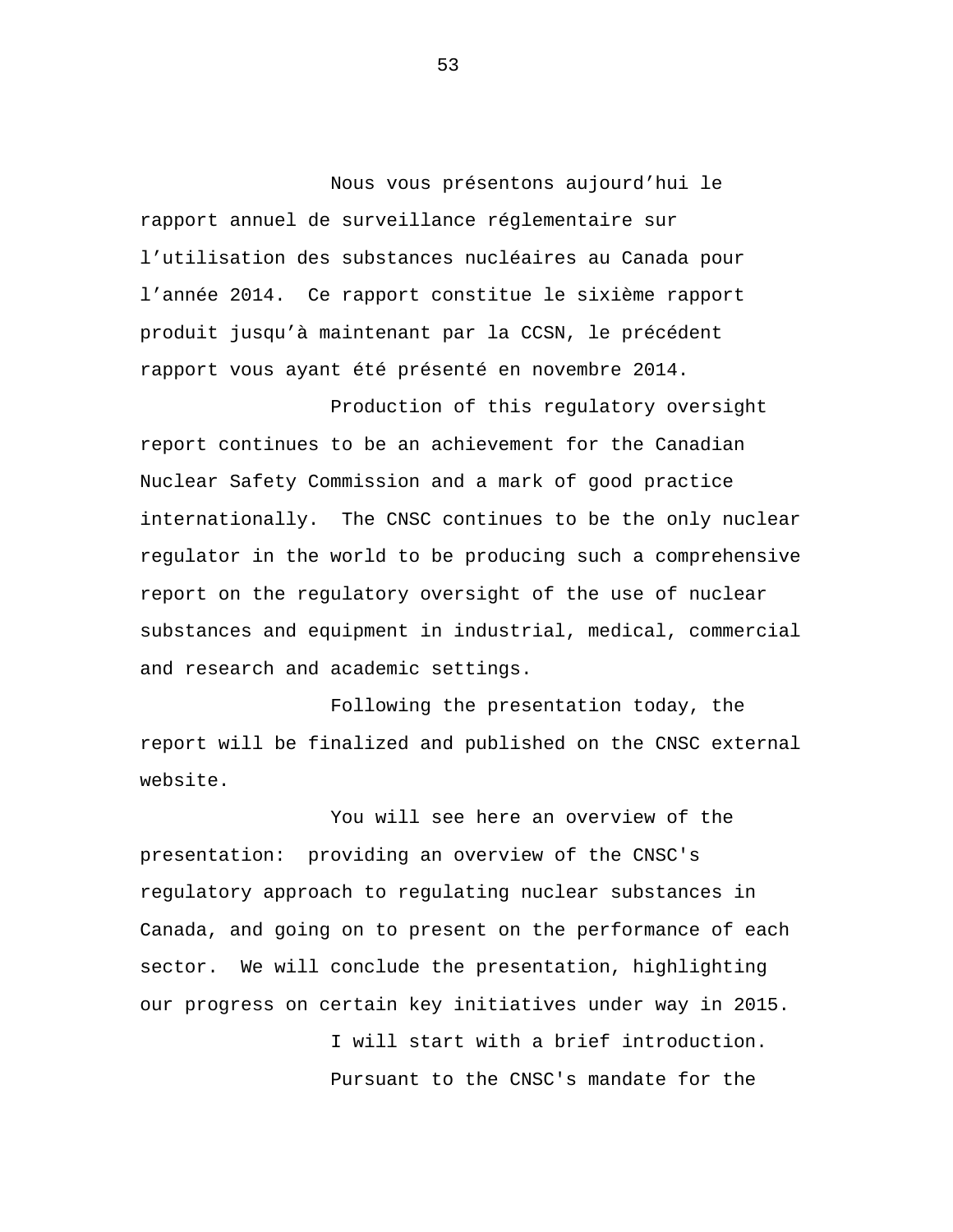dissemination of objective regulatory information, and consistent with our commitment to transparency in our activities, the CNSC publishes a series of annual regulatory oversight reports covering all main sectors of our regulatory oversight.

You have already heard about the CNSC's regulation of nuclear power plants, uranium mines and mills, and uranium and nuclear substance processing. Today we will be discussing our regulation of nuclear substances in Canada.

The series of reports will conclude in December, when you will be presented a report outlining the CNSC's oversight of small research reactor facilities.

The uses of nuclear substances and nuclear technology in Canada are broad and diverse. For reporting purposes, we have structured the report to cover the four main sectors of applications of nuclear substances as follows: the Medical sector, covering the uses of nuclear substances and technology for both diagnostic and therapeutic purposes; the Academic and Research sector, including the use of nuclear substances or technology for research and teaching purposes; the Industrial sector, the use of nuclear substances or technology in fabrication and production facilities or as part of fieldwork and construction activities; and the Commercial sector, which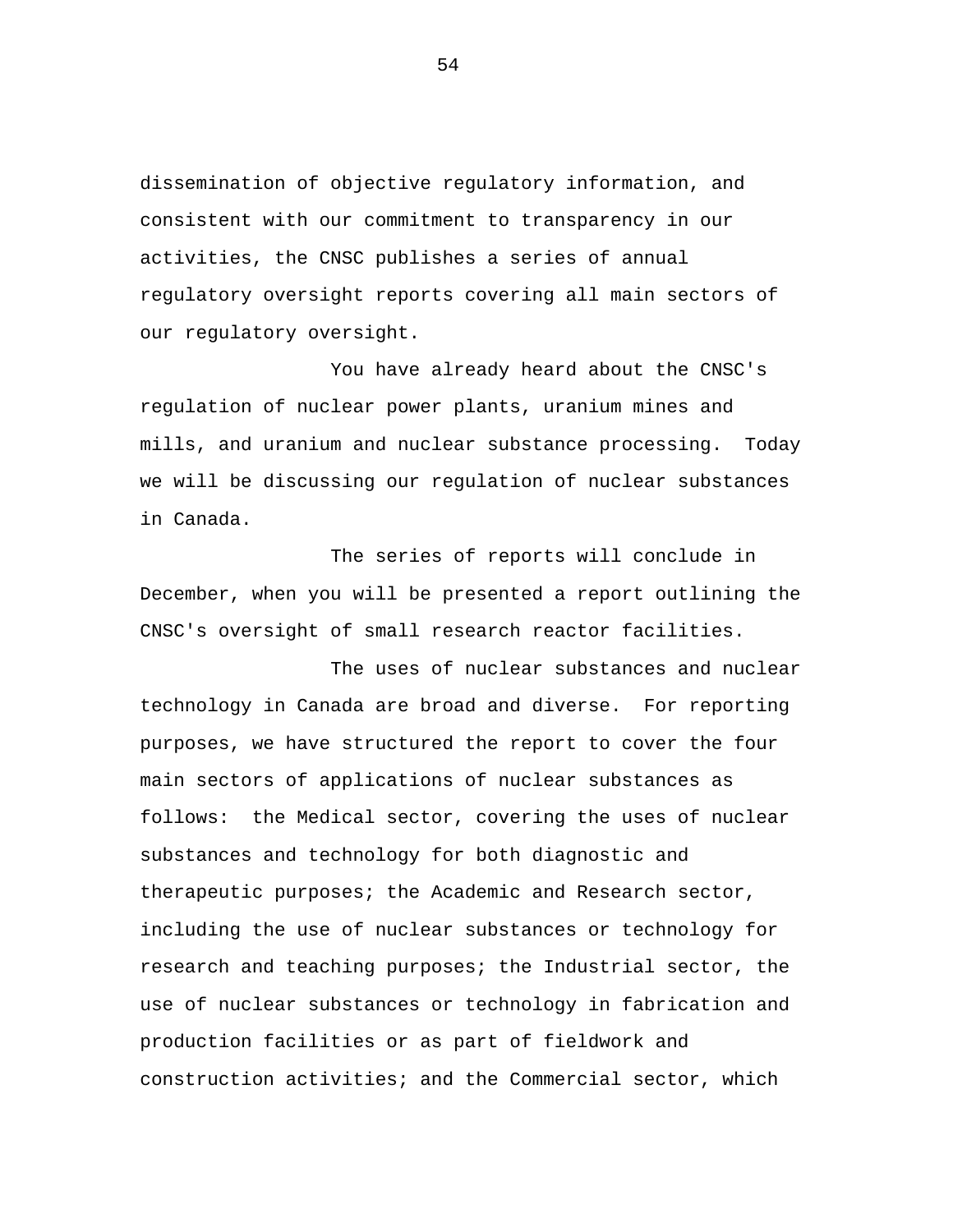includes licensees that produce, process, store and/or distribute nuclear substances or offer other services for radiation devices.

Finally, the report addresses our oversight of the two Class IB high-energy research particle accelerator facilities -- the TRIUMF facility in Vancouver and the Canadian Light Source facility in Saskatoon -- that leverage nuclear technology for particle physics, biology and material research.

As illustrated on this slide, our oversight of the safe use of nuclear substances covers activities across all provinces and territories of Canada. This includes all major hospitals in Canada, most Canadian universities and research institutions, a wide variety of industrial manufacturing and production facilities and all locations that store, produce or service nuclear substances and devices.

In addition, our regulatory oversight extends to field uses of nuclear devices, and our compliance approach, which we will be outlining later, includes field inspections to ensure that nuclear devices are being used in a safe and secure manner across the entire country.

As of December 31, 2014, there were 2,415 active CNSC licences held by 1,702 distinct licensees. The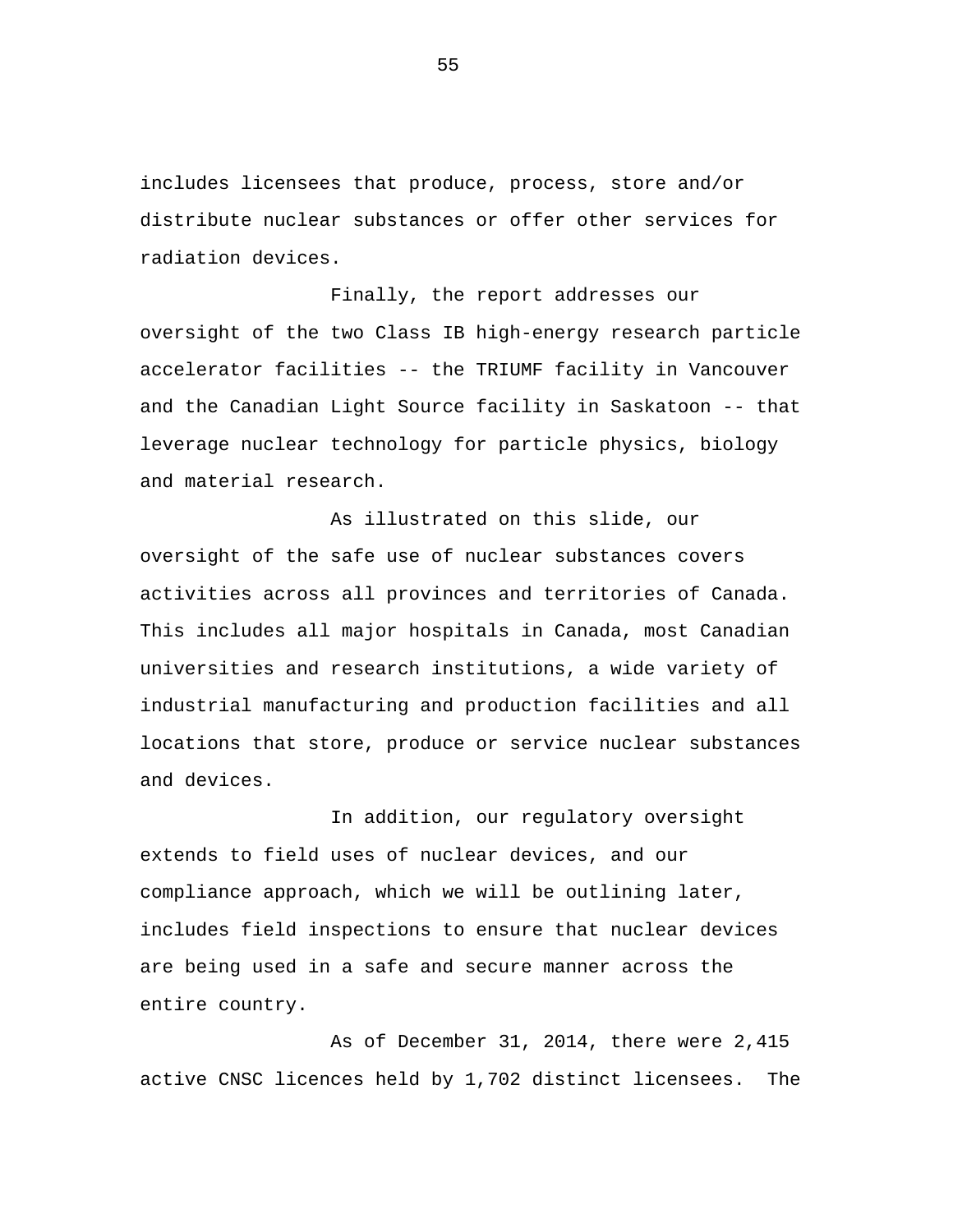extent of activities in these areas remains relatively stable and, despite normal variations in individual businesses, the total number of licensees has remained stable over the past five years.

You will note, however, a small decrease in the number of individual licences in the last few years, primarily driven by two main factors.

Firstly, in the industrial sector there have been a number of consolidations of companies, which has led to a decrease in the number of CNSC licences.

In addition, in the medical and academic and research sectors, in the interest of minimizing administrative burden for our licensees, the CNSC has been moving forward with our initiative to consolidate licences wherever practical.

Pursuant to the *Nuclear Safety and Control Act*, doses are monitored for all workers involved in activities authorized by the Commission. In 2014, there were a total of 60,407 workers working in the fields covered by this report, roughly half of those working in the industrial sector, which is consistent with the relative distribution of our licences.

Of the total number of workers, 23,688 were designated as nuclear energy workers. Nuclear energy workers are those who, in the course of their business or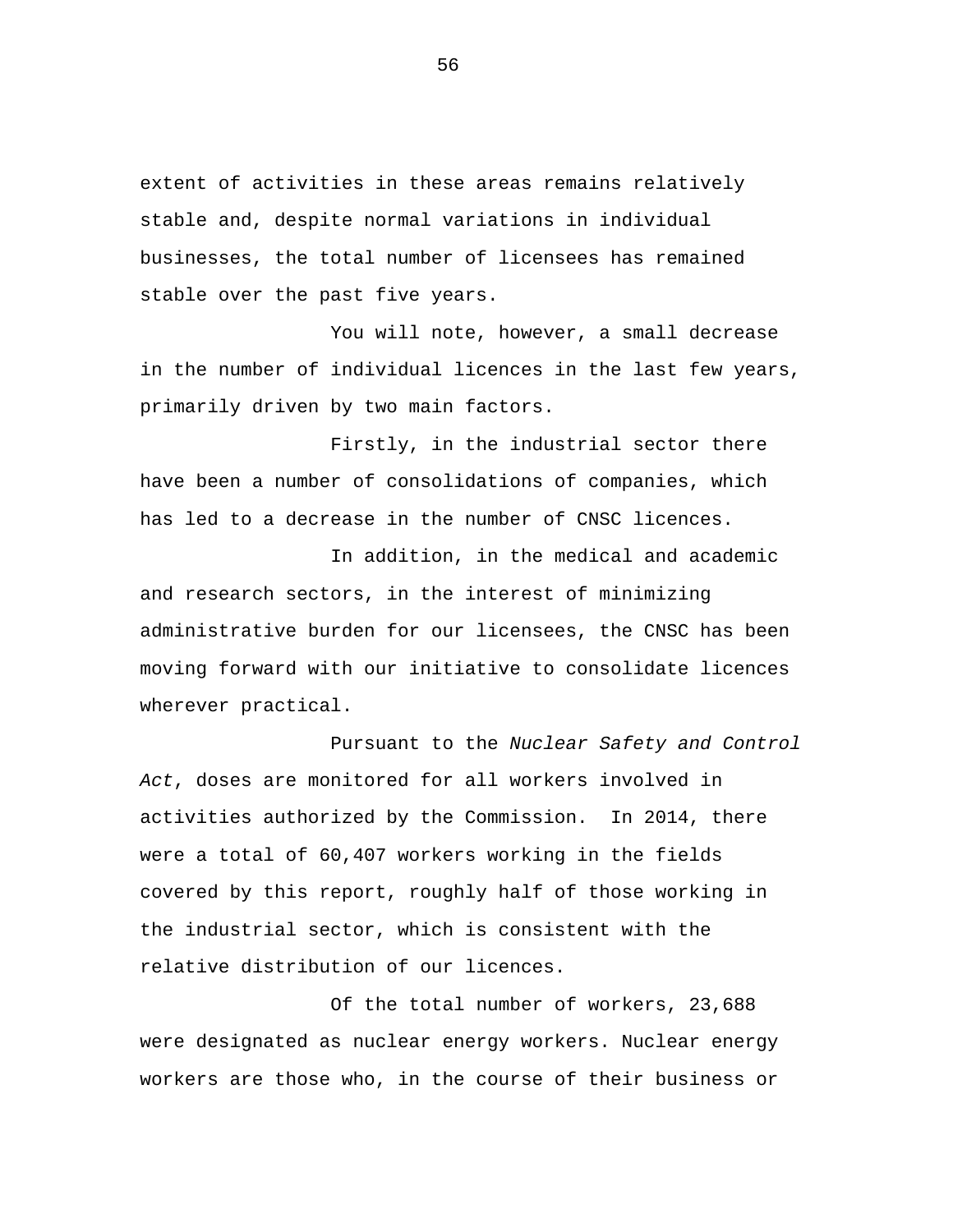occupation in connection with a nuclear substance or nuclear facility, perform duties in circumstances which may result in receiving a dose of radiation greater than the 1 millisievert per year.

I will now turn the presentation over to Mr. Sylvain Faille to present an overview of the report and some of the improvements introduced in this year's report.

**MR. FAILLE:** Thank you. Sylvain Faille, for the record.

For this year, the report includes more detailed information on CNSC activities related to the regulatory oversight of these industry sectors.

With regards to events, the CNSC adopted the International Nuclear and Radiological Event Scale, or INES for short, for communicating the radiological risk significance of the reported events. Additional information on INES will be provided later in this presentation.

The inspection ratings for the security safety and control area have been included in this report.

Also new this year is a dedicated section on high-energy research particle accelerator facilities. In the past, information pertaining to these facilities was included as an appendix to the report.

Finally, the report was posted for public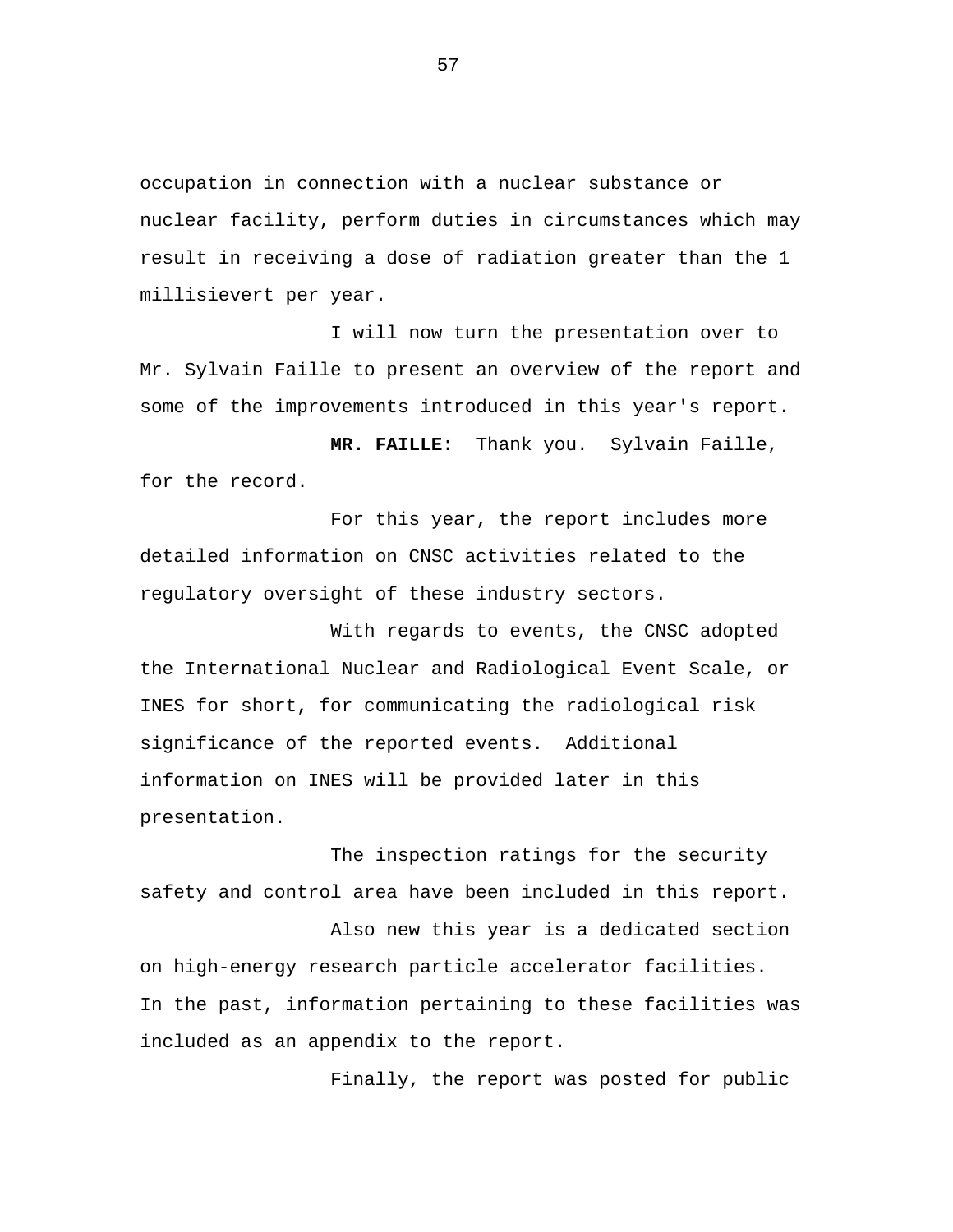consultation earlier this summer.

The CNSC regulates the nuclear industry in Canada through a comprehensive program of licensing, certification, compliance verification and enforcement. The safe use of nuclear substances in Canada is a reflection of the licensees' compliance with the *Nuclear Safety and Control Act*, as well as its associated regulations and specific conditions set out in CNSC licences.

The *Nuclear Safety and Control Act*, its regulations and the licences, require that licensees implement and maintain appropriate programs to ensure the safety of nuclear activities, minimize doses to workers and the public, and minimize consequences of events.

Licensees are always responsible for the safety of their operations and activities. For each nuclear industry sector described in this report, CNSC staff conducts inspections, assessments and reviews to evaluate each licensee's programs, processes and safety performance.

In 2014, CNSC staff conducted 1,453 inspections across the sectors. The inspections covered all applicable safety and control areas. A risk-informed decision-making process was used for planning and conducting our compliance activities, commensurate with the risk associated with the various uses of nuclear substances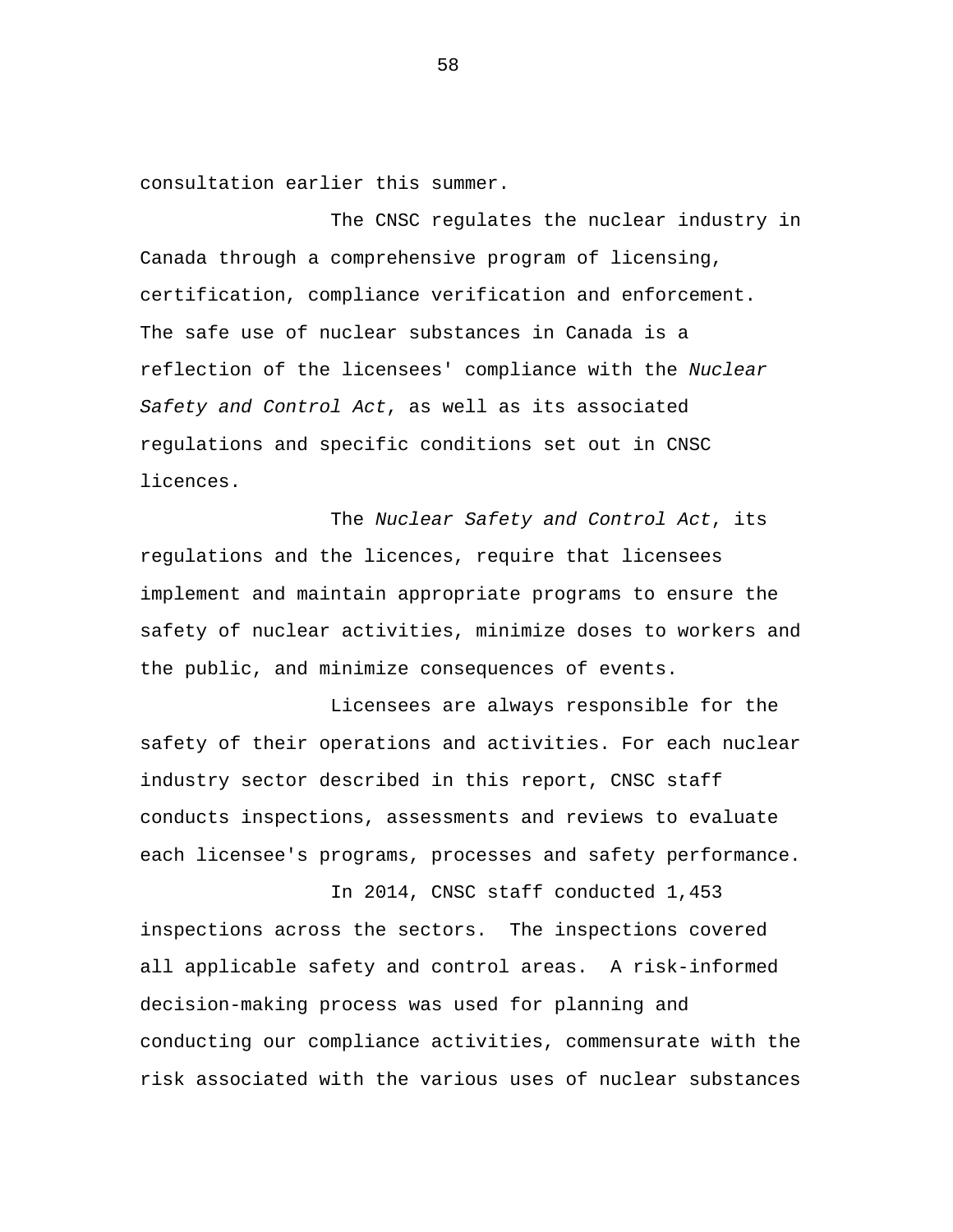within those sectors and facilities.

CNSC staff also verified compliance through desktop reviews of licensees' annual compliance reports, licence applications and licensees' program documents. Modifications are made on an ongoing basis in response to events and changes in licensees' performance.

CNSC staff requires licensees that failed to meet regulatory requirements to take corrective measures to address non-compliances found during inspections. All non-compliances are systematically tracked by CNSC staff to ensure licensees take satisfactory corrective measures to address them.

To ensure comprehensive regulatory oversight and reporting, compliance requirements have been categorized into a well-established set of 14 technical areas that have proven effective in evaluating licensees' safety performance. These are known as safety and control areas, or SCAs.

For the purpose of this report, safety performance in the four nuclear sectors is measured by examining the licensees' regulatory compliance in three selected SCAs: operating performance, radiation protection and security.

Because of their greater complexity, the two high-energy research particle accelerator facilities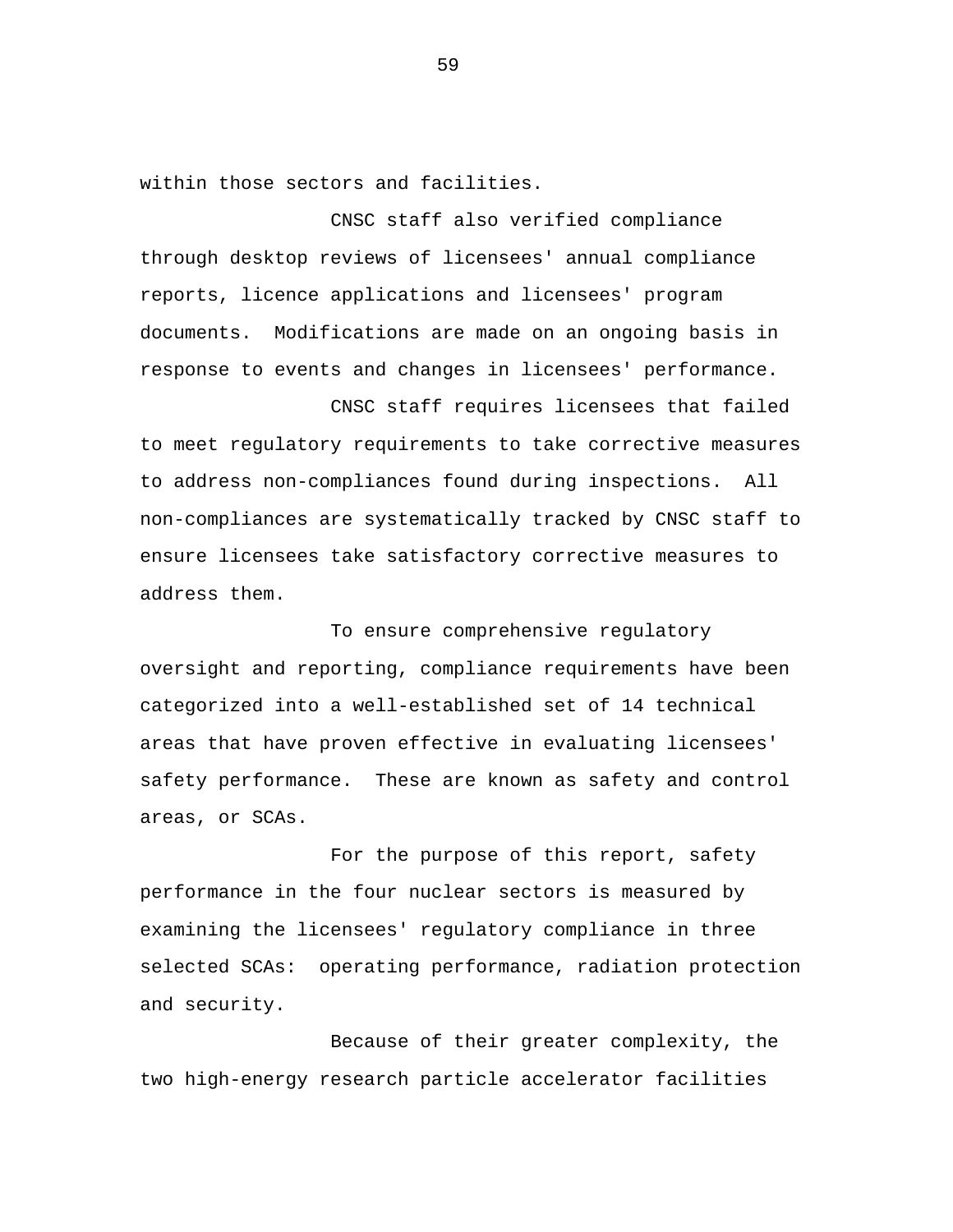are subjected to more frequent and more detailed CNSC compliance verification activities than other licensees covered in this report. Consequently, the safety performance of these two facilities is measured against all of the 14 SCAs using an approach consistent with reporting for other major CNSC-regulated facilities in Canada.

Stakeholder engagement in the form of outreach is integral to the CNSC's objectives. CNSC staff believes that an increased awareness and better understanding of regulatory requirements by licensees and other persons regulated by the CNSC leads to increased safety in the workplace.

Since 2009, the CNSC has offered a formal outreach program for licensees that uses nuclear substances. The presentations made by CNSC staff in discussions are meant to inform stakeholders on the upcoming and recent regulatory changes and provide education regarding the CNSC's expectations for licensing and compliance requirements.

In 2014, the CNSC continued to create more opportunities for licensees and other persons to interact with CNSC staff outside of the scope of inspections and licensing activities. The topics covered by the outreach program included: the new regulatory requirements, such as REGDOC-2.12.3, *Security of Nuclear Substances: Sealed*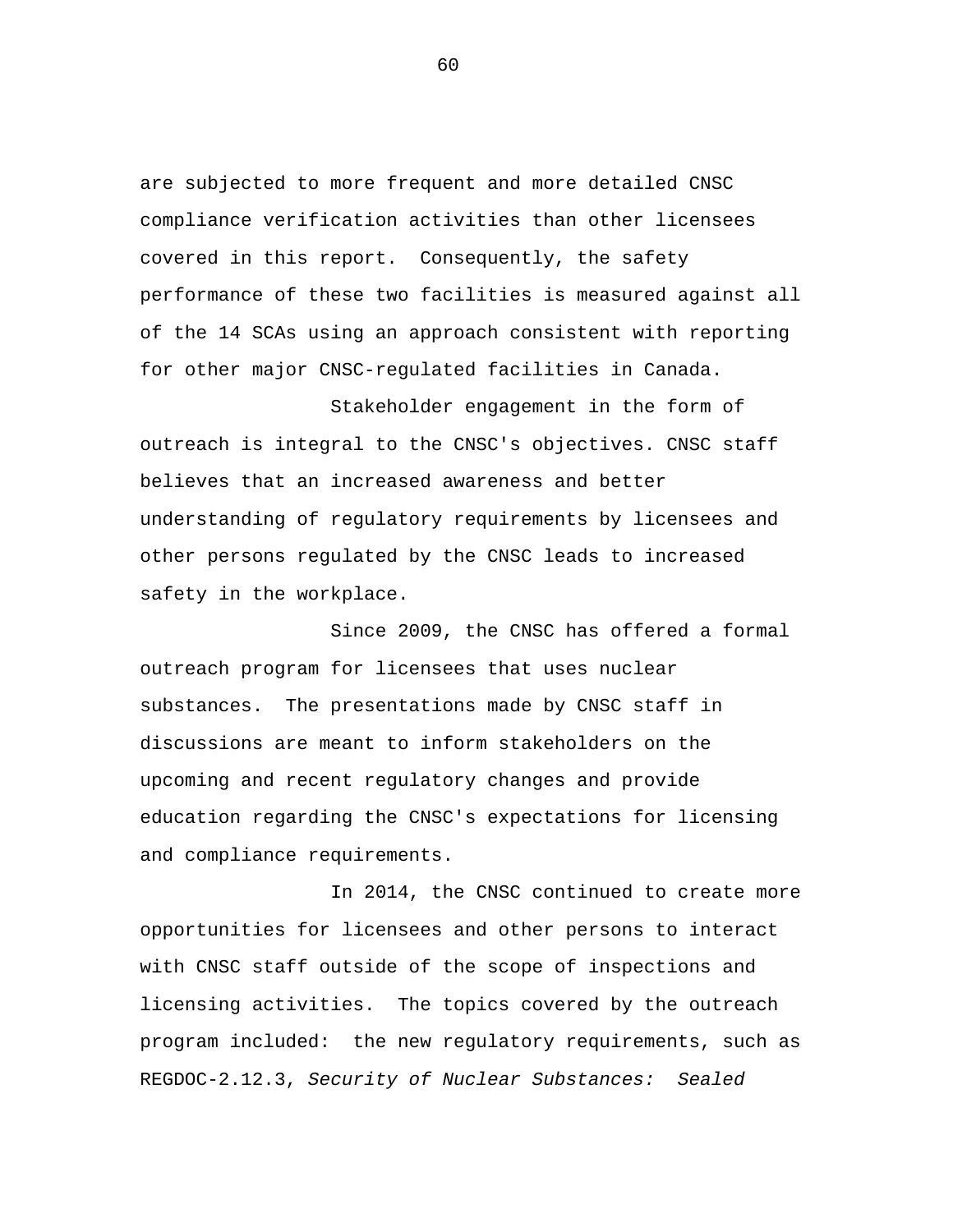*Sources*, and the proposed CNSC financial guarantee program; changes to the CNSC compliance program and inspection results from the previous years; information on the forthcoming amendments to the *Radiation Protection Regulations* and the *Packaging and Transport of Nuclear Substances Regulations*; and existing regulatory requirements, such as reporting and transport of nuclear substances.

Approximately 1 million packages are transported each year in Canada. The packaging and transport of nuclear substances is jointly regulated by Transport Canada and the Canadian Nuclear Safety Commission. Packages that are used for the transport of nuclear substances must comply with: the CNSC *Packaging and Transport of Nuclear Substances Regulations*; Transport Canada's *Transportation of Dangerous Goods Regulations* and the International Atomic Energy Agency's transport regulations.

The CNSC staff efforts related to licensing, certification and compliance verification represent close to 9,000 person-days, or approximately 40 full time staff equivalent.

Designated officers in the CNSC *Directorate of Nuclear Substance Regulation* made a total of 2,273 licensing and certification decisions in 2014, with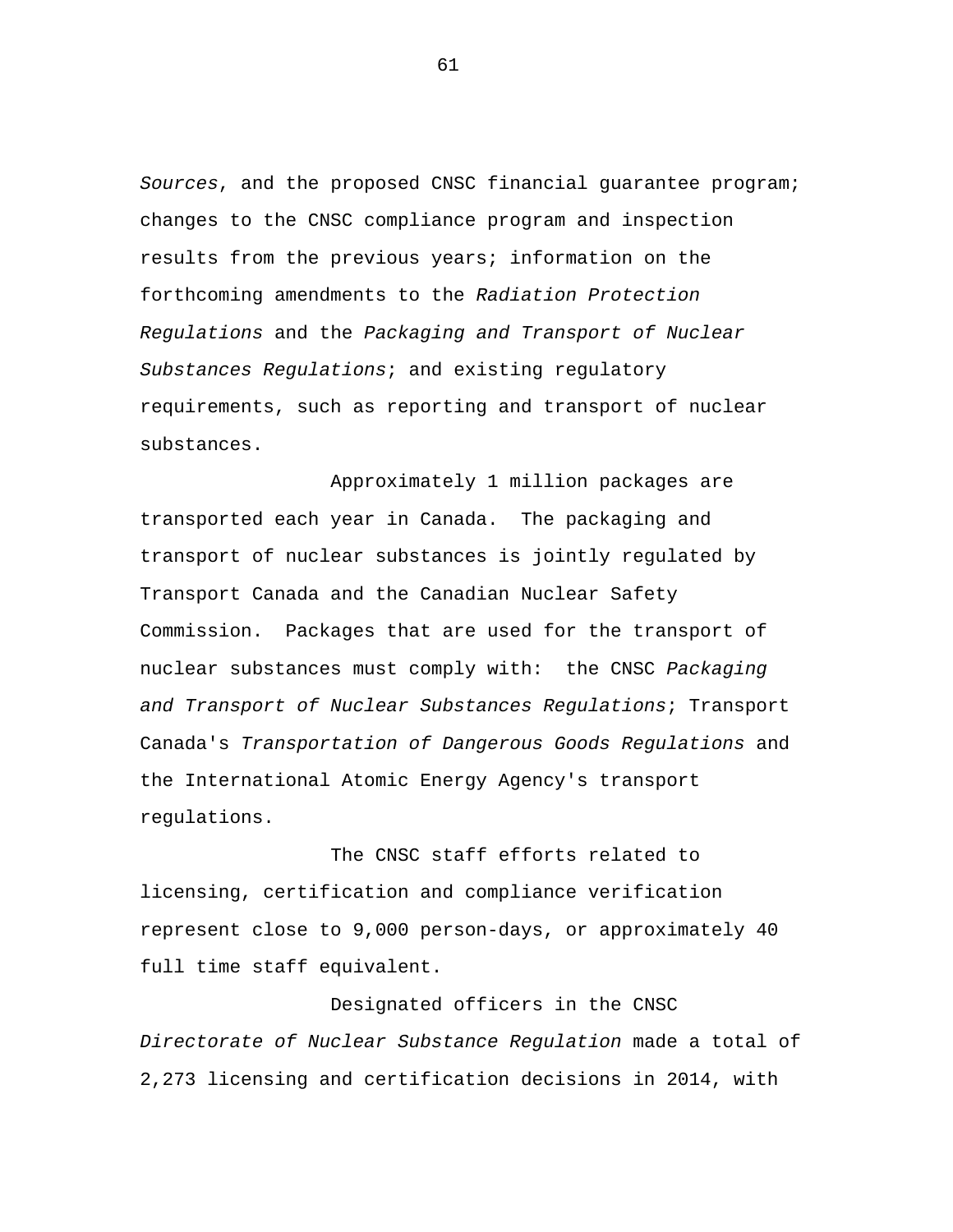the majority of these being licensing decisions.

I will now turn the presentation over to Mr. Henry Rabski.

**MR. RABSKI:** Thank you. For the record, my name is Henry Rabski.

Throughout the following slides, I will be providing an overview of the safety performance of nuclear substance licensees for 2014.

For 2014, doses to workers remained very low and followed a constant trend when compared with previous years. Overall, more than 99.9 percent of all workers received doses below their applicable regulatory dose limits.

All four nuclear sectors continued to demonstrate good performance within the operating safety control area, with 88.4 percent of inspected licensees found to be in compliance.

Similarly, all four nuclear sectors continued to demonstrate good performance within the radiation protection safety control area, with 89.1 percent of inspected licensees found to be in compliance.

CNSC staff also verified the security as part of inspections performed, and are reporting the results for the first time this year in our report. For this safety control area, CNSC staff verified licensee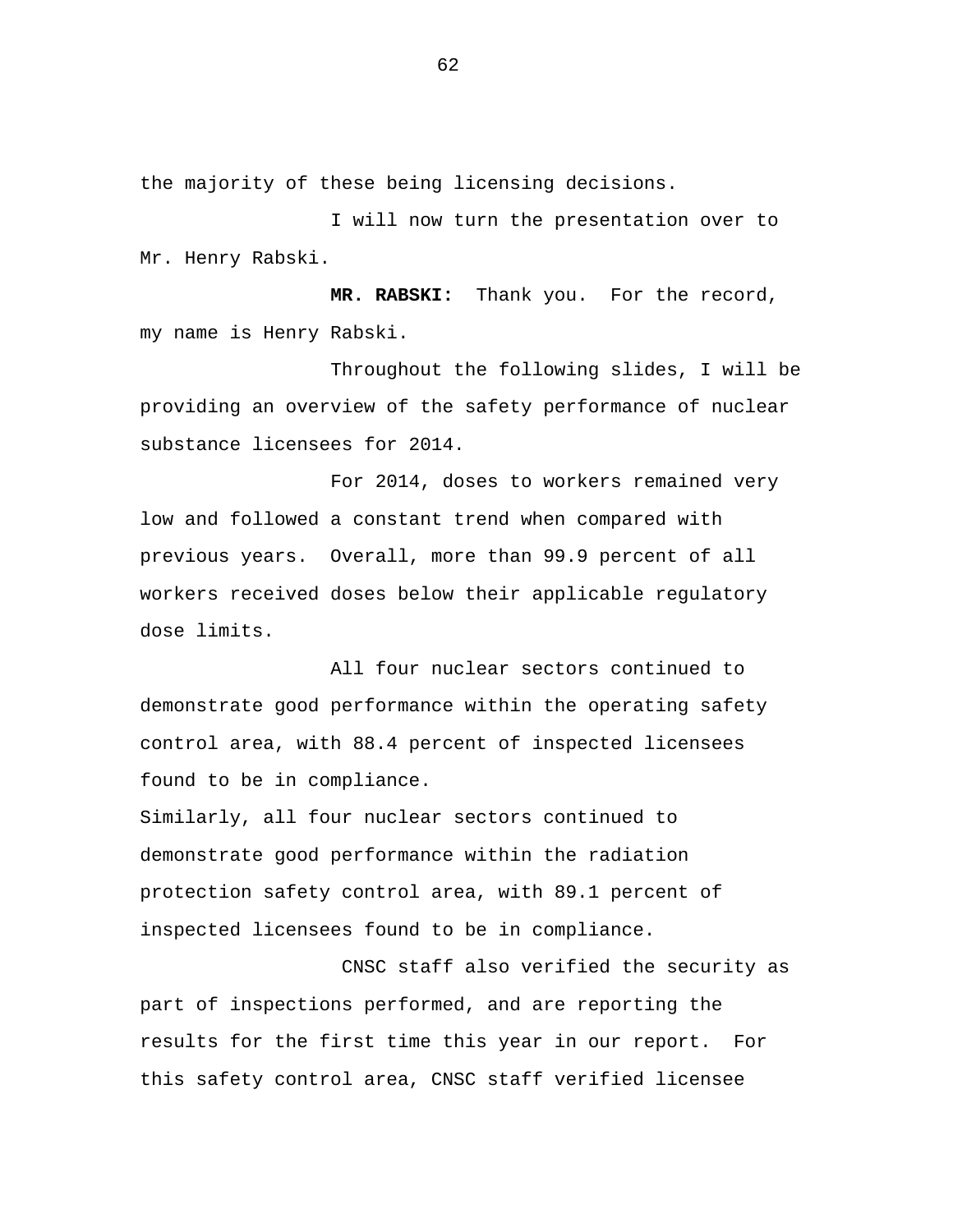compliance against requirements described in REGDOC-2.12.3, *Security of Nuclear Substances: Sealed Sources*.

In 2014, adequate security provisions were in place for 94.8 percent of licensees who were inspected. All non-compliances were addressed.

In 2014, licensees also reported a total of 147 events to the CNSC involving nuclear substances, of which 141 were categorized by CNSC staff as "no safety significance" according to the International Nuclear and Radiological Event Scale, a scale used for rating events involving nuclear substances. More details on these ratings will be provided later in this presentation.

Overall doses received by nuclear energy workers remained low in 2014. While the regulatory dose limit is 50 millisieverts per year, the majority of workers received doses below 1 millisievert, which is the dose limit for members of the public. No nuclear energy worker exceeded the one- or the five-year dose limits of 50 millisieverts and 100 millisieverts, respectively.

The Commission should be aware that from 2010 to 2012, a representative sample of the workforce was taken to evaluate the dose to nuclear energy workers as part of the report on performance. Since 2013, the total number of workers is now being reported.

This slide demonstrates the distribution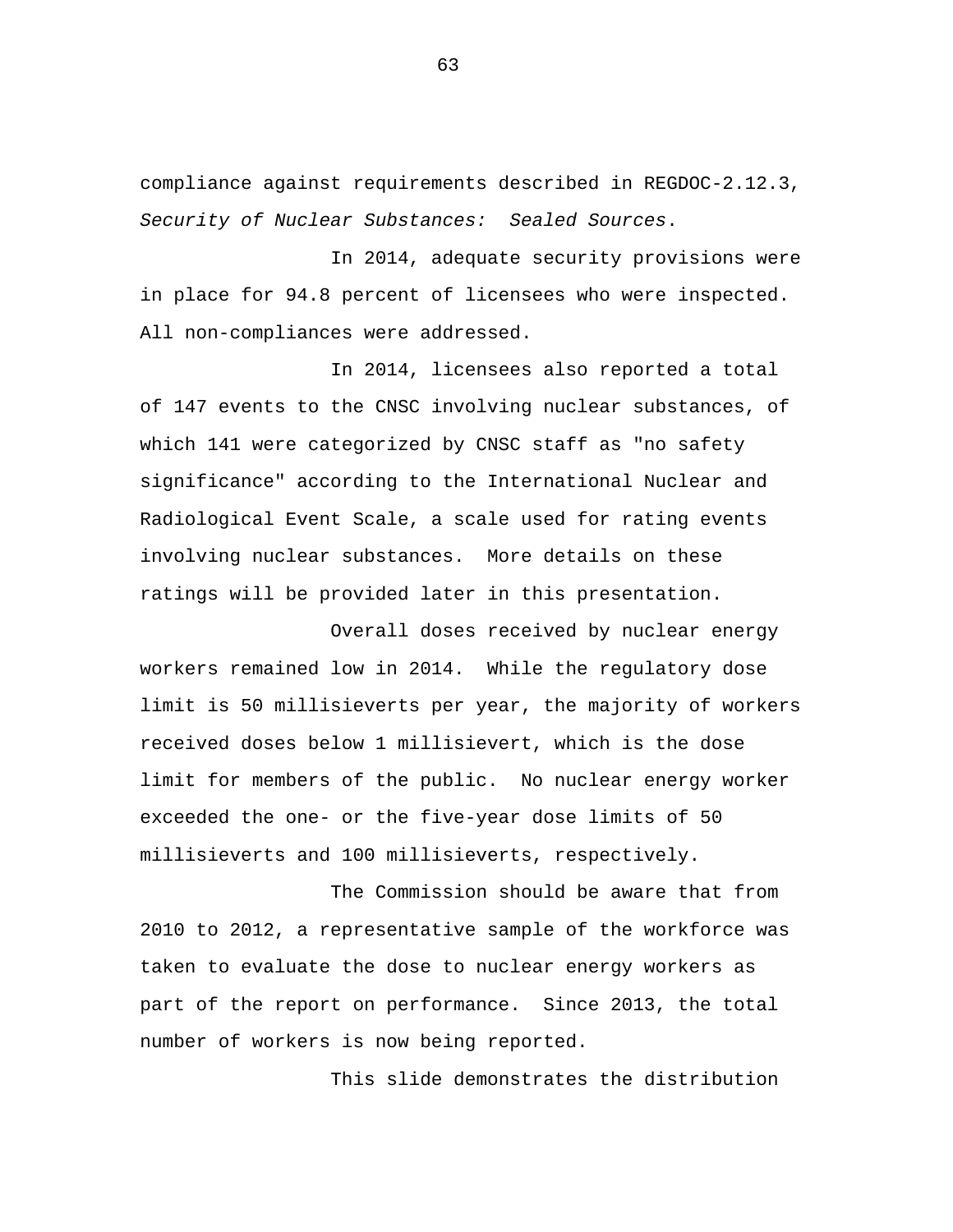of doses to workers in the nuclear sectors and facilities included in this report. As in previous years, the highest doses continued to be received within the industrial sector.

To address non-compliances, CNSC staff use a variety of enforcement actions. These range from notifications of non-compliance, up to requiring corrective actions through the issuance of inspectors' orders, as well as the imposition of administrative monetary penalties, or AMPs.

The nature of the enforcement action is based on the seriousness of the non-compliance, as well as case-specific circumstances. Depending on the severity of the problem, more than one enforcement action could be needed to deal with a specific non-compliance.

In 2014, the CNSC escalated compliance enforcement action in 19 instances for licensees in the medical, industrial, academic and research and commercial sectors. In 12 of those instances, CNSC staff issued orders which required licensees to take immediate corrective measures. Eleven of these orders were issued by inspectors and one was issued by a designated officer. In each case the licensee addressed all terms and conditions of the order and all orders issued in 2014 have been closed.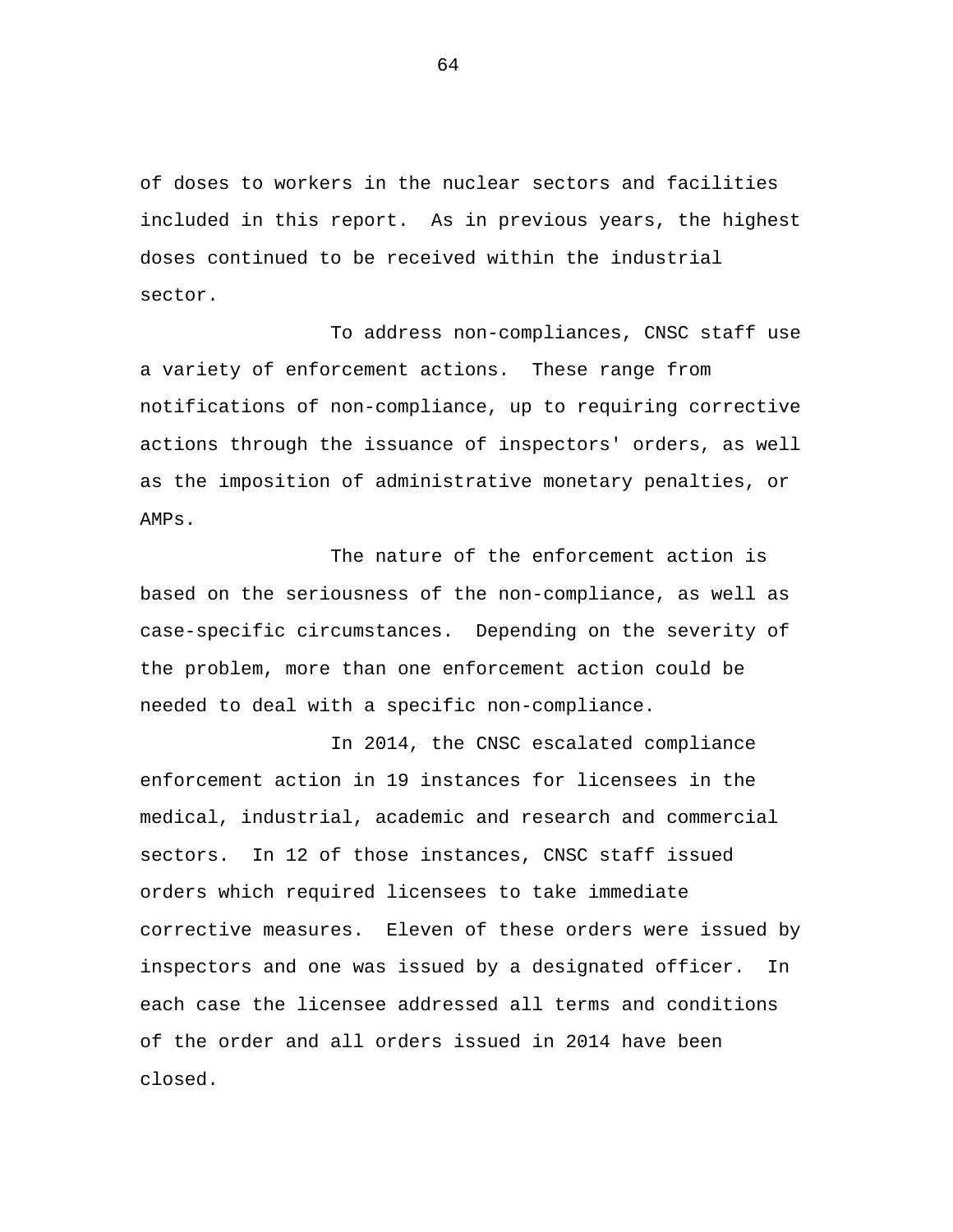As well, CNSC designated officers issued seven AMPs. Five of these seven AMPs were issued following or in conjunction with orders, while two of the AMPs were issued to individuals. Three AMPs were reviewed by the Commission following a request for a review by the person named in the AMP. All seven AMPs issued in 2014 have been paid.

Events identified in the annual report have been ranked using the International Nuclear and Radiological Event Scale, INES, a tool for communicating the safety significance of nuclear and radiological events to the public. The INES scale allows the establishment of a proper perspective of an event's safety significance.

For the purposes of this report, the scale was applied to all events associated with the transport, storage and use of radioactive sources and nuclear substances reported by licensees within the four nuclear sectors covered under this report. The scale was also used to rate events that resulted in exposure to workers and members of the public as a result of events that occurred during the use of nuclear substances and devices.

To validate the CNSC's use of the scale for nuclear substance-related events, CNSC staff reviewed historical data in the IAEA INES database. The review confirmed that the CNSC's ranking and number of nuclear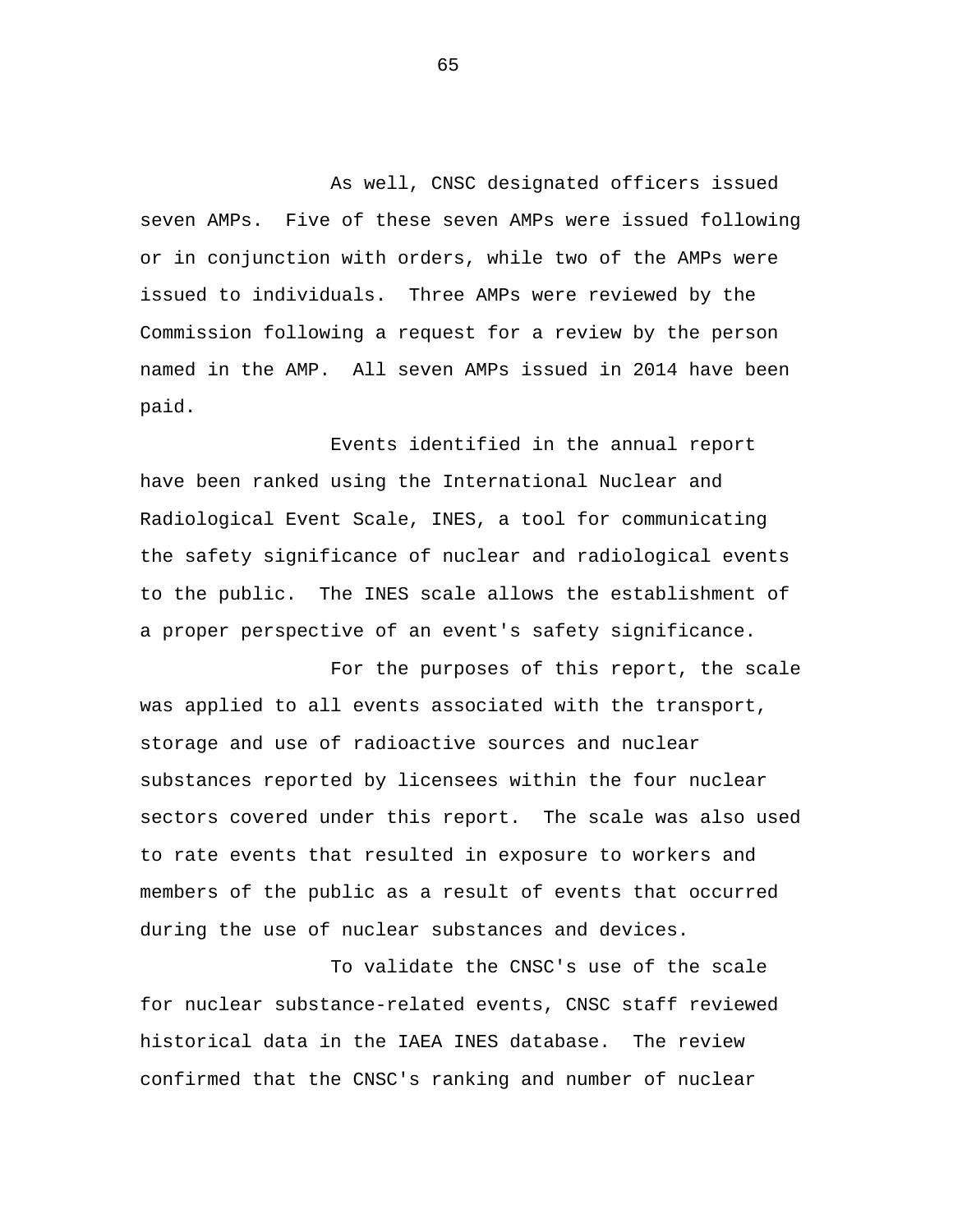substance-related events is consistent with other countries.

The use of the INES scale provides a consistent approach to reporting the safety significance of events. Under this scale, all events are classified on a scale that includes seven levels. Levels 1 to 3 are called incidents and Levels 4 to 7 are called accidents.

Examples of events that could be rated as Level 1 include exposure of a member of the public to an excess of the public dose limit or a loss or theft of a radiation device such as a portable nuclear gauge.

An example of an event that could be rated Level 2 could include exposure of a member of the public to a dose in excess of 10 mSv.

As previously mentioned, 147 events related to nuclear substances were reported to the CNSC in 2004 by licensees. Of the 147 events, 141 events were ranked below Level 1 or no safety significance.

The five Level 1 events have been further broken down in the following manner:

- Four events involved lost sealed sources or portable gauges containing low-risk sealed sources.

- The fifth Level 1 event involved the theft of two packages containing a total of approximately 40 gigabecquerels of technetium-99m, a radioisotope used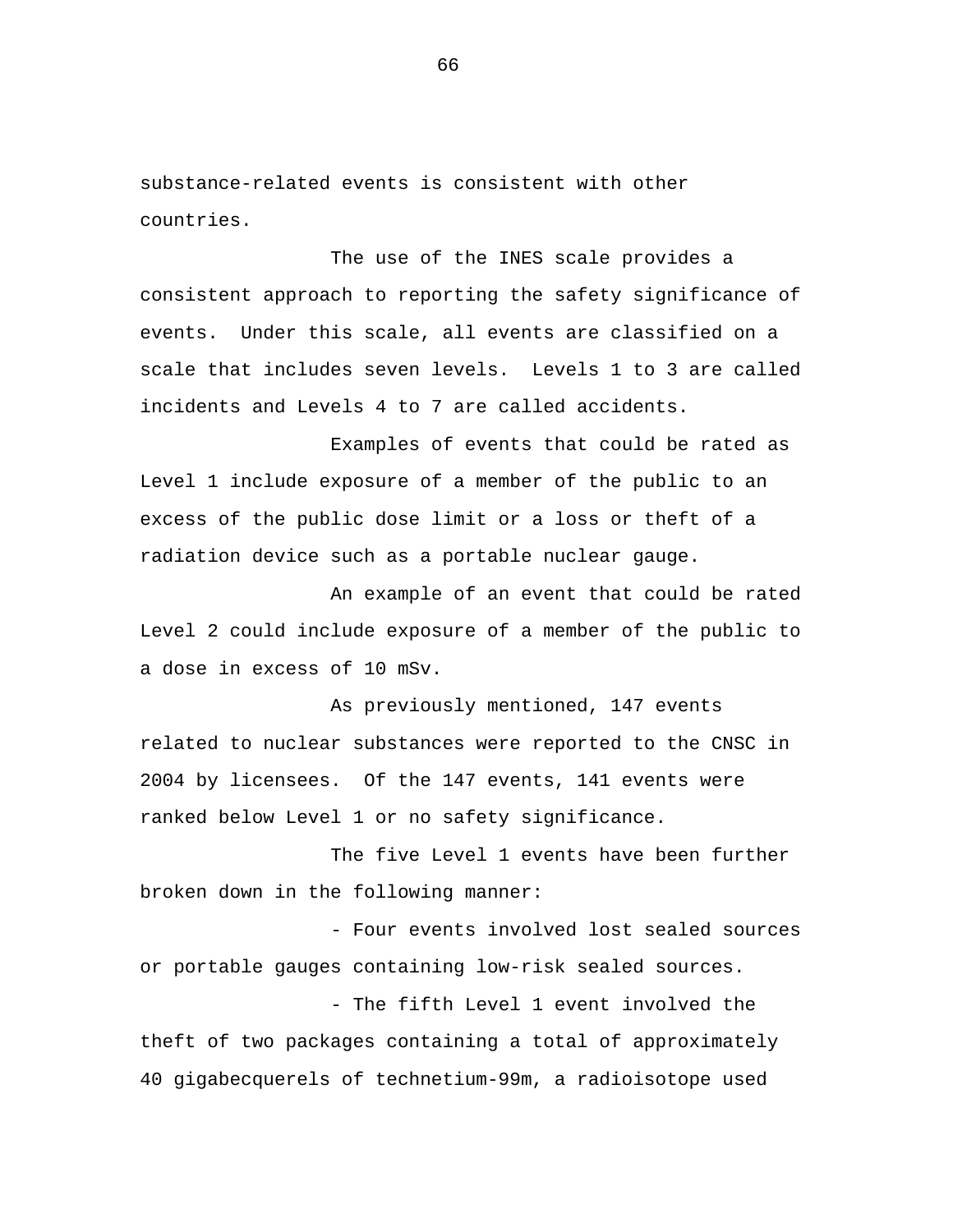for medical imaging diagnostics, from a parked delivery vehicle. These packages presented a very low risk to workers, the public and the environment as technetium-99m has a half-life of only six hours and decays to background levels within three days.

Events where portable gauges and/or stolen packages have not been recovered continue to be tracked by CNSC staff.

The figure on the right side of this slide demonstrates that the Level 1 events reported in this report correspond to the INES criteria.

The Level 2 event occurred in March 2014. Twenty-four non-nuclear energy workers at a mine site in Fermont, Quebec were working in an area at the facility where two nuclear gauges were located. The gauges should have been locked with the source in the shielded position for the duration of the work but were inadvertently left in the open or unshielded position. As a result, these workers received effective doses of radiation ranging from 0 to 10.5 mSv. Ten of the workers were exposed to levels of radiation above the annual effective dose limit of 1 mSv for the members of the public.

Under the INES scale, this event ranked as Level 2, an incident, since the exposure of one of the workers exceeded 10 mSv. Such doses are well below the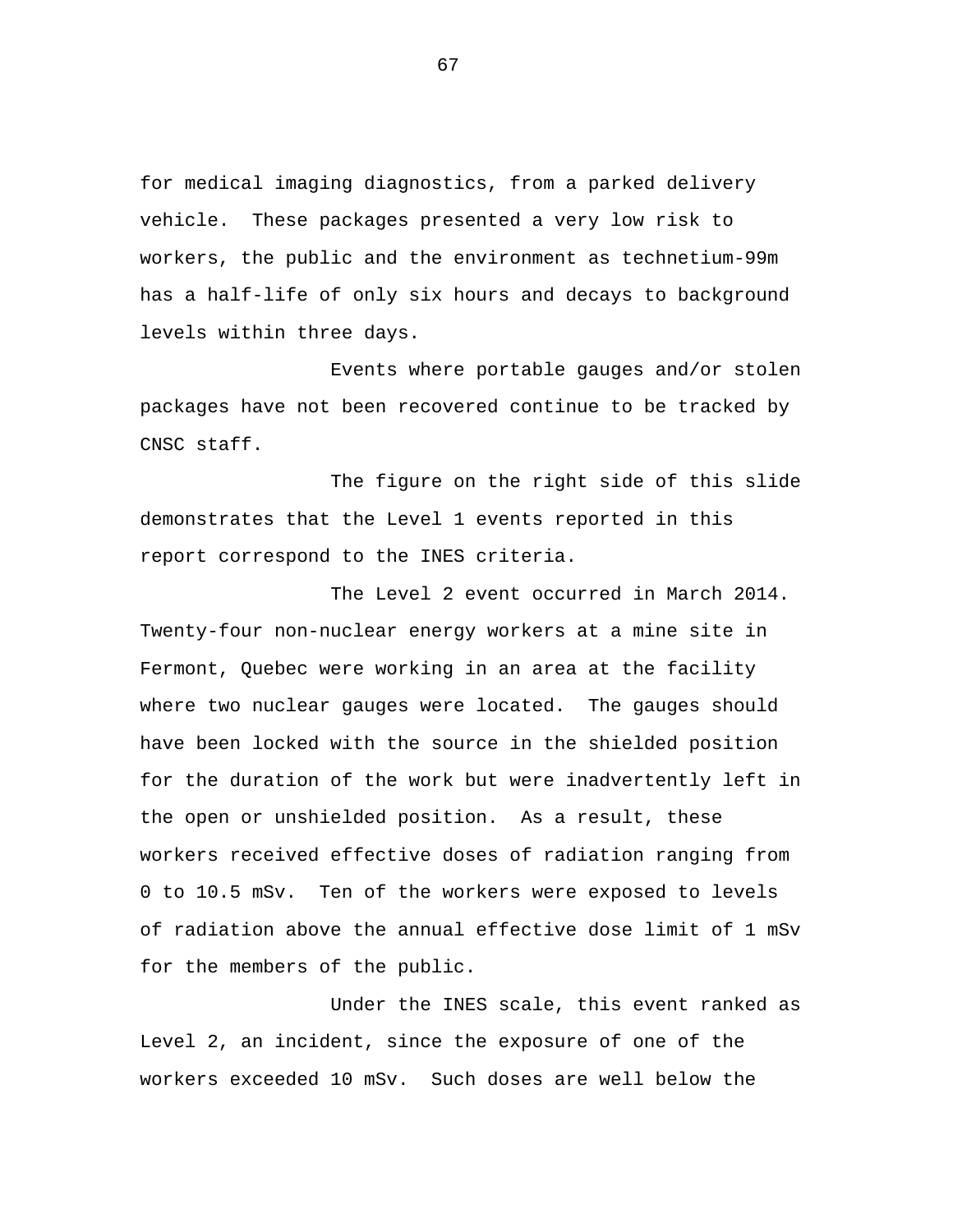regulatory dose limit for nuclear energy workers and would not be expected to result in adverse health effects to exposed persons.

CNSC staff reported this event at the August 21st, 2014 Commission public meeting. The licensee took appropriate corrective actions to prevent reoccurrence of this event, including revising its operational procedures and training programs. These corrective actions were reviewed by CNSC staff and found to be satisfactory. The CNSC review and investigation of this event were closed at the Commission public meeting.

I would now like to turn the presentation over to Mr. Fundarek.

**MR. FUNDAREK:** Mr. President and Members of the Commission, for the record my name is Peter Fundarek.

In this part of the presentation we will review the information for the performance in the medical, industrial and commercial sectors.

The first sector to be reviewed is the medical sector and involves the use of radioisotope labelled pharmaceuticals, nuclear substances in radiation devices and other prescribed equipment for the diagnosis and treatment of disease. It can also be used to monitor the efficacy of non-radiological treatments and this work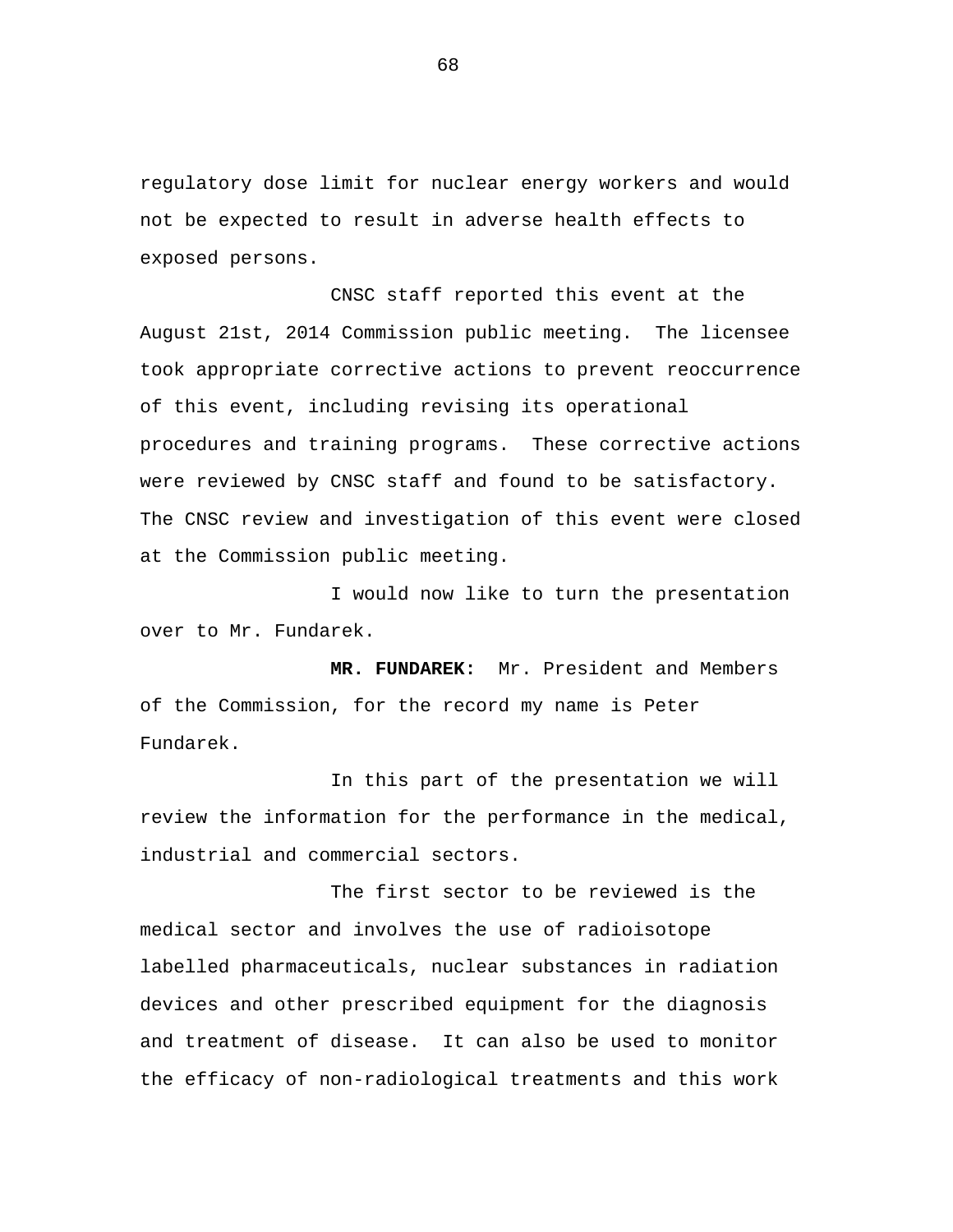is conducted on either humans or animals but it does not include the use of radioactive material in animals for research purposes.

In the medical sector there were 536 licences issued in 2014, involving 9003 nuclear energy workers, which represent approximately 63 percent of all workers in this sector.

The specific subsectors reviewed include: - diagnostic and therapeutic nuclear medicine, where nuclear substances are inhaled, ingested or injected into patients;

- radiotherapy, where radiation from nuclear substances, internal or external to the body, are used to treat disease; and

- veterinary nuclear medicine, where nuclear substances are used in a similar manner but in animals for the diagnosis and treatment of disease.

Based on the evaluation and verification of licensee performance, CNSC staff concluded that the safety performance in the medical sector remained stable in 2014.

Doses received by nuclear energy workers in this sector remained low, with the majority of workers receiving doses less than 1 mSv. No nuclear energy worker received a dose in excess of the annual regulatory limit.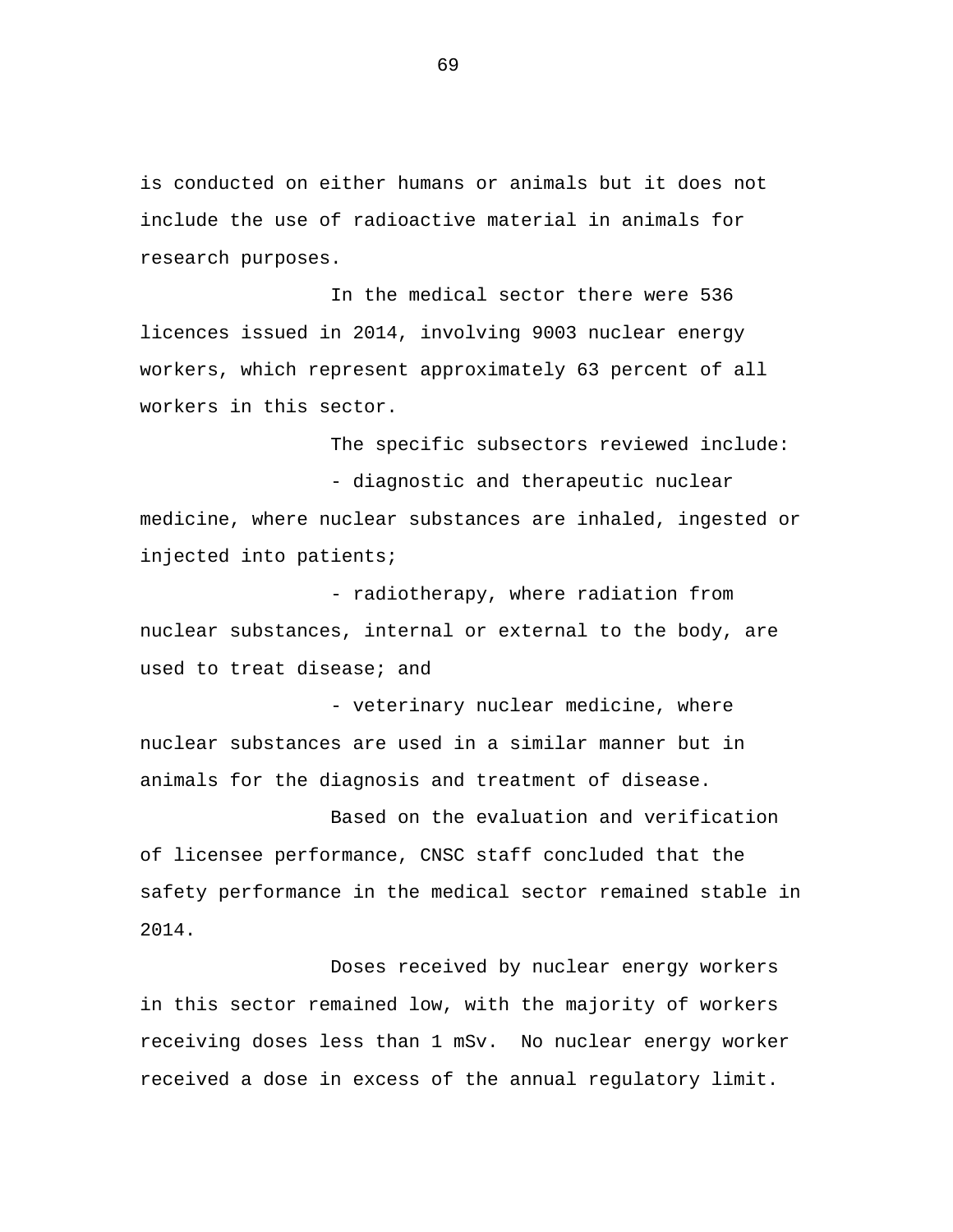Reviewing the operating performance and radiation protection safety control areas for the inspected licensees, 91.4 percent were found to be compliant with operating performance, 91.9 percent met all requirements for radiation protection safety, and 96.3 percent met all requirements for security.

Where necessary, licensees took appropriate corrective actions satisfactory to CNSC staff to address the non-compliances noted during these inspections.

No enforcement actions in the form of an order or an AMP were issued in 2014 for the medical sector.

However, as a result of one event and the findings from a 2014 inspection, one licensee was issued a Designated Officer Request under *General Nuclear Safety Control Regulations* subsection 12(2).

In 2015, an Administrative Monetary Penalty was issued against this licensee and details on these enforcement actions were posted on the CNSC's public website.

Overall, there was good performance in the medical sector.

Nuclear energy workers in the diagnostic and therapeutic nuclear medicine subsector continue to receive higher doses than workers in other medical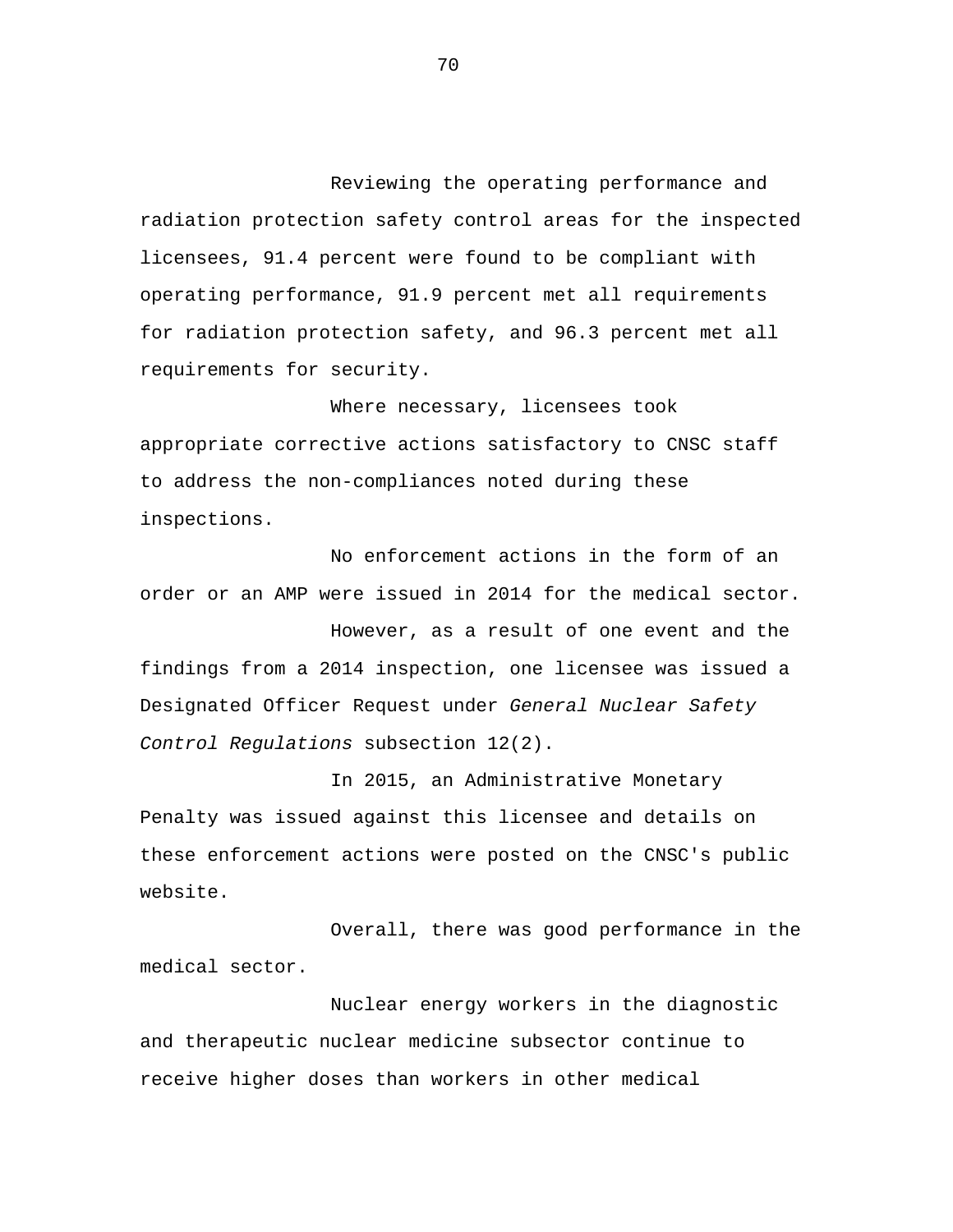subsectors. This is the result of directly administering nuclear substances to patients and constantly working in environments where patients are in close proximity to health professionals. Note that the vast majority of these workers received less than 5 mSv.

The majority of nuclear energy workers in the other two subsectors recorded annual radiation exposures of less than 1 mSv.

As seen here, the performance in the radiation protection safety and control area has continued to show steady and marked improvement since 2010. Where necessary, CNSC staff used the graded approach to compliance enforcement.

The one unacceptable rating shown here resulted in the Designated Officer Request, as noted previously. In all other cases where inspections were below regulatory requirements, licensees addressed these non-compliances to the satisfaction of the CNSC.

The performance in the operating performance safety control area also remained constant since 2012. Non-compliances observed by CNSC staff during inspection at licensees comprising the medical sector were mainly administrative in nature and had no serious safety significance. In all cases, licensees addressed these non-compliances to the satisfaction of the CNSC.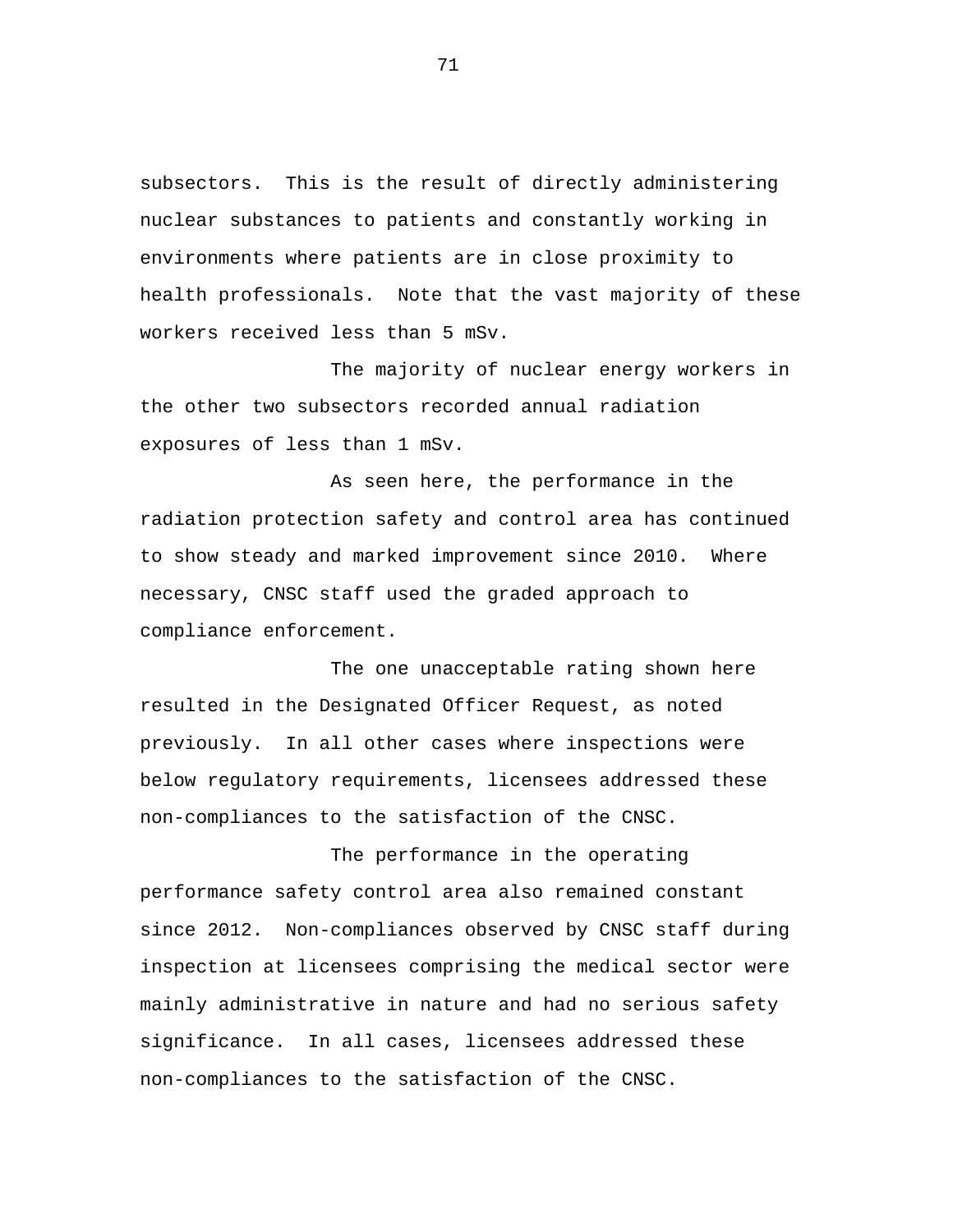The next sector to be reviewed is the industrial sector. Primarily, the use of nuclear substances is used in the form of sealed sources, often as radiation devices and other prescribed equipment.

The majority of licences are in this sector and are used for either portable or fixed gauges and includes a range of risk levels from the known risks associated with industrial radiography to the low risks associated with the use of X-ray fluorescence for the identification of metals and materials.

This sector represents 1398 licences issued by the CNSC and there are 8567 nuclear energy workers as of December 31, 2014. This represents 27 percent of all the workers in this sector.

Many industrial applications do not require that all workers are considered as nuclear energy workers, only those with the potential to receive significant exposure.

Safety performance results are provided for all licensees included in the industrial sector and the following four subsectors are highlighted in further detail:

- the fixed nuclear gauges where sealed sources in radiation devices monitor process flow in a pipe, storage tank levels or the density or thickness of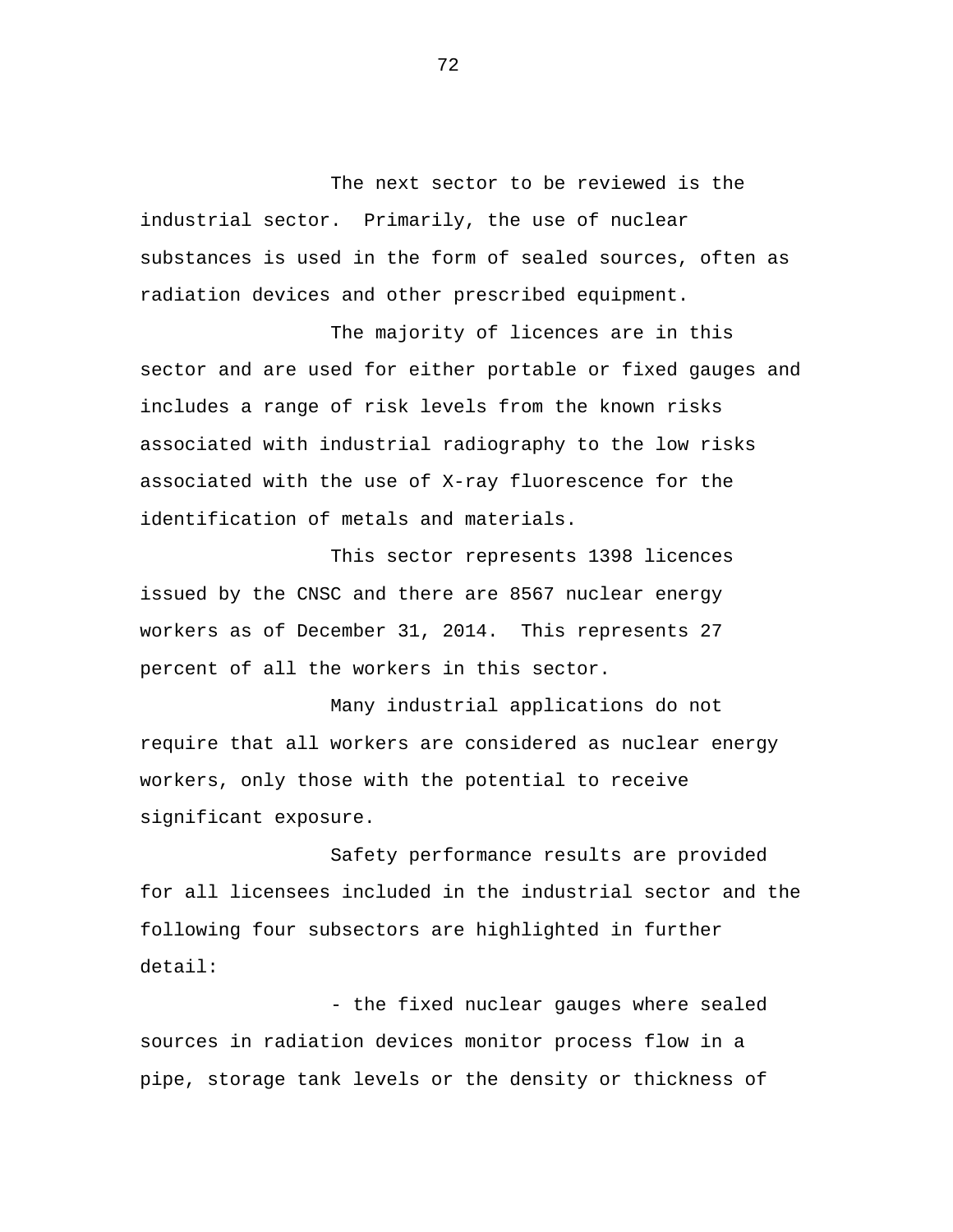material being manufactured;

- oil well logging which lowers specialized gamma and neutron emitting sealed sources contained in a robust radiation device into a drilled hole to map out the subsurface geological structures and characteristics;

- portable nuclear gauges which use gamma and neutron emitting sealed sources in smaller radiation devices to measure parameters most often associated with civil engineering, including density, compaction, thickness and moisture content;

- industrial radiography which uses gamma emitting sealed sources in specialized radiation devices to provide field identification of well defects, structural anomalies and voids in cast material.

The CNSC's inspection program for the fixed gauge subsector was revised in 2014. The inspection frequency was increased from every five years to every three years and this provides for an enhanced regulatory oversight.

Under the revised inspection regime, CNSC inspectors conduct more field performance-based inspections in addition to conducting records and desktop evaluations. As a result, the number of CNSC inspections in this subsector increased in 2014.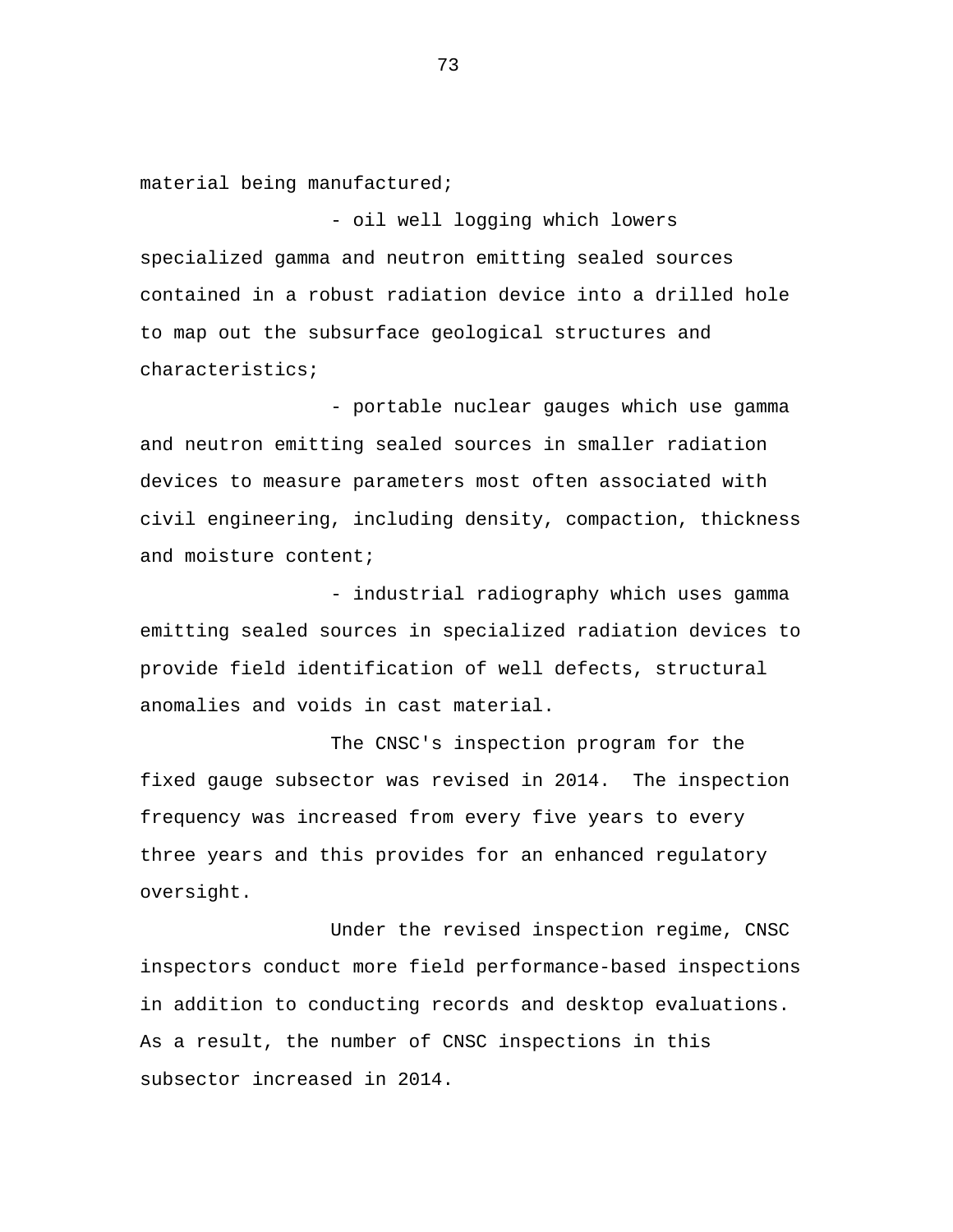The safety performance of the industrial sector continued to be good in 2014 based on CNSC staff evaluation and verification of licensee performance.

Doses received by nuclear energy workers in this sector remained low, with the majority of workers receiving doses below 1 mSv. No nuclear energy worker received a dose in excess of the annual regulatory limits.

Of the inspected licensees in this sector, 87.9 percent and 88.1 percent were found to be compliant in the operating performance and radiation protection safety control areas, respectively.

Licensees took appropriate corrective actions satisfactory to CNSC staff to address the non-compliances noted during the inspections.

Sixteen escalated enforcement actions were taken against licensees in the industrial sector in 2014. There were 10 orders and six administrative monetary penalties in this sector.

Most of the enforcement actions were taken against licensees in the industrial radiography and portable gauge subsectors.

The industrial sector saw a significant drop in the number of orders issued in 2014 compared to 2013 and this is primarily due to fewer orders being issued to licensees in the portable gauge subsector.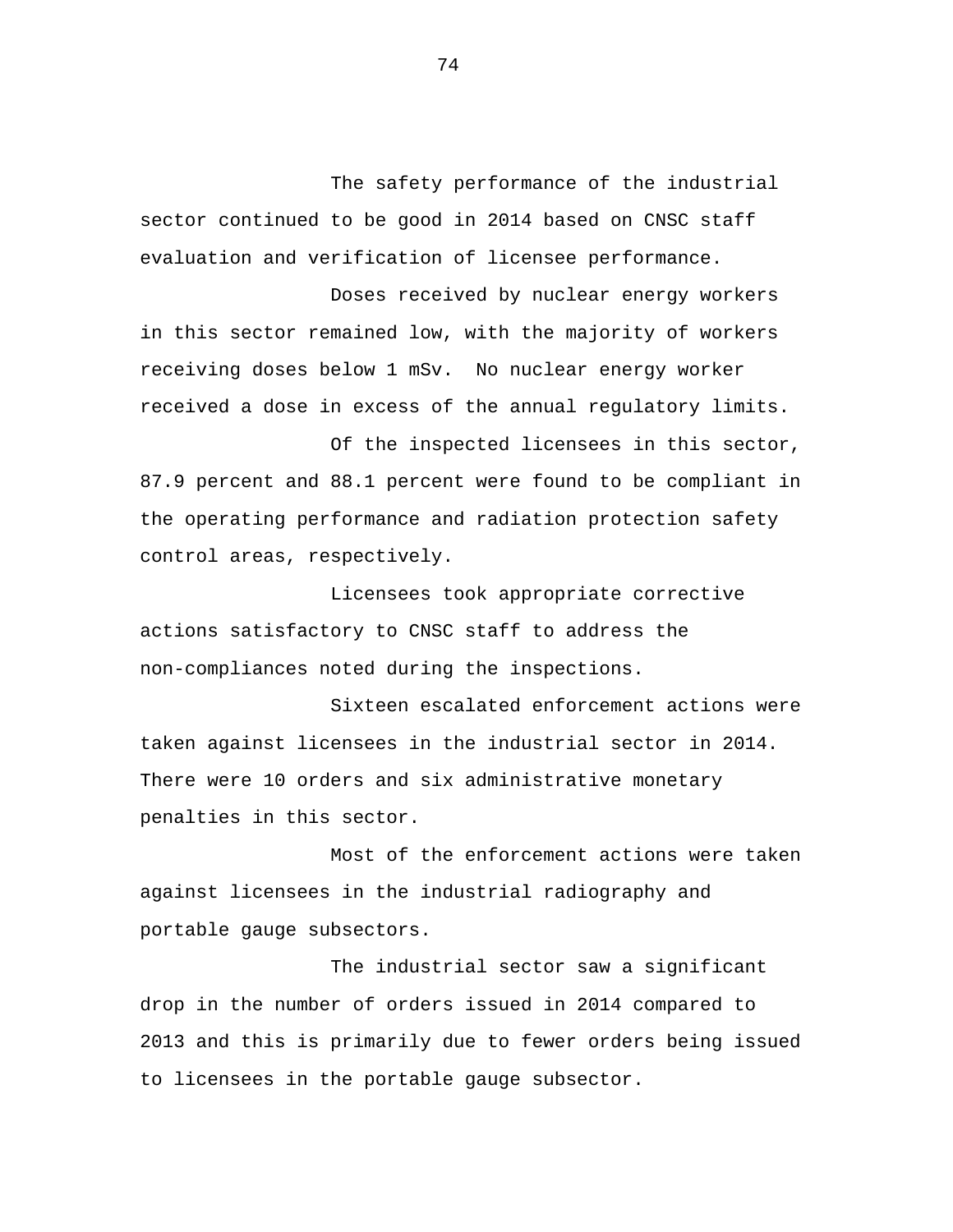The overall compliance of the portable gauge subsector improved in all safety and control areas in 2014 and this demonstrates the effectiveness of the outreach and compliance promotion efforts by CNSC staff.

All licensees to whom orders were issued complied with the terms and conditions of the orders and implemented corrective measures to the satisfaction of CNSC staff. All six licensees who were issued administrative monetary penalties have paid their penalty amounts.

Seventy-seven percent of nuclear energy workers in this sector received doses below 1 mSv and over 95 percent of nuclear energy workers in this sector received less than 5 mSv.

Nuclear energy workers in the industrial radiography subsector continued to receive higher doses than workers in other industrial subsectors. This is a result of working in close proximity to exposure devices containing high activity sealed sources.

Nuclear energy workers in the portable gauge and oil well logging subsectors continued to receive low doses, with the majority of workers receiving less than 1 mSv.

Nuclear energy workers in the fixed gauge subsector continued to receive extremely low doses due primarily to the limited direct handling of the radiation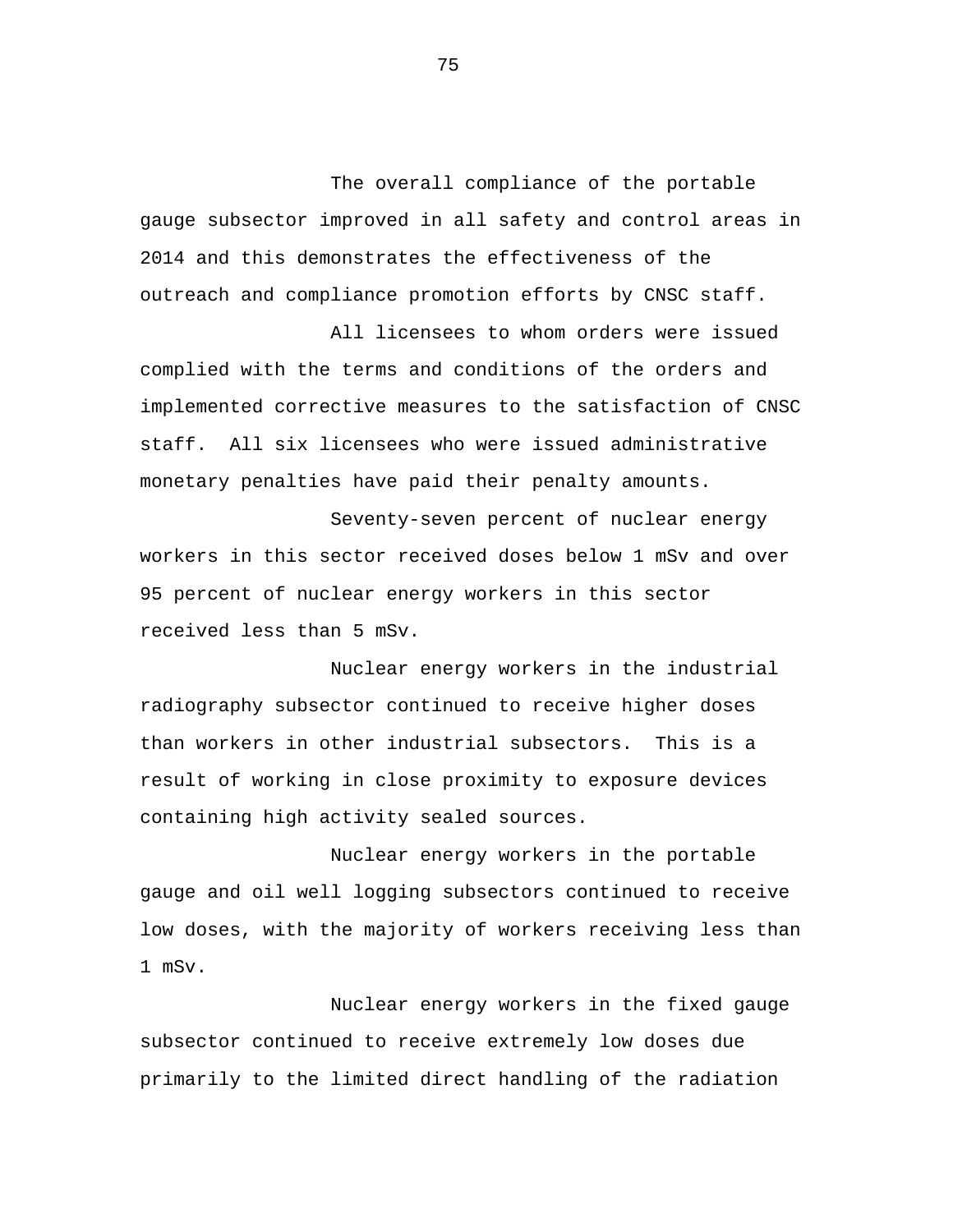devices required in this subsector.

No nuclear energy worker exceeded the annual dose regulatory limit.

The overall licensee performance in the radiation protection safety control area has remained largely unchanged since 2011. Licensees in this sector are meeting expectations in 88 percent of inspections.

CNSC staff used a range of compliance enforcement measures commensurate with the severity of the non-compliances to bring licensees back within regulatory requirements. In some instances, based on safety significance, there was an escalation of enforcement action. In all cases, licensees addressed these non-compliances to the satisfaction of CNSC.

Whereas overall licensee performance in the operating performance safety control area is high and has remained largely unchanged since 2012, compliance has dropped to less than 80 percent in the fixed gauge subsector.

Note that the radiation doses received by workers in the fixed gauge subsector are the lowest in the industrial sector. Fixed gauges have a high degree of reliability and their use involves little interaction with the worker after the gauge is installed and in use.

During field observations, CNSC inspectors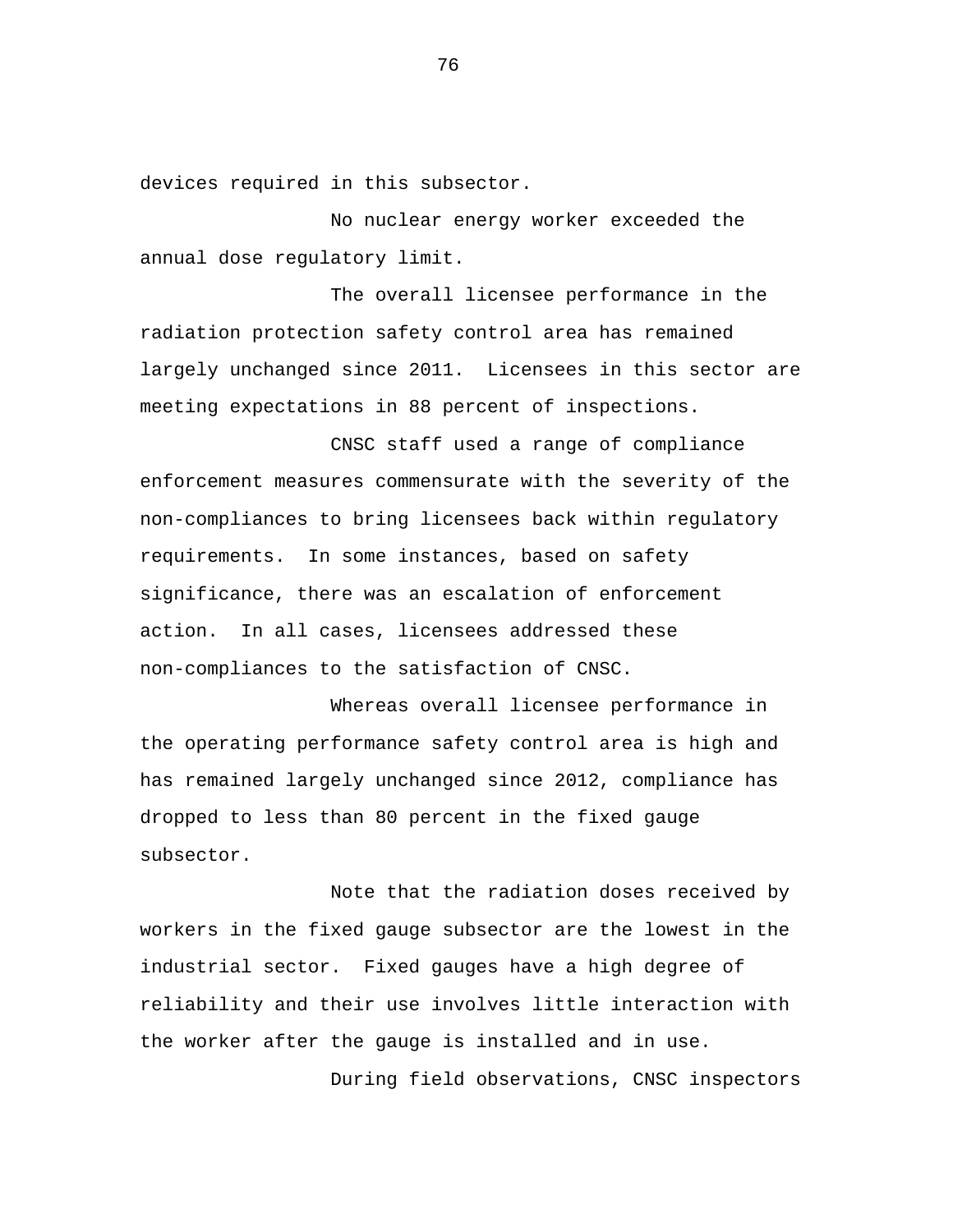noted deficiencies in licensee oversight of fixed gauges during normal operation. These deficiencies resulted in the failure to follow approved procedures. The CNSC has recognized that the lower performance of this subsector remains an issue and accordingly it has increased its regulatory oversight of the fixed gauge subsector in 2014. In all cases, licensees addressed these non-compliances to the satisfaction of the CNSC.

Turning now to the commercial sector, licensees in this sector generally provide services to other licensees, including:

- the distribution of nuclear substances and prescribed equipment;

- development and testing of radiation devices;

- servicing of radiation devices and other prescribed equipment;

- processing of nuclear substances; and

- storage of nuclear substances and

prescribed equipment.

Servicing is an important function and the servicing of any prescribed equipment means any actions other than routine maintenance identified by the manufacturer of the equipment. Only those persons authorized by the CNSC can conduct servicing operations and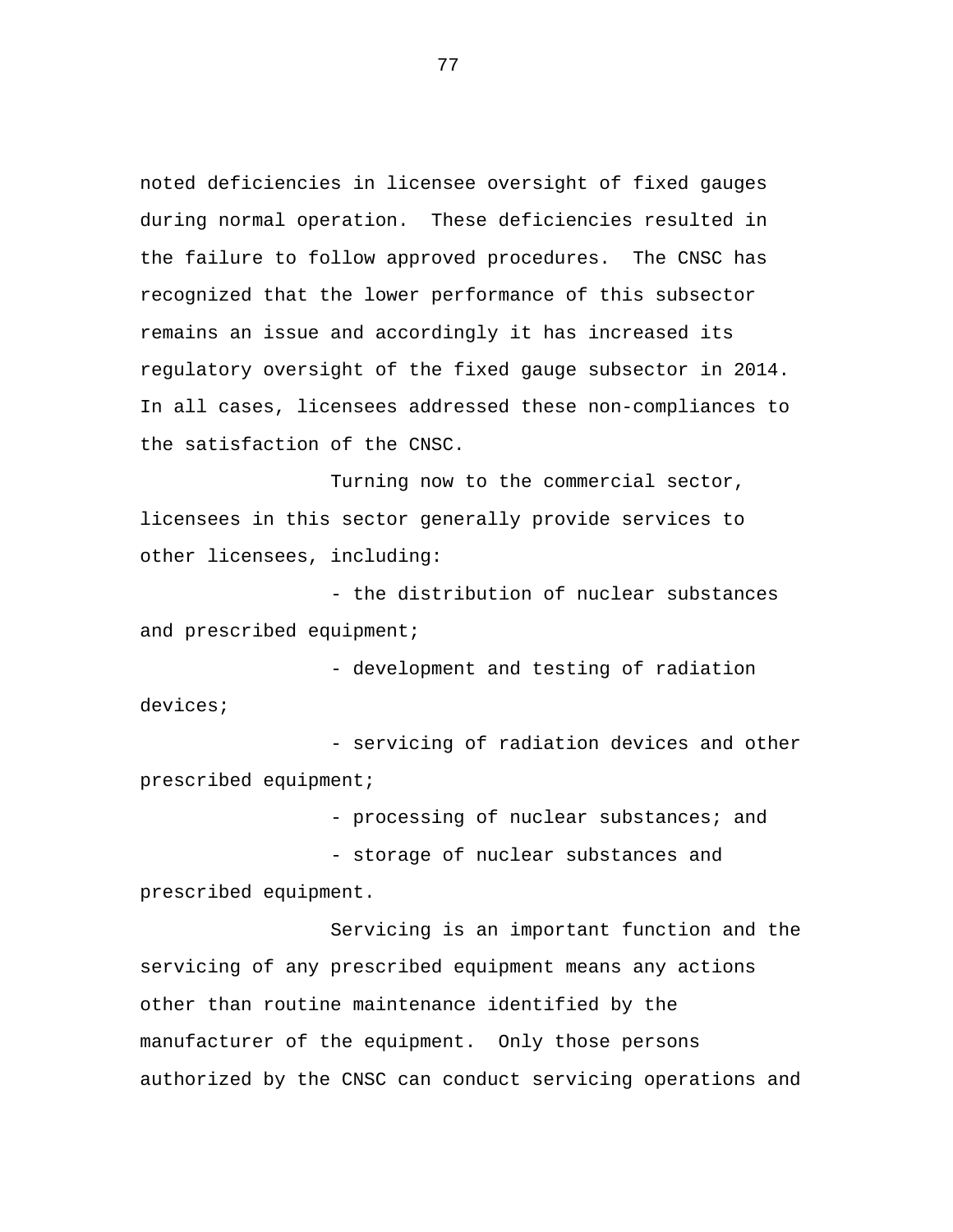it has to be conducted in accordance with approved procedures.

In the commercial sector there are 248 CNSC licences and as of December 31, 2014 it represented 2077 nuclear energy workers. This represents almost 79 percent of all workers in this sector.

The safety performance results are provided for all licensees included in the commercial sector and the following five subsectors are highlighted in further detail:

- the processing of nuclear substances typically for nuclear medicine to match demand for medical isotopes more closely to the supply;

- the production of short-lived medical isotopes in accelerators and cyclotrons, and the processing of those supplies for distribution to other licensed locations;

- the distribution of nuclear substances and prescribed equipment, generally from manufacturers and suppliers within or outside Canada;

- the servicing of prescribed equipment, following specific CNSC approved procedures to ensure the safety of all persons; and

- the calibration of radiation detection equipment, where the possession of the equipment to conduct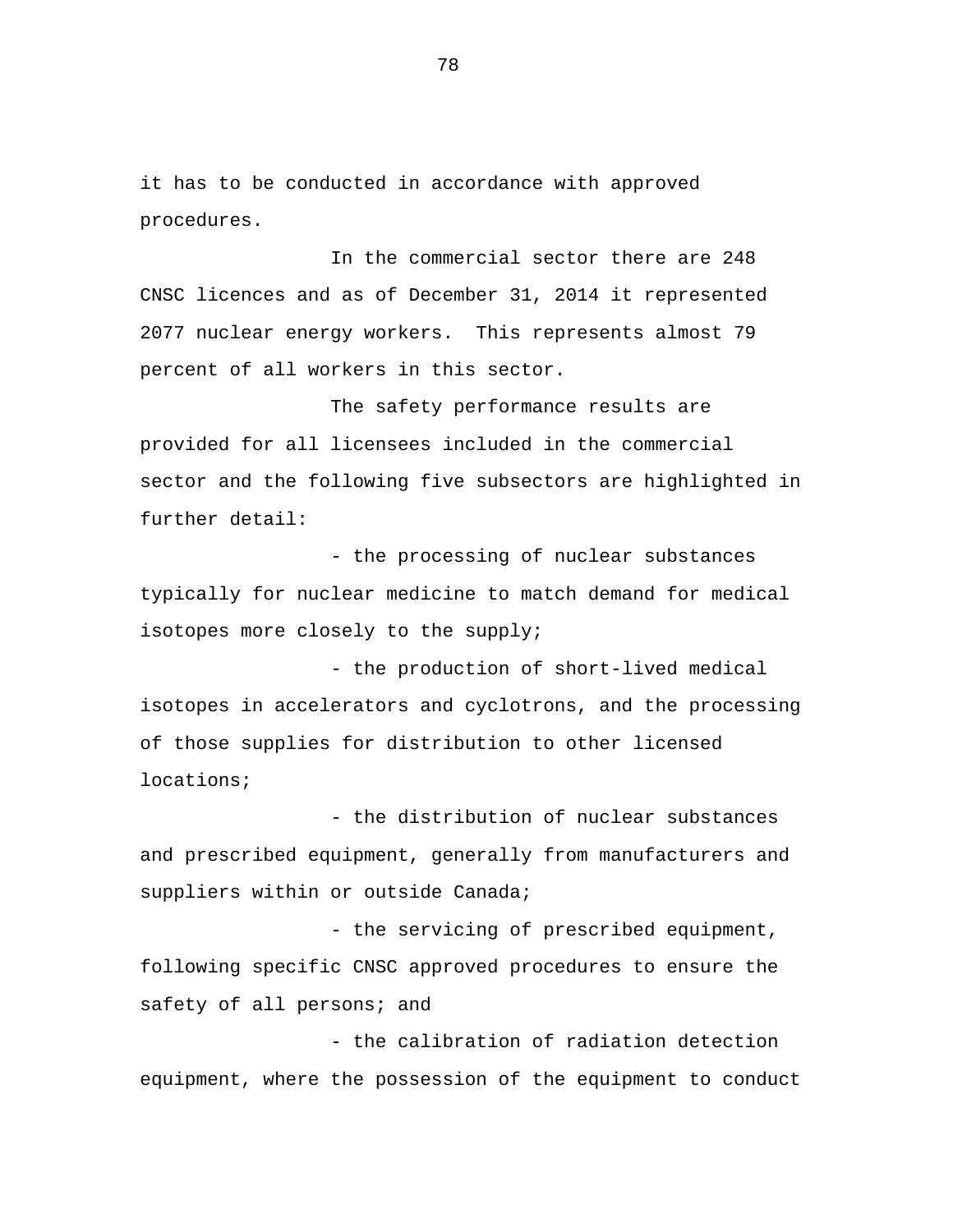the calibration requires CNSC authorization.

The commercial sector continued to show good safety performance in 2014.

Doses received by nuclear energy workers in this sector remained low, with the majority of workers receiving doses below 1 mSv.

Of the inspected licensees, 88.9 percent were found to be compliant in the operating performance safety and control area and

93.7 percent were found to be compliant in the radiation protection safety and control area.

Licensees took appropriate corrective actions, satisfactory to CNSC staff, to address the non-compliances noted during the inspections.

CNSC took one escalated enforcement action against a licensee in the commercial sector in 2014. The action consisted of an order to a servicing company in possession of a radiation device not listed on its licence.

The licensee complied with the terms and conditions of the order and implemented corrective measures that have been reviewed by CNSC staff and found to be satisfactory.

Almost 99 percent of all nuclear energy workers in the commercial sector received annual radiation exposures of less than 5 mSv and just over 90 percent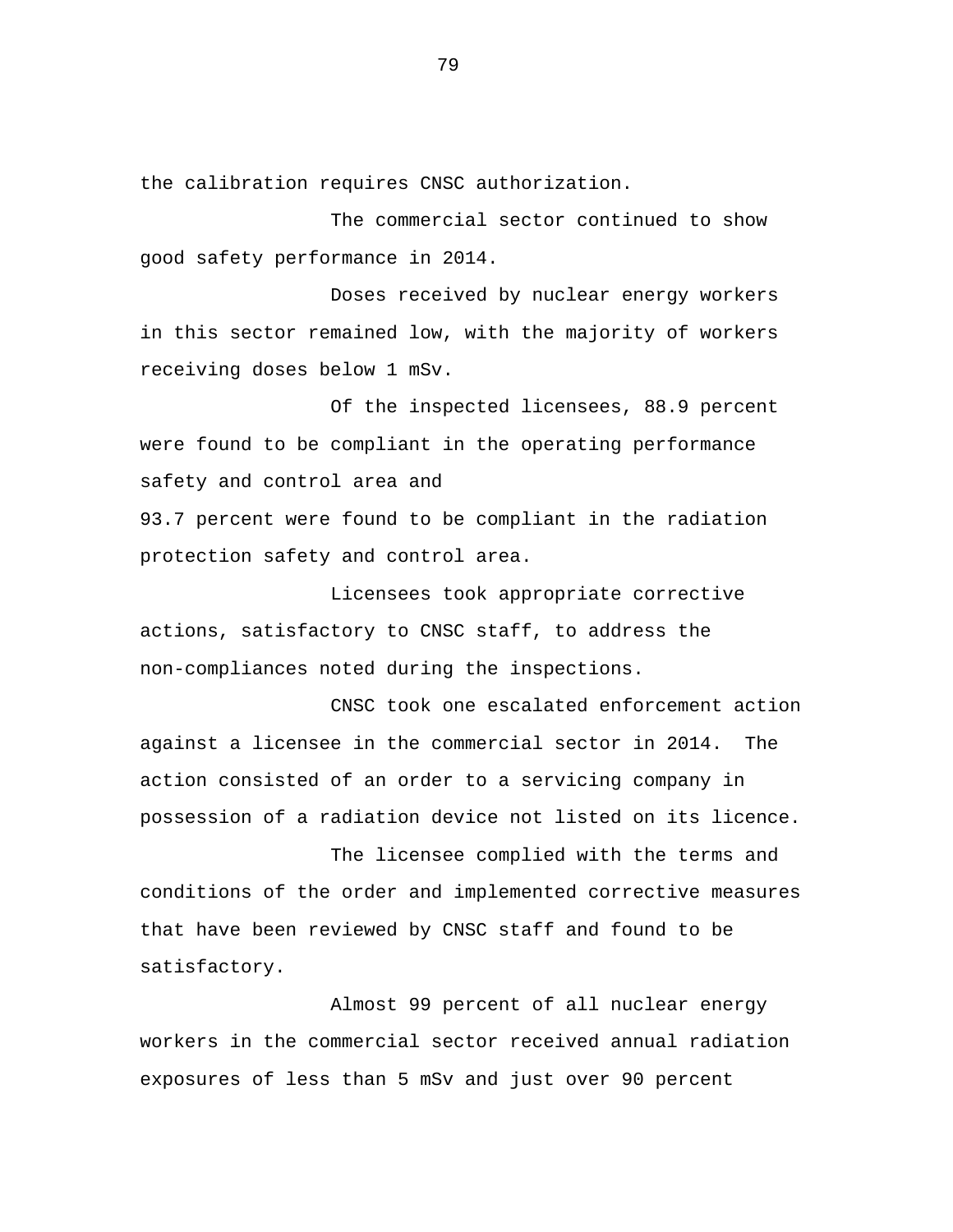registered less than 1 mSv per year.

Nuclear energy workers in the isotope production accelerators, processing of nuclear substances and distribution subsectors continued to receive higher doses than workers in other commercial subsectors. This is due to the manual handling of nuclear substances and activated cyclotron components.

Nuclear energy workers in the servicing and calibration subsectors continued to receive low doses, with the majority of them receiving doses below 0.5 mSv.

The performance in this radiation protection safety control area remains very high, with almost 94 percent meeting expectations. This level of compliance is essentially unchanged from 2013, with the commercial sector continuing to show positive inspection ratings.

In all other cases where inspection ratings were below requirements, licensees addressed these non-compliances to the satisfaction of the CNSC.

No commercial sector licensees were identified as having an unacceptable rating as a result of CNSC inspections.

The operating performance safety control area for the commercial sector declined slightly in 2014 to 88 percent, compared to 94 percent in 2013. However, the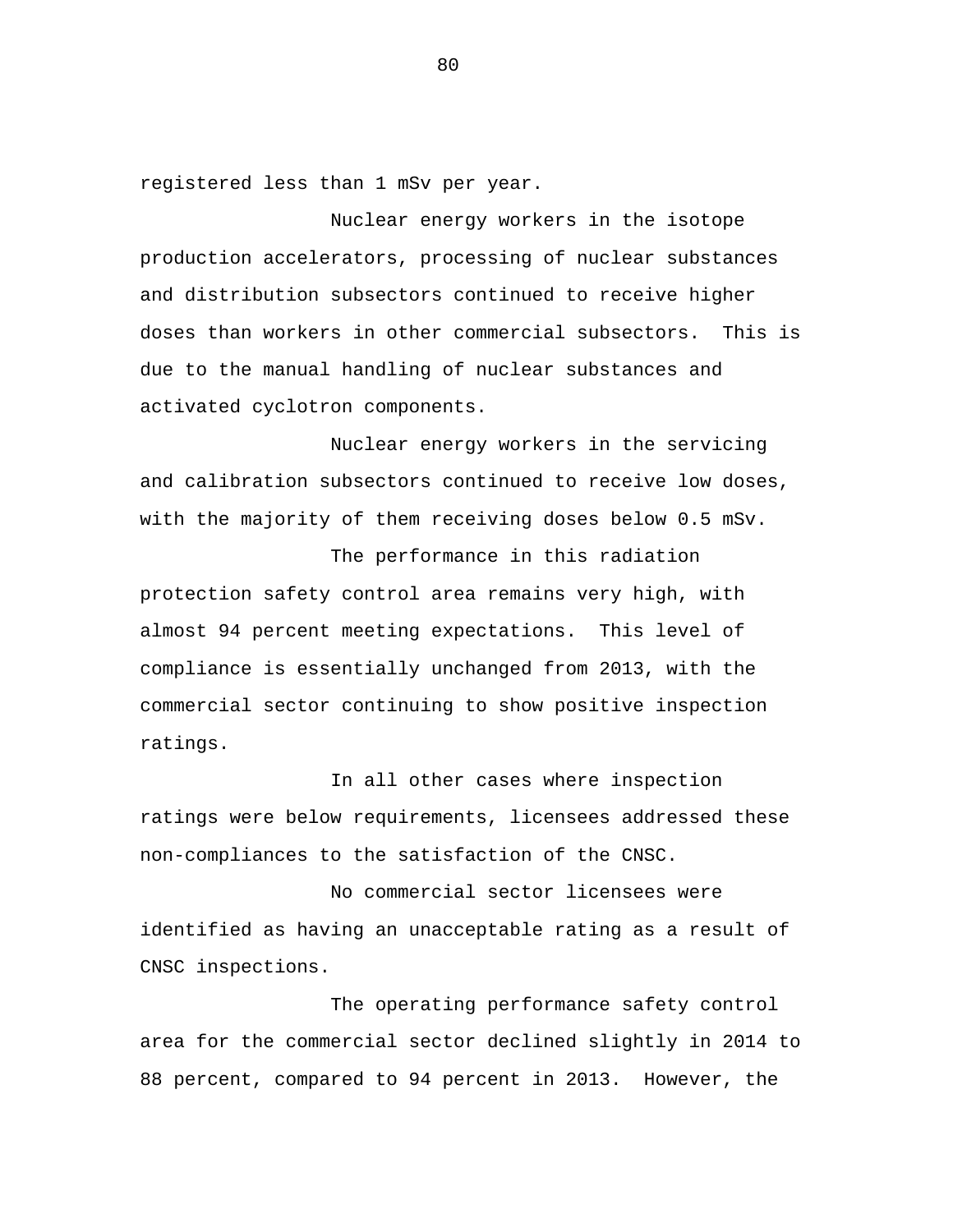overall compliance value remains very high.

Only the calibration services subsector showed improved performance. The overall sector drop was mainly due to lower compliance ratings in the servicing and processing of nuclear substances subsectors.

I will now pass the floor to Ms Murthy.

**MS MURTHY:** Thank you.

Good morning. For the record, my name is Kavita Murthy and I am the Director of the Accelerators and Class II Facilities Division.

As the name implies, licensees in the academic and research sector are involved in learning activities in universities, colleges and research establishments, carrying out research in diverse fields such as biology, neurophysiology and materials engineering, just to name a few.

The academic and research sector accounted for 229 CNSC licences and 3,612 nuclear energy workers as of December 31, 2014.

The largest subsector in this cohort, which is the laboratory studies and consolidated uses of nuclear substances subsector, is highlighted in further detail in the report. The CNSC lab is included in this subsector.

We have seen a steady decrease in the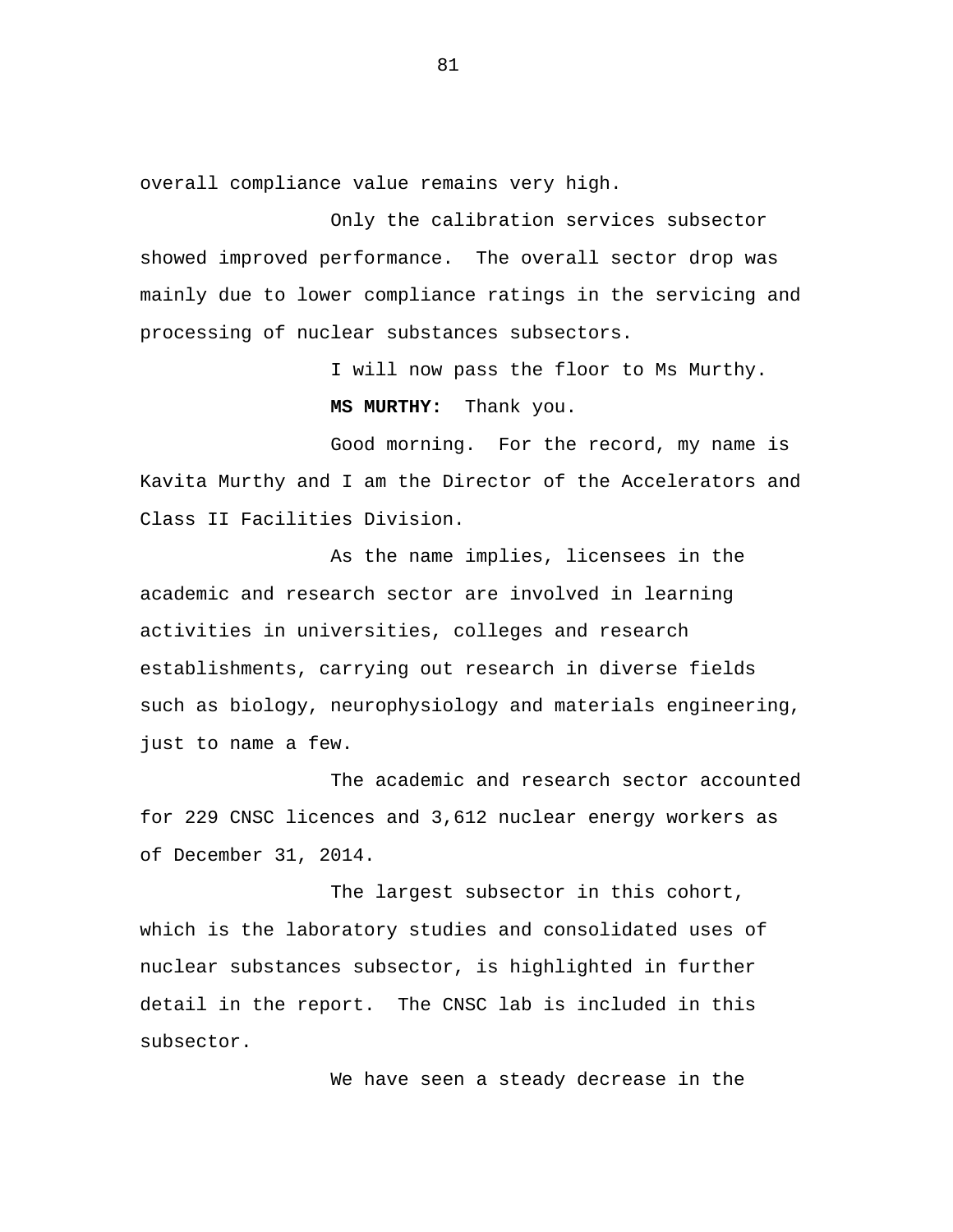number of licences in this subsector over the years. The number of licences has dropped from 198 in 2010 to 154 in 2014. This change is in response to institutions finding alternative methods of performing research that do not require the use of nuclear substances.

For instance, in a variety of life science applications, techniques such as fluorescence, chemifluorescence and chemiluminescence have emerged as alternative technologies to the traditional radioisotope-based methods.

In 2014, the safety performance of this sector was generally good, as demonstrated by the low doses to workers and by the ratings of compliance inspections.

Where deficiencies were noted during inspections, CNSC staff ensured that licensees took appropriate corrective actions to address them in a timely manner.

The two enforcement actions referenced in this slide were the result of one incident. In May 2014, following notification of an event resulting from the failure to exercise inventory control over sealed substances, the CNSC issued an order and an administrative monetary penalty to a licensee.

The event was reported to the Commission during the August 21, 2014 meeting. The licensee has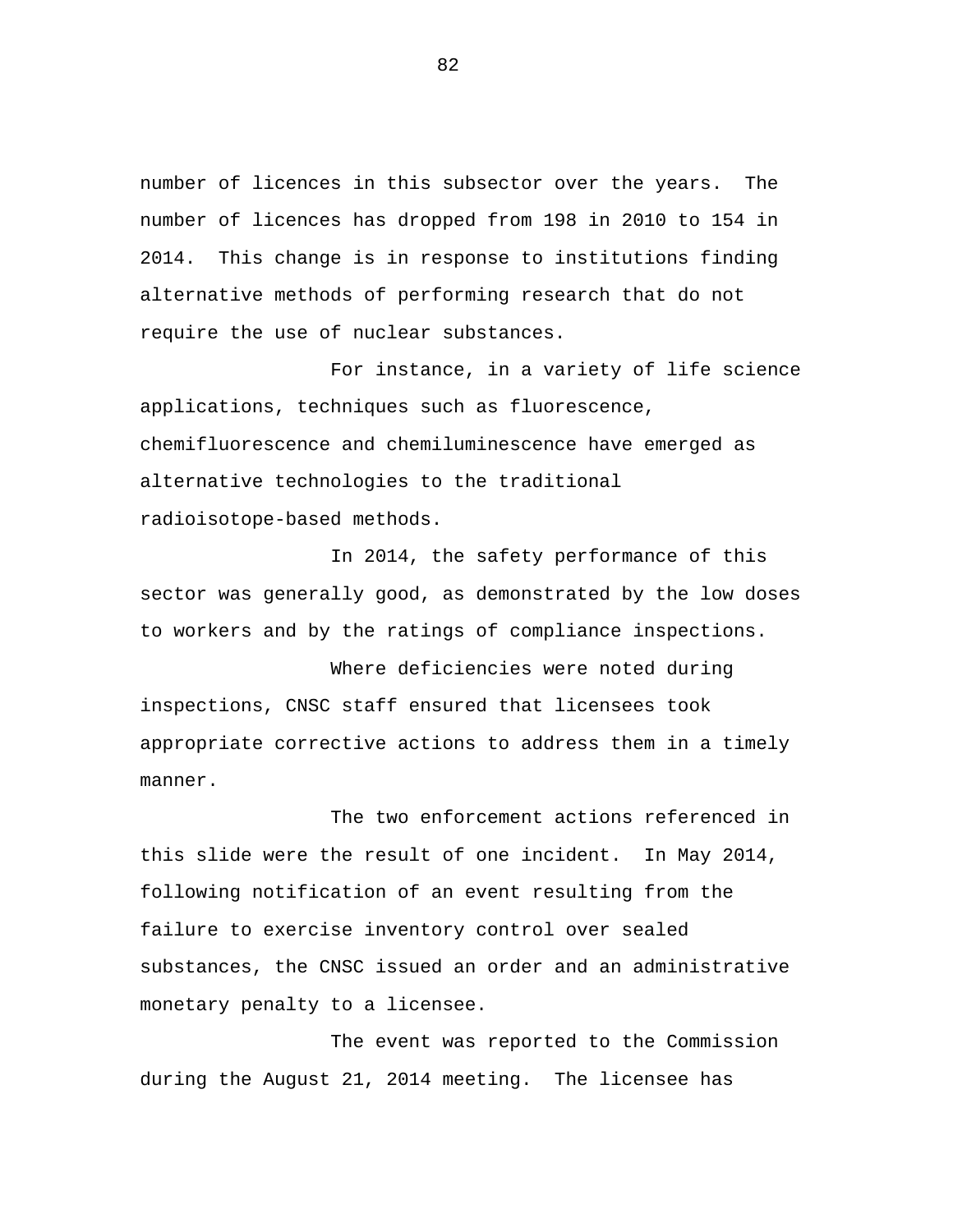complied with the terms and conditions of the order, implemented corrective actions and also paid the AMP.

Over 95 percent of the workers in this sector receive little to no radiation dose as a result of their occupation.

Ninety percent of the nuclear energy workers in the academic and research sector work in the laboratory studies and consolidated uses of nuclear substances subsector.

All employees who work at the CNSC labs are designated nuclear energy workers.

In 2014, six out of seven CNSC employees received doses below 0.5 mSv and one employee received a dose between 1 and 5 mSv.

In this slide we present the 2014 sector performance in the safety and control area of radiation protection. The Commission will note that there has been a decrease in the number of inspections conducted in 2014.

In 2013, based on the positive safety performance ratings and the low-risk level associated with these licensed activities, the inspection program for this sector was reviewed and the frequency of CNSC inspections was changed from yearly to every two years.

Such a review is in line with the application of a risk-informed regulatory decision-making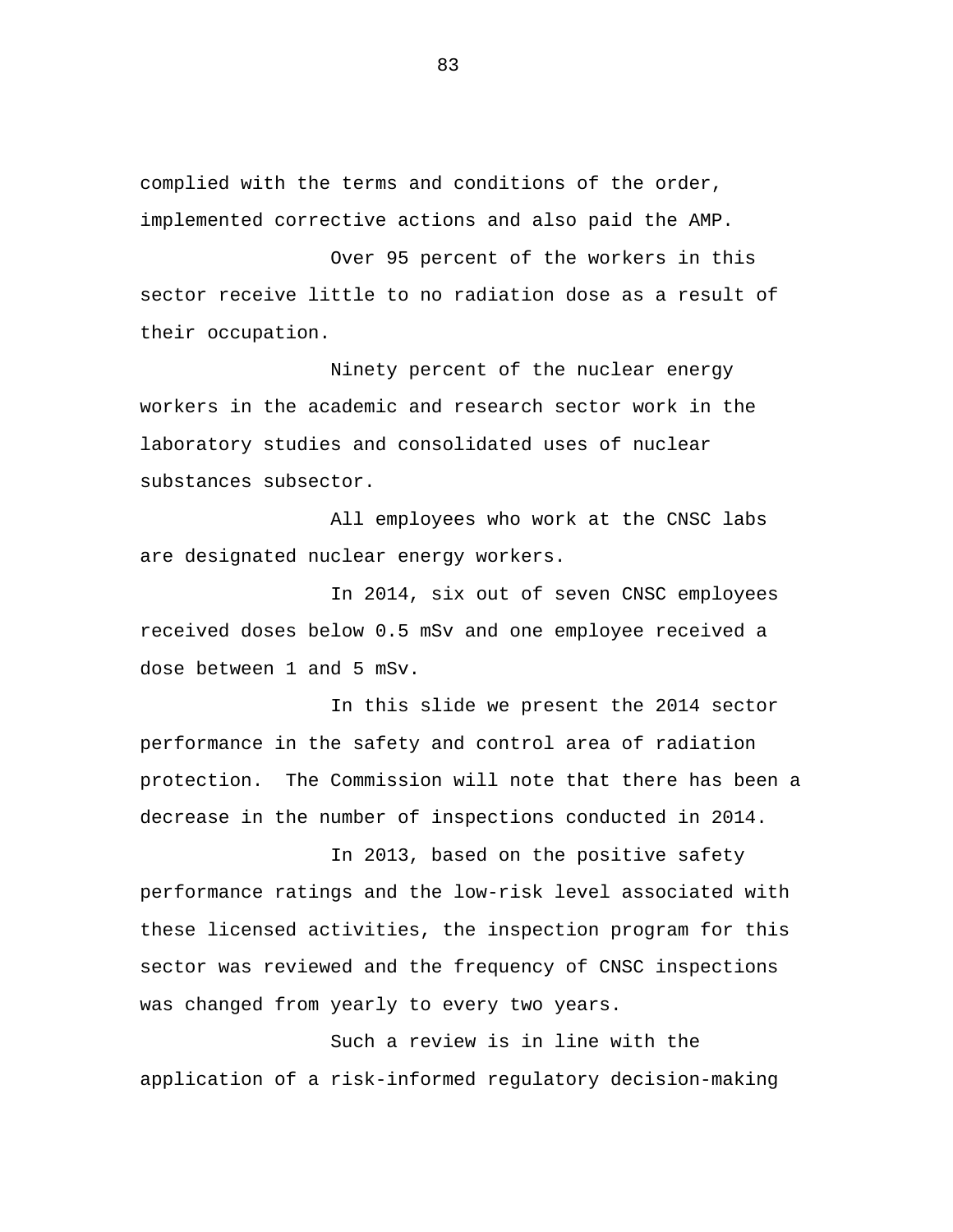approach to regulated activities. It allows CNSC to better focus its efforts and divert resources to other areas that need it more.

There were 134 inspections of the radiation protection SCA in 2014. Eighty-seven percent of licensees were found to be compliant. This sector has shown improvement since 2010, when the compliance rate was 80 percent.

Where deficiencies were noted, CNSC staff used a range of compliance enforcement measures to bring licensees back into compliance.

In this slide we present the operating performance SCA compliance ratings. Overall, despite fluctuations over the past two years, performance in this SCA has remained generally constant since 2010.

Compliance results in this SCA were almost identical to the radiation protection SCA, with licensees meeting CNSC expectations in 87.4 percent of inspections.

In summary, the academic and research sector has a good safety performance track record.

The radiation safety officers working in this sector engage regularly with CNSC staff through formal meetings and outreach such as the Canadian Radiation Protection Association working group and via informal means by communicating with CNSC staff as and when required.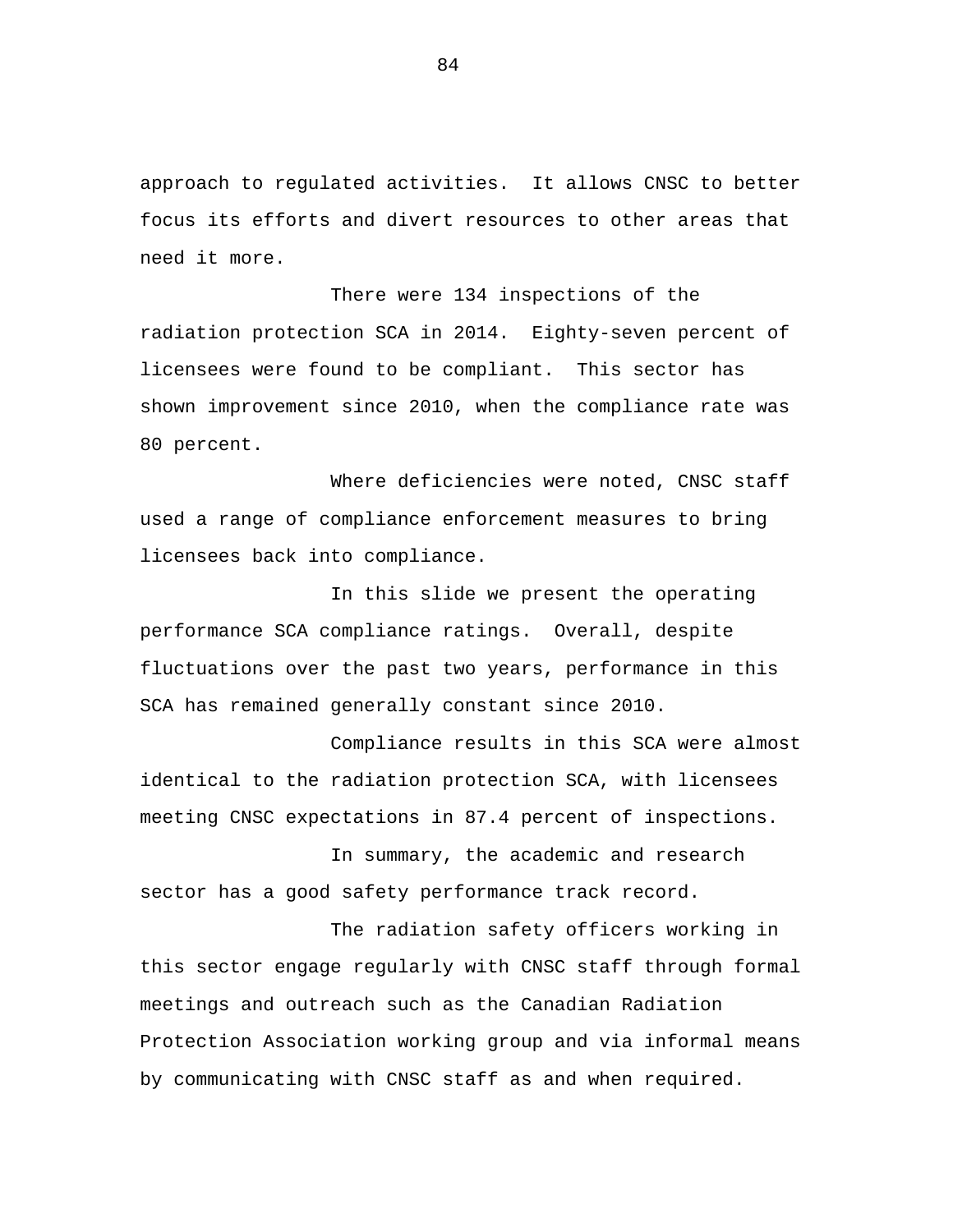As a result of the events related to loss of control of sealed sources, CNSC staff have highlighted rigorous inventory control in its outreach activities to this sector this year.

The facilities that comprise the energy research particle accelerators facilities are Class IB particle accelerators.

The authority for granting licences and licence amendments for high-energy research particle accelerator facilities rests with the Commission and is not delegated to a designated officer, as is the case for licences in all the other sectors in this report.

The format of licence and the regulatory framework is similar to other Class I licences issued by the Commission.

There are two High-Energy Research Particle Accelerator Facilities in Canada, TRIUMF Accelerators Inc. in Vancouver, British Columbia and the Canadian Light Source Inc. in Saskatoon, Saskatchewan.

TRIUMF operates seven different accelerators on their site. The main cyclotron accelerator operates at 500 MeV and is the largest cyclotron in the world. Besides being Canada's national laboratory for nuclear and particle physics research and related sciences, TRIUMF is also a major producer of radioisotopes used for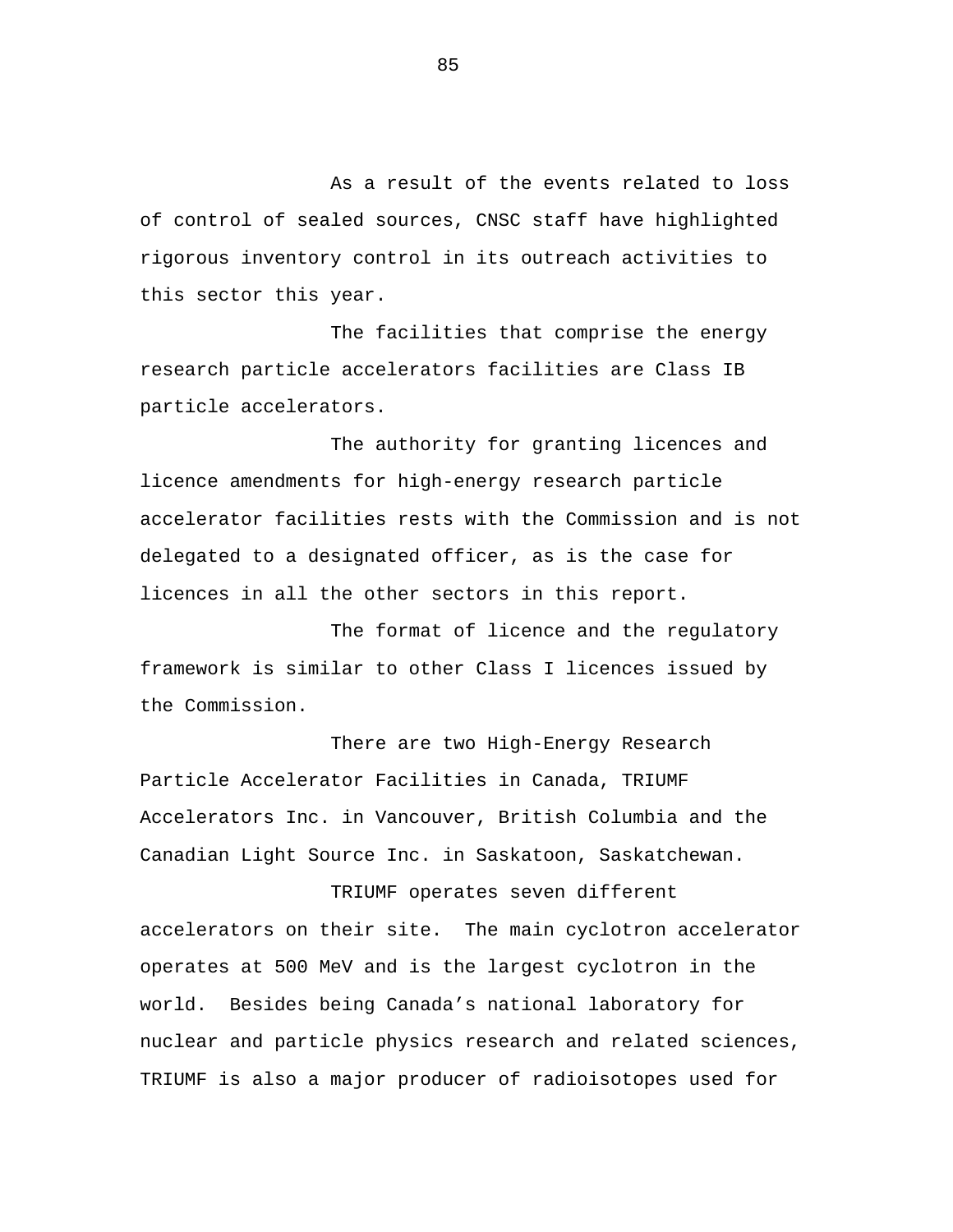medical diagnostic procedures.

Canadian Light Source Inc., or CLSI, operates the only synchrotron facility in Canada. The synchrotron accelerates electrons to nearly the speed of light and produces very intense and highly focused light known as synchrotron light. This light is used to probe matter and enable scientists to study the microstructure and chemical properties of materials. In addition to the synchrotron, the CLS also operates a linear accelerator used for the production of medical isotopes.

In 2014, doses were monitored for 2,496 workers in these two facilities, of whom 429 workers were designated as nuclear energy workers.

The Class IB Particle Accelerator operating licences for both TRIUMF and CLS include a licence condition handbook, or LCH, which defines key documents and compliance criteria related to the facility. The authority to make limited changes to the licence condition handbook has been delegated to a designated officer with the proviso that such changes must not reduce the overall level of safety for the facility.

There was one amendment to each LCH in 2014. In both cases CNSC staff assessed the change request against approved licensing basis to ensure that the changes did not have an adverse impact on the overall level of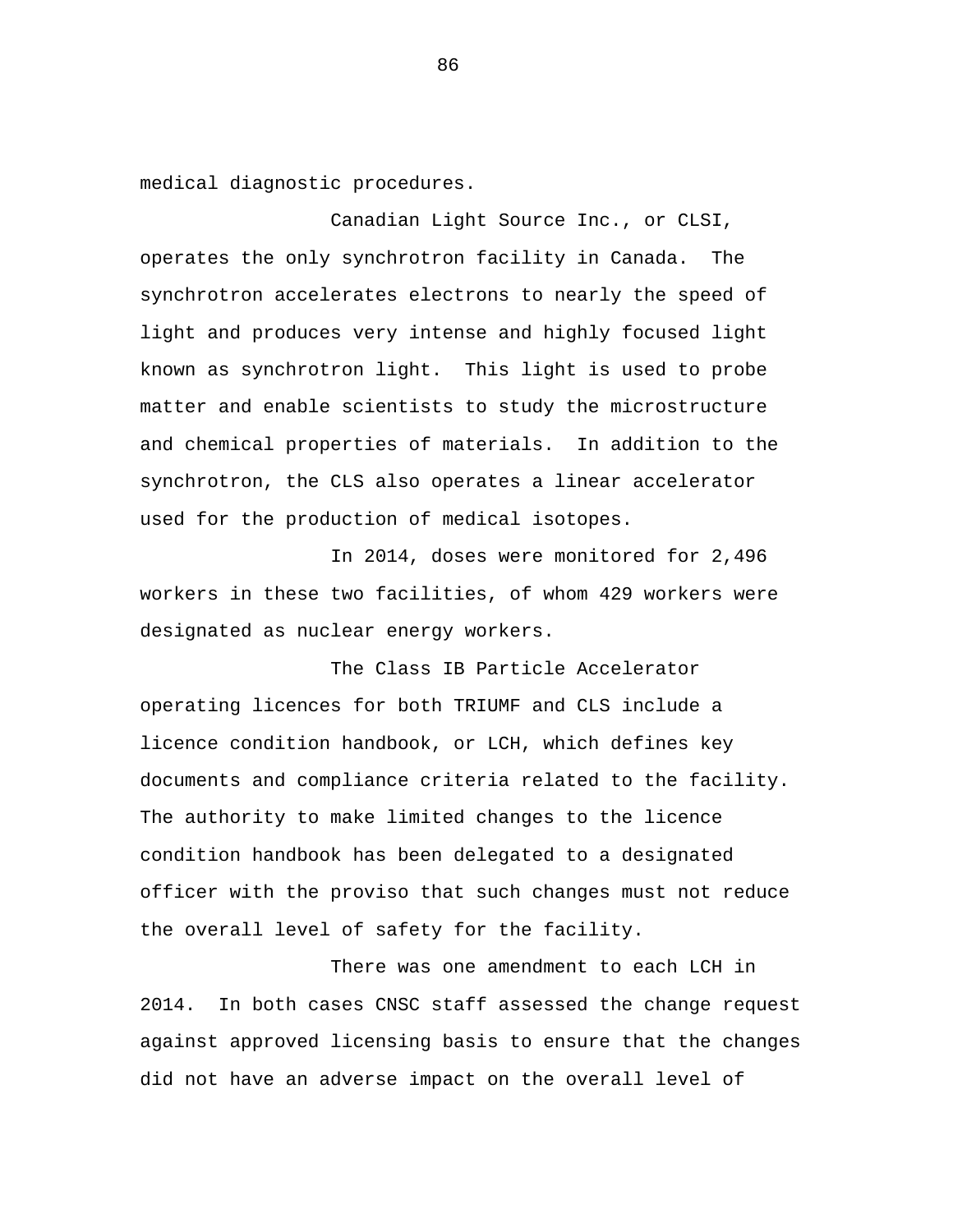safety of the facilities.

Both TRIUMF and CLS have continued to expand their operations to incorporate new facilities for research and medical isotope production.

At TRIUMF the low power commissioning tests of Advanced Rare IsotopE Laboratory, or ARIEL, started in 2014.

At CLS, the Medical Isotope Project, or MIP, also underwent commissioning tests in 2014. In November 2014, MIP produced the first batch of molybdenum-99 for processing and testing.

The overall safety performance at these two institutions remained stable in 2014.

The doses received by NEWs at the two sites continued to be low, with the majority of NEWs receiving doses below 1 mSv per year. The maximum individual dose to any nuclear energy worker at these facilities was 6.3 mSv.

For CLS, there were no radiological releases to the environment.

For TRIUMF, the combined airborne and liquid effluent releases of nuclear substances from the site remained very low at 1.6 percent of the derived release limits, which translates to a maximum dose of less than 2 percent of the general public dose limit.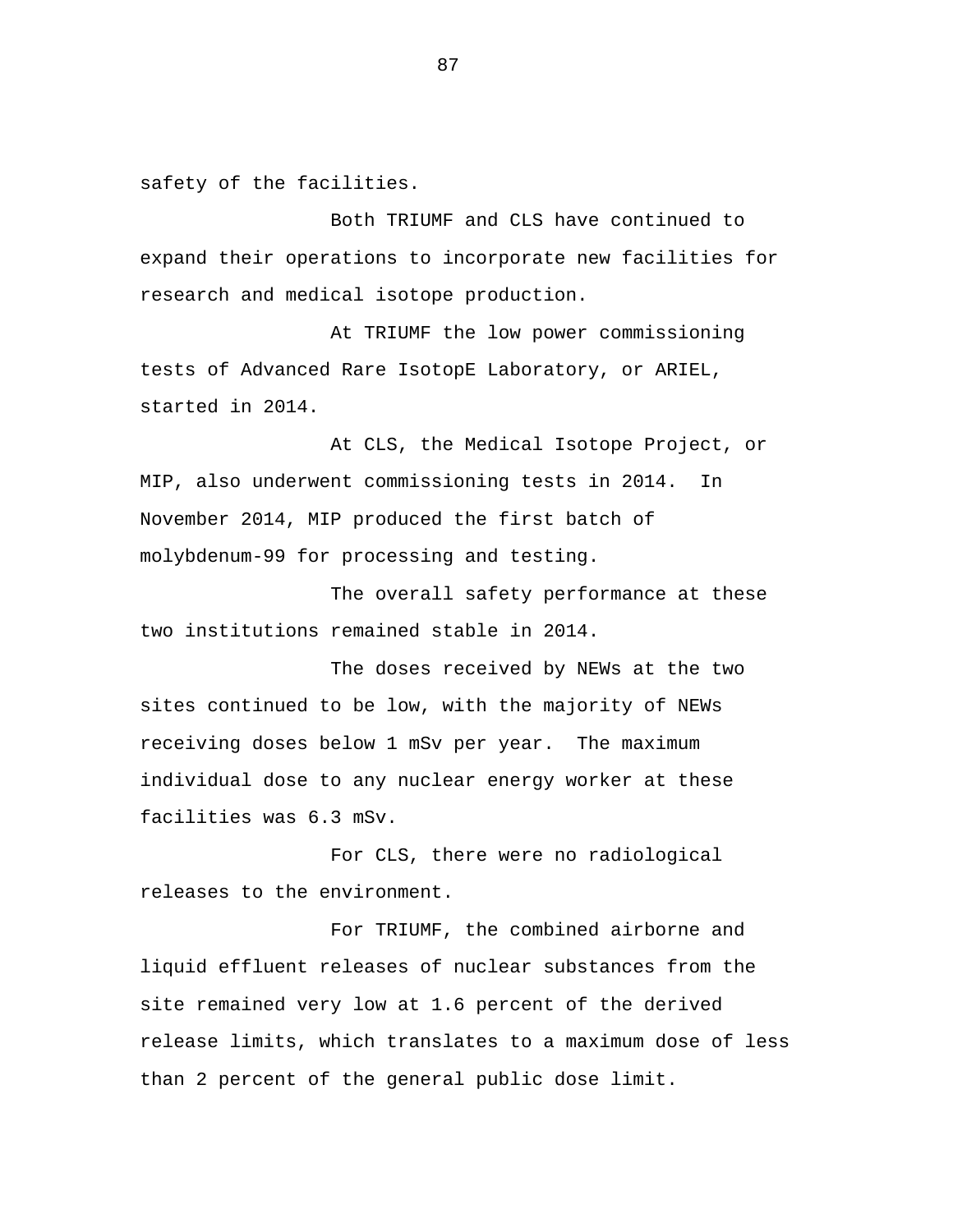No enforcement actions were issued to either facility.

As you can see in this chart, a majority of workers working at the two facilities received doses below 0.5 mSv in 2014. No worker exceeded the regulatory dose limits.

The Commission will note that doses at TRIUMF are generally higher than those at CLS. This is due to the fundamentally different nature of the work conducted at these two facilities. However, it is worth noting that for the past two years staff doses at TRIUMF have been at their lowest level in the past 35 years of their operation.

In 2014, there were four inspections of TRIUMF and CLS was inspected once.

Using multi-disciplinary teams of CNSC specialists, the inspections assessed the licensee's regulatory compliance in several safety and control areas as indicated on this slide.

Eleven corrective actions were required as a result of the inspections at TRIUMF, three corrective actions related to site security and one related to incident reporting, and all of these were addressed fully before the end of 2014. The remaining seven corrective actions were all issued to TRIUMF near the end of 2014.

As of today, three actions remain open.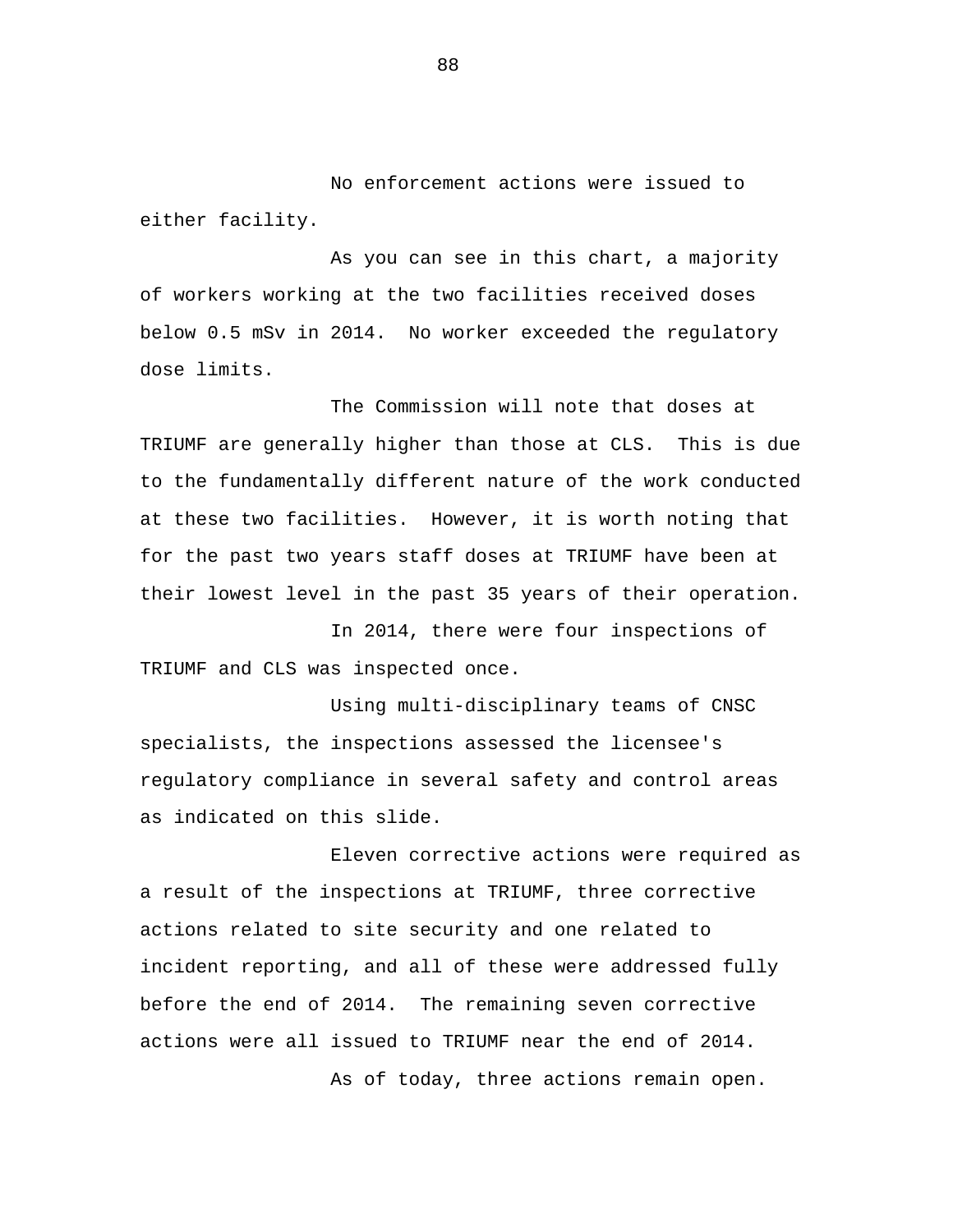TRIUMF has made satisfactory progress to date in addressing these actions and all three actions are expected to be closed by the end of October 2015.

In addition, five recommendations were made to TRIUMF, primarily addressing issues such as improvements to procedures. All five recommendations have been implemented by TRIUMF.

For CLS, seven corrective actions were required as a result of the inspection, all of which have been addressed satisfactorily by the licensee.

In 2014, there were three events reported by these facilities. All events were ranked as level 0, or no safety significance, on the INES scale. I will go over the events in brief now.

At TRIUMF, a target window failure during a test irradiation of an experimental target resulted in the unintended release of up to 44 GBq of gaseous krypton-89. The estimated maximum doses to TRIUMF staff and to the general public were less than 0.1 percent of the regulatory limits.

TRIUMF also reported that the perimeter fence near the onsite scrap metal recycling depot had been breached and that a quantity of recycled copper had been stolen from its site. There was no access to any radiological work areas on the site.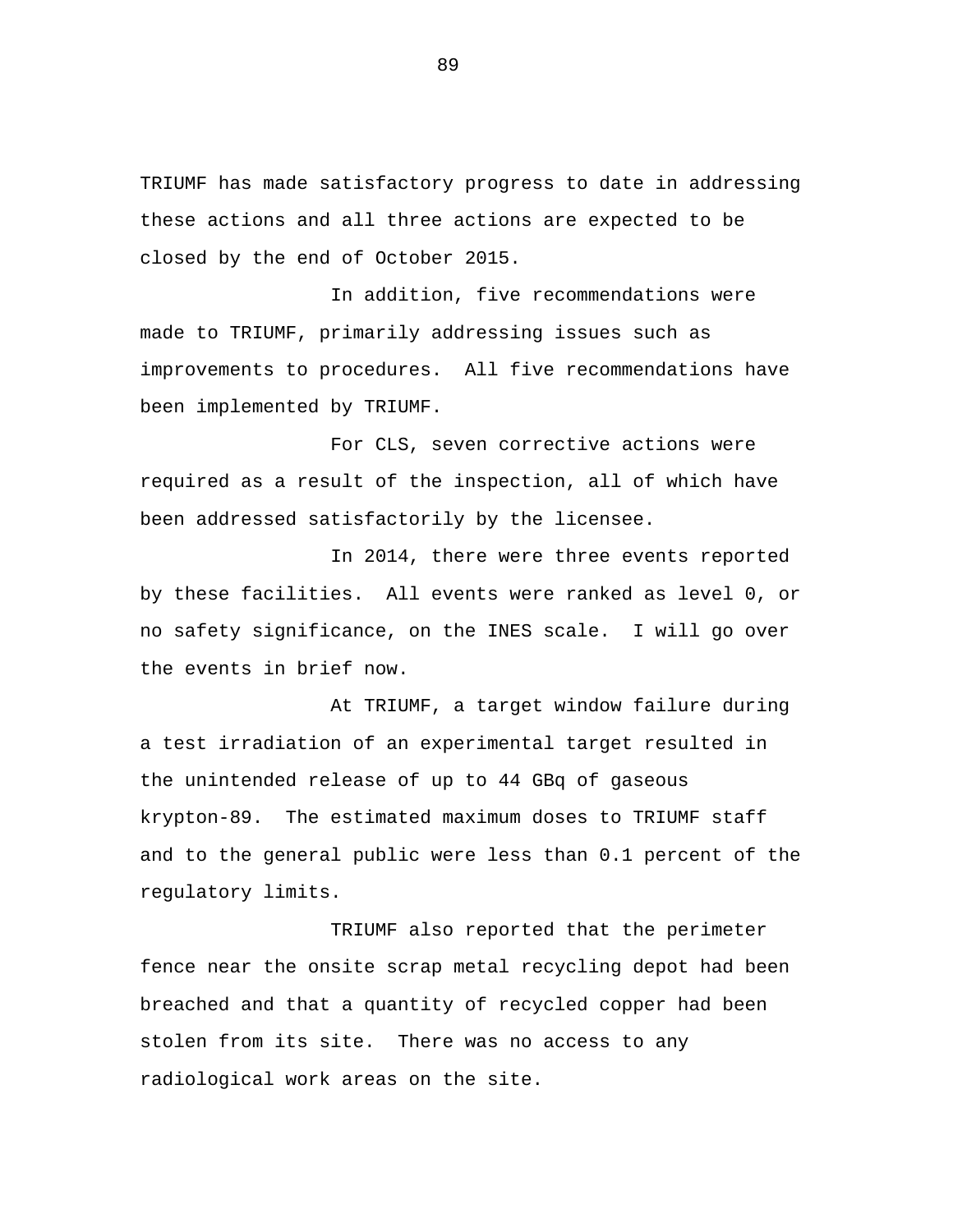At CLS, an operator in the control room temporarily disconnected the audible alarm of the monitoring system in the control room. Disconnecting the alarm had no impact on the function of the local audible and visual alarms located in each of the seven zones which are monitored for potential oxygen deficiency hazards but it did weaken the overall defence-in-depth of the system.

In all cases, the licensees implemented response measures which were reviewed by the CNSC and found to be satisfactory.

There was also one "near miss" incident reported by TRIUMF in 2014 during the commissioning of the ARIEL linear accelerator.

A worker was missed during a pre-lockup search of the accelerator room, or the "electron hall." Upon hearing the pre-irradiation alarm, the worker responded appropriately and exited the area by opening a door, causing the warm-up sequence to be terminated automatically by the door interlock system. The worker did not incur any radiation dose as a result of this incident because the accelerator was not in a ready state and was not producing radiation.

TRIUMF's investigation of that incident identified multiple contributing factors, ranging from a failure to properly implement procedures to incomplete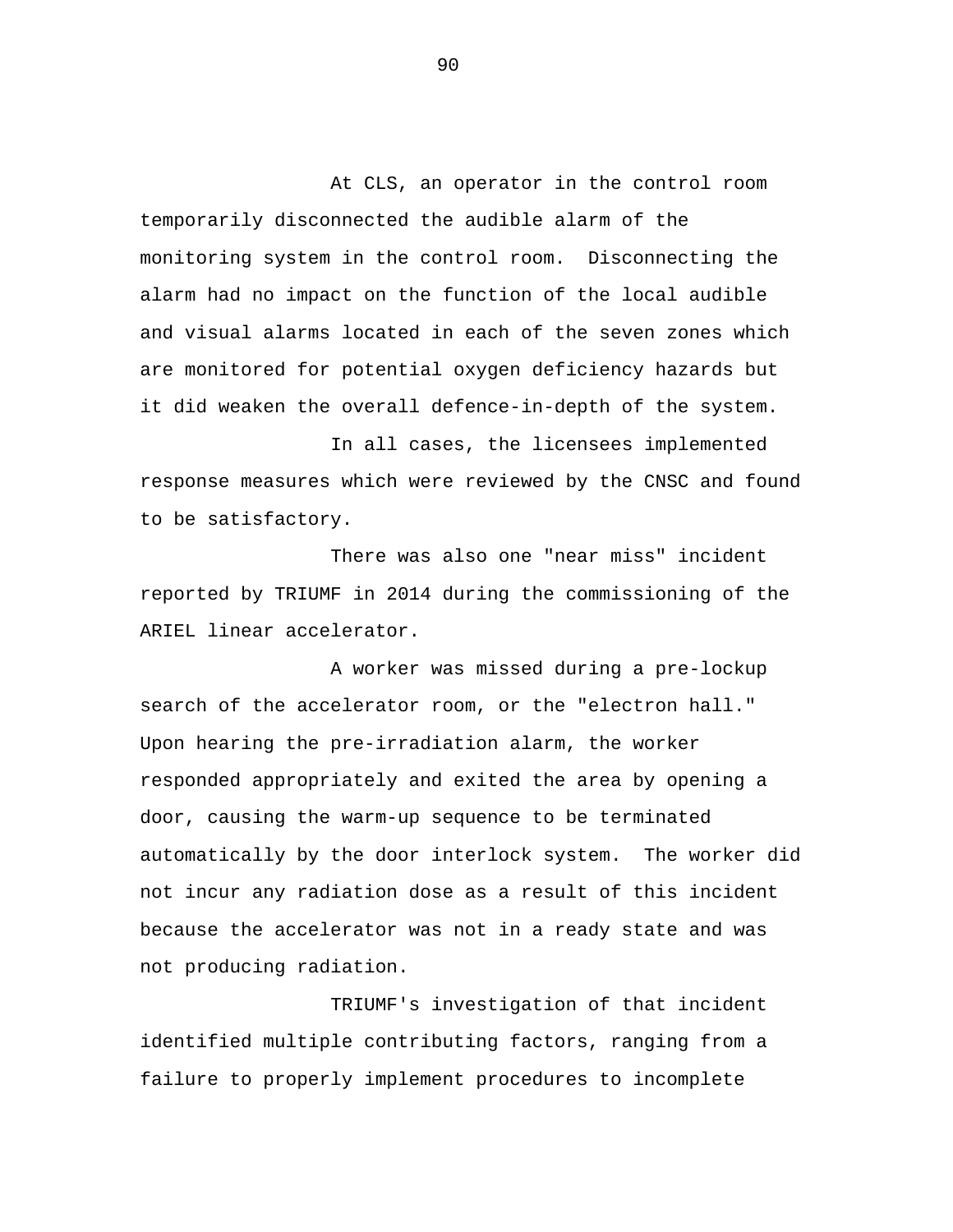training, to inadequacies in the siting of the search switches.

All operations of the electron linear accelerator were voluntarily suspended by TRIUMF for the remainder of 2014 and most of 2015, pending completion of multiple corrective actions required to address these deficiencies. Authorization to recommence was granted in September 2015.

Compliance monitoring for TRIUMF and CLS is based on the SCA framework setup for other major Class I facilities.

Compliance rating in all 14 safety and control areas applicable to these facilities are summarized here.

The ratings are based on the compliance activities conducted in 2014, including inspections, review of events reported by each facility and a review of their annual compliance reports.

While compliance in most SCAs is satisfactory, the Commission will note that deficiencies are noted in management system and human performance management programs at TRIUMF in the context of the "near miss" event. This was the basis for the below expectations ratings in these areas and we will discuss it in a bit more detail on the following slides.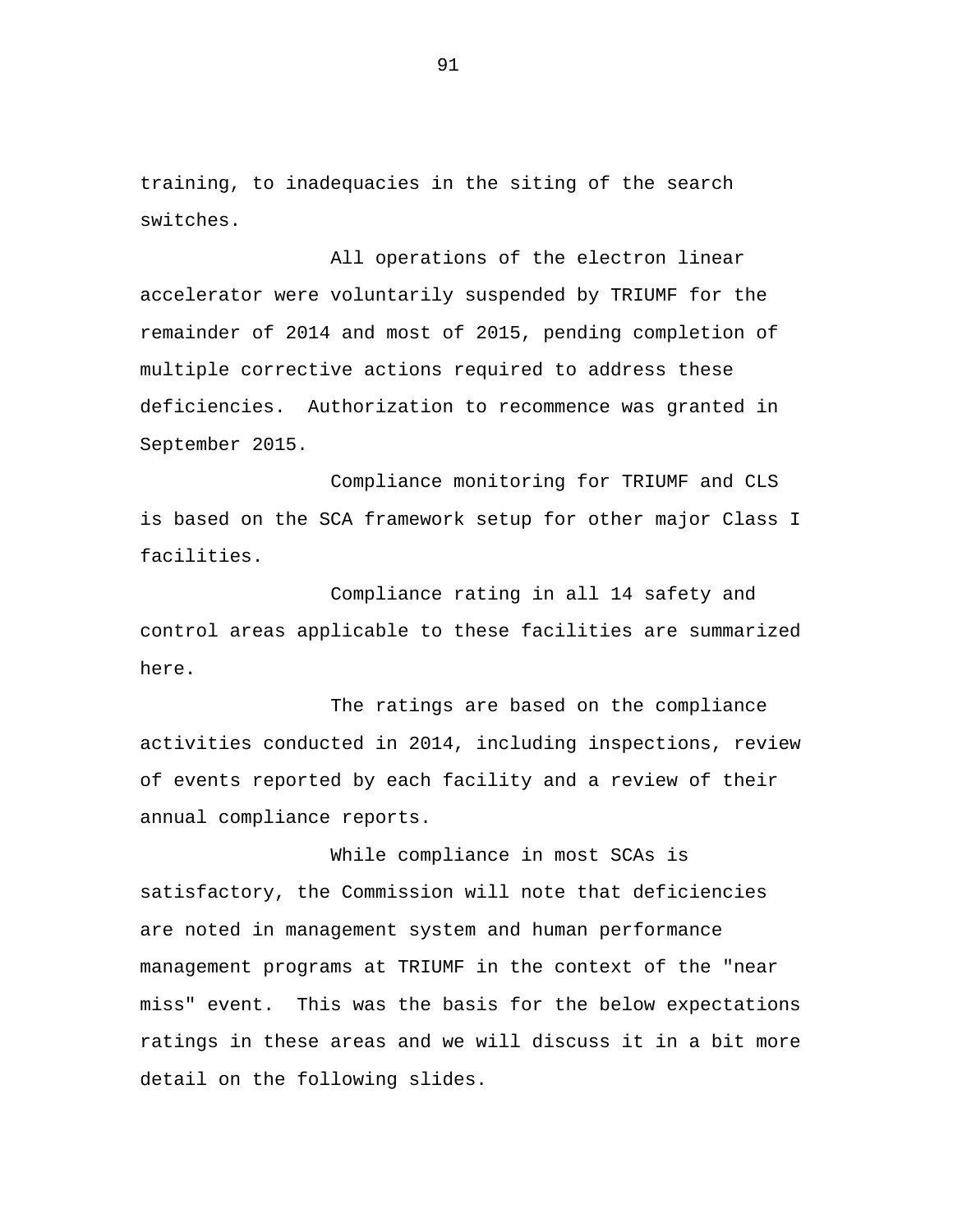Management System. The management system safety and control area covers the framework that establishes the processes and programs required to ensure that an organization achieves its safety objectives and continuously monitors its performance against these objectives and fosters a healthy safety culture.

The near miss incident demonstrated an incipient failure to properly apply the approved standard operating procedures for the ARIEL project. Consequently, the management system SCA was given a below expectations rating by CNSC staff.

All corrective actions related to the application of management system to ARIEL have now been completed.

Human Performance Management. The human performance management SCA covers activities that enable effective human performance through the development and implementation of processes that ensure a sufficient number of licensee personnel are in all relevant job areas and have the necessary knowledge, skills, procedures and tools in place to safely carry out their duties.

In their root cause analysis of the near miss incident, TRIUMF identified deficiencies related to human performance management SCA. As a result, CNSC staff required that TRIUMF evaluate its other operational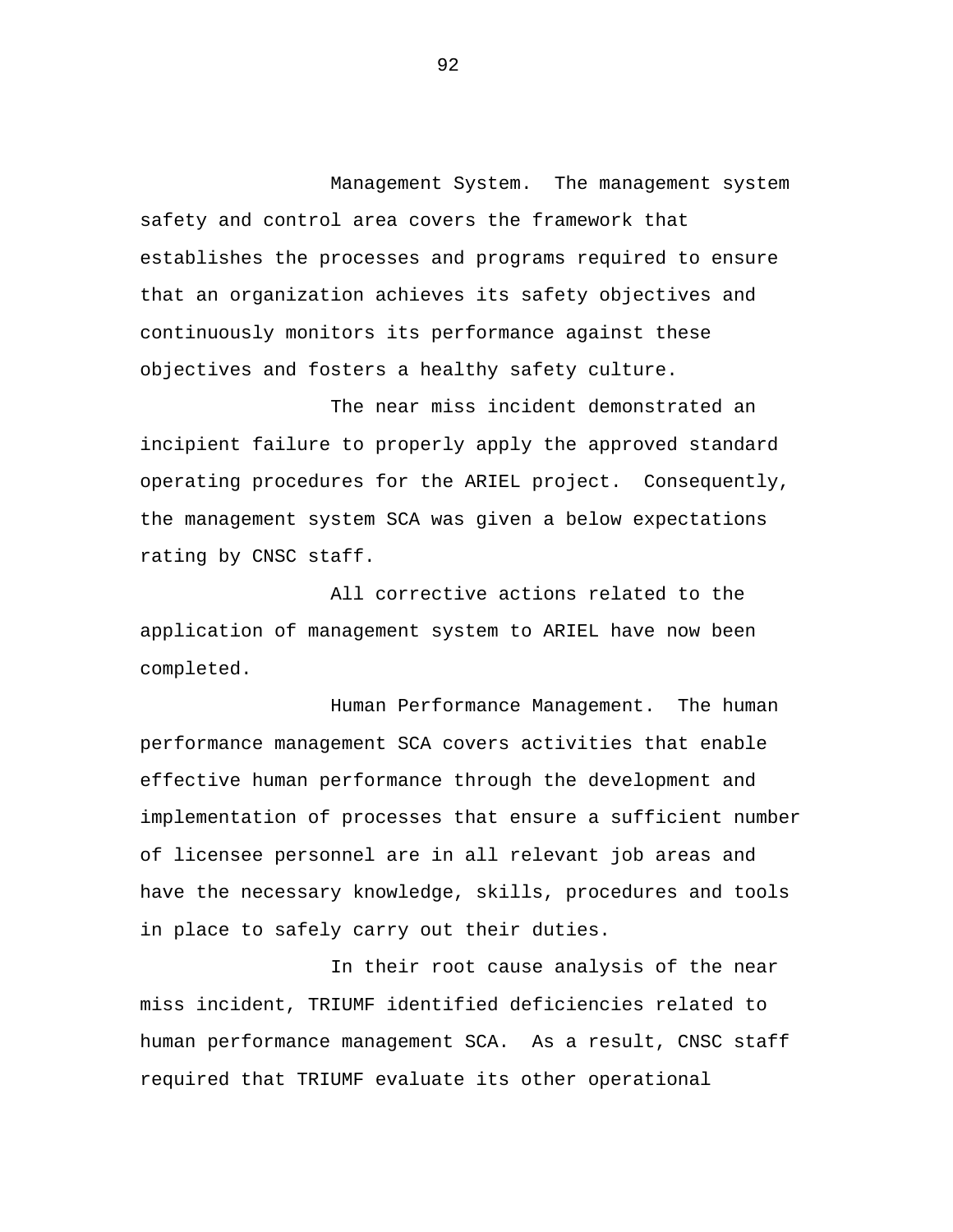activities in the context of the findings of this incident to ensure that the weaknesses observed were not systemic. All corrective actions related directly to ARIEL have been completed and are now closed.

In conclusion, both TRIUMF and CLS continued to operate safely in 2014.

Corrective actions related to non-compliances noted during inspection and as follow-up to the events have been addressed to the satisfaction of CNSC staff.

None of the incidents reported by these two facilities resulted in any adverse radiological consequences to any person to or the environment.

The ARIEL and MIP projects at TRIUMF and CLS continue to progress. Ongoing licensing and inspection of these new facilities will remain a regulatory priority in 2015.

I will now pass the floor back to Mr.

Moses.

**MR. MOSES:** Thank you.

For the first time this year, the CNSC issued the draft annual oversight report for public comment during August 2015.

We were very pleased that comments were received from the Canadian Radiation Protection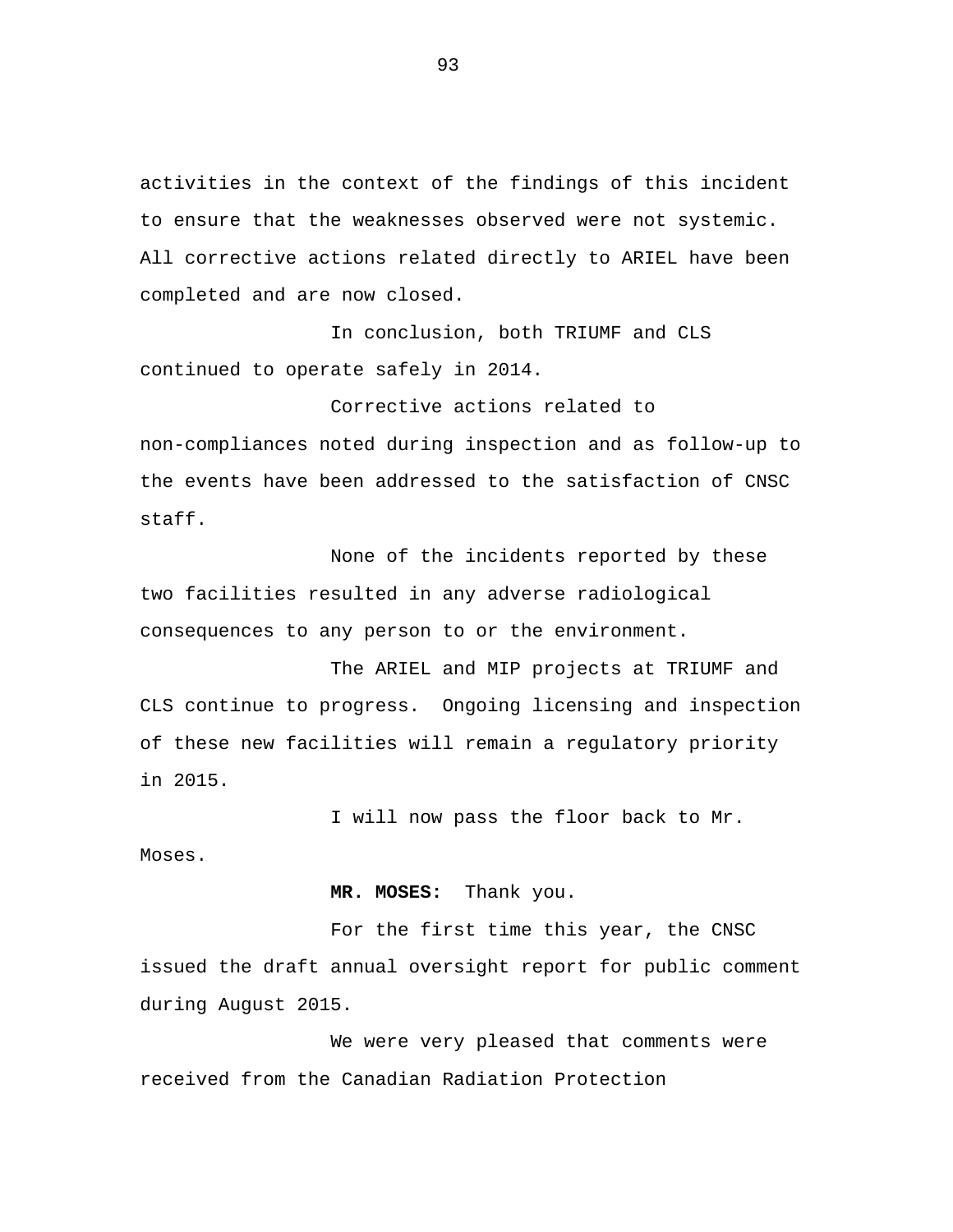Association, the Canadian Organization of Medical Physicists et de l'Association québécoise des physiciens médicaux cliniques.

We appreciated the constructive comments that these stakeholders provided on the report, both with respect to potential improvements to our report but more importantly the feedback provided on our own regulatory oversight activities. We will take these comments into account as we finalize this report and for future editions of the report.

In addition, we are encouraged by the commitments of all three groups to continued dialogue and engagement in our regulatory activities. It is through this engagement that we can meet our commitment to continuous improvement and ensure broad communication of changes in our regulatory requirements or approach, thus contributing to the overall safety and the safety culture of the industry.

I will now turn to a progress update on some of the activities that we have under way in 2015.

Firstly, as you are aware, the Commission amended, on their own motion, all DNSR licences to include a licence condition requiring licensees to have in place a financial guarantee mechanism by April 1st, 2015. I am pleased to report that all licensees are compliant with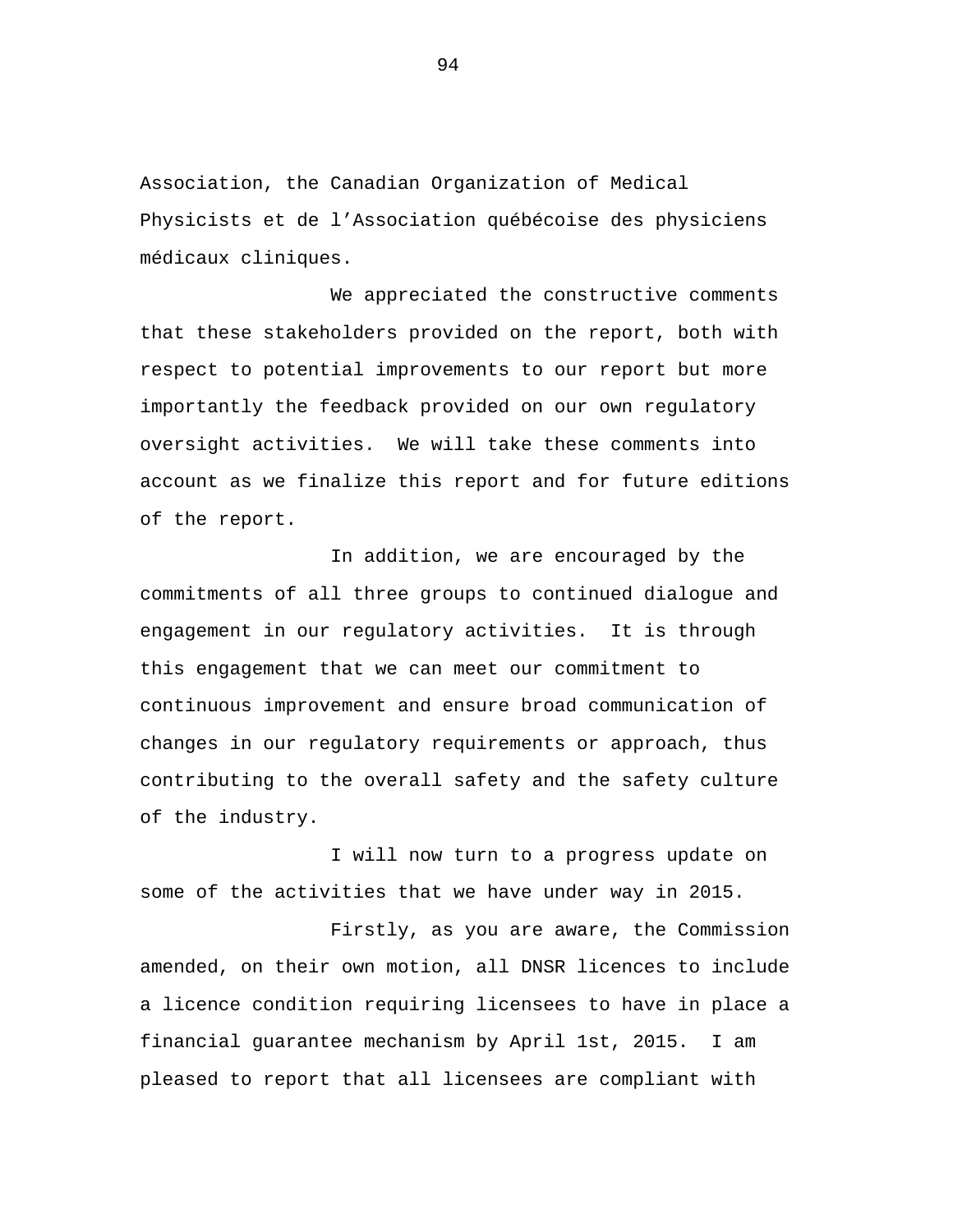this licence condition.

With the coming into force of REGDOC-2.12.3 in May 2015, DNSR has modernized our compliance oversight of the security of sealed sources to take into account these new requirements and we are already seeing the benefits of having clear requirements to ensure a continued focus on the security of nuclear substances.

Finally, as you are aware, the CNSC published the *Packaging and Transport of Nuclear Substances Regulations 2015* on July 1st, 2015. This will be featured in our fall newsletter to highlight the new requirements. Meanwhile, we are active internationally to ensure requirements in this area continue to reflect best practice for the transport of nuclear substances.

In addition to these items, we have a number of activities under way this year to enhance our regulatory oversight. These include updating licence application guidance for licensees, minimizing administrative burden through consolidation of CNSC licences and continuing to leverage new technologies for outreach, inspection and licensing activities. These will be profiled in next year's regulatory oversight report.

In conclusion, both as a result of our disciplined licensing and certification reviews and our comprehensive and risk-informed compliance approach, and as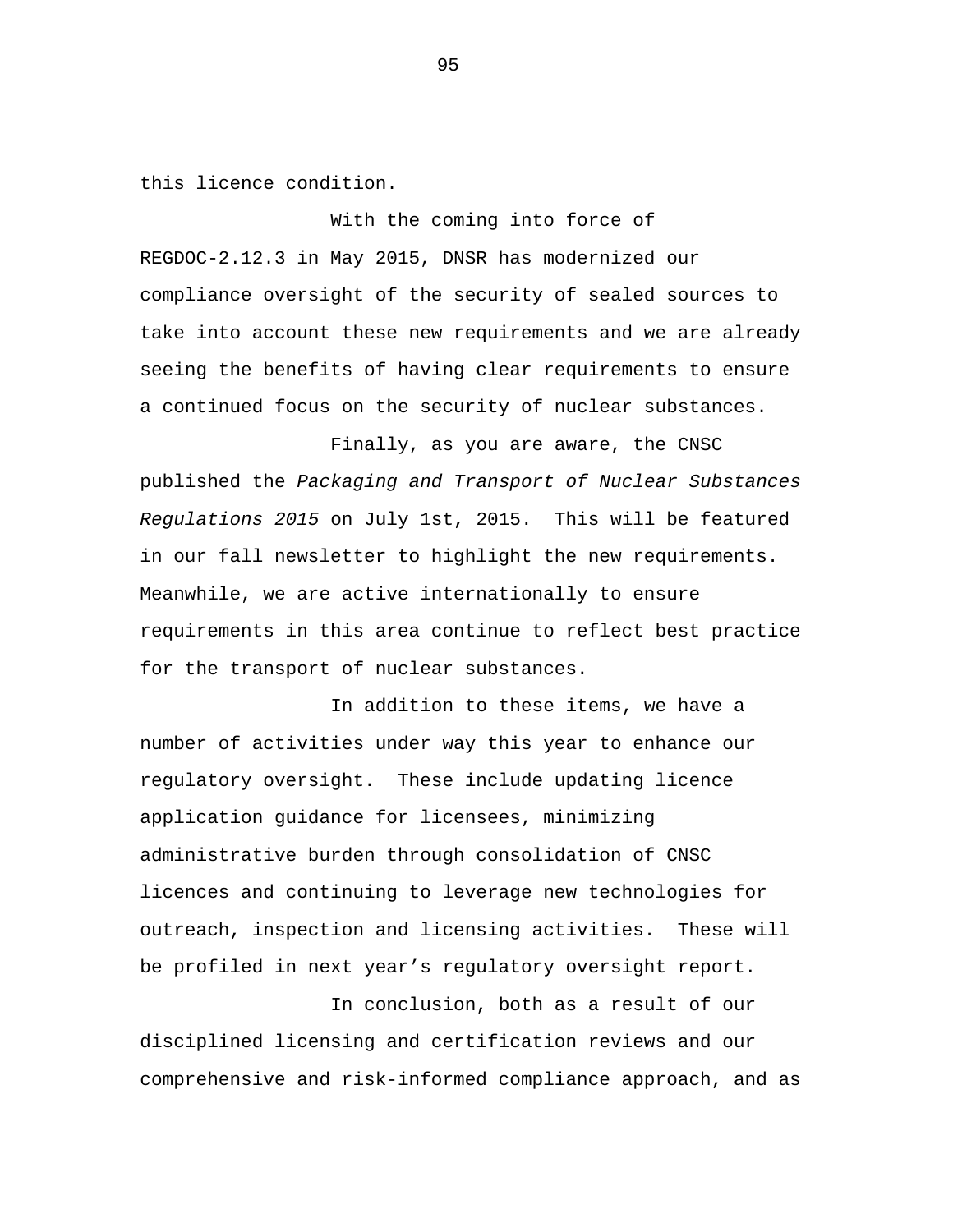evidenced by the continued low levels of exposure across the industry, CNSC staff conclude that the use of nuclear substances in Canada is safe, with adequate protection for the health and safety of persons and due consideration to the security of nuclear substances and prescribed equipment.

Thank you for the opportunity to present this report to you today and we remain available to answer any questions you may have.

--- Pause

**\*CMD 15-M27.1 / CMD 15-M27.1A Oral presentation by the Canadian Radiation Protection Association** 

## **THE PRESIDENT:** Thank you.

There is a lot of material in here, but before we open the floor for questions I would like to hear from the Canadian Radiation Protection Association. They would like to make a presentation as outlined in CMD 15-M27.1 and M27.1A.

I understand that Ms Neretljak -- I'm not sure I have pronounced your name properly -- will make the presentation. Please proceed.

**MS NERETLJAK:** Thank you to the Canadian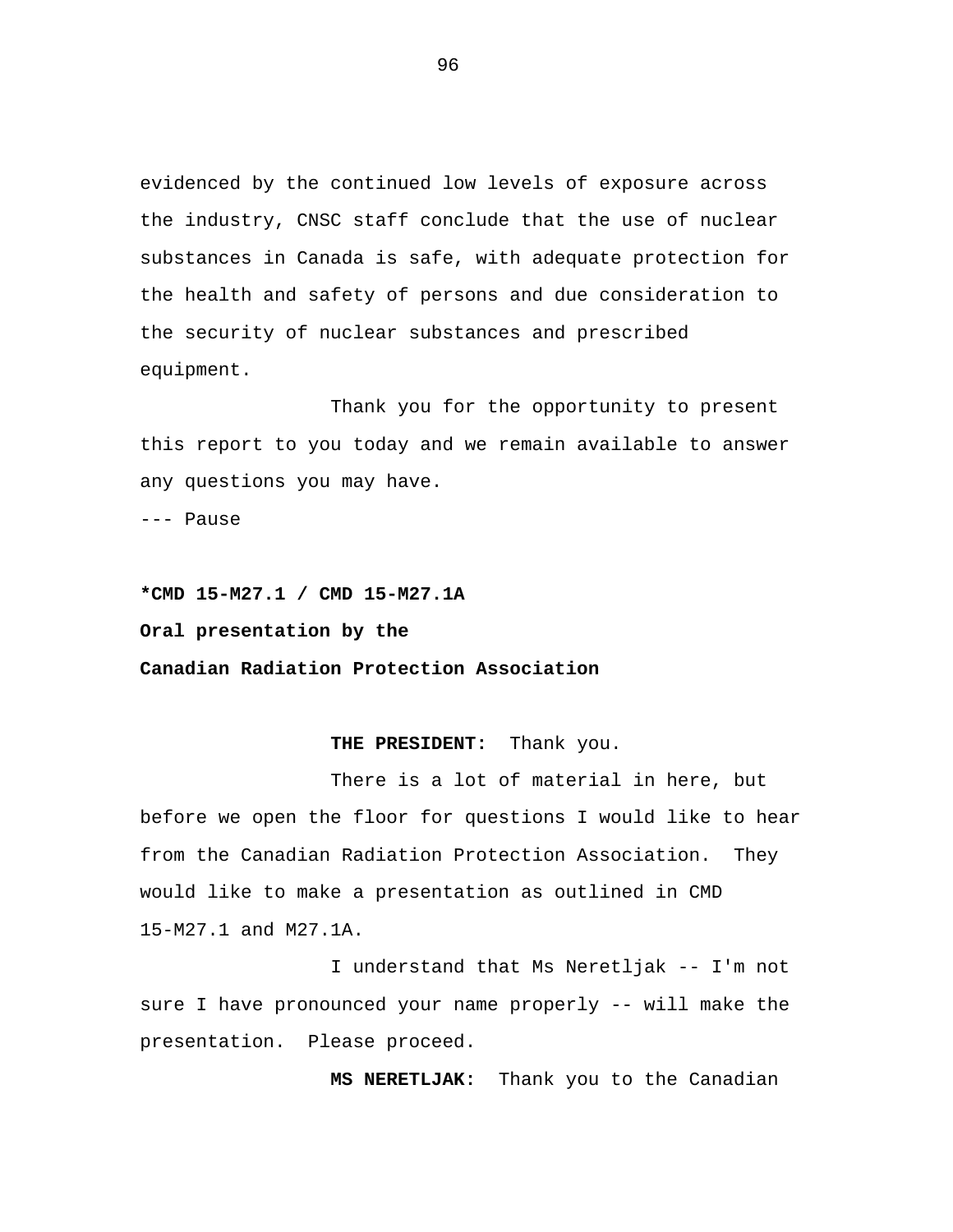Nuclear Safety Commission, Mr. President, for the opportunity to present in front of you today on the 2014 annual report, oversight report, the draft, on the use of nuclear substances in Canada.

My name is Tanya Neretljak. I'm current President of the Canadian Radiation Protection Association. And with me today is Ali Shoushtarian, Director of Internal Affairs. Ali and I are registered radiation safety professionals with the CRPA and we would like to begin with a brief introduction of the Association.

The Canadian Radiation Protection Association, or CRPA, is a not-for-profit professional organization that supports the development and implementation of radiation safety programs in Canada.

Our mission is to ensure the safe use of radiation by providing scientific knowledge, education, expertise and policy guidance for radiation protection. We do this by promoting educational opportunities in those disciplines that support the science and practice of radiation protection, assisting in the development of professional standards in the discipline of radiation protection, and supporting the activities of other national and international radiation protection relevant societies, associations and organizations.

CRPA is an associate society of IRPA, or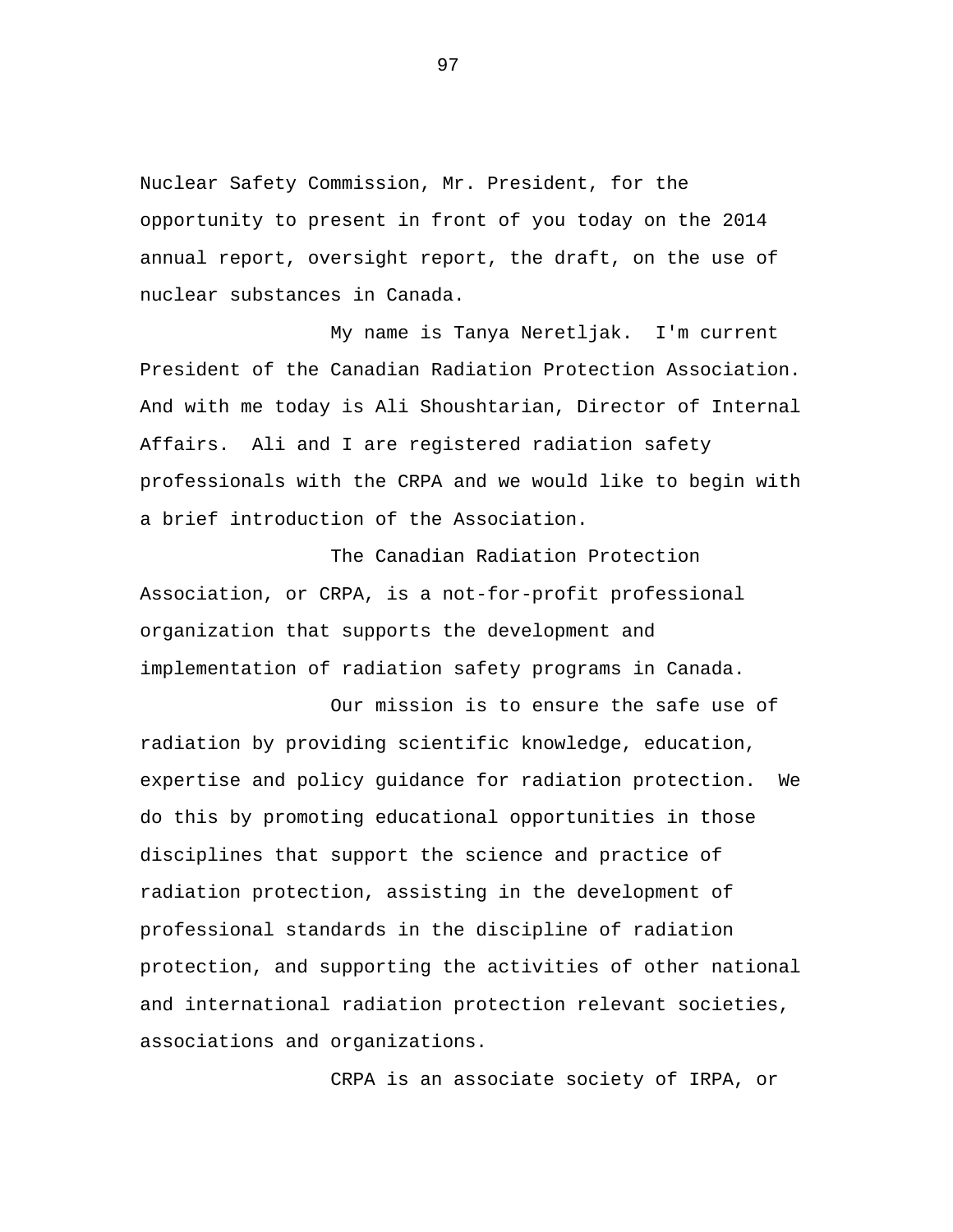the International Radiation Protection Association, and our members sit on committees and task forces under the auspices of IRPA and ICRP and others.

In connection with today's report, our members represent licensees covered in all four sectors of the annual report, including hospitals or the medical sector, universities or academic and research facilities, commercial and industrial. Many of our members are directly responsible for the day-to-day operations and management of radiation safety programs.

I will turn it briefly over to Ali.

**MR. SHOUSHTARIAN:** Good morning, Mr. President and Members of the Commission. My name is Ali Shoushtarian, for the record.

The graph shows the demographic of CRPA representation across Canada. The red bars represent the Canadian population distribution and the blue bars represent the percent distribution of CRPA membership. As you can see, the Province of Ontario is where most of CRPA members are located.

The pie graph shows the CRPA membership by sector. Forty percent of our members come from the university and hospital sector and 10 percent of our CPRA members come from the regulatory sector.

This table shows our CRPA members cover a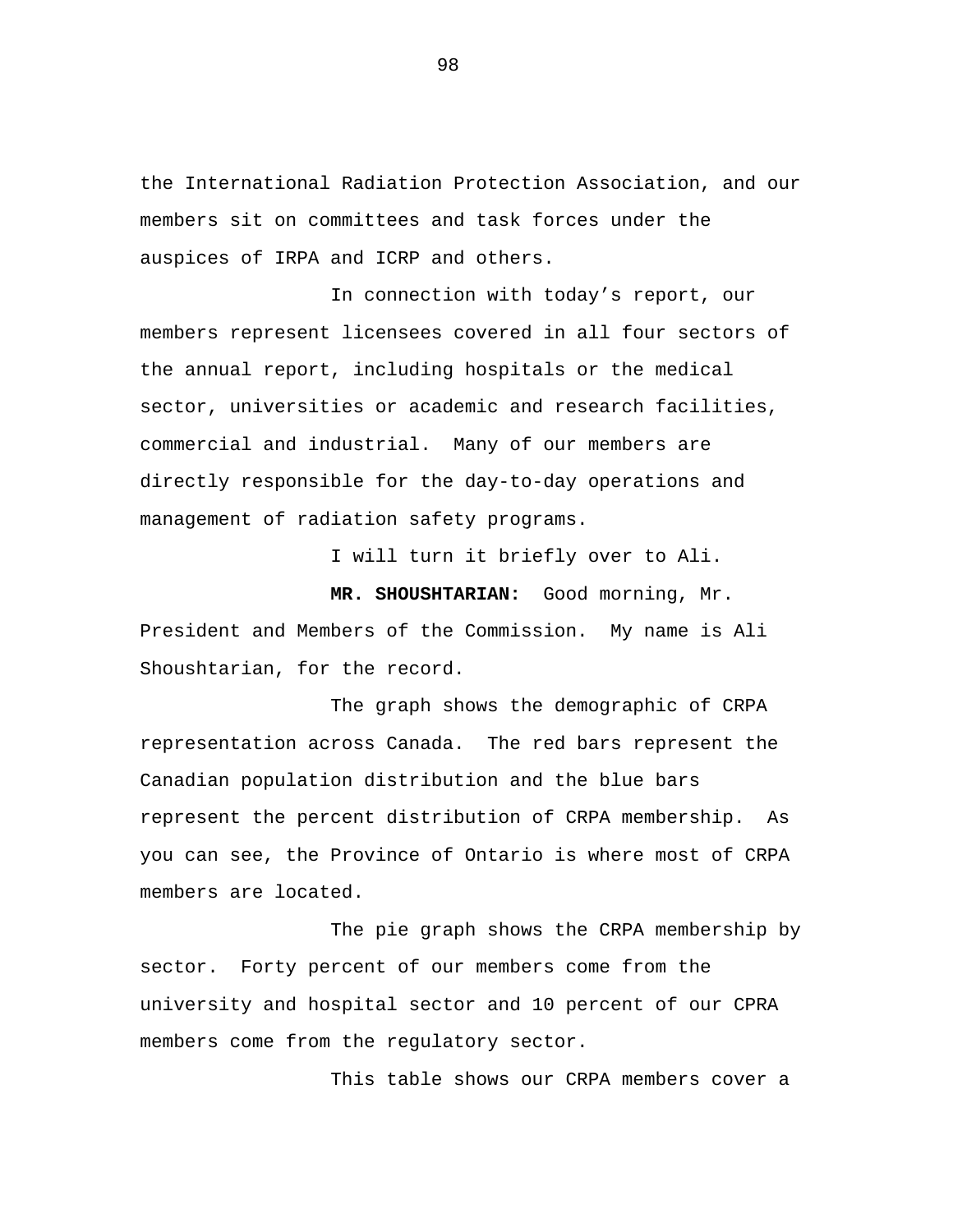variety of licence types, such as consolidated, fixed and portable gauges, servicing and diagnostic and therapeutic nuclear medicine, to name a few.

**MS NERETLJAK:** Registered members of the CRPA are individuals who hold the CRPA(R) designation. The CRPA(R) designation is the highest level of competency recognized by the CRPA at the Canadian level. The attainment of the designation is determined by academic achievement, experience in the radiation field and successful completion of an exam based on identified core competencies.

These competencies reflect many of the safety and control areas used to measure the safety performance of licensees and ensure comprehensive regulatory oversight. The purpose of the designation is to ensure the public, an employer or a regulator that an individual with the CRPA(R) credential has the qualifications and the knowledge and ability to perform duties as a competent professional in radiation safety.

Now, I would like to present our comments on the regulatory oversight report.

Unlike past reports, the compliance ratings results do not outline the Type II Inspection grading system results licensees are commonly familiar with and do not infer an overall compliance grade.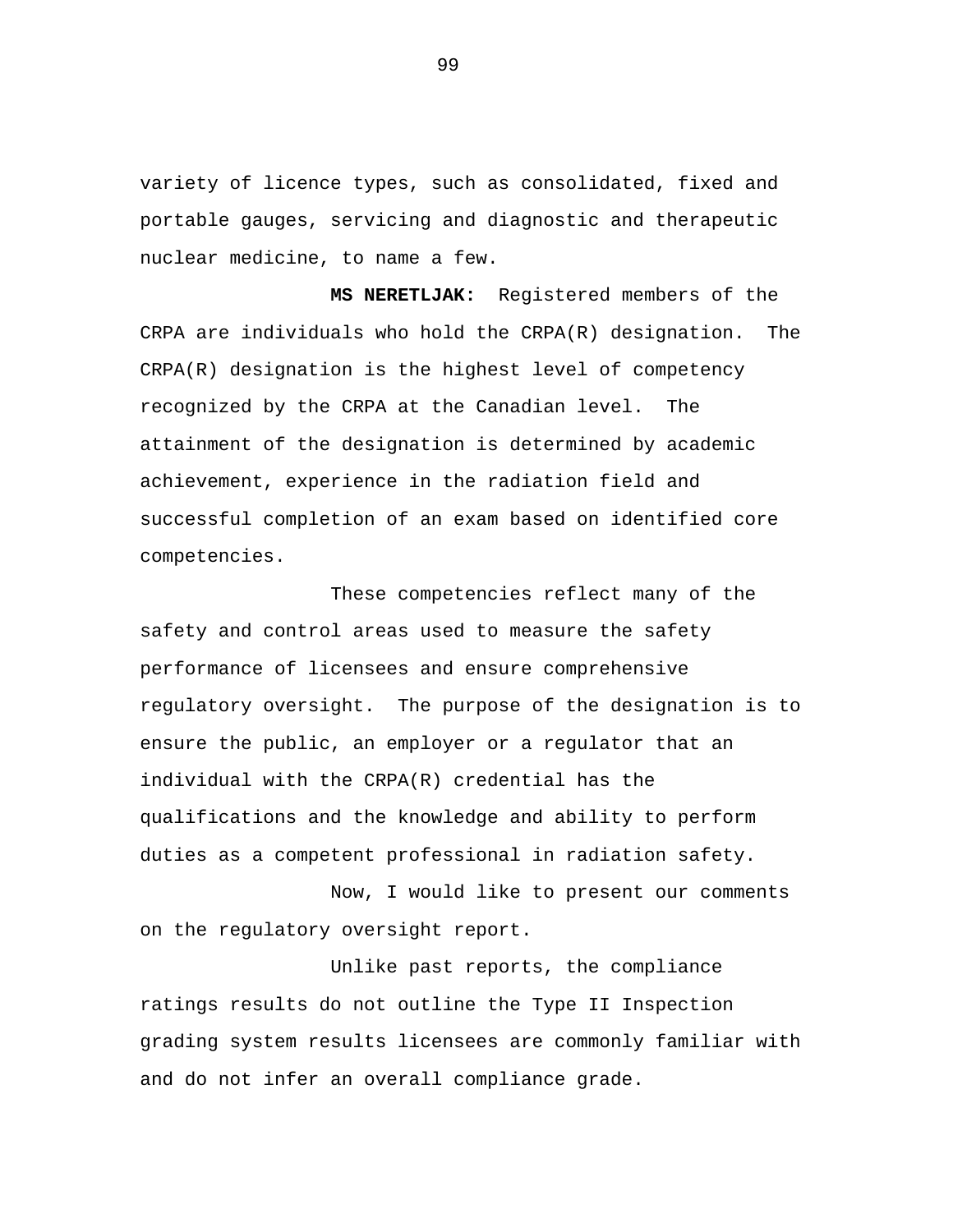The safety control area data for operating performance, radiation protection and security does not quantify the meaning of "satisfactory regulatory compliance" or "regulatory compliance."

Under section 4.1, it is not clear whether an average compliance rating of 88.4 percent is indicative of inspections which yielded no non-compliances found, one non-compliance found, two non-compliances, et cetera, or any recommendations.

Under section 4.2.4, the report indicates for the security safety control area that:

"Overall, all sectors showed

satisfactory ratings."

Inspection ratings ranged from 94 to 97.6 percent in this safety control area.

This rating information is confusing and it is difficult to understand whether 88.4 percent is indicative of compliance inspections which yielded perfect inspections with zero non-compliances, when an inspection rating of 94 percent or greater in one of the safety control areas is only noted as satisfactory.

The CRPA recommends that the CNSC define the meanings of "satisfactory regulatory compliance," "regulatory compliance" or "in compliance" for the comprehension of the reviewer and note: After following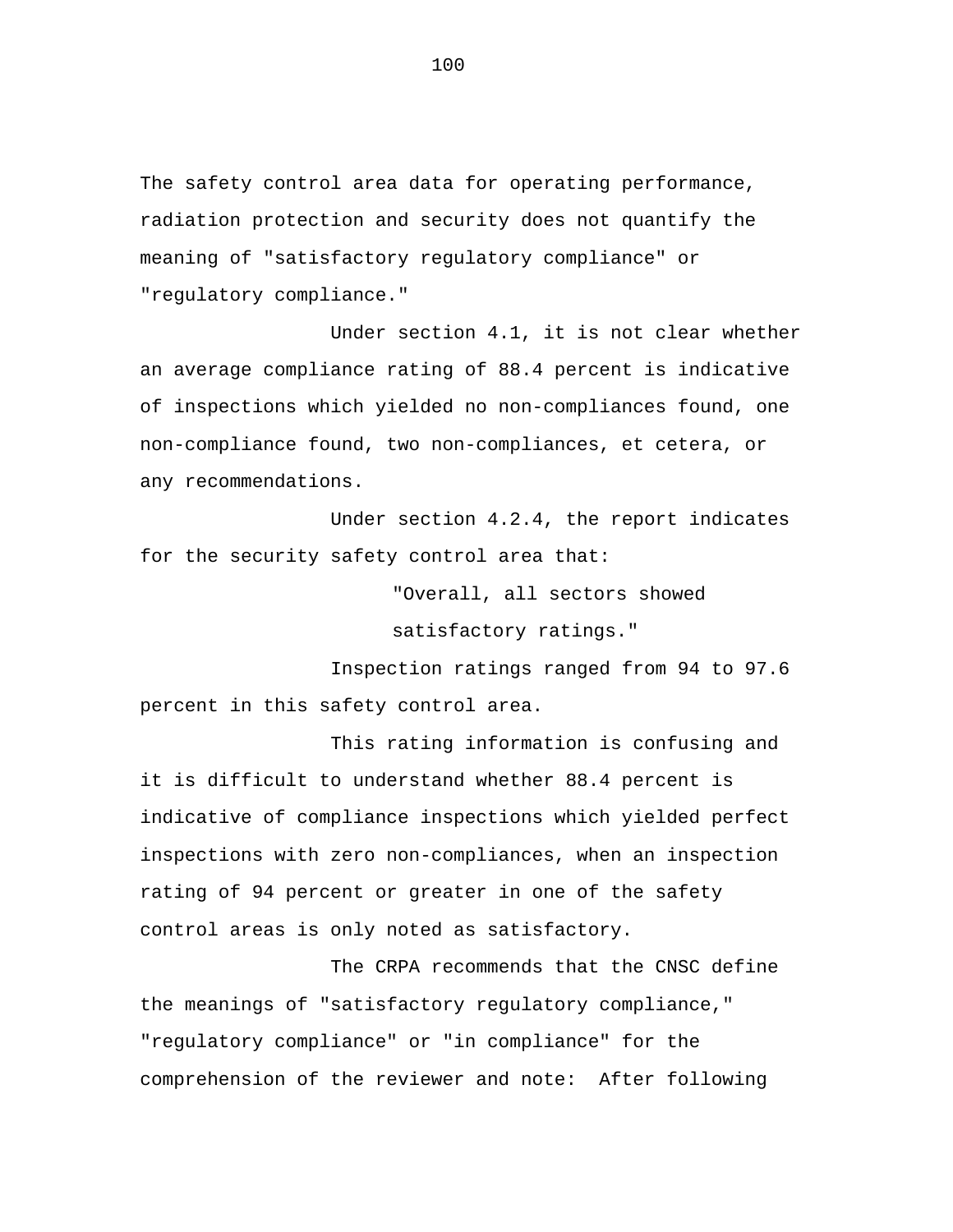the CNSC staff presentation, it is evident that the regulatory oversight presentation has better represented the findings of the inspection results in comparison to the draft report released in August and some of these confusing rating results have been addressed.

Comment number 2. Many members of the CRPA who represent licensees and perform the day to day operational or executive functions of the Radiation Safety Program have previously indicated challenges ensuring compliance in other Safety Control Areas, in particular; human performance management, waste management, packaging and transport, and general management system which includes senior management oversight.

We would recommend that the CNSC include a brief summary or appendix on the findings of the other Safety Control Areas for inspections conducted in 2014 for the benefit of licensees reviewing industry-specific trends in their areas of concern.

**MR. SHOUSHTARIAN:** Comment number 3. In section 4.2.4, the report indicates that:

> "CNSC staff verified licensee compliance against requirements described in REGDOC 2.12.3, Security of Nuclear Substances: Sealed Sources".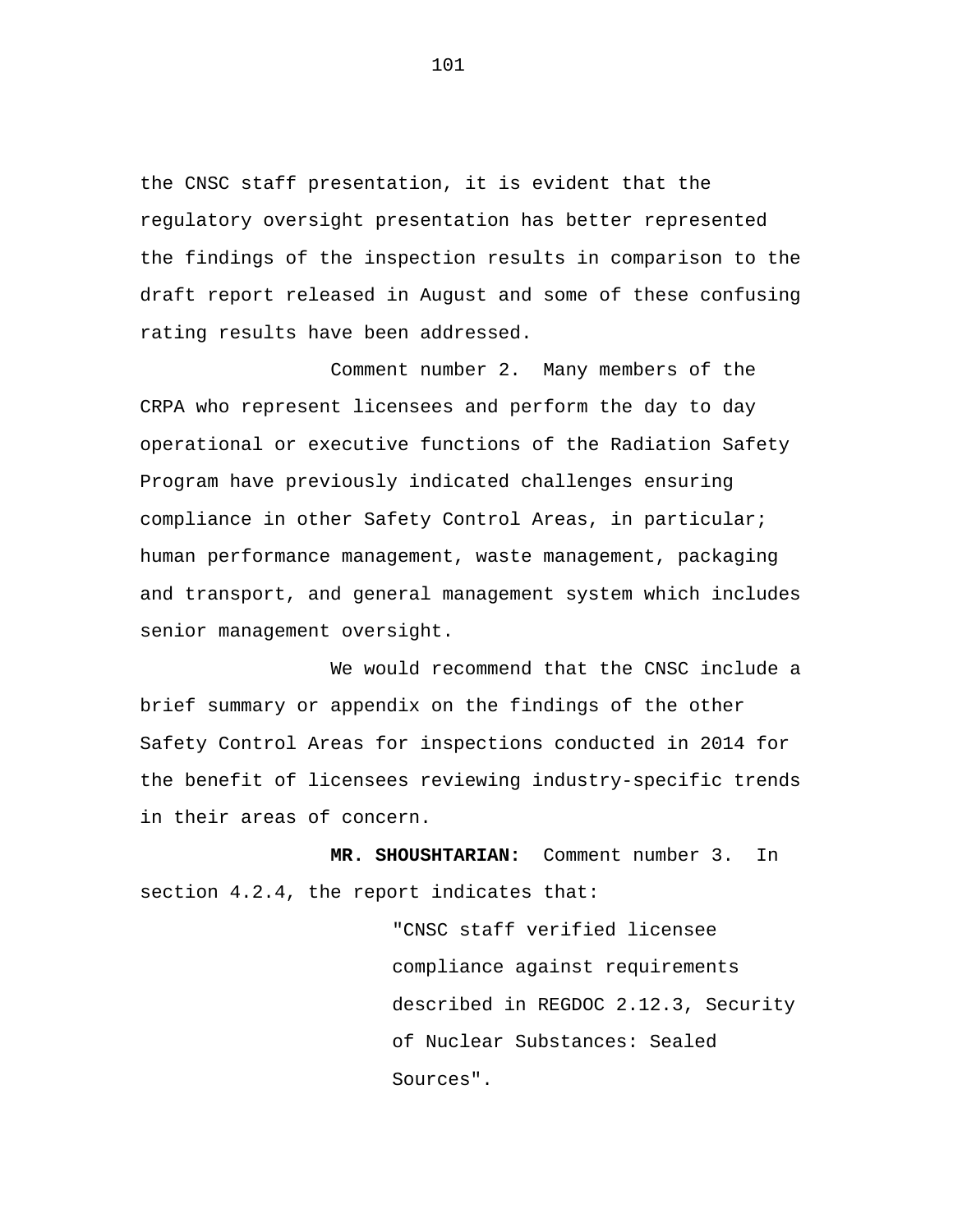This section highlighted very good compliance ratings but did not offer any insight into challenges faced by licensees to meet compliance.

For the benefit of licensees currently developing programs to comply with the requirements that come into effect in 2018, we recommend that the CNSC include a brief summary of any challenges faced by the inspected licensees to meet the requirements by the implemented deadline.

Comment number 4. In section 4.2.6, it is indicated that 141 out of 147 reported events were ranked as INES Level 0. Often, events which fall under the INES Level 0 and have no safety significance may be overlooked by the licensees. Events without immediate safety significance can lead to poor practices and if not captured proactively, can eventually result in an event with safety significance. Comparable events or practices at like institutions or organizations may be regularly occurring without being reported.

For transparency and the benefit of licensees, the CNSC should consider compiling a summary of INES Level 0 reported events for better operational experience sharing among licensee for the purpose of improving safety performance.

**MS NERETLJAK:** Comment number 5. Tanya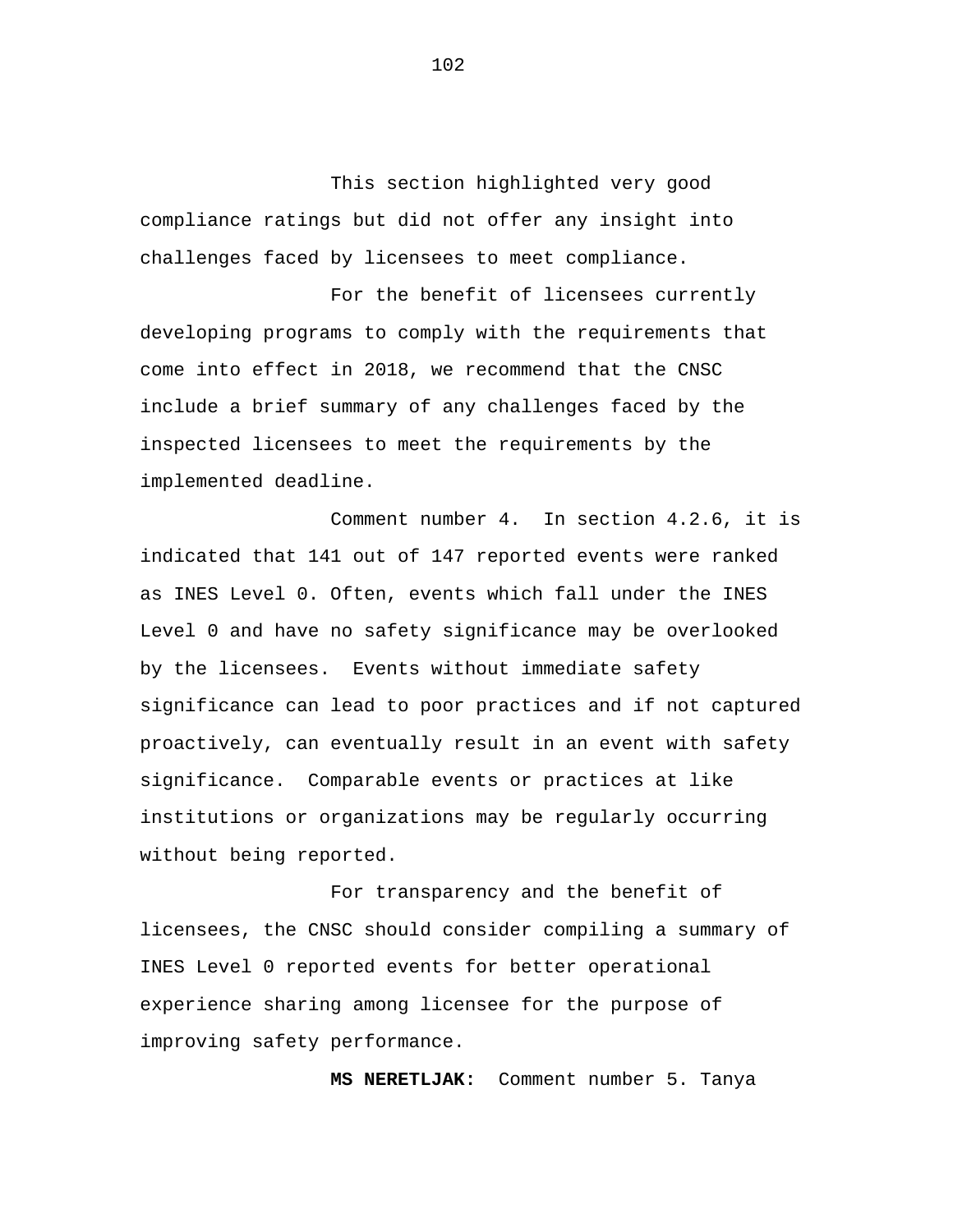Neretljak, for the record.

Licensees have been closely following the issuance of orders as well as administrative monetary penalties, or AMPs, since their implementation in 2013.

Section 4.2.5 outlines the escalated compliance enforcement action in 19 instances. Licensees question the relevance of administrative monetary penalties issued in some circumstances and the lack thereof in others.

For example, in the event of Cliffs Quebec Iron Mining Limited, which led to 10 workers being exposed above the regulatory limits for workers, an order was issued following the event but no AMP was issued. This event was ranked as an INES Level 2.

In the event of Sunnybrook Health Sciences Centre and Sunnybrook Research Institute, an order was issued following the reported event of lost sources, and despite the corrective measures taken by the licensee an AMP was issued subsequently. This event was not ranked in the report, but comparable lost source events were ranked at Level 1 or 0.

Other lost source events did not result in AMPs including a Level 1 ranked event at the CNSC Laboratory.

More recently, an AMP was issued to an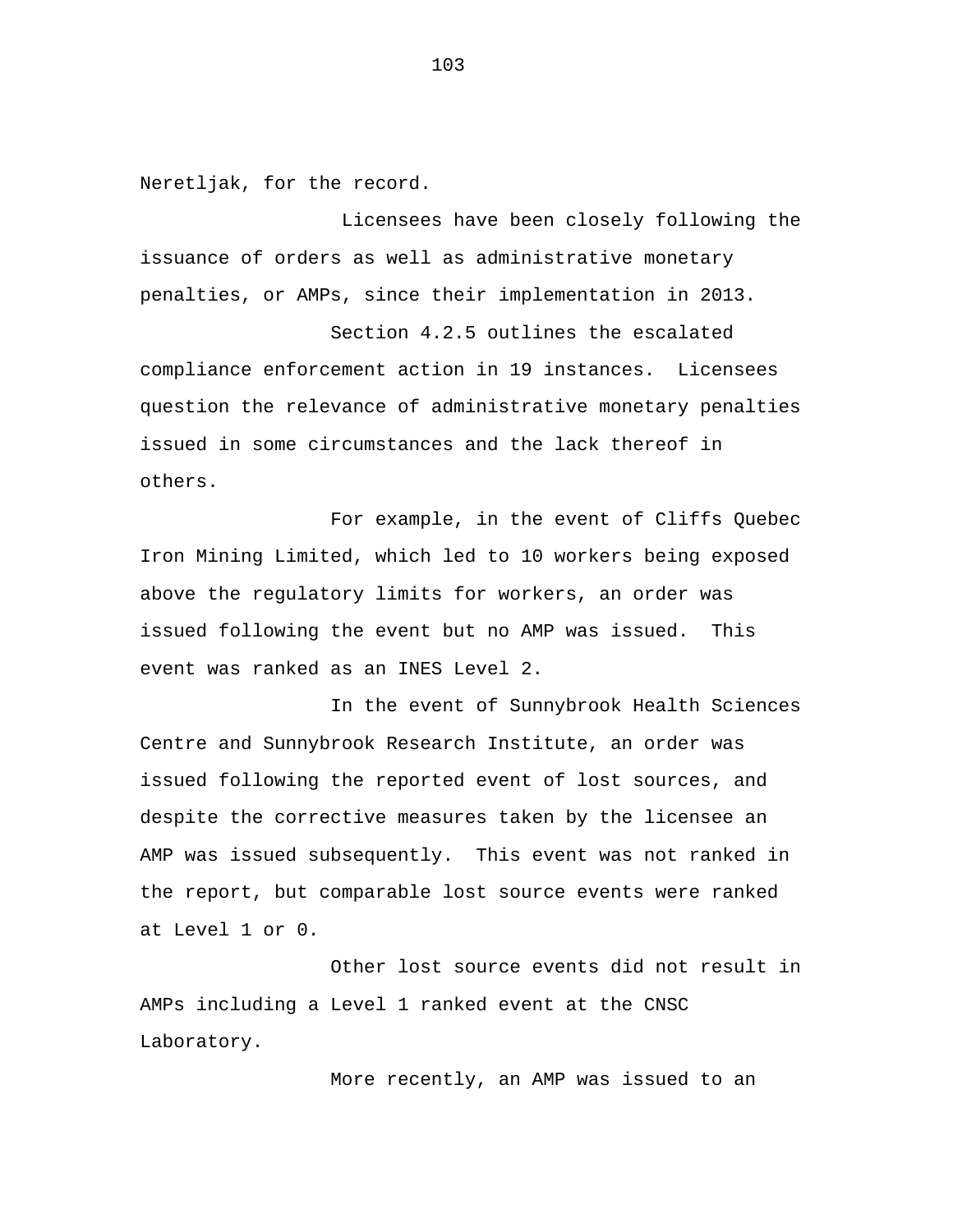Ontario university for an illegal transfer of a source within a scintillation counter. Despite voluntary and immediate reporting, assistance to the CNSC and corrective measures, an AMP was administered after determining factors assessed the penalty at a score of -2. The incident had no safety significance or actual or potential risk to the public or environment. This type of action by the CNSC in issuing AMPs can make licensees skeptical in offering information to the regulator.

For the benefit of licensees the CNSC needs to be transparent or show consistencies in their methodology for issuing AMPs. Regulatory compliance is now overshadowed by regulatory compliance tools which are more damaging to a licensee than beneficial to the radiation protection community.

And now I have some commendations. Commendation for the licensees: In the executive summary, it was reported that:

"More than 99.9% of the 60,407 workers received doses below their applicable regulatory dose limits." We would like to commend the radiation protection community for their diligence and efforts afforded to ascertain doses to workers and ensure that doses remain as low as reasonably achievable.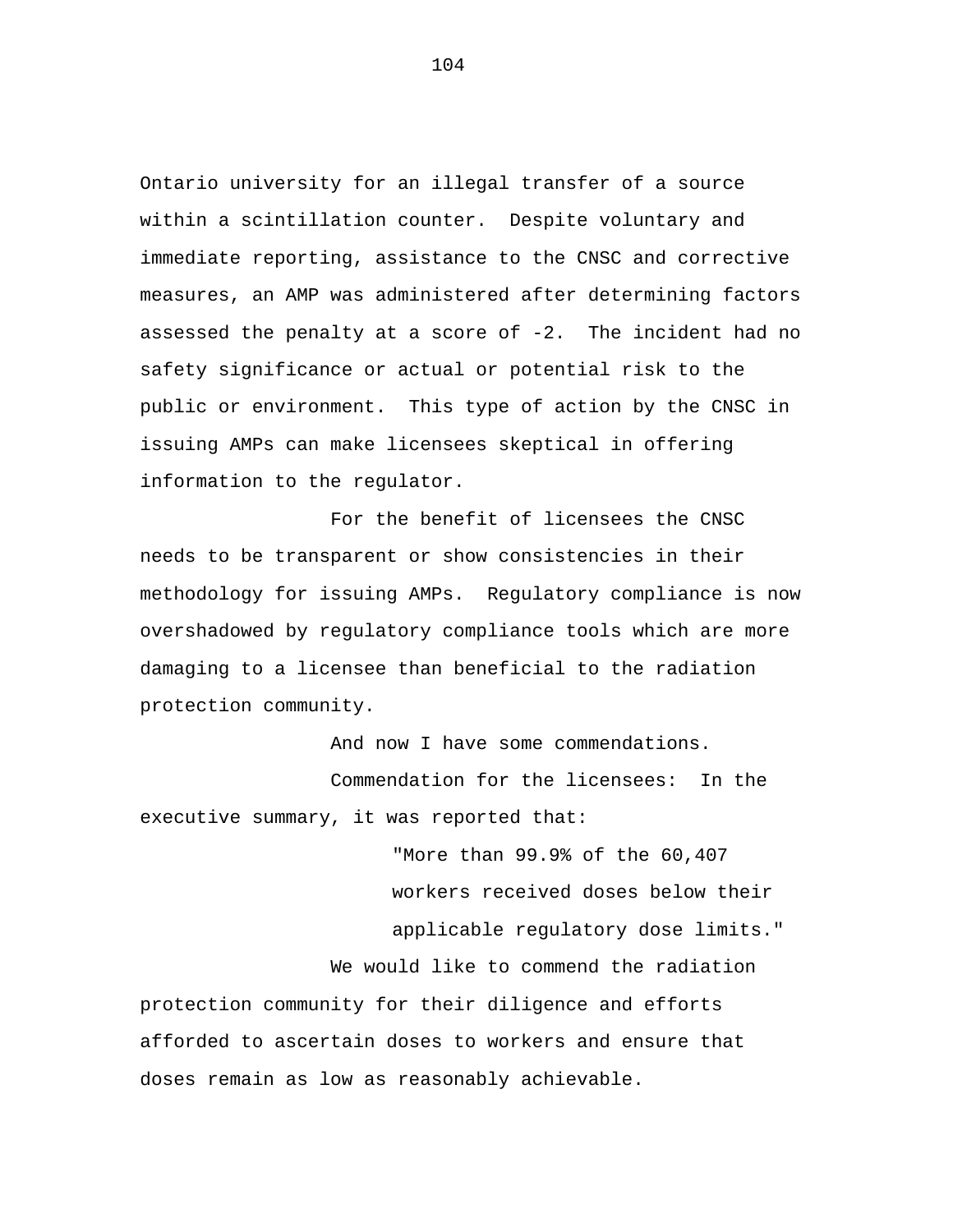And commendation for the regulator in relation to the last point: We would like to commend CNSC staff for making it a priority in their enforcement efforts that radiation protection programs are implemented to ensure that radiation doses to workers are well below regulatory limits and kept ALARA.

Commendation number 2: Under section 4.1 it was reported that:

> "For a second consecutive year, no exposure device operators or radiation safety officers at Class II nuclear facilities were decertified."

We would like to commend CNSC staff for their ongoing improvement efforts in providing more opportunities for licensees and other persons to interact with the regulator outside the scope of inspections and licensing activities.

The CRPA has supported stakeholder engagement activities across Canada for numerous years. It provides open forum discussion sessions and welcomes presentations from CNSC staff at its annual conferences. Members of the CRPA are also key contacts for CNSC staff in organizing licensee outreach sessions in their respective communities.

The CRPA and its members will continue to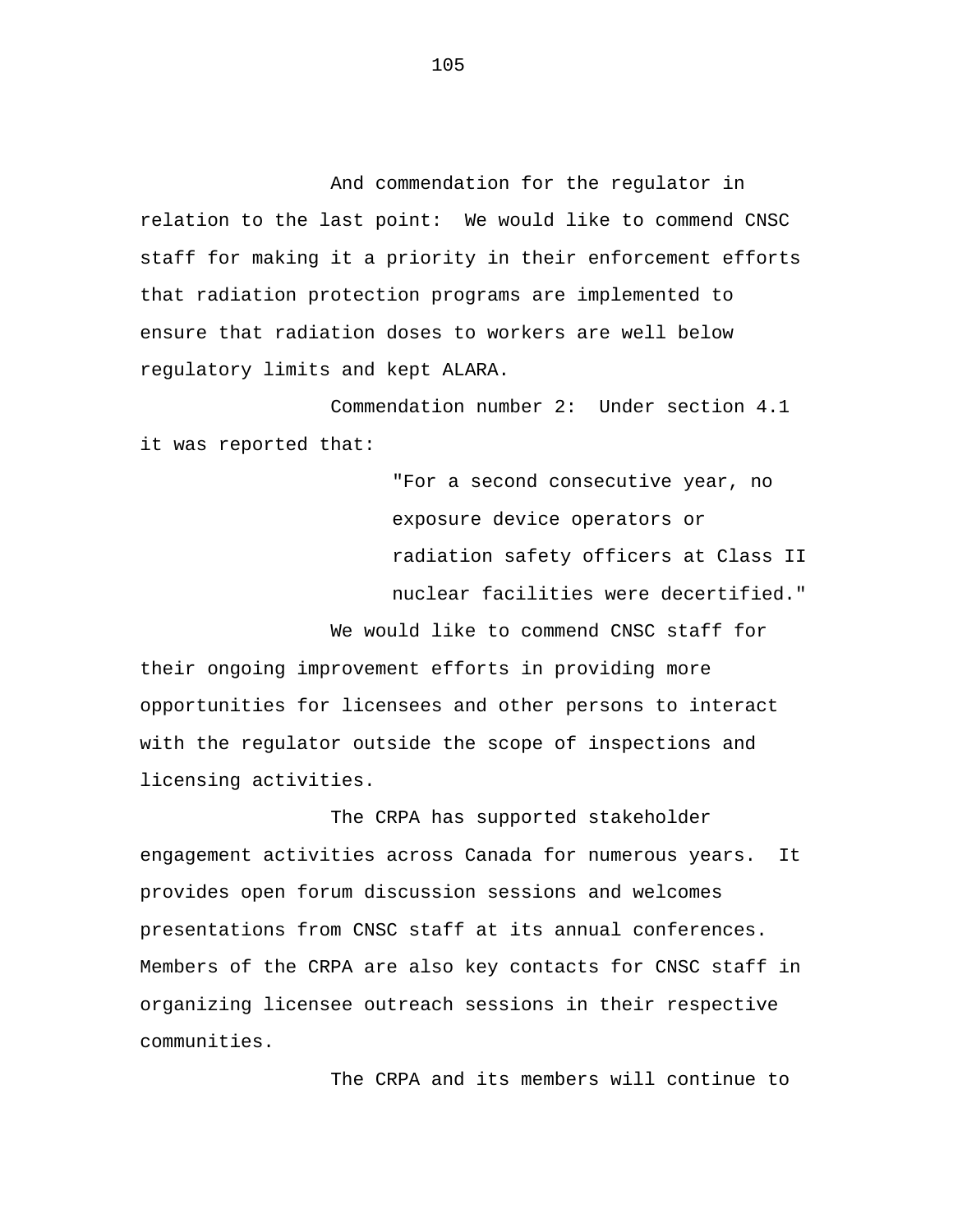support these efforts to maintain and continue to improve the safety of workers and the public and protect the health, safety and security of Canadians and the environment from the use of nuclear substances.

And I will return it to Ali for

conclusions.

**MR. SHOUSHTARIAN:** Ali Shoushtarian, for

the record.

Under section 4.3.3, it is indicated that

the:

"CNSC staff and representatives from the CRPA established a joint working group, the proposed mission of which is 'to be a forum for implementing solutions and resolving issues in order to promote a strong radiation safety culture while respecting and understanding the interest and expectations of stakeholders.'"

Commendation number 3: The CRPA would like to commend CNSC staff and their engagement with the CRPA and implementation of this working group. The significance of a collaborative relationship between the CNSC and CRPA, in particular with its registered members, is to progressively work through challenges affecting the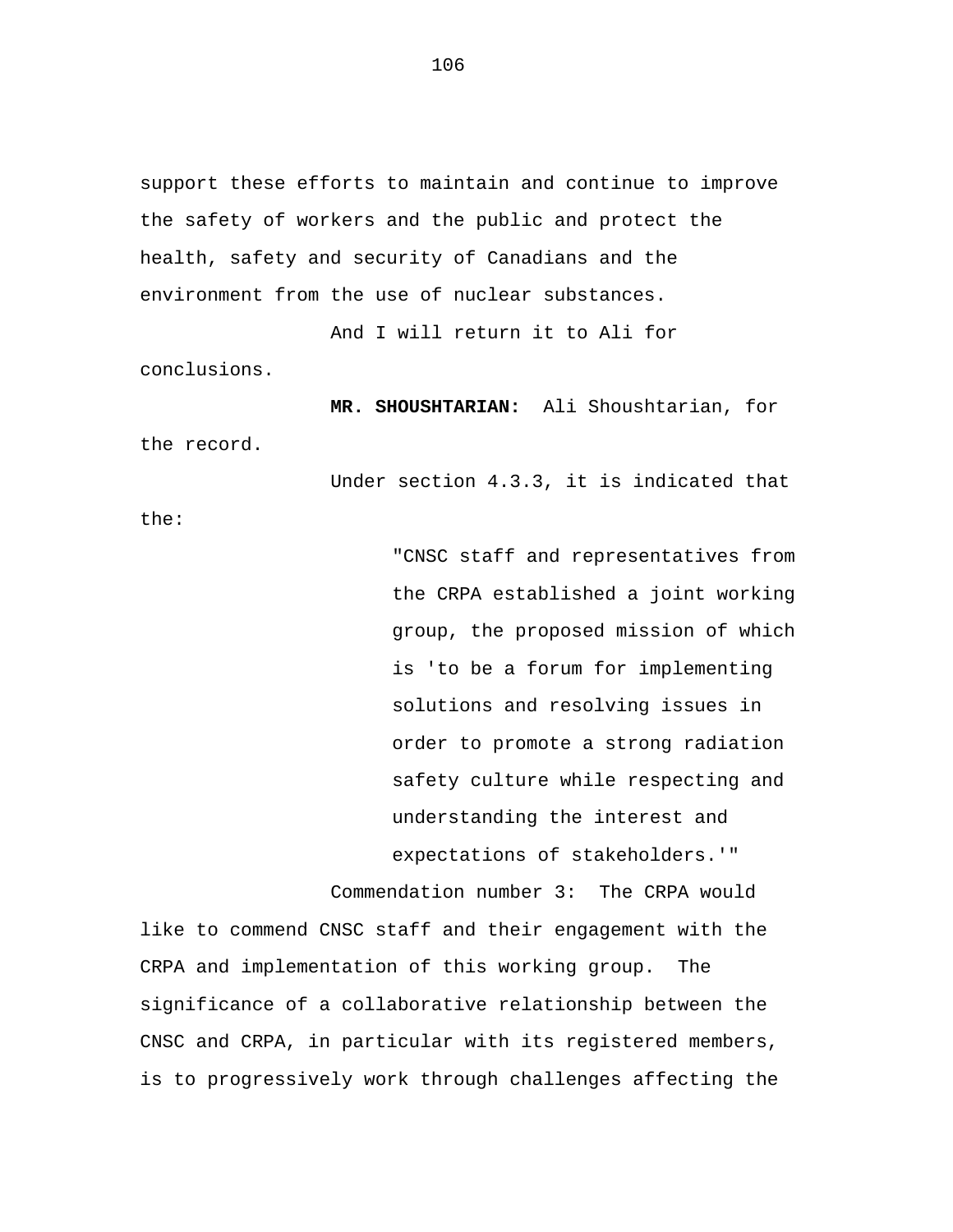licensee and allow the regulator and licensee to share perspectives on common challenges. We believe that this relationship will greatly benefit licensees represented by CRPA members.

Concluding comment on the CNSC/CRPA working group and the importance of setting competency standards: With the assistance of CNSC staff, the following information was gathered for the performance of a licensee with a CRPA(R) as their RSO or alternate RSO. As quoted by the CNSC:

> "For 2014 there were 60 inspection reports for 16 licences that are associated with a CRPA(R). Licences that have a CRPA(R) as either an RSO or Alternate RSO as determined from our licensing database, were compliant 97% of the inspections for Operating Procedure and Radiation Protection SCA and 100% for security SCA."

As the Commission can see, this compliance rating is higher on average from the SCA compliance rating presented in the draft report across all sectors. Not all licensees with a CRPA(R) representative were inspected in 2014. From this information, the CRPA would like to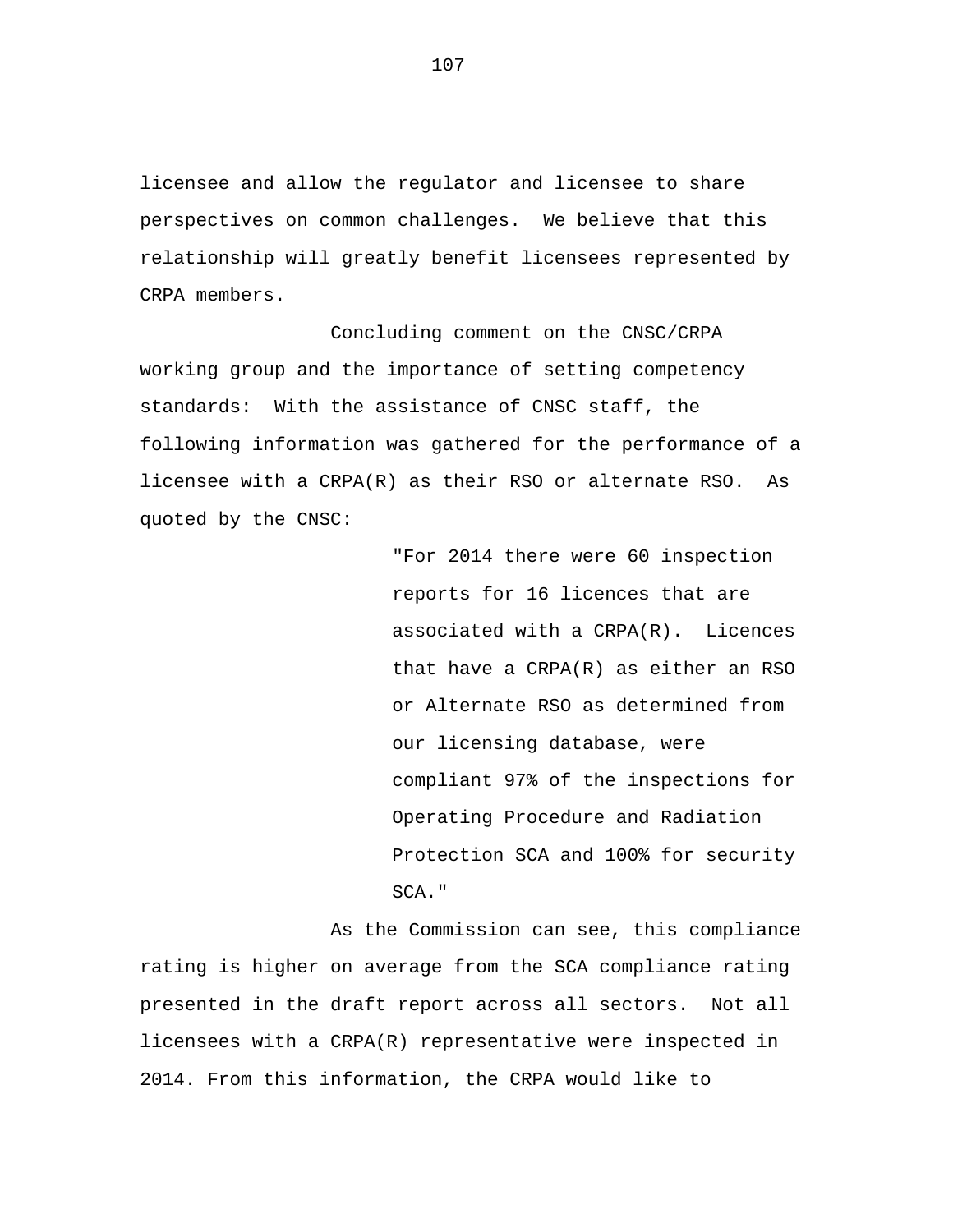highlight the benefit and the value of having an RSO or alternate RSO who is competent in the field of radiation protection representing a licensee and managing their Radiation Safety Program.

We believe the CRPA(R) credentials is something that the Commission should be and could be promoting at a national and international level with respect to setting standards for professionalism within the field of radiation protection.

In conclusion, the CRPA would like to thank the CNSC for this opportunity to present these comments on the Annual Regulatory Oversight Report on the Use of Nuclear Substances in Canada and for its continued support to the association, in particular for the development of the working group with the NSRD directorate and attendance at our annual conferences where our members highly benefit from the open forums and presentations given by CNSC staff.

Thank you. Merci. We welcome any questions.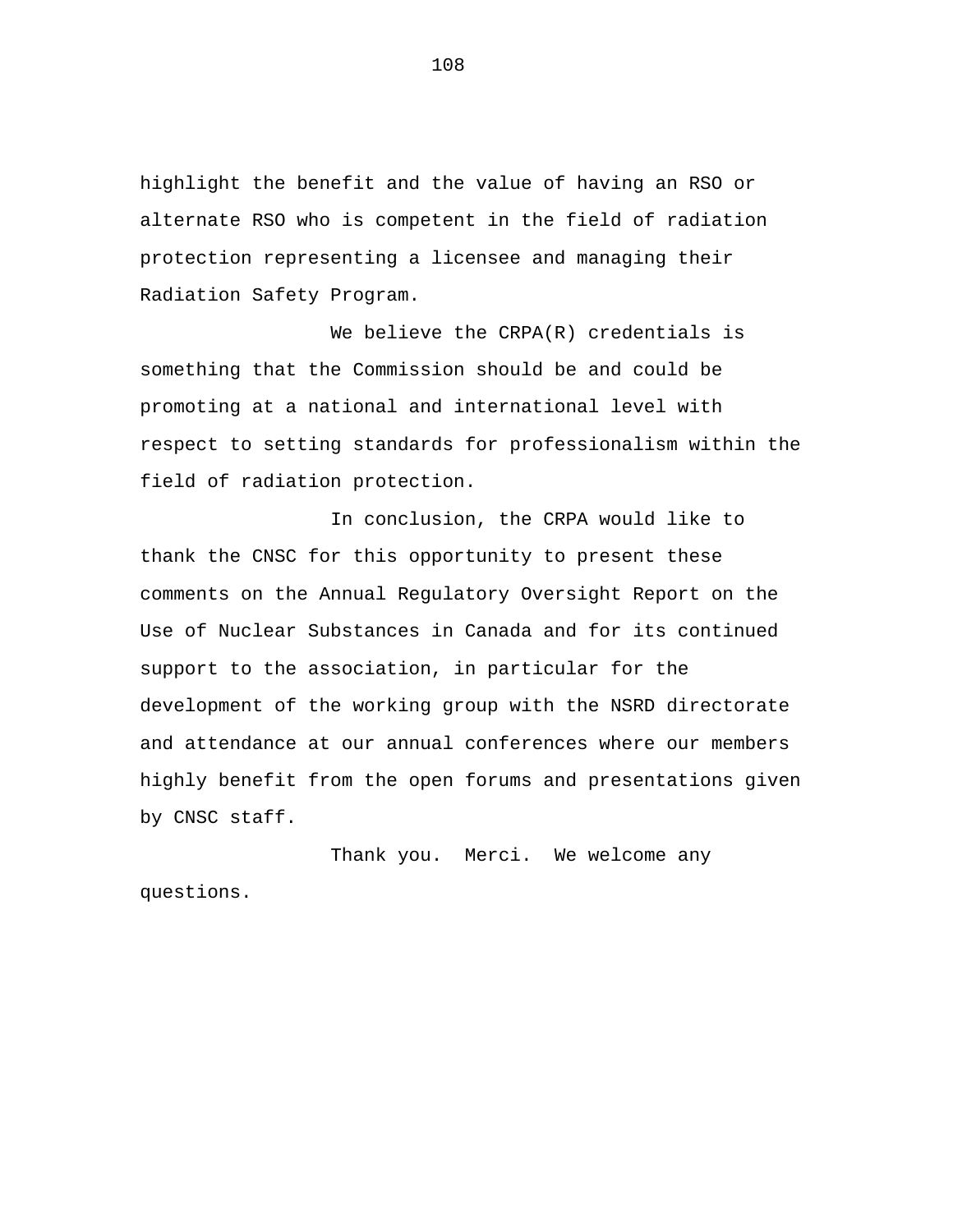\***CMD 15-M27.2 / 15-M27.2A** 

**Oral presentation by the** 

**Canadian Organization of Medical Physicists** 

**THE PRESIDENT:** Thank you. Thank you very much.

I would like now to turn the floor to the Canadian Organization of Medical Physicists for their presentation, as outlined under CMD 15-M27.2 and 15-M27.2A.

I understand Dr. Wilkins will make the presentation. Go ahead, please.

**DR. SCHREINER:** Actually, for the record, John Schreiner will start the presentation and then Dr. Wilkins will end.

Monsieur le Président, membres de la Commission, l'Organisation canadienne des physiciens médicaux, the Canadian Organization of Medical Physicists thanks the Commission for this opportunity to come before you and to comment on your recent annual report on nuclear substances.

Today, we would like to describe for the Commission what COMP is, what comprises its membership, our role in radiation protection in the medical sector, our impression of your annual report. And, more importantly, today we would like to express our intent on the part of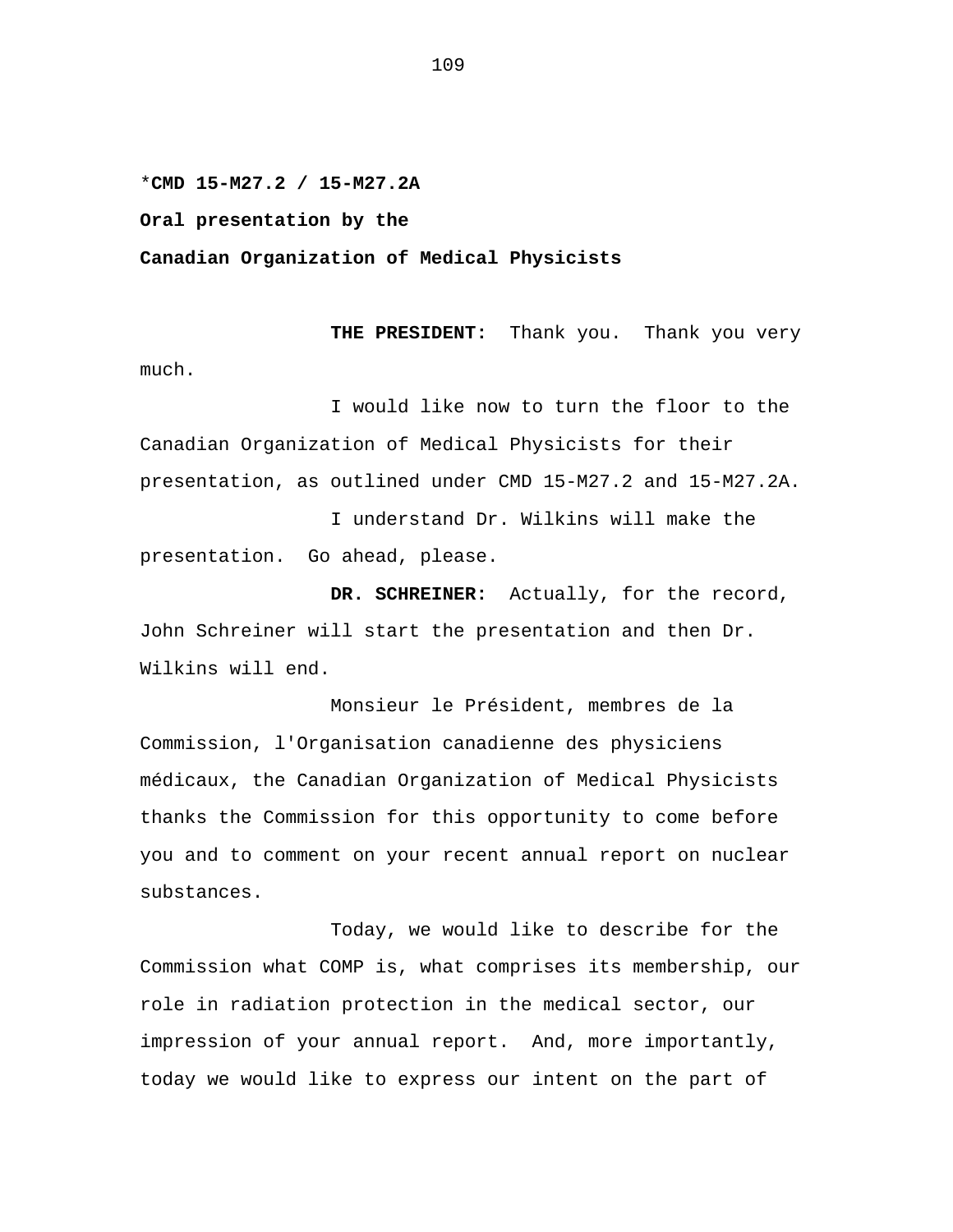COMP to engage more fully with the CNSC and with other stakeholders in the medical sector in maintaining a strong radiation protection environment for Canadians.

I will not be reading all of the content on our slides. I will try to -- I will highlight various points on the slides in the interest of time.

What are medical physicists? We are physicists, trained physicists and engineers working in the application of physics in the medical sector primarily often with the use or radiation, ionizing radiation for diagnosis and therapeutics.

We are not a regulated profession. However, there is a well-defined path for training these days and we do have the Canadian College of Physicists and Medicine and equivalent American boards that are certification bodies that certify medical physicists. So in our formation we do have a certifying role for groups to ensure that we are well qualified to do our work and part of that preparation and formation, there is a large component in the training of radiation safety principles, radiation protection along with, in the Canadian setting members have to show a clear understanding of the regulations and of the relationship of medical physicists with the various regulatory bodies at a national and provincial range.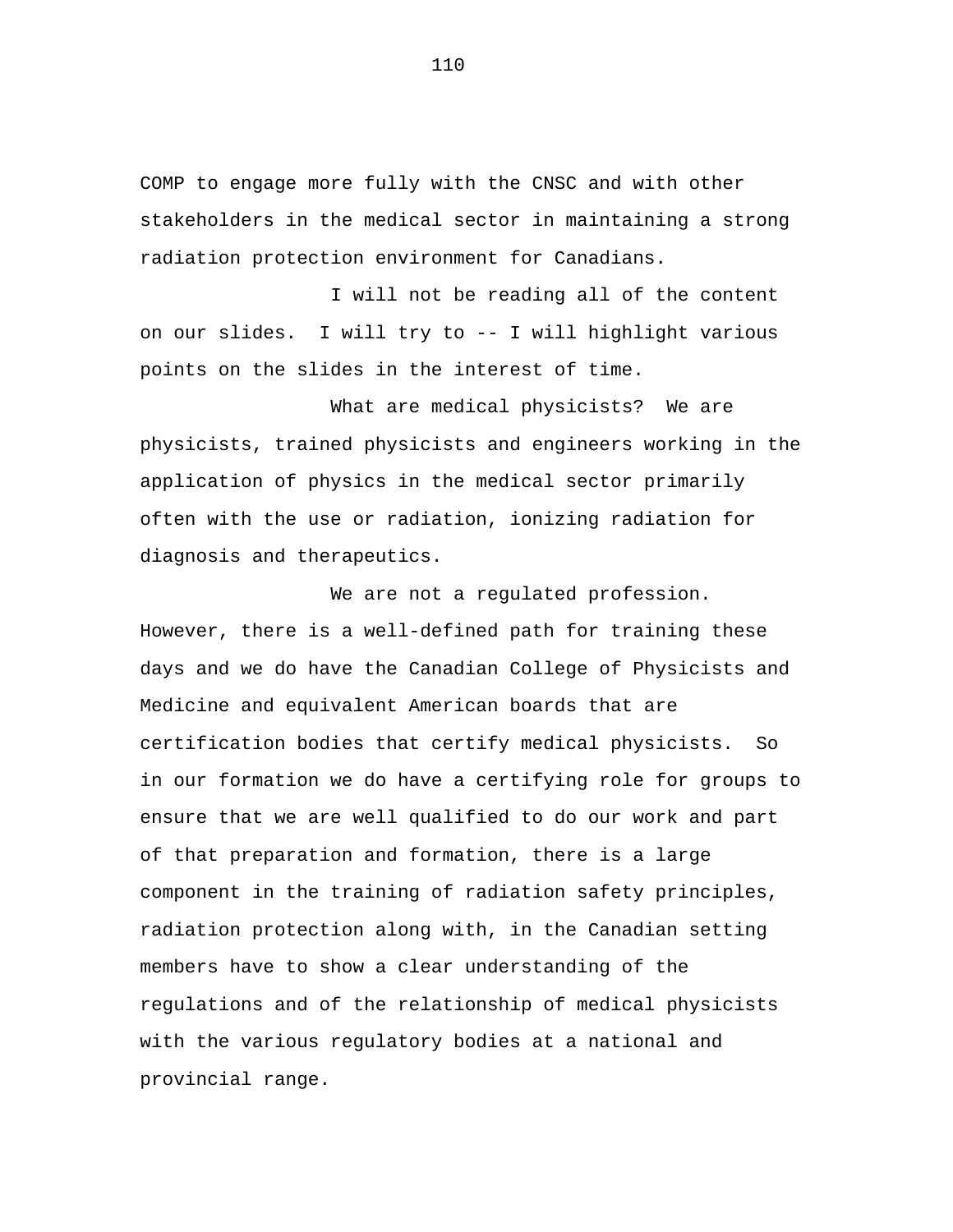COMP is the main professional body that represents medical physicists in Canada. It was formed in 1989 although there were other organizations representing us since the 1950s and, as I said earlier, it is composed mainly of physicists and scientists in hospitals and cancer centres, although we do have a considerable membership at universities and research facilities.

We have six stated objectives. I won't read them here. Essentially, they are to promote the profession, to ensure that our membership has all the tools and information required so that they can continue to perform their duties at the highest level possible. We are becoming stronger as becoming a voice that speaks for the community and helping the community work together to have some kind of consensus, a view that we can present to our colleagues in other organizations, to stakeholders and to the regulators. Hence, we are here before you today.

The membership currently is just over 600 members and the thing I would like to highlight here is that most COMP members do work in CNSC-licensed facilities. Many of us work in the cancer programs and cancer centres across the country. Currently, between 30 and 35 COMP members are the Radiation Safety Officers at their respective institutions.

So we are an organization that is working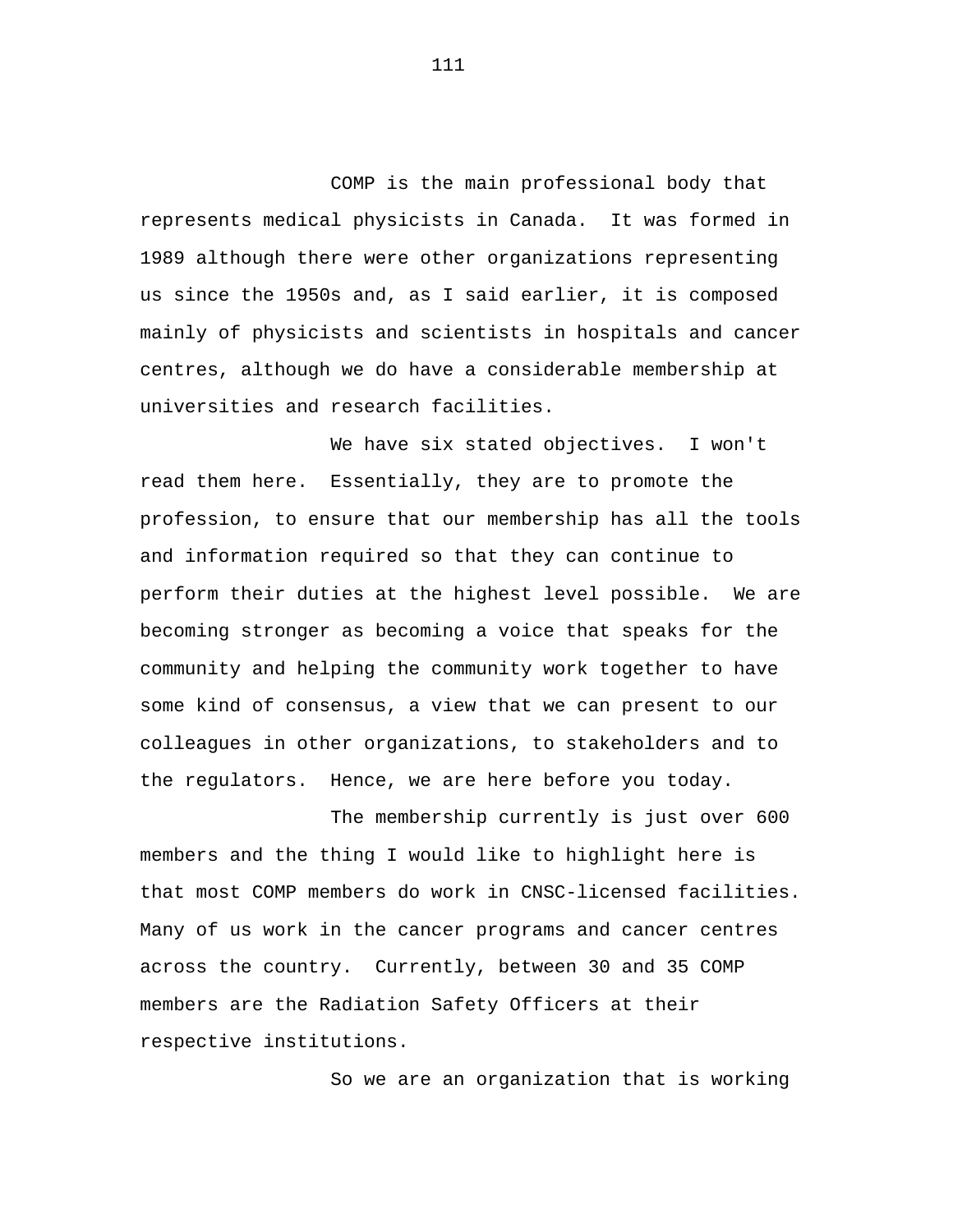under a regulatory framework that you direct and are constantly interacting with members of the CNSC. The CNSC has recognized this and we appreciate this. This is as reported in your annual report, some of your outreach to our group.

And just to highlight a couple of things, members of your divisions, especially the Class II division regularly write articles for our newsletter to make us aware of things coming down the pipes or how we are doing with compliance. So those are very useful.

Very encouraging has been continued participation of CNSC staff with the COMP winter school which we described with the Canadian Partnership of Radiation -- Quality Radiation Therapy reported to you last year is one of the premier conferences in the world on radiation safety in treatment of patients. And your staff have been very active in this winter school, helping us to participate and helping us to run some of the sessions at that school.

Recently also, staff from the Class II helped us in writing one of our technical quality control documents which is a guideline on quality assurance and maintaining good practice and staff from the CNSC helped us to write our document on "Quality Assurance of Safety Systems in Radiotherapy Facilities".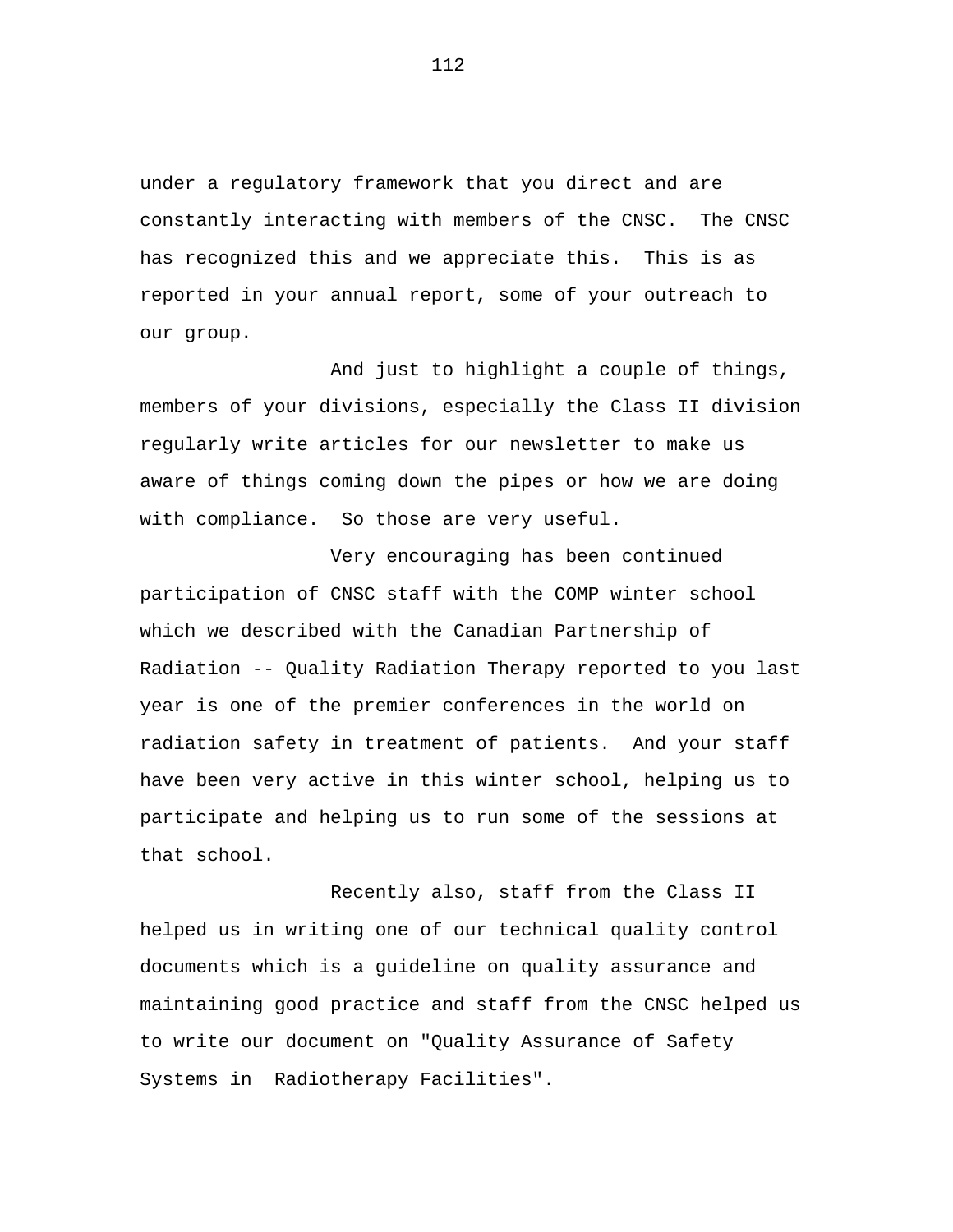We really appreciate these efforts and we want to recognize the effort that individuals, licensing officers and the organization has met -- has put forward to liaise with us. And so we recognize that we have to reciprocate and we have perhaps not always done that as well as we can.

Membership -- part of our membership, individuals of our membership, small groups of our membership; for example, the Quebec group who will read the written report in a second, have been very active in participating with the CNSC. COMP believes we have to come up to that standard that our colleagues are showing.

One of the things that we have done in the last year is to form a new liaison committee that will actually help direct the activities of COMP, tie our Radiation Safety Officers together, make us aware of things coming from the regulator, facilitate discussion and work with you and our partner organizations to better support radiation protection in the country.

And now I will turn the microphone over to Dr. Wilkins.

**DR. WILKINS:** Thank you, John.

For the record, I am David Wilkins speaking on behalf of the Canadian Organization of Medical Physicists, or COMP.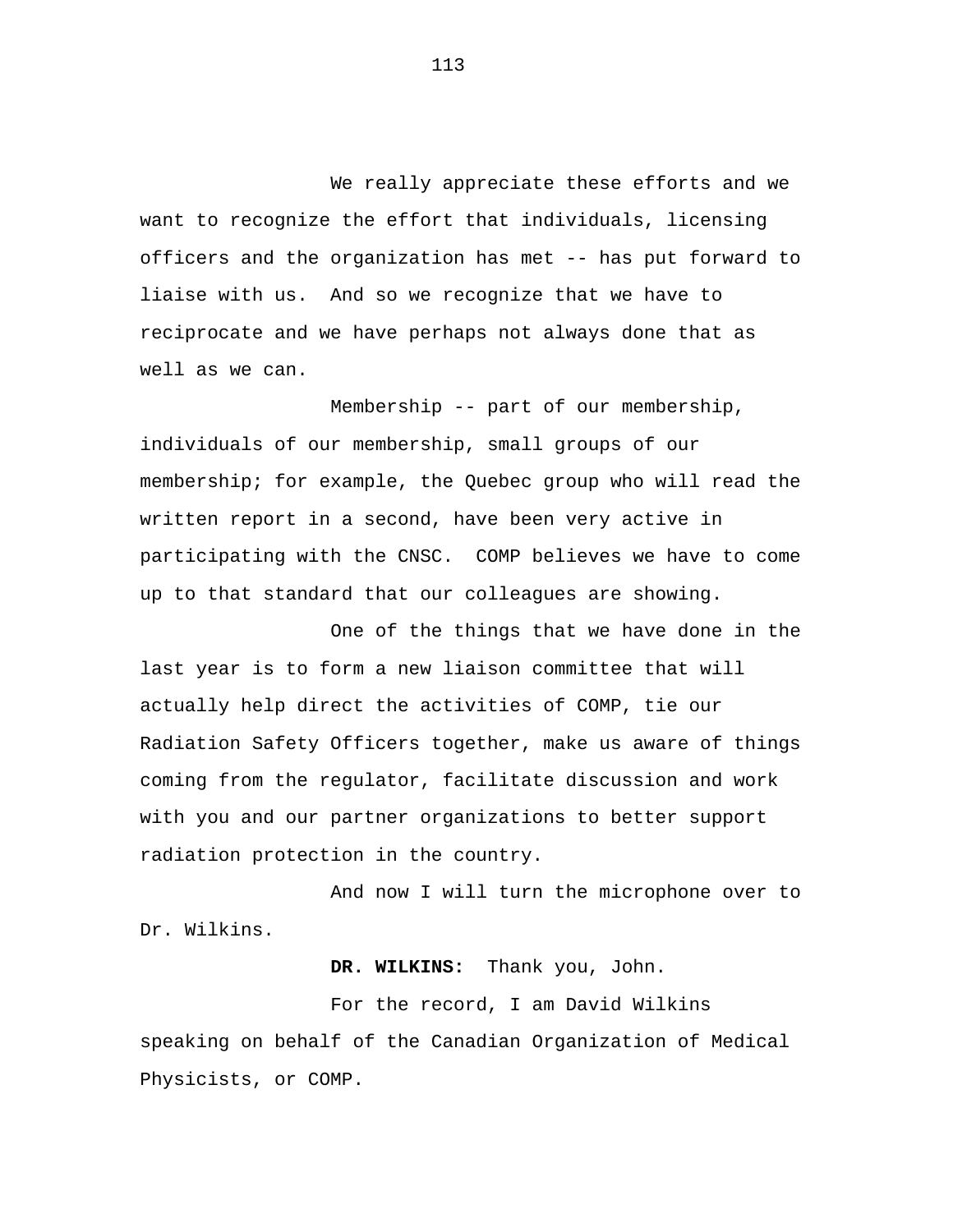COMP has a few specific comments about the draft Nuclear Substances report. This slide shows Figures 20, staff doses in the medical sector. And I draw particular attention to the green bar. Radiation therapy staff doses in radiation therapy centres are where the majority of COMP members work and over 99 percent of staff in radiation therapy facilities received less than 0.5 mSv last year. I think it highlights that staff working in modern radiation therapy centres should expect to receive negligible doses, and they do.

This slide shows Figure 17, the sector-by-sector comparison of inspection ratings. And the yellow line shows the medical sector improved inspection, the percentage of inspections meeting requirements from 69 percent to 92 percent over the last five years. I would argue this is not stable. This is a significant improvement of which licensees and the regulators should be proud.

So there exists in hospitals a strong radiation safety culture which is facilitated by having highly trained staff in hospitals and generally well-defined policies and procedures. Much of this radiation safety culture can be attributed to the work of COMP and CRPA members over the years in enhancing radiation safety culture in these institutions.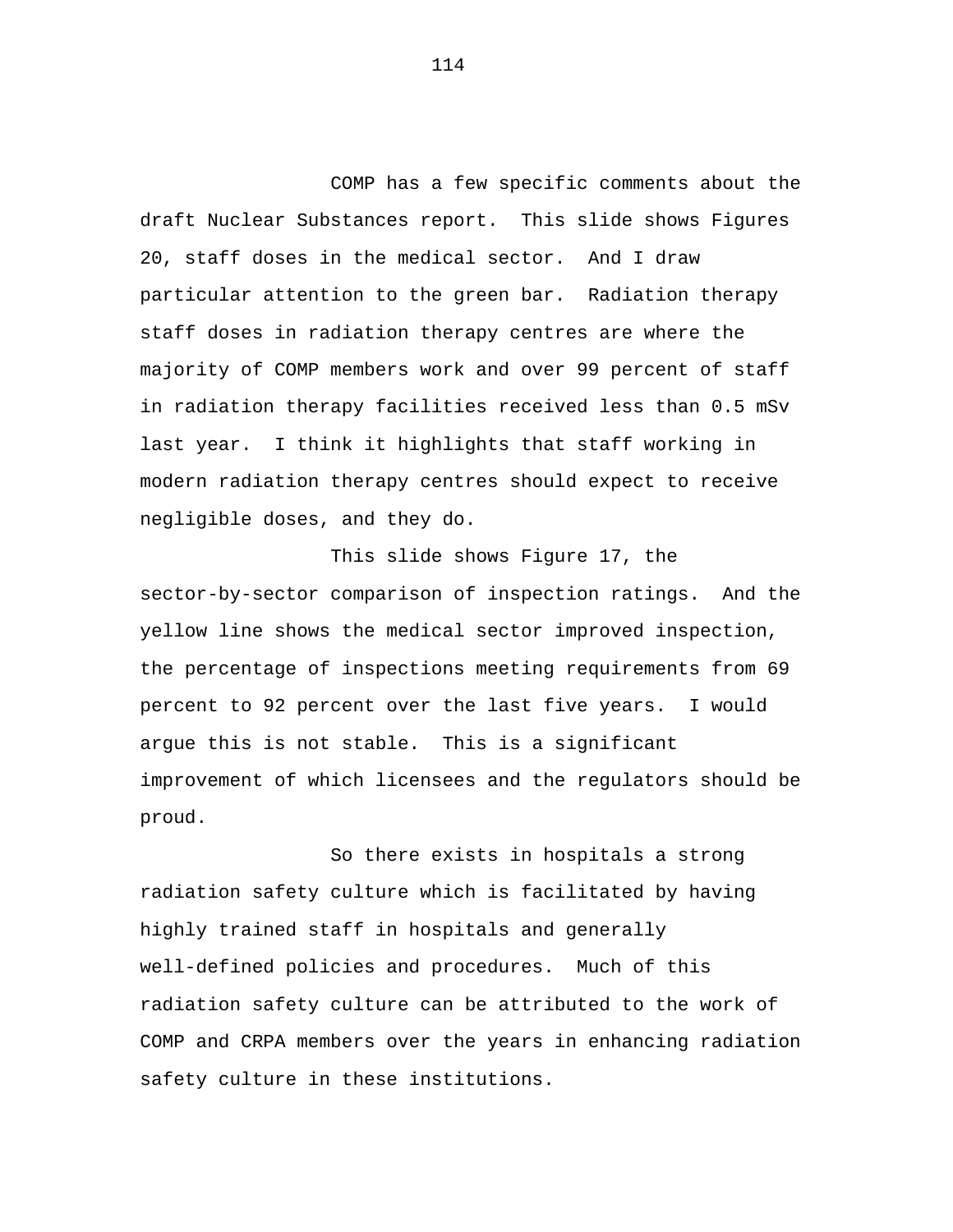We have also been helped in radiation therapy centres by the efforts of the accelerators and Class II facilities divisions to do comprehensive multi-day Type I inspections in cancer centres. These result in a very detailed look at the radiation safety program, a comprehensive report and specifically recommendations to improve the radiation safety programs. These have generally been very helpful in our sector.

These multi-day inspections include senior hospital administration and this process is also very helpful in ensuring that radiation safety is part of the organizational structure of the hospital and in helping to project the regulatory authority of the CNSC into the hospital and ensure that it gets the attention that it is due.

There is always room for improvement and, as John mentioned, we have had a number of very productive partnerships with the CNSC and we see areas to improve these. There are some unique challenges in the medical sector. We have staff, patients and families in controlled areas, hospitals or public institutions or community institutions with thousands and thousands of visitors every day and that creates some challenges for us sometimes.

We have an absolute focus on patient safety which is almost always aligned with staff and public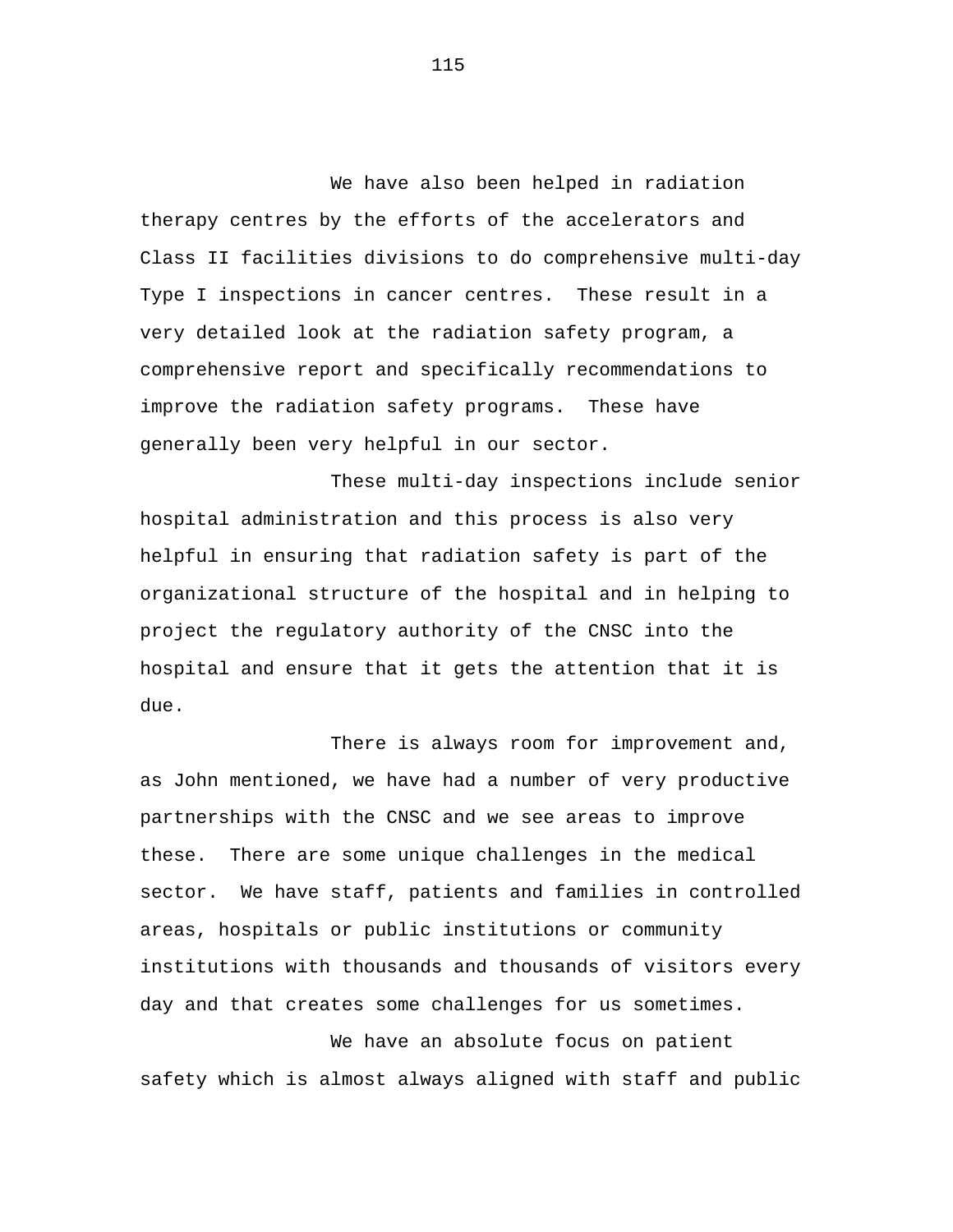safety, but there are some specific areas where these might slightly diverge and that can create some challenges.

Increasing complexity of technology and procedures, constant demand for new technologies introduced particularly in radiation therapy in diagnostic areas. This is always happening in a climate of constrained resources and that creates some challenges.

And appropriate balancing of security concerns, as mentioned here in the context of public institutions with large numbers of visitors.

But there is no question that a strong radiation safety environment benefits patient safety and, as I mentioned, this almost always overlaps with staff radiation safety and safety for members of the public. But we have to work with the CNSC to make sure that regulatory considerations never impose significant barriers on timely access of patients to quality medical care. And that's certainly not to say that the medical sector should be held to any looser regulatory standards but, rather, I think, supports the need for ongoing dialogue with CNSC as the regulations evolve and are interpreted for new technologies. We are committed to working with the CNSC in this regard.

A few specific areas of mutual interest I think, that we can and are working on: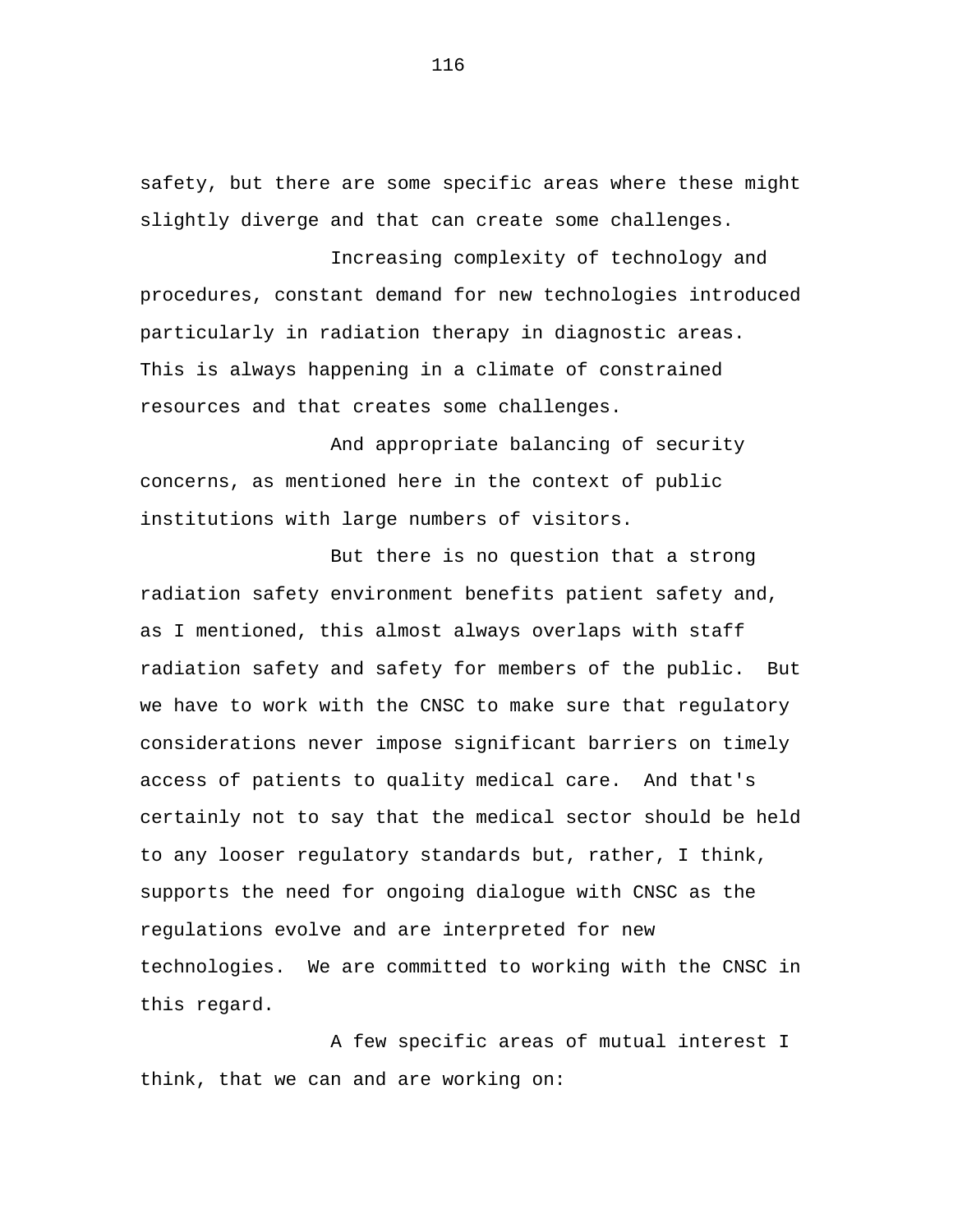Connecting the regulatory structure to the national Technical Quality Control Guidelines that have been developed by COMP under the rubric of the Canadian Partnership for Quality Radiotherapy and ensuring their appropriate interpretation. These are written not as prescriptive regulations but as guidelines with some variation in application of local circumstances.

As I mentioned, security in hospital facilities using radiation is an area of ongoing mutual interest. Guidelines for deceased radionuclide patients, for example, cremation of brachytherapy patients, is an issue that continues to bedevil our colleagues and create some confusion, and we are eager to work with the CNSC to find clarity in courses of action when these things arise.

Generally reducing the administrative burden for CNSC and licensees, I think, is always a worthy goal, and we can work with the CNSC in that regard. And establishing compliance measures that better account for changes in technology as new methods of delivering radiation therapy evolve, for example, ensuring that the regulatory interpretations make sense.

An example of this would be adopting time average dose rate measures for shielding criteria for radiotherapy bunkers for certain types of technology.

These are just a few examples of areas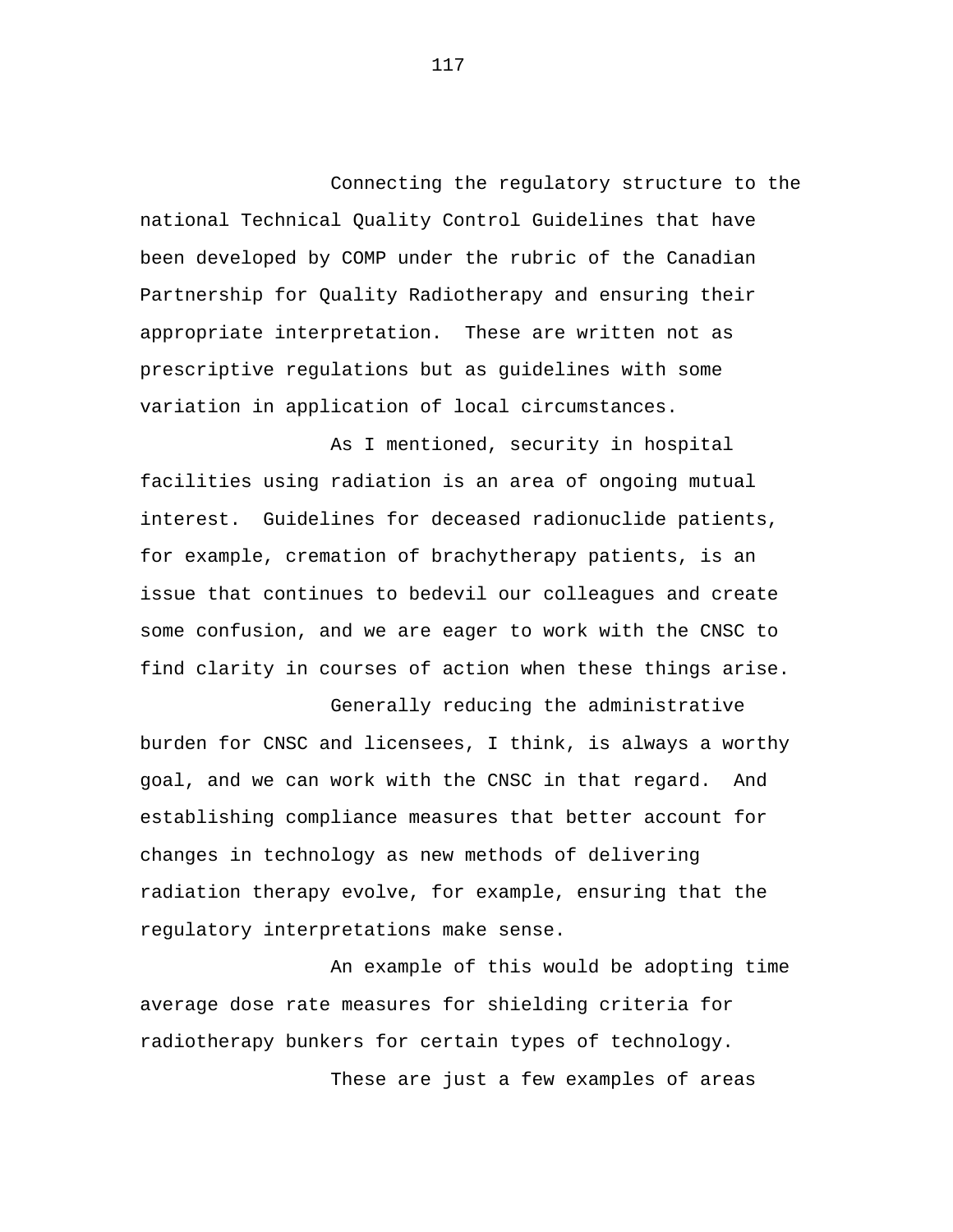where, as I mentioned, we welcome collaboration with the CNSC.

So that concludes our formal presentation, and we're available for questions.

## **THE PRESIDENT:** Thank you.

I think it's time to open the floor for questions. I'd like to remind colleagues that we also have a written submission filed by the Association québécoise des physiciens médicaux cliniques, so in the question, please direct your inquiries to any one of the presentation we heard and written submission.

We also have -- via teleconference, we have the Canadian Light Source, and I understand that Triumph is now on line also.

Triumph, you've been with us for a while. Can you hear us?

**MR. CUBBON:** Yes. We've been with you since the beginning.

**THE PRESIDENT:** Okay, great.

So colleagues, why don't we start the speaking with -- where's my list? I don't have a list. Okay. I'm going to go in order here. Monsieur Harvey, get us going.

**MEMBRE HARVEY :** Merci, Monsieur le

Président.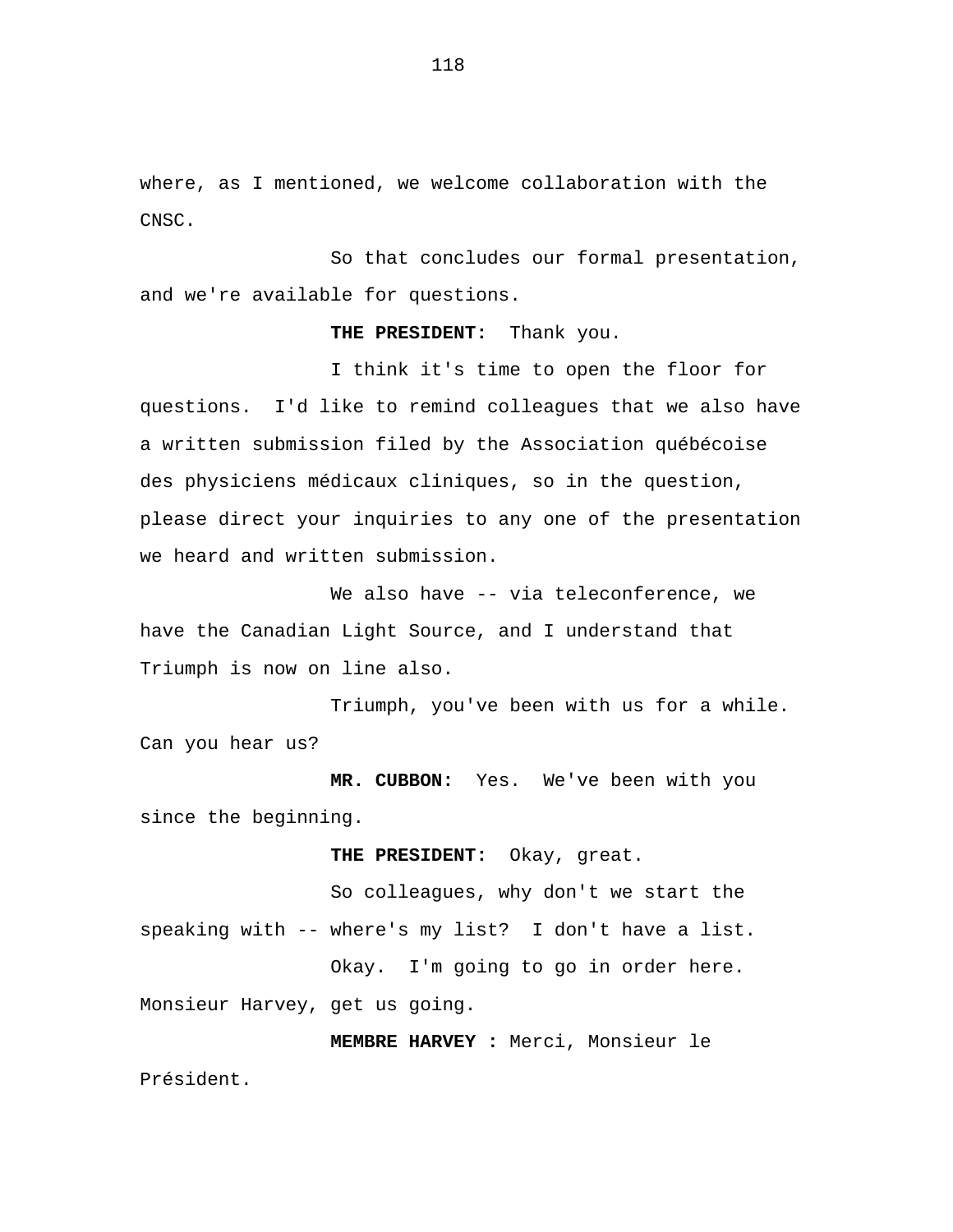Je vais commencer en français avec l'Association québécoise des physiciens cliniques, qui sont très favorables au rapport mais qui ont un ou deux commentaires, dont un commentaire qui a lieu peut-être à la nomenclature, et c'est le premier paragraphe de commentaires sur la première page qui a trait à la terminologie utilisée pour le domaine de sûreté.

Par exemple, le domaine « conduite de l'exploitation » dans le rapport correspond-il au domaine « procédures opérationnelles » dans les fiches d'inspection de Type I et au domaine « procédures d'exploitation » dans les fiches de Type II? Voulez-vous commenter?

**M. MOSES :** Je vais répondre.

Dans le passé, nos domaines de sûreté étaient établis, puis on a développé des procédures d'inspection selon ces différents domaines de sûreté. Mais pour les besoins du rapport et la production du rapport, on a adopté les nouveaux... le framework SCA. Excuse-moi, j'ai oublié l'acronyme français. On a développé un nouveau format SCA pour le rapport.

Dans les anciennes éditions du rapport, on incluait une annexe qui donnait un petit « crosswalk » entre les...

> **MEMBRE HARVEY :** Correspondance? **M. MOSES :** Oui, correspondance entre le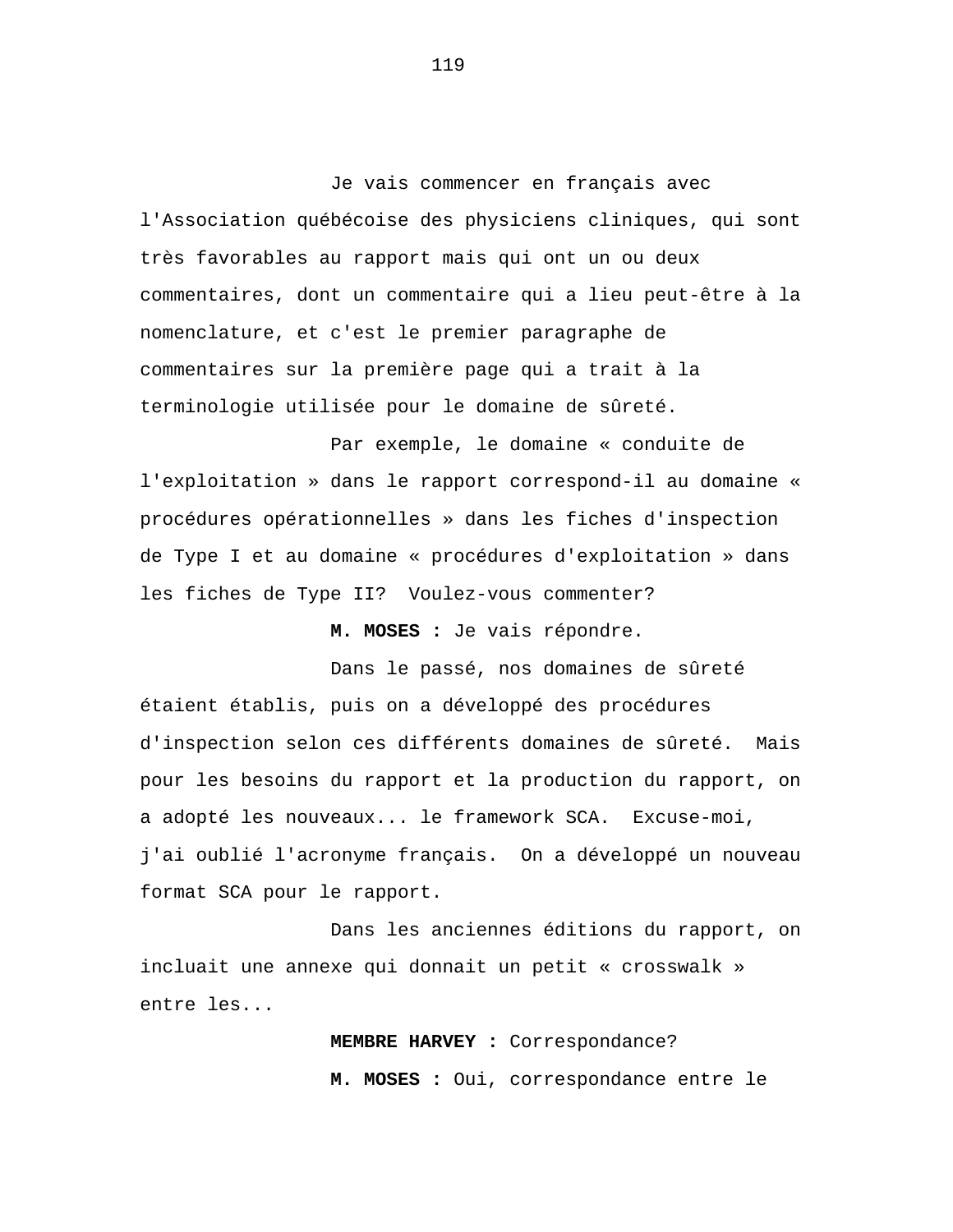framework SCA puis ceux qui sont utilisés dans les inspections.

Donc, je prends en compte cette suggestion, puis on pourra l'inclure dans l'édition finale du rapport encore cette année.

**MEMBRE HARVEY :** L'autre commentaire que l'Association apporte est au sujet des fiches. Lorsque vous allez inspecter, vous avez des fiches, et lorsqu'il y a plusieurs permis pour le même, vous arrivez avec, mettons, deux ou trois fiches différentes qui sont remplies, et ils se demandent, bien, comment sont agglomérés les résultats de ces trois fiches pour le même licencié?

**M. MOSES :** Je vais demander à madame Lucie Simoneau, qui est la coordonnatrice du bureau régional de l'Est, de répondre à comment on présente nos rapports lors d'une inspection.

**MME SIMONEAU :** Donc, Lucie Simoneau pour l'enregistrement.

Chacune des inspections qui sont faites ont un rapport individuel. Donc, que ce soit... Peu importe la localisation ou le type d'utilisation, un rapport est émis pour chacune des inspections qui sont faites, et dans le présent rapport, chacune des inspections est comptabilisée dans son entièreté, pas dans une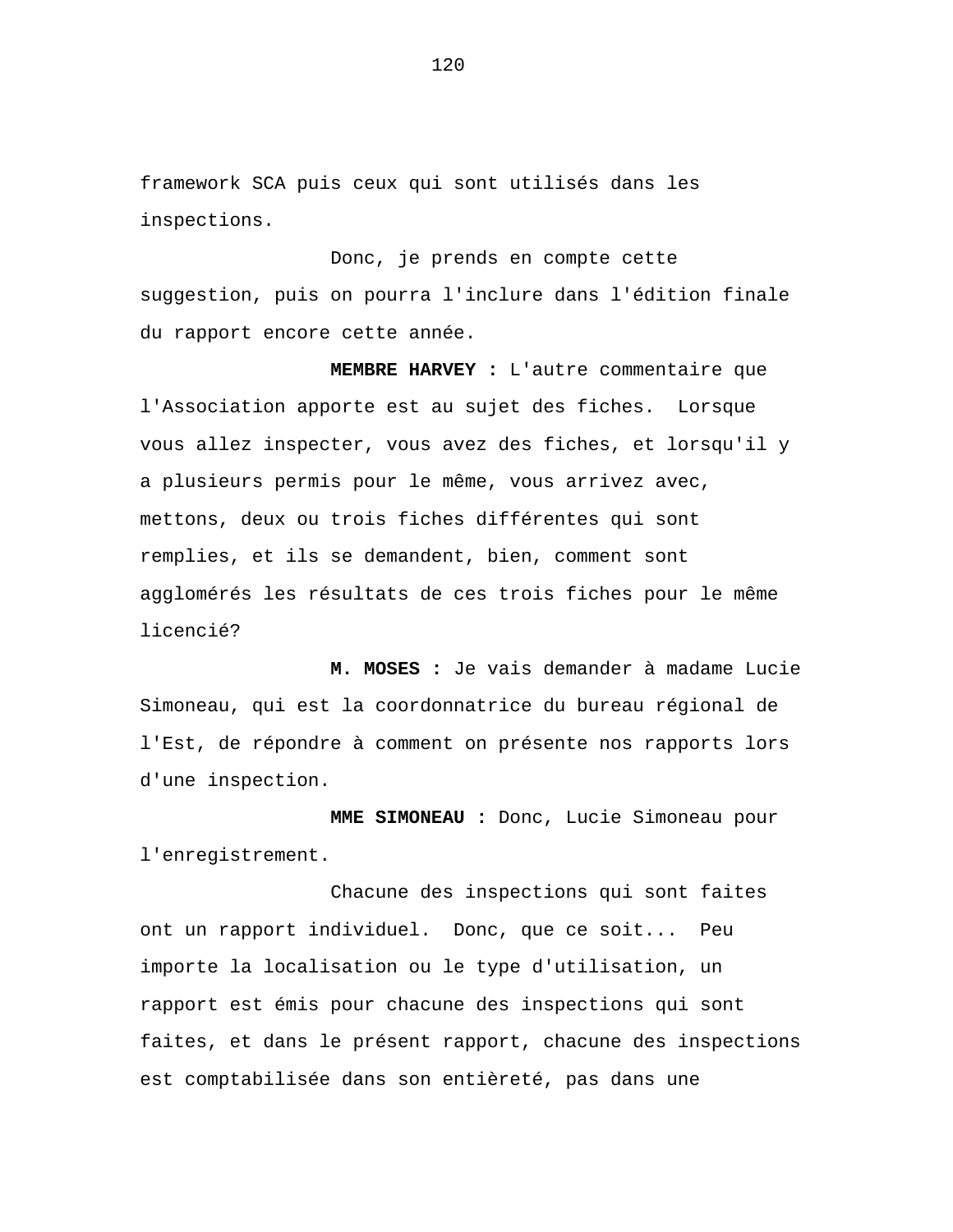globalité genre pour le Centre universitaire de santé McGill, on a émis six rapports; c'est juste un. C'est six différents chiffres qui sont utilisés.

**MEMBRE HARVEY :** Ça fait qu'il n'y a pas d'agglomération?

**MME SIMONEAU :** Non.

**MEMBRE HARVEY :** Merci.

**LE PRÉSIDENT :** Mais peut-être qu'il faut expliquer ce processus dans le rapport.

**M. MOSES :** Oui. Je prends ça en note. **THE PRESIDENT:** Okay. I'm going in order here. Ms Velshi.

**MEMBER VELSHI:** Forgive me if you'd just answered that -- the question in French, but I would like a sort of a quick overview in how you come up with your rating system.

So when you do an inspection and if there are some aspects that are below expectations and some that meet requirements and so on, you know, are there points given and is that an aggregation of that?

I know one of the intervenors also kind of wanted to know a little bit more detail on that, so if you can, without getting into too much detail, give us a synopsis of how that inspection rating has been calculated. **MR. MOSES:** Colin Moses, for the record.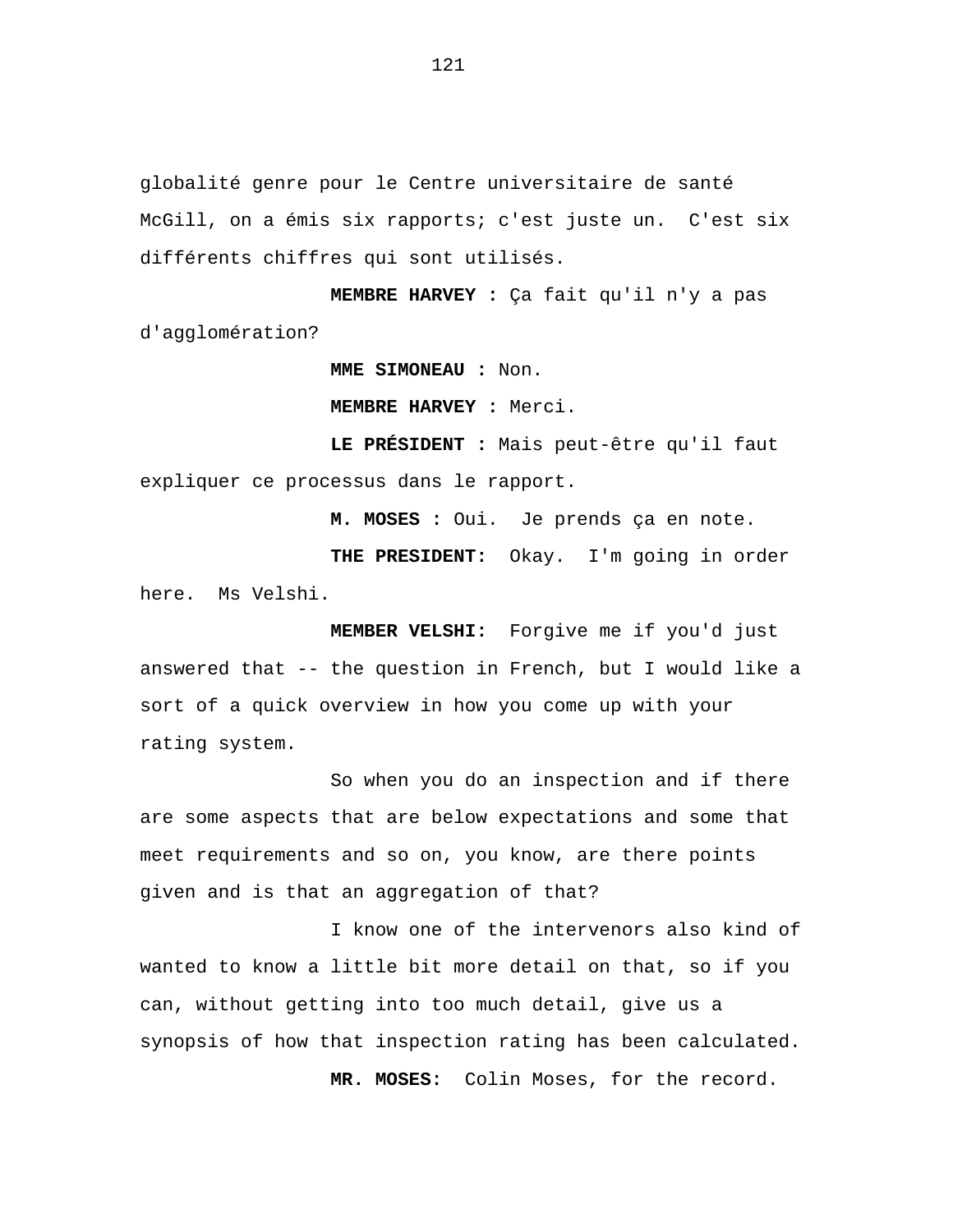I'll turn the response over to Henry, but I think you're correct. When we develop our inspection work sheets, which are available up on our web site as well, we assign relative weighting factors of the different findings and the different requirements against which we're rating. And embedded in those work sheets that we use are a formula to aggregate those to provide an overall conclusion of the inspection.

So perhaps Mr. Rabski can provide some additional details to that.

**MR. RABSKI:** Henry Rabski, for the record. Yes, to give you a high level perspective of how we come up with the overall rating, an inspection at a particular facility obviously addresses a number of safety control areas. The inspector will take with them an inspection work sheet and, on the work sheet, there will be a number of items that they will be covering over the course of that particular inspection.

Those particular aspects have been assessed in terms of their importance from a health and safety perspective, and they're also ranked high, medium and low. So each one of those individual items, they could be up to 40 to 50 particular aspects that are covered in the course of an inspection. They're all ranked by their safety significance high, medium and low.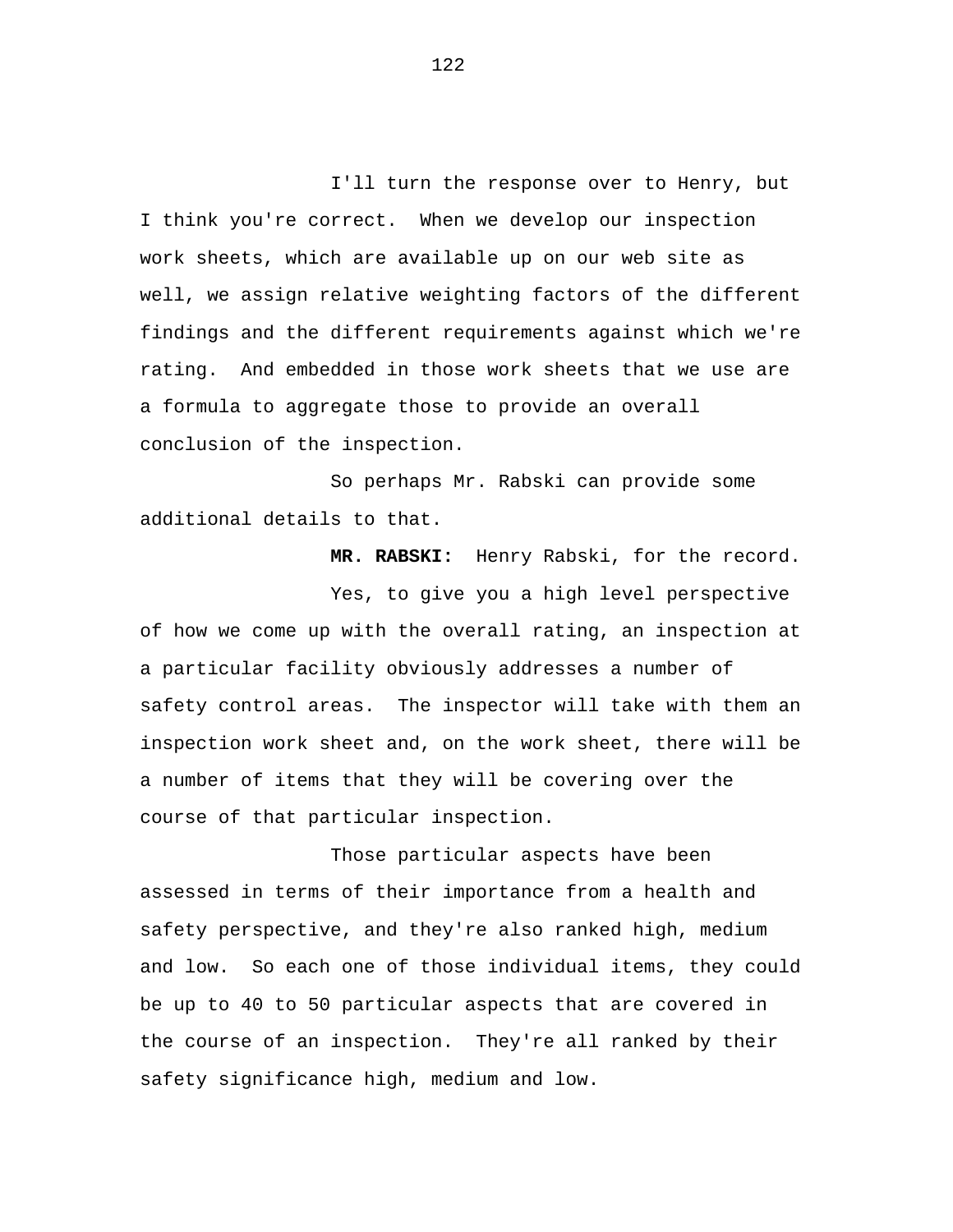When those -- those areas are also then related to specific safety control areas, so for example, if there were nine elements during that inspection that related to radiation protection, we use a formula and we rate -- we rate the importance of each one of those aspects and come up with an overall rating, taking into account their safety significance.

**MEMBER VELSHI:** Thank you. Yeah. I thought it was something like that.

So I'm now trying to -- and it's just a follow-up to that same question, is how do we translate that inspection rating to what we see in other parts, you know, the fully satisfactory, satisfactory and below expectations? And I particularly look at Triumph where, because of the near miss they had, their SCA rating for two of the elements was below expectations.

Is there a way to correlate the inspection rating to this overall global rating or there really is a different measurement scale and there really is no correlation?

**MR. MOSES:** I'll turn it over to Ms Murthy to speak to specifically the Triumph ratings, but in general, yes, we do -- we look at the results of the inspections, we look at the results of the events, if any, at the facility, and the overall performance outlined in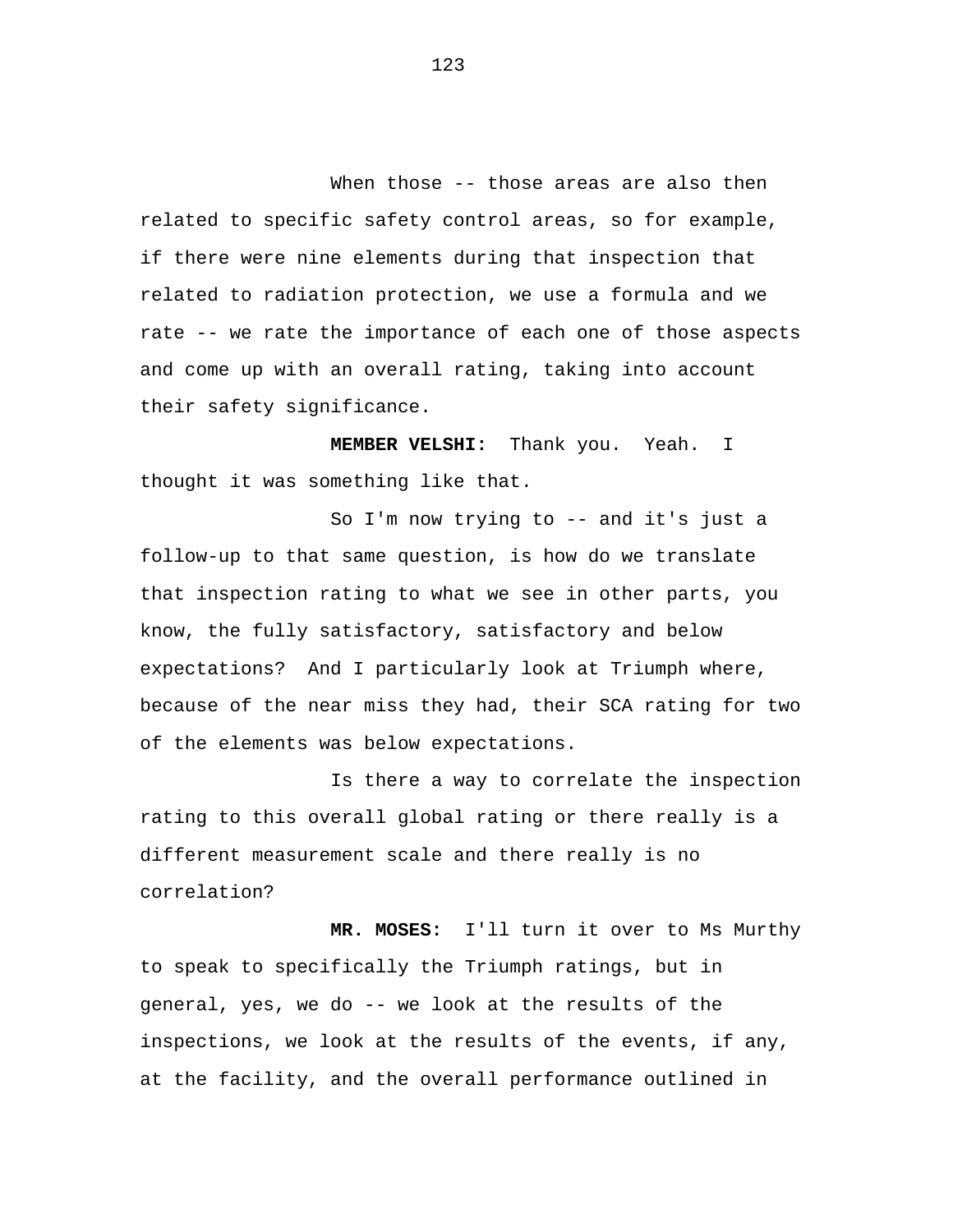the annual compliance reports that are provided to us by each licensee. And looking at how each of those are - sort of contribute to the overall level of safety, we take that into account in determining the specific ratings that are assigned to each of the SCAs.

Perhaps Ms Murthy can add some detail as to how that relates to the Triumph event and what -- why they result in the below expectations as a result of that event.

**MS MURTHY:** Kavita Murthy, for the record. As Colin said, there is an aggregation of the different line elements that constitute an SCA that allows us to derive a grade specific to an SCA.

A below expectation grade is generally given when there is a local or a systemic failure of one or more elements in one safety and control area, so you could, in some situations, have minor failures and still end up with a satisfactory grade, but if we see concerns about an area where we say there is systemic failures, it's more - more than just that one instance that says that there's something that needs to be corrected, then we will change the grade to a -- we will give a below expectations grade to that safety and control area.

**MEMBER VELSHI:** Thank you.

**THE PRESIDENT:** Again, does it make -- you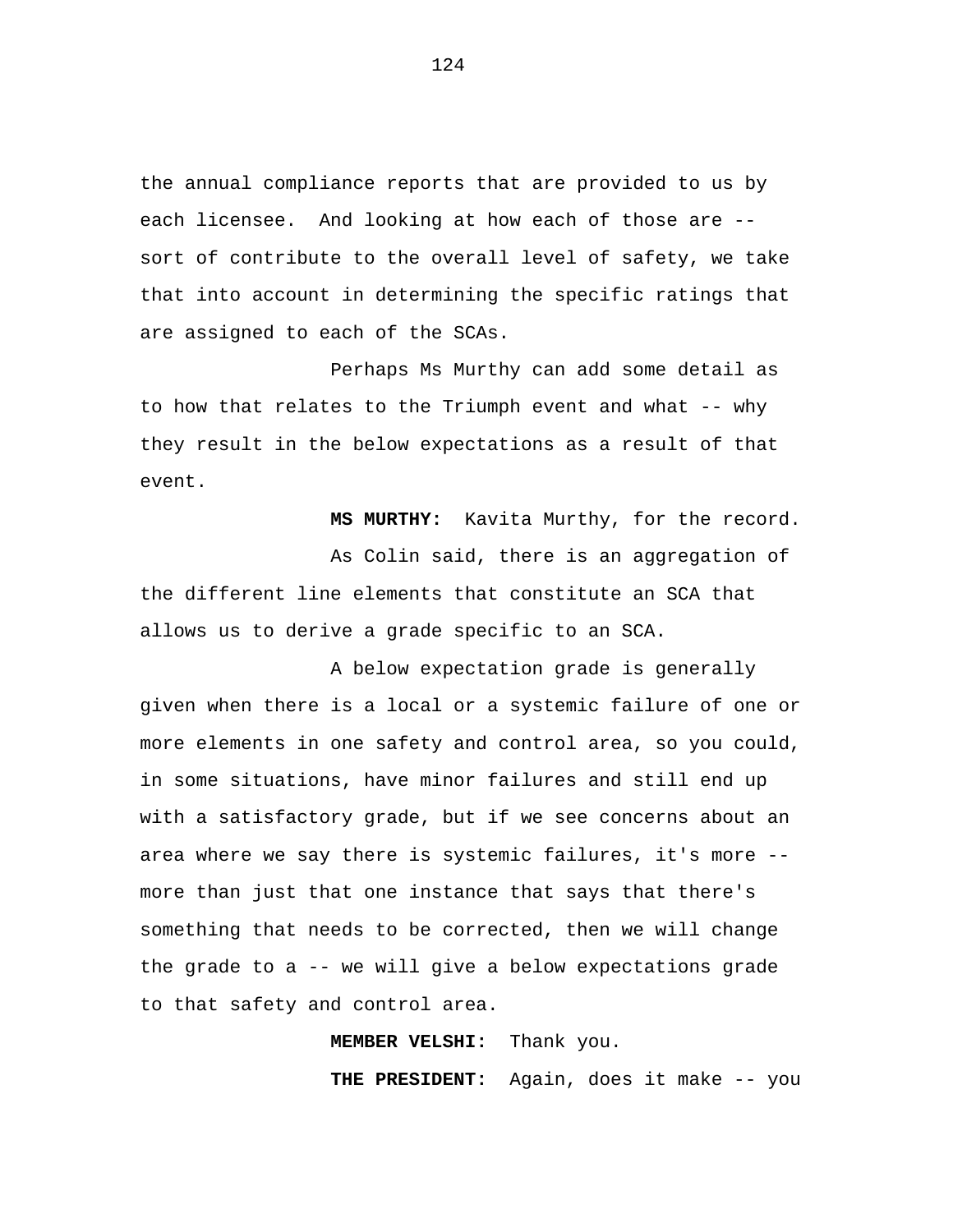know, this question about the rating comes up in practically every -- not only with your shop, but in NPP, with mines. I think we need kind of an example.

We should have a paper and you take a fictitious facility and you go through the 40 indicators and you aggregate them and give the facility so everybody understands what the process is because we capture in one word, that satisfactory, a whole set of indicators, and I don't think there's understanding of how you derive the final mark.

I think it would be useful to do that, so take this under advisement for the future.

**MS MURTHY:** Kavita Murthy, for the record. There does exist such a guidance for staff, and I think what we --

**THE PRESIDENT:** I know. We may want to actually put it on our web in one of those documents so everybody can see how it's done.

Dr. McEwan?

**MEMBER McEWAN:** Thank you, Mr. President.

I'd like to congratulate staff on this report. It is much, much more readable than last year, and I now actually can read it and think I understand what I don't know, so thank you. And also to the two intervenors, very helpful.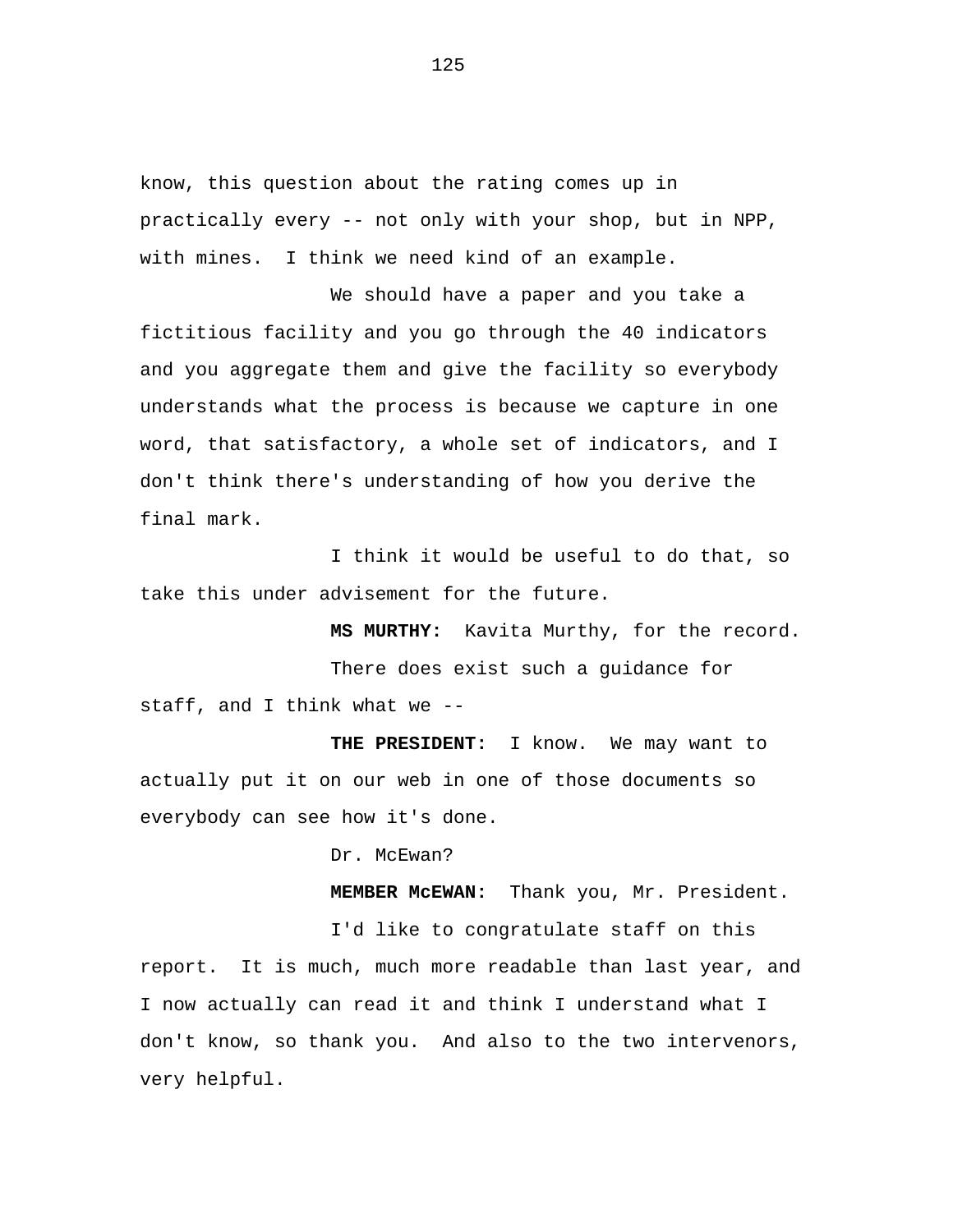I'd like to start with the INES ranking applied to nuclear substances, and I think both intervenors made reference to this.

I was surprised that Level 1 and Level 2 were applied because I do not believe there is the granularity in those rankings to be able to address the issues that are -- that actually come up in this very complex group of sectors. Even within your sectors, you have, I think, some difficulty in fitting each of the different elements of that sector into that single sector.

And I note that many countries don't report below INES Level 1 or 2. And whilst I recognize that INES is not a numerical scoring system, if you look at the categorizations of Level 0, 1, 2 up to 7, it's roughly logarithmic. Simplistically, it's very logarithmic. And I think that most of the -- indeed, you show most of the problems that we have relate to the first two levels.

I think we have to come up with a much better way of categorizing those.

You're also dealing with more complexity of at risk populations. You have the general public, you have the worker, you have the patients, you have people caring for patients, so again, there is a wider range of people likely to be involved than there would be in the non-medical sectors in particular.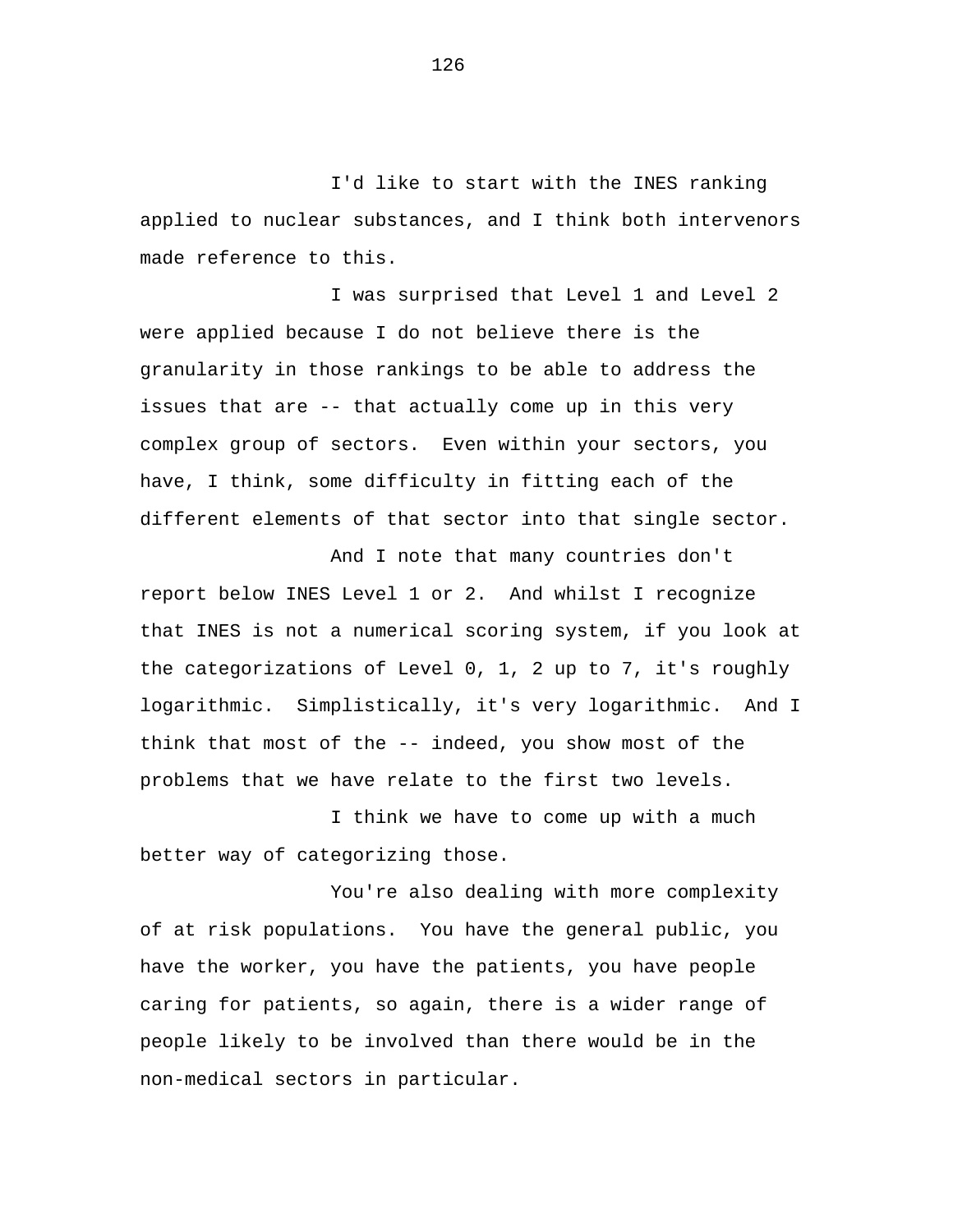So I'd just like your comments and perhaps even from the intervenors some understanding of why you actually decided to report those levels and whether you think it makes sense to look for a way of greater granularity.

**MR. MOSES:** Colin Moses, for the record. The INES scale is developed as a communication tool, so it's about sort of outlining what level of concern and what level of response you'd expect out of different events. And you need to take it for what it is.

So when we analyze events, I mean, we heard reference to one of the events which was classified as a relatively low level on the INES but did result in an order and an administrative monetary penalty. And when we determine the regulatory response to an event, we take in a much broader range of factors than, really, what would be outlined in the INES event.

But what we were finding in the past is that it's difficult to look at across, you know, 150 to 200-odd reported events to the CNSC every year and tease out the truly significant ones. And we thought the INES tool would be a useful tool with that respect.

Separately from the report that we are also looking at, better opportunities to share operating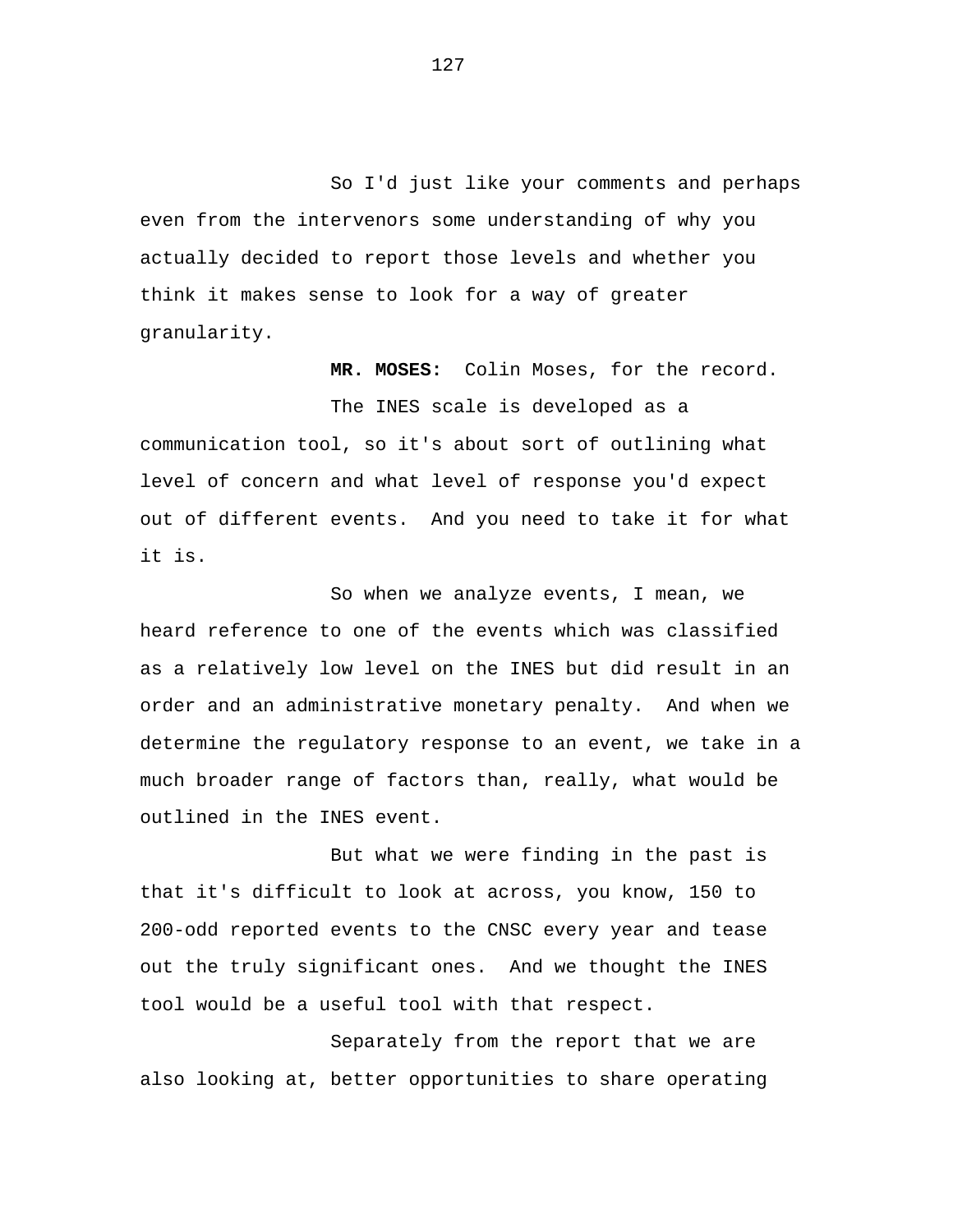experience from all events regardless of whether they're classified at Level 1 or Level 2 on the INES scale with the industry so that, as was noted by the intervenors, we can learn from all the different types of events.

We do leverage also some of our outreach tools through the workshops and the outreach meetings that we have with industry as well as the DNSR report to highlight specific events that we think are of note to the industry and important for them to consider, again, regardless of whether it was scaled on the INES scale at Level 0, 1 or 2 because it's important to learn from those events before they do become a more significant event or a similar occurrence at a different facility.

**MEMBER McEWAN:** I think you've just agreed with me that it actually adds very little value and that we really do need some way of communicating these events in a way which is more relevant to the sectors that you're dealing with.

**THE PRESIDENT:** Mr. Jammal?

**MR. JAMMAL:** Thank you, Mr. President. It's Ramzi Jammal, for the record here.

If you'll allow me a bit of brief history with respect to the INES scale. At the last year presentation of the report, the Commission requested information how do we stand against INES scale. So that's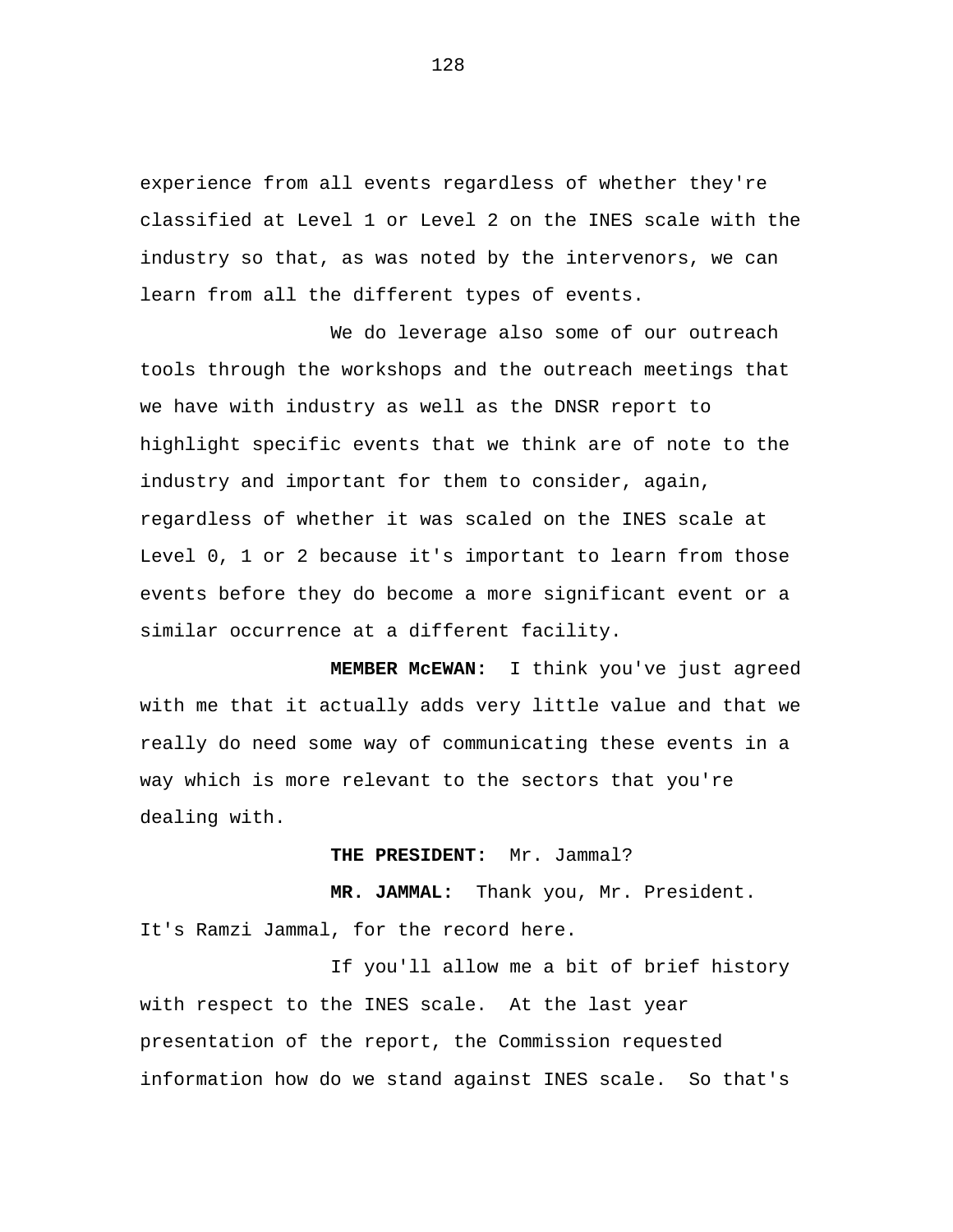the historical conclusion. I fully accept it.

And I fully accept your comments, Dr. McEwan, with respect to the granularity associated with the INES scale.

Let me give you some history with respect to someone who was sitting on the INES scale committees back in the eighties, and that's my opinion. That's not the regulatory position.

The opinion was to include the radiological event. That means events associated with sources into the INES scale. I, personally, was not in support of such thing, so that's the historical element, but since we are part of the global international community, I fully accept the fact that we have to look at the INES scale and the reporting mechanism within the INES scale because the INES scale as mentioned by Mr. Moses is a communication tool and we can refine how we can report on this.

So this is our first crack at it, and I will not be hiding anything because I had this very strong debate -- as a matter of fact, sometimes heated -- with the staff here on the scaling, on the INES scale, and my hands were tied, says we follow the international process.

So we take your comments, we accept it, and we're going to go back and look at how do we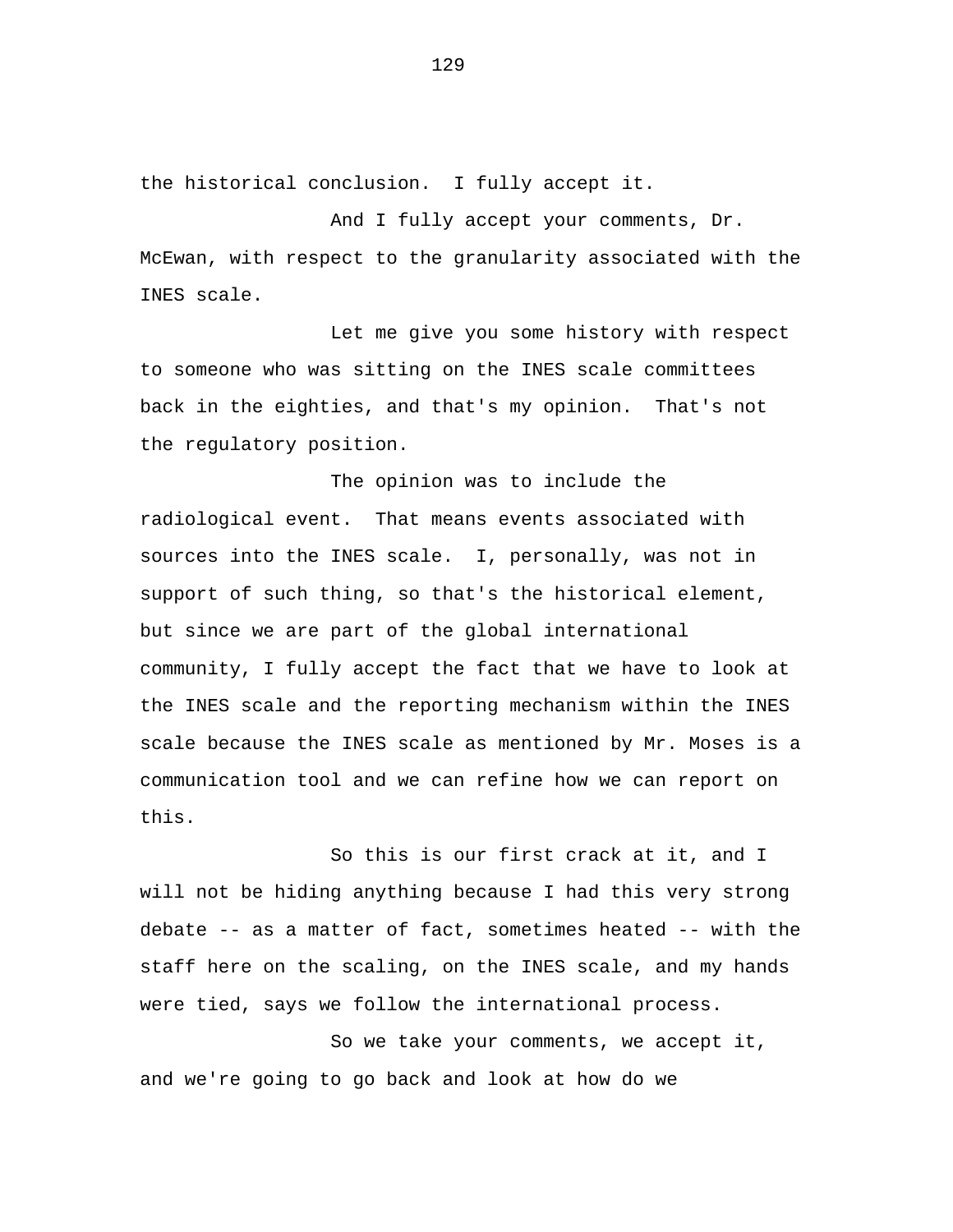Canadianize the INES scale without taking away the communication tools.

So I fully accept what's been presented by the COMP or by the CRPA, so there is -- we have more work to do, but without really moving away from the intent of the INES scale because internationally, as you are aware, a lot of the individuals from the public other than the workers were exposed, and specifically in Scotland, in France were multiple patients actually. And Dr. Schreiner here, who intervened multiple times in South America or internationally, actually with these events.

At the international level, they said, well, what does this mean. How do you communicate to the public? So that's why it came about, from his perspective.

I fully take it. We will take that comment back and that was the first crack in our report on the INES scale, and we will refine it. And working with the industry and licensees will be of benefit to us so we are able to establish what does the INES scale mean but, at the same time, intending harmony with the international group because we have -- we are reporting internationally against the INES scale into a database of the IAEA.

**MEMBER McEWAN:** Thank you. Very helpful. I mean, I do agree that if you look at the French or the Scottish experiences, they absolutely fit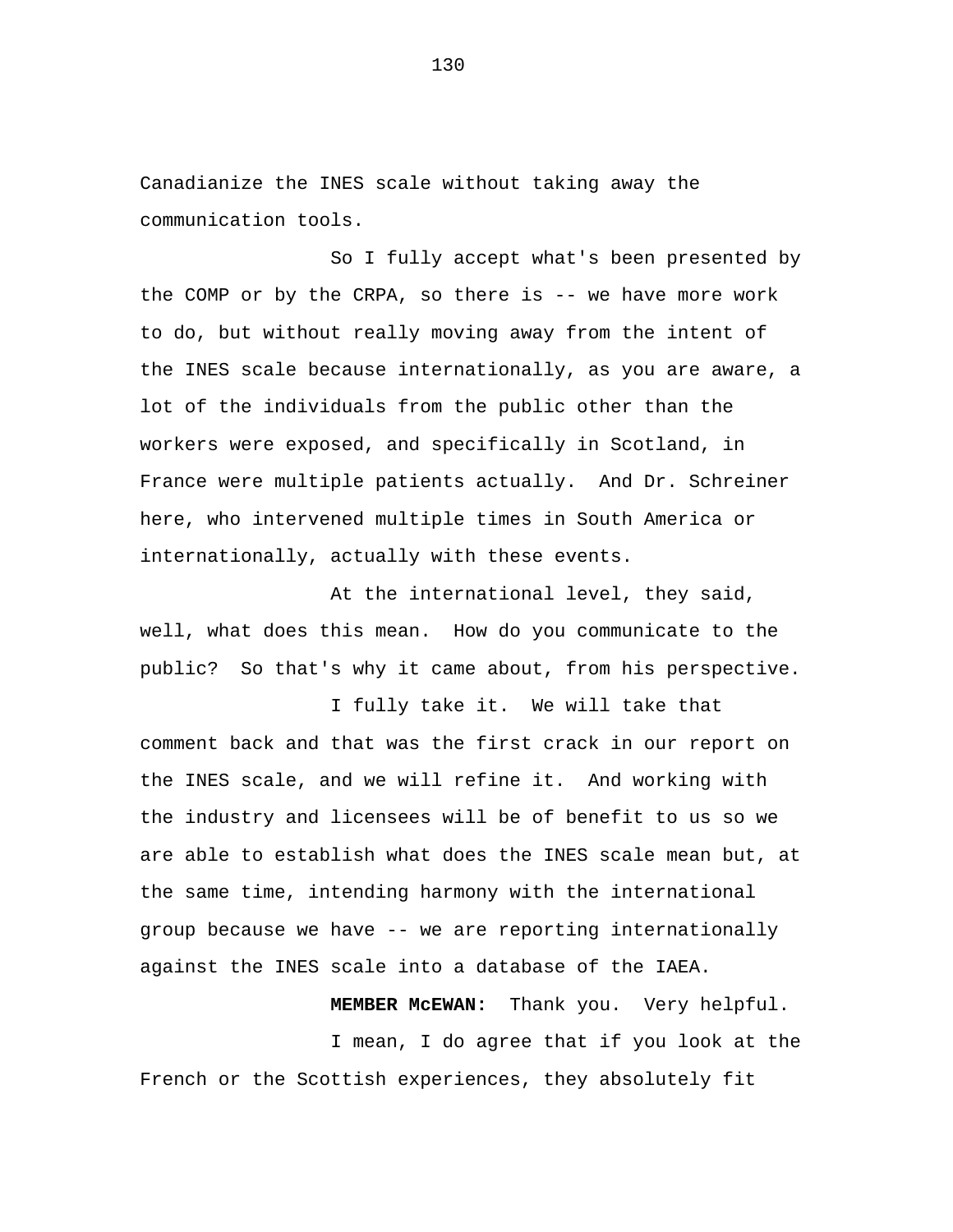onto the INES scale because you're now moving up into a level of population seriousness where that communication becomes helpful and important.

I'm sorry. Do the intervenors have any thoughts or comments on that?

**MS NERETLJAK:** Tanya Neretljak, for the record.

The only comment that I had was with respect to Mr. Moses. He was saying that he will do kind of an operational experience sharing with 1 and 2 Level events. I just want to make sure that you include the Level 0 events because those are the ones that licensees can really learn from.

**DR. SCHREINER:** John Schreiner, for the record.

Perhaps the only thing I might say is, again, when we talk about patient groups, it's a different ball game in a sense because, in fact, the CNSC is not regulating what we do with patients. However, as was presented to the Commission May last year, there is an initiative under the Canadian Partnership for Quality Radiotherapy and CIHI to develop an incident reporting system -- a national incident reporting system that will be used to report incidents in patient treatment in radiotherapy that would be following the accepted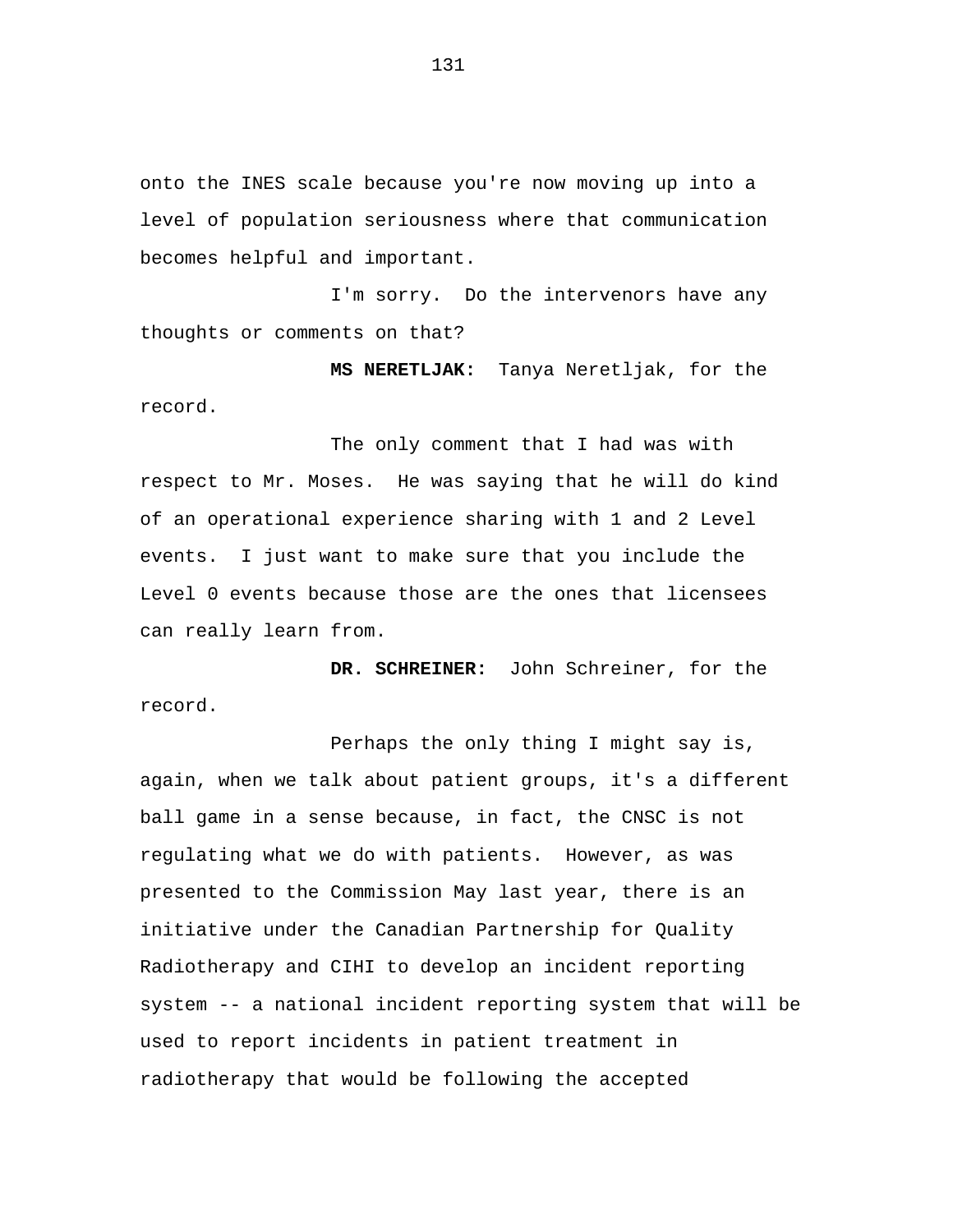guidelines for how we rank those kinds of incidents.

It's not an INES scale, but it's a - taxonomy has been developed so that we have standardized reporting and we make sure that we're catching especially these critical incidents that impact our care. Thank you.

**MEMBER McEWAN:** I would just add that you should probably be looking at unsealed source therapies for that now as they're becoming more common and more complex and more frequent as well as the external beam and sealed sources.

> **DR. SCHREINER:** I'll bring that forward. **THE PRESIDENT:** Thank you. Mr. Tolgyesi?

**MEMBER TOLGYESI:** Merci, monsieur le président.

My comment is regarding administrative monetary penalties, a measure which is aimed to be a kind of dissuasion measure.

There were some comments on appropriateness and fairness of these measures in several specific cases which was -- which were submitted by the intervenor.

So first of all, to staff, could you present guidelines when it's considered and how you make sure that it's appropriate and fair?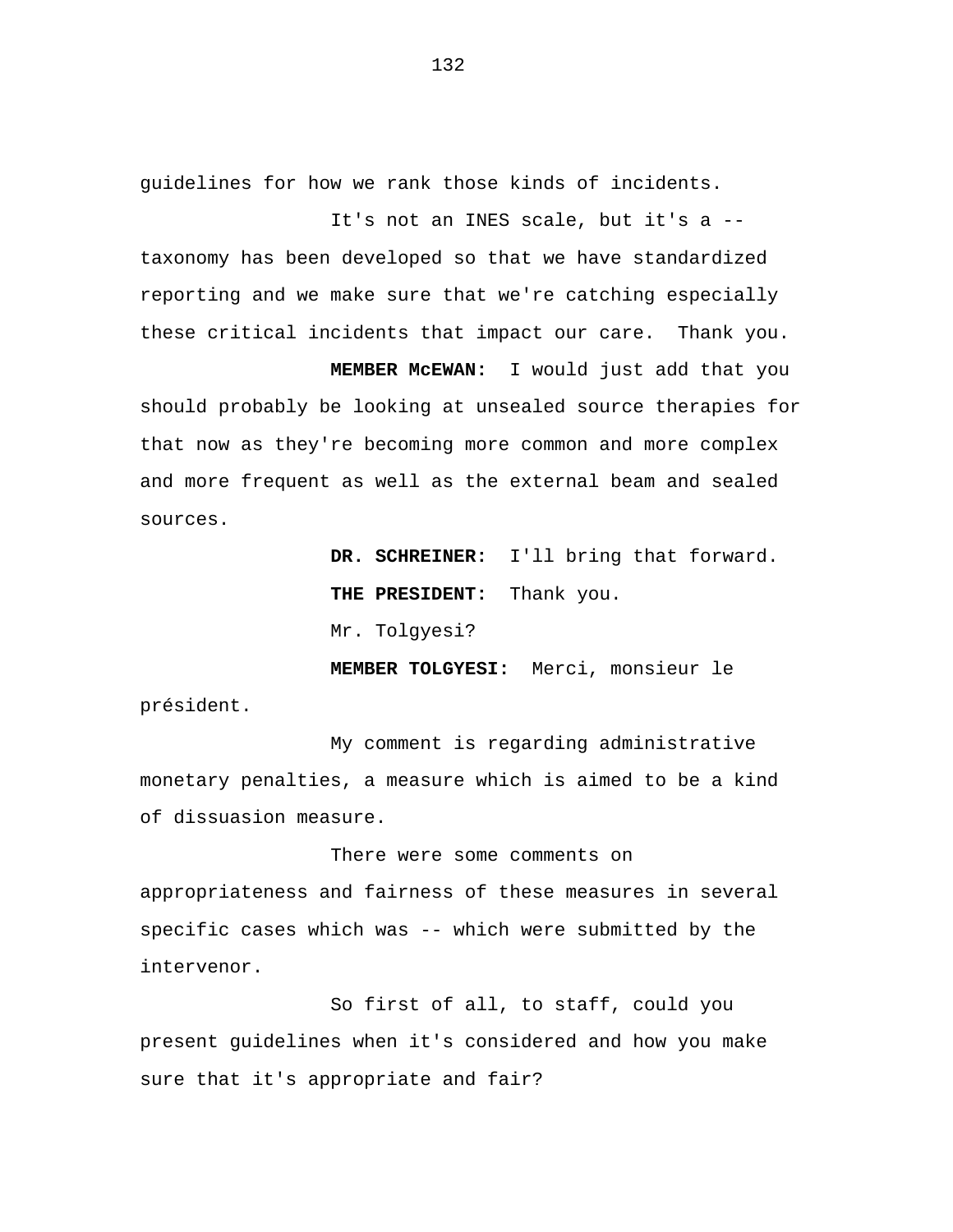**MR. MOSES:** Colin Moses, for the record.

Well, first of all, it's considered at every non-compliance and every order or other enforcement action. We look at the different tools that are available to us to determine the most appropriate tool not only to ensure continued compliance, but also to drive compliance across the industry and within the licensees.

So whenever we come across a non-compliance, whether it's through an inspection or through an event report, we look at the different tools that are available to us to select the most appropriate one in the circumstances.

Actually, embedded in the Regulations are determining factors that help us weigh whether or not an AMP is appropriate and, if so, at what level that AMP should be applied. Those include not only the harm or potential harm that resulted from the event or from the circumstances, but also looks at the compliance history of the individual who -- of the person who committed the violation, the degree of intent or negligence associated with the person, whether there was competitive or economic benefit as a result of the non-compliance, whether the individual cooperated with the Commission in a follow-up and review of the event and whether there were reasonable efforts to mitigate or reverse the violations effects.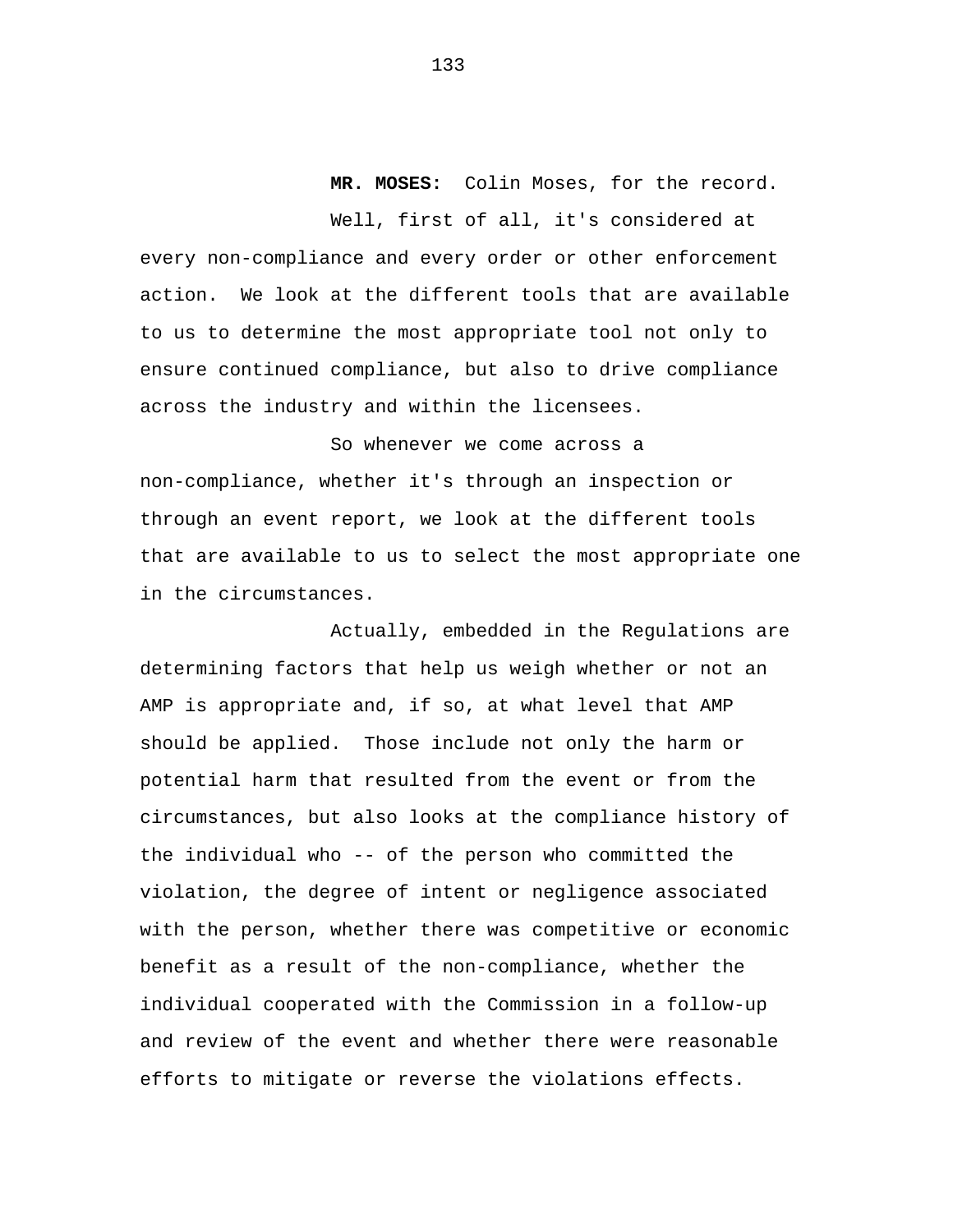And so we look at -- you know, each occurrence is on a case-by-case basis taking into account that wide variety of different determining factors to choose the most appropriate regulatory response.

**THE PRESIDENT:** Okay. We understand the theory, but there was a good example given here on Cliffs Quebec Iron.

Could you please deal with this, why an order was issued, but not an AMP? I mean the intervenor made that statement. What was the rationale? Please explain.

**MR. FUNDAREK:** Peter Fundarek, for the record.

In the case of Cliffs Iron Mining, we looked at the situation, and, yes, you're correct that the order was issued and the licensee did comply with all the requirements in the order and implemented measures necessary. But when we looked at the evaluation of the event itself, we found that the licensee followed the approved procedure, with the exception that instead of having two persons conducted at the same time, one person conducted the procedure first, and then the second person followed thereafter.

This was an unforeseen complication in the matter and introduced the opportunity for an error on that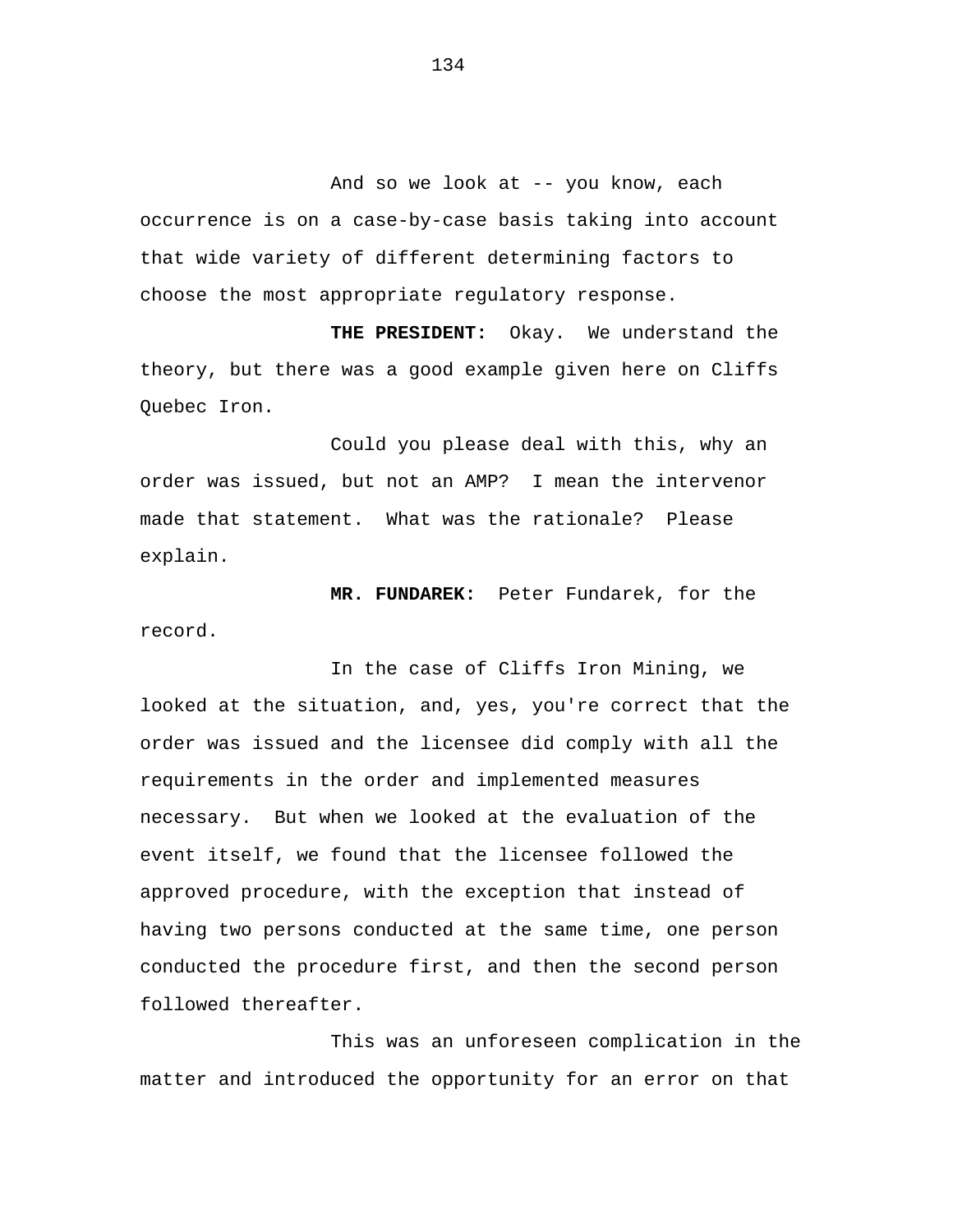situation, and that resulted in the lapse of oversight that allowed for the exposure to those workers.

So when we looked at that incident, we saw that there was a real deficiency in the overall process. We have since addressed that deficiency by implementing new licence conditions.

So it wasn't felt that it was necessary to impose an administrative monetary penalty in that situation because the licensee had taken corrective measures, sufficient corrective measures, and there wasn't a systemic issue that was identified as a result.

There was no rationale or reason for issuing an AMP because to issue an AMP at that point in time would have been considered punitive, which is not the case that is allowed for the administrative monetary penalties.

So in that case we were looking at an issue where there was a breakdown in a process that had not been previously identified, and we, as well as the licensee, took corrective measures on that to ensure that sort of thing doesn't happen again.

**THE PRESIDENT:** CRPA, are you happy with this explanation?

**MS NERETLJAK:** I'd like to consider myself a friend of Peter, so I'm going to reserve to comment.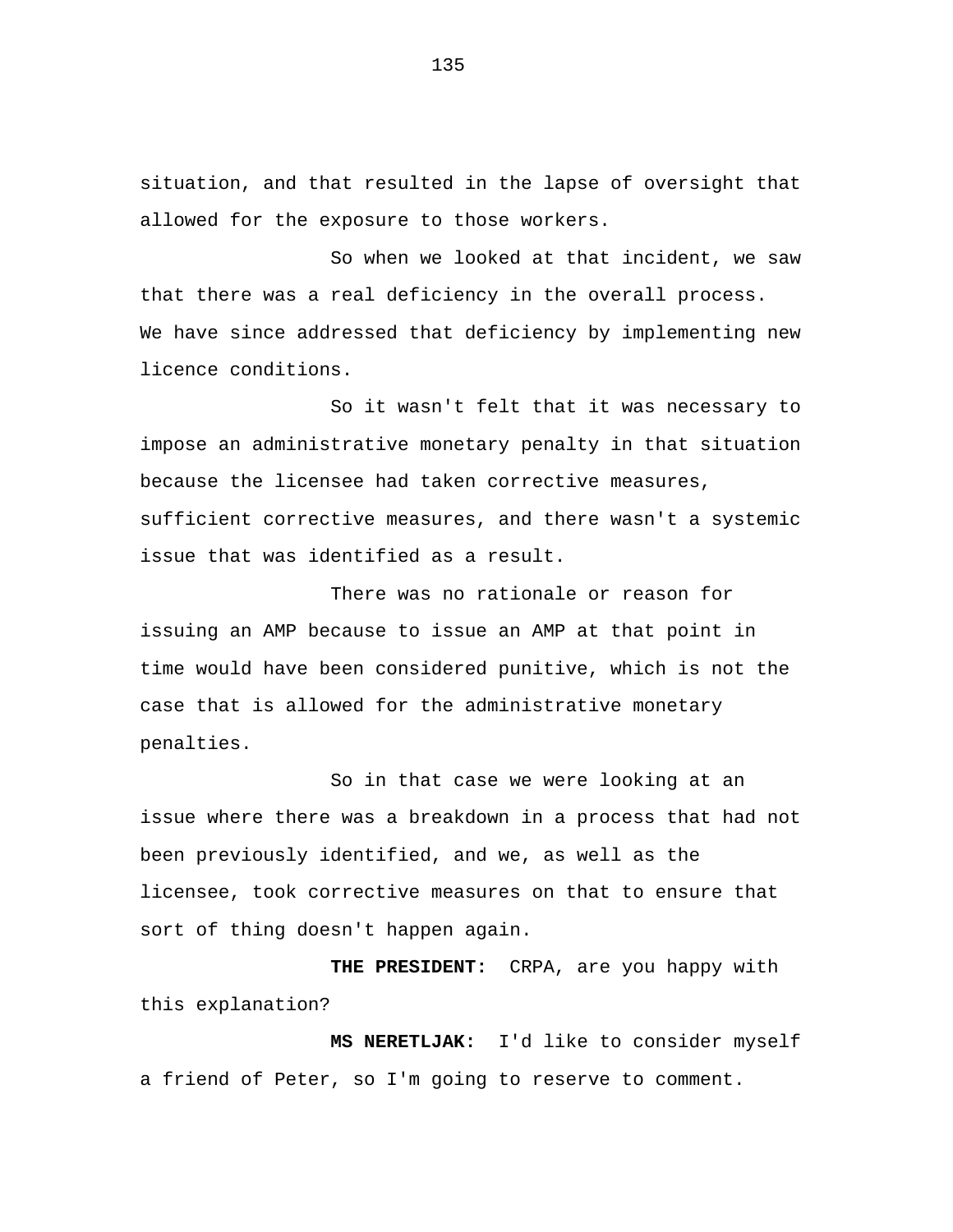--- Laughter / Rires

**THE PRESIDENT:** That's your chance, you know, to disagree. We accept disagreements.

## **MS NERETLJAK:** Tanya

Neretljip...Neretljak, for the record. See, I can't say my own name either.

The only thing I would ask is, if they went through the process of looking at what -- would they be issuing an AMP if they went through the process, compared to another person who had received, you know, a score of zero, or less than zero, and then got an administrative penalty of just \$1,000?

So what would have been the corresponding factors in play, and whether or not an AMP would have been issued if they went through that exercise, only because in this case you had actually people with exposure compared to other incidents where there was no exposure.

**THE PRESIDENT:** But the way I understand the interpretation was that the CNSC carries some of the blame on itself for lack of clarity and maybe guidance here. So there's always going to be this kind of analysis done. It's not a very precise science in many, many cases. You've got to use some judgment.

Mr. Jammal, do you want to help us with this?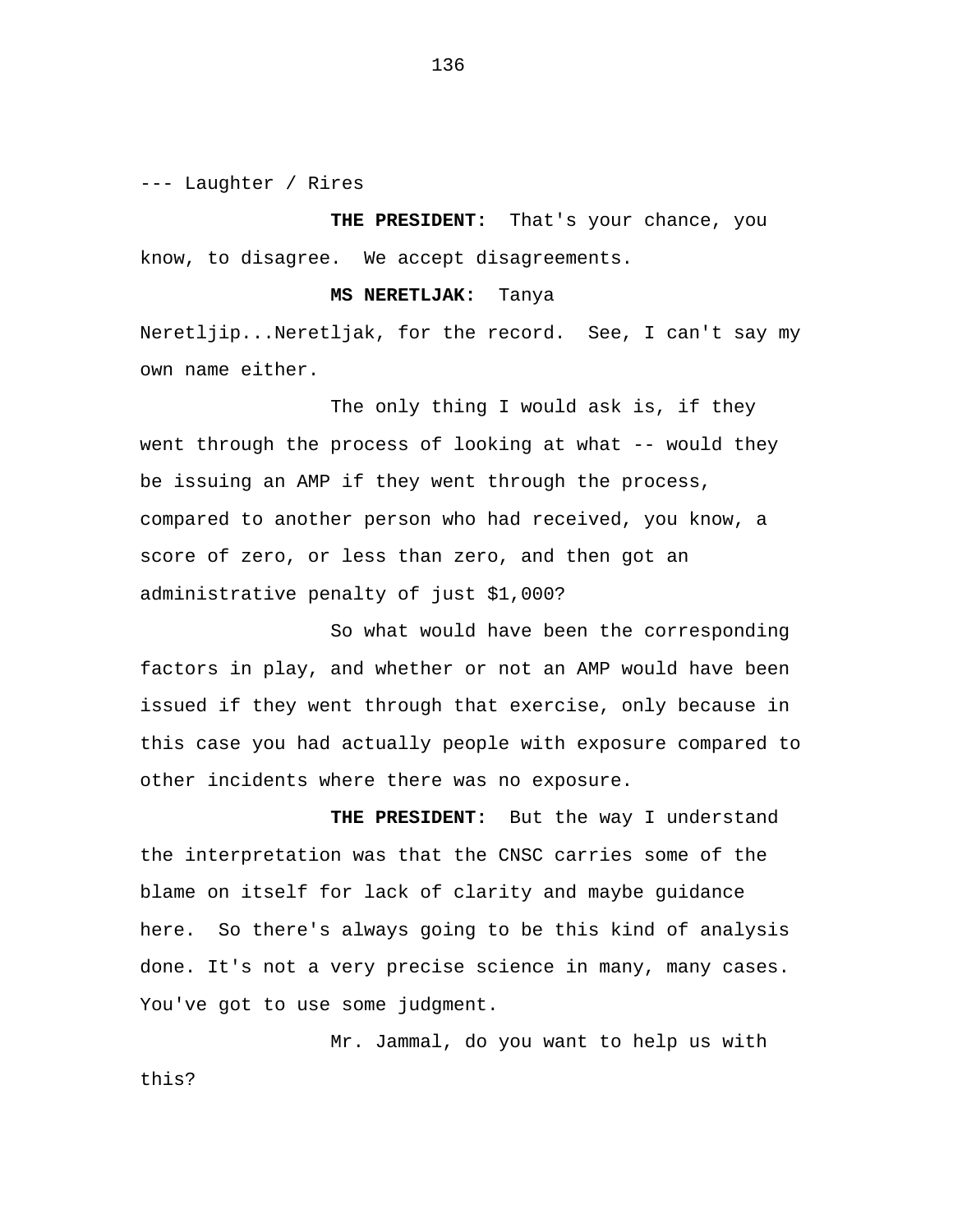**MR. JAMMAL:** It's Ramzi Jammal, for the record.

I'm not going to go into the debate between the licensee and the regulatory program director, but I would like to clarify a couple of things.

Again, the AMP was instituted. It's been almost a year in its implementation. We've learned a lot from the process. The question is: Is there an independent review of the AMP? Yes, there is. A completely separate group that will look at the AMP itself, and recommendation associated with it.

I just do not want this one to be left out as the AMP, -- it's not the cowboy action by the inspectors who are imposing AMPs. The AMP process itself has an appeal mechanism, so the ultimate appeal is the Commission itself.

So the AMPs were reviewed by the Commission, especially in the cases highlighted by the CRPA, and so did the order issued by the inspector or designed officer, that they were heard by the Commission.

So the regulatory process we have in place provides opportunity to a licensee at any time to escalate the issue, even at the regulatory level, at my level, and if they need to go through the appeal process with the Tribunal it will be the Commission.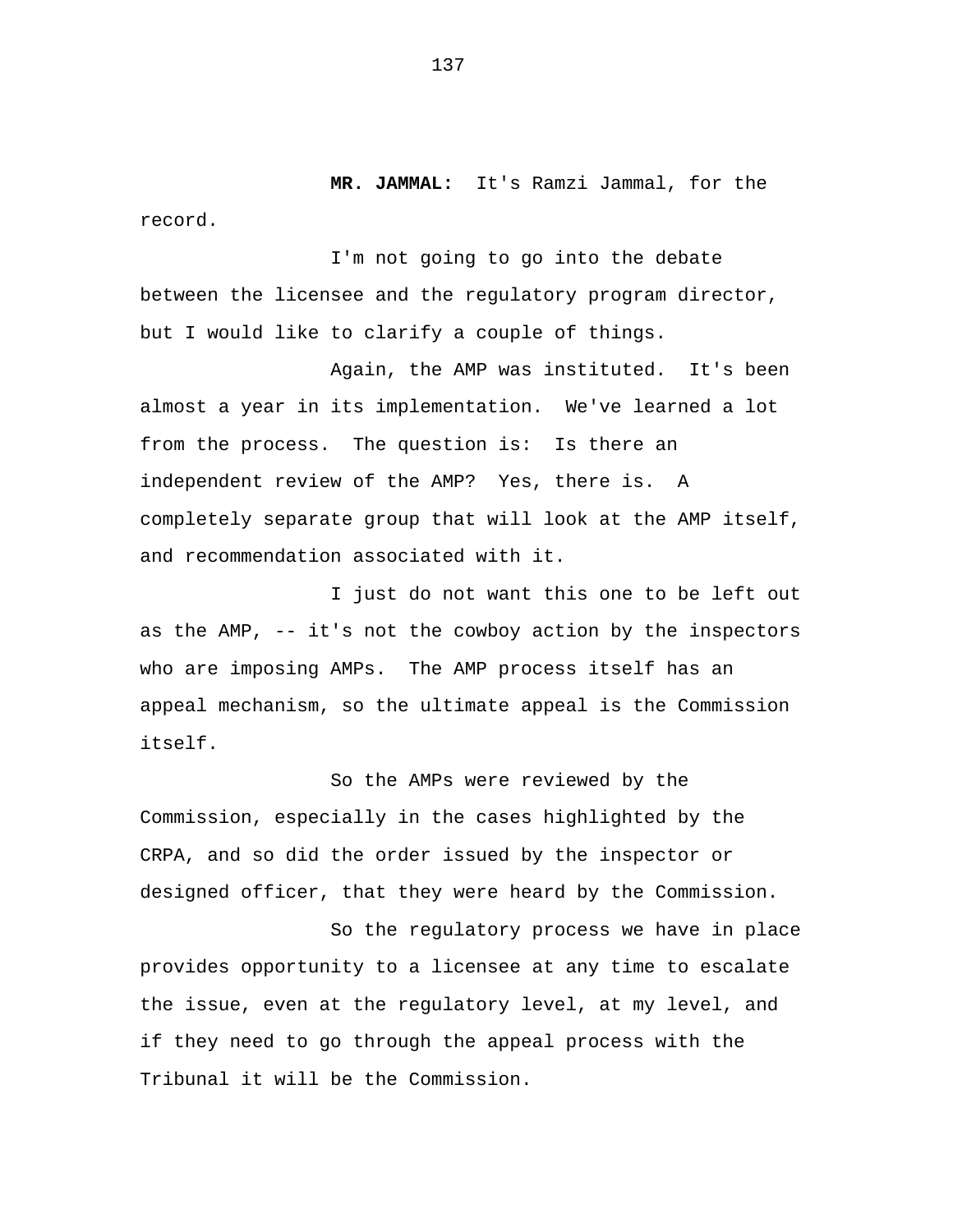So I do not want to leave this out, that it is just staff who are doing punitive action or the regulatory tools. Based on the Commission structure there is always an appeal mechanism in place, and the ultimate decision lies with the Commission.

**THE PRESIDENT:** Thank you.

Mr. Tolgyesi.

**MEMBER TOLGYESI:** My second question is related to here also.

On your slide 17, Canadian Radiation Protection, you are saying that regulatory compliance is now overshadowed by tools which are more damaging to licensees.

Could you explain that? What you mean by that it's more damaging, because there was a non-compliance and there was the reaction of the regulator?

**MS NERETLJAK:** Tanya Neretljak, for the record.

So with this comment, it was -- ever since the implementation of the AMPs in 2013, there's been a lot of discussions among the licensees about sharing experiences and event. If these events fall under section 29 of the general regs, we definitely have a reportable event to the CNSC, but other sharing information across the board sometimes is voluntary from the licensee.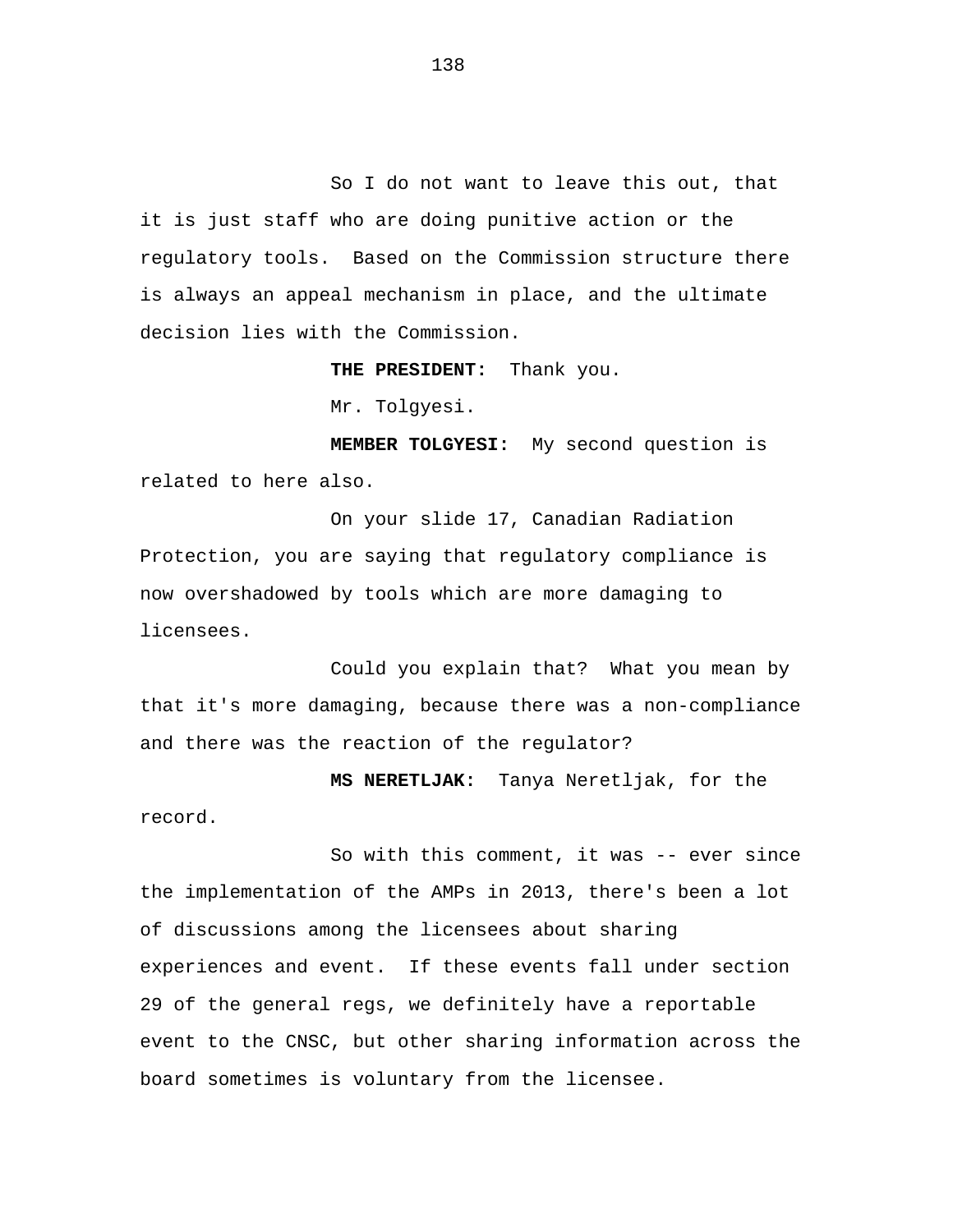You may think that you're doing a process or something within your program, and you reach out to your licensing officer, ever since the issuance of these AMPs, the licensees feel that if they go their licensing officer this can come back now and result in either an inspection, an order, or now an administrative monitoring penalty.

So people that support the licensee are now subjected to these AMPs, either an individual or the organization. In which case, when we see examples like this -- and in some of the events it was voluntary reporting. There's other incidences that we know of where a similar event could have happened, and it could have been dealt within internally and not necessarily reported because it doesn't strictly fall under section 29.

Things like this may no longer be readily reported to the CNSC and just dealt with in-house. For example, if a source has been lost for one or two days, and then comes back, we may not necessarily report voluntarily because of the issuance of an AMP.

## **MR. MOSES:** Colin Moses.

If I could just comment on that, we are sensitive in choosing the regulatory approach about that consideration. I can appreciate the reservation around reporting to the regulator events that happened at the facilities if it means that the regulator will come down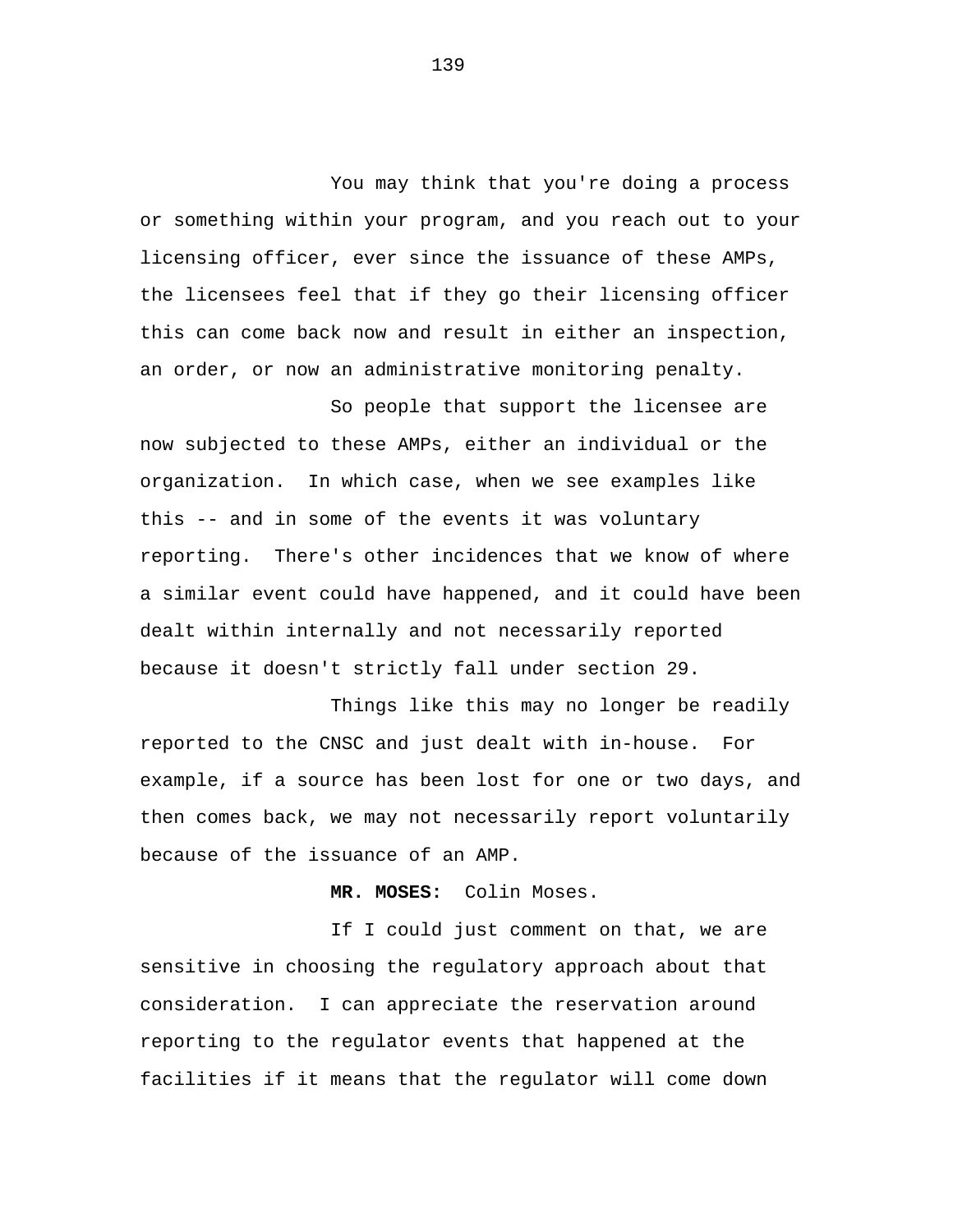with a very heavy hammer on that.

And we do take that into account in determining an appropriate response. I did outline in the regulations a specific clause that takes that into account in determining the violation or the relative amount of that.

So we can appreciate that, and that's particularly why we put an emphasis on outreach to the industry, through our newsletter and other activities, to encourage voluntary compliance and to share this operating experience in less adversarial manners.

**DR. SCHREINER:** John Schreiner, for the record.

I think part of the challenge that we have sometimes also and as we have been communicating more with our colleagues at the regulator. We also deal with other regulators who sometimes are a little bit less collaborative, so one gets a little bit nervous about things.

Occasionally -- and I think this has improved with time -- occasionally we get slightly different interpretations, depending on who you're talking to, and that can be a complication sometimes also.

We can understand that there's different levels of experience at the various divisions. People are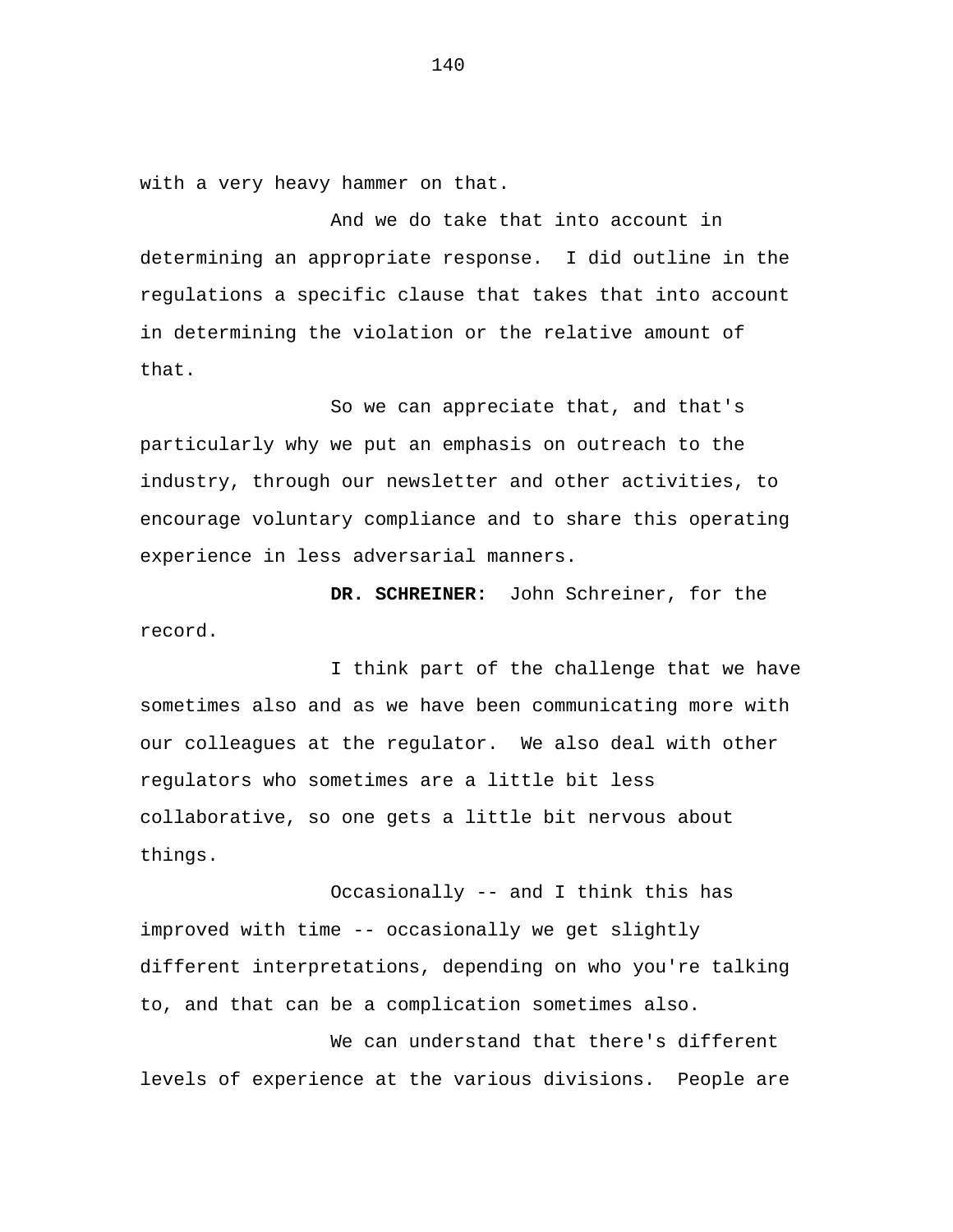trying to help. And a lot of it often is personal relationships. As Tanya just said, she didn't want to say anything against Peter because they have established a relationship. These relationships are very important, but you don't always have them.

I think one of the things that we would ask the CNSC to look at is: How do we have people deal with their clients -- "clients," is that the right -- with their various centres -- various licensees in a consistent manner?

You know, I know that they try to do that. When they do a Class 1 inspection now, you always have a young guy or a young woman coming along to be trained. It's funny. Sometimes they're the strictest of the group. They want to hit us with all kind of things, and you have to try and ask them to relax a little bit and remember how we're trying to work together.

But I think one of the things we all have to work on is a more consistent approach. I must say in our community -- also not all of the RSOs in our community are as collaborative as David and I, who are sweethearts. --- Laughter / Rires

**THE PRESIDENT:** Okay, we've got to break here for lunch. We have a logistical problem because we promised to reconvene and start the next item on our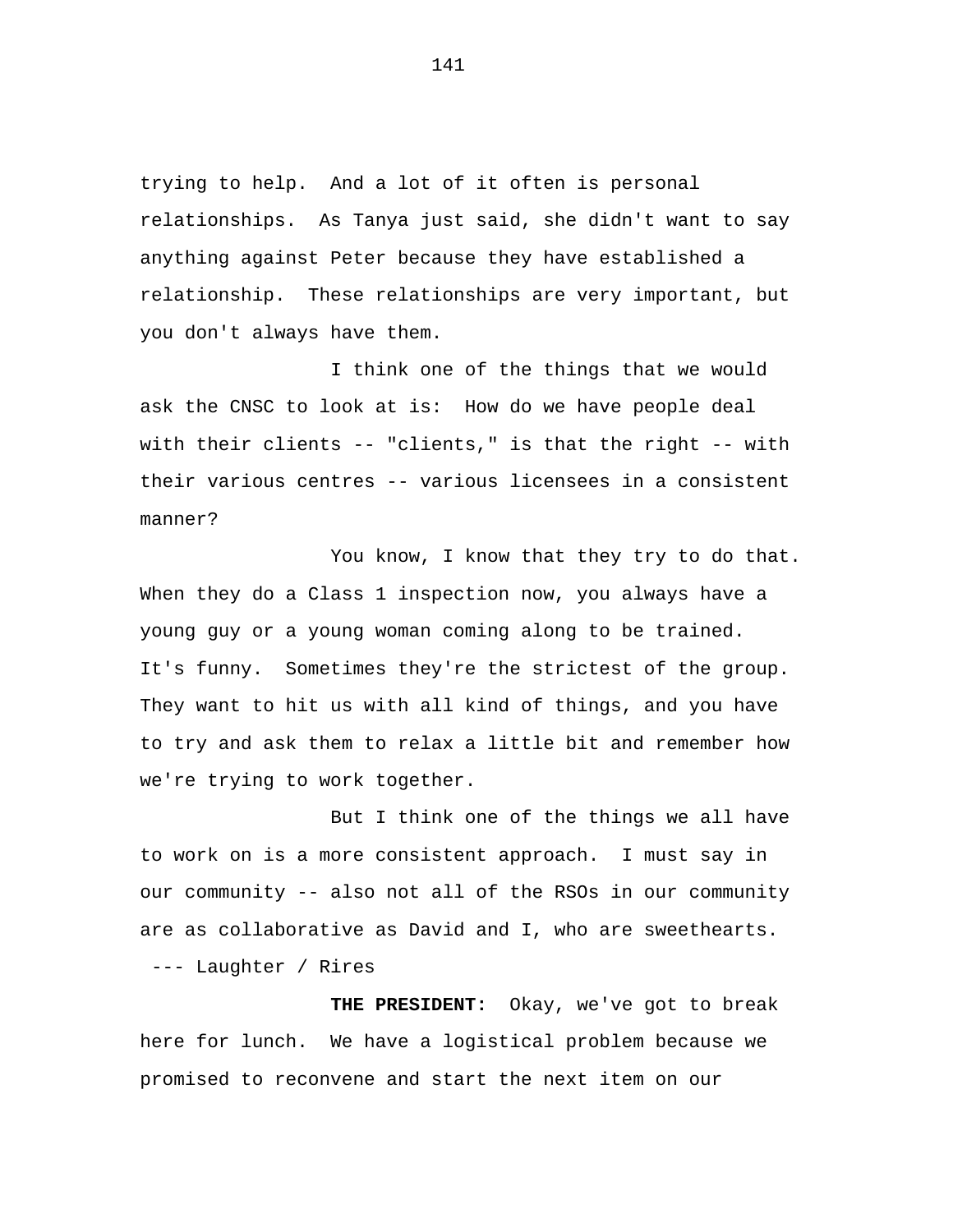emergency management for 1:30.

Can we push them beyond 1:30? **MS McGEE:** We'll confirm that. **THE PRESIDENT:** You'll have to confirm

that.

So we're going to take maybe...we'll come back at 1:30, and I'm sure there are lots more questions on this particular topic.

So thank you, and we'll see you in about one hour.

--- Upon recessing at 12:34 p.m. / Suspension à 12 h 34

--- Upon resuming at 1:31 p.m. / Reprise à 13 h 31

**THE PRESIDENT:** First of all, let me start by thanking staff and some intervenors for being flexible and allowing us to flip the agenda.

So we will resume the previous discussion around three o'clock, but right now we will deal with the next item on the agenda, which is an update from CNSC staff on the distribution of potassium iodine KI tablets.

And where are they?

**MS McGEE:** They're not...good question.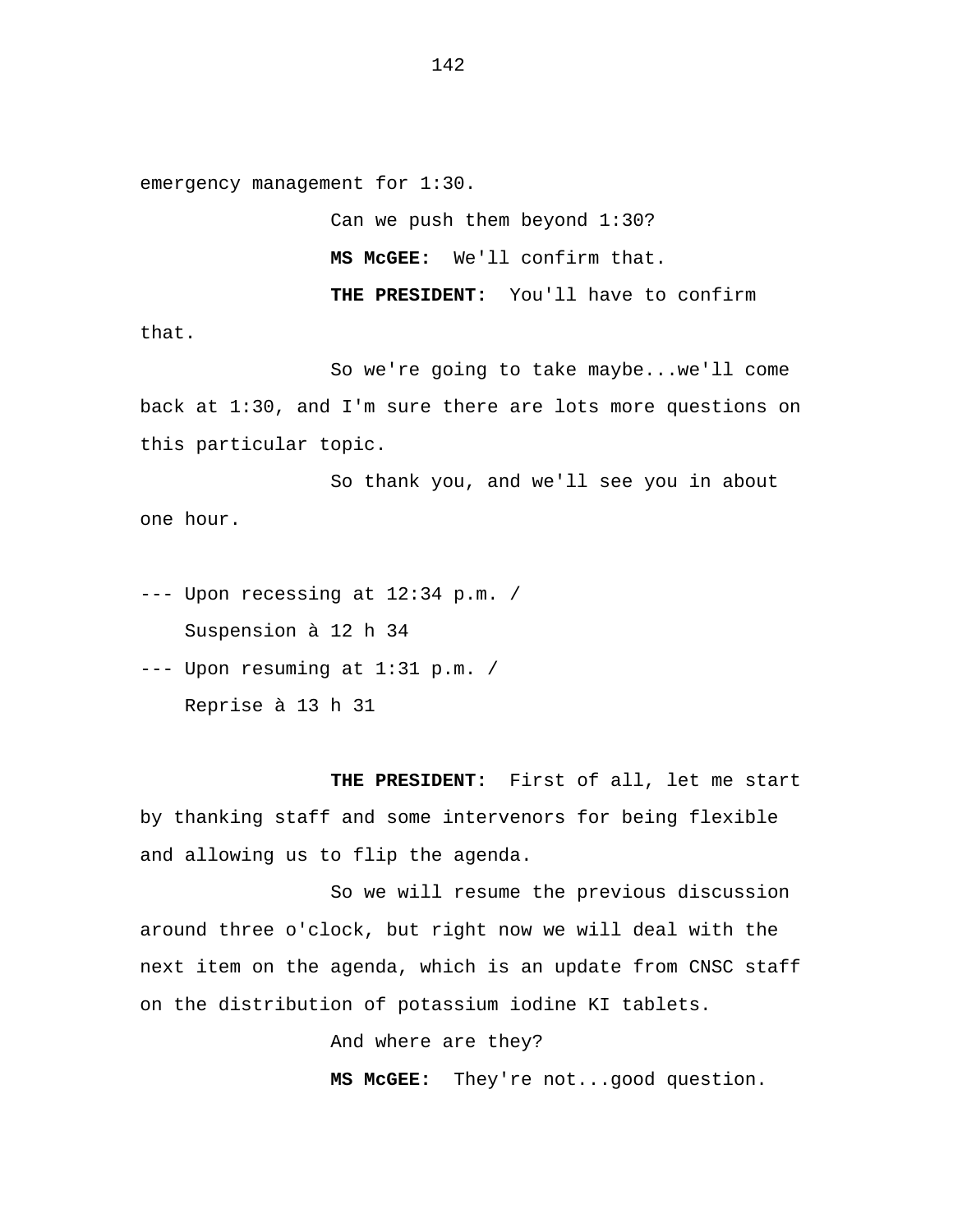--- Laughter / Rires

**MS McGEE:** Perhaps we'll just go straight into the OPG presentation.

# **\*CMD 15-M43/15-M43.A**

#### **Oral presentation by CNSC staff**

THE PRESIDENT: Okay. I'm going to read it, and maybe they'll show up while I'm reading it.

So this is the update on the distribution of potassium iodine KI tablets, as outlined in CMD 15-M43 and 15-M43.A.

We have representatives from the Office of the Fire Marshal and Emergency Management that are joining us via teleconference, and they will make a presentation later.

Just to test the technology, Mr. Kontra, can you hear us?

**MR. KONTRA:** Yes, I can hear you.

**THE PRESIDENT:** I think you should turn off the webcast because we can hear the webcast, which has a delay built in.

**MR. KONTRA:** I was just doing that as we were exchanging.

--- Laughter / Rires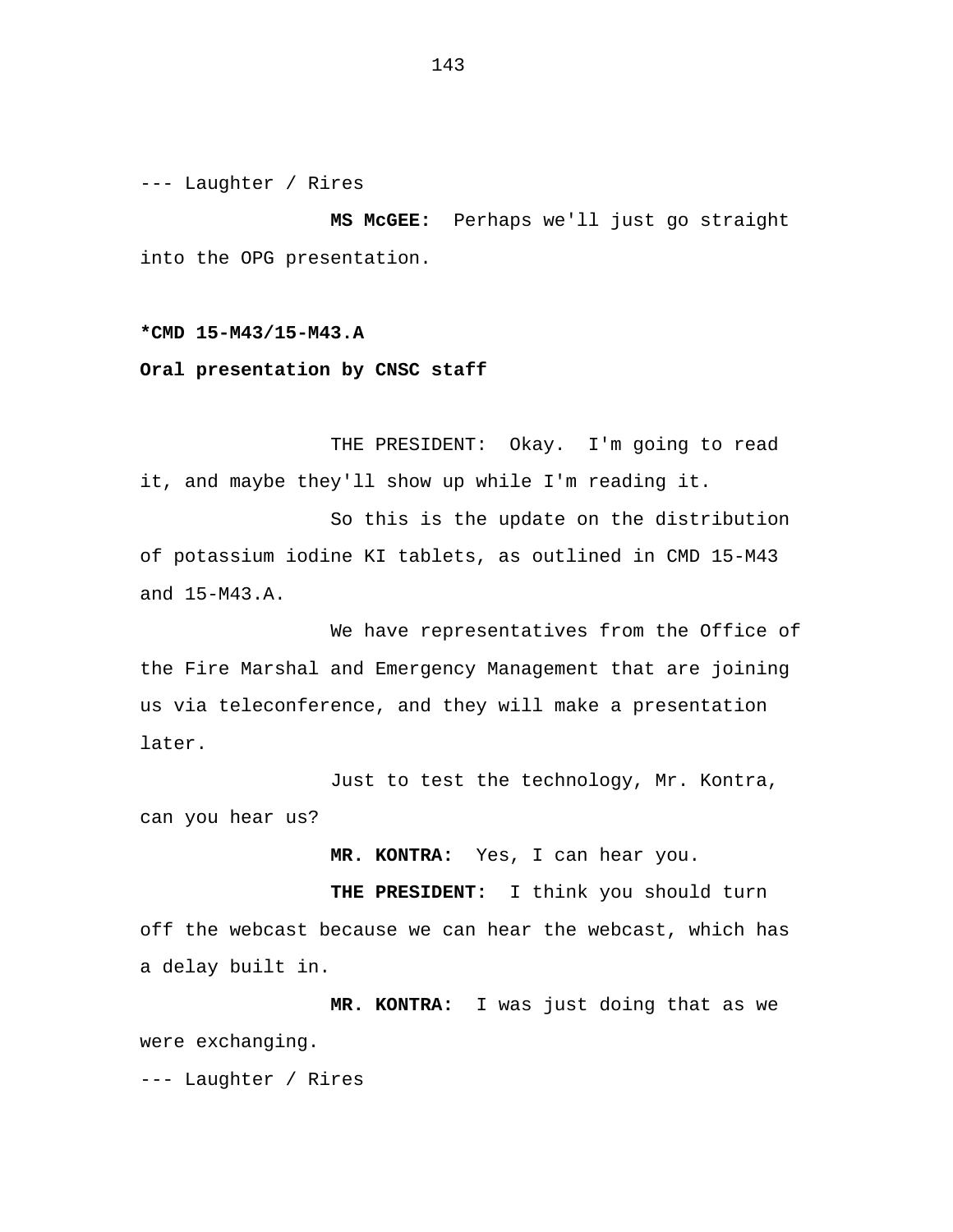**THE PRESIDENT:** And I understand there's also a representative from the Ministry of Health and Long-Term Care also with your group.

They are there?

**MR. KONTRA:** They're not on. They should be on momentarily, with Mr. Nodwell and Mr. Shingler.

**THE PRESIDENT:** Okay.

And I understand also that we have a representative from the Canadian Nuclear Laboratories joining us via teleconference, and this is Ms Fisher.

> Ms Fisher, can you hear us? **MS McGEE:** She's not on yet. **THE PRESIDENT:** She's not on yet. Is that Ms Fisher? No. Whoever just joined us, can you identify

yourself.

**UNIDENTIFIED MALE SPEAKER:** It is CNL

here, from Chalk River.

**THE PRESIDENT:** Thank you.

So I think I've seen some familiar staff. Are you guys ready?

**MR. AWAD:** Yes, we are ready.

**THE PRESIDENT:** So I understand the staff will start the presentation. Mr. Awad, the floor is yours. **MR. AWAD:** Merci, Monsieur le Président.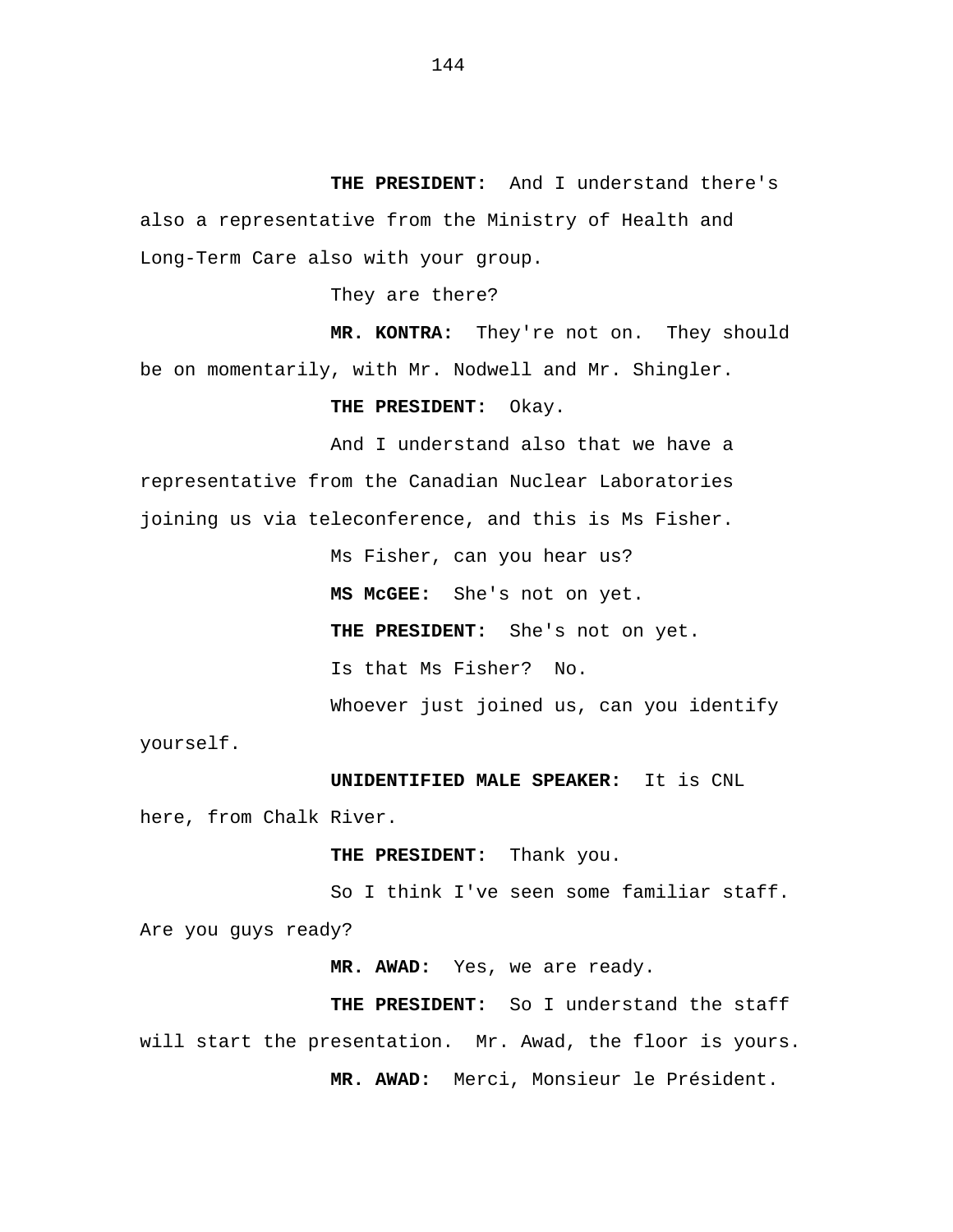Bonjour membres de la commission.

My name is Raoul Awad. I'm the Director General of Security and Safeguards at the Canadian Nuclear Safety Commission.

With me today is Richard Tennant, a specialist in the Emergency Management Programs Division.

With us also, as you said, via teleconference or present here, a representative from the Office of the Fire Marshal and Emergency Management, as well as the Ministry of Health and Long-Term Care, and representatives from major licensees.

I will start with the background information, and Mr. Tennant will give an update for each major facility, and then, finally, I will wrap up with a brief summary.

This is the second update on the KI pills distribution initiative. This initiative is a result of our Regulatory Document 2.10.1 on emergency management and a decision made by the Commission to have KI pills redistributed in the primary zone and pre-stocked for the secondary zone for all nuclear power plants and Chalk River sites.

This requirement was included in the Licence Conditions Handbook for these facilities, with a completion date of December 2015. The requirement was for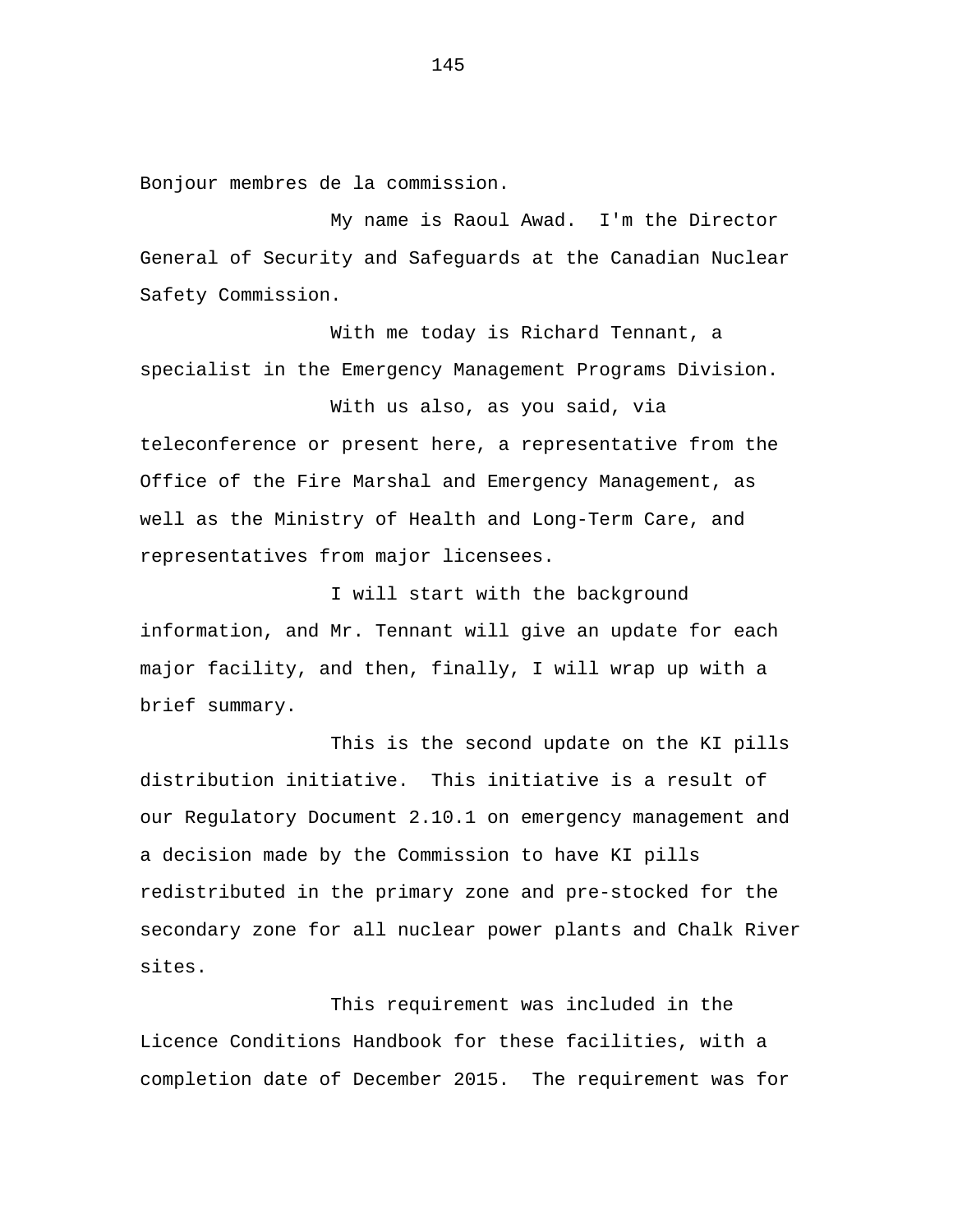KI pills to be pre-distributed for all residences, businesses and institutions within the plume exposure planning zone. This zone is normally between 8 and 12 kilometres for a major facility. For example, the Chalk River primary zone is 9 kilometres, the nuclear power plant 10 -- in Ontario, 10 kilometres, and Point Lepreau 12 kilometres.

In addition, there is a requirement for KI pills to be purchased and pre-stocked in strategic locations in their ingestion planning zone, typically 50 kilometres.

Please note that the main focus of our presentation today will be for Ontario, as New Brunswick already meets the requirement as defined in our REGDOC 2.10.1 since 1982, and Gentilly-2 is in the decommissioning phase.

The Office of the Fire Marshal and Emergency Management has established a cross-functional working group to coordinate and manage this initiative. In addition to the main working group, there are two task groups in place focusing on the distribution and the public education aspects.

More than 10 organizations are involved in the working group, including provincial ministries, regional- and municipal-level licensees, and more recently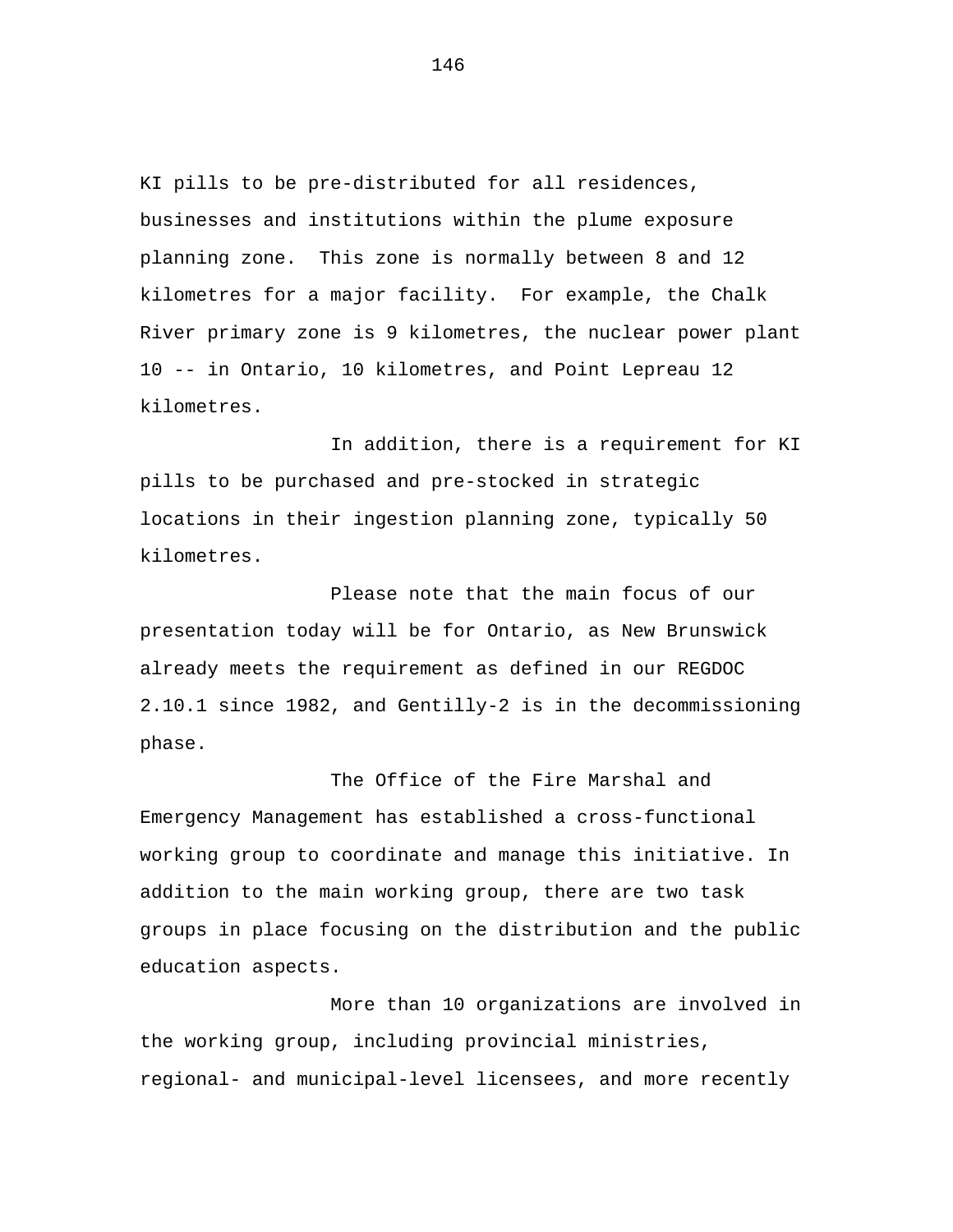Telehealth, to provide health-related information and assist with logistical support, such as storing a large amount of KI tablets. There continues to be good engagement by all representatives of these organizations.

Since the last update to the Commission,

the Ontario working group have accomplished a number of important tasks. Based on the results of focus groups, meetings and public polling conducted by OPG in Durham Region, a distribution strategy was chosen and will be described in the upcoming slide.

The policy framework was updated for primary and secondary zones to allow a close follow-up after the distribution. This strategy involves making KI available at pharmacies, secondary zone, warehousing and an emergency distribution option in the event of an emergency. More recently, Telehealth has been added to provide support to the province.

A one-stop website for Ontario was developed to ensure information on all nuclear emergency preparedness and response, as well as a KI program, and this website is now live, and also provides links to other key organizations, such as local authorities, the Ministry of Health and Long-Term Care and the CNSC.

I will turn my presentation to Mr. Richard Tennant to provide an update on each side.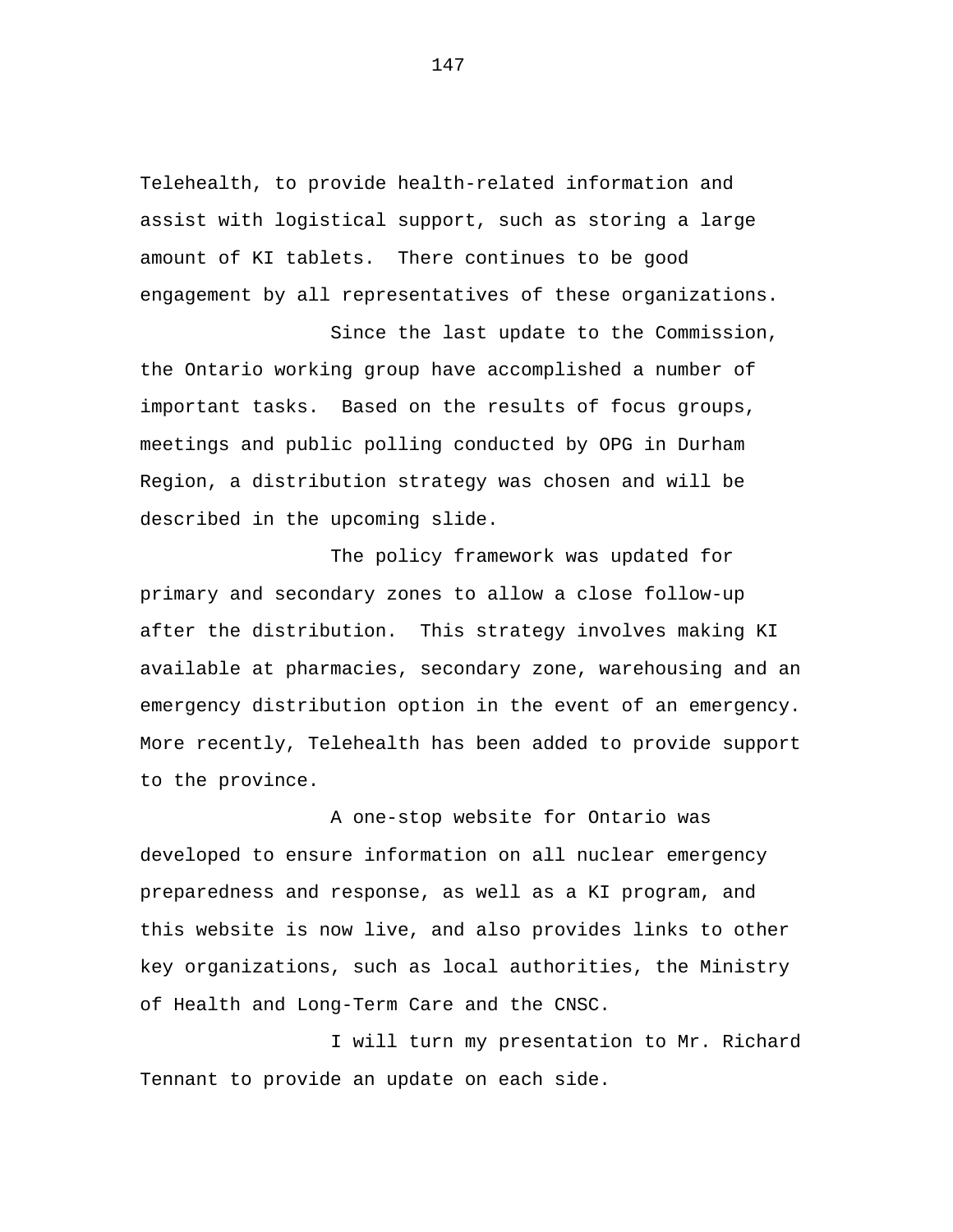MR. TENNANT: Good afternoon, Mr. President, and members of the Commission.

My name is Richard Tennant, and I'm a Licensee Emergency Programs Officer in the Emergency Management Programs Division.

As mentioned earlier, the working groups have developed and adopted a strategy for pre-distribution and pre-stocking for the nuclear power plants and the NRU reactor at Canadian Nuclear Laboratories in Chalk River, Ontario.

For the primary zone, sufficient KI will be pre-distributed for each person for two days. For the secondary zone, the working group has decided to purchase and pre-stock KI pills for the sensitive population only. The sensitive population consists of pregnant or breast-feeding women, as well as people of 18 years of age and under.

I will now provide an update for each facility.

Bruce Power has completed its

pre-distribution to residences, businesses and institutions in the 10-kilometre primary zone. Pre-distribution activities included information sessions, a door-to-door campaign and a mail-out. Bruce Power continues to work closely with the province and the local authorities, such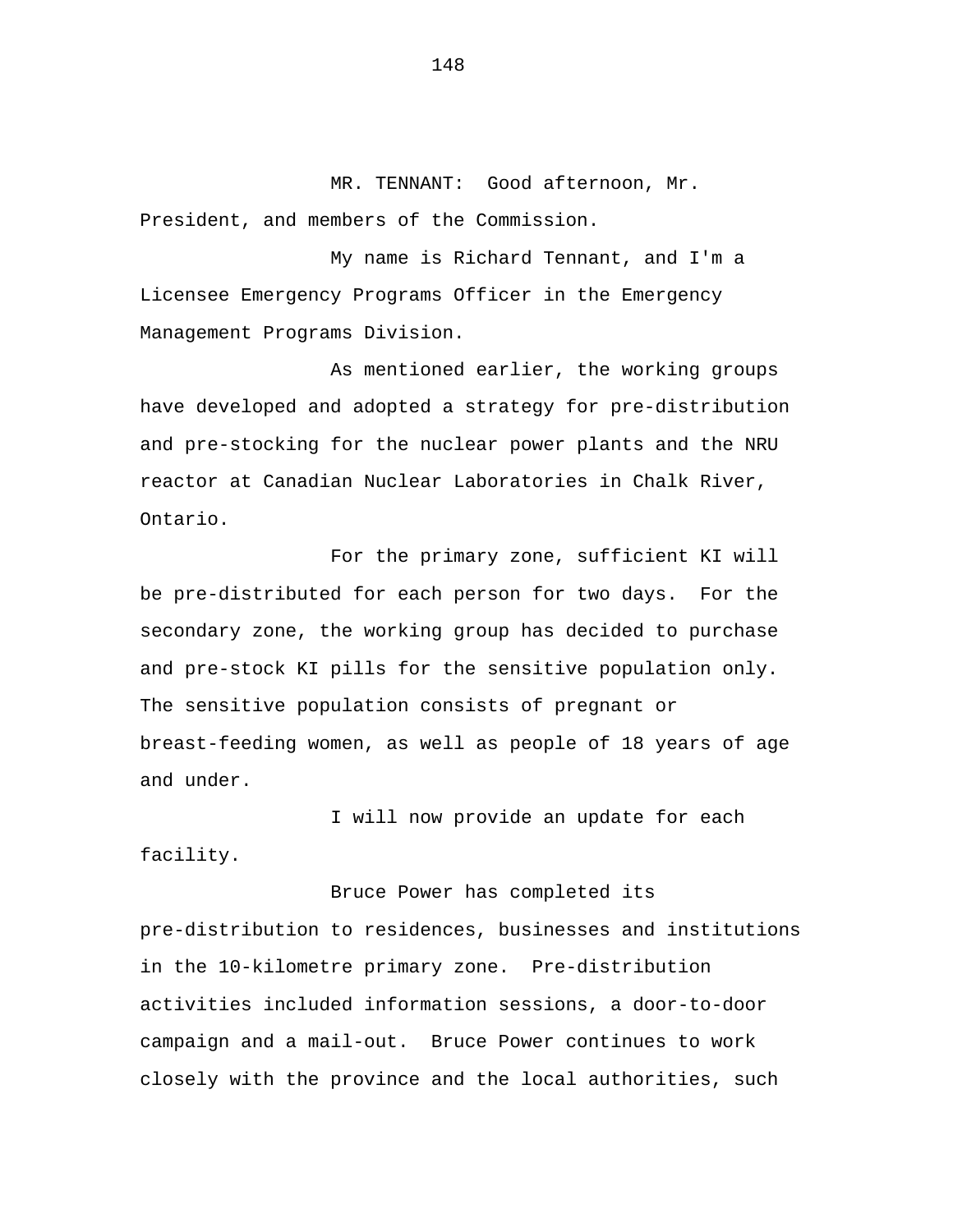as Grey Bruce Health, to ensure that an effective KI pre-distribution maintenance and communications plan are in place. Bruce Power has developed a specific website to ensure the public are well informed.

As for the secondary zone, efforts are under way to pre-stock KI at designated locations and at a few special locations, such as schools, hospitals and fire halls, to name a few.

A community safety guide, which is provided in the annex of the CMD, was sent out with information pertaining to KI, and the guide also includes a voucher for people to claim their KI tablets if they wish to obtain it in advance.

The 50-kilometre pre-stocking is on target for completion by the end of the year. CNSC staff is confident that the pre-stocking of KI pills in the second zone can be completed by the end of the year.

Now for OPG.

Pickering and Darlington actions are being managed as one project for the whole region. For the primary zone, a mail-out is planned for early October. OPG continues to work closely with the Regional Municipality of Durham, the City of Toronto, which includes parts of Scarborough, and the OFMEM, the Office of the Fire Marshal and Emergency Management.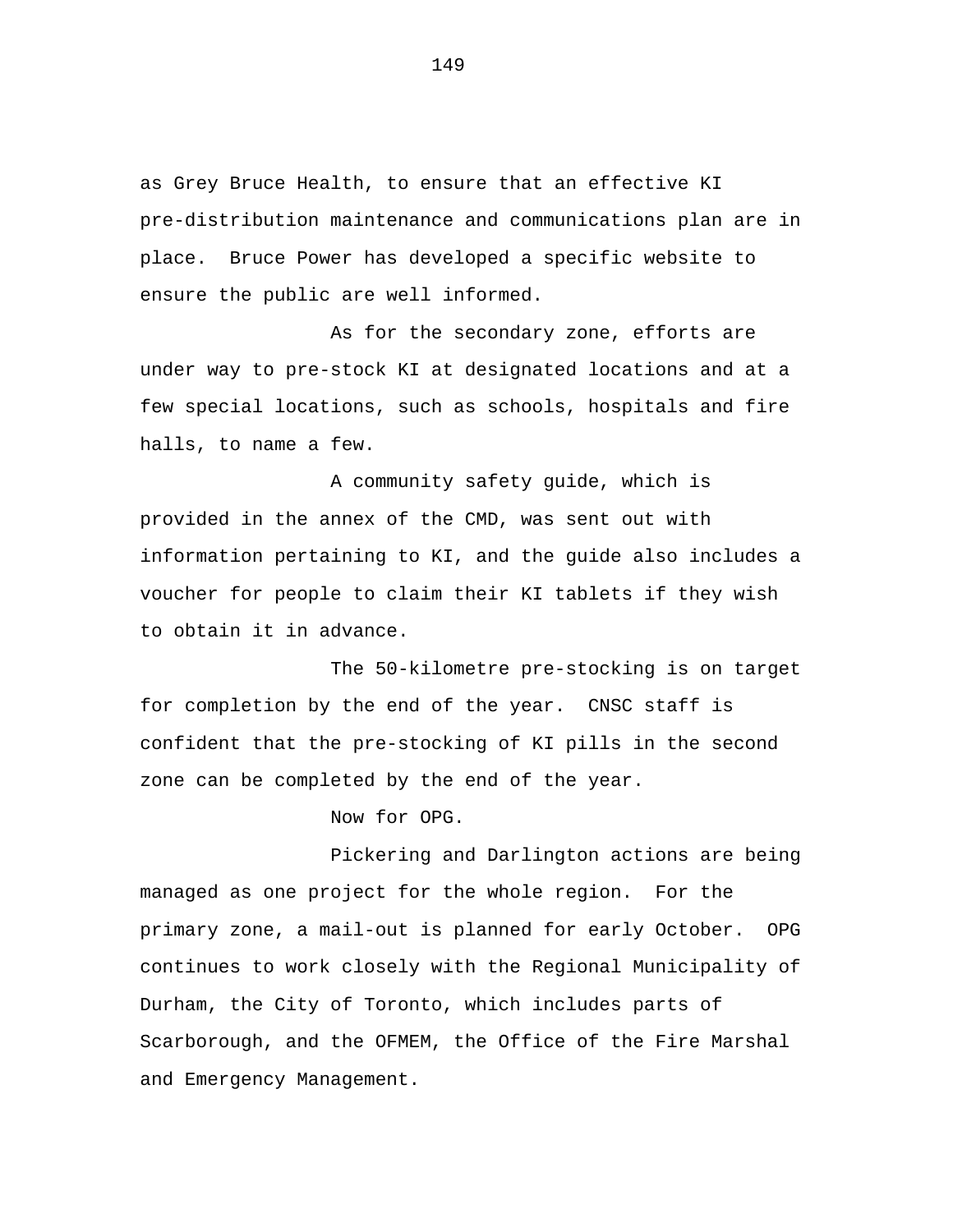OPG conducted public polling with the community to assist them to determine the preferred method to pre-distribute KI. Outreach and media activities are taking place in preparation of the mail-out, including a number of successful focus groups which were held with the public, a press release and information products.

As for the secondary zone, stockpiling of KI is under away and is planned to be completed later this month. Delivery is in progress and logistical support to store 6 million KI tablets provided by the Province of Ontario. CNSC staff is confident that OPG can successfully meet the requirements for KI by the end of the year.

For the Canadian Nuclear Laboratories in Chalk River, it was decided to pre-distribute the KI in its primary zone by registered mail in mid-October. CNL developed a communications plan and are working closely with OFMEM, and also with the Province of Quebec, to ensure residents across the Ottawa River are well informed of this initiative. Meetings have taken place with key organizations, including a video featuring local mayors and local medical representatives.

As for the 50-kilometre secondary zone, KI tablets are being acquired and CNL is in the process of identifying locations to stockpile the KI tablets both in Ontario and in Quebec. CNSC staff is confident that CNL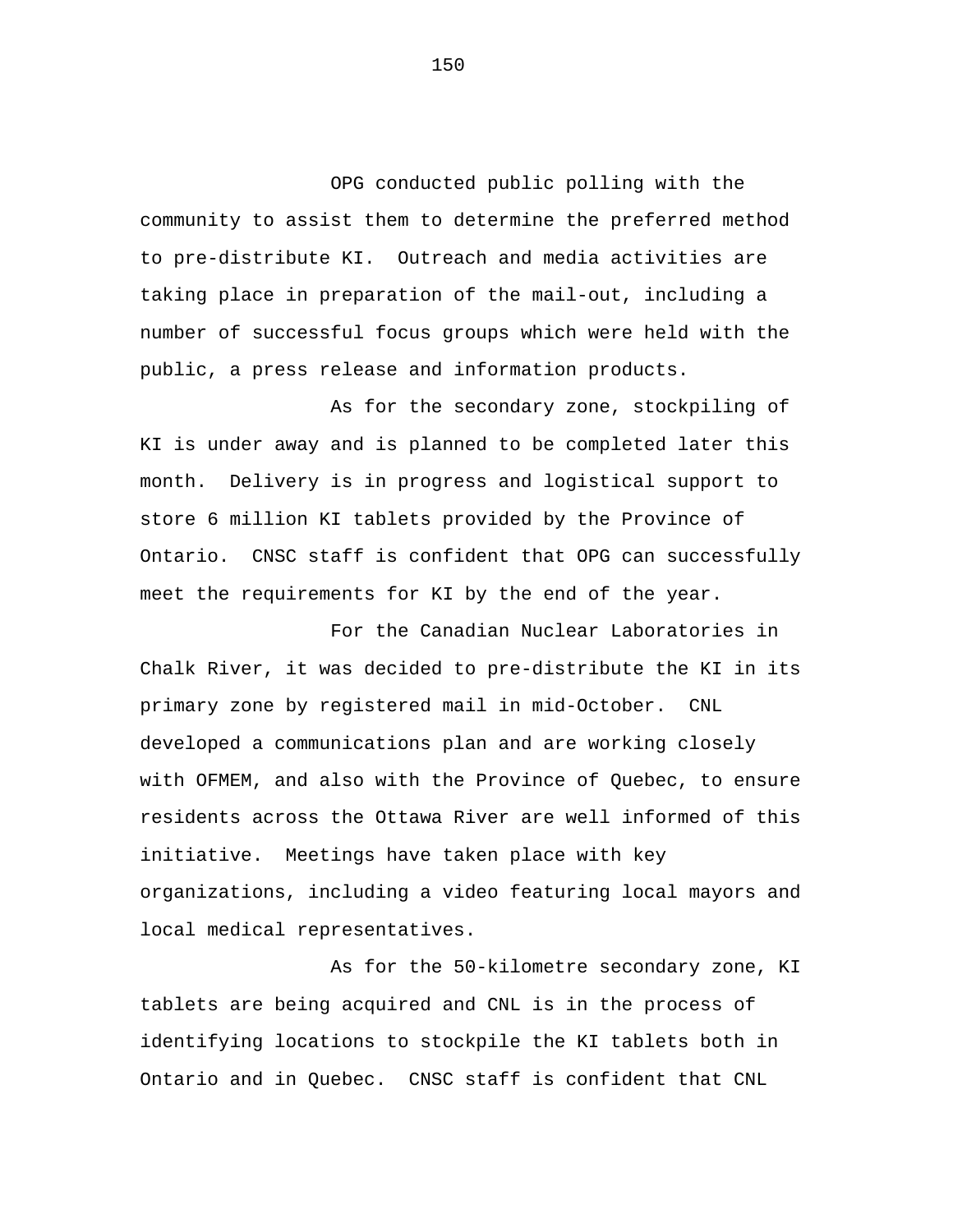can successfully meet the requirements by the end of 2015.

I will now return the presentation to Raoul Awad.

**MR. AWAD:** Thank you, Richard.

In conclusion, Mr. President, and members of the Commission, New Brunswick already meets the requirements and the Commission decision since 1982. As for Ontario, key stakeholders continue to work closely together to implement their pre-distribution and pre-stocking strategies with each of their host community. The CNSC staff would like to mention that there has been good progress to date on this initiative and we are confident that our licensees are on target to meet their December 2015 deadline.

With regard to G-2, G-2 used to meet the requirement before the shutdown, but currently the KI pills are no longer required.

This concludes our presentation and we are ready to answer any questions you may have.

**THE PRESIDENT:** Thank you.

I should have recognized the representative from Bruce Power. Frank Sanders is here with us.

We're going to hear now from the licensees, and I understand that OPG would like to make a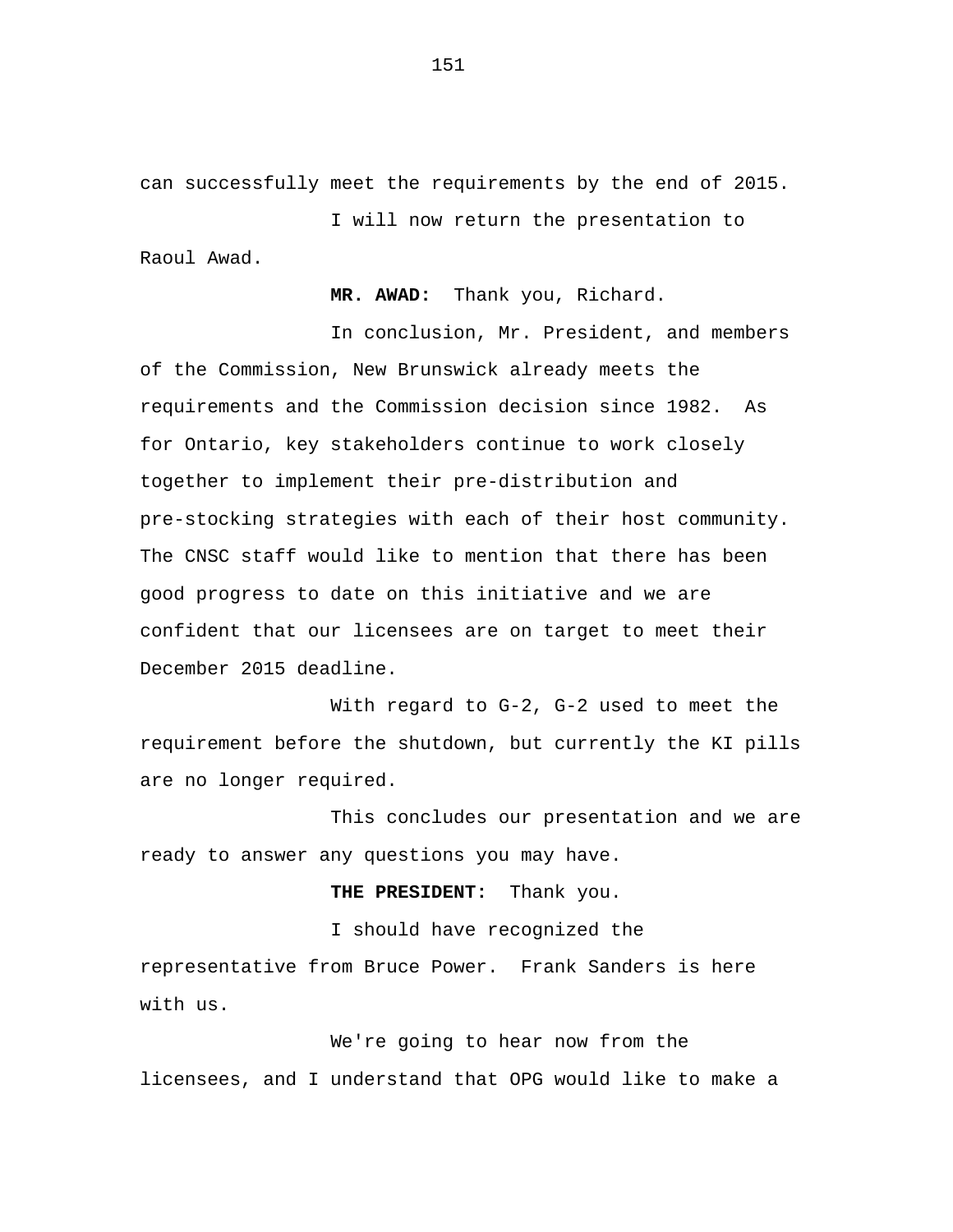presentation.

Mr. Powers, I understand you're going to make it, so please proceed.

**MR. POWERS:** Good afternoon.

For the record, my name is Kevin Powers, Director of Public Affairs at Ontario Power Generation.

This week the first of 200,000 homes and businesses around the Pickering and Darlington stations are receiving their KI packages in the mail. It's the culmination of over a year of work, and I'd like to take a few minutes to take you through the steps that led us to where we are today and where we're going.

While the first homes and businesses are just receiving their packages this week, this is the second phase of a public education campaign that began right before Labour Day. I'd like to take you through the pre-distribution campaign, and the research that went into it, the distribution campaign itself, the communications and advertising, the phases of the distribution, and a discussion of the availability in the secondary zone.

As you're aware, the requirement for pre-distribution of KI by the end of 2015 has been added to the Licence Conditions Handbooks for the nuclear generating stations. The requirements are also detailed in the Regulatory Document 2.10.1.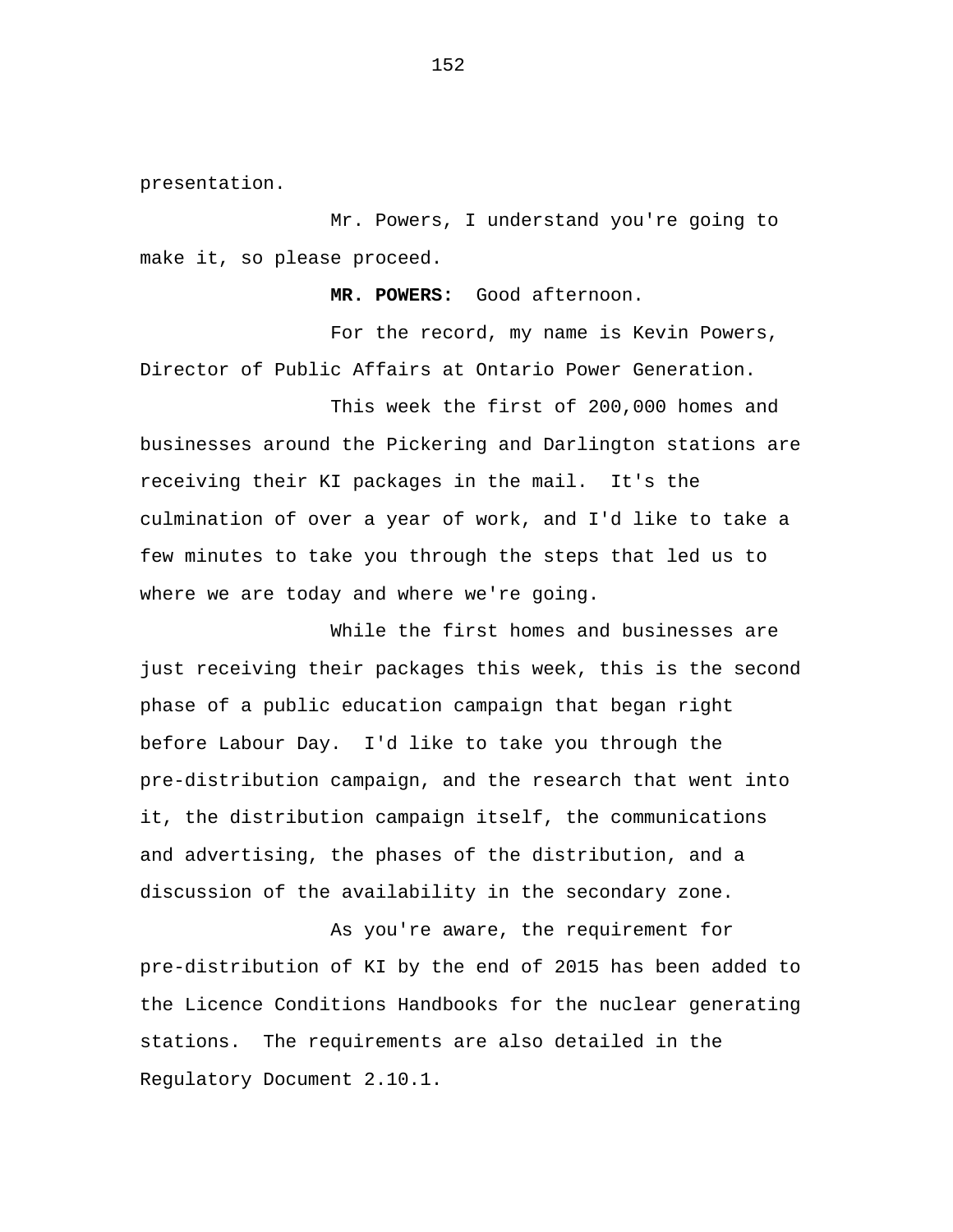Under Regulatory Document 2.10.1 all households, institutions and businesses within the designated plume exposure planning zones in Canada be provided with iodine thyroid blocking agents, and instructions on their proper use, by the end of 2015.

A team from Ontario Power Generation, Durham Region, Toronto and the Province of Ontario have been working together on the communications and distribution strategy for the 200,000 homes and businesses in the primary zones around the Pickering and Darlington stations. We are on target.

Our pre-distribution campaign, which began prior to Labour Day, wrapped up yesterday and we expect all of the pills to be delivered to each of the 200,000 homes and businesses by mid-October.

We began our efforts in earnest on this project in January of this year with focus groups in the primary zones around Pickering and Darlington. The challenge we were facing was unlike any other operator in Canada and very few around the world.

Central to the communications and distribution challenge is the diversity of the population. With 200,000 homes and businesses we would be distributing to everyone, from OPG employees to people who didn't even know they were in the primary zone of a nuclear facility,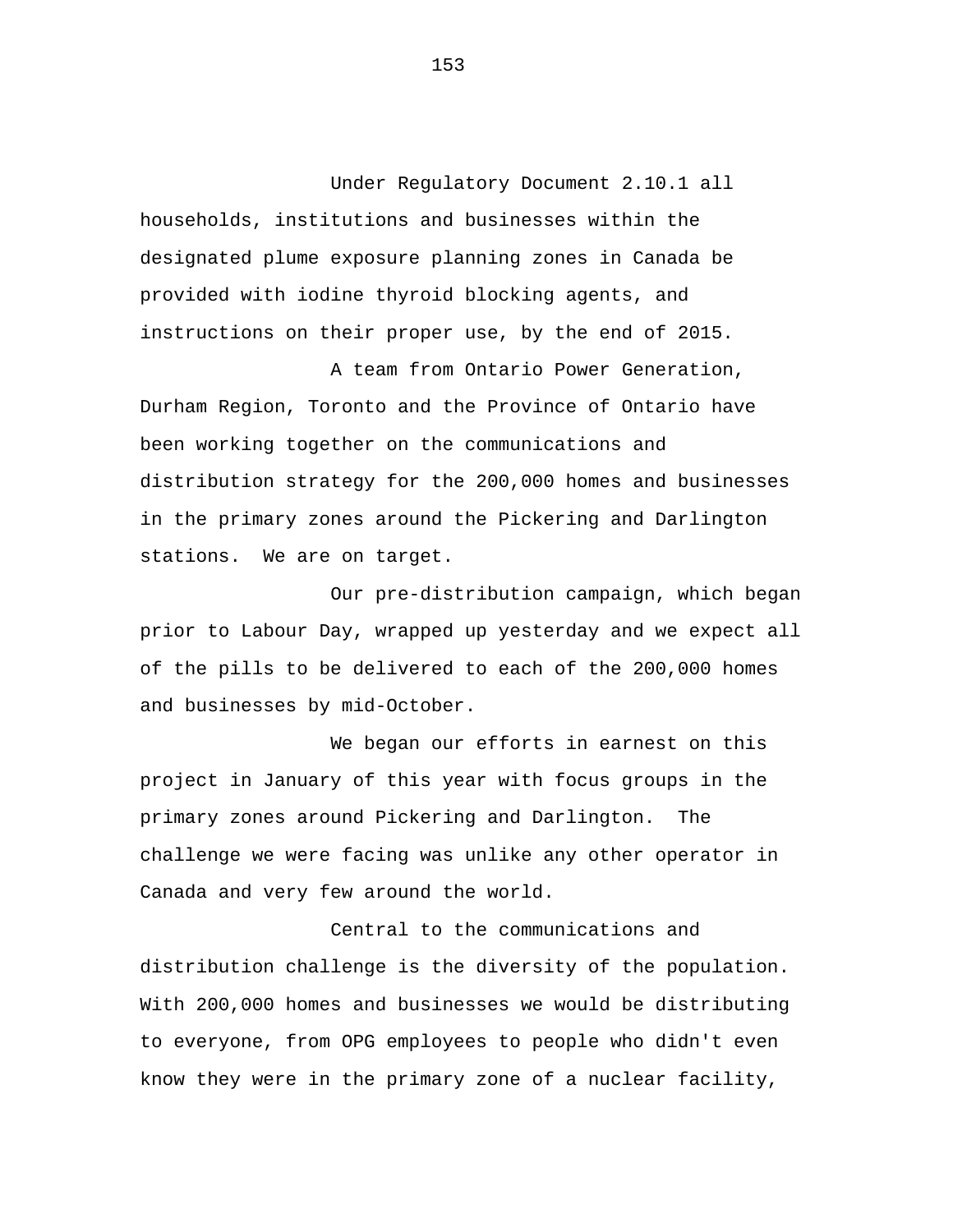from farms in Clarington to high-rises in Scarborough. There were those who had diligently got their pills at pharmacies and those who didn't even know what KI pills were.

Our intent in those first focus groups was to understand what people knew about KI pills, what they knew about emergency planning and mainly what they would think if suddenly a box of radiation-blocking pills landed on their doorsteps.

The initial results were discouraging. Many expressed concern about the distribution. They found the idea alarming or concerning in that it suggested an imminent risk they weren't aware of. There were a lot of fears and questions.

We followed up the focus groups with quantitative polling to better understand how to effectively address those fears and concerns by taking each concern raised in the focus groups and testing which answers best address them.

We discovered through the quantitative polling that there is reasonably high awareness of KI pills, it's 73 percent of the population, that those who don't have them say it's because of a lack of information, not opposition. Once provided a description of KI pills, 83 percent of the population said it was important to have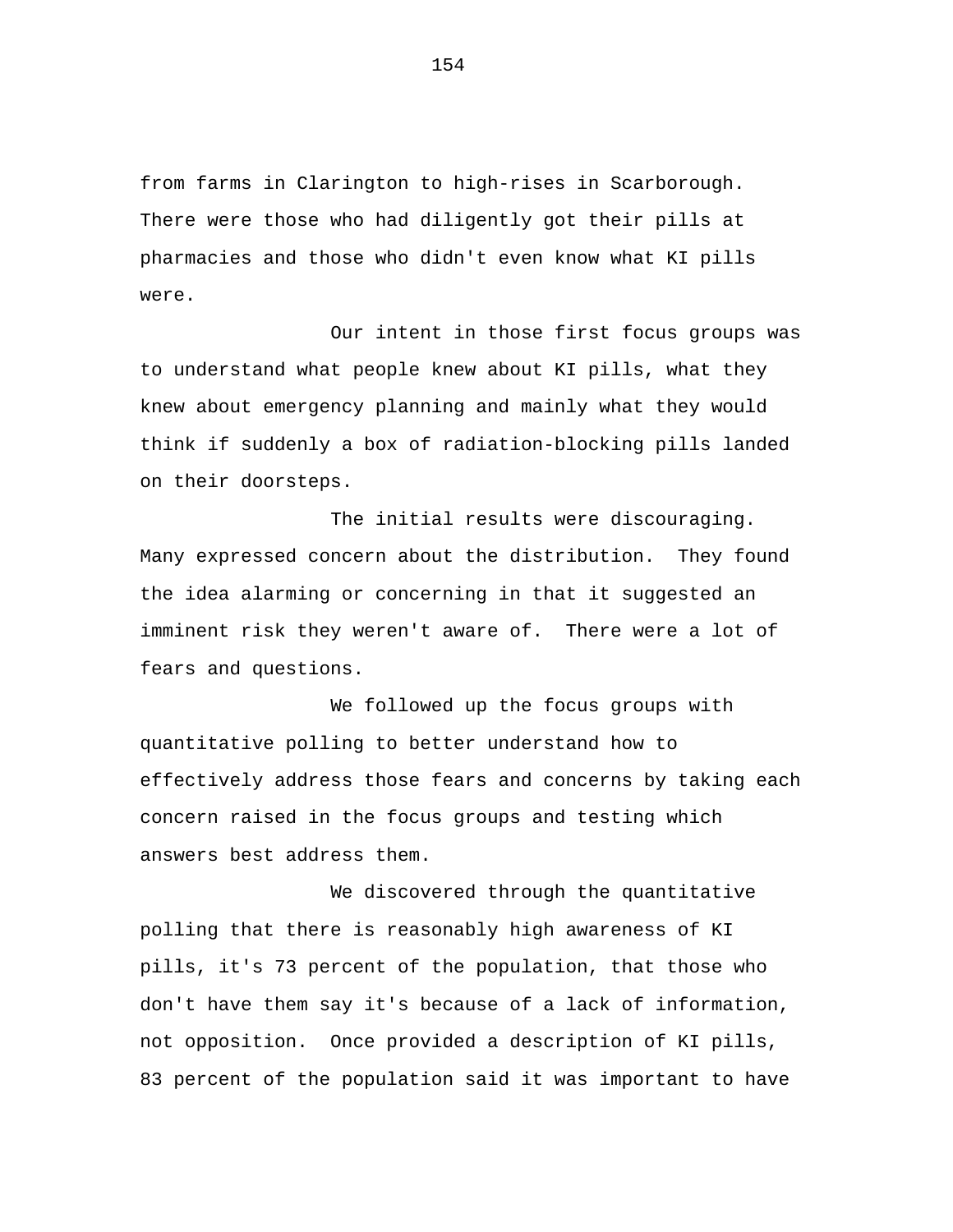them at home and, encouragingly, 85 percent of the population said they were open to having them mailed out by authorities if there was a pre-distribution campaign that first addressed their main concerns.

The information we gained here helped us form the outline of a public awareness campaign and determine what information would help the broader public understand the program.

We then had another set of focus groups. Here we mocked up several variations of campaign executions to determine what order worked best for the products, what products and images were most effective and whether the messages from the quantitative polling were truly effective.

By the end, we were satisfied that we had the right campaign format, the right products and the right messages for everyone from the most to the least informed to meet our campaign objective.

Simply stated, the objective of the campaign is to build awareness of KI pills. This means dispelling concerns, telling people why we are doing this now and not 30 years ago, what the pills do, under what circumstances they should be taken, and providing information on how and when they would be taken as well as instructions on their storage and use.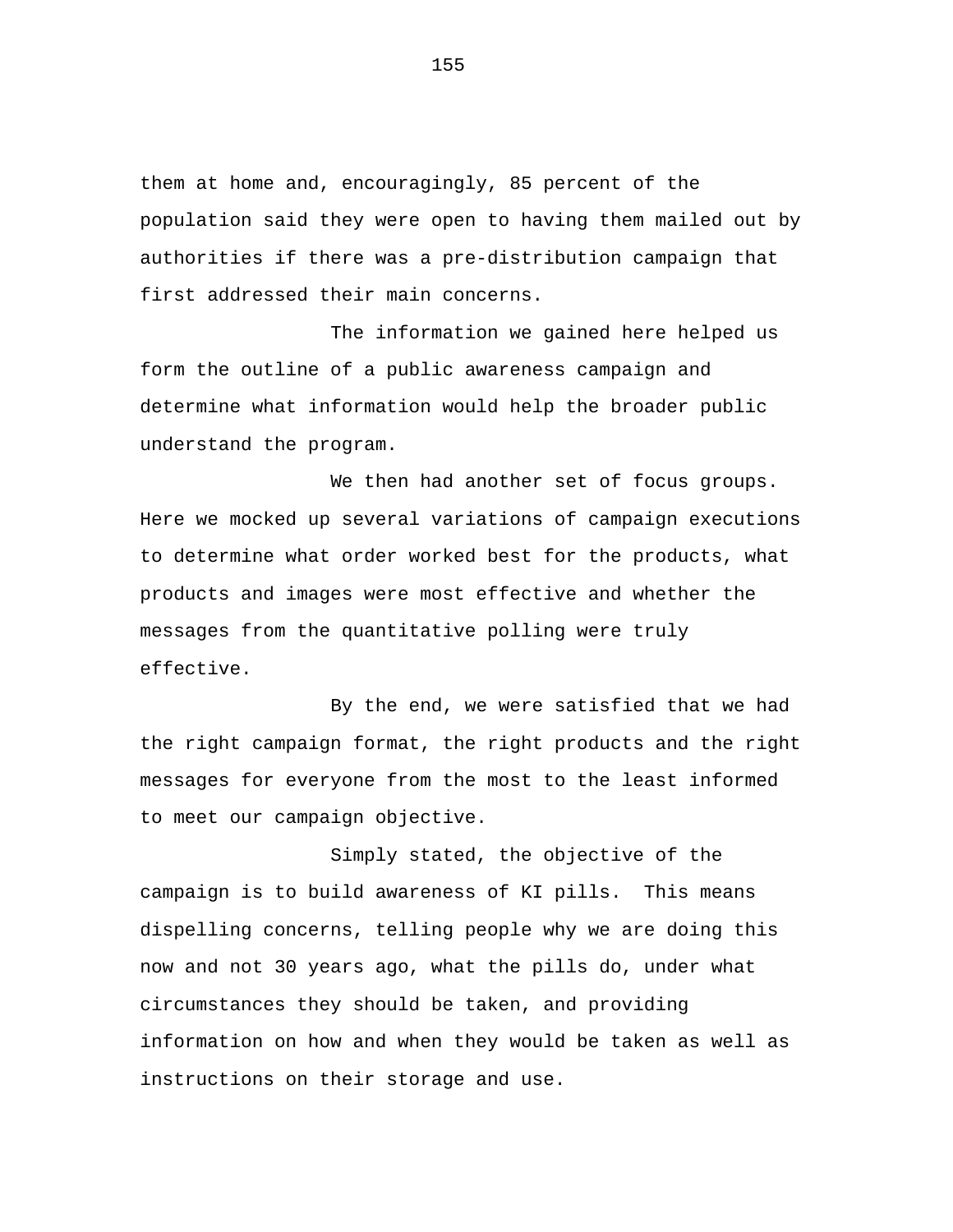Our research led us to the conclusion that the best approach to meeting this objective was a two-phased public awareness campaign.

The first phase was the pre-distribution campaign. This was a focused, intensive public education campaign that raised awareness of the distribution with the intent of explaining why it is occurring and what it means.

The second was the distribution campaign itself. This was using the pill packaging to drive an understanding of when and how to use the pills and reinforcing the safety of nuclear facilities.

I would like to take a few minutes to walk you through these.

In the week prior to our pre-distribution campaign, myself, along with members of Toronto and Durham, met with local media to walk through the campaign elements so that we had TV, radio and newspaper coverage in the days leading up to the campaign launch.

On the week of September 4th, we wrapped all of the major newspapers in Durham and in Scarborough with our ads. These ads have appeared inside the newspapers every week since then and will continue to do so over the next couple of weeks. We also bought outdoor ads in bus shelters, billboards and GO train stations.

The central insight driving the slogan and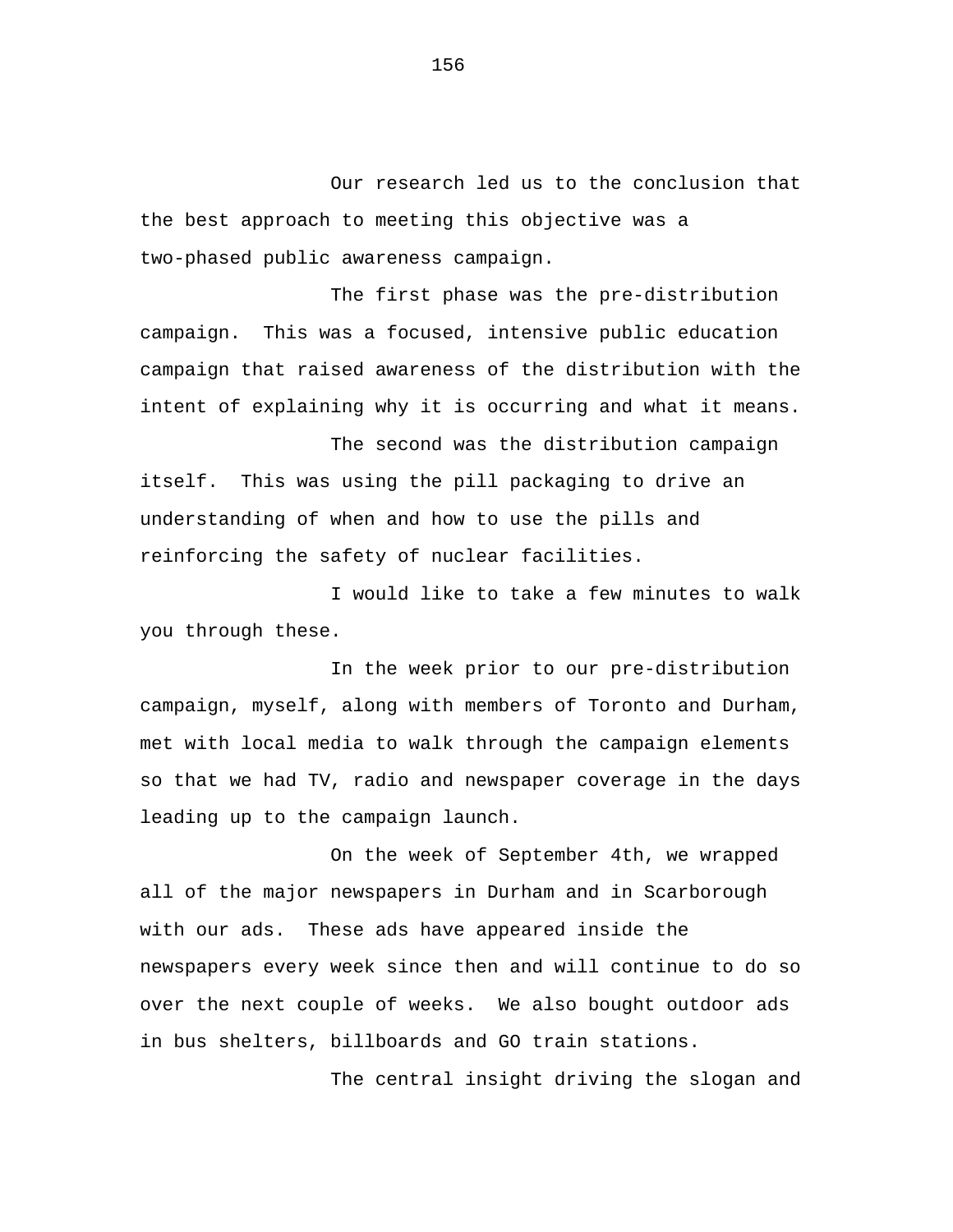the graphics is that safety takes preparation. Keeping KI pills is no different than keeping a fire extinguisher in the home. You don't expect to use it but it's better to be prepared. The public in our focus groups instantly understood this.

The same week, residents in the primary zones also received a letter, co-signed by the Medical Officers of Health of Toronto and Durham, letting them know that KI pills were coming and why. In that letter, which I have provided to you, we also included a brochure with the most frequently asked questions from the focus groups.

Those with further questions were sent to a new website preparetobesafe.ca. That site featured more information on KI pills, emergency preparedness and an interactive map to help determine whether you were in the primary zone or not.

Those with even more questions were asked to call the call centres for Toronto, Durham and Telehealth Ontario.

Throughout this time, OPG, Durham and Toronto used Twitter to bring attention to the program.

As I mentioned, the distribution campaign has begun this week as the first of the 200,000 homes and businesses began receiving the pills. I have distributed a number of examples of the package that people are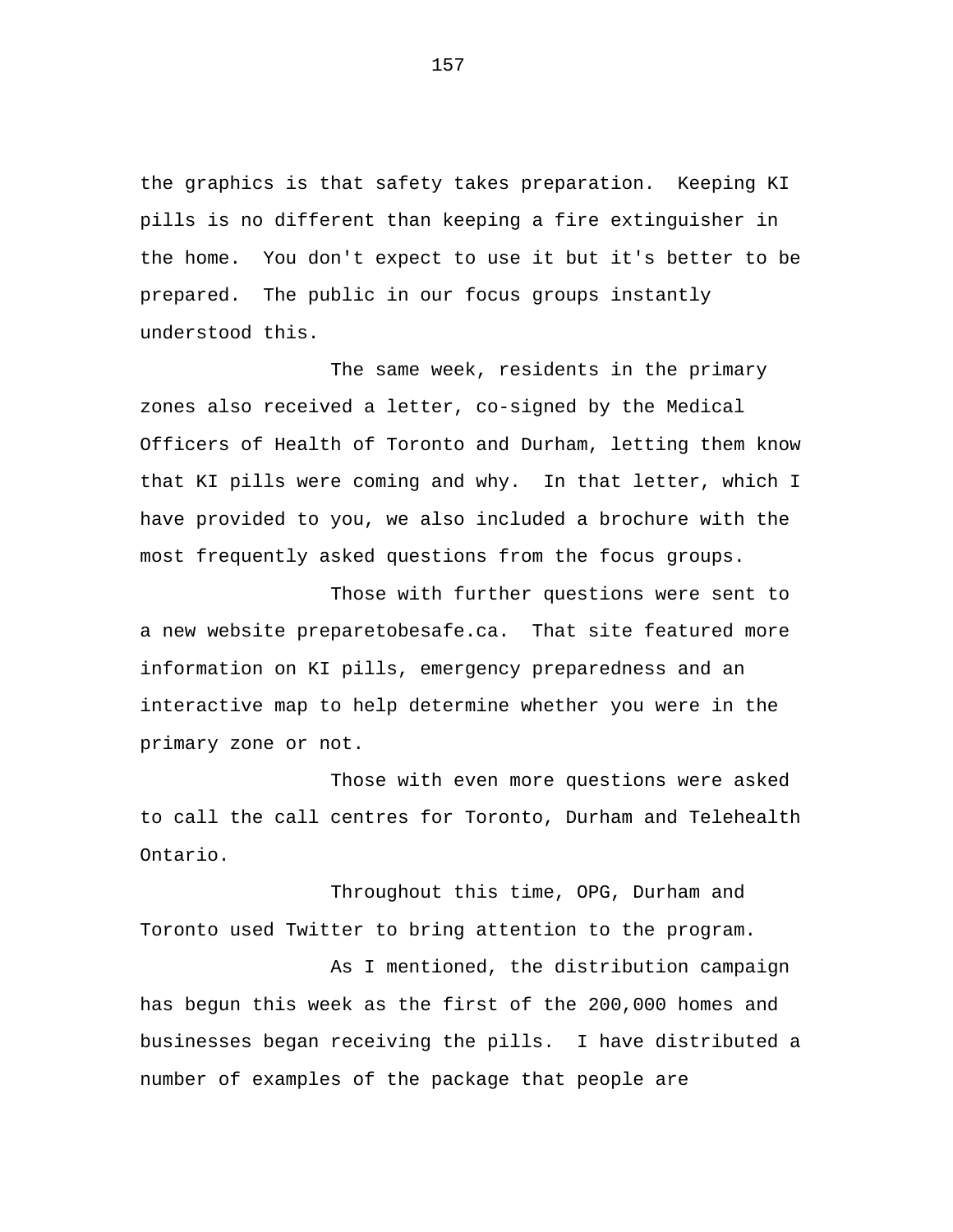receiving.

You will note it is branded like the rest of the campaign. This was a design people said was memorable without being alarming and that they wouldn't throw out. It is also meant to fit into medicine cabinets.

You will also note that the front end of this has frequently asked questions and instructions for use. Our focus group participants said they wanted all of the information and the pills in one easy-to-read package.

You will also note the pills are nestled

in the back cover. Upon delivery, all of this is shrink-wrapped to allay fears of tampering, which was a concern we came up against in our focus group testing.

While these are being distributed, the advertising campaign continues.

## In addition, the website

preparetobesafe.ca has been enhanced to allow families and businesses in the primary zone to order more if for some reason they didn't get them or they didn't get enough.

In three weeks, on October 21st and 22nd, we will also hold public information sessions at Pickering and Darlington to answer any remaining questions once the initial distribution is complete.

As I mentioned, online ordering of KI is also now available for those residences or businesses that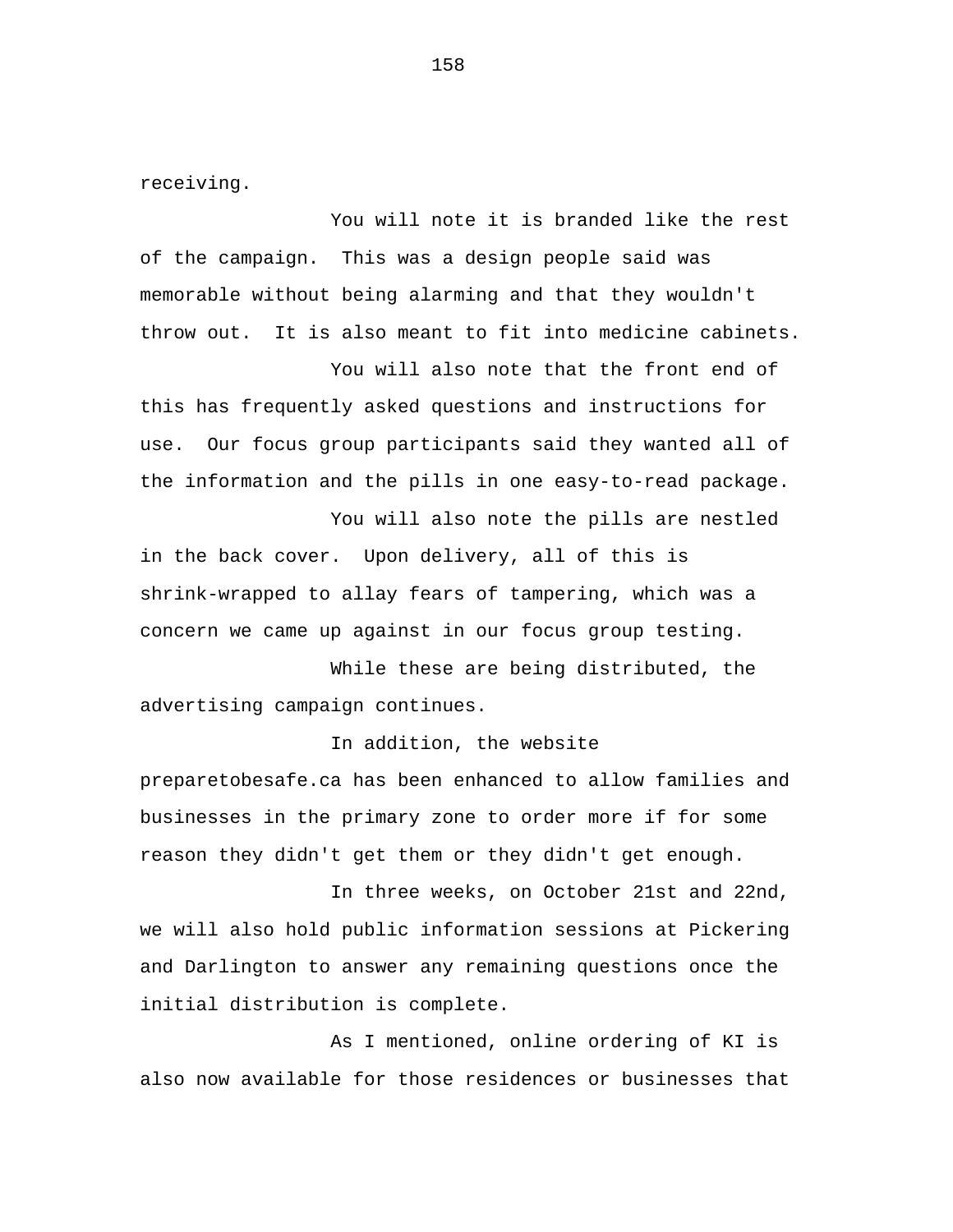need additional tablets and after October 15 for secondary zone orders. Additional supplies of KI pills will be primarily through website orders. The existing participating pharmacies will also remain available to pick up KI pills in person.

## Public polling is also planned

post-distribution to get a measure of public acceptance and understanding. We will also continue to monitor social and traditional media and we will also use questions received at our call centres and information sessions to update the website Q's and A's as we proceed.

Over the next several years the website will remain available for website orders, and OPG, Toronto and Durham will continue to build awareness of the program.

Currently, a number of independent pharmacies in Durham are participating in the pre-distribution of KI and have been for a number of years as a public service.

Well before the expiry date of this batch of pills in 2027, new pills will be procured and distributed as required. Disposal of the expired pills is also something that will have to be considered to ensure as sustainable process as possible.

The requirement for the secondary zone or ingestion planning zone is to have sufficient KI ready for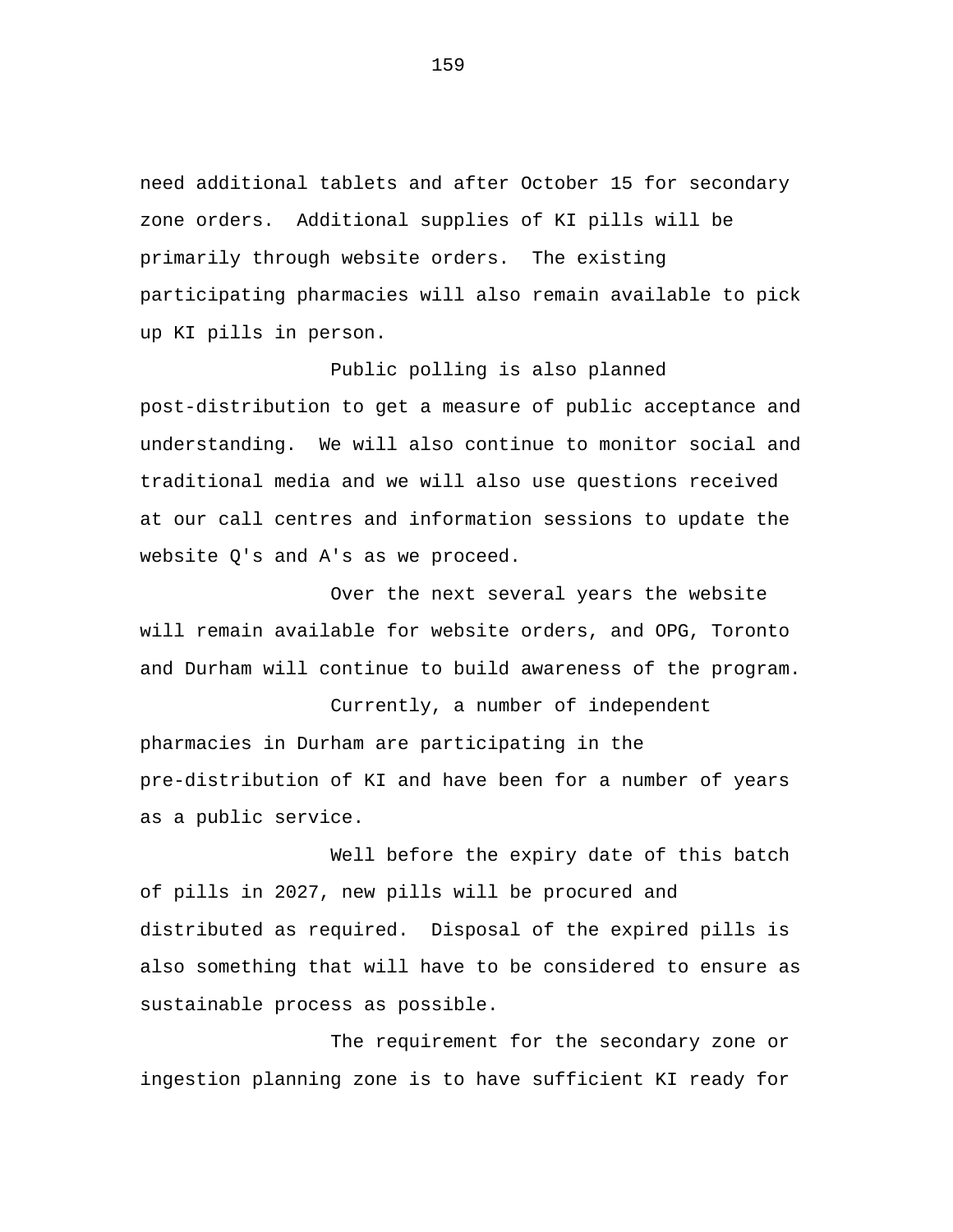prompt distribution. Six million tablets have been procured for the secondary zone stockpile and they will be stored at the Government of Ontario pharmacy located in the Greater Toronto Area.

The Office of the Fire Marshal and the Ministry of Health and Long-Term Care are preparing a plan for distribution that considers all the affected municipalities and there is a working group of the Office of the Fire Marshal and Emergency Management, the Ministry of Health, Durham, Toronto and OPG on communicating the pill availability in the secondary zone.

At the Darlington day two hearing in November we will provide an update on the distribution to the primary zone as well as the availability in the secondary zone.

Thank you for your time and with that I am happy to answer any questions.

**\*CMD 15-M43.2** 

**Oral presentation by the Office of the Fire Marshal & Emergency Management And the Ministry of Health & Long-Term Care** 

> **THE PRESIDENT:** Thank you. I would like now to turn the floor to the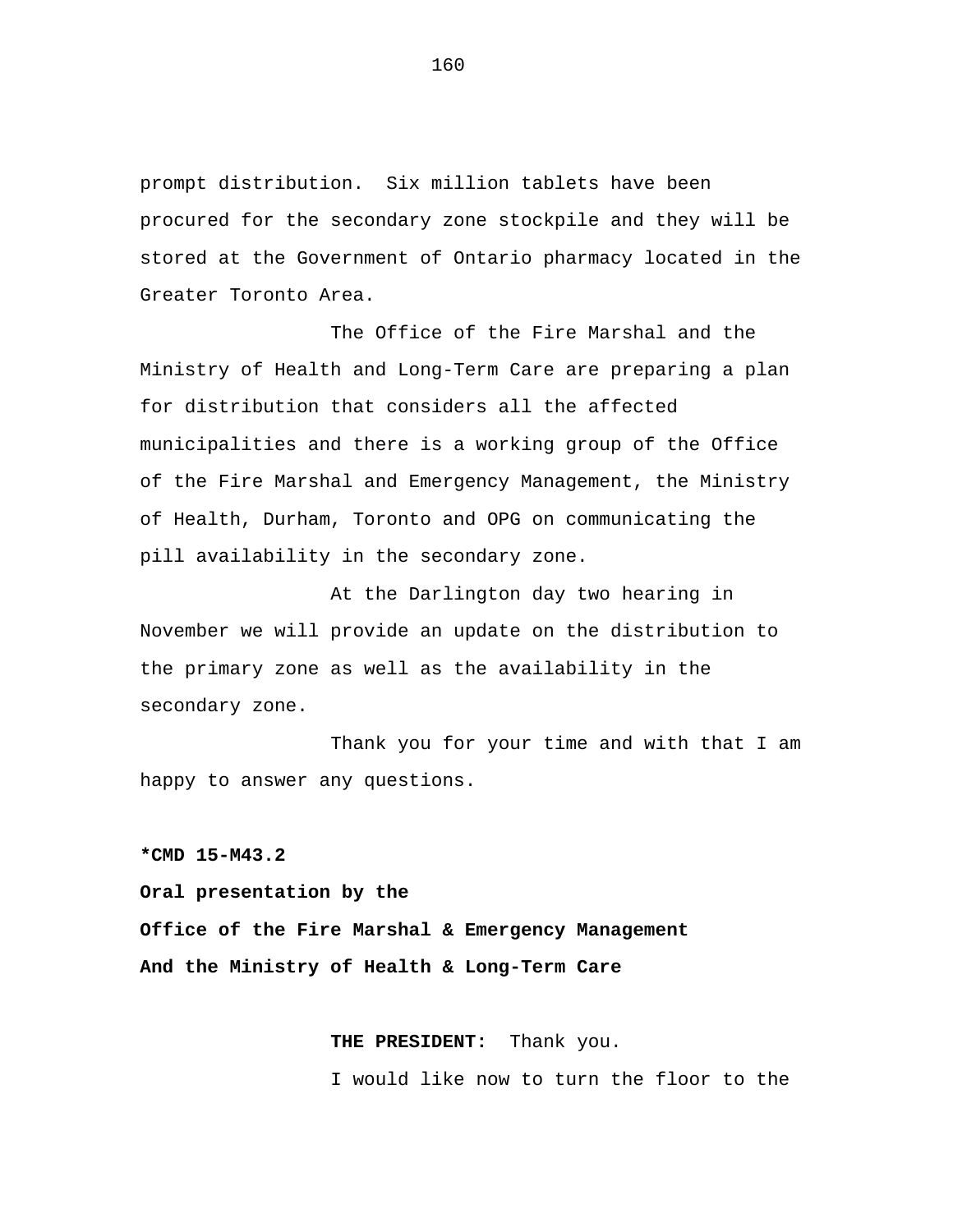Office of the Fire Marshal and Emergency Management and the Ministry of Health and Long-Term Care for their joint presentation by teleconference, as outlined in CMD 15M-43.2.

Mr. Kontra, over to you.

**MR. KONTRA:** Thank you, Dr. Binder.

Good afternoon, Commissioners. For the record, this is Tom Kontra from the Office of the Fire Marshal and Emergency Management.

I have with me Mr. Dave Nodwell and Kathy Bleyer from the Office, as well as Mr. Clint Shingler and Adam Miller from the Ministry of Health and Long-Term Care.

I would like to emphasize at the outset that, as our quarterly update to Dr. Binder from the Fire Marshal and Chief indicated, we are making good progress toward meeting REGDOC-2.10.1 as we have already heard both from the staff report and from the OPG report.

More importantly, it has been and continues to be a harmonious collaboration of all Ontario stakeholders, provincial, municipal and industrial.

I am pleased to assure the Commission of Ontario's continued support to nuclear safety in the province.

I will ask Mr. Nodwell and Mr. Shingler to now proceed with the presentation.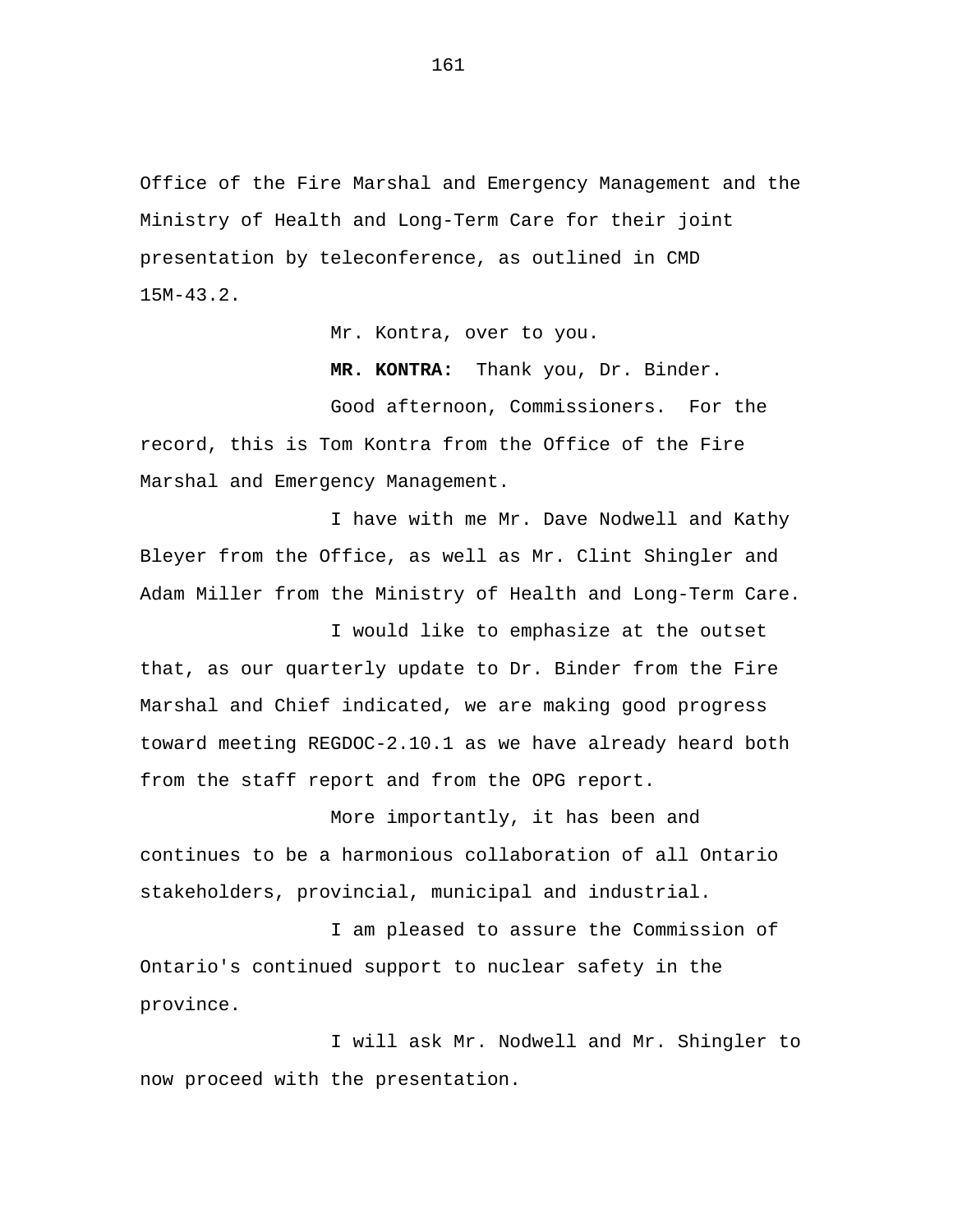Dave...?

heard.

**MR. NODWELL:** Thank you.

Dave Nodwell, Office of the Fire Marshal and Emergency Management, for the record.

I would like to confirm that I can be

**THE PRESIDENT:** Yes, you can. Go ahead. **MR. NODWELL:** Thank you.

On slide 2 of the presentation we describe the purpose of the presentation in terms of some of the introduction, provincial context. We will be talking about the working group and the secondary zone KI strategy as well as challenges and mitigation.

I will be delivering this presentation in conjunction with my colleagues from the Ministry of Health and Long-Term Care.

If we could go to slide 3, please.

The Office of the Fire Marshal and Emergency Management, as Tom mentioned, provided an update to the Commission this past March and we would like to take this opportunity to provide further information and take a look at the milestones that have been achieved since we last met and future plans.

At the outset, I would like to express our appreciation for the tremendous work and the support that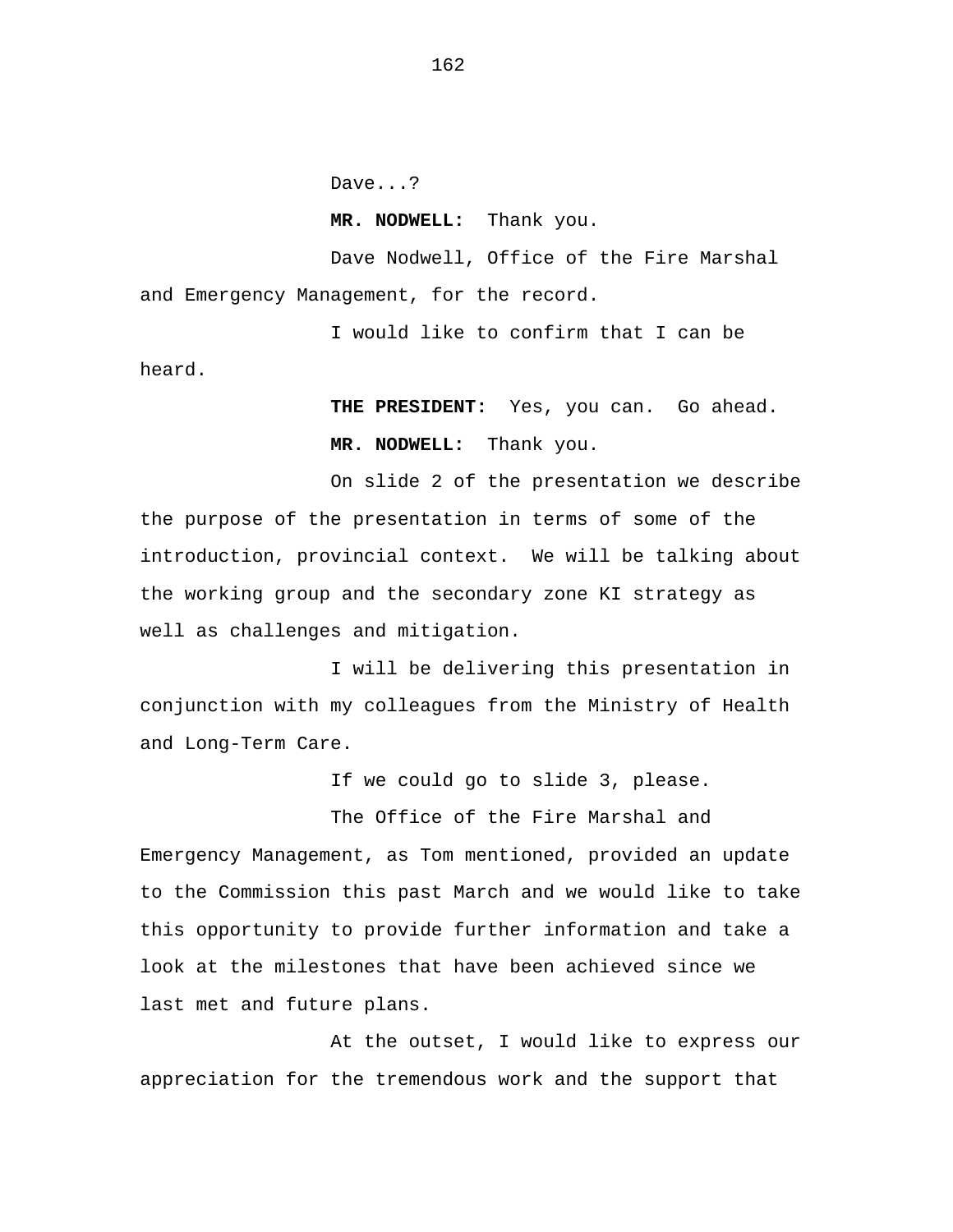has been received from our nuclear facilities, from the designated communities and partner ministries.

If we could go to slide 4, please.

In terms of the the provincial context, the PNERP details the offsite nuclear emergency management responsibilities and that includes detailed information related to KI pills, specifically that KI distribution is the responsibility of the designated municipality, further, that the nuclear facility is responsible for resourcing that municipal distribution.

In an actual emergency the administration of KI pills is at the direction of the Provincial Chief Medical Officer of Health and the details of that can be found in the Radiation Health Response Plan.

Slide 5, please.

It is important to put KI administration in the context of other protective measures outlined in the PNERP.

From an emergency management standpoint, evacuation, i.e. removing people before the onset of the hazard, is the preferred strategy in the PNERP. This is in contrast to sheltering in place, which has limited efficacy in KI administration which only protects the thyroid from longer-term stochastic effects.

It is somewhat regrettable that the KI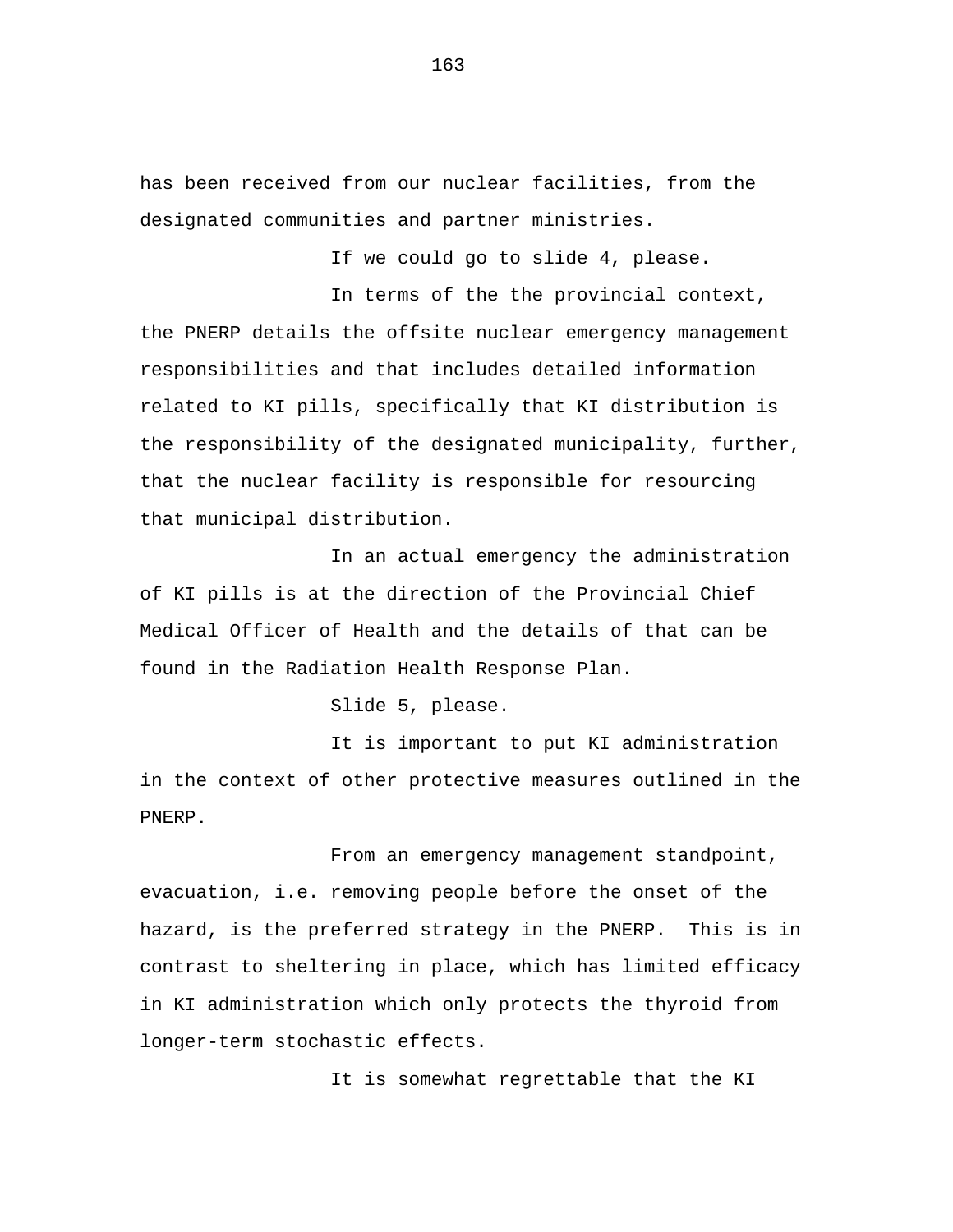pills are being reported in the media from time to time as being anti-radiation pills, given that this is misleading. However, there is a lot of very good information being put out by our municipalities and other organizations that help correct this point.

Clearly, however, potassium iodide has a very important role, particularly for those unlikely events where members of the public could be exposed to radioactive iodine.

I will now pass the presentation of the next slide over to the Ministry of Health and Long-Term Care.

**MR. SHINGLER:** Thank you very much, Dave. For the record, my name is Clint Shingler with the Ministry of Health and Long-Term Care.

So on slide 6, the Ministry of Health and Long-Term Care does play a supporting role to the Office of the Fire Marshal and Emergency Management in providing advice from a health perspective on potassium iodide and it does so through the KI Guidelines, which are one component of the Ministry's plan, the Radiation Health Response Plan, as Dave has mentioned.

The Guidelines provide advice on a range of topics, both in the planning and response phases, including the type of information that should accompany KI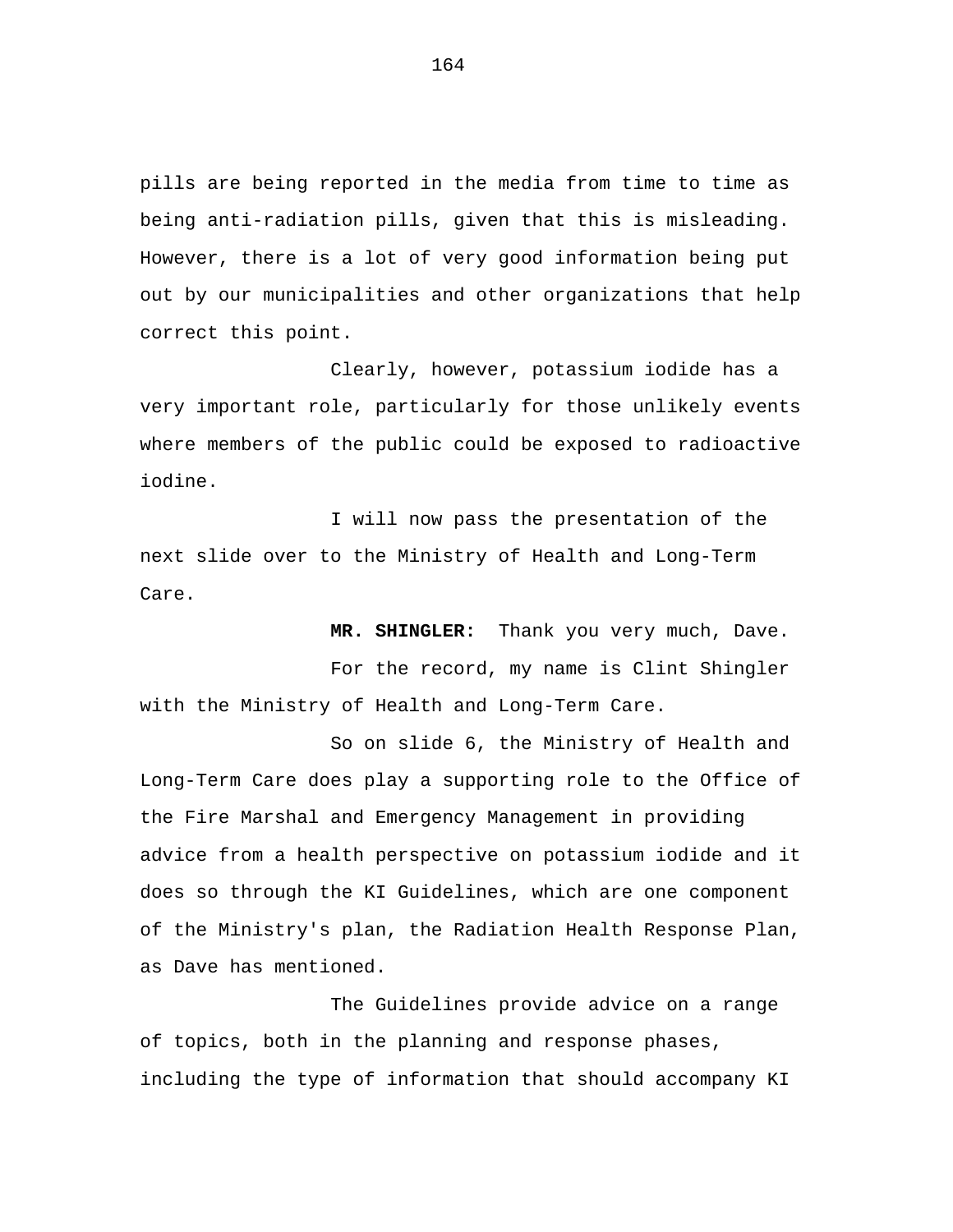pills, strategies to distribute and educate the public, information on the dosage, specific dosage and timing of administration, as well as health advice for specific groups on whether and how KI should be taken.

I will pass the floor back to Dave for the next slide.

**MR. NODWELL:** Slide 7, please.

As has been mentioned, the KI pill distribution working group comprised of provincial, municipal and facility representatives as well as the CNSC staff was first established in June 2013. This particular group supports the efforts that are being undertaken for the primary zone KI distribution strategy, which has been completed or near completed in each of the offsite response planning areas.

Post primary zone distribution, the Ministry of Health and Long-Term Care and OPG are working together on this initiative. The focus is primarily on a secondary zone distribution strategy that is consistent with REGDOC-2.10.1. This deals with placing KI in pharmacies and ensuring the long-term sustainability of the entire KI program.

Next, slide 8, please.

You have heard from the facilities about the detailed implementation, or some of them, in their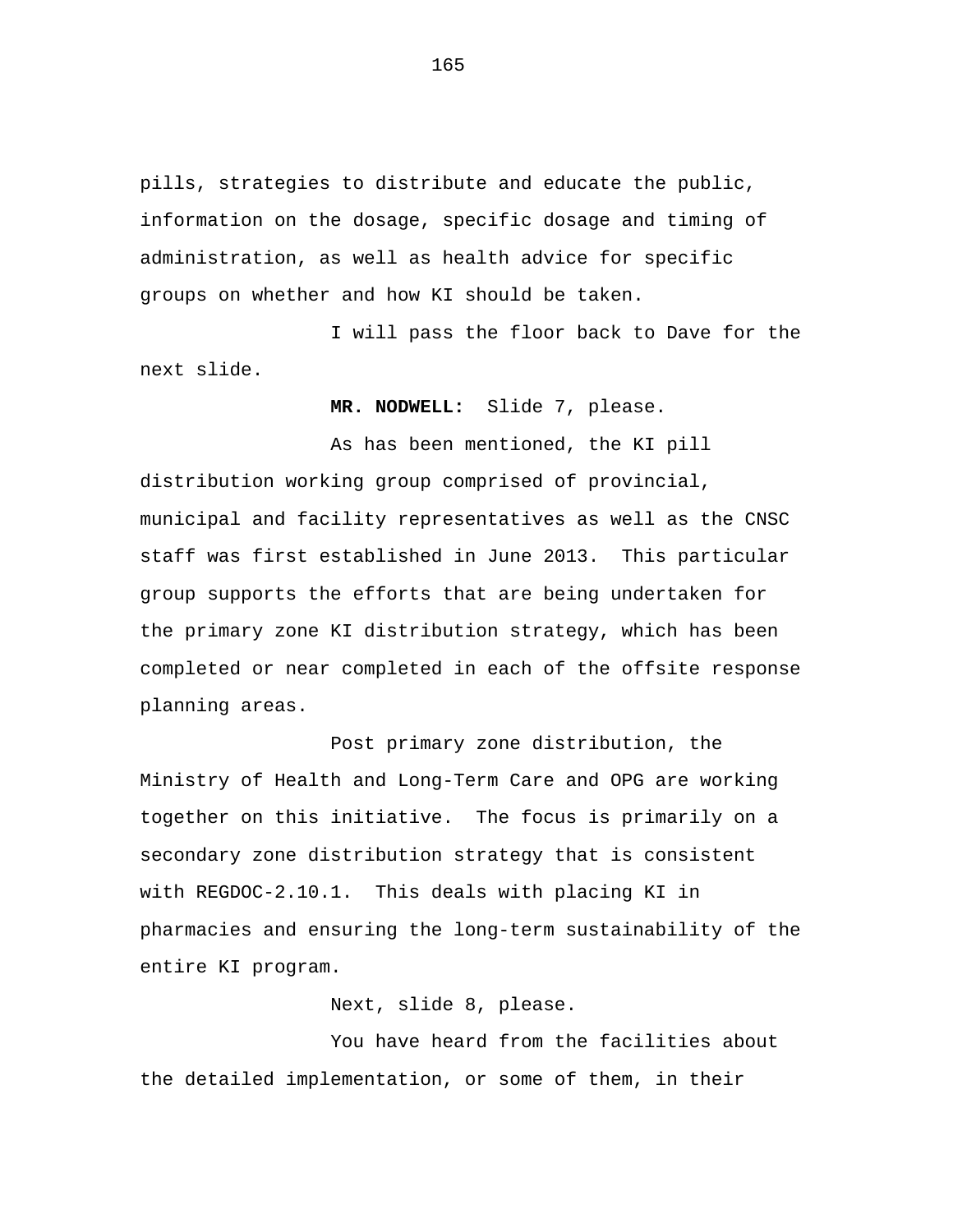respective areas, but the strategy to distribute KI pills in each of the primary zones is tailored to reflect the needs of that particular area but also to ensure that the intent of REGDOC-2.10.1 is met. The strategy is multifaceted in nature and includes things such as the public education campaign, direct distribution, voucher redemption and direct mailout.

If we could go to slide 9, please.

The province is leading the secondary zone strategy that essentially has two components to it.

The first is the non-emergency program that will ensure that the population residing within 50 kilometres of nuclear facilities can obtain KI pills. Public education and communications planning to increase awareness of the availability is being done through website orders, an extension of the pharmacy program as well.

The second component is the emergency distribution program and this is currently under development. This strategy will ensure that KI pills are pre-stocked in the secondary zone and I am pleased to state that this is largely completed at this time. Work is also under way to develop plans for the prompt emergency distribution of KI and in this regard discussions are under way with suitably mandated agencies at the provincial and municipal level.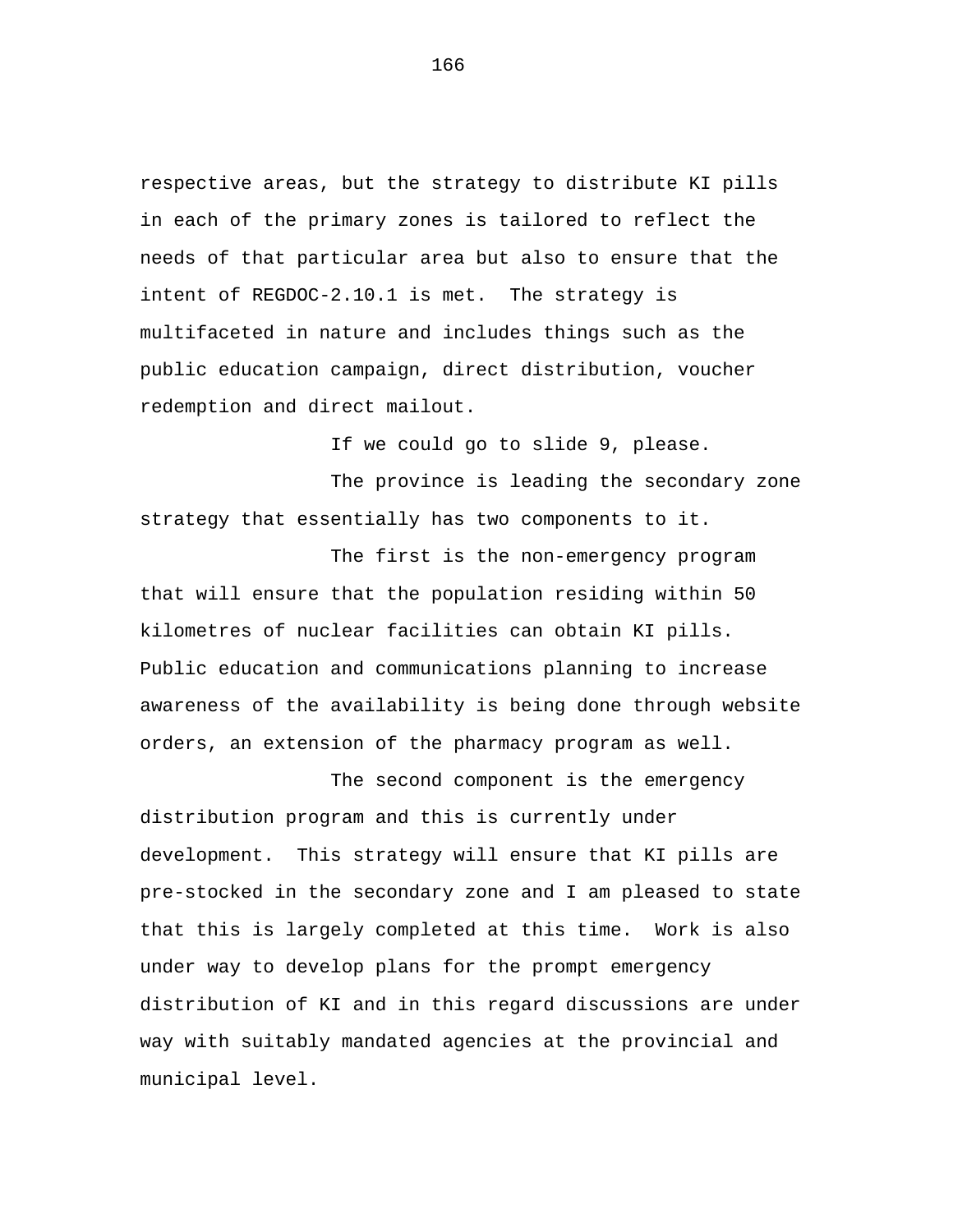I would like to pass the presentation back to the Ministry of Health and Long-Term Care for a discussion of some of the challenges.

**MR. SHINGLER:** Thanks, Dave.

The KI working group work together to develop solutions to a number of questions along the way and the presentation from OPG did highlight -- did touch on some of these and some of the concerns that certainly came out of the focus groups, certainly regarding the availability and communication of appropriate information to the public before, during and after the pre-distribution campaign.

Respectively, these are being addressed by certainly a robust advertising campaign, and you have seen examples of that in the previous presentation and it has had some media uptake; info that has accompanied the product itself, and again you have seen examples of that in the last presentation; and, quite important to us, places that the public could go to address questions or particular health concerns after they have received their pills. Certainly, the Public Health Departments in Toronto and Peel are playing a role in this with their respective infolines and we have also asked Telehealth Ontario to play a role in this as well and they have agreed to do so.

I think these will go a long way in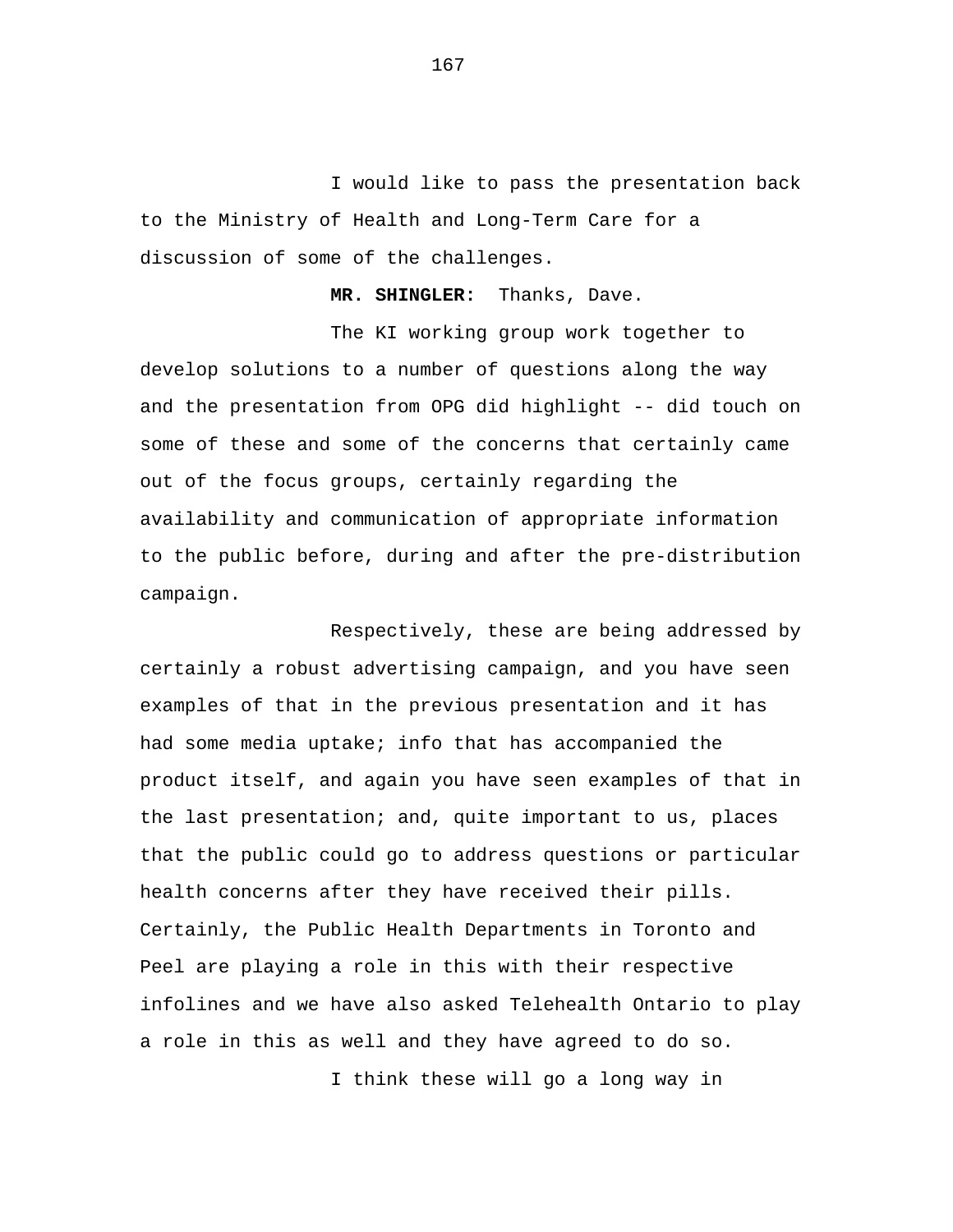helping to make the pre-distribution program stick and I look forward to the post-campaign polling results.

With that, I will turn it back over to Dave.

**MR. NODWELL:** Thank you.

Dave Nodwell for the record.

In conclusion, the province and its partners continue to work diligently to facilitate a KI pill distribution strategy and also to ensure the long-term sustainability of the KI distribution program.

The work of this distribution working group has been, I believe, very successful in meeting the requirements established within the province and the provincial role for KI distribution, but aligned with REGDOC-2.10.1.

As usual, President Binder, the OFMEM would be pleased to continue with regular progress updates to the Commission and that concludes our report.

**THE PRESIDENT:** Thank you. Thank you very much.

I understand that Bruce Power has a short brief.

**MR. SAUNDERS:** Yes. Frank Saunders for the record.

As you recall, we did provide a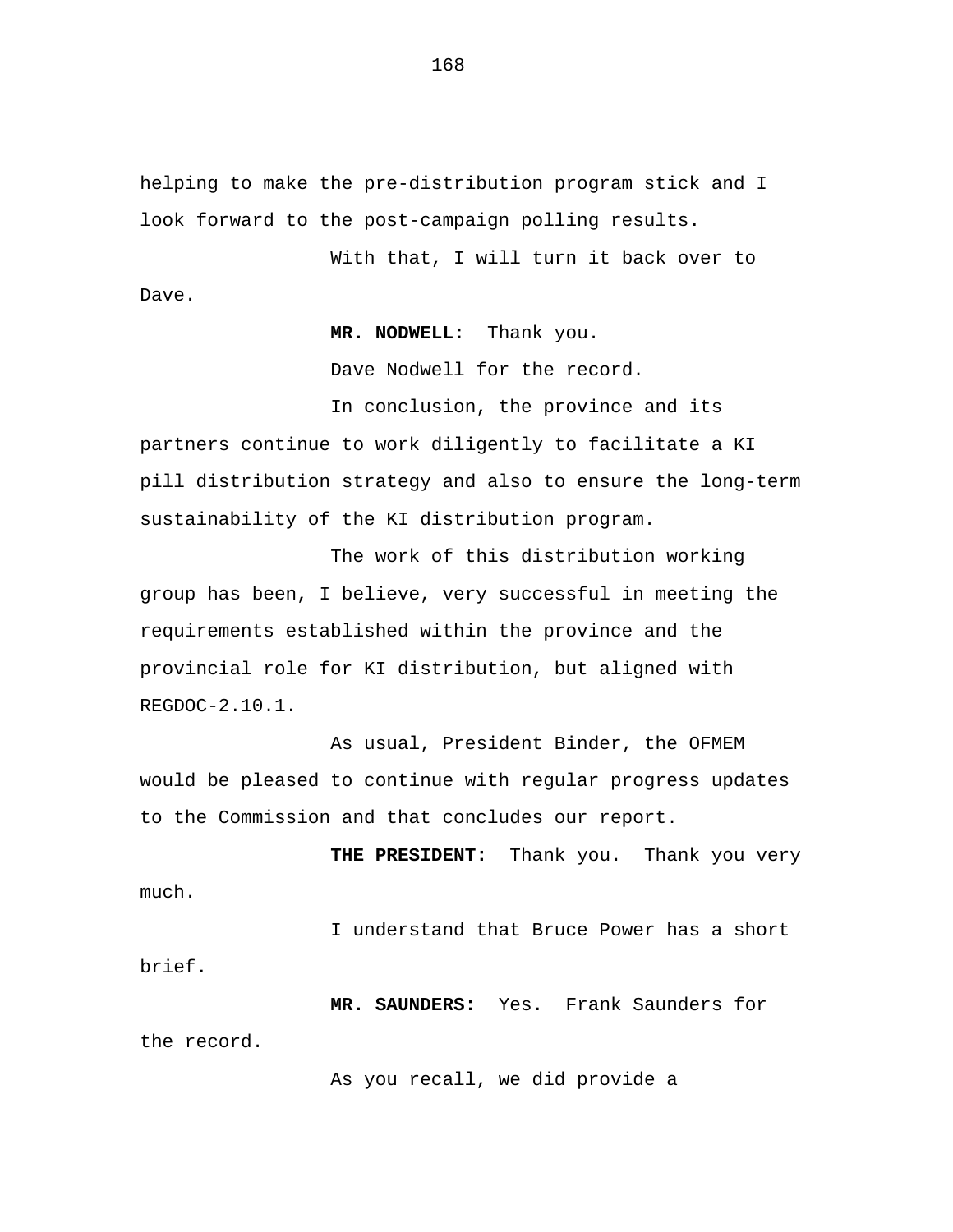presentation at the last Commission meeting on this. Just a quick update to kind of close the loop.

The 10-kilometre zone, as we reported then, was completed in August and that's done.

The out-to-50-kilometre zone, the pharmacies in that area have agreed to stock the pills and they have been provided with them. The information packages have been sent out to all the people in that area and the vouchers to pick up the pills should they desire. So the sort of regulatory portion of this has been met.

There are a couple of more actions that are just outstanding to close them out.

We have one last information session with the Saugeen Ojibway Nation scheduled in October which will occur.

And the school boards in the area have decided that they should adjust their emergency plans to include nuclear. So all the school boards within the 50-kilometre zones are currently just revising their emergency plans to include that.

They have asked that we stock KI pills there and we have agreed to do that and they have sent information packages and permission slips to the parents. So there will also be stocks and supplies at the various schools in that 50-kilometre area that people could draw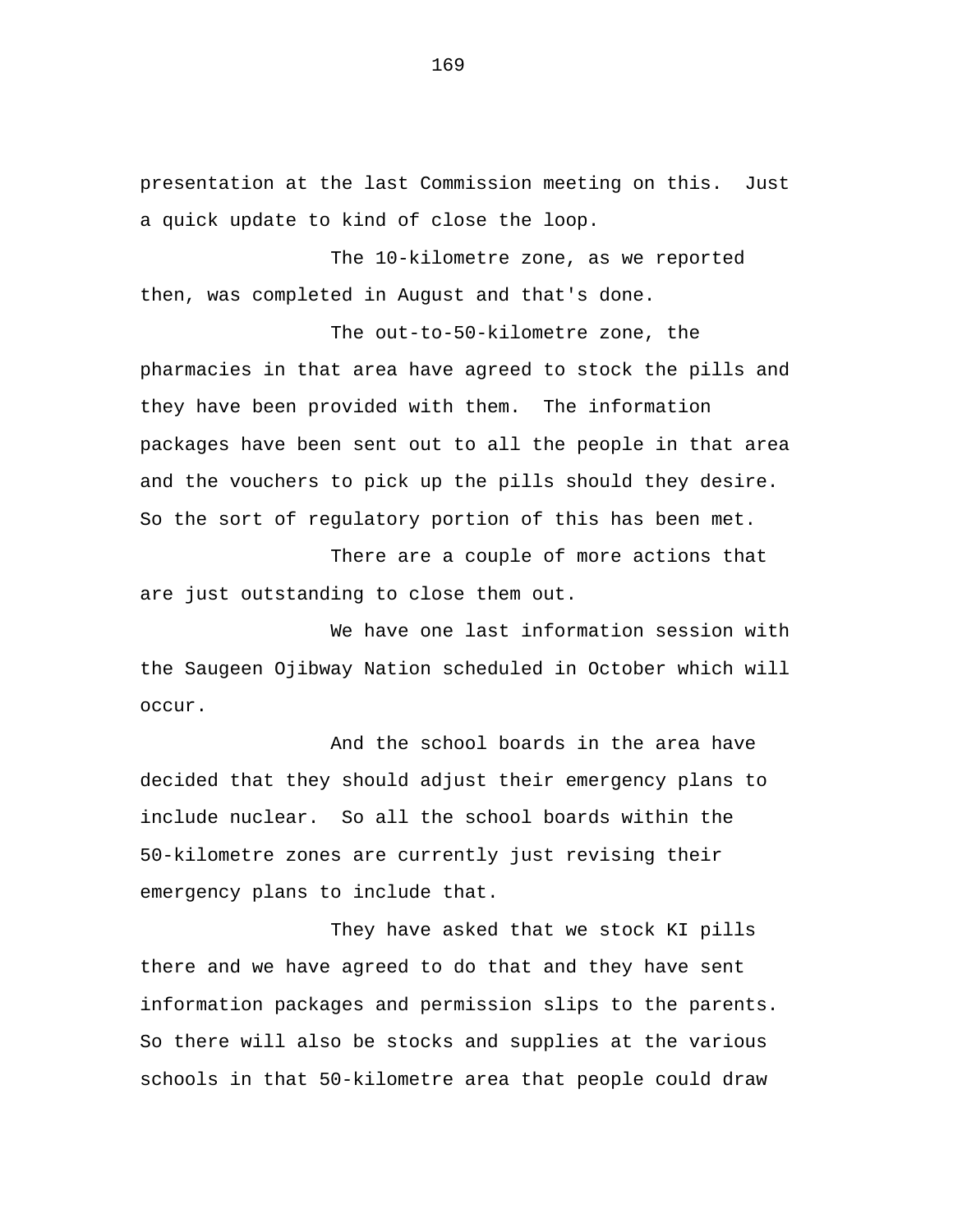upon too if they wished.

We considered that kind of more of a good practice than an actual regulatory requirement. If you recall, we had a couple of intervenors who asked those kind of questions at our hearing. So it just seemed wise to answer the question and make sure people were comfortable with what the situation was.

That's it.

**THE PRESIDENT:** Thank you.

So unless there is anybody else who wants to give some short update, why don't we open up the floor for questioning, starting with Ms Velshi.

 **MEMBER VELSHI:** Thank you, Mr. President.

I will start with OPG, maybe OFMEM may want to add to it, but it is around -- before I even get into that, I do want to complement and congratulate all of you involved in this. This must be a really major undertaking and you have done it very thoughtfully, thoroughly, and the collaboration bodes really well for handling an emergency in the rare event that we have one.

### So having said that, it is

post-distribution. You talked about doing polling to check about acceptance and understanding. Are there plans to do something more long term, maybe two years or so from now, to see if people are still holding onto their pills and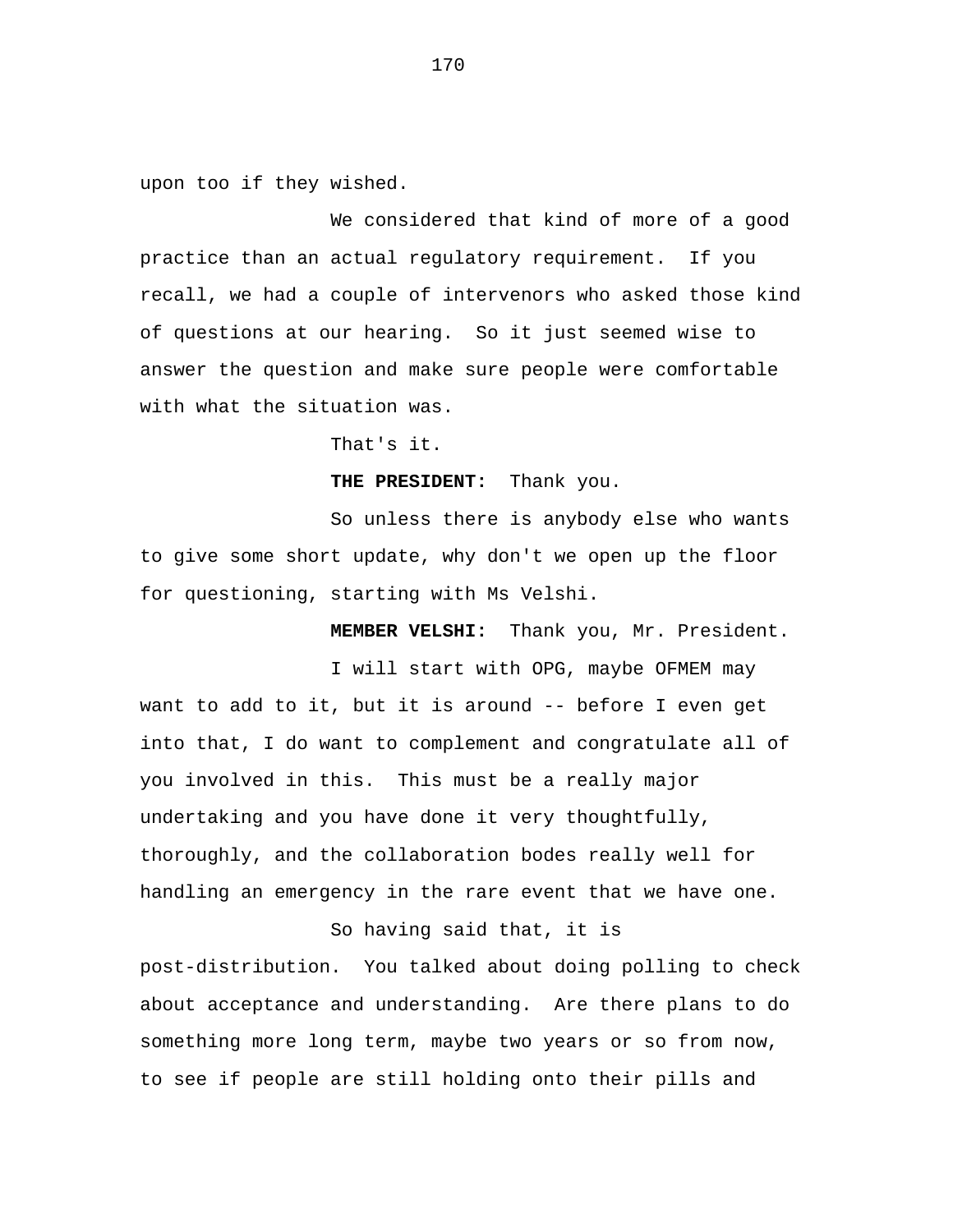know what this is all about?

We plan on having this year -- or the polling that follows this distribution will be our baseline polling and we plan to continue that year after year after that.

 **MR. POWERS:** Kevin Powers for the record.

 **MEMBER VELSHI:** Thank you.

And Bruce Power, anything similar planned?  **MR. SAUNDERS:** Yes. We actually have set up for -- we will do an information blitz each year in May and during the emergency preparedness week, and we will be mailing out again to all local residents. And during our normal interactions with those communities, we will sort of poll and check to see whether people still have them, know where they are and so forth.

 **MEMBER VELSHI:** This very major outreach effort, have there been more secondary benefits of this on people better understanding nuclear power, nuclear emergencies and risks, or is that hard to tell?

 **MR. SAUNDERS:** Frank Saunders for the record.

I think it's hard to tell. I think for those that came out to the information sessions I think it was helpful because we showed people a number of things about radiation that I suspect they didn't actually know or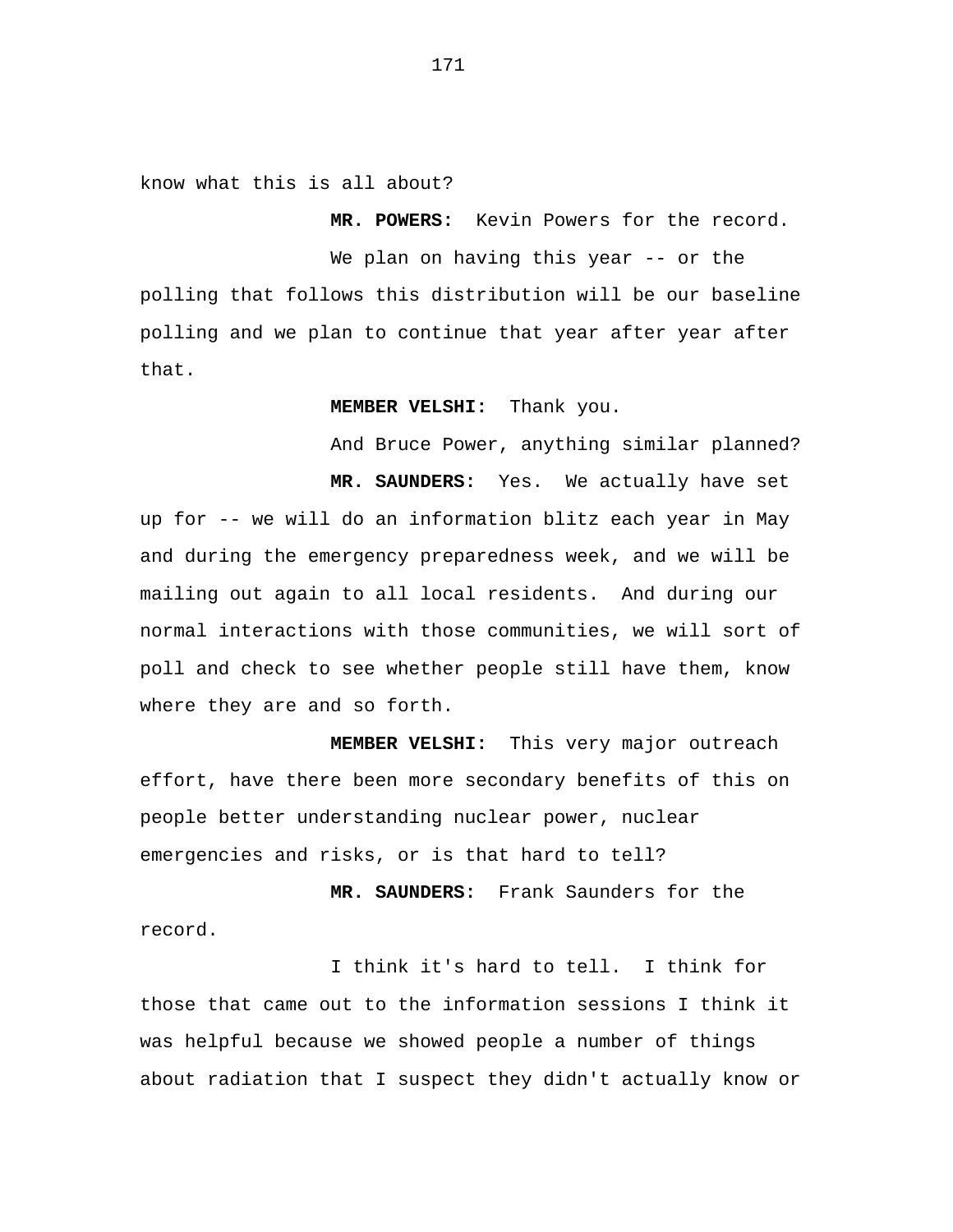weren't aware.

It was rather unique. One of the tests is you fill up a balloon at the start of the discussion with air just out of your lungs and hang it there and then check it with a metre at the end after the radon in the atmosphere has had a chance to decay and you see how much activity is in it. So it just helps people to get used to the idea that there is a certain level of radioactivity that we live with day in and day out, in fact probably couldn't live without, and so I think it makes people generally more comfortable.

But the turnout at the information sessions is quite small. So are you reaching a large amount of the population? I'm not sure.

Within the 10-kilometre zones, we know that 20 percent of those people are our own workers, so we are pretty comfortable that they are aware and know and understand.

And we did a lot of door-to-door on the seasonal residents. So at least they got a chance to hear from us about the plant. They may not know otherwise.

But there is no way of measuring whether it is truly positive impact or not.

 **MEMBER VELSHI:** OPG...?

 **MR. POWERS:** Kevin Powers for the record.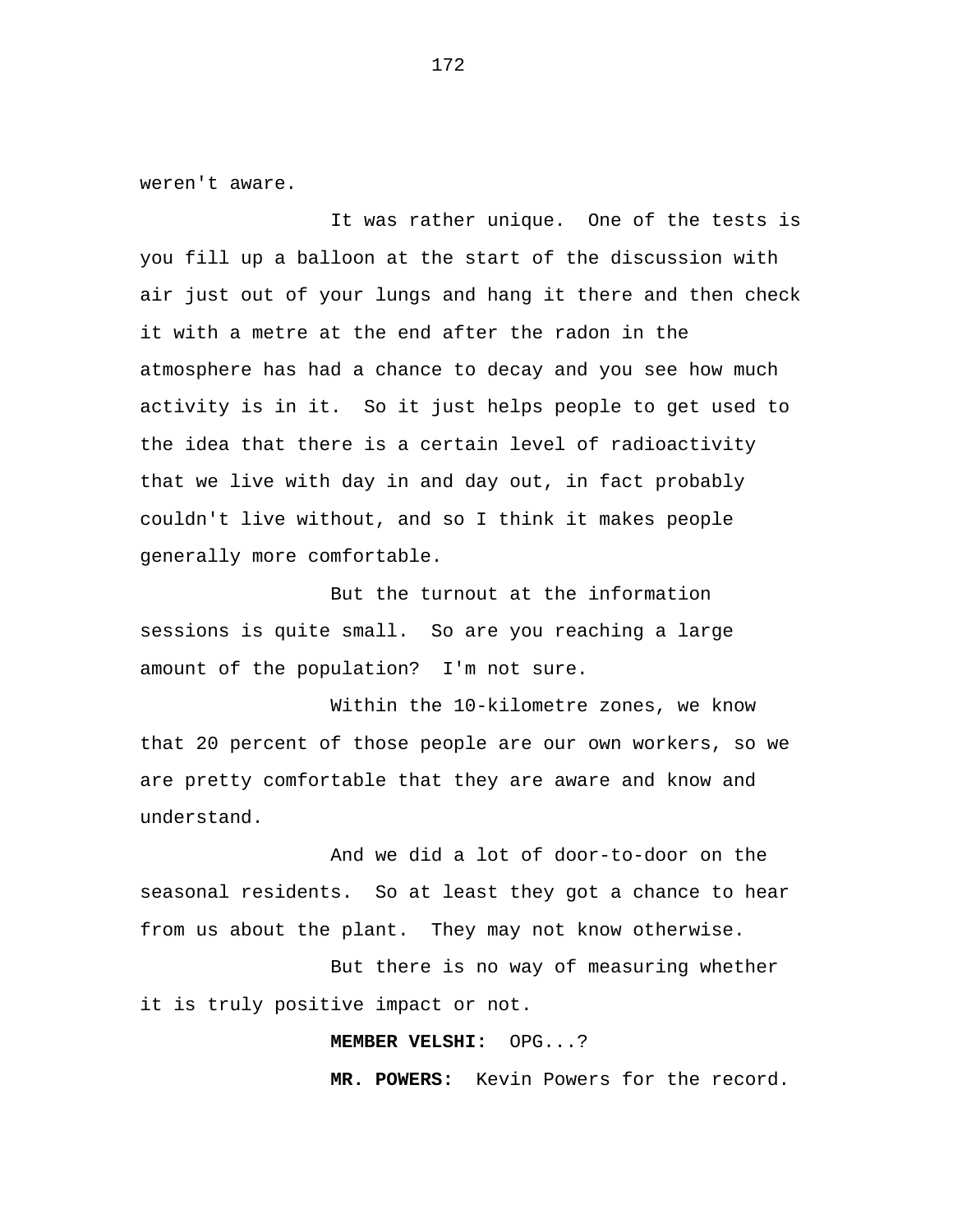In the focus groups that we had we were happy to see that there was an awful lot of remembrance of our past initiative, which was a flashlight brochure around emergency preparedness. We would expect similar recall and halo benefits from this distribution but we will find out and be able to quantify that once we have done the polling.

 **MEMBER VELSHI:** Thank you.

 **THE PRESIDENT:** Monsieur Tolgyesi...? **MEMBRE TOLGYESI :** Merci, Monsieur le

Président.

Once this distribution is complete, is there a follow-up monitoring process to verify efficiency and accuracy, I mean who receives that, they know the purpose, how is it stocked? Because you could receive pills and I will put them somewhere and my wife and kids, they don't even know what's happened. So do you have any follow-up monitoring process to check what is the accuracy and efficiency?

 **MR. SAUNDERS:** Frank Saunders for the record.

We don't have anything formal in our area and it's mostly because of the low population. We do have meetings each summer with all the local residents around the plant anyway, at least as many of them as will come out to a meeting. It gives us an opportunity to do that.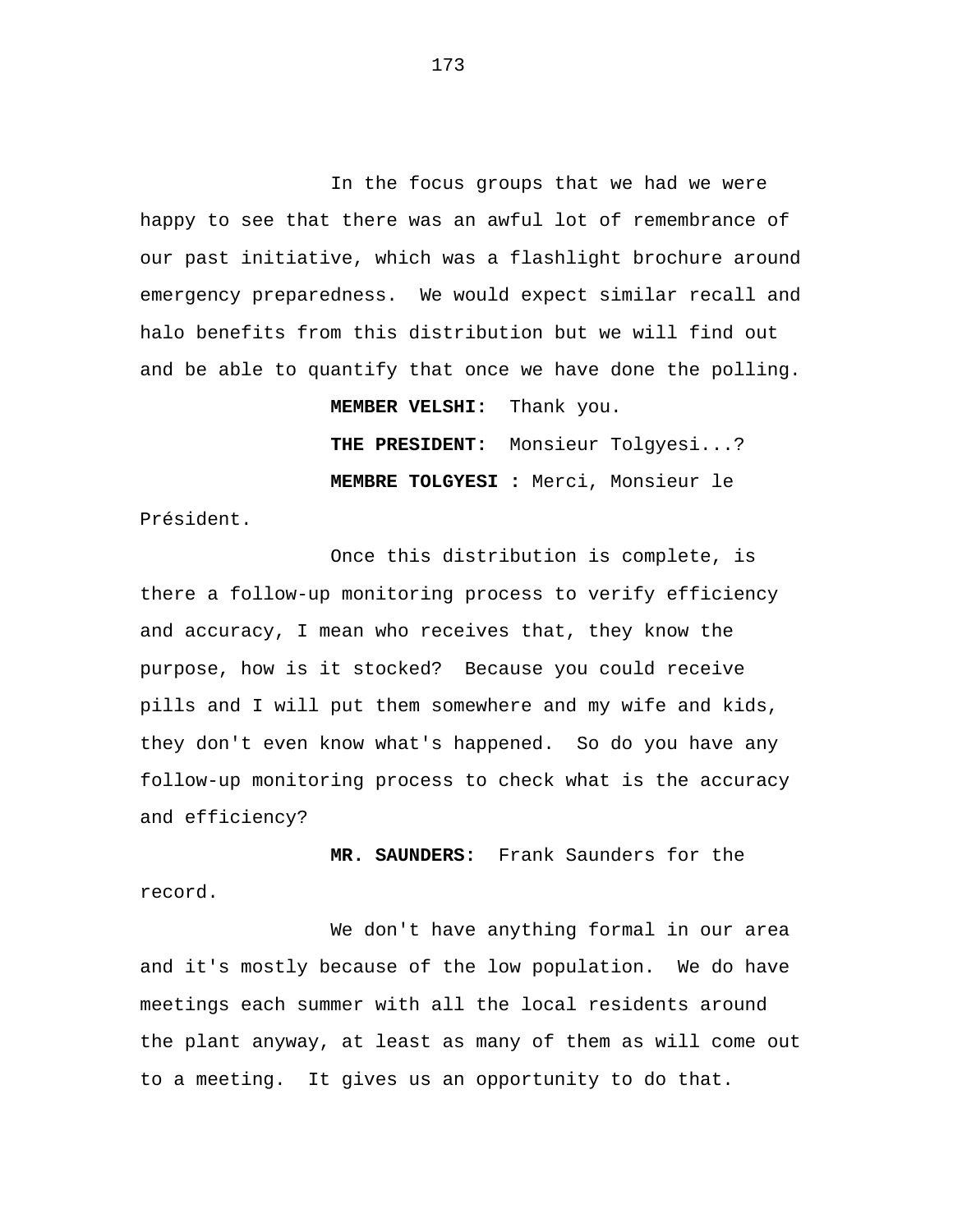We do plan to do information sessions again, as we talked about, in May and so forth to reach out to people. But with sort of the small population numbers, it's hard to get much more than a feel for it, right, because the sample size is small.

We will do our best to make sure we keep doing the information sessions every year and pull people in and include it in our normal meetings with the community to keep broadcasting the message.

You know, polling in small samples like that really doesn't give you an accurate picture, unfortunately, for our area. It works more effectively in the large population centres but not so much in ours.

 **MR. POWERS:** Kevin Powers for the record.

We do hope that the quantitative polling that we will be doing after this distribution will give us a sense of that. We are also looking at follow-up communications programs around this to help us continue to communicate about this but also to hear back from the population around this.

 **THE PRESIDENT:** The Ministry of Health, do they have any responsibility for follow-up? I'm trying to figure out who is really responsible for monitoring this. Are they aware of the local municipalities, of the Office of the Emergency Management and Fire Marshal and the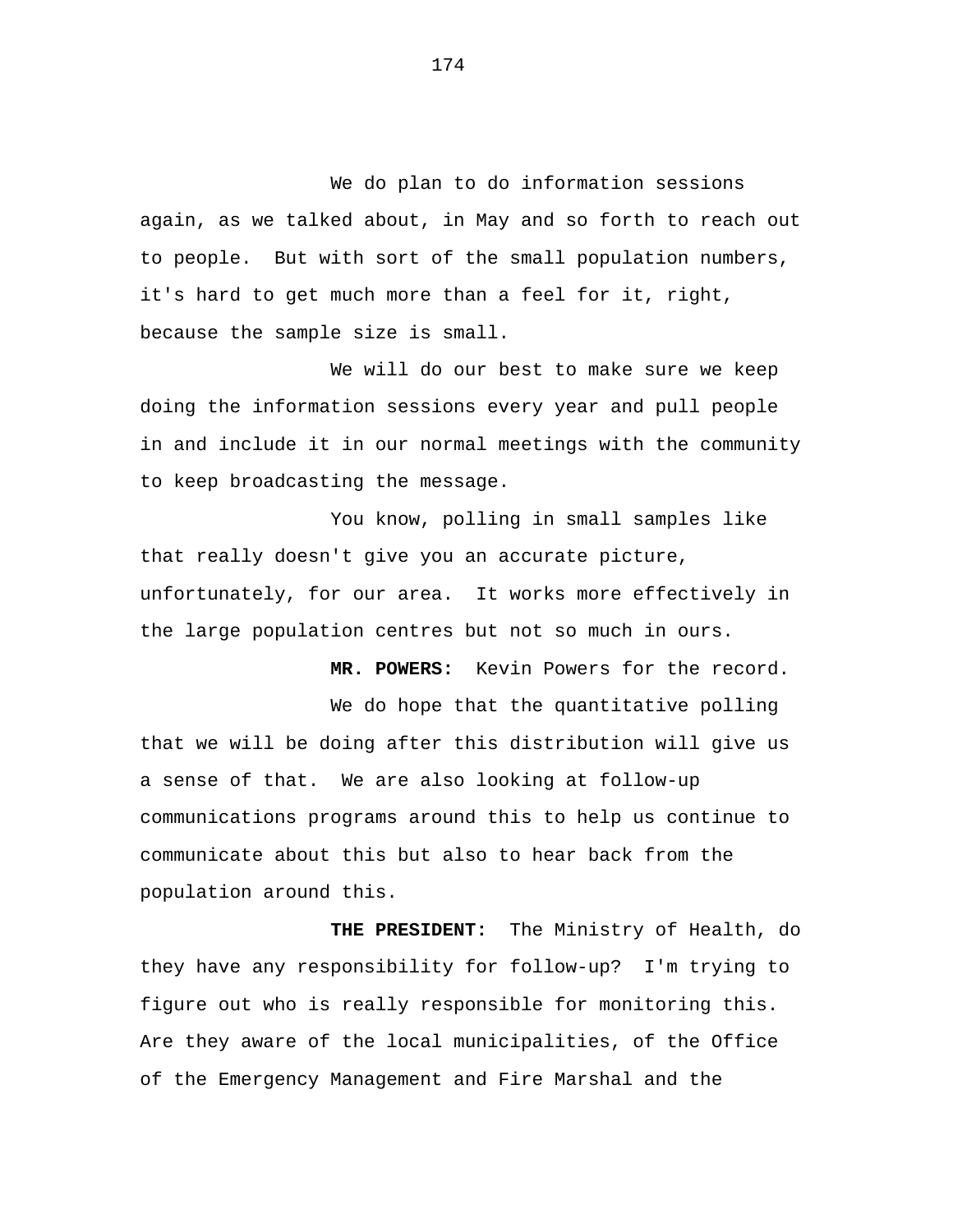Ministry of Health and you guys? Have you decided in committee who is going to do the follow-up or is it left to each agency to do their own thing?

 **MR. KONTRA:** Tom Kontra for the record, Dr. Binder.

I think, as we indicated, our working groups include a particular public education working group where all of us participate, and certainly from the provincial perspective we will continue that public education aspect and I think that is the best way of ensuring that this is not a flash in the pan of one distribution and forget.

Each of the facilities has already indicated that they have plans to follow up but I think if we push the provincial public education working group on this, perhaps the best time, as Mr. Saunders indicated, could be every year in EP week. As a subset of that year's theme, it could be nuclear in those particular areas.

So this has been discussed at the public education working group and I think it's in everyone's mind as to how we follow up on this.

> **THE PRESIDENT:** Thank you. Monsieur Tolgyesi...?  **MEMBER TOLGYESI:** This KI pill

distribution strategy, is this used also elsewhere, like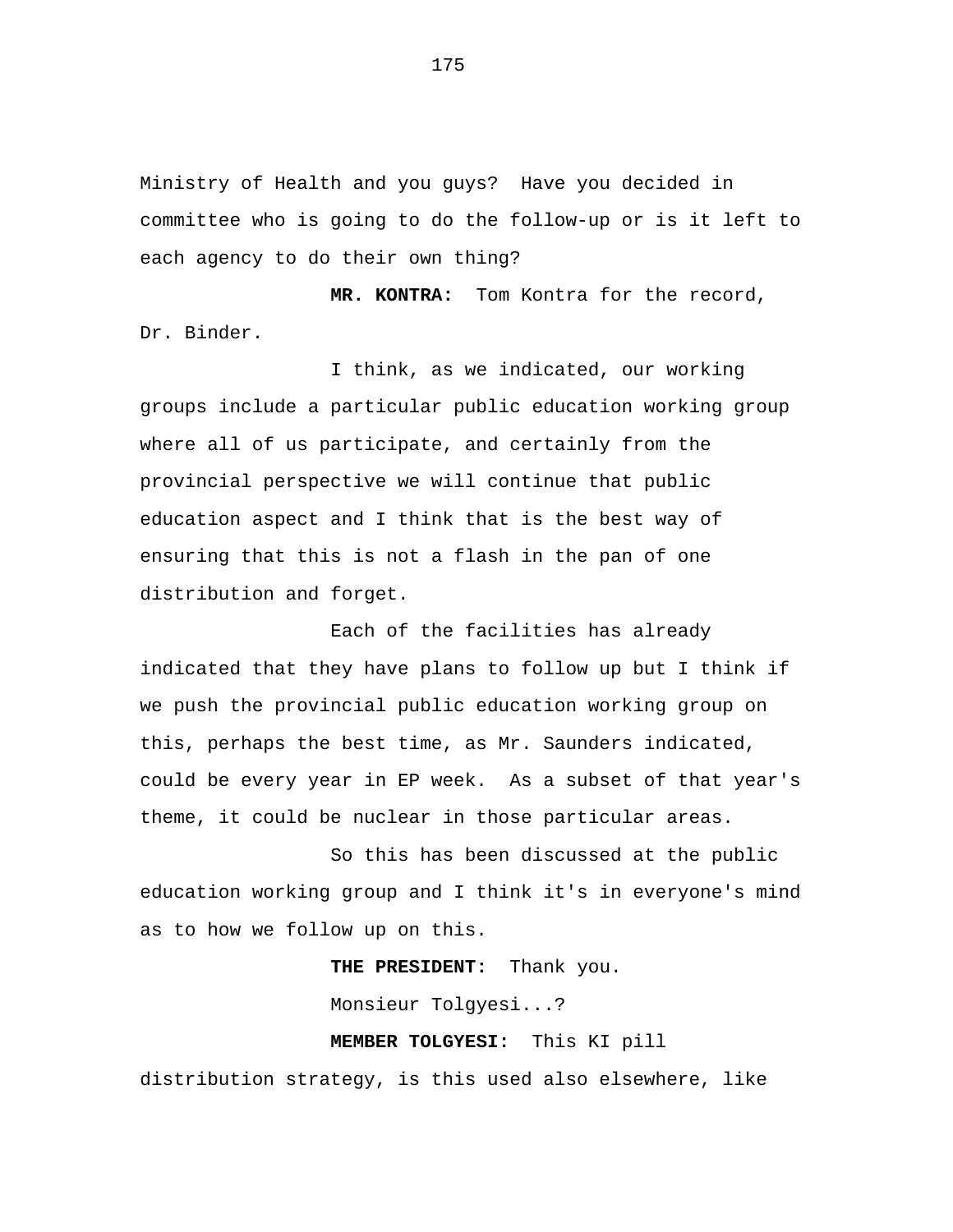say in France or in other places where there is a large population, and do they have a similar approach?

 **THE PRESIDENT:** Staff, you did some benchmark on this.

 **MR. AWAD:** Yes, we did. Actually, it's Bernie Beaudin did it. Bernie, please.

 **MR. BEAUDIN:** Yes. Bernie Beaudin for the record. I'm an employee of the Emergency Management Programs Division.

We did some benchmarking and in particular we focused on countries like Germany, France and Great Britain, and they all have very different ways of doing this.

For example, France did a mass mailout and they had some special organizations where they have focus groups and information sessions as well. But they are all pretty different as far as it goes. Even in the U.S. it's the same type of thing. Some States have it and others don't.

 **MEMBER TOLGYESI:** Do they measure, do they have a follow-up monitoring process or they don't have anything like that?

 **MR. BEAUDIN:** They do measure. As a matter of fact, they have pretty elaborate databases as to how they keep track with the families. Because, as you can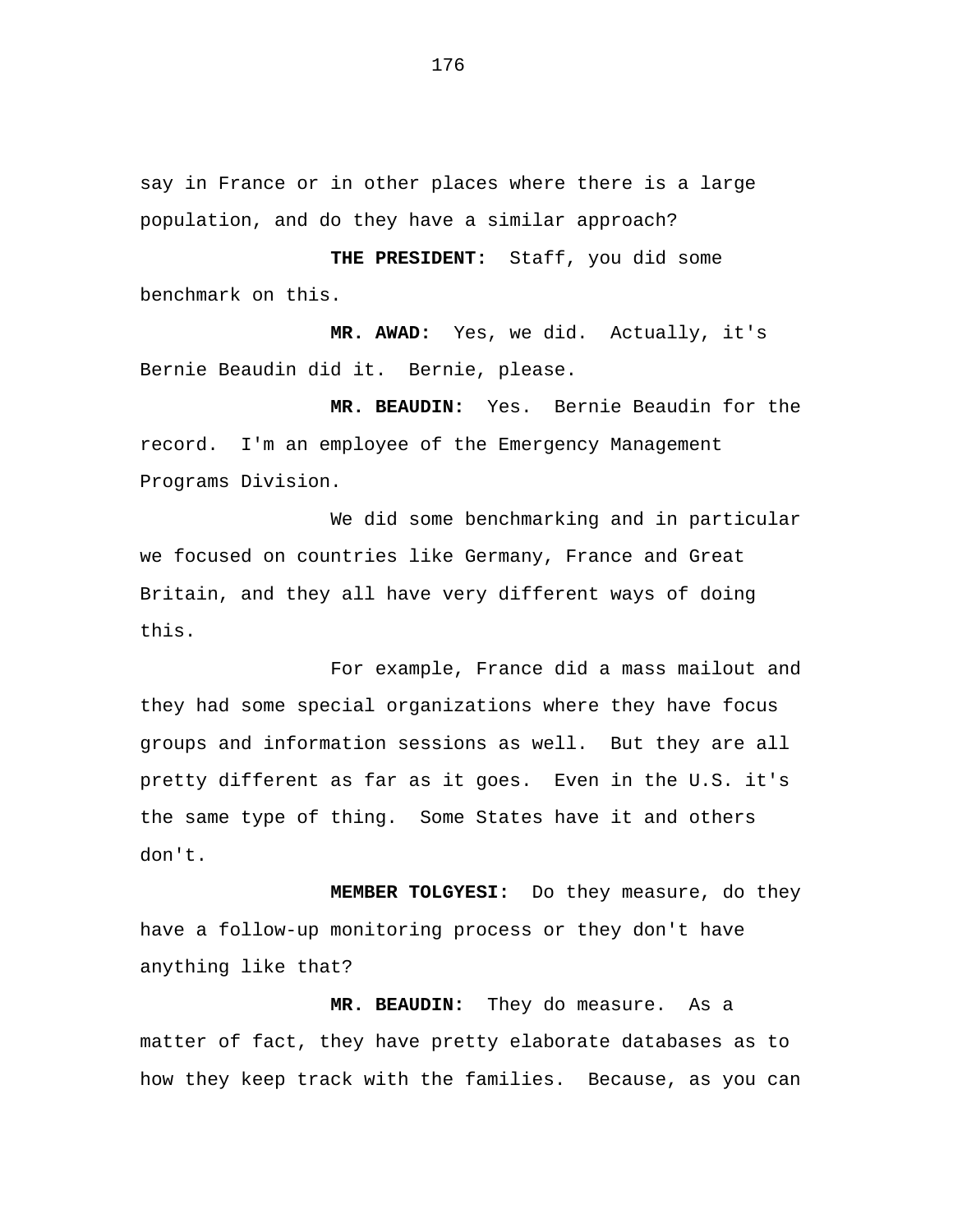imagine, there are people moving in and out, so that's something they have to take account of. So they do have good methods of recording this type of data.

 **THE PRESIDENT:** Thank you.

Dr. McEwan...?

 **MEMBER McEWAN:** Thank you.

As I was looking at slide 6 of the CNSC -- I'm talking about the Ontario strategy -- in the post-secondary zone your talk about pre-stocked potassium iodide for a sensitive population only, pregnant and breastfeeding women.

That is variable from year to year. How do you ensure that the appropriate individuals have the tablets and how do you ensure that you know they have them?

 **MR. AWAD:** I think the best suitable answer could come from Ministry of Health and Long-Term Care. They are online with us.

 **THE PRESIDENT:** Ministry of Health...?

 **MR. KONTRA:** Tom Kontra, for the record, from OFMEM.

The secondary zone requires at the moment to have a stockpile available and the stockpiles that we have foreseen grossly exaggerate the reserve numbers so that it is not strictly for this year's vulnerable, which we recognize as being a changeable number, and we will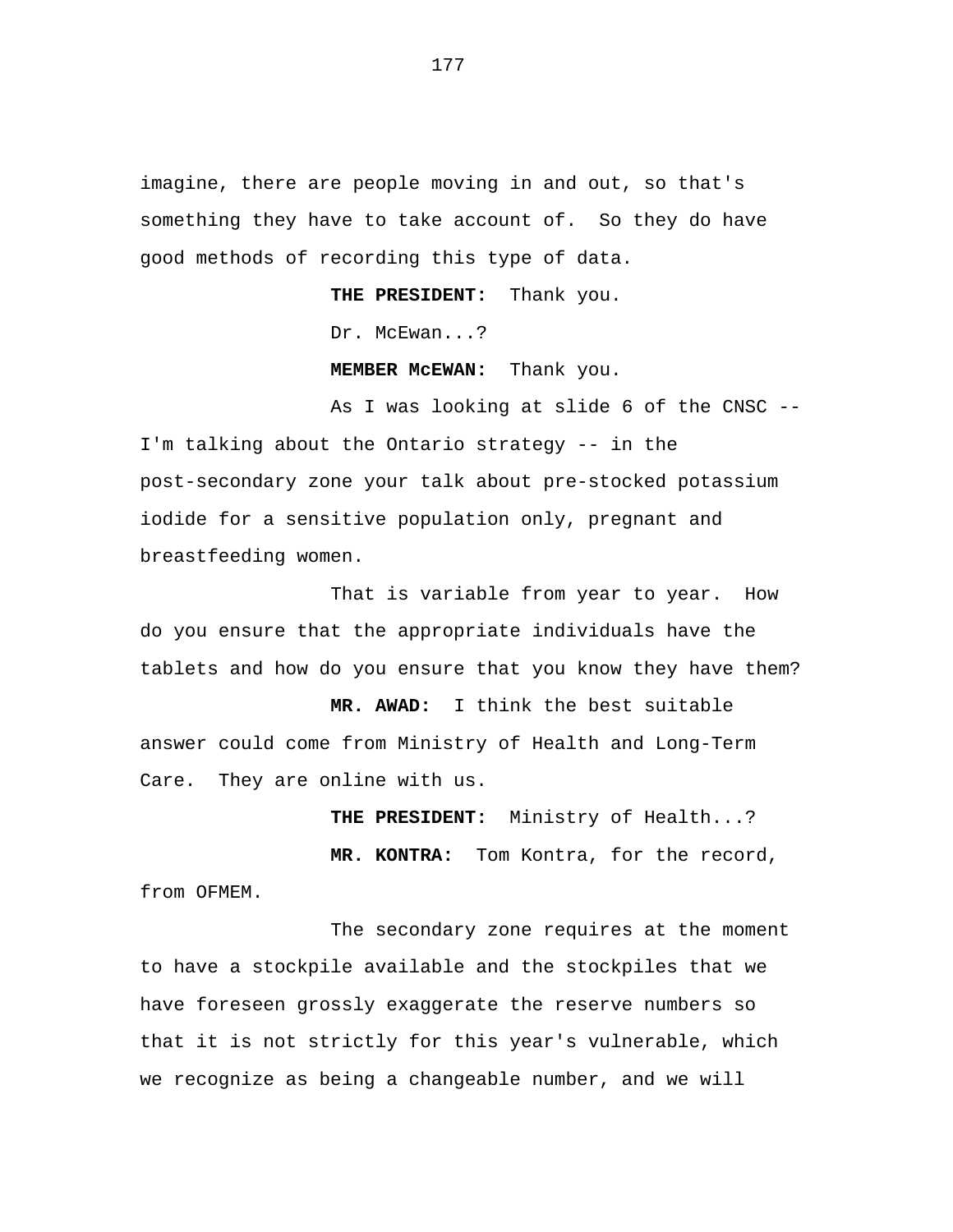continue to look at every record possible as to what percentage of the given population is considered to be vulnerable in any given year.

So we are not thinking that there are 800 needed and we have 100 tablets. We have over-exaggerated the reserve so that all those people who are not vulnerable but who wish to avail themselves are also able to avail themselves in that secondary zone. So we do have sufficient reserve for the fluctuations.

 **MEMBER McEWAN:** So there will be no thought given to making the tablets available to women at prenatal visits so that there was a guarantee that that particular vulnerable population was protected?

 **MR. KONTRA:** Again, Tom Kontra for the record.

We are talking -- the current plan focuses on doing the distribution for the primary zone and we are going to continue to take steps to improve whatever we have in the secondary zone. We are looking to meet the REGDOC immediately and then we will continue to look at what is reasonable to proceed with.

 **MEMBER McEWAN:** Okay. And so just one more question on contraindications. Is there any population that should absolutely not take it? Because I don't see something as straightforward as that, "If you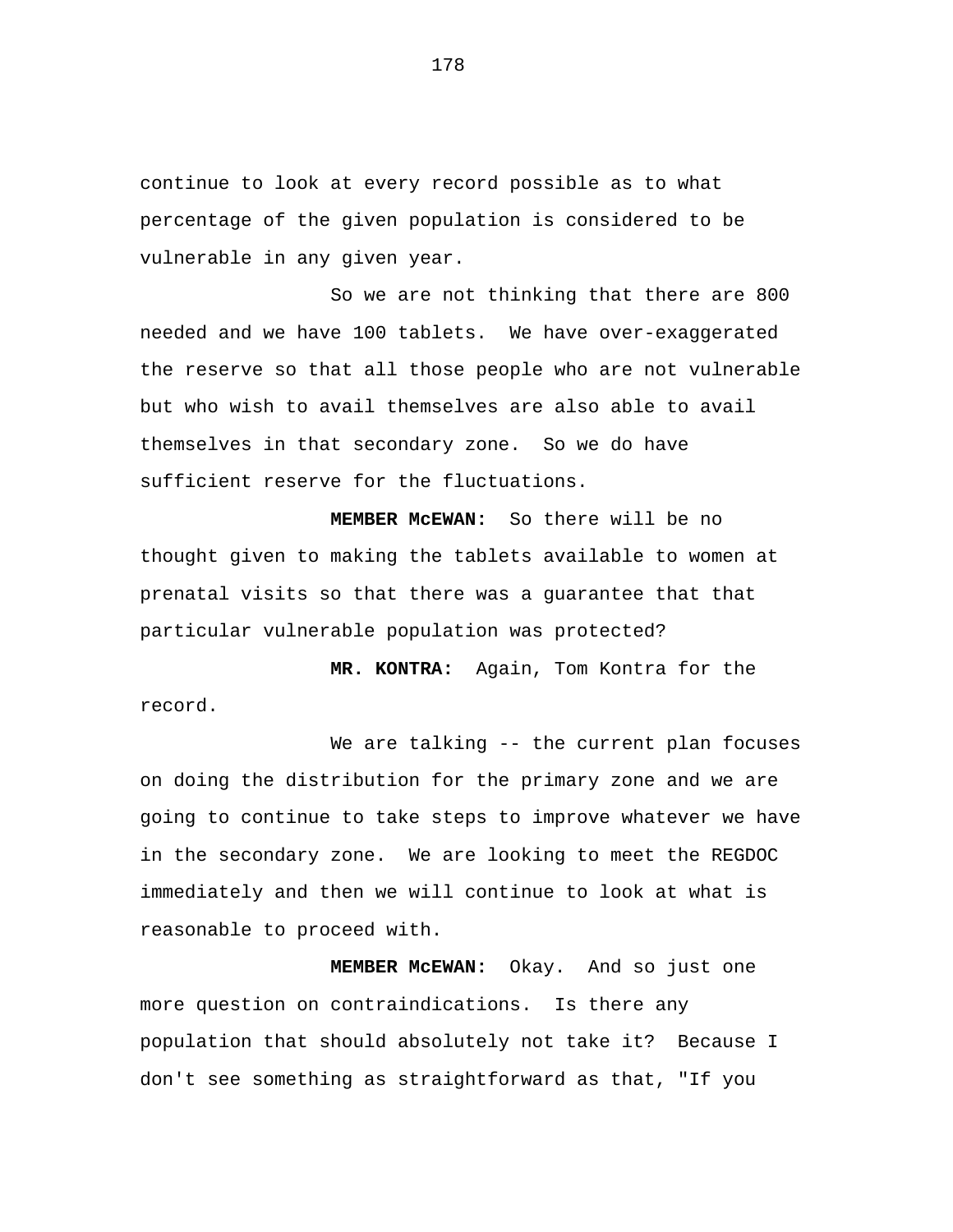have such you should not take these."

 **MR. SHINGLER:** Hi. For the record, it's Clint Shingler with the Ministry of Health and Long-Term Care.

That is correct, there are populations that should not take potassium iodide. There are clinical contraindications to the administration of KI. Those are outlined in the Ministry's KI Guidelines.

To give you a sense of a couple of examples, persons with hypersensitivity to iodine and myotonia congenital, for example, an extremely rare congenital defect involving muscle stiffness, and there are a couple of other medical examples like that of individuals where it is contraindicated.

 **MEMBER McEWAN:** Yes. There is no absolute, though. You know, there is a comment to consult your doctor, which would be very difficult in an emergency. My question is: Is there any condition that would require you to put in the guidelines a statement that if you have this you should not take these?

 **MR. SHINGLER:** So the conditions that I provided examples of is one of the questions in the potassium iodide fact sheet that has been made available and is under the question, "Who should not take KI," and the conditions are listed there.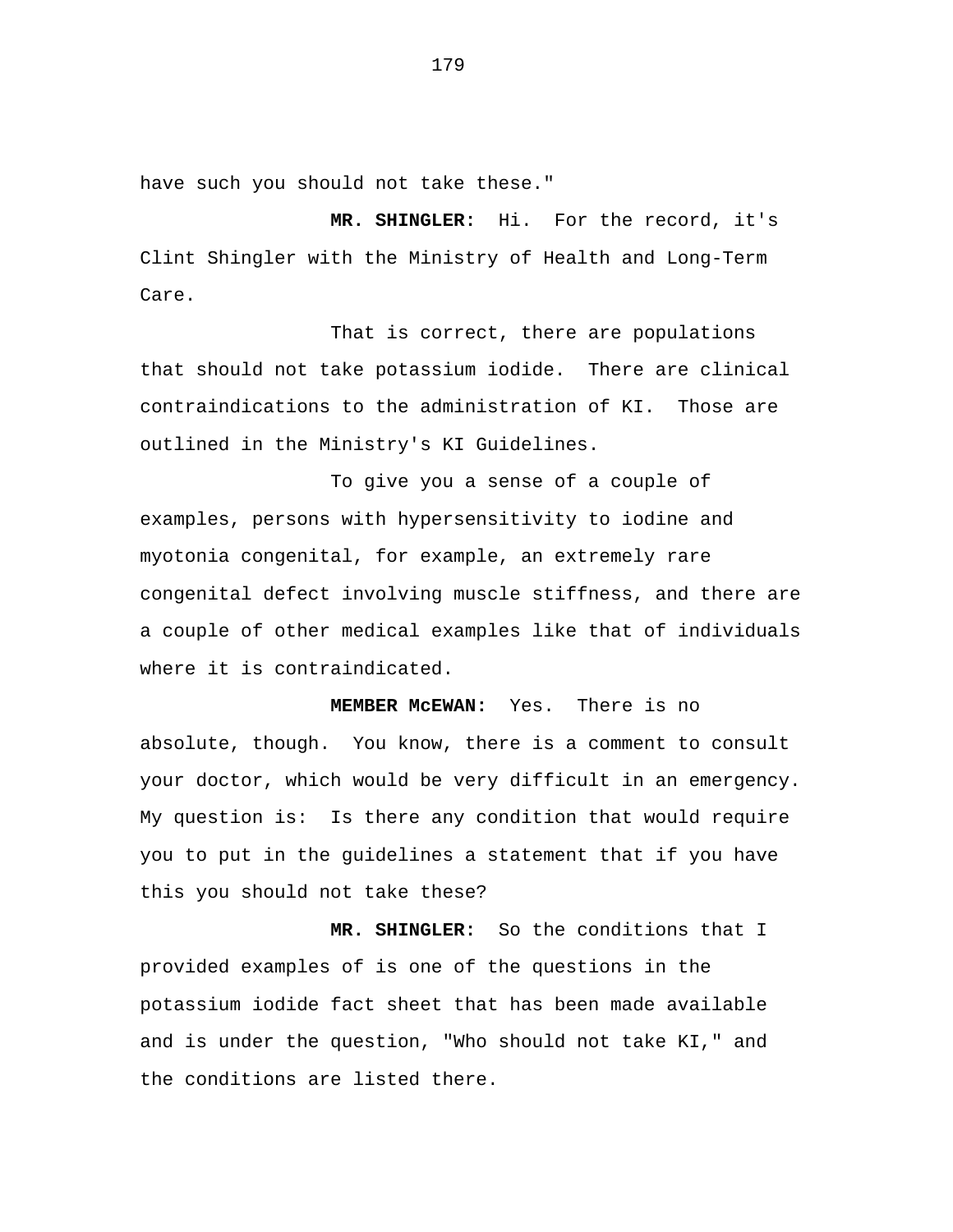**THE PRESIDENT:** I assume that people should be told don't wait for the emergency, check out right now whether you are one of those populations that cannot or should not ever take KI pills?

 **MR. SHINGLER:** Again, for the record, it's Clint from the Ministry of Health.

I agree with you and that is why we felt so strongly about the information campaign pre-, prior to, during and after distribution.

**THE PRESIDENT:** But still on the issue of a vulnerable population, are you not -- let me understand. In the secondary zone, are you not going to supply to all schools, I don't know, hospitals, a supply of KI pills?

 **MR. KONTRA:** Tom Kontra, for the record, from OFMEM.

We are working out the strategy of where to stockpile. We are considering all the possibilities. We are also considering what are the likely places that people are actually going to be present or not in a given emergency situation.

In other words, if you are in a rural area, the fire hall, is that the best place, because if an emergency happens they are going to be out looking after things and nobody is going to be at the fire hall.

So we are considering all the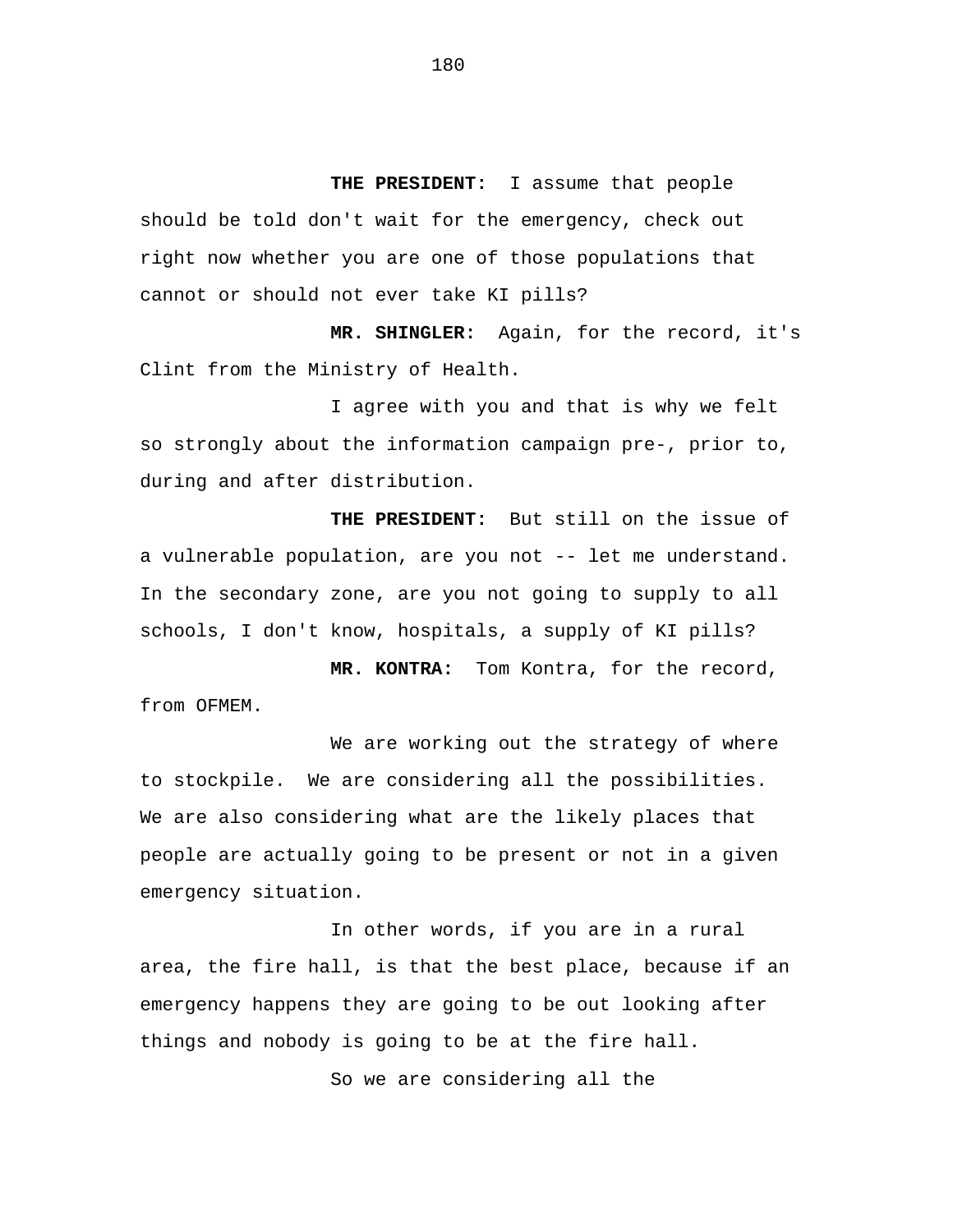possibilities and we are looking to have the best locations in each of the areas that we are concerned with.

 **THE PRESIDENT:** So you have not yet finalized the secondary zone distribution details?

 **MR. KONTRA:** Not yet. The only one, I think, at the moment is Bruce that has done so.

> **THE PRESIDENT:** Okay. Thank you. Monsieur Harvey...?

**MEMBRE HARVEY :** Merci, Monsieur le Président.

Monsieur Awad, vous avez mentionné au départ, pour Hydro-Québec, Hydro-Québec rencontrait les exigences, mais que dorénavant, étant donné qu'Hydro-Québec, le réacteur était fermé, qu'il n'y avait plus de problème. Est-ce qu'il serait approprié ou nécessaire d'aviser ceux qui avaient reçu des pilules, soit qu'ils n'en ont plus besoin, de s'en départir ou de...?

## **M. AWAD :** C'est Raoul Awad pour

l'enregistrement.

Je dois faire le suivi avec les autorités provinciales. En fait, je crois, si ma mémoire est bonne, après la fermeture de Gentilly-2, il y a eu une communication des centres de mesures d'urgence dans la région de Bécancour et Trois-Rivières pour enlever les tablettes d'iode, mais je dois vérifier ça. Je peux vous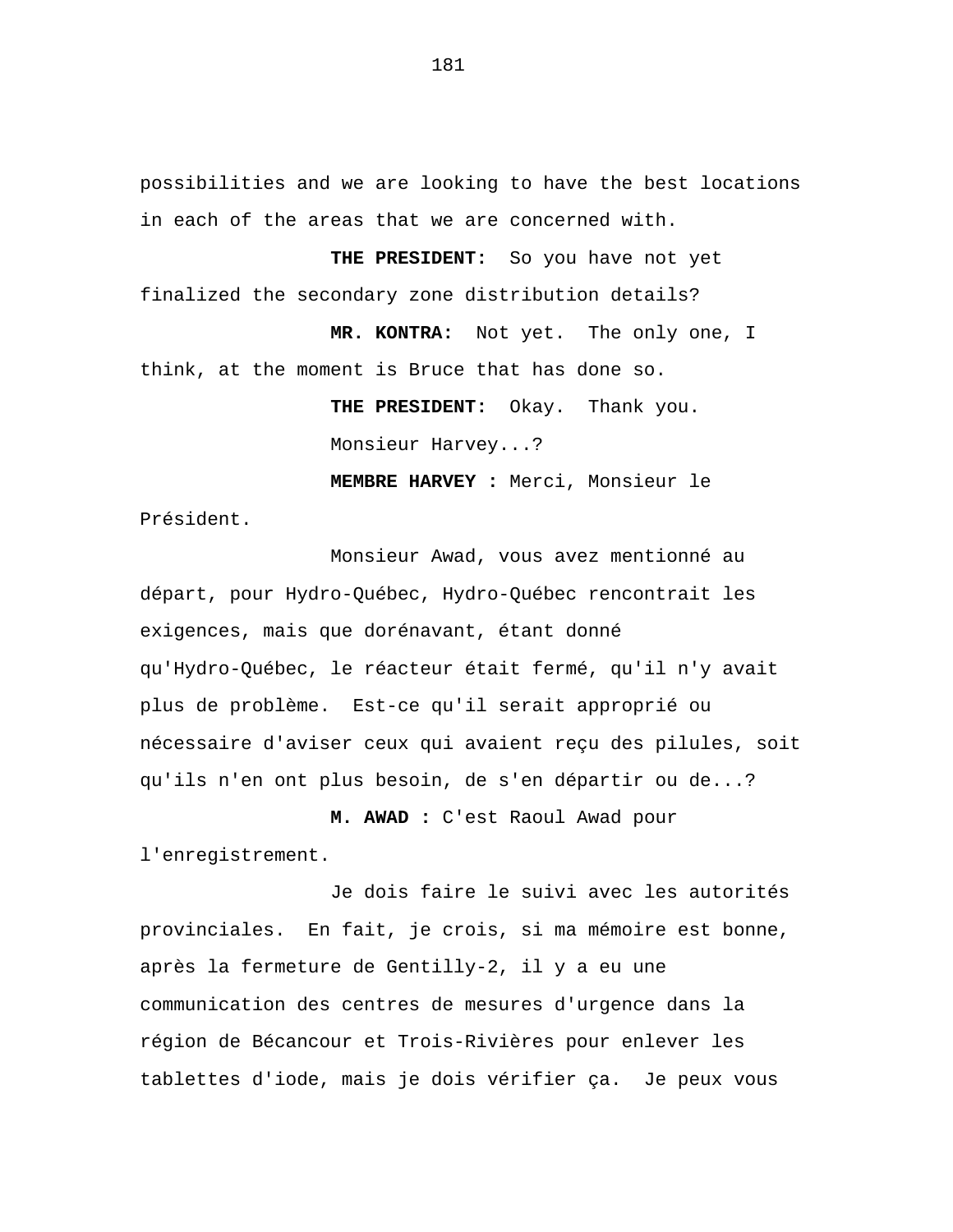revenir avec la bonne réponse.

**MEMBRE HARVEY :** O.K. J'apprécierais ça.

Another question in English now.

--- Laughter / Rires

**MEMBER HARVEY:** Mr. Powers, at the beginning of your presentation you mentioned that people were asking why are you doing this now -- what was your answer -- not 30 years ago?

 **MR. POWERS:** Kevin Powers for the record. The answer that provided the most assurance to people was that it is increased safety standards.

> **MEMBER HARVEY:** Why not 30 years ago?  **MR. POWERS:** Kevin Powers for the record.

The easiest way to explain that is in the same way that helmets while riding bicycles were not common practice 30 years ago and are now, in the same way KI pills are now considered common practice.

 **THE PRESIDENT:** But correct me if I'm wrong, they were always available, this was about more efficient distribution. Before, they were available through some designated pharmacies. What this does, it brings it right into the home. Isn't that the correct answer?

 **MR. POWERS:** Kevin Powers for the record.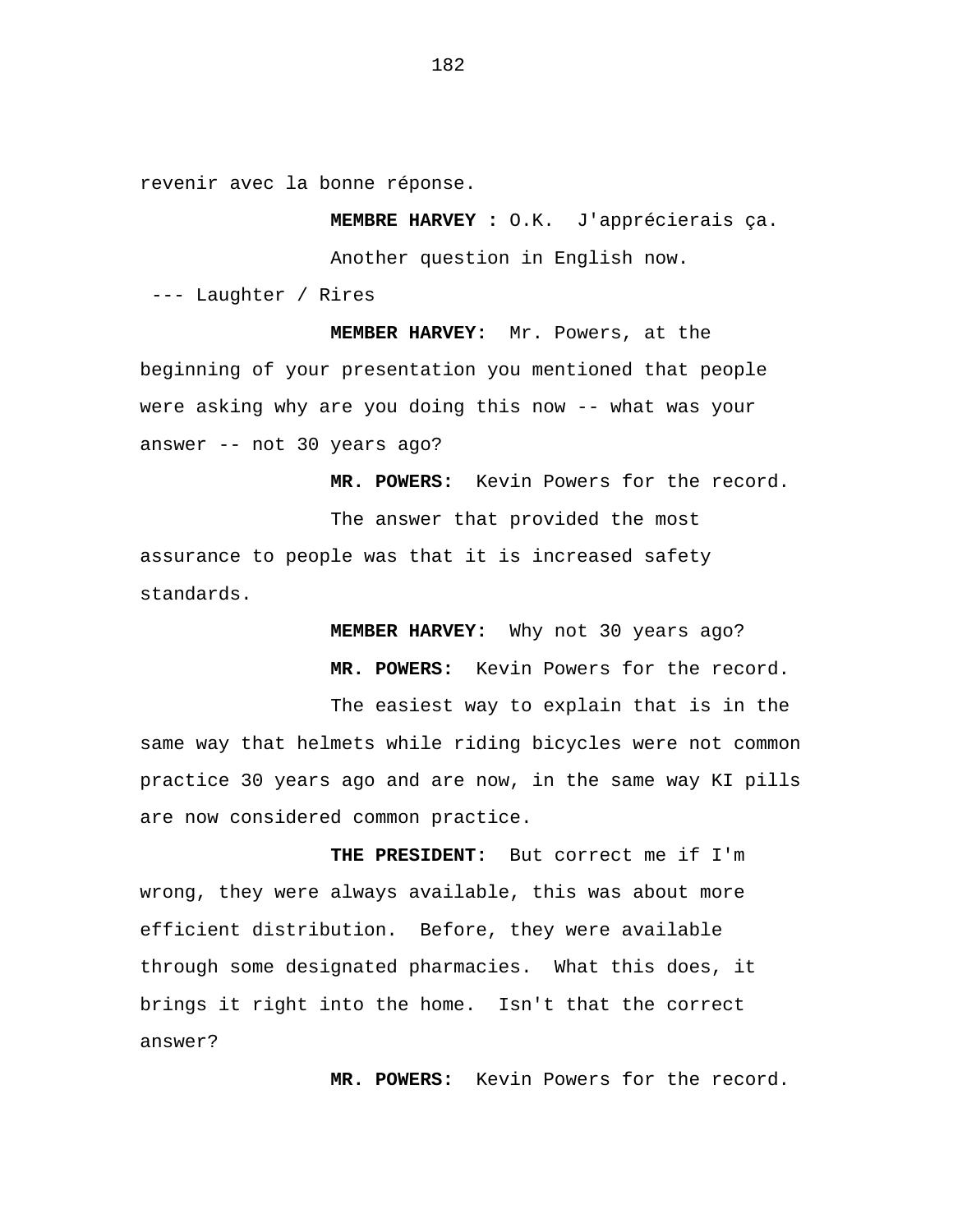That is the correct answer. However, the public understands this most easily as there being higher safety standards and so rather than having them available at pharmacies they are now at your doorstep.

**THE PRESIDENT:** They increased efficiency, yes.

**M. AWAD :** Monsieur le Président, si je peux ajouter quelque chose pour Hydro-Québec.

J'ai eu la confirmation de monsieur Jamal qu'Hydro-Québec a déjà avisé les autorités provinciales, et ça fait partie aussi de nouveaux permis de... decommissioning licence.

 **THE PRESIDENT:** Ms Velshi...?

 **MEMBER VELSHI:** Thank you.

Mr. Kontra, I think it was last year when we had this update, we talked about the information being available in languages other than English. Is that still in the plans?

 **MR. KONTRA:** Tom Kontra for the record.

Any provincial information that we issue is automatically issued in both official languages and we are still considering whether other languages, particularly in the area of Toronto, are required.

 **MEMBER VELSHI:** So this package that OPG has shared with us and the booklet in there, that is in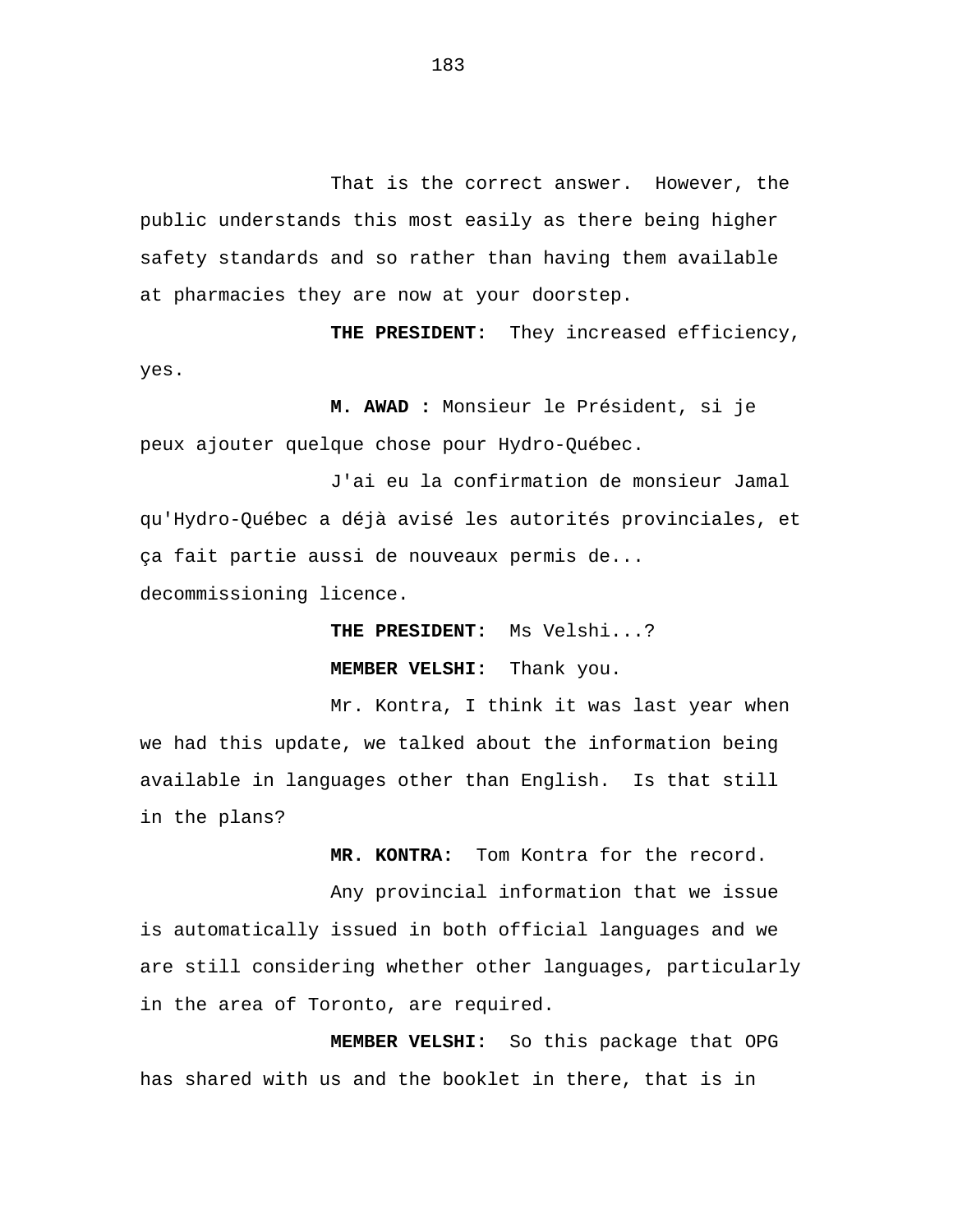English. So is that going to be available in other languages? Is that what's on the website? Maybe, Mr. Powers, you can answer that.

 **MR. POWERS:** Kevin Powers for the record. Right now, it is just available in English.

 **MEMBER VELSHI:** And are there plans to make it available in other languages?

 **MR. POWERS:** Kevin Powers for the record.

We are listening -- we have a number of different ways we are listening to the public to find out whether there is a need for the information in other languages. We have to date not received any requests to have it in any other language than English but we remain open to that idea.

 **MEMBER VELSHI:** My second question, also for you, OPG. On slide number 4, on public attitudes, you said 85 percent of the population said they are open to having them mailed out by authorities. What about the remaining 15 percent and how are you accommodating that?

 **MR. POWERS:** Kevin Powers for the record.

In any given population, you will have a group that will be resistant to the idea. In this case, it is that 15 percent. They will still be mailed the package. If they do not want to have it, we are happy to provide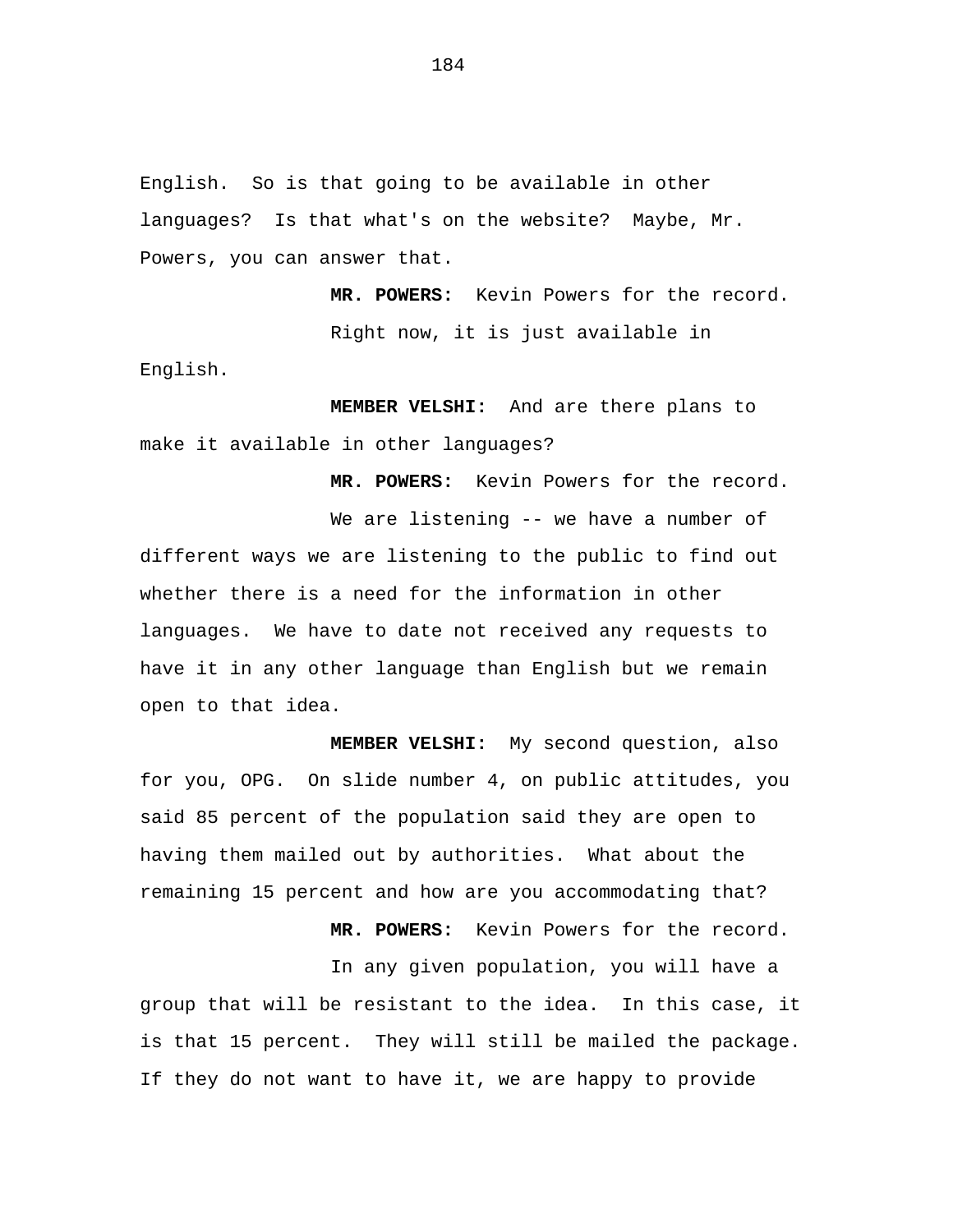them with instructions on how to dispose of the package.

 **MEMBER VELSHI:** I'm sorry. Is it that they didn't want it mailed or they just don't want the pills? I thought it was just maybe they wanted to go to the pharmacy and pick it up or order it on Web. Is that what the issue was with the 15 percent?

 **MR. POWERS:** In most cases for that 15 percent, it was that they didn't want them at all.

> **MEMBER VELSHI:** Ah, okay. Thank you.  **THE PRESIDENT:** Monsieur Tolgyesi...? **MR. TOLGYESI:** Is there somebody from

Point Lepreau? Nobody?

 **MR. AWAD:** I don't think Point Lepreau is participating because they already meet the requirements.

 **MEMBER TOLGYESI:** Yes, I know. That's why I wanted to ask if they have any -- you know, they have been doing that for a long time, so if they have any follow-up experience with the measures. So if they are not here, they cannot answer.

 **MR. AWAD:** Mr. Bernie Beaudin is following up always with New Brunswick. They are doing this campaign almost yearly to verify if the population still has it, I think during the emergency week. And the follow-up is very effective in New Brunswick but you have to understand that New Brunswick is a very small population compared to other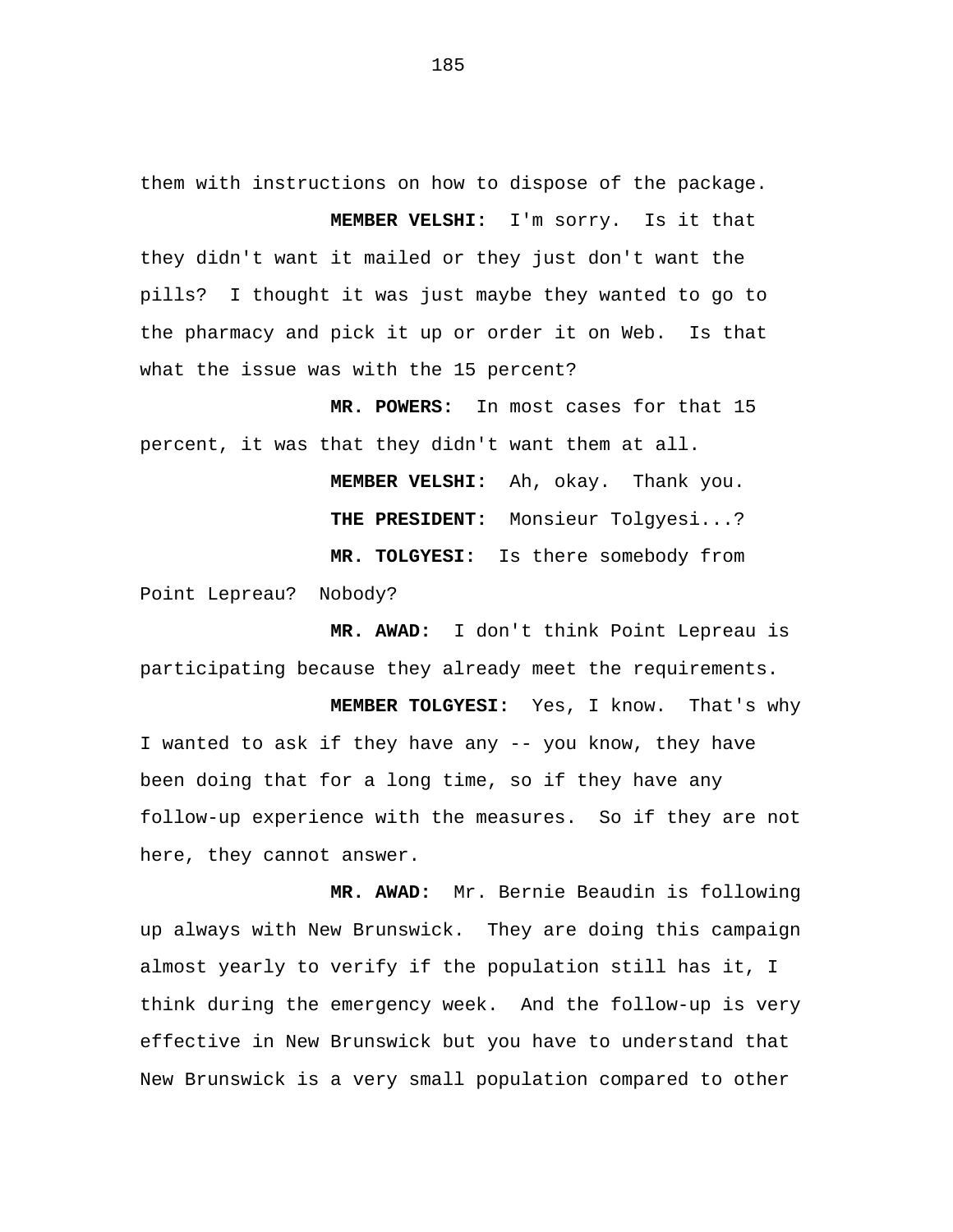facilities. It is very easy to do and usually they are doing it, I think, door to door.

 **MEMBER TOLGYESI:** And my second question is that when you are looking at these documents to explain, they are of some length, and so lots of people in general, I don't know to what extent they read these long documents. But my specific question is what are the challenges to handle persons with lower literacy? Because the question is lower literacy, the question is also language, you know, but I'm talking about lower literacy.

 **MR. POWERS:** Kevin Powers for the record.

In the event of lower literacy, we have made available a number of phone lines for people to contact, either the 3-1-1 number in Toronto, there is the phone number at Durham as well as Telehealth Ontario for those who may not understand the package or want to know more.

> **THE PRESIDENT:** Dr. McEwan...? **MEMBER McEWAN:** I'm okay. **LE PRÉSIDENT :** Monsieur Harvey...?

 **MEMBER HARVEY:** One last question. It's about CNL in Chalk River. Were there any Quebec residents in the 9-kilometre zones, and, if so, did they receive the package?

 **MS FISHER:** This is Kathy Fisher from CNL.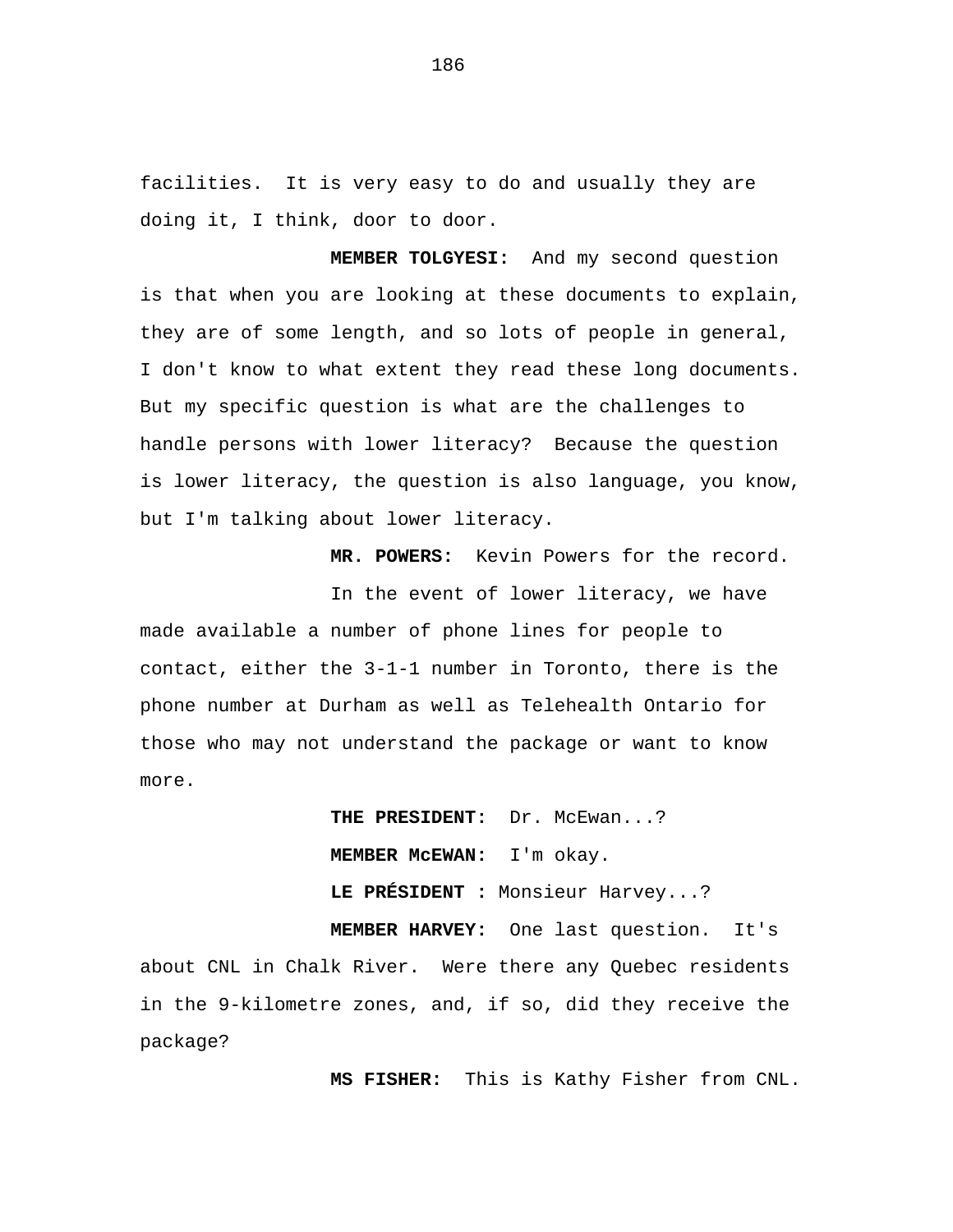So there are 51 registered properties within the primary zone in Quebec. They are all seasonal. There are no permanent residents. We continue to work with the municipality on getting the package put together. The plan is for them to have it out in the near future, aligned with what is happening in Ontario.

 **MEMBER HARVEY:** Thank you.

**THE PRESIDENT:** Sorry, what -- did you design your own package or are you using -- which package are you using?

 **MS FISHER:** Kathy Fisher for the record.

So we are using the information that has been provided by the Province of Ontario and the Ministry of Health as well as information that was developed for the communications through the G2 area, and so the packages when they go out will be in both French and English.

 **THE PRESIDENT:** Okay. Thank you. Ms Velshi...? Monsieur Tolgyesi...? **MEMBER TOLGYESI:** No. **THE PRESIDENT:** Dr. McEwan...? Okay. Well, all I can say is that I knew that when you get together, all the parties, good things will happen. Very impressive progress.

I have only one question. When can we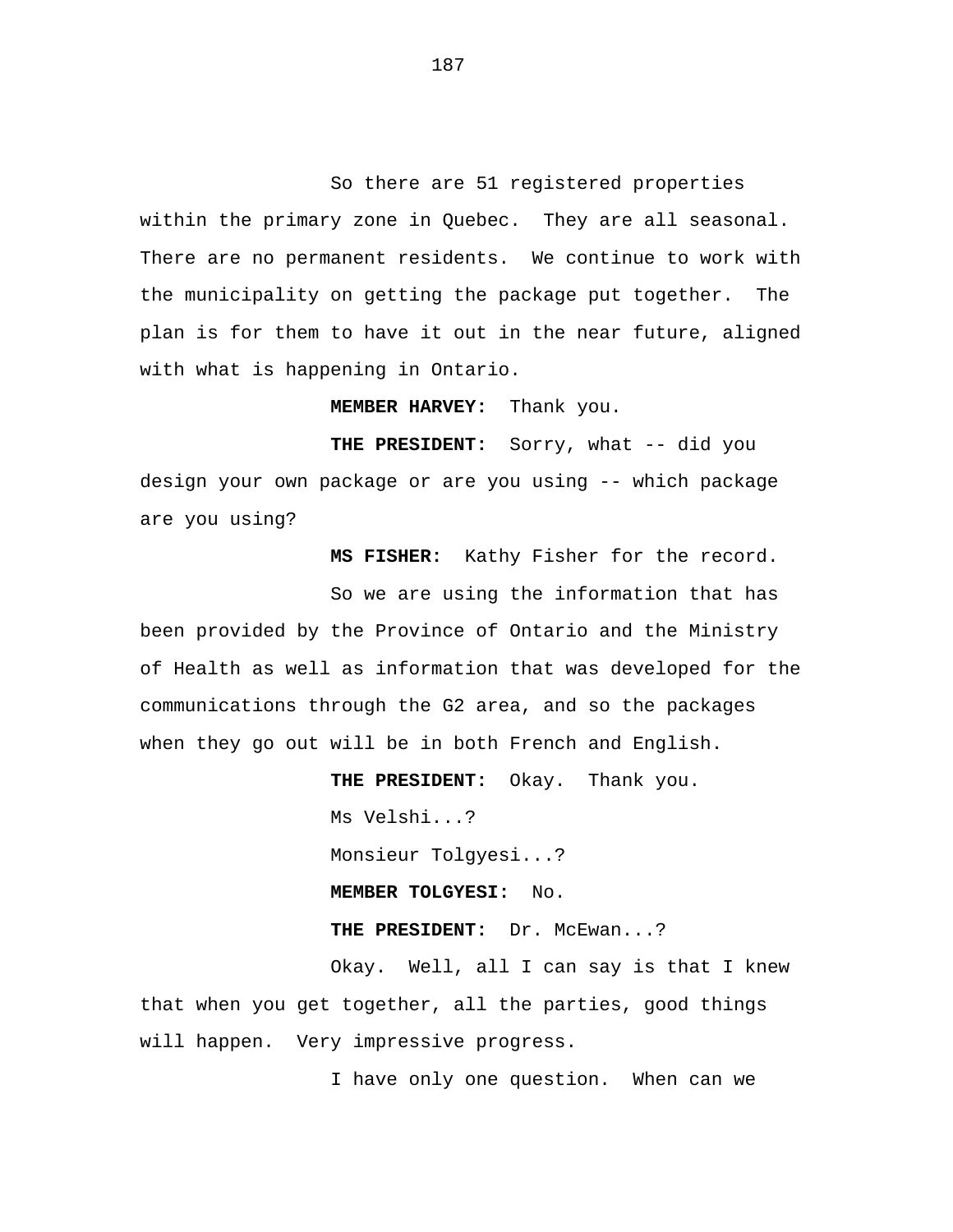declare success? Remember, we said end of 2015. Are we still on target to meet this by 2015 and declare success? Is that right?

 **MR. SAUNDERS:** We already declared success at Bruce, so yes.

--- Laughter / Rires

 **THE PRESIDENT:** I thought there was some work still being done and some plans are still being contemplated, particularly for the secondary zone. It may not have been part of the target for this but it would be nice.

Because we are going to ask -- emergency management is going to be an ongoing topic in all our hearings and for some of you who I know will be with us in November for the Darlington, it is going to be a hot topic. So it would be always nice to show progress along those lines. So I hope that we will continue to show progress.

 **MR. KONTRA:** To answer your question, Dr. Binder, you have to define success, but I would suggest that every day of safe nuclear operation we can declare a success.

 **THE PRESIDENT:** I wish it were that easy. But thank you for that and thank you for all the effort and we will reconvene in --

--- Pause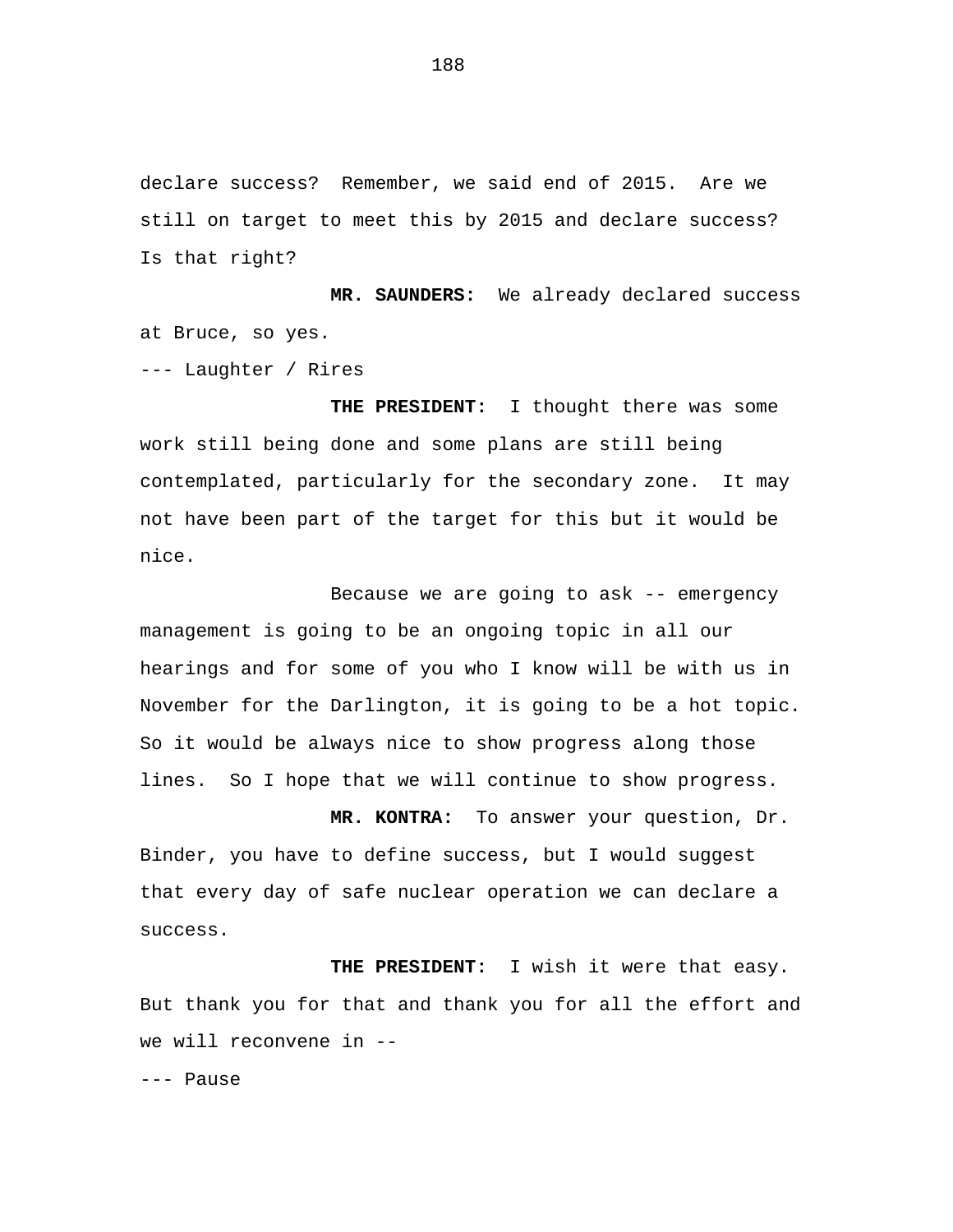**THE PRESIDENT:** We will take a five-minute break to allow you guys to set up. Thank you.

--- Upon recessing at 2:40 p.m. /

Suspension à 14 h 40

--- Upon resuming at 2:49 p.m. / Reprise à 14 h 49

 **THE PRESIDENT:** So first of all, let me thank you one more time for being flexible and staying with us. We will resume our discussion. We still have -- we still have people online so maybe verify again that Canadian Light Source is still with us?

Canadian Light Source...? Mr. Cubbon...? We hear noises but we can't hear any voices.

TRIUMF, are you with us?

MS **TRUDEL:** Yes, we are.

**THE PRESIDENT:** Okay, thank you.

So weren't we -- where were we on the question period? Anybody remember? Oh, we were just going in around here.

So we'll go -- but he is not available. Mr. Cubbon...? Light Sources, if you can hear us, you can link on anytime. Just give us a signal. So we are going back and we are dealing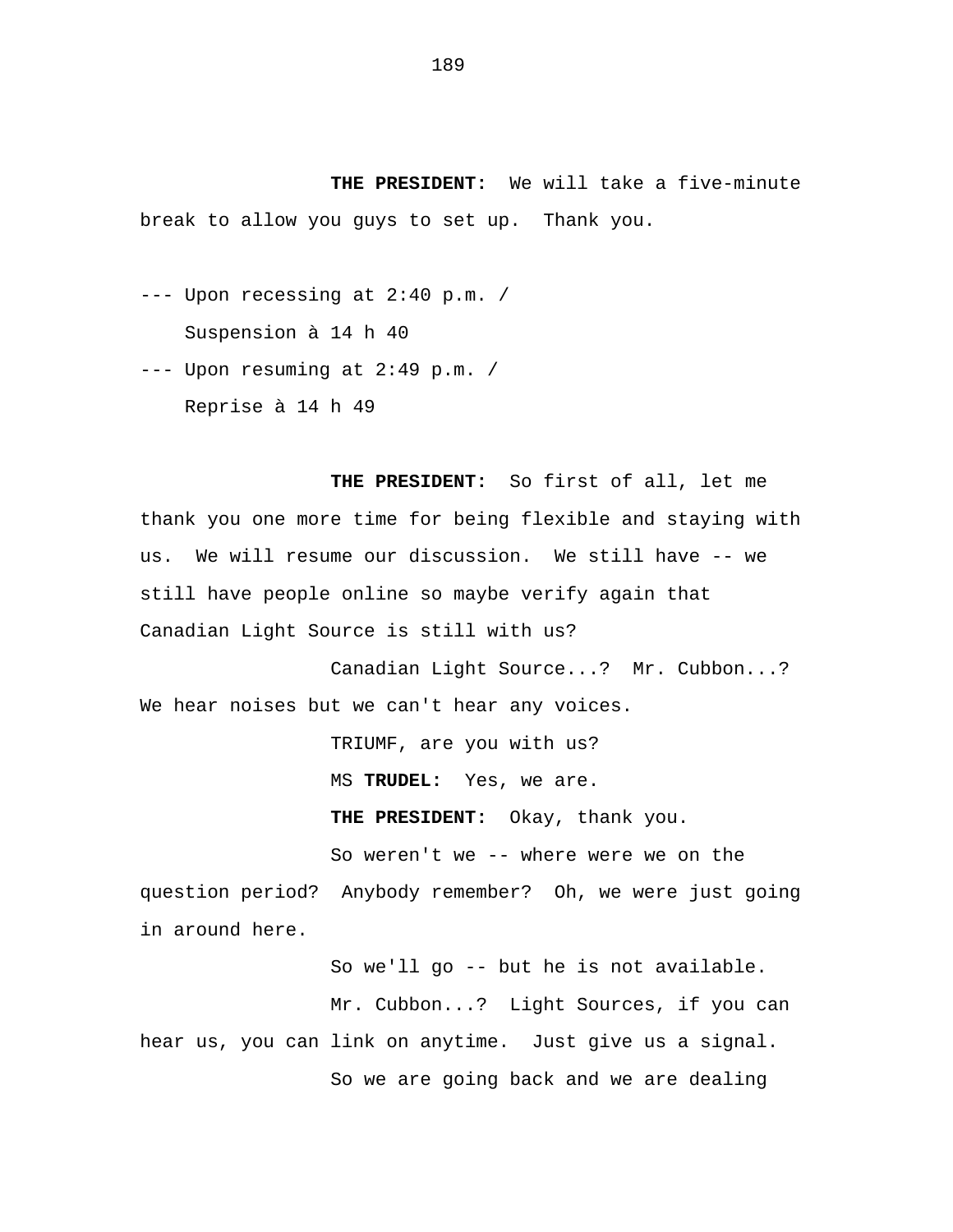with our guests, the two intervenors here.

Mr. Harvey...?

**MEMBER HARVEY:** My question is not (off microphone). I can wait if you want.

**THE PRESIDENT:** I think we would like to deal with the two intervenors so they can go home. Staff can stay here a little bit longer. Yeah.

--- Laughter

**THE PRESIDENT:** So we are dealing with the interventions right now.

**MEMBER HARVEY**: Okay. I'll give them -- I'll give my turn and I'll come back.

**THE PRESIDENT:** All right. Go ahead.

**MEMBER McEWAN:** So as a hook for this question, slide 6 from CRPA, and I think we might have - so I found this very useful. So thank you, because I think it is very good to see the number of different licence types for which the licensees have to apply.

And if I take just within the commercial group, and I want to come back to that later, it seems to me that a university or a facility that is running a cyclotron for the production of PET radioisotopes can be applying or maybe should be applying for six different licences; cyclotron PET, nuclear medicine research on human subjects, diagnostic nuclear medicine procedures, medical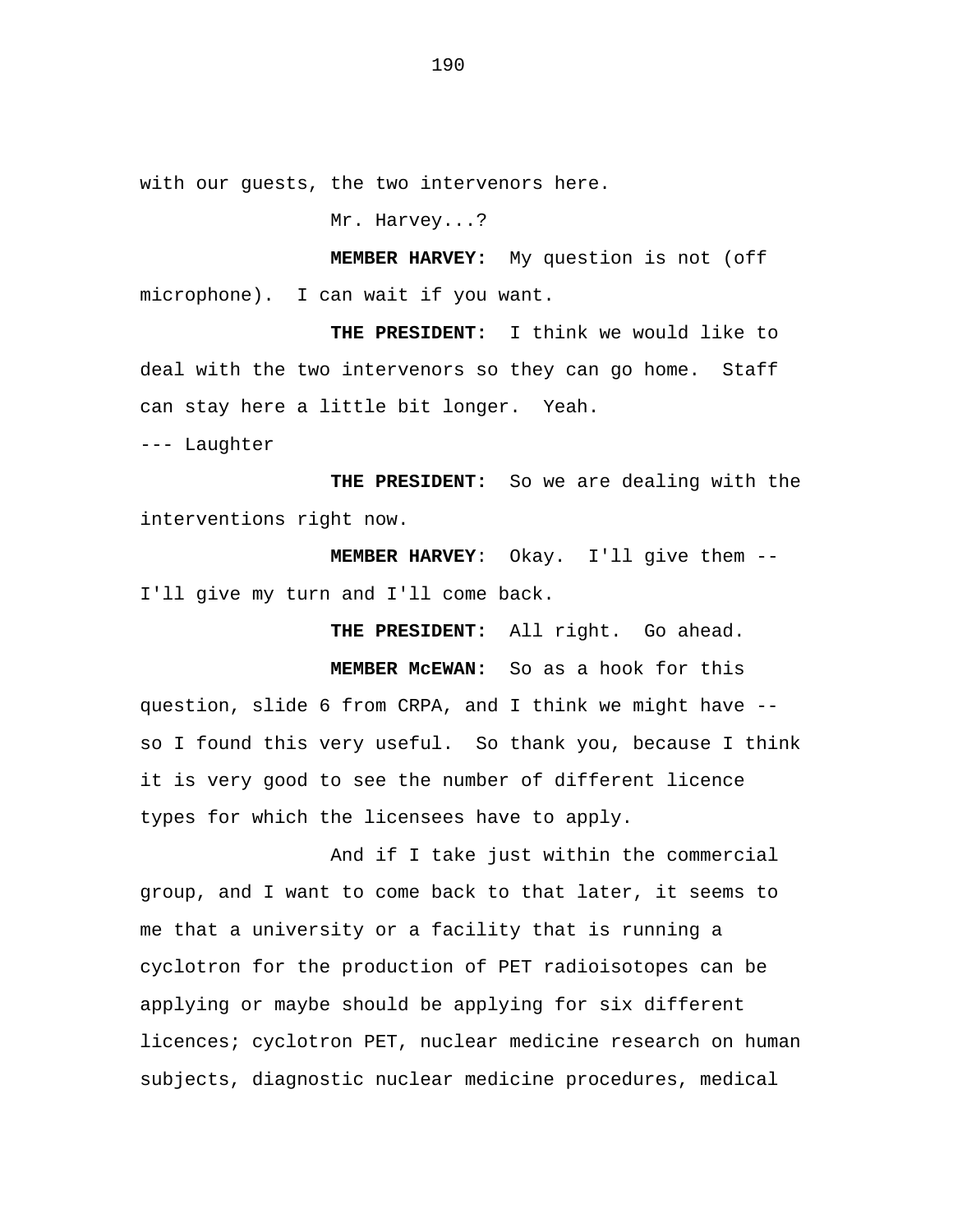accelerator, distribution and processing.

So am I right in my understanding that a single facility could end up with conceivably six licences if they had to apply for all of those and what is the impact on that in the regulatory environment and is it an appropriate regulatory burden to put on that type of a facility?

**MR. MOSES:** Colin Moses, for the record.

I think that question is very apropos. In our presentation in the report we made reference to some of our efforts to minimize the administrative burden on licensees and a big part of that is developing consolidated licences and making those available to those sorts of facilities that might have multiple different use types.

So I don't believe they listed it on the slide but we do have specific use sites that can accommodate multiple different types of uses and so that we can issue a single licence, require a single reporting and cover a broad range of activities than -- a broader range of activities than what would be listed there.

**MEMBER McEWAN:** I am going to come back to that but does CRPA or COMP have anything, comments on that? **MR. SHOUSHTARIAN:** Ali Shoushtarian, for the record.

At the Ottawa Hospital we have like about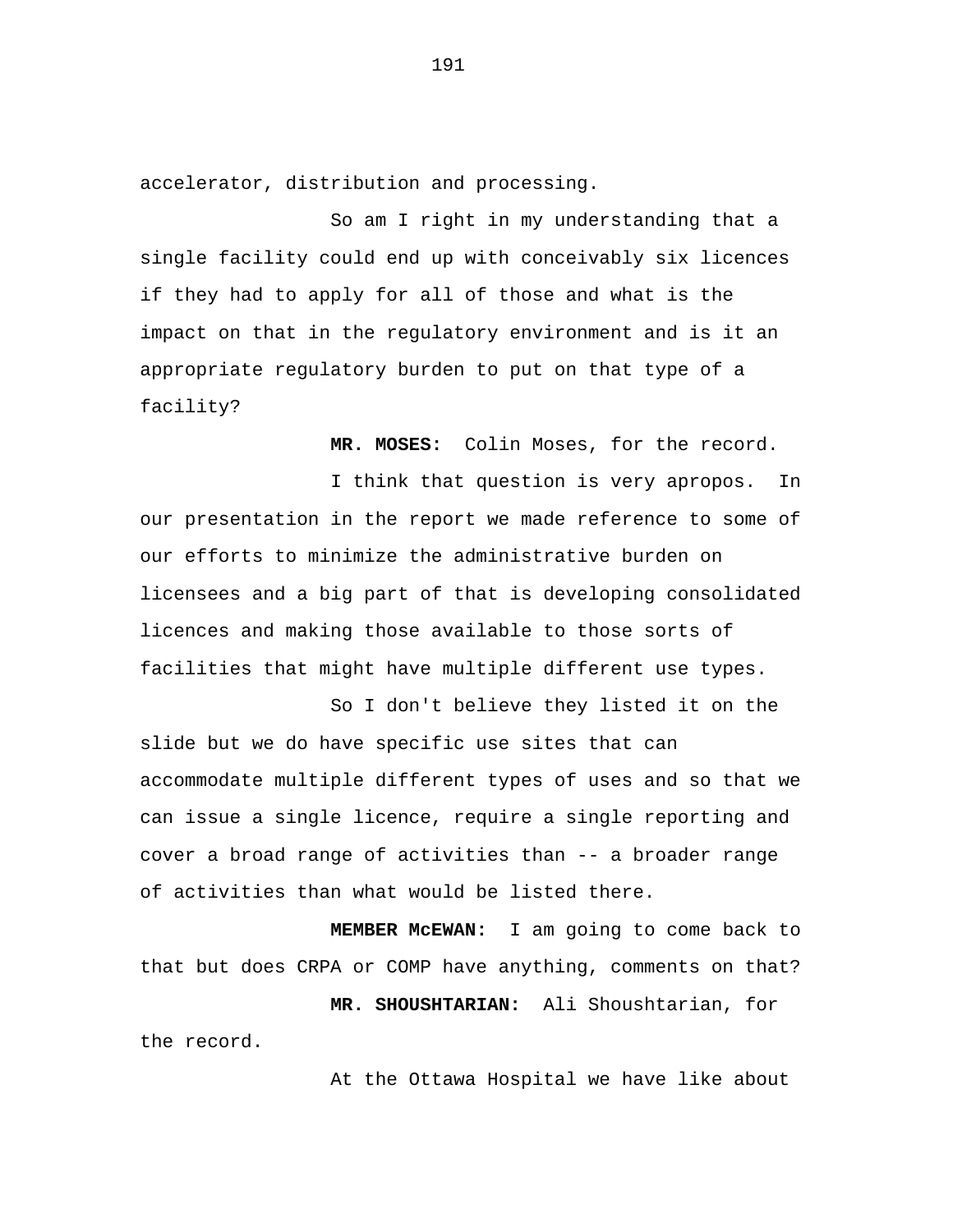10 licensees -- licences; diagnostic, therapeutic, cyclotron servicing. So it becomes a burden because one person has to -- for the ACR, for example, they have to do four different ones for example, for diagnostic and therapeutic or servicing. So there is each one that they have to apply for or send for your ACR.

But if that was all consolidated into one, that would have been -- it would have helped the licensee to lessen the burden on administration.

**MEMBER McEWAN:** Does COMP have any...? **DR. WILKINS:** Yeah, for radiation therapy facilities, the Class II licences, there has been a consolidation effort for a while. So there was a time when our facility had, I think, a maximum of seven licences and we are down to two through consolidation and there is an option available to consolidate further to one single licence. So that has been very helpful to reduce the administrative burden a bit.

**DR. SCHREINER:** And another feature of that -- John Schreiner for the record -- is that I think the period of these licences has been extended considerably also. So we have gained from the consolidation but we have also gained that we are not renewing as often. So that's been a very nice effort from the CNSC.

It did take a bit of paperwork. It did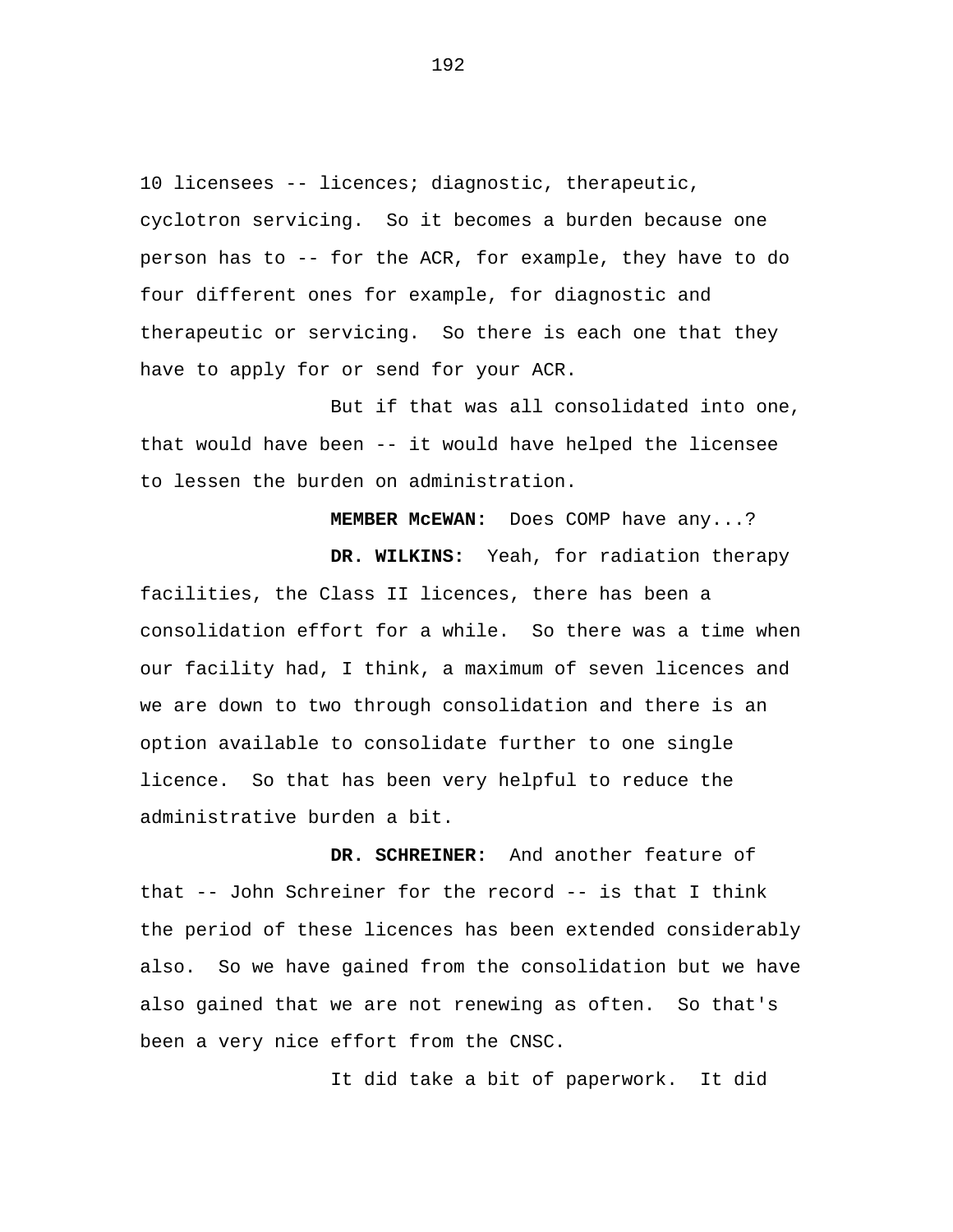take a bit of organization on our part but, again, staff - we are also a Class II facility -- staff in the Class II group were very helpful in helping us work through all the hoops. So it was very good.

**MS MURTHY:** Kavita Murthy, for the record. For several years now for the medical facilities we have issued consolidated licences. Recently we added the possibility for consolidating cyclotron licences.

So, Dr. McEwen, to your question there is -- the cyclotron operations that fall under the Class II jurisdiction there is only -- there can only be only one licence which allows you to operate and service the cyclotron.

The part that is related to nuclear medicine, I'll have Peter respond to that.

**MR. FUNDAREK:** Peter Fundarek, for the record.

With the licence application guide that we have for nuclear substances and radiation devices licensing, there is a section in there that allows them to apply for more than one use type, using the one application form. So they can indicate the different use types that they are applying for, more than one use type on a single licence application. They just have to define the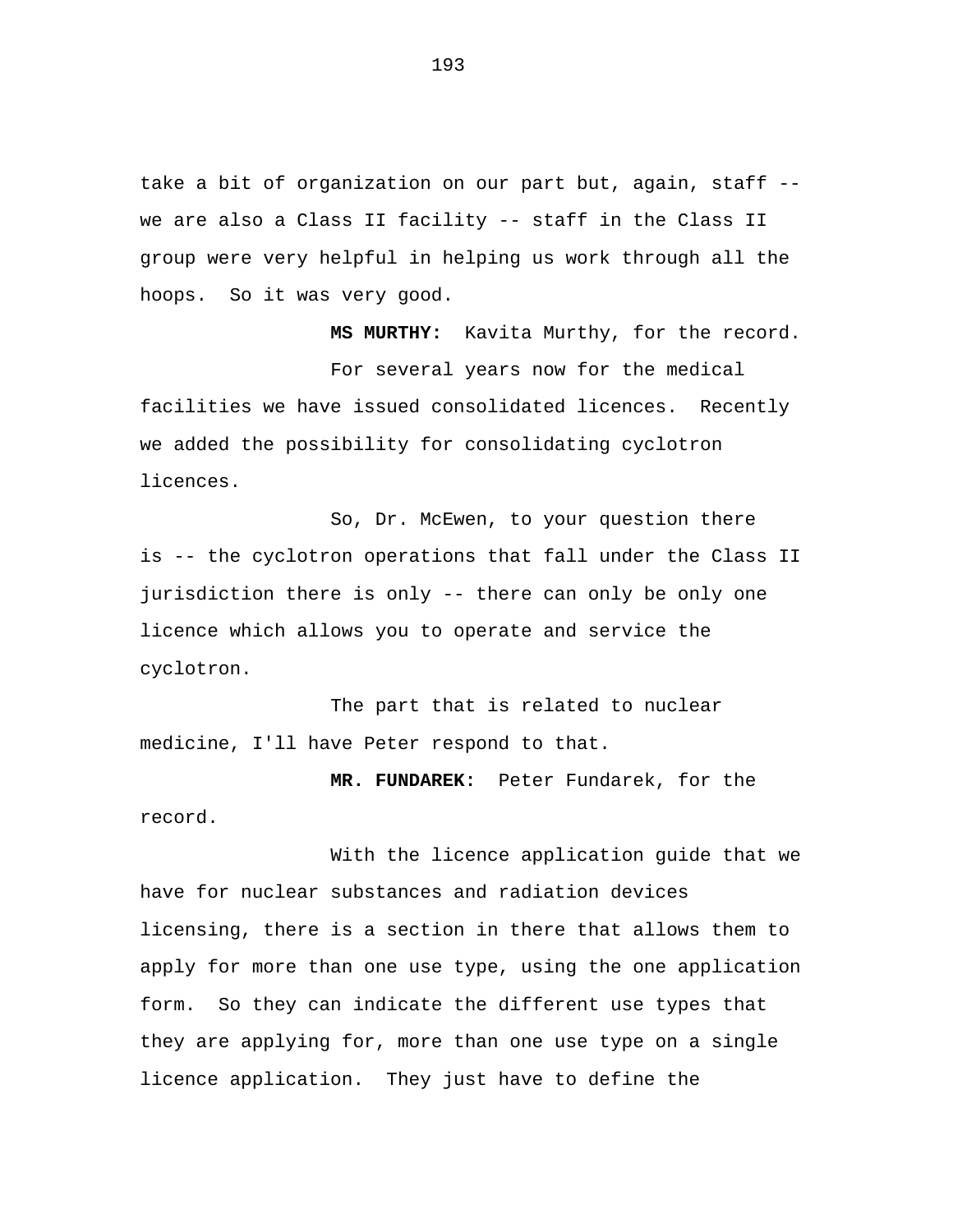information that's provided in the application according to the use type that they are supplying. But it's one application form that contains all the information required.

**THE PRESIDENT:** I don't get it, though.

In hospital, in the Ottawa Hospital there -- right now there are 10 licences and the question is does it make sense to consolidate? And again, it's not only the licences. It's the governance model here. Is there one licensee with the power to oversee and be responsible and accountable for that licence?

**MS MURTHY:** Kavita Murthy, for the record.

For the cancer centres, for the entire cancer program there is one licence.

**THE PRESIDENT:** So where are the other nine?

**MS MURTHY:** I believe those would be in research and labs.

**MR. SHOUSHTARIAN:** In diagnostic servicing, human licence groups -- human servicing and cervical and diagnostic, to name a few.

**THE PRESIDENT:** So do you really want to have one licence with one individual in charge of all the activities?

**MR. SHOUSHTARIAN:** No, we just -- the good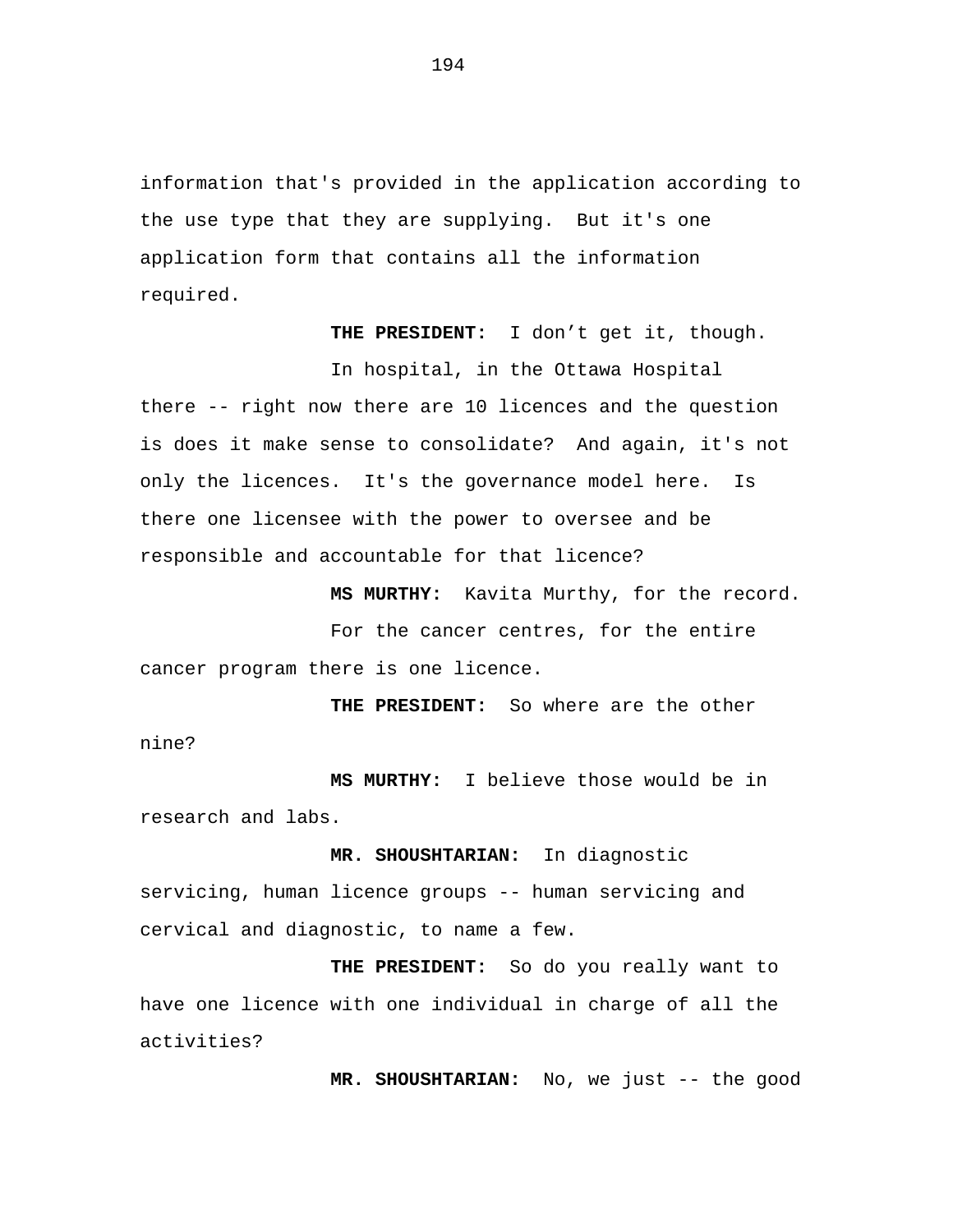thing for consolidating is the diagnostic and therapeutic or human studies into one that would make sense to make and consolidate those into one licence.

**THE PRESIDENT:** So I think what I hear from staff is all you have to do is apply and then it will be considered.

**MR. FUNDAREK:** Peter Fundarek, for the record.

There is a separation between diagnostic and therapeutic licences and there is also a separation with the human research because the licence conditions on each of those licences specify unique requirements for each of those types of licences and it wouldn't be useful for the licensee to have, for example, some of the more restrictive requirements of a human research licence that would apply to all their operations there. So we are tailoring the actions directly to the types of activities they are conducting in the locations that they are acting, so that they don't have unnecessarily restrictive actions on all their operations.

**THE PRESIDENT:** Well, that's very nice for you to think what's good for them but if they actually come in with an application that makes sense. We should allow them to make their case.

**MR. MOSES:** Colin Moses, for the record.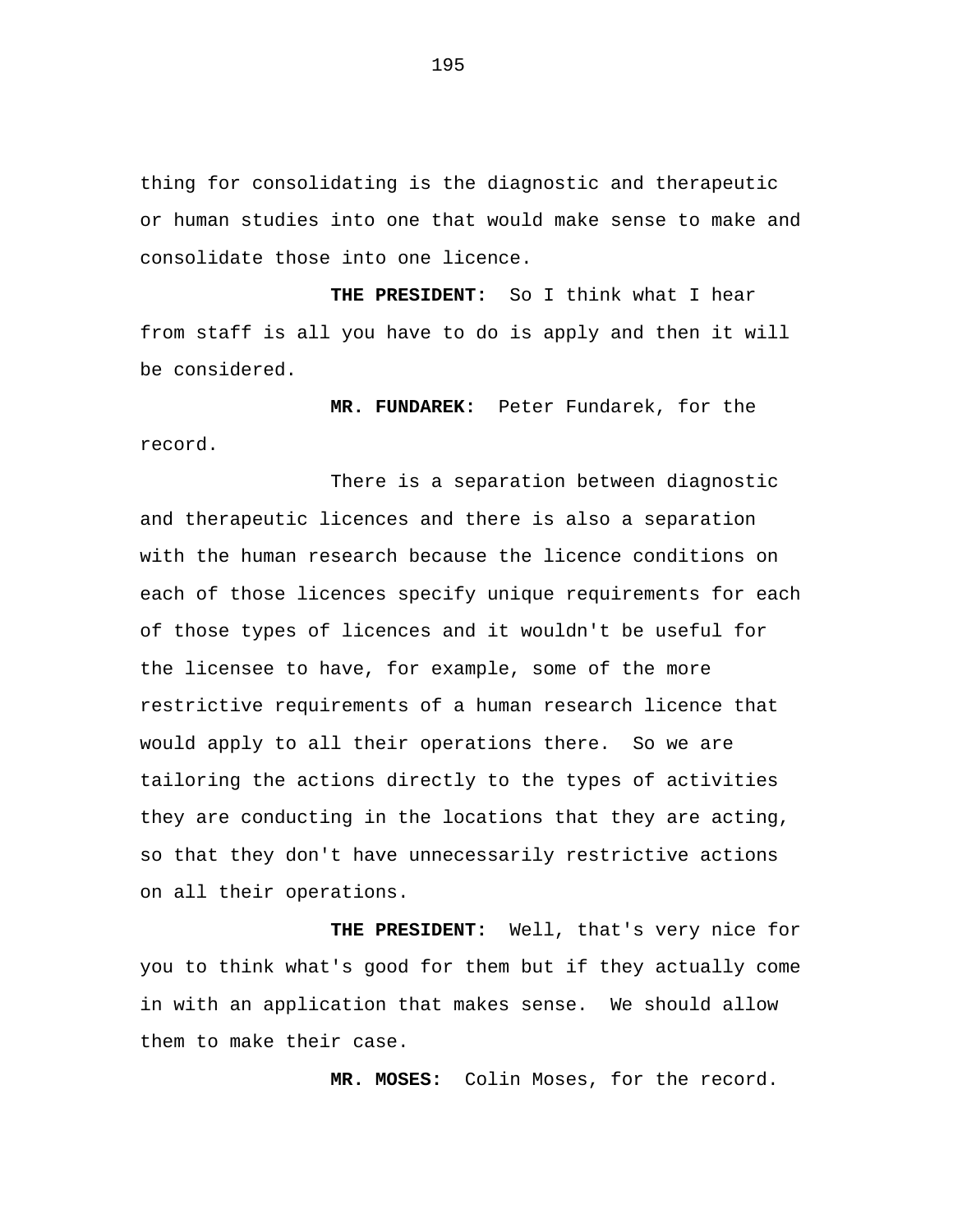Absolutely, I take that feedback and we can look at how we can accommodate those kinds of requests in our licensing.

**THE PRESIDENT:** Right, if it makes sense. Just be careful what you wish for.

We have some experiences where consolidation -- particularly in a university setting recently we had some bad experiences about having a provincial authority overseeing what is going on in every university and then nobody was in charge. So again we are open to you making the case.

**DR. SCHREINER:** Thank you.

THE PRESIDENT: Dr. McEwen...?

**MEMBER McEWAN:** I think my follow-on

question is --

**THE PRESIDENT:** Sorry. Before we are going to lose the Canadian Light Source, I understand that they are now on.

Mr. Cubbon, are you on the line?

**MR. CUBBON:** Yeah. For the record it's Grant Cubbon here from the CLS.

**THE PRESIDENT:** Okay. I think there were a couple of questions designed for you to help us understand before you leave. Dr. McEwen and Monsieur Harvey...?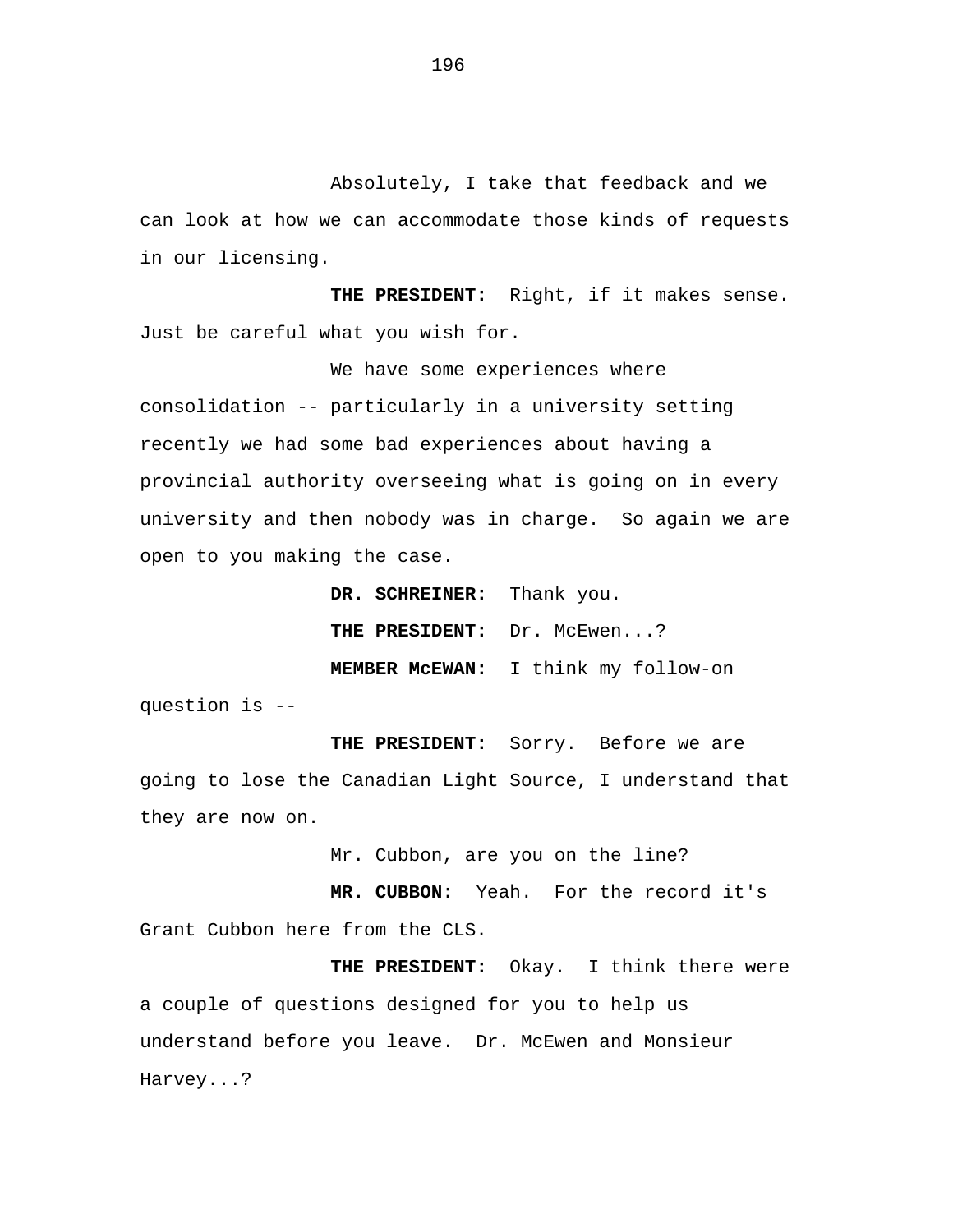Dr. McEwen, go ahead.

**MEMBER McEWAN:** Thank you, Mr. President.

So this is really a question for CNL, TRIUMF and for staff. So you have been undertaking research in both organizations that sort of takes you away from your primary research mandate and into a mandate which is effectively that of a producer of radioisotopes for distribution. How will your licensing structure -- how will your radiation safety structure, your licensing and regulatory framework, deal with such a major change in the way in which the facilities are operating?

**MR. CUBBON:** Oh, Grant Cubbon here for the CLS.

From our perspective, I mean, we have two separate licences and really have two distinct operations although we share a lot of the personnel. So for us the current licensing situation is acceptable and, I think, a good idea that we have a Class II licence for our linear accelerator for the medical isotope project and then a Class 1A licence for the synchrotron facility.

So we have applied and received that licence and we are operational right now and we are in 2014.

**MEMBER McEWAN:** Thank you.

**MS MURTHY:** Kavita Murthy, for the record.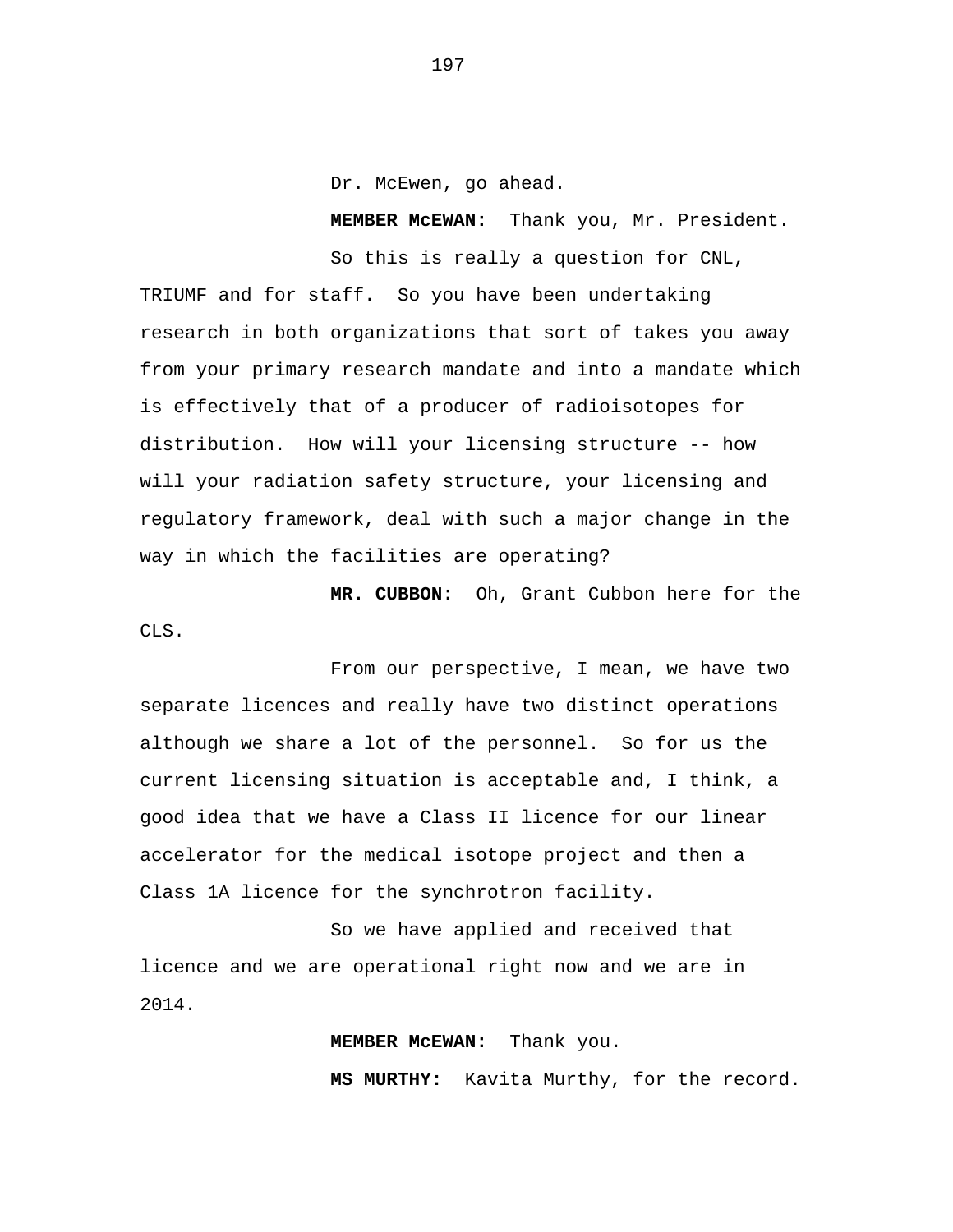So your question was how does the fundamental change in the nature of their operations impact how we licence them? At this point in time CLS is not producing and distributing commercially. They are operating under the research and development of Class II prescribed equipment licence.

When they get to the point where they are actually going to start contemplating distribution we would have to look at the licensing model we have and determine whether they need to stay under a Class II isotope production accelerator licence and how we would handle the distribution aspects of their operations.

With respect to TRIUMF, I believe TRIUMF has been producing isotopes and they have an agreement with Nordion and they have handled that on their site under a separate arrangement.

**THE PRESIDENT:** Monsieur Harvey...?

**DR. TRUDEL:** Sorry. This is Anne Trudel from TRIUMF for the record.

As Kavita Murthy has pointed out, we do have a license currently to produce radioisotopes and then with Nordion on our site they have their own licence for the radioisotope processing.

**THE PRESIDENT:** Okay. Any other questions to CNL right now -- CLS, sorry.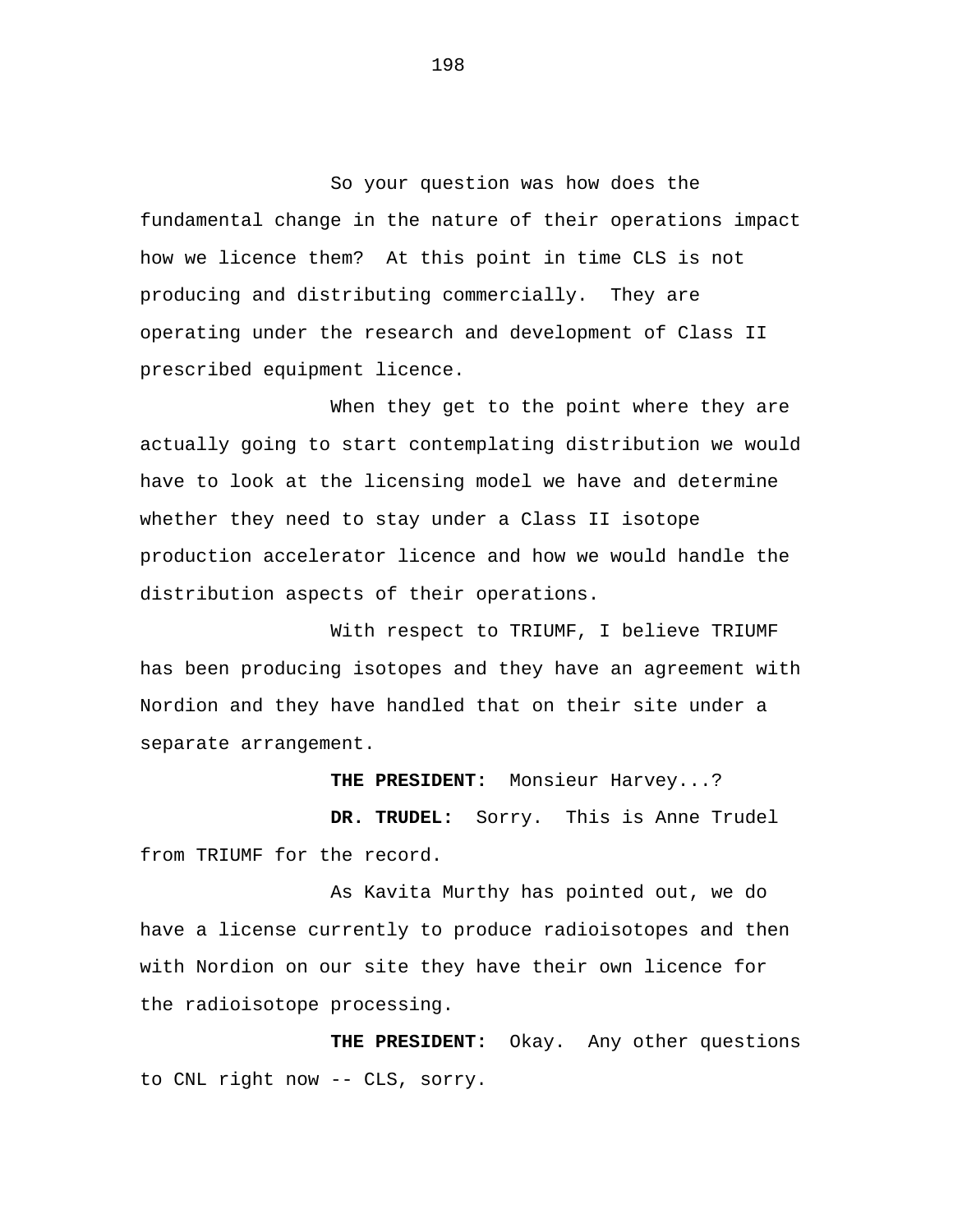Okay. Mr. Cubbon, thank you. If you have to leave we'll understand.

**MR. CUBBON:** Thank you very much. Yeah, unfortunately, I have another commitment. Appreciated the time to listen in, though. Thank you.

> **THE PRESIDENT:** You're welcome. Good bye. **MR. CUBBON:** Bye.

**THE PRESIDENT:** Back to Monsieur Harvey.

Can ask --

**MEMBRE HARVEY :** Merci, Monsieur

Président.

Well, when we receive that documentation and I have got the French and the English version, first I read the French version for many reasons, the first one being that it's easier for me. And after that I go to the other one and normally it's very consistent. But that time I did enter into a problem with figure 35 in the French version. I tried to understand. There was no flag there. You know, there is so many figures and it's very interesting now -- so many figures that sometimes you go directly to the figures and if you understand the figures you don't even read the text.

But I was trying to find a solution and understand that figure and I have been obliged to go to the English version to see that there was an error right in the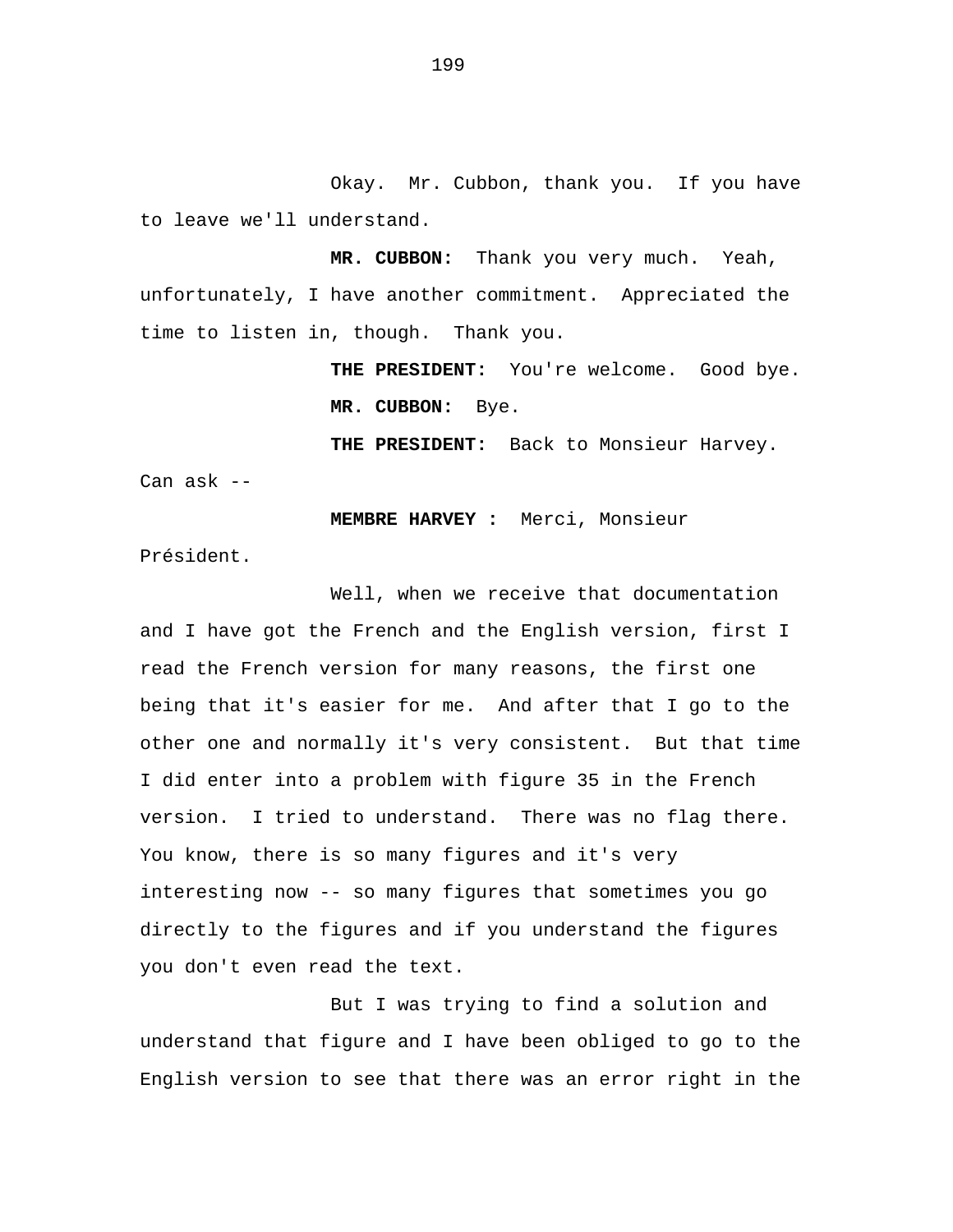top of the figures with the limit of the dose. In French it's 70 and in the English version it is 63.

That's right, 35. So there was an error. The limit was not 50 but 500. So I was surprised to see that there was a number of over -- between 100 and 200 when you look at the dose at the bottom of the figure.

Yeah, extremity dose, yeah. And the limit was not 50 but 500.

So I think the answer was the page before at the bottom but I thought this text was linked to the other one because we can read: "...parce que les travailleurs du secteur nucléaire doivent manipuler avec leurs mains les substances nucléaires," c'est pour ça que c'est 500 mSv.

I just want first to underline that thing and you can adjust it.

But you got it? No, it's just a small error.

But that -- touching that I will just ask the question about that 500 mSv per year because the text -- because the workers work with their hands. But is the 500 days because they work with their hands or there is other -- well, other things to support than that fact that we can have 500 mSv per year? Is it based on something else than just the fact that they work with their hands?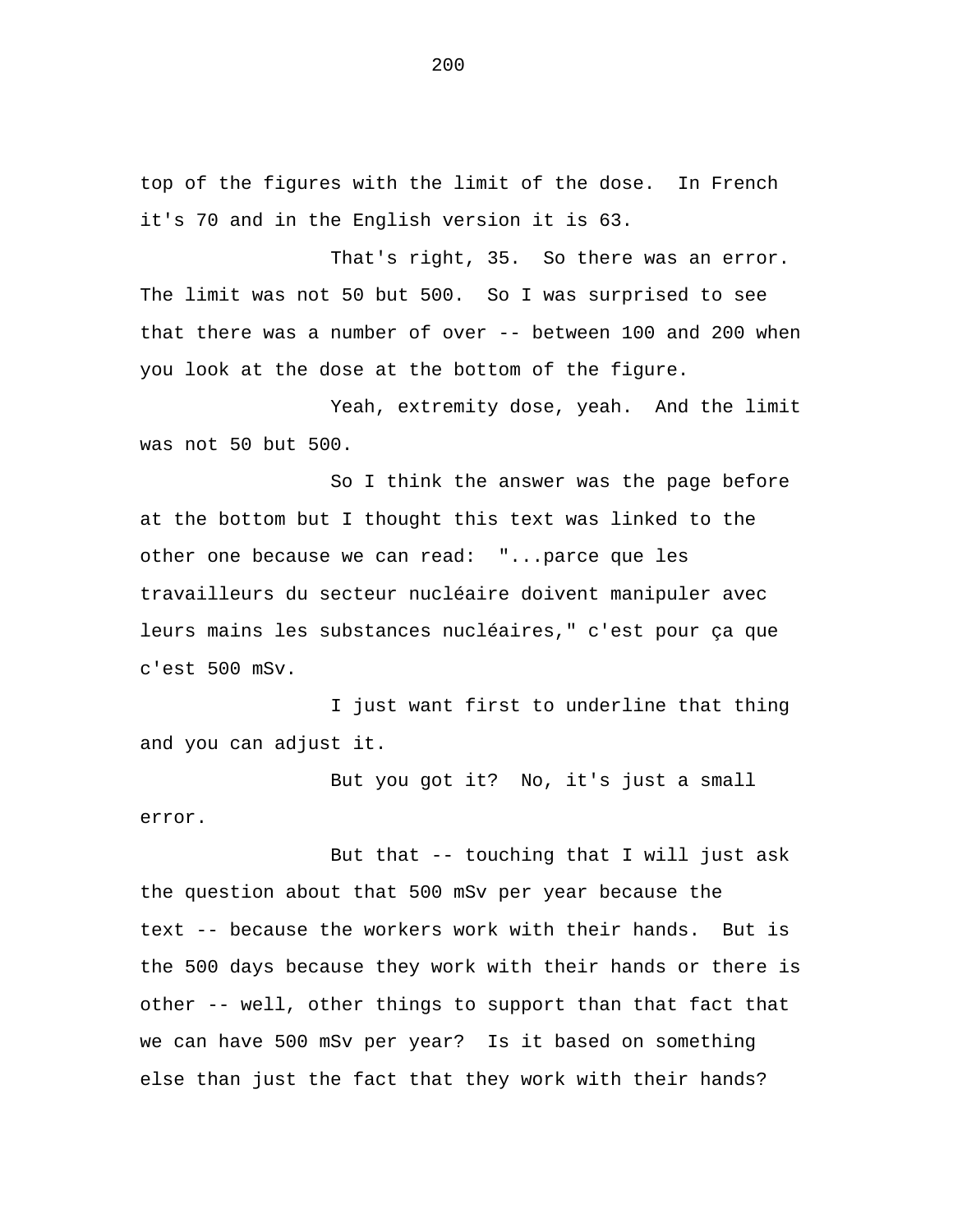**MR. MOSES:** Colin Moses, for the record.

First of all, thank you for picking up on that. We will make that correction in the final report.

With respect to the dose that is the extremity dose. I think that is reflected in the *Radiation Protection Regulations*. Maybe I will turn the answer over to Ms Caroline Purvis to speak to sort of what that dose limit is based on in the *Regulations.* 

**MR. RICKARD:** Melanie Rickard, for the record from the Radiation Health Sciences Division.

Yes. So that dose limit is the dose limit for equivalent dose to the skin so it's quite different from the effective dose limit which is 50 for an NEW in a year.

This limit is really to prevent the deterministic effects to the skin so it's far below the threshold where we would see any effect and it's a different quantity, excuse me, than the effective dose limit. So we are not comparing apples to apples here. They are two different quantities which is why it can be higher than the 50.

**MEMBER HARVEY:** Okay. Thank you.

Just maybe that would be a good thing too because in that case the explanation was not on the same page than the graph, than the figure. So if it is possible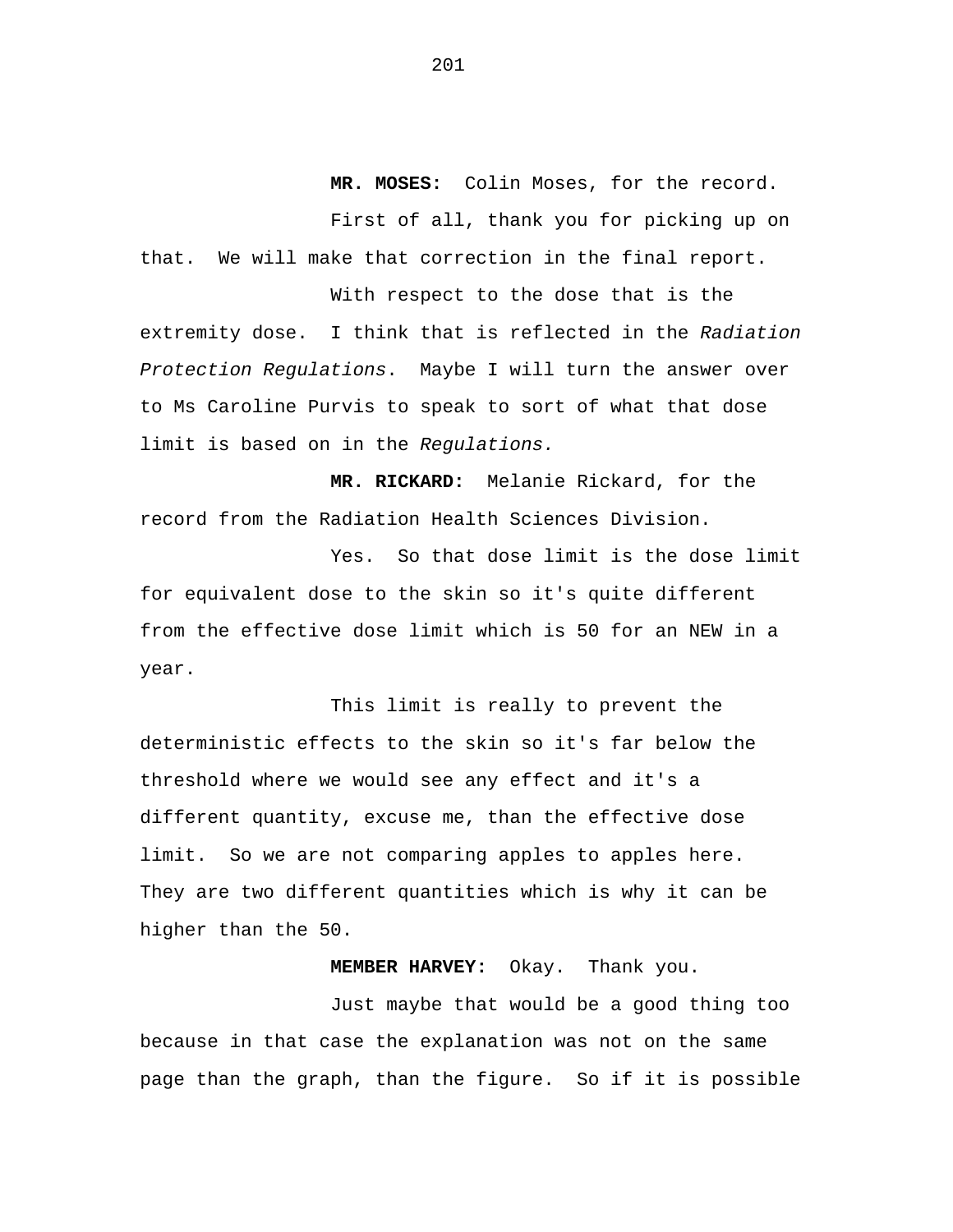to put the explanation with the figure it would be -- well, that's a proposition and if it's possible to.

**THE PRESIDENT:** Ms Velshi...?

**MEMBER VELSHI:** Thank you. I had also some suggestions for the written report for your consideration.

One is, I think, in the executive summary it would be helpful if there was some comment on what the improvement trend has been over the previous year. I know all the sectors are so different that you can't make one comment but some indication on are things improving or not.

The other one was on page 22 of the report where there is a discussion of the two events where workers received greater than the annual dose limits for non-NEWs where you said:

> "Neither situation resulted in immediate health consequences to the workers."

So it's both immediate and long term. You are not expecting any consequences. And I think adding a comment on that would be helpful as well.

And then on page 74 the second-last paragraph says:

> "In 2014 safety performance ratings for the two high energy research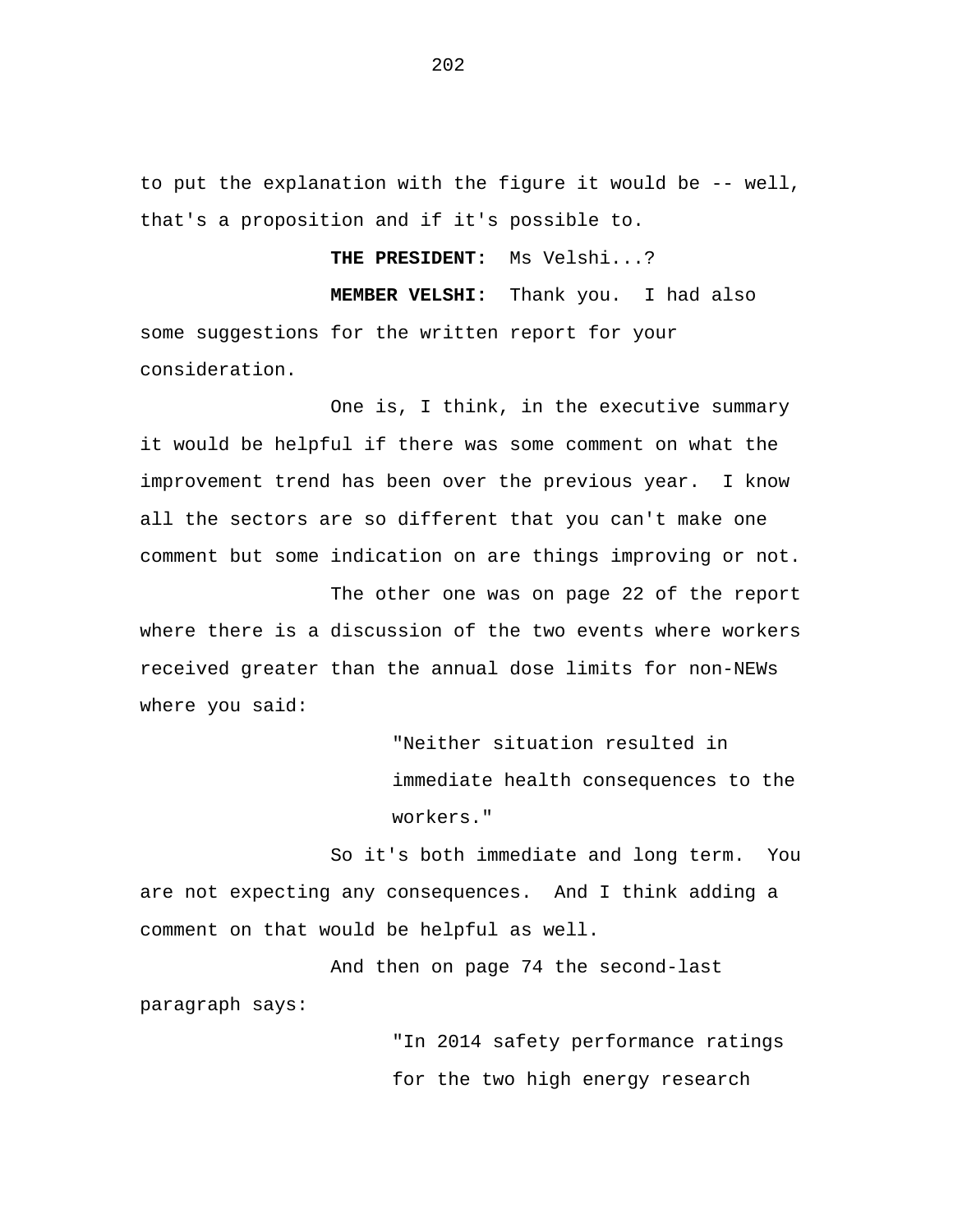particle accelerator facilities rated either satisfactory or fully satisfactory in all 14 SCAs evaluated."

And that's not correct. There were two below expectations. So you want to correct that.

The other point was it actually came up in our discussion yesterday with uranium and nuclear substance processing facilities where we were talking about conventional safety and it was with Best Theratronics that were licensed by the *Nuclear Substances*, under that regime. And there was a comment made that lost-time injuries the licensee was not expected to report to the CNSC on that.

I just wanted to get confirmation that that is indeed the case and, if so, why would we not want to know about lost-time injuries?

**MR. MOSES:** Colin Moses, for the record.

Yes, that's correct. Most of the industries are regulated under provincial jurisdiction and so the provincial jurisdictions do have the health and safety provisions in place with the associated reporting requirements.

With that said, when our inspectors are out in the field and they are reviewing the performance of these facilities they are looking at the overall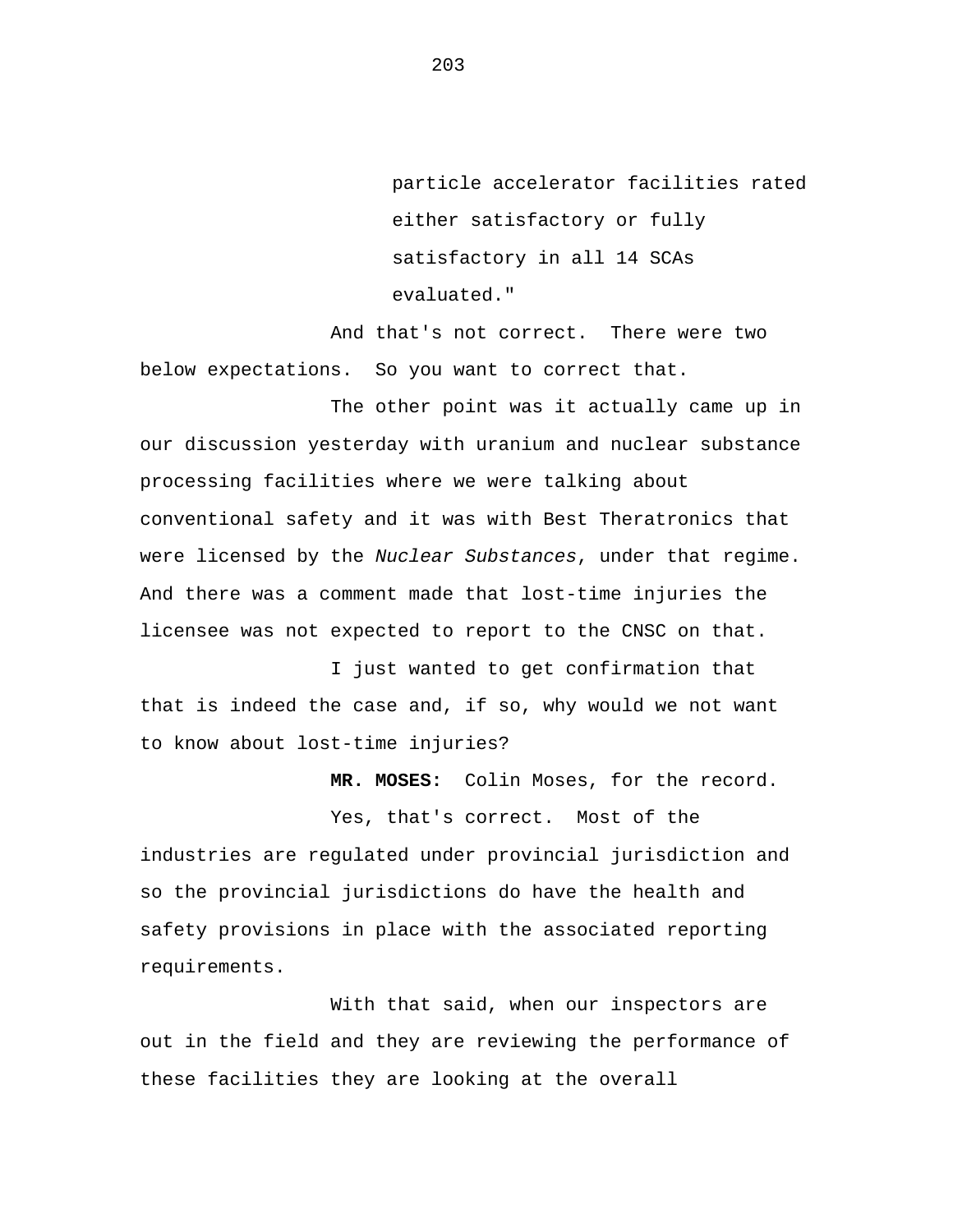performance and they are looking at a number of indicators that would reflect either on radiation safety or conventional health and safety. So for example, in the operating performance area they are looking at procedural adherence. They are looking at good safety culture, the training of the employees. So a number of those factors do relate to conventional health and safety as well as radiological health and safety.

But with respect to the specific reporting provisions you are correct. Our reporting provisions are embedded in the *Regulations* and generally those are related to occurrences or near misses related to their radiological activities.

**MEMBER VELSHI:** But, you know,

conventional safety and using lost-time injury, I mean, it's almost a universal indicator of how robust the program is. I'm just surprised that you wouldn't expect a reporting of that or at least as you're looking at assessing the different SCAs that you look at that specifically. So again, something for follow-up on those.

**MR. MOSES:** Thank you. And just for precision, I understand that Triumph and CLS both do report their lost time injuries to us.

**MEMBER VELSHI:** Right. So it wasn't for them. It was maybe some of your other, smaller licences.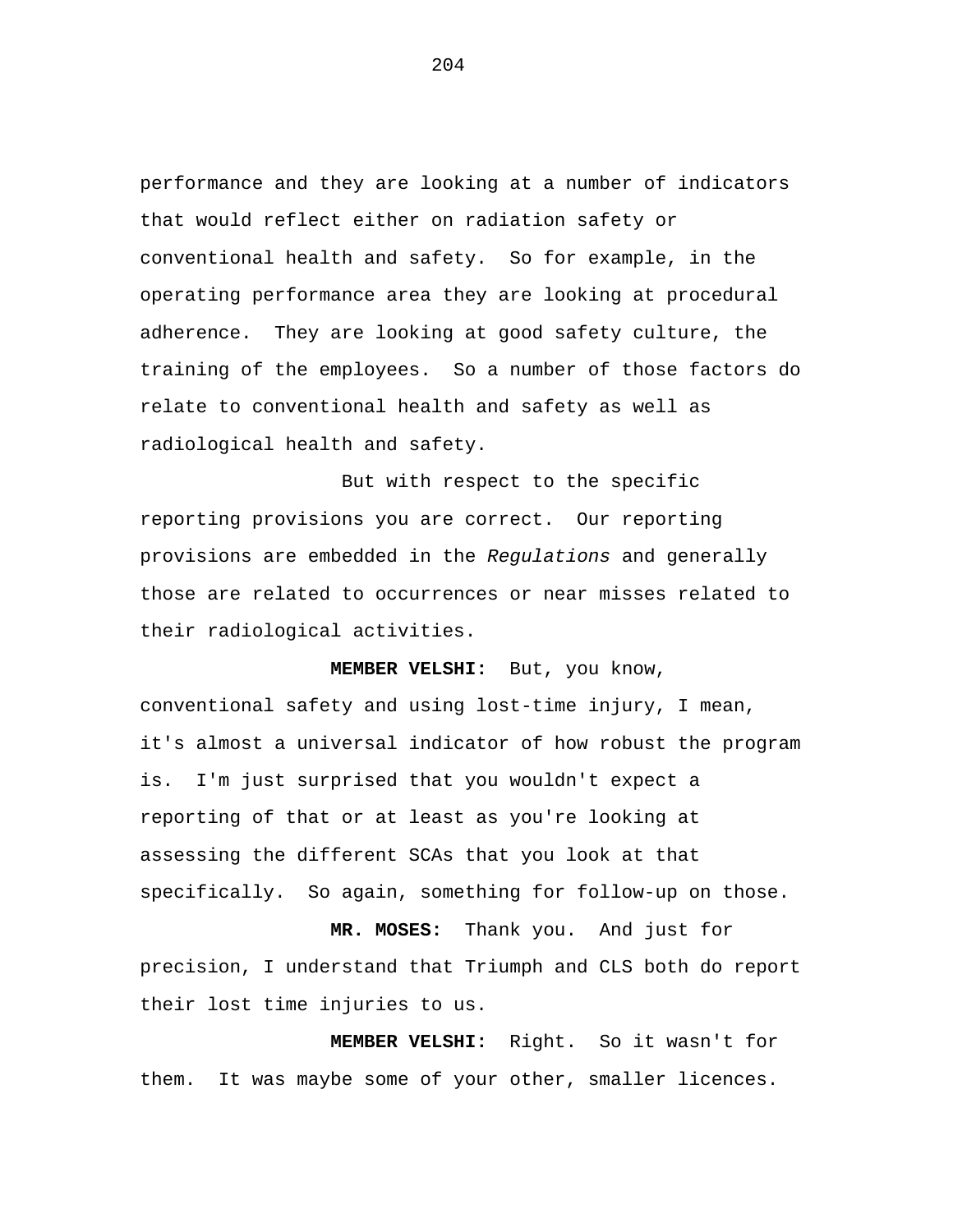This was with Best when they were under you.

Thank you.

**THE PRESIDENT:** Dr. McEwan?

**MEMBER McEWAN:** Thank you, Mr. President.

And a secondary question that worries me

I hope I have my math right, but if I just look at the academic and the -- if I look at the academic and the medical sectors, it accounts for about just over half of the licences, I think, and presumably there is then something of the order of something between two and four hundred licensees reflecting those 1,200 or so licences. And yet when I add up the numbers that we have from CRPA and from COMP, it looks as if only 90 or so of the RSOs either have the CRPA-R designation or are COMP members.

So does this mean the other RSOs do not have any accepted qualification to be doing their jobs?

for these large complex organizations like hospital systems and university systems, my impression is that there is a very, very variable standard of reporting up within those organizations and to whom the individual RSO will report. And I think we've seen a couple of times when that has led to issues.

So could somebody help me understand how one becomes an RSO in a hospital? Are there any requirements for training, and should we actually be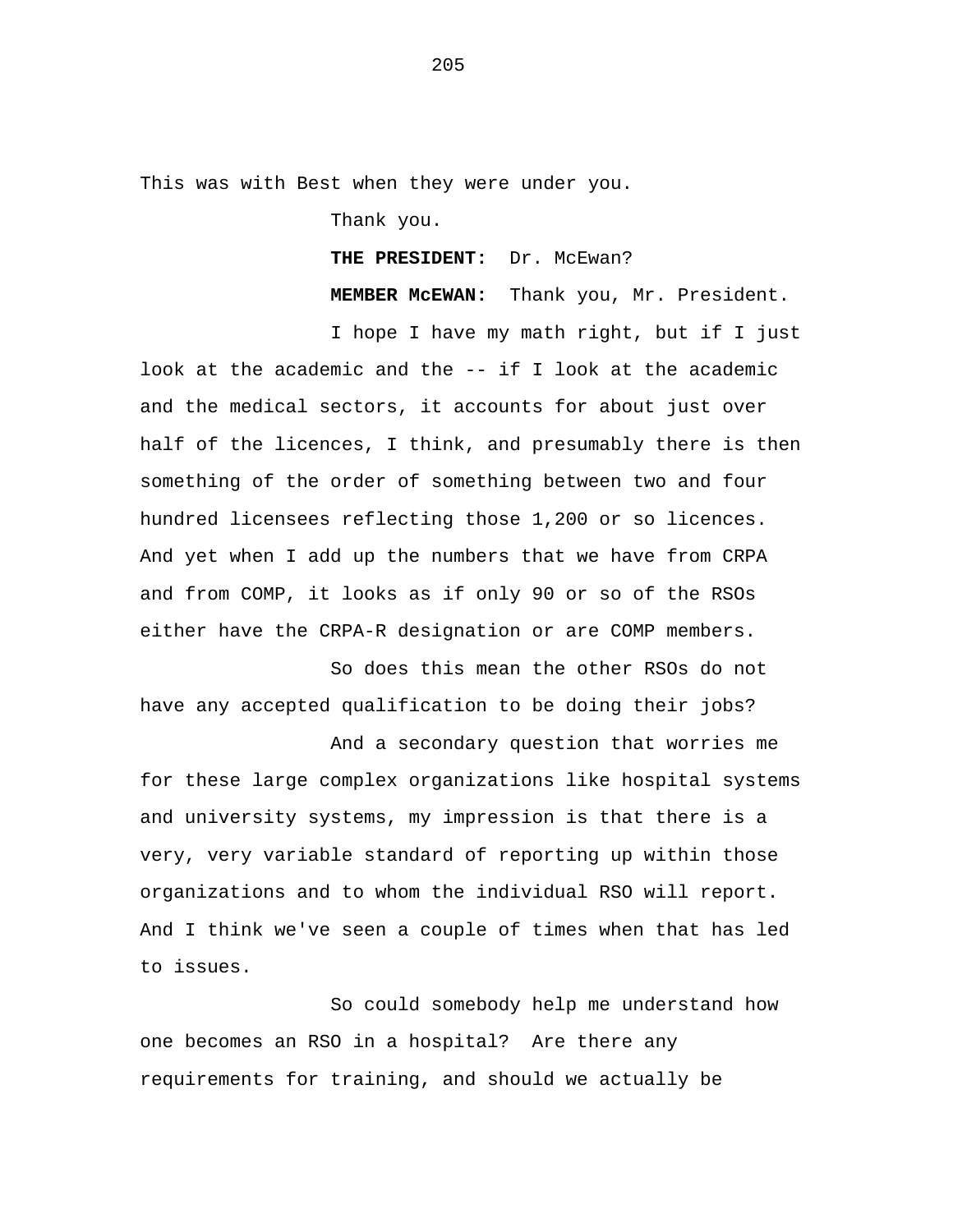looking to the RSO being either CRPA-R or a COMP member?

Sorry. That was a long, complicated question.

**DR. SCHREINER:** John Schreiner, for the record.

I think, historically, things have changed considerably, but -- and recently, there are now -- in fact, there is documents in the Regulatory Documents on the certification of Radiation Safety Officers.

Traditionally, in Class 2 cancer centres, there has been -- I don't think it's official, but there has been, usually, a desire to make sure that the RSO is a member of COMP, actually, more specifically, certified by the Canadian College of Physicists in Medicine, so many of the Class 2 RSOs are.

In some of the provinces, not all RSOs - although they are well qualified and well trained, might not be COMP members in some provinces, and particularly in Quebec, not all of them are members of COMP. They would be members of the Quebec Association.

But in -- I know it's become much more formal and I believe now, for an RSO to be considered, they are actually interviewed and I don't know if examined is the correct word, but practically examined by staff at the CNSC before they're accepted.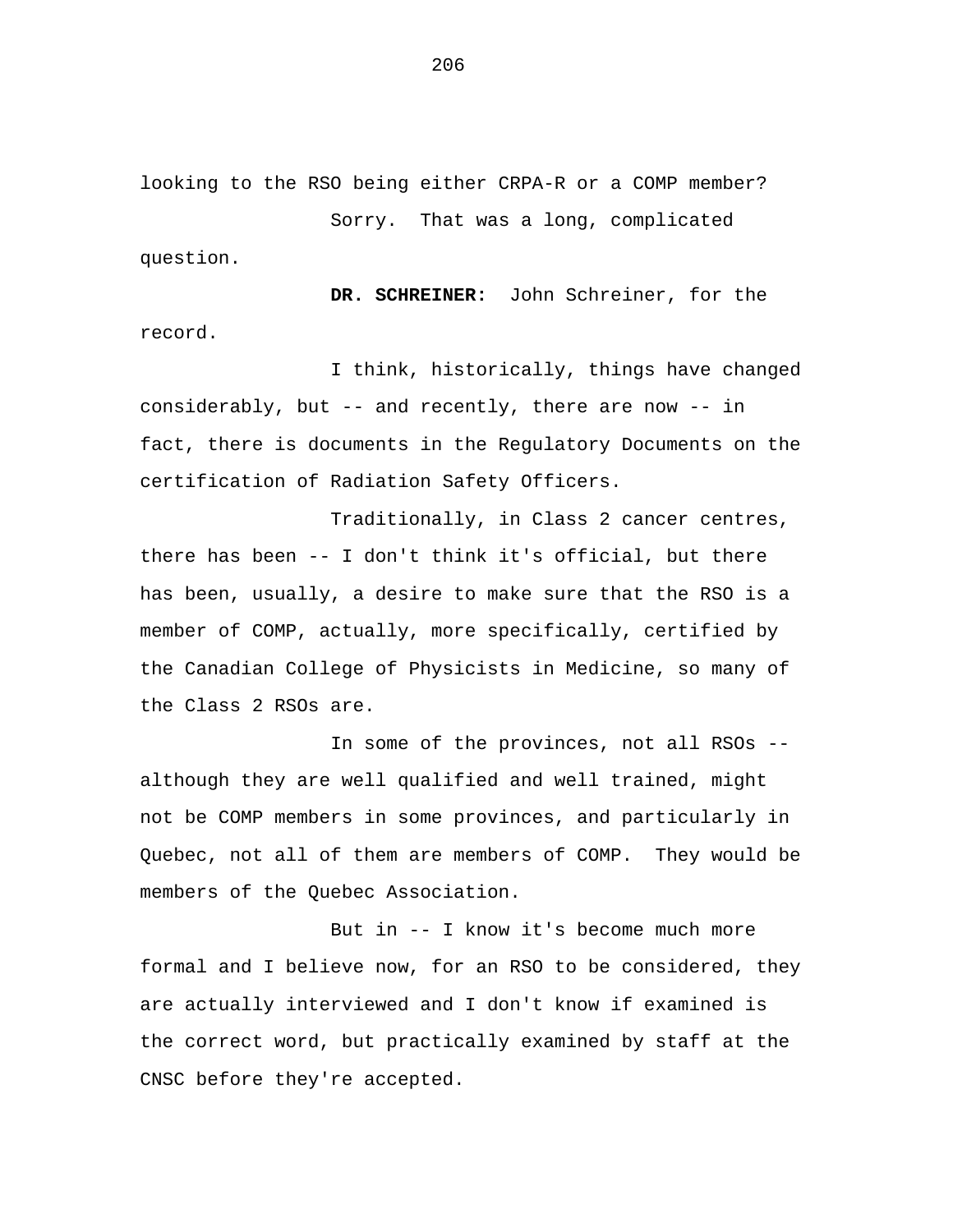So there is a formal way -- one cannot just name oneself or an administrator cannot just name somebody an RSO in a Class 2 facility, as far as I'm aware.

**MEMBER McEWAN:** In a Class 2 facility, but in the other facilities?

**MS NERETLJAK:** Tanya Neretljak, on behalf of CRPA, for the record.

Yes, your comment is absolutely correct.

So there hasn't been a universal accepted certification for RSOs other than in Class 2 institutions, and the CRPA has been advocating for this as a necessity. And there has been a very gradual cultural shift when people are looking for RSOs to represent licensees at, for example, academic or research facilities that now there is requirements and we're trying to embed that more into these requirements saying that if you have this competency, it would be better. But there hasn't been a uniform consensus that you must have a certification in order to be an RSO.

And there's also nothing in the Regulations for the qualifications specifying that you need a certification currently unless you are in Class 2.

**MEMBER McEWAN:** So does staff have a view on that?

**MR. FUNDAREK:** Peter Fundarek, for the record.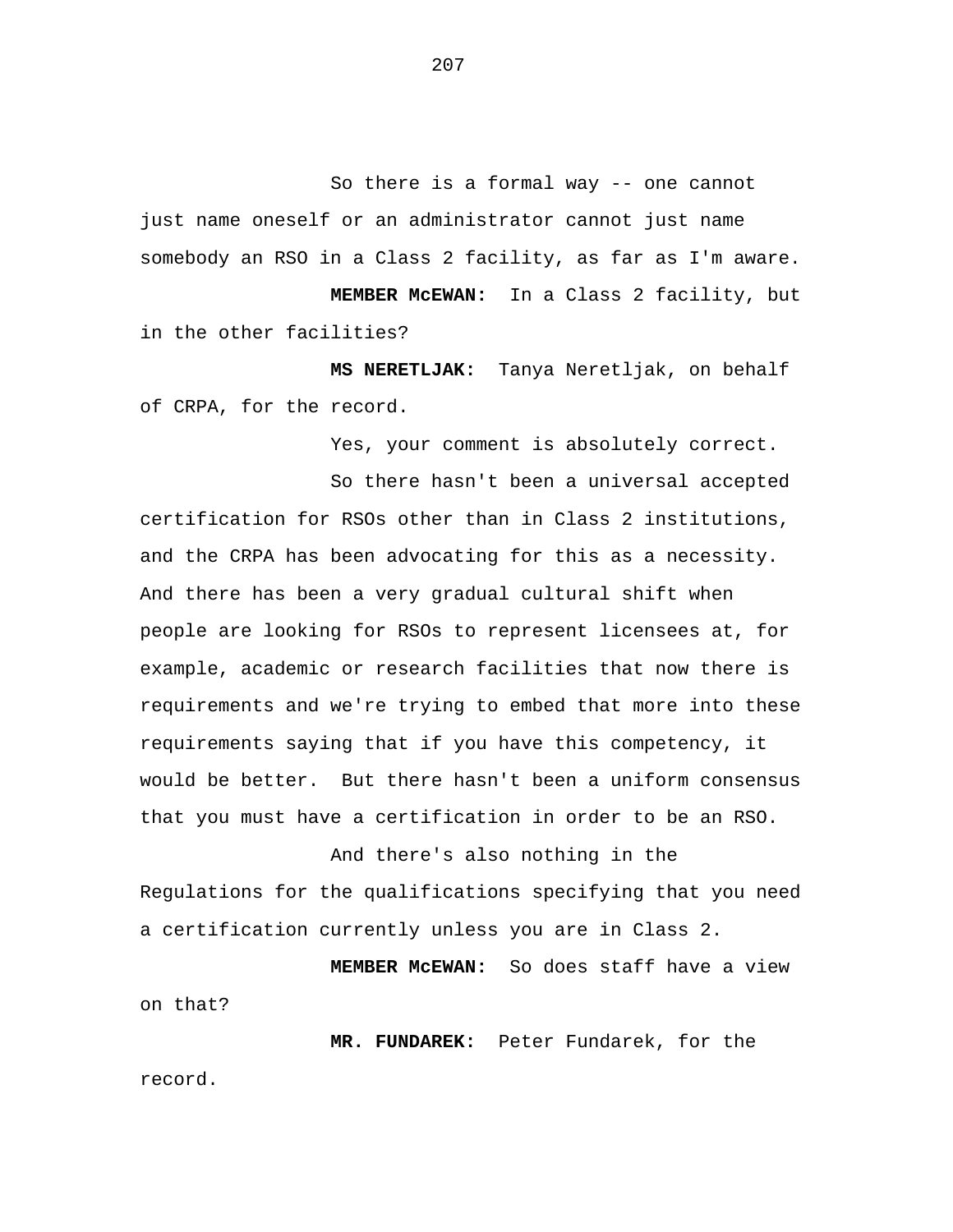When we evaluate the Radiation Safety Officer for any of our licensees, we're looking to see that they've got a combination of skills, knowledge and experience in dealing with the materials that they're going to be working with. They have to be aware and cognizant of the requirements of the CNSC and the regulatory requirements under which they're going to be working.

So we do evaluate the Radiation Safety Officers and their capacity to undertake the function that they're going to do. As part of that evaluation, as part of their designation, they are -- they have to be designated directly by the applicant authority, which is a senior member of the administration at that location where that work is going to be carried out.

So we look to see that the -- well, they have to have the applicant authority sign off on their designation as a Radiation Safety Officer and we also look at the management structure to ensure that there is a clear reporting line between the Radiation Safety Officer and the applicant authority to ensure that the Radiation Safety Officer can elevate issues that are identified.

As part of the acceptance of the role of an applicant authority, the applicant authority has to certify that they have access to sufficient resources, both time and money, for the Radiation Safety Officer to do the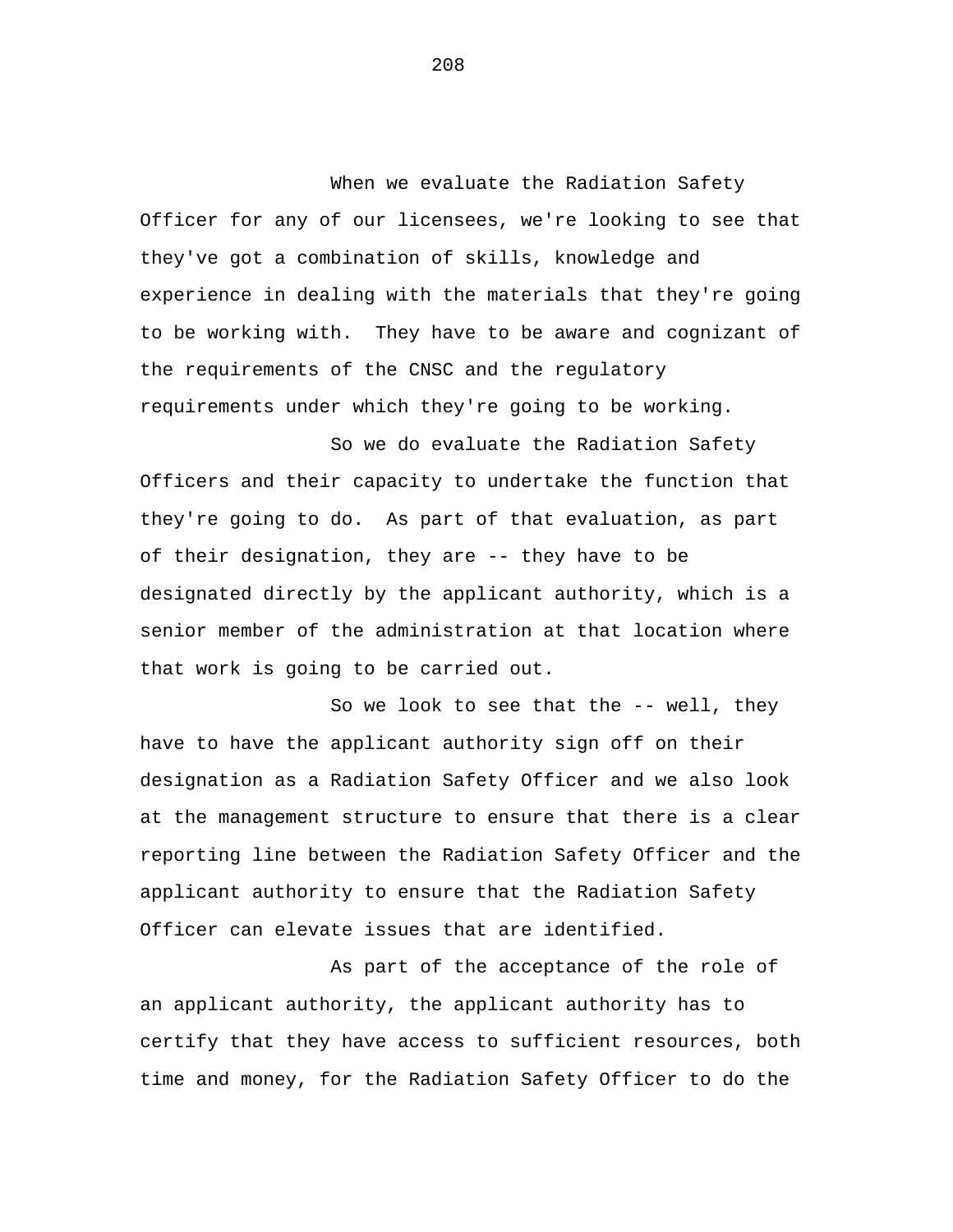work and also that they have access to human and financial resources in order to carry out any requirements for improvements that may be identified as a result of an incident or an inspection.

**DR. SCHREINER:** If I might add -- John Schreiner, for the record.

With the advent of the monetary penalties, I can say unofficially from discussions with colleagues that they are looking at their own situation occasionally, and I suspect we are going to get to the day where people who are not qualified will perhaps step down because they will feel they are at risk and turn it over to people who are more qualified.

I know in our team, even -- because we function as a team in my hospital. I'm, in fact, also the RSO for nuclear medicine, which is an interesting -- has been an interesting learning experience, and I've enjoyed it. But I have a team of colleagues, including very good nuclear medicine technologists, very good physics assistants who can help me. And some of them have been very nervous, I will say, about their role with the advent of administrative monetary penalties because they feel that they are often doing this job, along with many other jobs that they are doing, and they worry that one day they will be held to account personally for things that they've been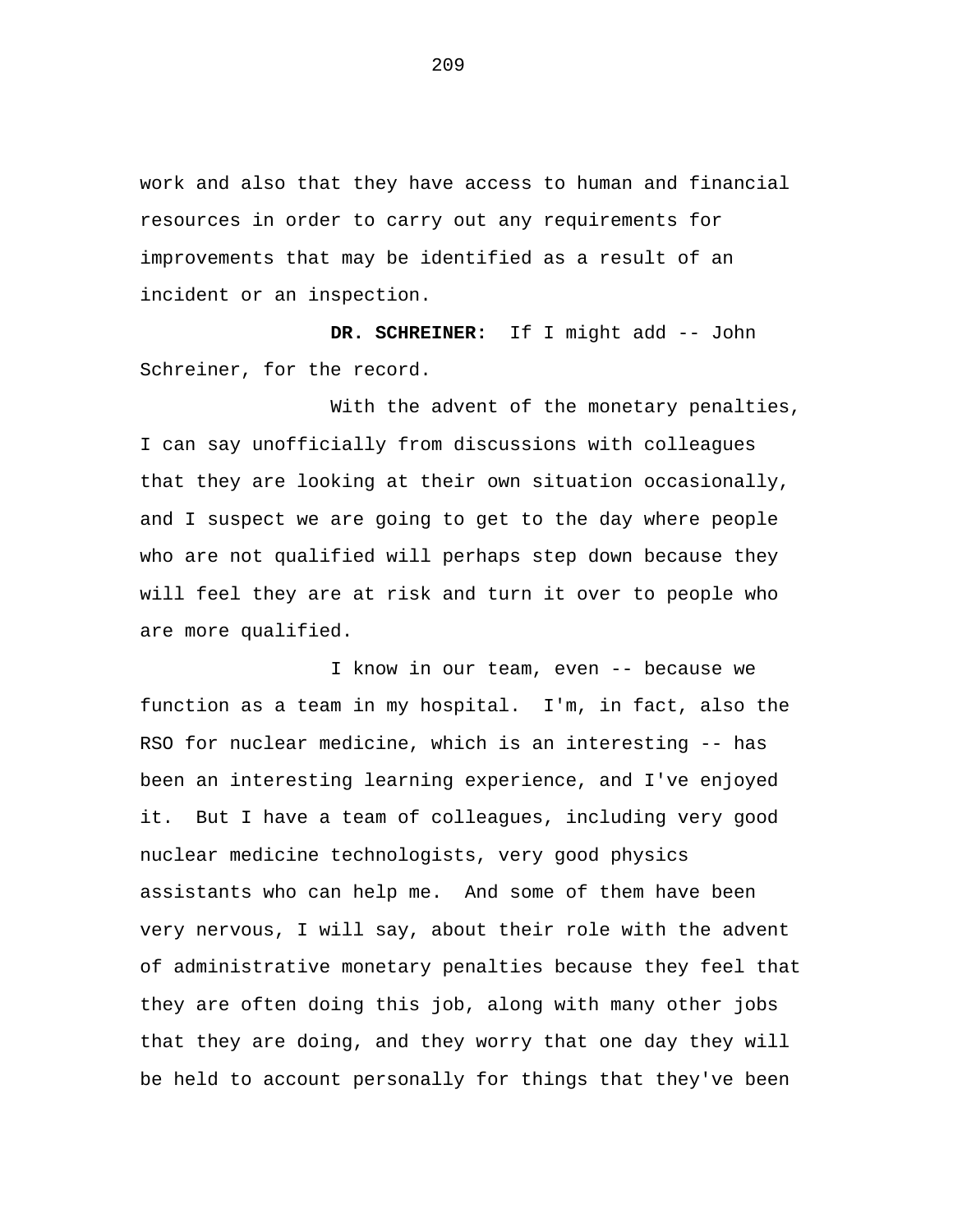advocating to improve but perhaps have not improved.

This is a side issue, but I thought I'd - it was an opportunity to bring it up.

**MEMBER McEWAN:** So I'd like to go back to staff because I think I didn't really get an answer to my question.

You stated that you will review the qualifications, but if there is no generally accepted designation that would give you confidence that those expectations are fulfilled, I'm not sure that you answered my question of whether or not we should be looking to move to some more formal expectation.

The second question is, what is your expectation of a direct line to the applicant authority within a large administrative organization and how do you ensure that that is, indeed, the case?

Some of these organizations, I'm guessing, could be quite sclerotic in terms of the way they're structured.

**MR. FUNDAREK:** Peter Fundarek, for the record.

When we're looking at the licence applications that come in to my group, for example, there are approximately 60 different use types. As you can see on the slide that's given by the CRPA, there's many more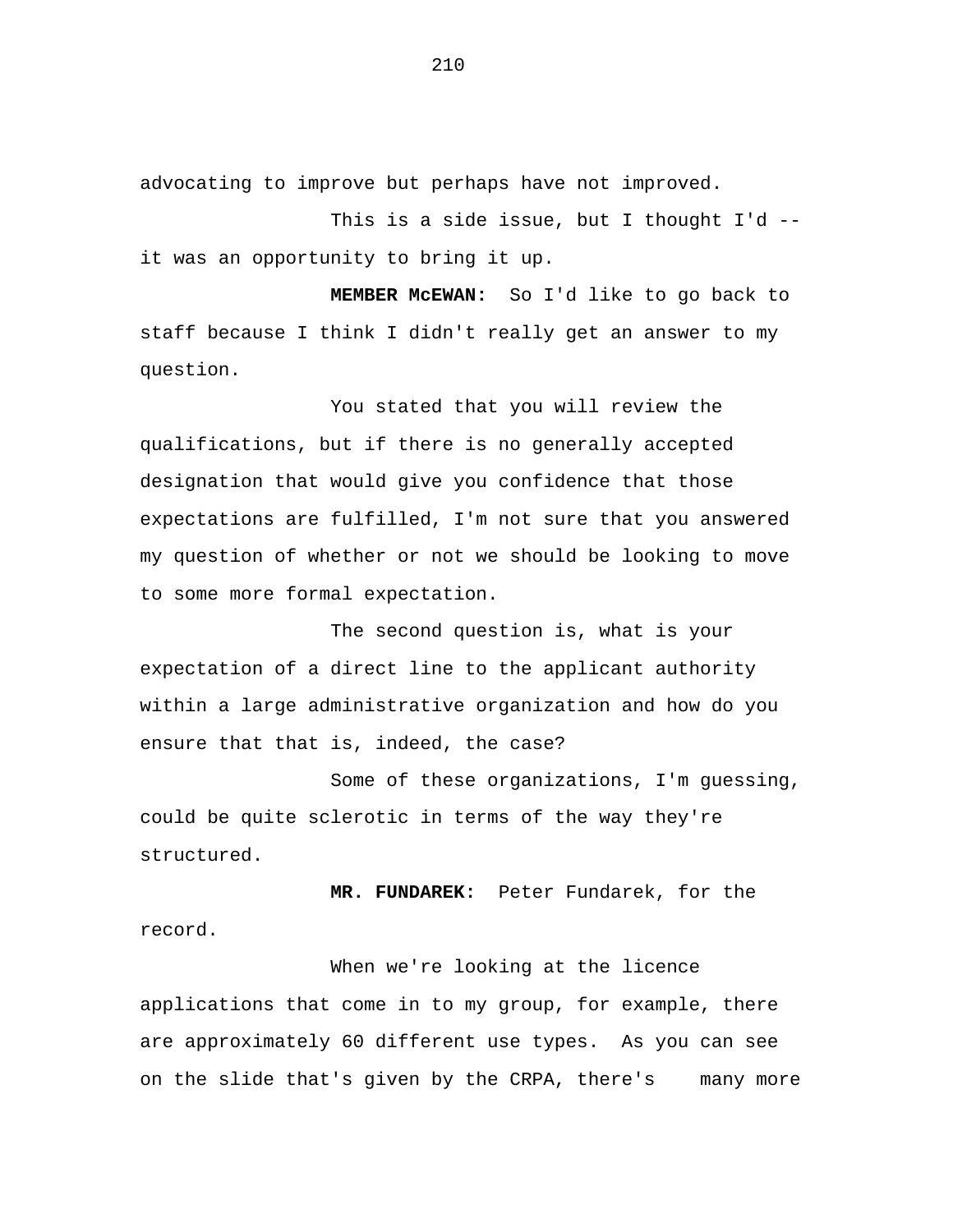than this. And they differ in terms of the risk ranking - or the risk significance of the activities that are being performed.

So what we do is we balance the requirements for the RSO against the risk ranking for the position.

Our expectations, for example, for a Radiation Safety Officer for an industrial radiography company are going to be much, much greater than for the Radiation Safety Officer for a company that handles an x-ray fluorescence device, which is essentially a simple tool for analyzing metals that come into a scrap metal dealer, for example.

So we do have a range of responsibilities for Radiation Safety Officers, and when we receive an application for a designation of a Radiation Safety Officer, we look at that person's qualifications and their capacity to carry out the work.

In most cases, what we'll ask is that they have some form of certification from a training course that they have taken that provides them with the information that they need to function as a Radiation Safety Officer in addition to any existing knowledge, experience and skills that they already may possess.

So there is an expectation that there will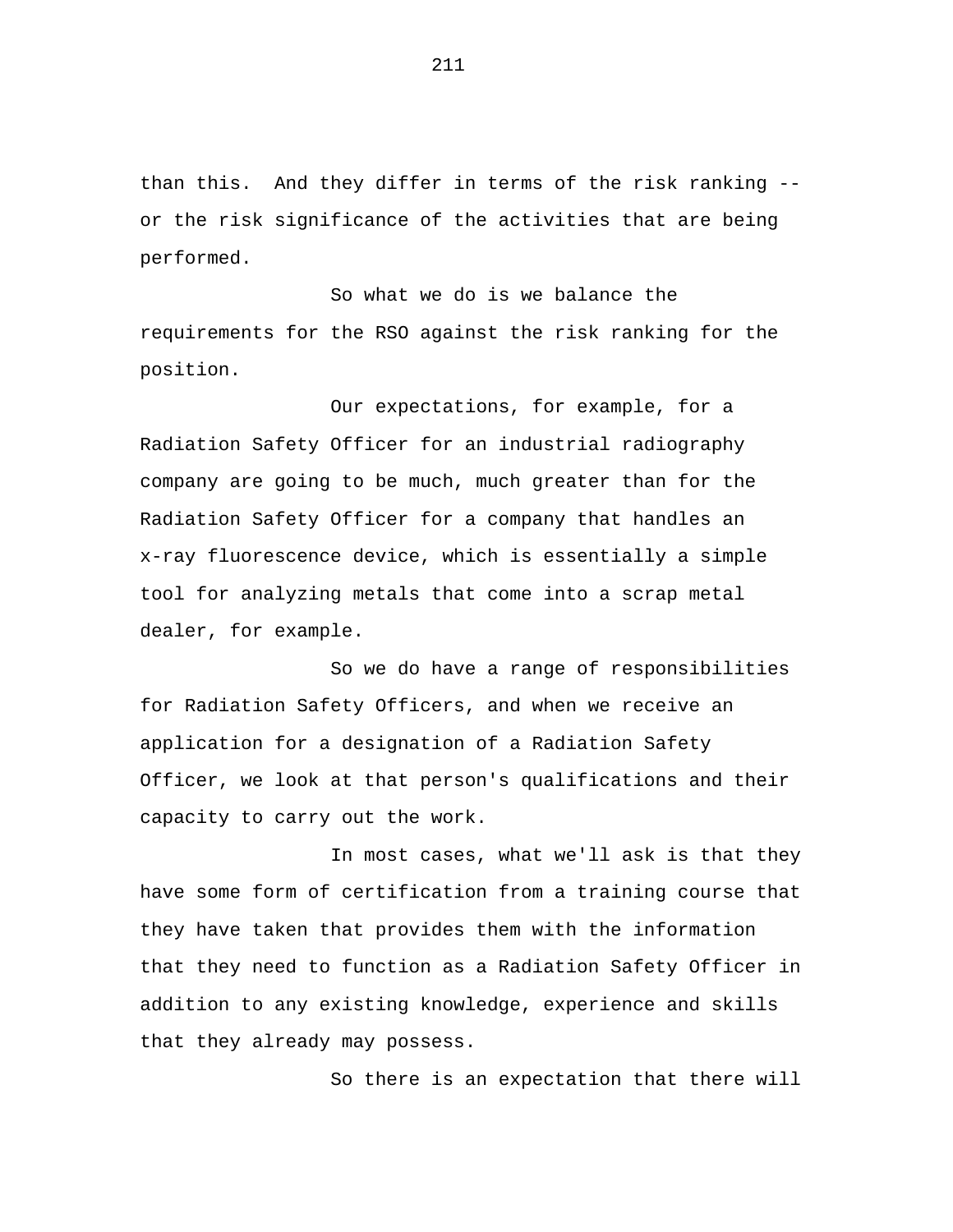be some formal training, and so we balance that against the type of work that they're going to be doing to ensure that we match up -- if we had one specific designation for all Radiation Safety Officers, it might be too little for some of the high-risk operations like industrial radiography and too much for some of the low-risk applications such as gas chromatography that the airports use.

So from those -- from that perspective, that's -- that's how we look at that.

**MEMBER McEWAN:** Okay. So again, I did specify the medical and particularly the production applications because this is the area where you have large, complex organizations and the RSO will frequently be dealing with two, three, four different types of activity.

I absolutely understand and accept your rationale for the industrial radiography. I think that it's in those areas where I foresee the greatest problems arising in the future as the use of medical isotopes in medicine and the manufacturing of them in the local environments becomes more complex.

So again, I'll -- do you believe that you need to look at the way in which you both look at the qualifications in those environments and at the -- and at the reporting relationships in those environments?

**MS MURTHY:** Kavita Murthy, for the record.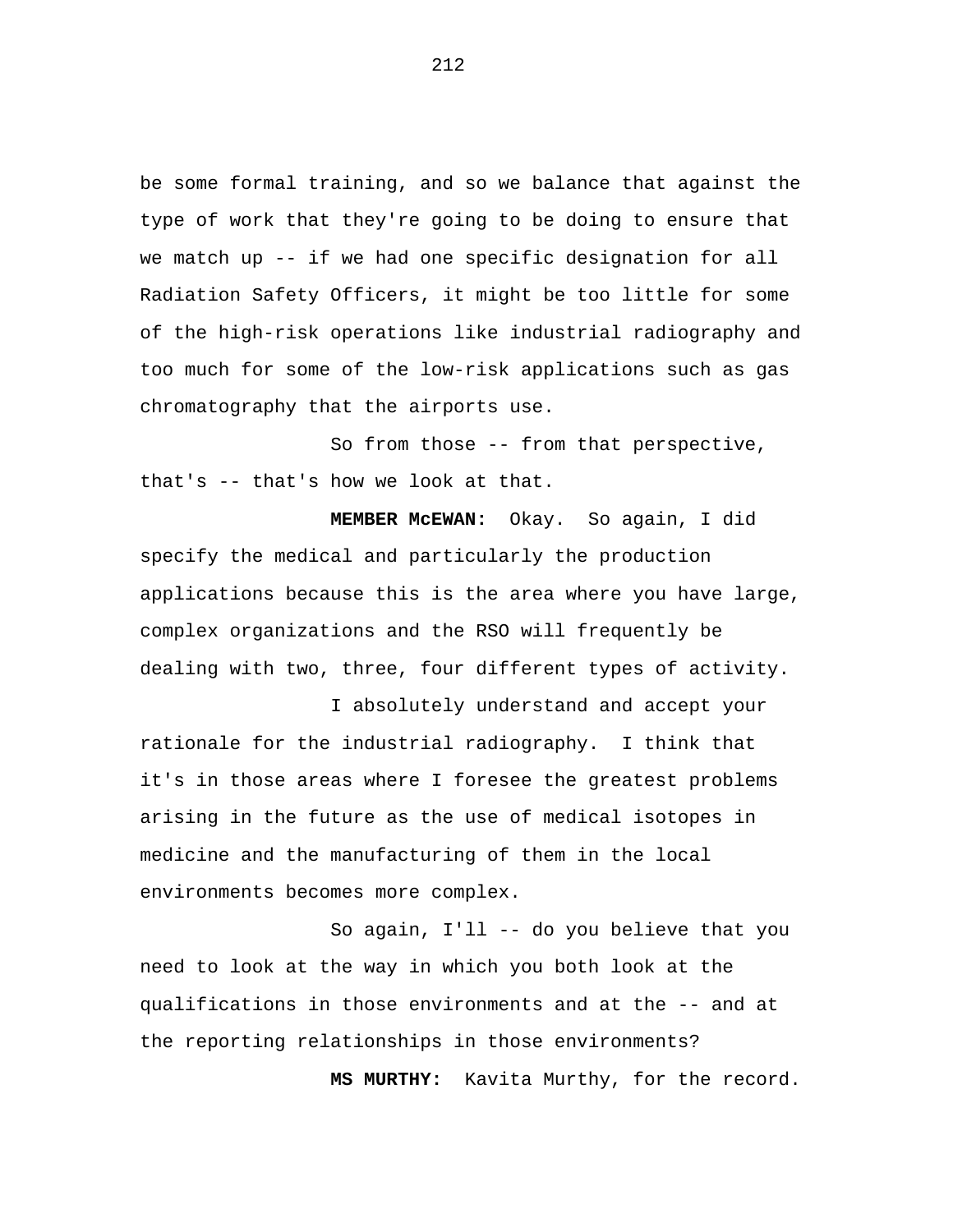So there will be -- we will both answer the question, but I'd like to just start off by talking about the Class 2 facilities.

There is a program for certification. There is a regulatory requirement to be a certified Radiation Safety Officer.

The Radiation Safety Officer's name is a part of the licence, so in the appendix where we have information related to the licensee, we will actually have the certificate number and the name of the -- of the Radiation Safety Officer so when there is a change, there has to be an amendment to the licence and so on.

Part of the qualifications we look for other than the didactic qualifications is also operating experience in the facility, the type of facility, so we customize the exam of the Radiation Safety Officer to suit the operations that they are responsible for in addition to verifying that they have the qualifications and the understanding of the Regulations that they're responsible for monitoring for that facility.

A big part of our Type 1 inspection program is an interview process, so it's one thing to look at an org chart and say yes, is there a straight line between the RSO and the CEO of the organization; it's another one to go and actually interview the CEO of the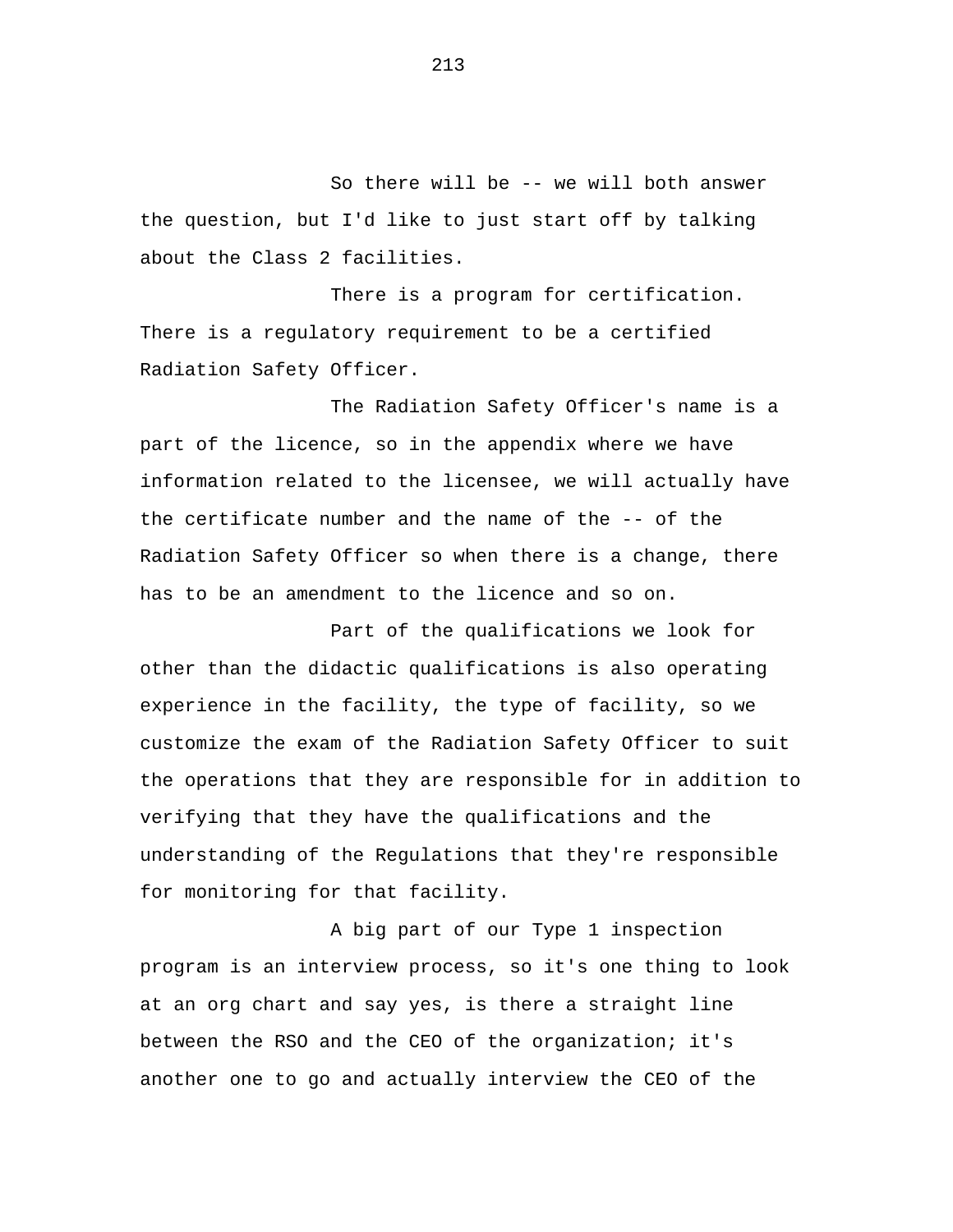organization to see if they actually know what the RSO's responsible for and what they, as applicant authority, are responsible for.

So we do conduct those interviews. We do record those interviews. And when we have findings that tell us that there isn't a way that the RSO has that's - that allows them to get the resources and the attention of the organization, we will raise that in our inspections of these facilities.

**MR. FUNDAREK:** Peter Fundarek, for the record.

Just to build on what Kavita was talking about, when we identify that there are deficiencies in either the resources, the human or financial resources provided to the Radiation Safety Officer, when those - when those issues are raised either through review of events or incidents or the annual compliance report or their capacity to respond to our requests for information, then we will take that issue up with the applicant authority by contacting the applicant authority directly because they have, as indicated, committed that on the applicant authority form that they have the sufficient capacity to direct human and financial resources as necessary.

So they have made that commitment. We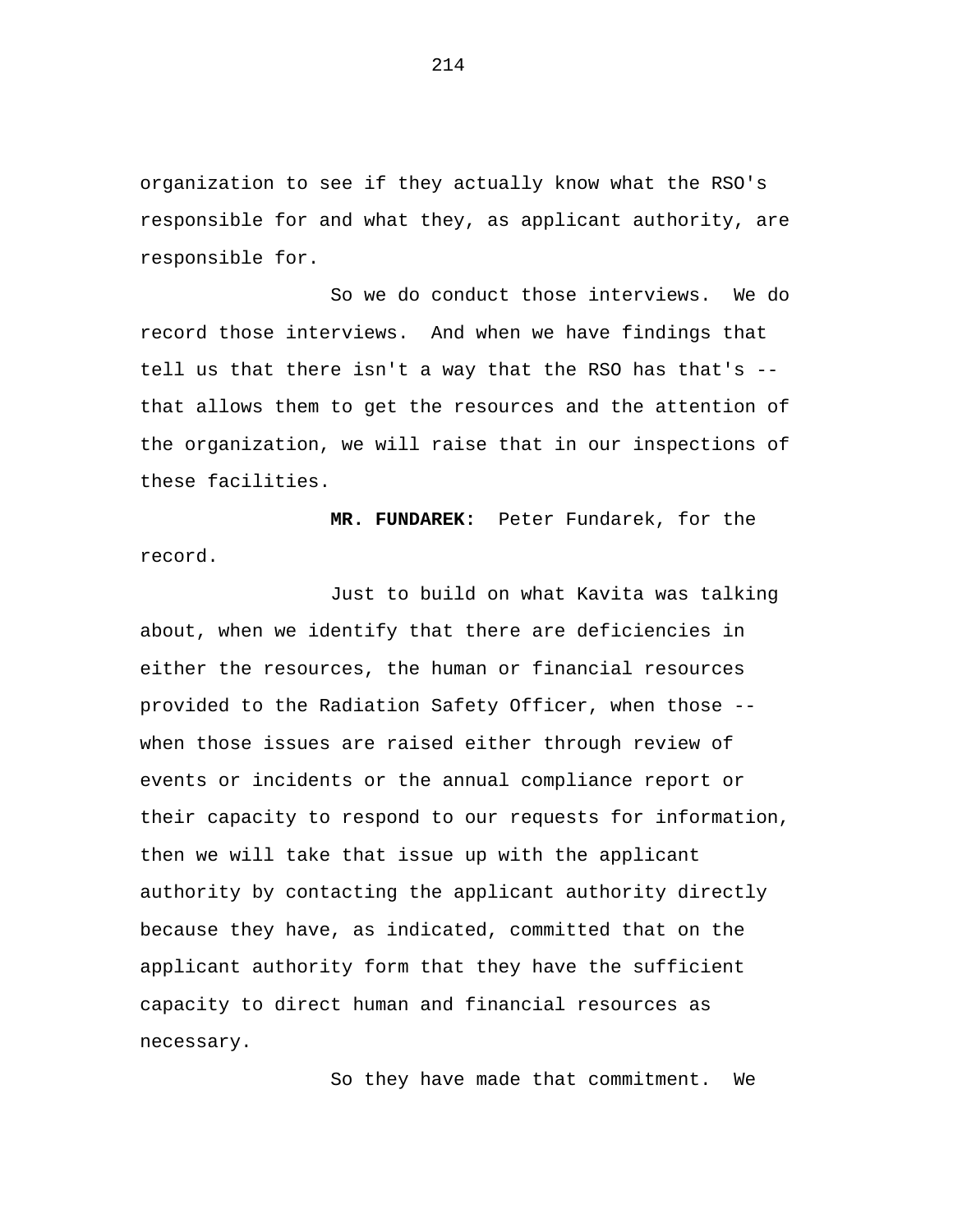will hold them to that commitment. And so we will approach them and discuss the matter directly with them, and we have done so in the past. And it's been very effective.

And this is also one of the reasons why we look for that reporting line to be direct between the Radiation Safety Officer and the applicant authority to tie that together so that when the Radiation Safety Officer has issues with either financial or human resources, they can approach the applicant authority to get that information.

So -- and specifically for academic and medical researchers, this is what we are looking for, to make sure that that reporting line is clear because I agree with you that there can be a very diverse and nebulous function at times, but we want to see that that's clearly outlined in their radiation safety manual. And then their radiation safety manuals is referenced in their licence and becomes part of their licensed obligations.

**THE PRESIDENT:** I would hope that when you do find deficiencies, you do not hesitate to raise it rather than wait, as recently we have had, in those large organizations, some incidents that raise the issue about the whole governance model and the relationship between the RSO and the -- and some of the senior executive in the organization.

And rather than be reactive -- rather than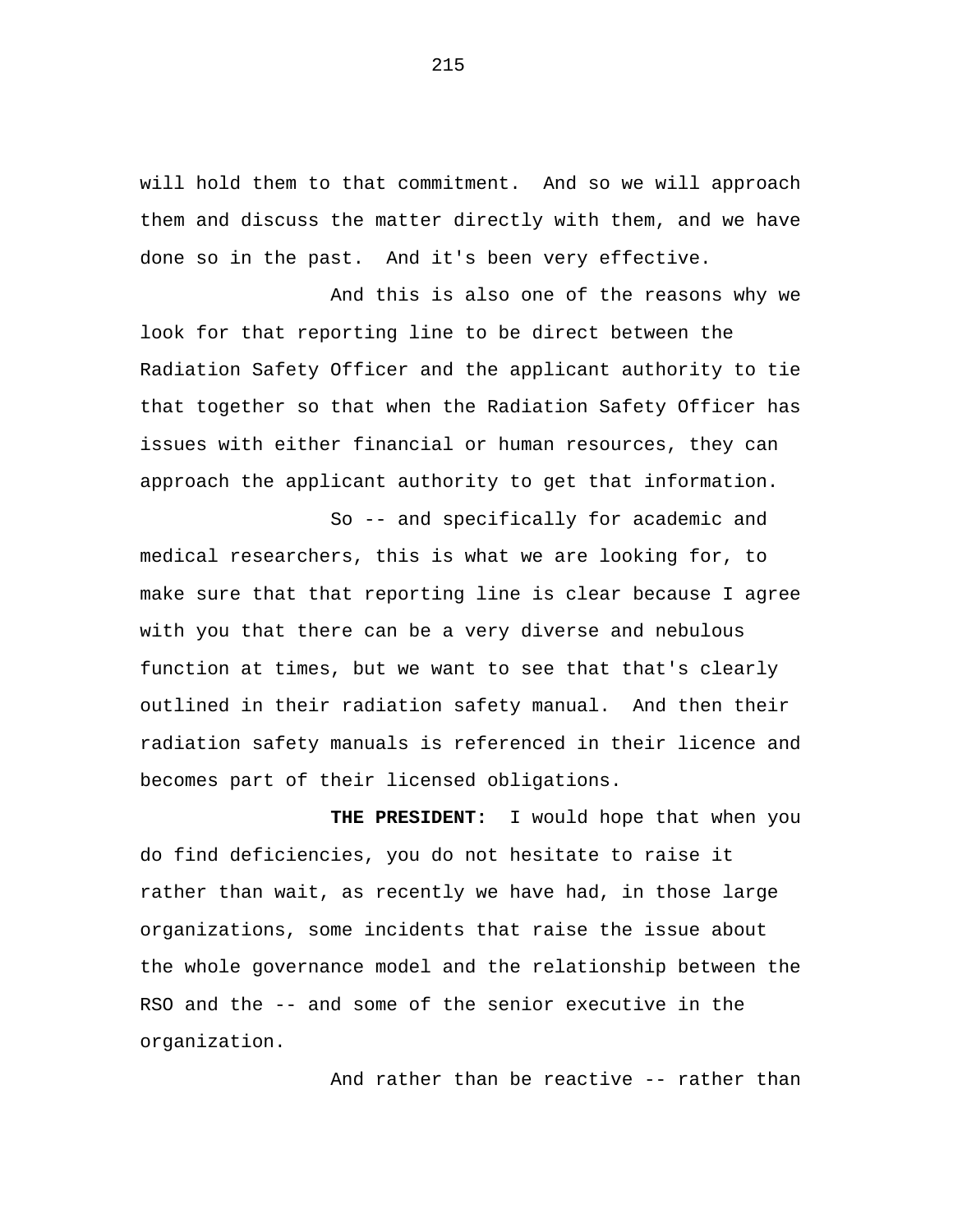be reactive, I would hope that we'll be more aggressive on making sure that we identify those weaknesses early so to prevent them rather than wait for an event that force the issue.

I would also hope, on the other side, that the community, having seen what has recently happened in those incidents, will take stock on their own governance model and start paying more attention to their responsibility that we attribute to the RSO.

So hopefully, that will work both ways.

**DR. WILKINS:** Dave Wilkins, for the record.

Just to echo what Kavita and Peter were saying, I think this emphasizes the importance of these Type 1 inspections, that submission of documents in a licence application showing a reporting relationship is one thing, but far more valuable are inspectors doing confidential interviews with the RSO and the applicant authority and asking questions.

And indeed, if an applicant authority isn't quite sure who the RSO is, then there's a problem and that needs to be addressed.

> **THE PRESIDENT:** Okay. Mr. Tolgyesi. Oh, sorry.

**MS NERETLJAK:** And if I can just make one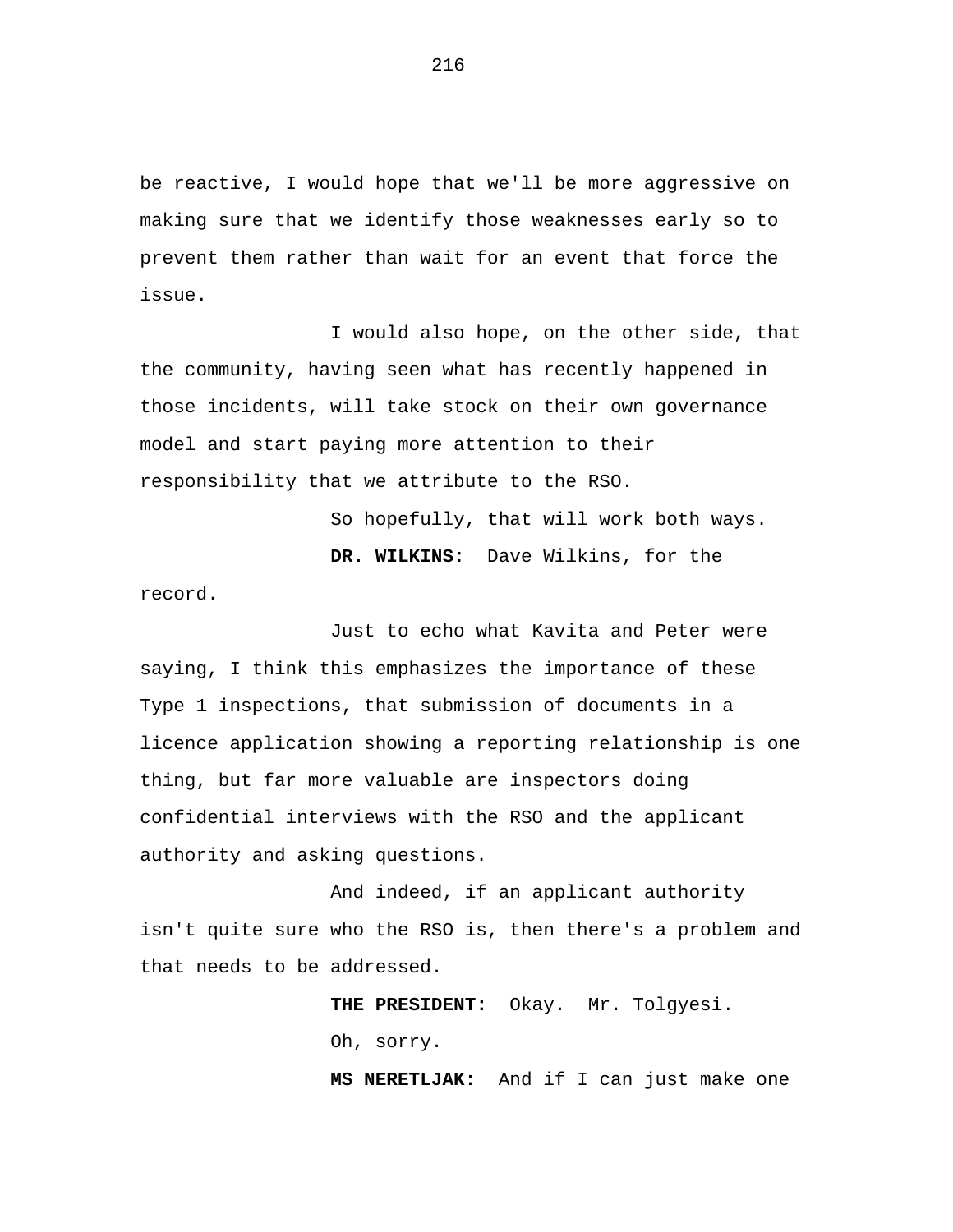further comment about standardization.

If we were to look analogous to us down south in the U.S., you would be hard pressed to find a licensee that doesn't have a certified health physicist representing them, so that's why the CRPA is here and we have this registration process in hopes that we can set a standard for RSOs in Canada.

Thank you.

**THE PRESIDENT:** But was -- the

certification was not set up by the regulator. It was the professional --

**MS NERETLJAK:** That's right.

**THE PRESIDENT:** Yeah. So go ahead and organize yourselves. Don't expect us to do that.

**MS NERETLJAK:** And we -- yes, we have. But without advocacy from the regulator, people will not know that it's a major requirement.

 **THE PRESIDENT:** I would hope that they would know. Subject to all the discussion we just had, I would hope that they would know very well about our expectation in that area.

**DR. SCHREINER:** John Schreiner, for the record.

I mean, that has changed in my profession over the years also, and the Canadian College of Physicists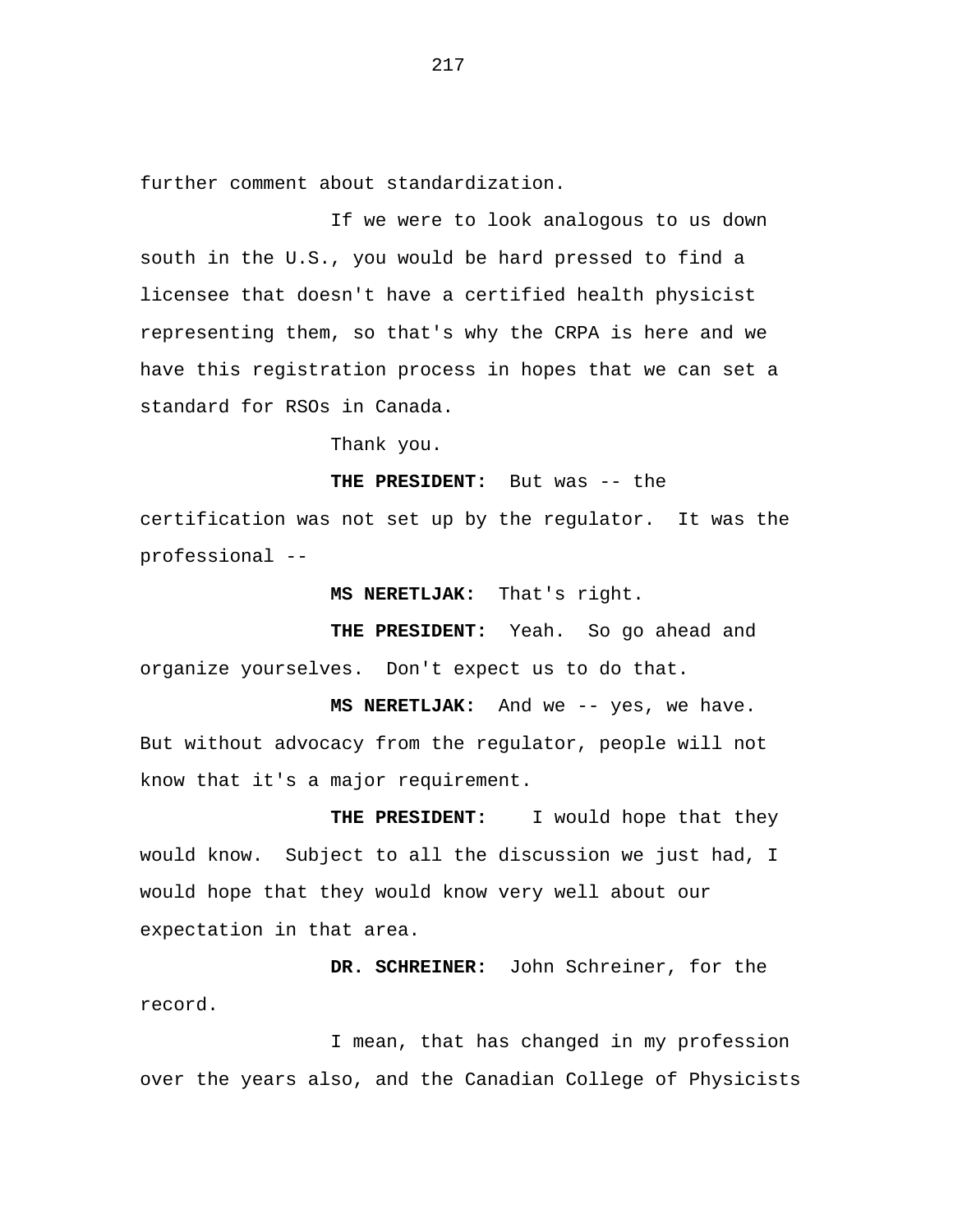in Medicine, I think, made a commitment a few years ago to the Class 2 authorities that they would ensure that there was part of the exams -- and it's a long set of exams. It's oral exams and written exams and yet again oral exams, that there is a component that is examining the Regulations, that is examining the regulatory structure both provincially and nationally, and we have that -- have brought that in.

And occasionally, our membership balks at that because it's yet another thing they have to learn, but to date we have protected that.

**MS MURTHY:** Just to clarify something, the U.S. NRC does have a requirement to have certified Radiation Safety Officers. The system they have set up is different, but they do require some sort of a certification.

They have, in fact, allowed professional colleges to take on the role of the examiner and maintain that system in that country slightly differently, but there -- even in the U.S. NRC licences the names of the Radiation Safety Officer is mentioned, so you have it pretty much entrenched in the licence.

**THE PRESIDENT:** I think, Dr. McEwan, we're hinting on -- are you suggesting that we should adopt something similar?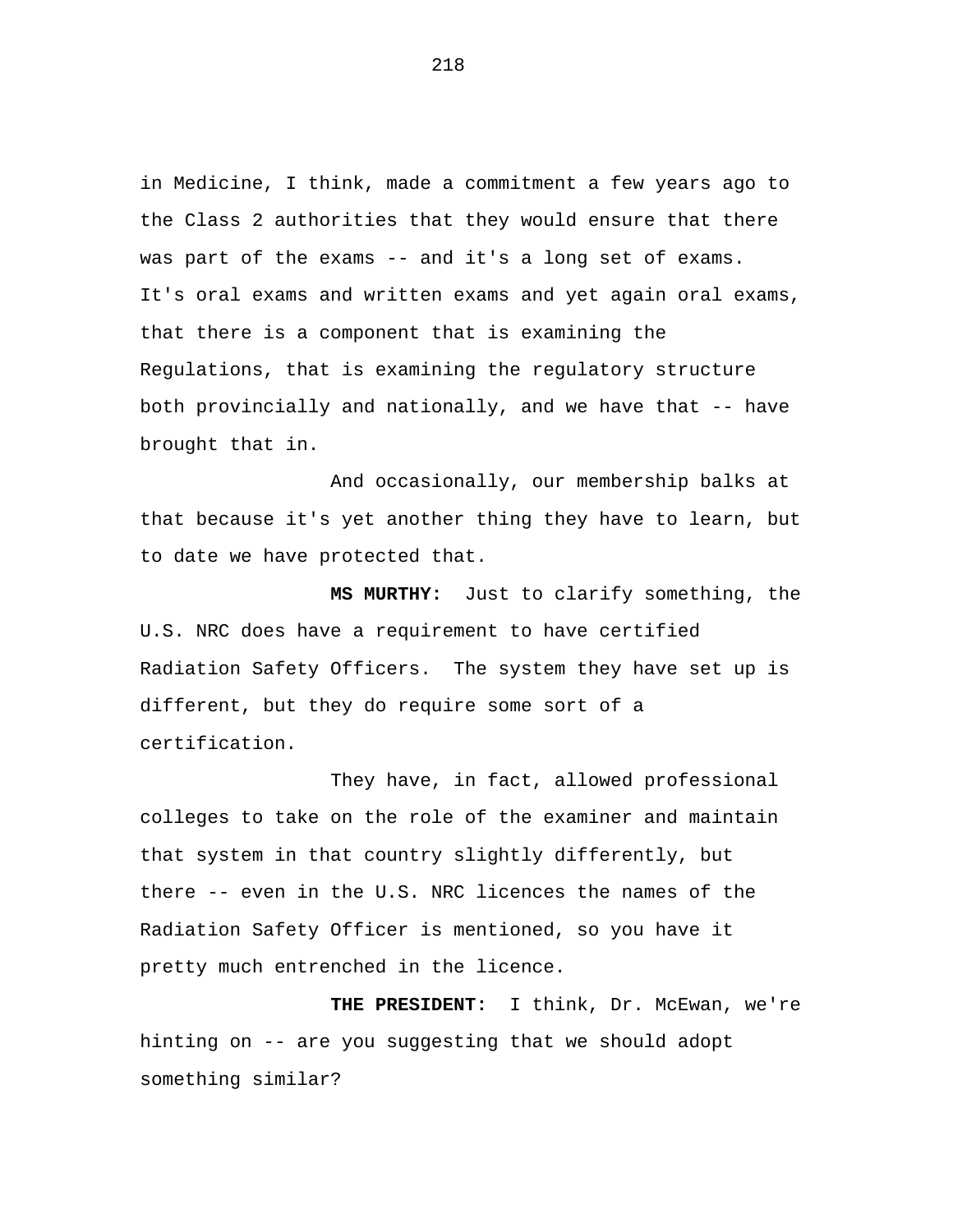**MR. MOSES:** Colin Moses, for the record.

I think, as Mr. Fundarek outlined, we're reasonably satisfied with the provisions we have in place to verify and validate the qualifications of the RSOs. We did proceed with the regulatory amendment in the Class 2 nuclear facilities regulations to introduce the requirement for certification of RSOs.

If, you know, through events and through inspections we have a more significant concern with respect to that, I think we do have that option to look at doing that for a broader range of facilities.

**THE PRESIDENT:** Okay.

**MEMBER McEWAN:** If I could go back, Mr. President, to your comment, I would prefer proactivity to reactivity, and what I've heard from Mr. Moses is reactivity.

**MR. MOSES:** Fair point. I don't know if you want to add a little bit.

**MR. FUNDAREK:** Peter Fundarek, for the record.

Mr. President, you indicated that you don't want us to wait, and I'm certainly hearing that from Dr. McEwan, that you don't want us to wait. You want us to be proactive. And that's certainly what we are doing.

We have established the CRPA-CNSC working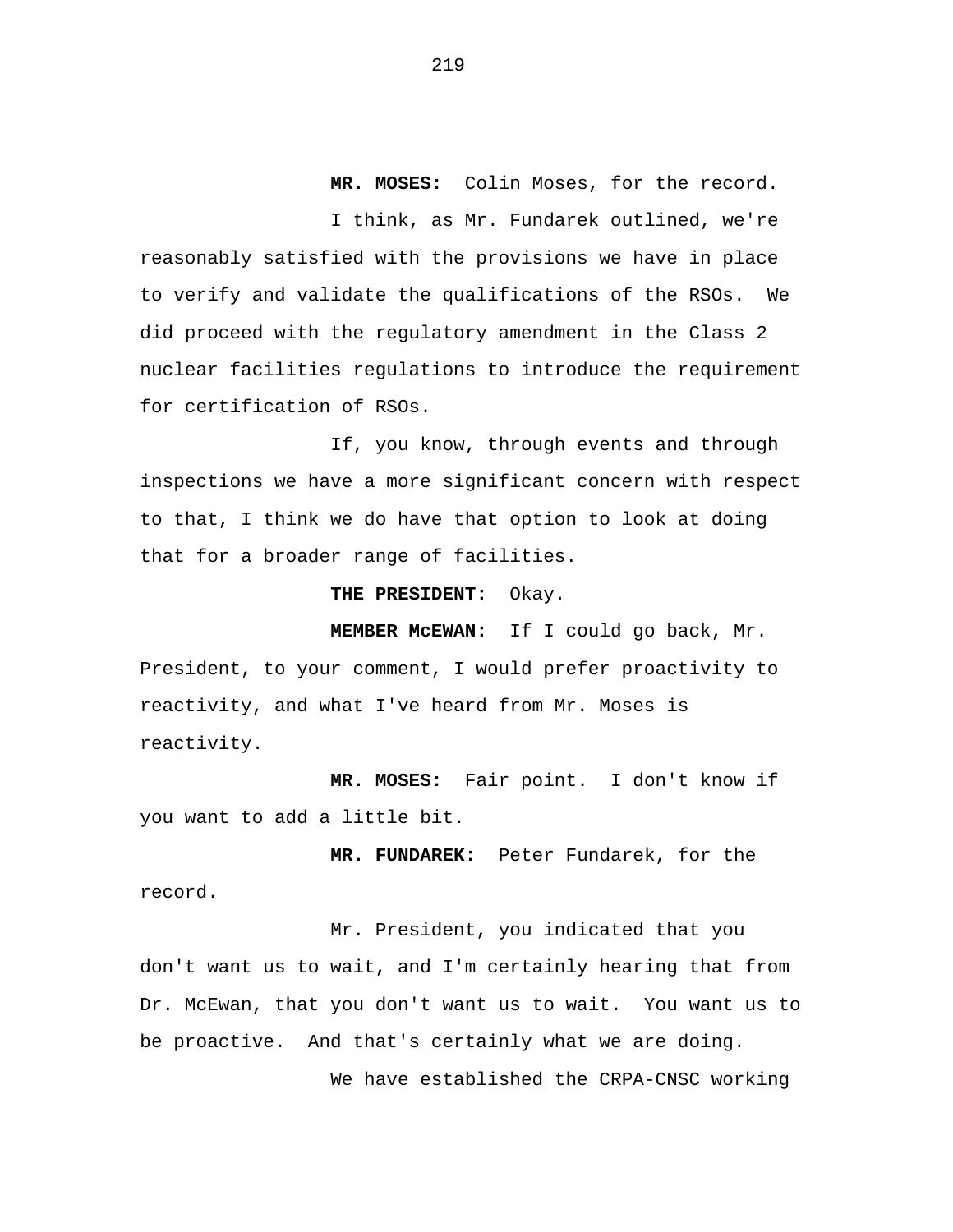group for just over a year now, and this is part of the rationale for this group. We are having these kinds of discussions right now, and we just had a meeting just recently.

So these are all topics that we are discussing and we're trying to figure our way through this and trying to establish a way going forward.

We also have a very good relationship with all of our Radiation Safety Officers. Each of our licensing specialists and licensing project officers has a very good relationship with their Radiation Safety Officers, and right up to me, as you've heard earlier today, that she considers me her friend, so that's always good because that engenders a good reporting relationship, a good questioning relationship where they can ask questions to us and we can ask questions of them and get the information that we seek so that we can both work together for radiation protection, which is really what we're all here for.

**THE PRESIDENT:** We all agree. I think we agree, and all the working that you're doing together, that's great, and hopefully, there will be even ongoing improvement. But you know that not all of them have that good a relationship with you.

We had a recent situation which wasn't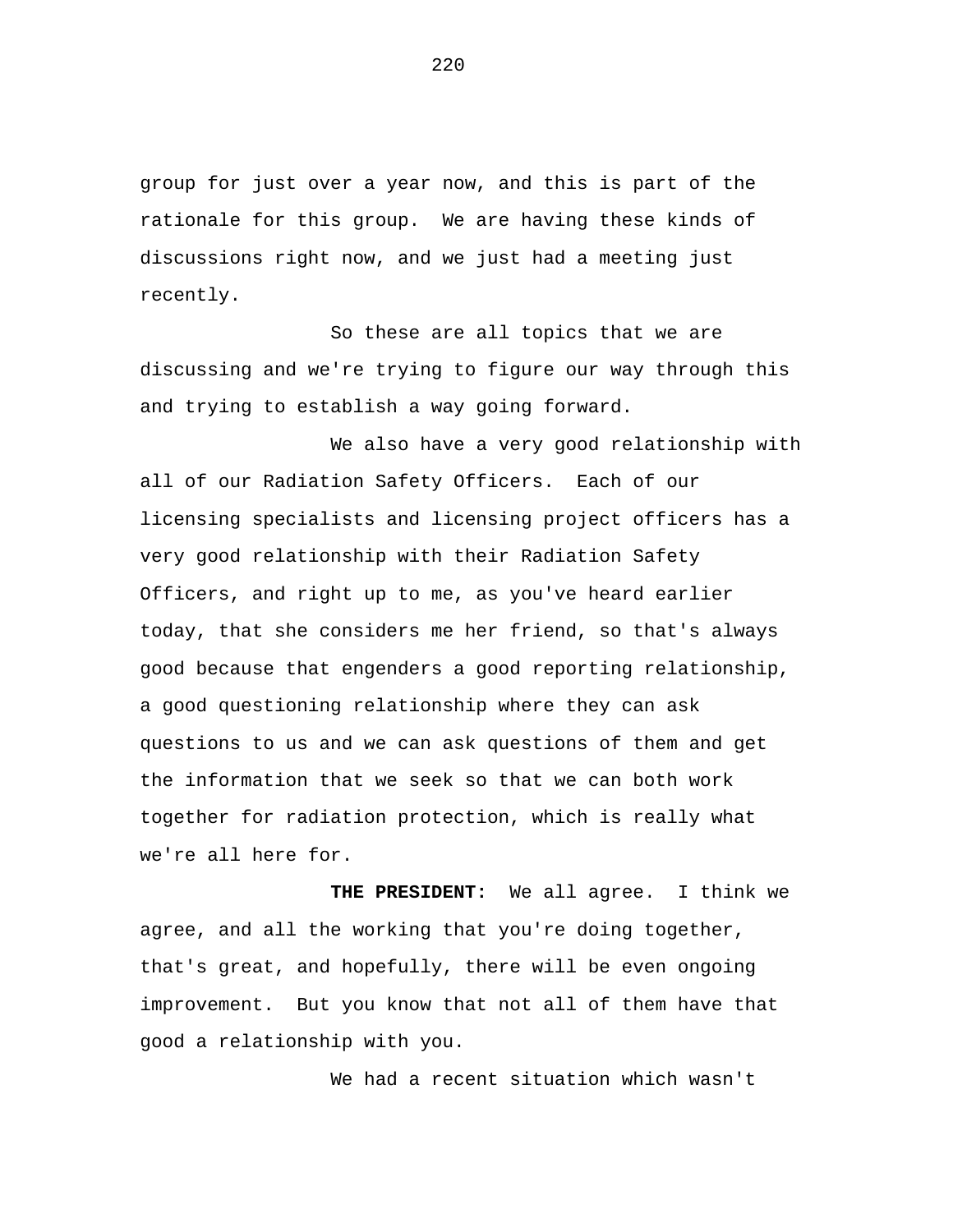that warm and fuzzy, so I'm talking about the one-offs that we would like to become aware of they do damage. I think that's really the point.

I think we need to move on.

Monsieur Tolgyesi.

**MEMBER TOLGYESI:** I'm sorry. Did I miss -- did this Canadian Radiation Protection Association answer to the question that should the RSOs be mentioned in licence? What's your position?

**MS NERETLJAK:** Tanya Neretljak, for the record.

I have a consolidated use licence and I have a Class 2 licence, so I am in one of my licences and the other one, I am not. And I have direct reporting to the licence applicant, and so in my opinion, we have a good management structure.

For the larger organizations that don't have that, I think that you will not get to management without them knowing a little bit more about licensing, and usually the application process is done by the RSO and, at the end of the day, the applicant authority is signing at the bottom line.

They probably have not gone through that application, depending on how far up they are in the organization, so if you do have an RSO listed in your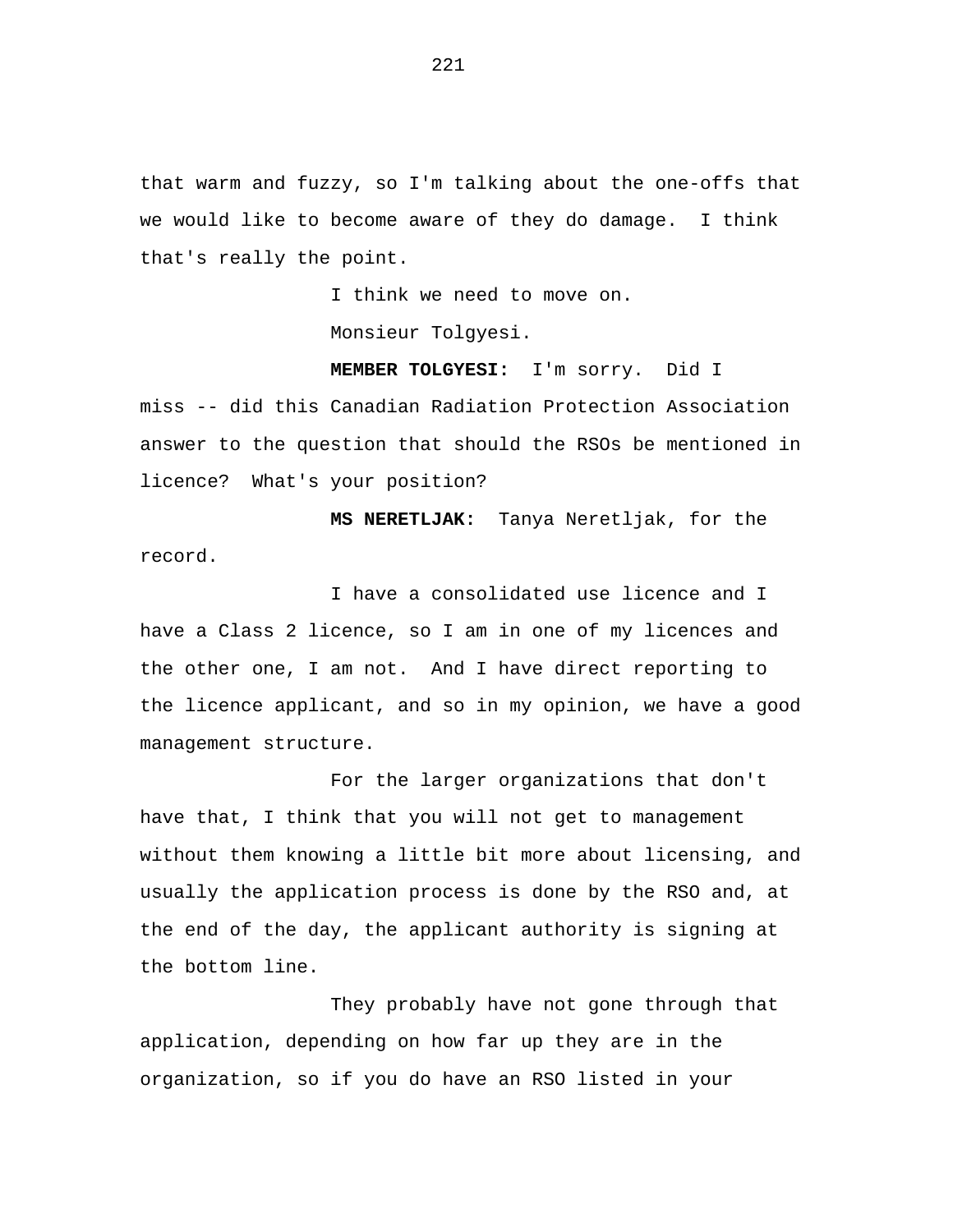licence, I think that it's only better for the institution and the licensee.

Thank you.

**MR. MOSES:** Colin Moses, for the record. Maybe -- I wouldn't mind asking Mr. Peter Fundarek to run through a little bit of verification that we ask of the applicant authorities of the applications before they're submitted to the CNSC.

**MR. FUNDAREK:** Peter Fundarek, for the record.

The applicant authority, in the past, as was indicated, did, yes, sign on the bottom line originally. That was several years ago.

Since 2011, we have changed the application process and now the applicant authority does have to sign an application authority form. The form is not a simple signature. It requires them to initial several lines in the document to identify that -- and it's -- they have to basically certify and attest that they have access to sufficient financial and human resources, that they are an authorized representative, that they're aware of the application, that they're aware that the application is binding on the applicant and that they will adhere to all the requirements and that they're aware of reporting requirements in terms of bankruptcies for those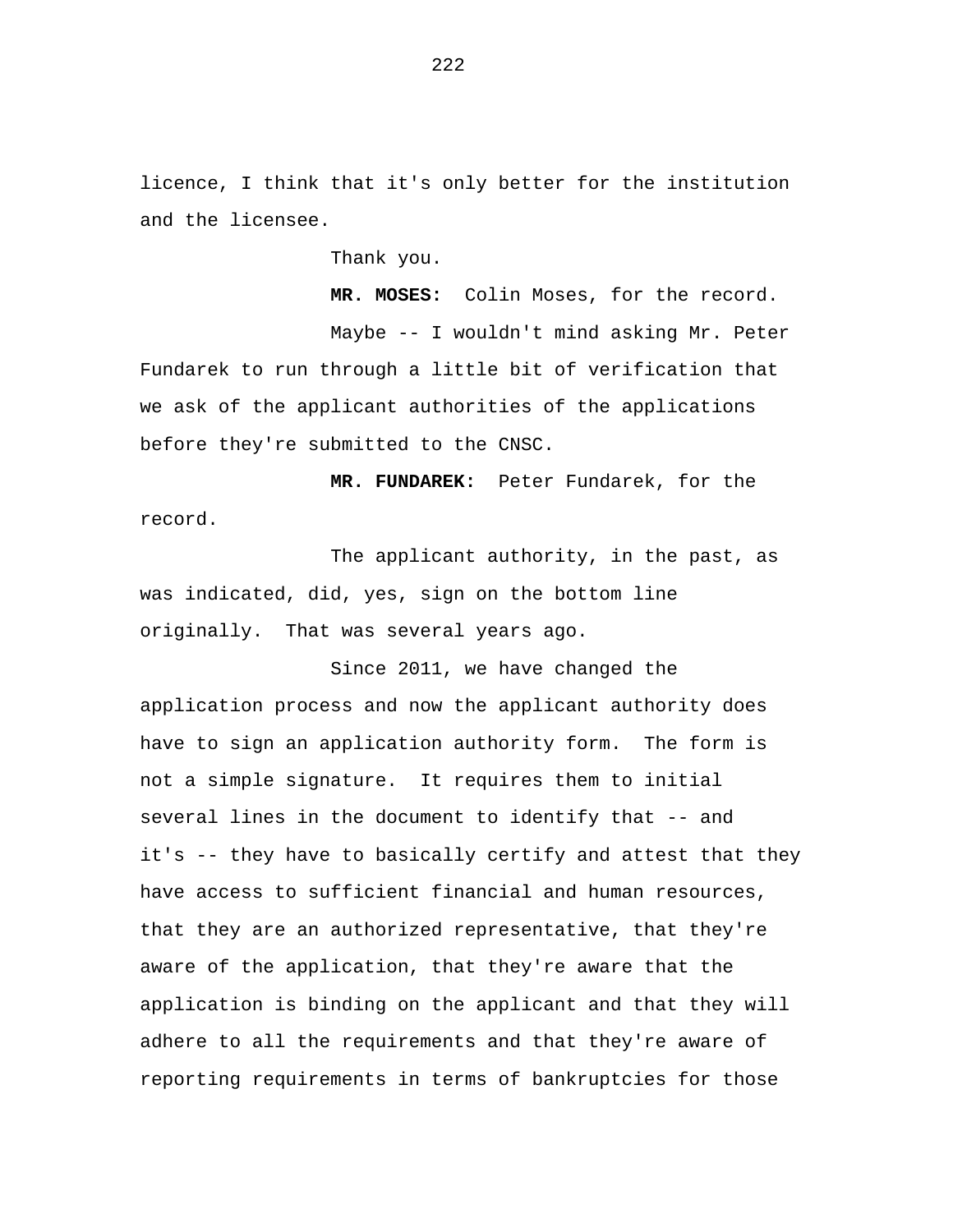licensees that are commercial operations.

So there is a variety of things that they have to attest to, and then they also have to provide us with a copy of government-issued identification so that we can verify who they are. This gets the applicant authority much more involved in the application process, much more than in the past. So the feedback we have received from our licensees is that their applicant authority is much more aware of what is going on with the licensing application.

And they're aware because they are starting to ask questions: What does this mean that making a false statement is an offence under the act? We provide that information as part of the applicant authority form so that they can understand exactly what they're signing. And it's a document that we can hold them accountable to.

So there is a lot of information now, much more involvement of the applicant authority.

**THE PRESIDENT:** Just as an aside -- I mean I'm showing my ignorance here -- the applicant authority, when they sign, is there a statement that you will have an RSO who is qualified reporting to you?

**MR. FUNDAREK:** Peter Fundarek, for the record.

That requirement is actually in the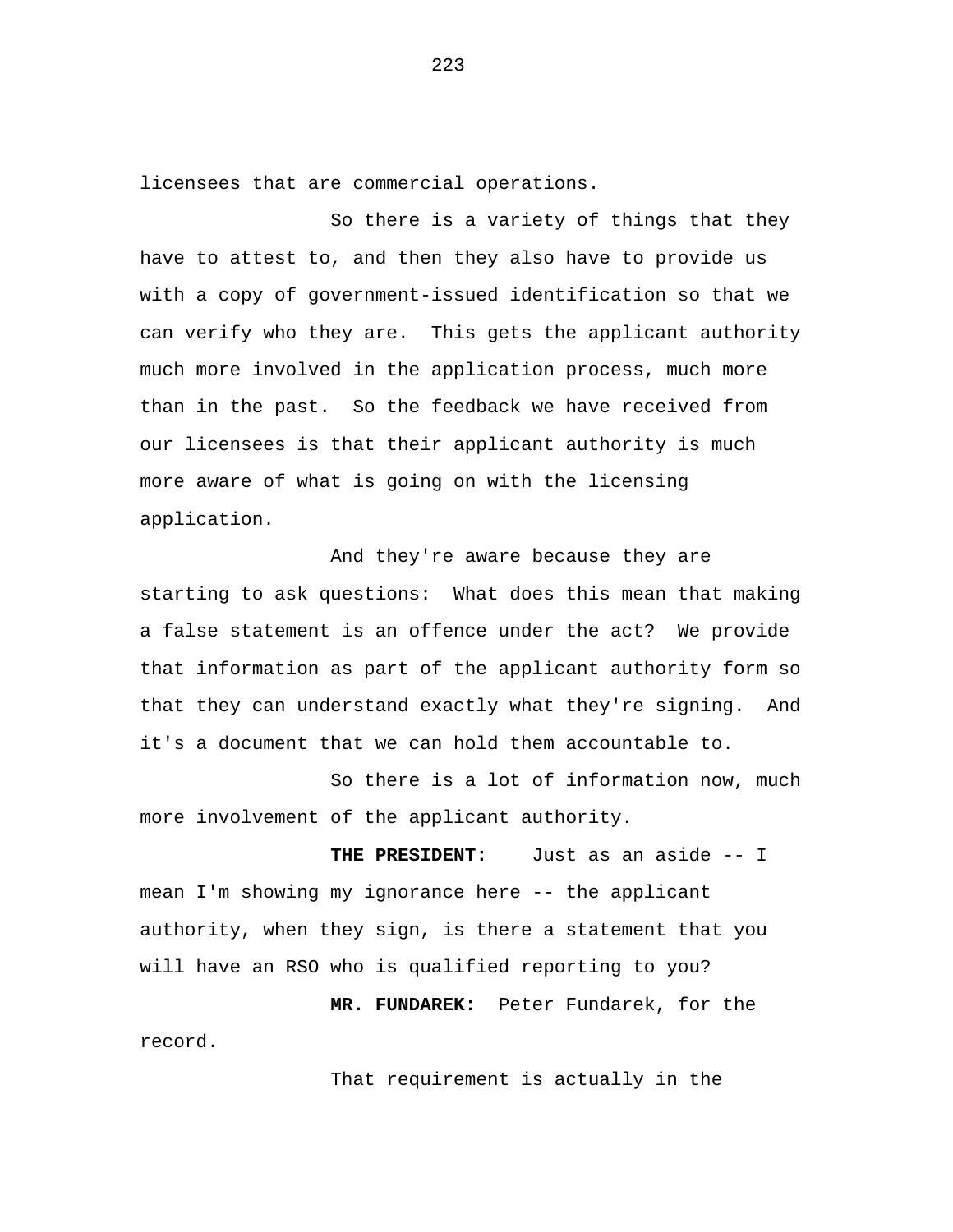general regulations, section 12.

**THE PRESIDENT:** Those applicants will not read the general application and they will not read the manual. It would be very nice to have in the one-pager what does it mean to be an applicant that must have an RSO who actually knows what's going on.

**MR. FUNDAREK:** Peter Fundarek, for the record.

We'll take that back. I just wanted to point out that the applicant authority does have to sign on the line in the application form where they are designating the radiation safety officer. They have to sign in the application itself, in addition to completing the applicant authority form.

So they are designating the person specifically, and they do have an awareness of who is the radiation safety officer.

**THE PRESIDENT:** No, but this could be a hook for you to make sure that they make sure that it's qualified. It's just another little hook into making sure that they just don't reassign somebody into the job.

**DR. SCHREINER:** John Schreiner, for the record.

I wish to repeat what David said earlier. All this paperwork is very nice, but the day that we have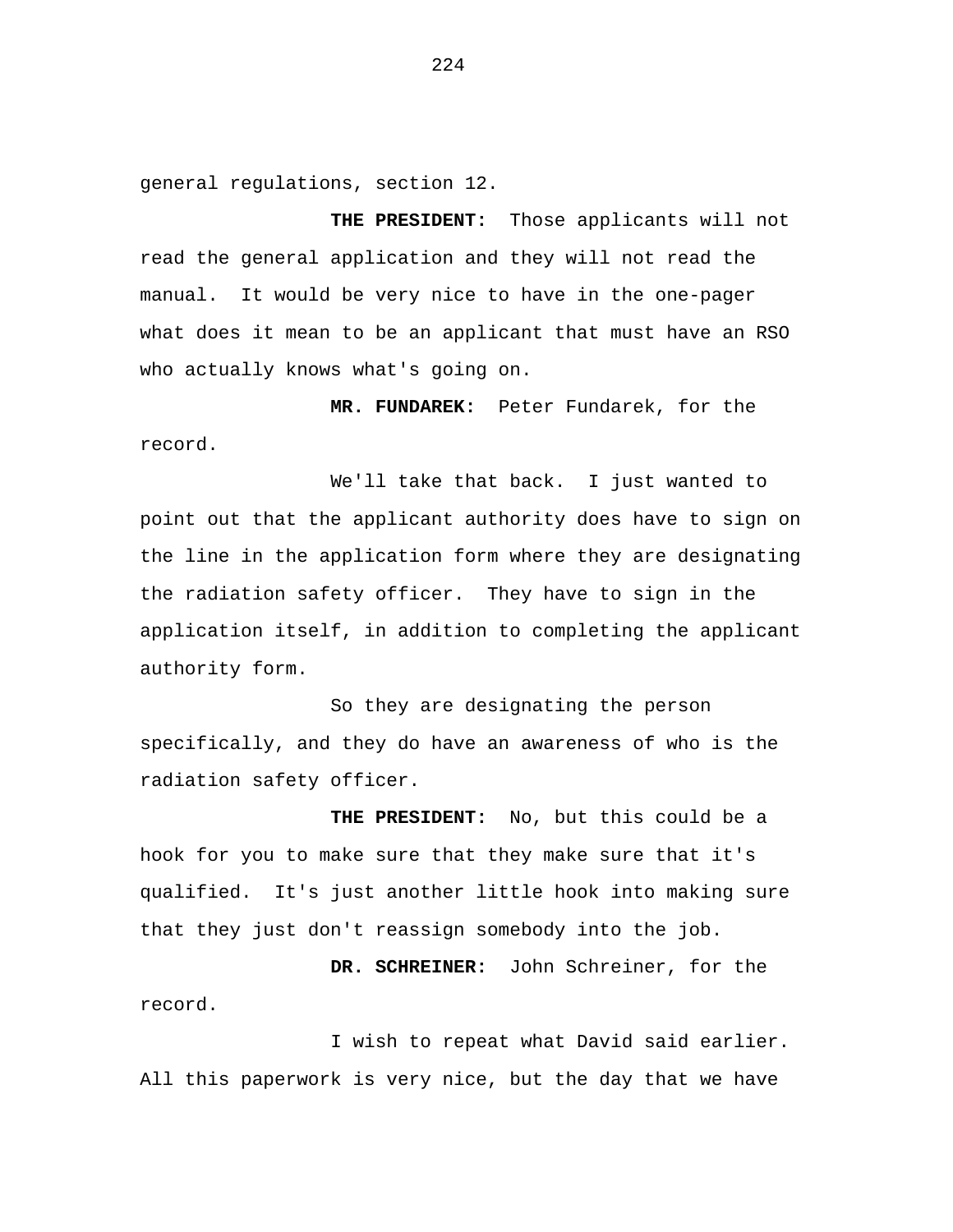an inspection, and we have an introductory meeting with our administration, and we have a debriefing meeting at the end of four or five days of many interviews with our inspectors with the administration there, that very much focuses their minds occasionally.

Paperwork is all very fine, but they do a lot of paperwork for a lot of regulators and they're under a lot of constraints and there is a lot of budgetary pressures, and they still have to keep operations going. But the day that they have somebody in the room that is telling them, "This is where the bottom line is" is very, very important.

And I know this is also a heavy resource for the Class II Division to come and spend many days with us -- and I suspect one of these days they'll be dropping the number of these that are happening -- but I think that we have to maintain that presence of the CNSC in the hospitals and in the big institutions because it's those days that really focuses the mind of everybody in the hospital.

In fact, it also works very much with our junior staff, and just the staff on the floor. The fact that they know that they're going to have a 30-minute interview with an inspector from the CNSC reminds them that they are supposed to know our manual pretty well.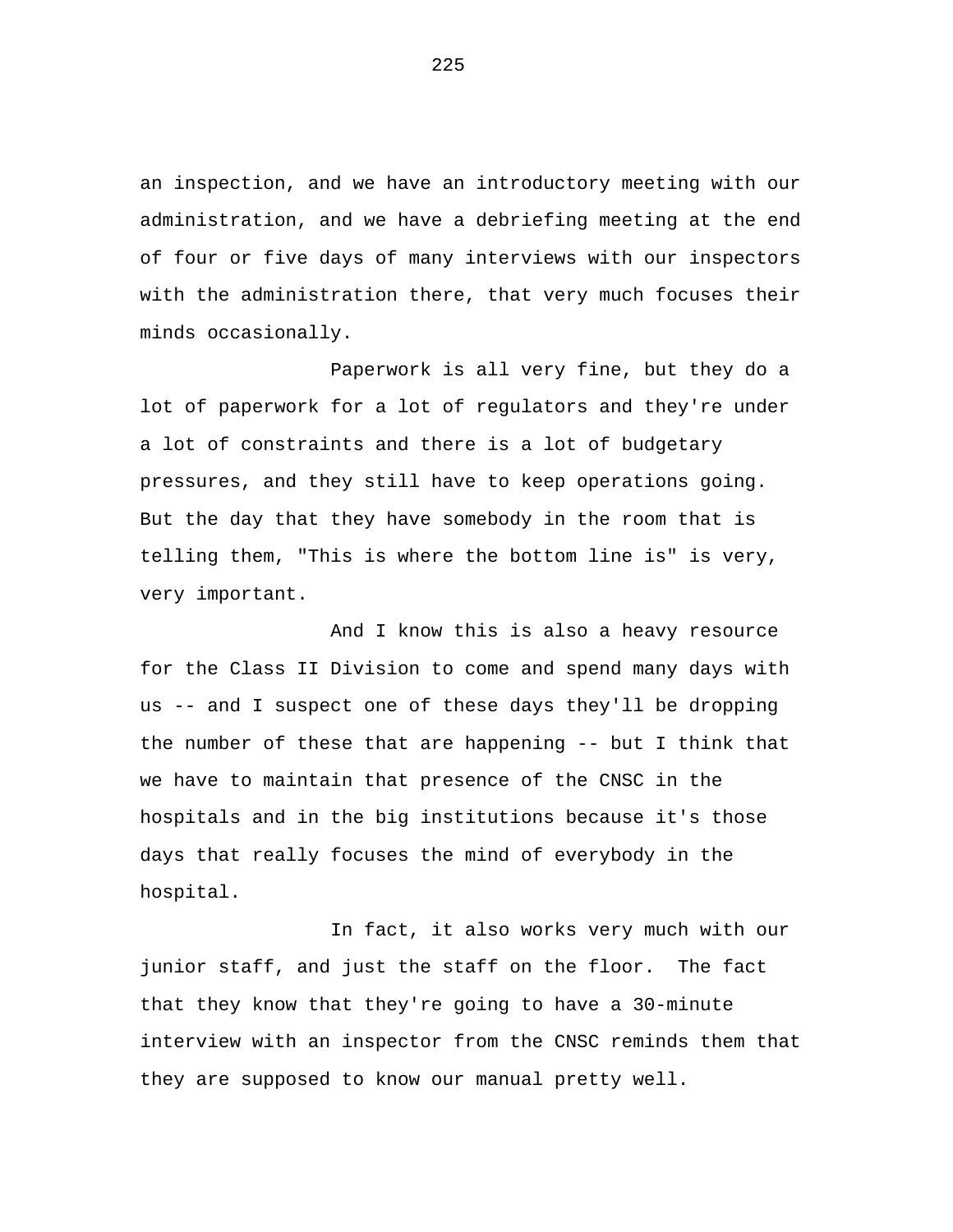Anyway, thank you. **THE PRESIDENT:** Thank you. Okay, let's move on. Monsieur Harvey. **MEMBER HARVEY:** My last question. It's about the consultation period.

On page 65 of your presentation, you mentioned that you have received three submissions, in fact, from organizations which are linked or concerned by the sector, and nothing from the public or the environmental groups.

So my question is: Is it possible to measure the interest of the general public and for the other groups for such reports, which are very interesting and which require a lot of work? Is it always like this for these type of consultations when the report is not completed yet, or is it to say that the general public can be -- and those groups are not interested?

Have you been able, for example, for last year's report to have a sense how to measure the public interest by number of visits on the website and things like that?

Because it's quite valuable information for the public, so....

> **MR. MOSES:** Colin Moses, for the record. Sorry, I was just getting the specific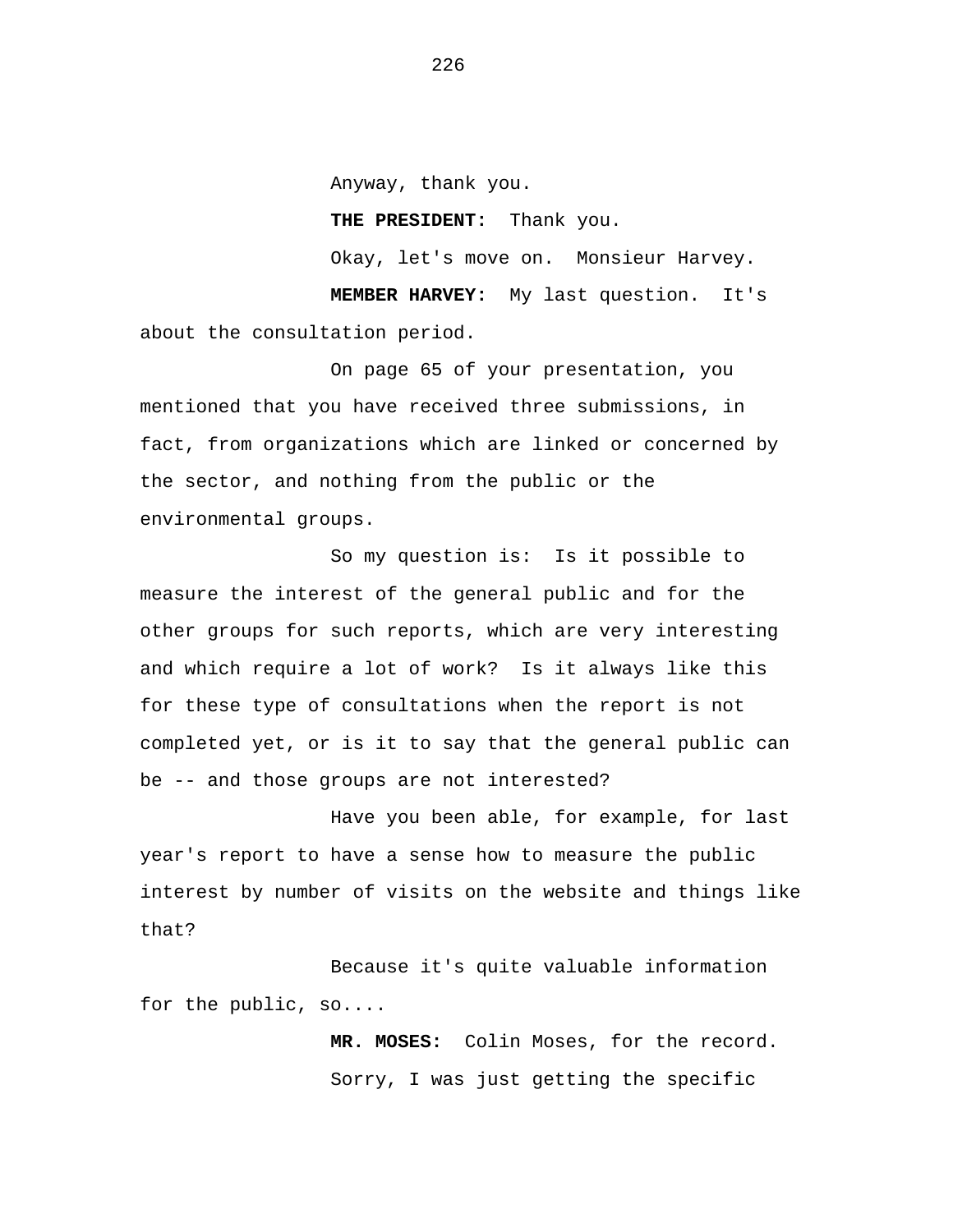click stats. We do on our website have web metrics that can measure sort of downloads or number of hits, and I think we got about 150 on this report, which I think is excellent.

But I think, turning it around, quite honestly, the consultation on this report, I was quite pleased with the response. I think it was great that we had engagement from some of the industry associations. I think it is only natural -- and this is speaking a little bit from my background on the consultations on the reg docs --the people most interested in our activities are the people that are subject to our regulation.

With respect to the public interest, I think there is a bit of an awareness. There's not as much awareness of our role in regulating this sector on the part of the public than there is, say, when you're talking about nuclear power plants, because a lot of our industry isn't necessarily part of the nuclear industry -- they have a nuclear function, they have nuclear roles, they use nuclear tools -- so I think it's only natural that the main people viewing and commenting on the reports are part of the industry.

We do information sessions through the broader public and in the community, for example, the CNSC 101 sessions, and from there we do have participation from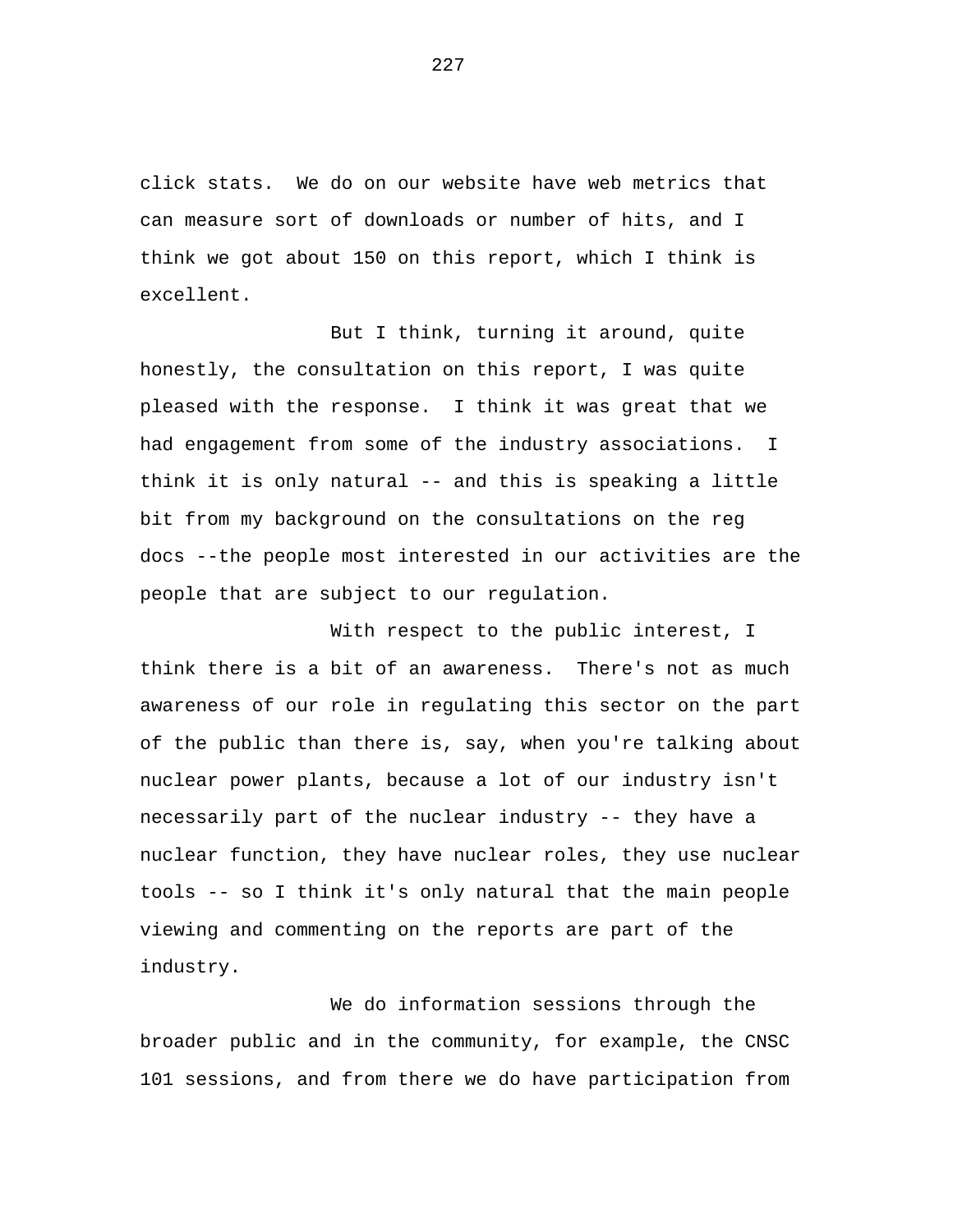the public. We emphasize through those sessions the broad mandate that we have to regulate the industry and speak to all the different sectors of the industry. So we do increase awareness through that.

But in terms of this particular report, as I said, I was quite pleased with the response that we had from our stakeholder community.

**MEMBER HARVEY:** Is it similar to the type of response you receive for the other reports you have presented to the Commission this year?

**MR. MOSES:** Colin Moses, for the record.

I'm not sure exactly what kind of response we had from some of the other reports, so it's something I can look into and get back to you on. But I do know that -- I think we have quite extensive interventions in this report compared to some of the other reports that were presented, for what it's worth.

**THE PRESIDENT:** So it's really not a public kind of report that the public will read at bedtime. This doesn't read --

**MEMBER HARVEY:** Not all the reports. --- Laughter / Rires

**THE PRESIDENT: -**- to me like that. But for all the 60,000 workers, I assume that would be of interest, but that's the population.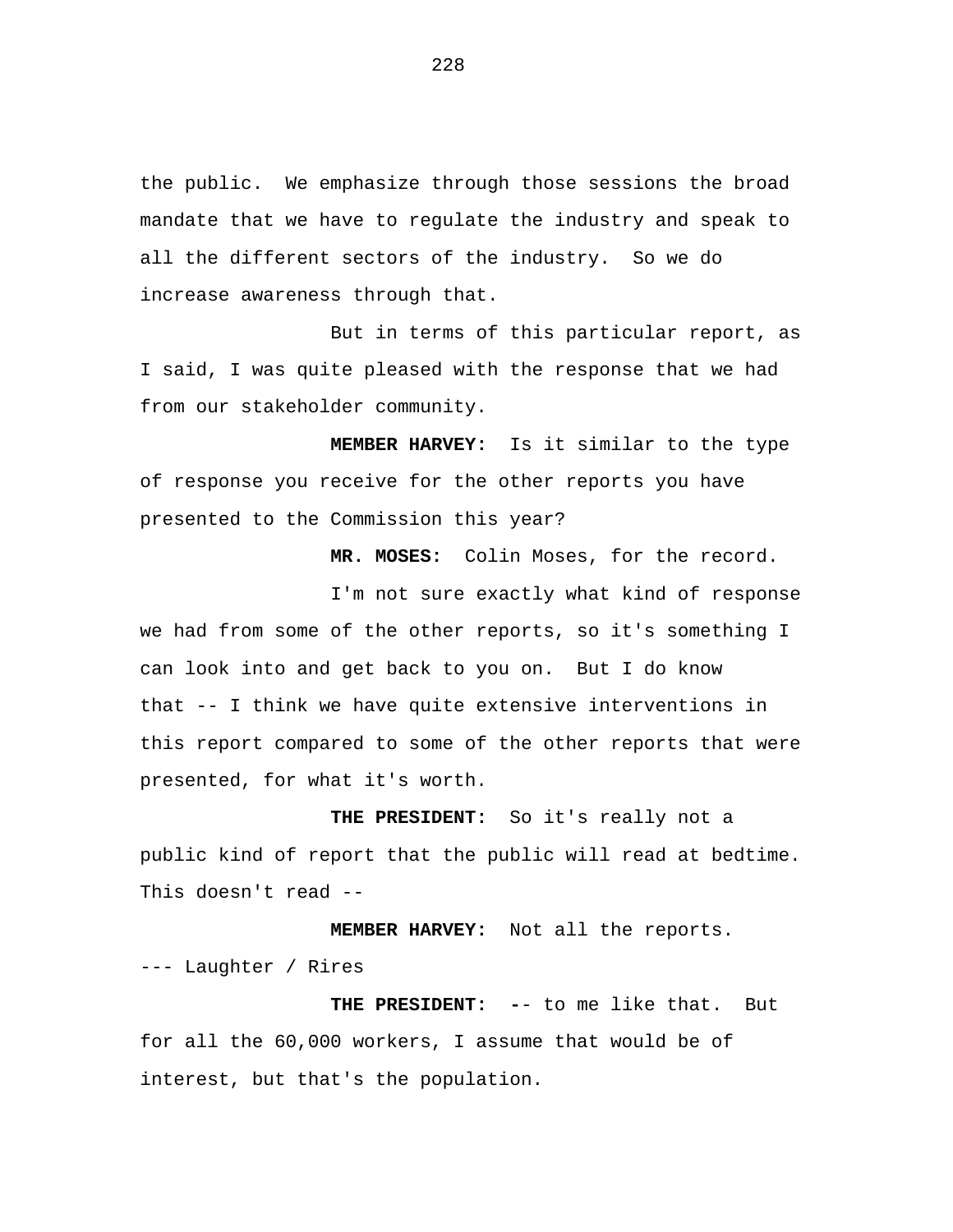But I was surprised that the industrial radiography industry is not here. They used to come up in previous years. I don't know why they didn't -- they have a working group, and there was some interesting issues about financial guarantees and all this, so I'm surprised they're not here. I don't know whether you have an explanation for that.

**MR. MOSES:** Colin Moses, for the record. Probably because we're keeping them too busy. We had a session last week with the industrial radiography. We host an Eastern annual meeting and a Western annual meeting. So last week we hosted the Eastern annual meeting, and I'm pleased to say that that attendance at that session, where we discussed some of these regulatory issues, and did highlight this report, for the record, was the highest attendance we've ever had at that meeting.

Next week, we're heading out to just south of Edmonton to hold the Eastern -- or, sorry, the Western annual meeting with industrial radiographers, followed by another day meeting with the working group.

So I think over the past few years we've been very happy with the engagement of that industry in our regulatory activities, and their commitment to sharing lessons learned and safety culture discussions.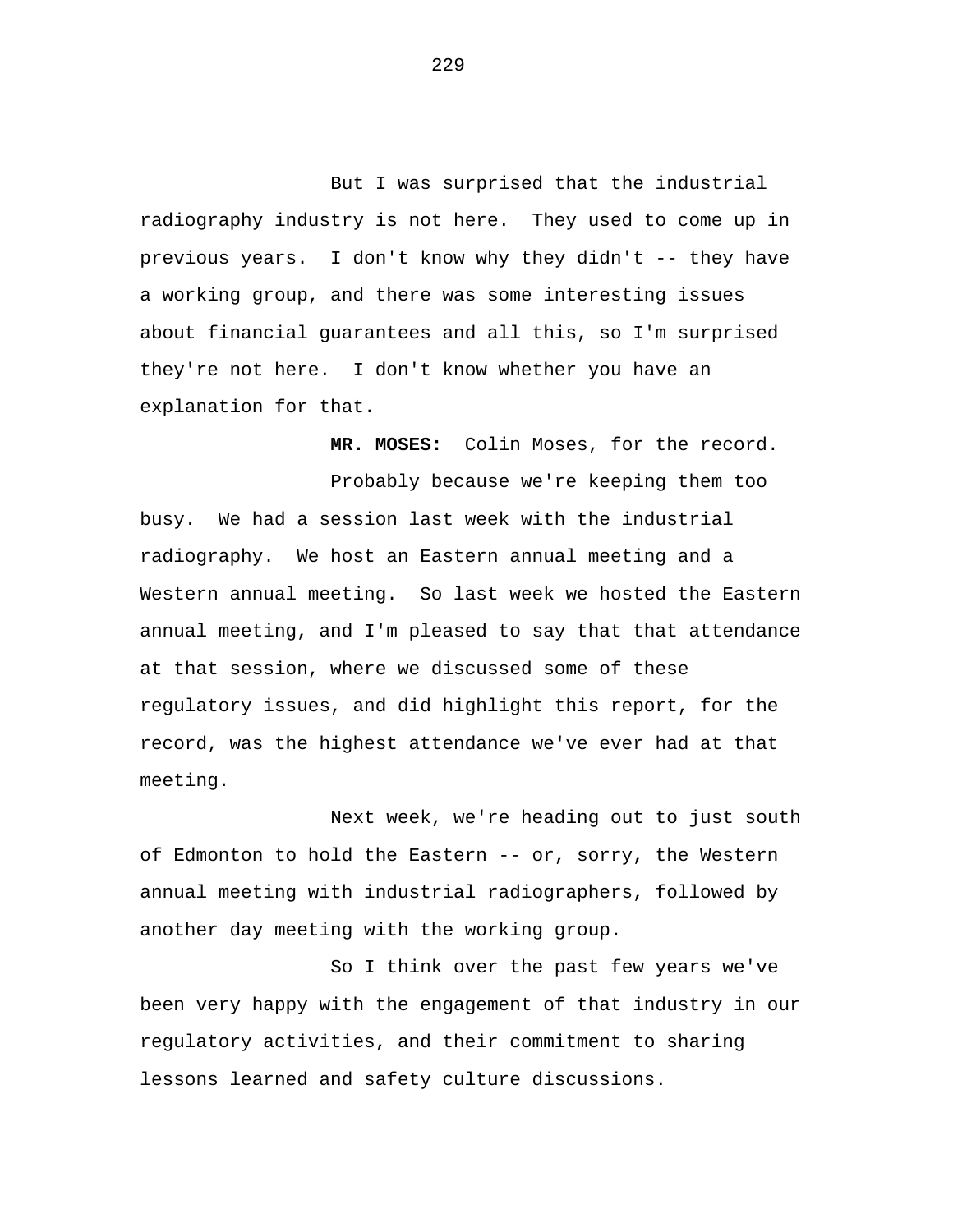**THE PRESIDENT:** Thank you.

**MEMBER HARVEY:** Quickly -- it was supposed to be last one, but I've got another one -- I had right at the beginning --

**THE PRESIDENT:** We got all the time in the world.

**MEMBER HARVEY:** It's just about the regional officers.

You've got four regional offices. Could you just give us the importance of each one? I suppose Ontario is the biggest one, but....

**MR. RABSKI:** Henry Rabski, for the record.

As indicated in the report, we have a wide distribution across Canada of licensees from coast to coast and north to south. In Western Canada we have a regional office in Calgary, based in Calgary, and they look after British Columbia, Alberta and the northern territories. Predominantly, that focus is an industrial focus, along with the other academic and medical licensees. But there's a strong industrial focus. Along with inspectors based out of the Calgary office, we're also fortunate to have a couple of licensing specialists that service Western Canada from that office.

Moving east, we have an office in Mississauga. They look after Central Canada, and that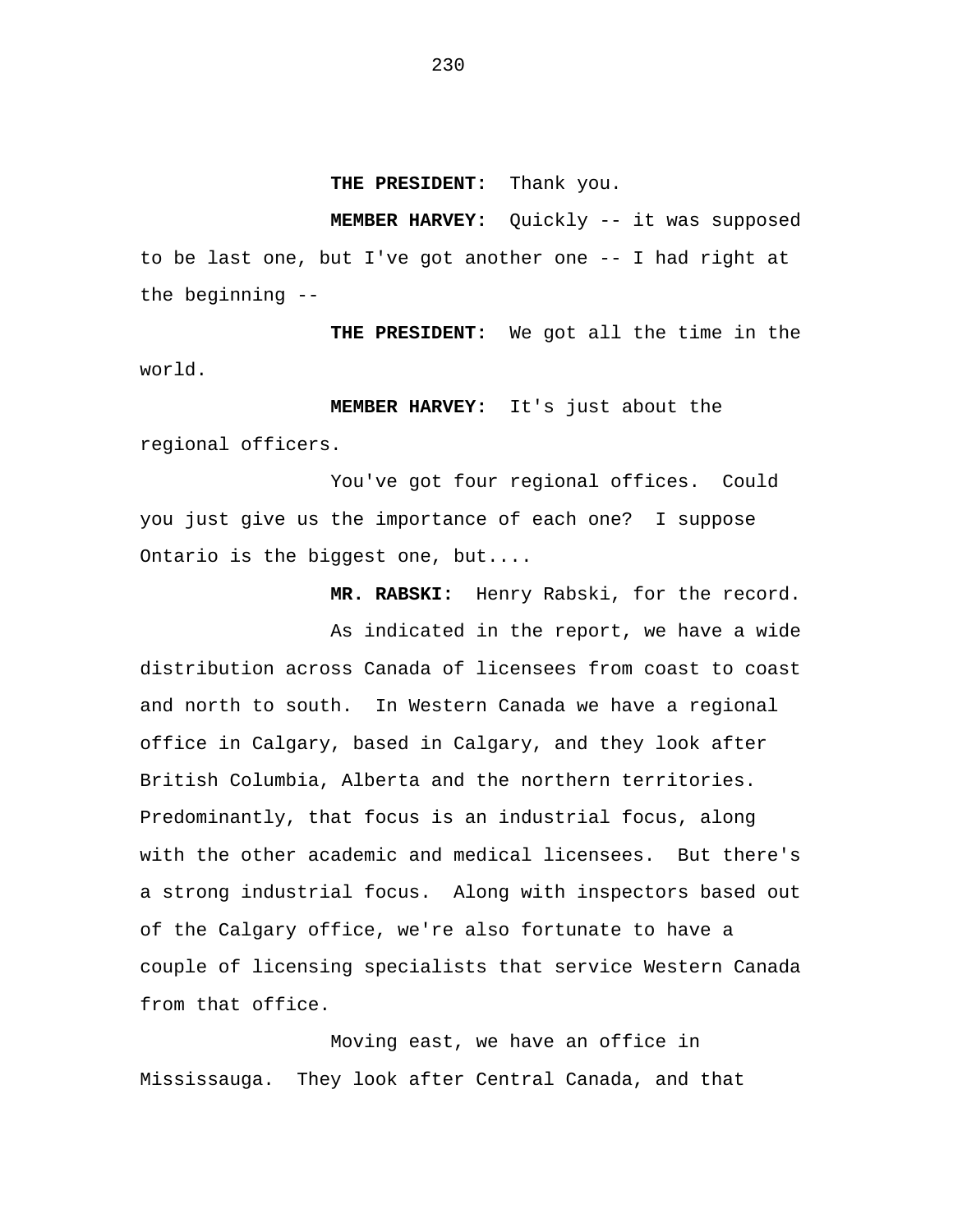includes Ontario, Manitoba and Saskatchewan. They have a multi-purpose, multi-distribution of licensees, so they have a very strong combination of both hospitals, because of the concentration of the population, academic, in the universities, as well as a component of industrial. So they're based out of our Mississauga office.

For Eastern Canada, pour la province de Québec, we have an office in Laval. That office is primarily just inspectors and they look after Eastern Canada. So they look after Quebec, New Brunswick, Nova Scotia, Newfoundland and Prince Edward Island. They service that particular area of Canada.

In the Capital Region, we have a very small office of an inspector and the operations group, and we look after the Capital Region, and support the other areas across Canada, and provide that coverage as well.

So we do our best to cover all of Canada, and do a fair representation for everyone.

> **MEMBER HARVEY:** Merci. **THE PRESIDENT:** Ms Velshi. **MEMBER VELSHI:** Thank you.

If you turn to your slide number 37, again it's one of those things where most of these are not in the nuclear business. But when we look at the end results, I mean you've got six people who've had more than 20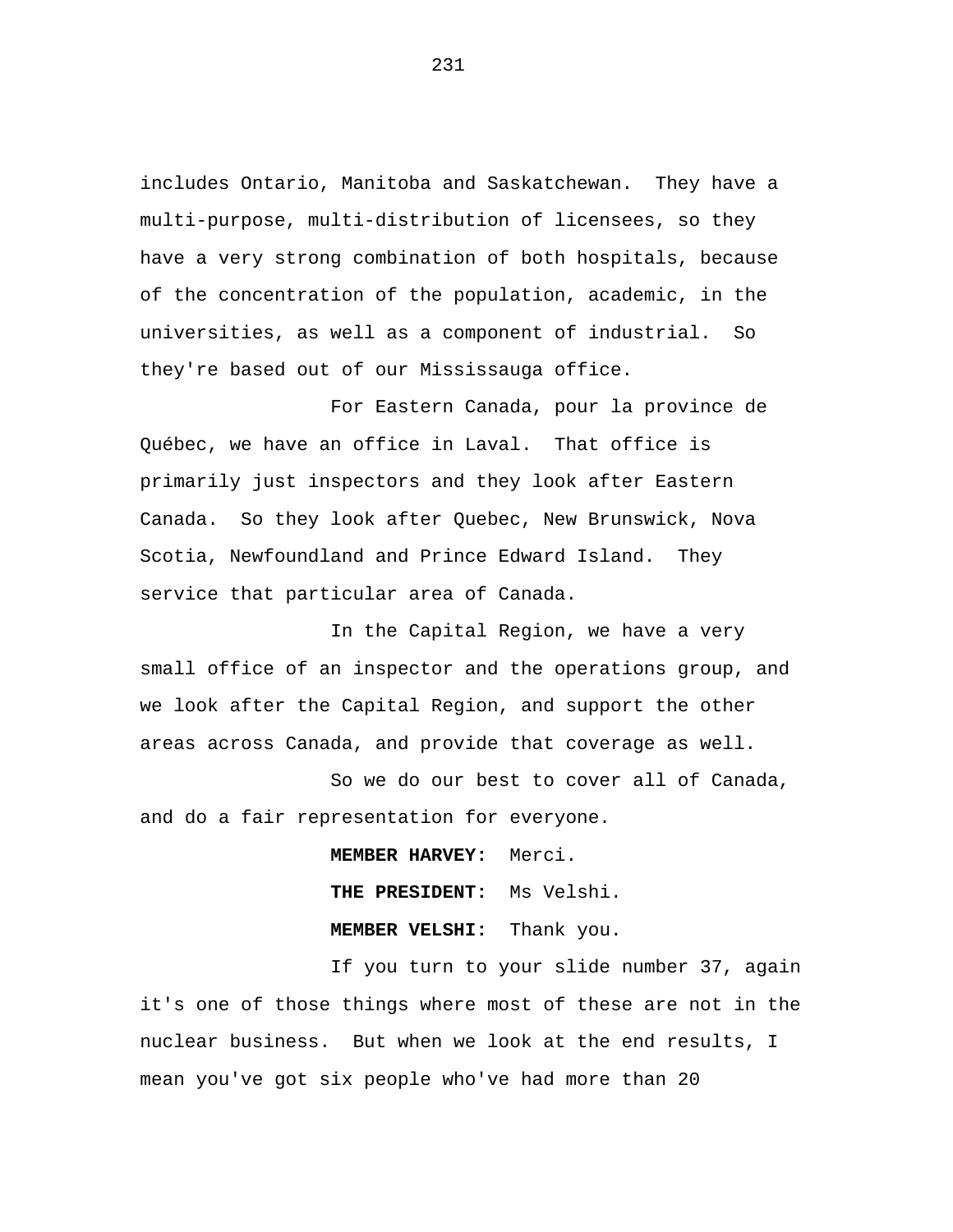millisieverts last year, the highest being 25, probably the highest NEW dose that we have seen. And I don't believe any of that was related due to an unplanned exposure.

So is that fairly typical, and are there action levels to try to control or restrict further exposures in a year if they hit a certain level?

**MR. FUNDAREK:** Peter Fundarek, for the record.

The doses that you're referring on slide 37 -- is that correct?

**MEMBER VELSHI:** That is correct.

**MR. FUNDAREK:** Okay.

**MEMBER VELSHI:** Yeah, for the radiography folks, the six of them.

**MR. FUNDAREK:** Yes -- it is in the radiography industry, and the radiography industry has some of the highest exposures because they're working very high activity sources. It has been identified as a high-risk activity. And although there's only about 110 licensees in this area, we do pay a lot of regulatory attention to this group.

As Mr. Moses indicated, we have our radiography meetings once a year with the radiography industry to provide them with information, and we also have the radiography working group.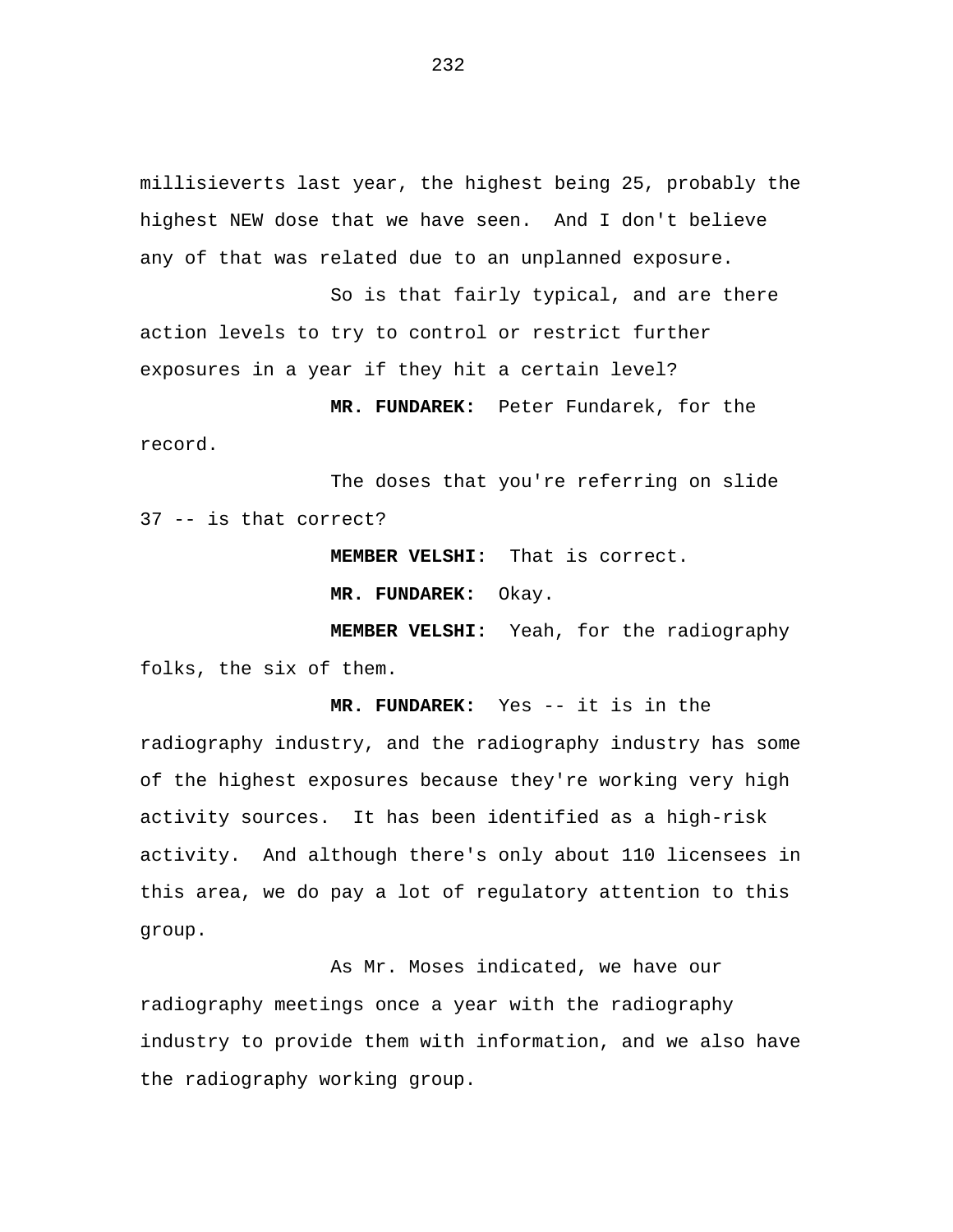This is a result of them working with very high activity sources in close proximity. They're conducting evaluations in the field, typically not under the best weather or geographical conditions, or weather conditions actually. So they're working at all times of the year, in all different kinds of situations, anywhere possible to do this work.

So that, along with the other issues associated that I've already indicated, contributes to the high doses to this.

Now as for the controls that we provide, those radiography licences are required through action levels -- or through a licence condition to implement a process of action levels. So we do have a series of action levels, typically for daily exposures, weekly exposures, quarterly exposures and annual exposures, and the five-year dose limit.

So they do have a comprehensive system of action levels that we evaluate for each licensee, based on their own performance, to ensure that they have sufficient learning capacity to let them know when their program is getting out of scope so that they can take corrective measures as necessary. But as a factor of the work that they do, they do incur the high dose -- the higher doses.

**MEMBER VELSHI:** Thank you.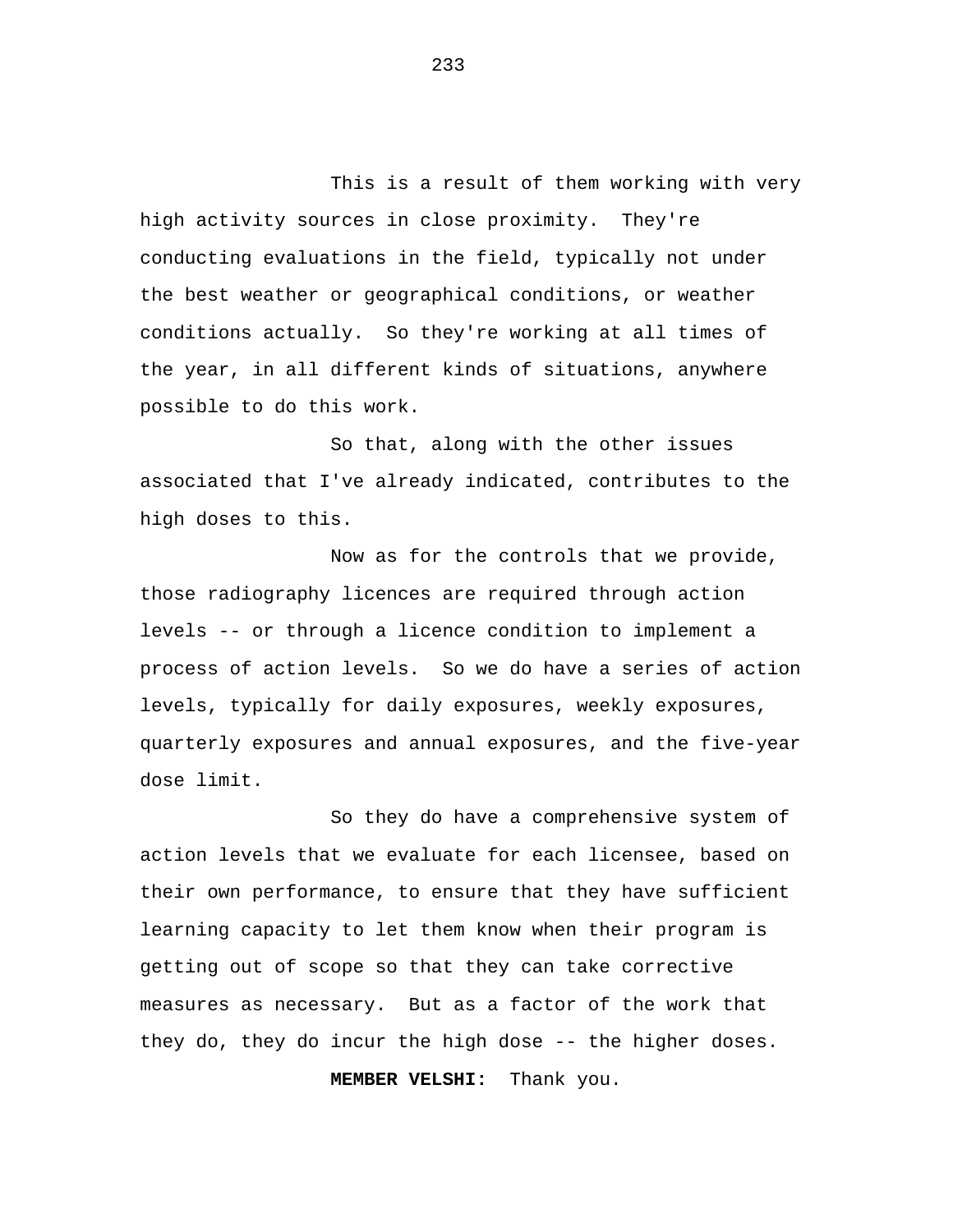And what's been helpful is, because we've been seeing these annual oversight reports over the last couple of days, it allows for some comparison. Because what we don't get a full picture of the national scene.

So if I look at TRIUMF, I think it's the only major -- it is the only major nuclear facility that has got two below expectations. I don't think we have any other facility that's been rated like that. So they have that unenvious position of having that, and I know it's primarily as a result of the near misses that they've had.

So if they address those corrective actions, do you expect them to reach fully satisfactory, or are they already at that level this year, or are their issues a lot more systemic and longstanding?

**MS MURTHY:** I will start -- Kavita Murthy for the record -- and I'll ask Jeff Sandeman, and then perhaps TRIUMF, to add to my answer.

So as a result of the near-miss event was TRIUMF and CNSC did not consider this a level 0, and therefore no action was required. We took it very seriously because you can never take these sorts of incidents in isolation, which was why the activities, commissioning activities, were suspended for nearly a year.

An extensive review was done not just of the standard operating procedures associated with the ARIEL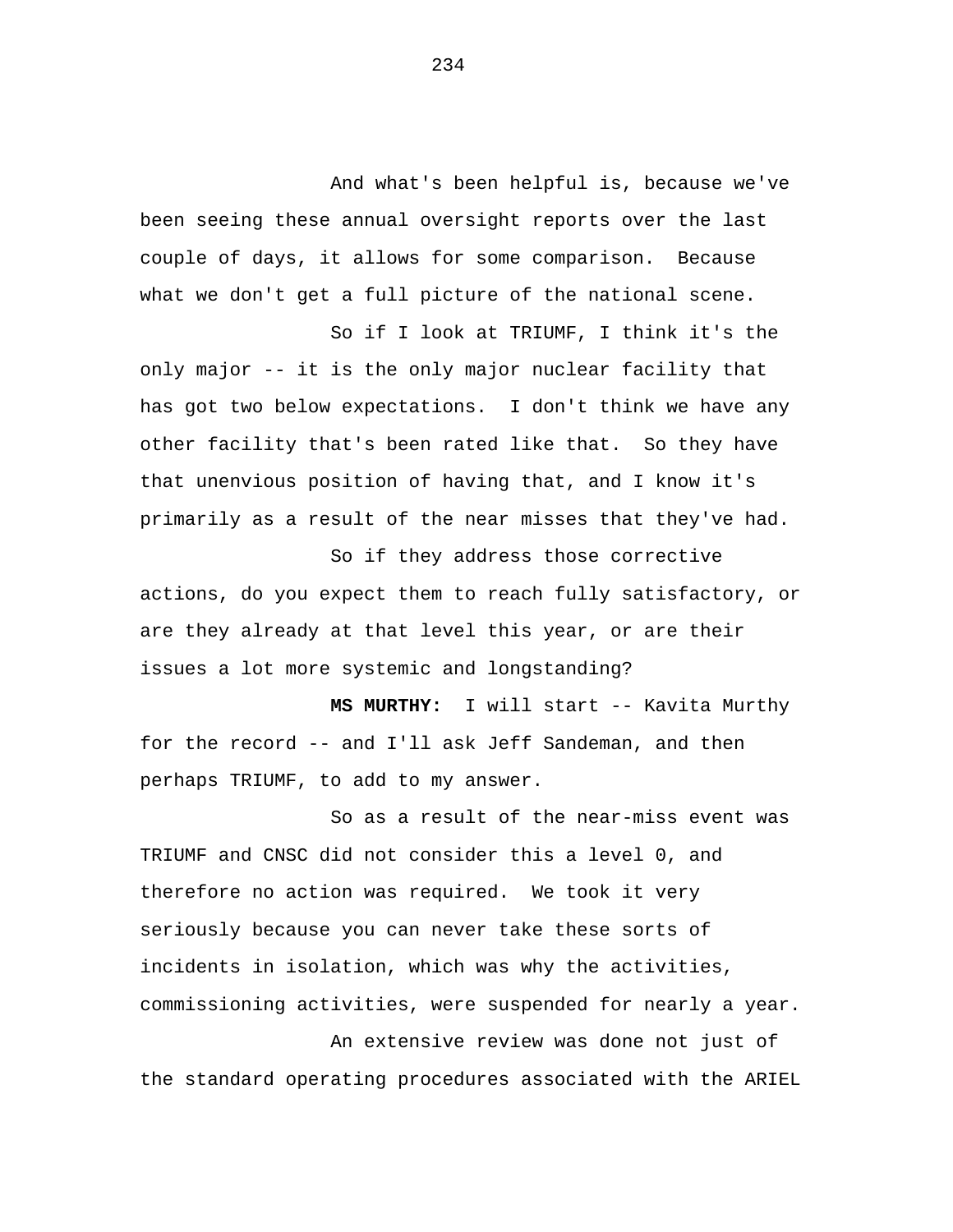project, but there were also other inspections, and they did a wholistic review of their other systems to make sure nothing was going to be missed.

As a result of that, they have embarked on a fairly comprehensive review of their program, and we believe that they're well on their way to going towards to fully satisfactory.

On the exact status of the corrective actions, and the nature of the work, I think Jeff Sandeman can comment.

**MR. SANDEMAN:** Jeff Sandeman, Senior Project Officer, Accelerators and Class II Division, for the record.

To answer your question, from what I've seen so far this year, and the inspections I've done, they're at a satisfactory level. Some of the issues relating to the training program are not quite where I want to see them yet, but I don't -- there's no issues outstanding that I would say present an immediate threat to health and safety.

I think part of what you have to keep in mind is that a lot of this incident was associated with the newness and complexity of ARIEL. The implementation of these programs for the routine operations is quite good, it's the -- and it was how -- the handling of a new major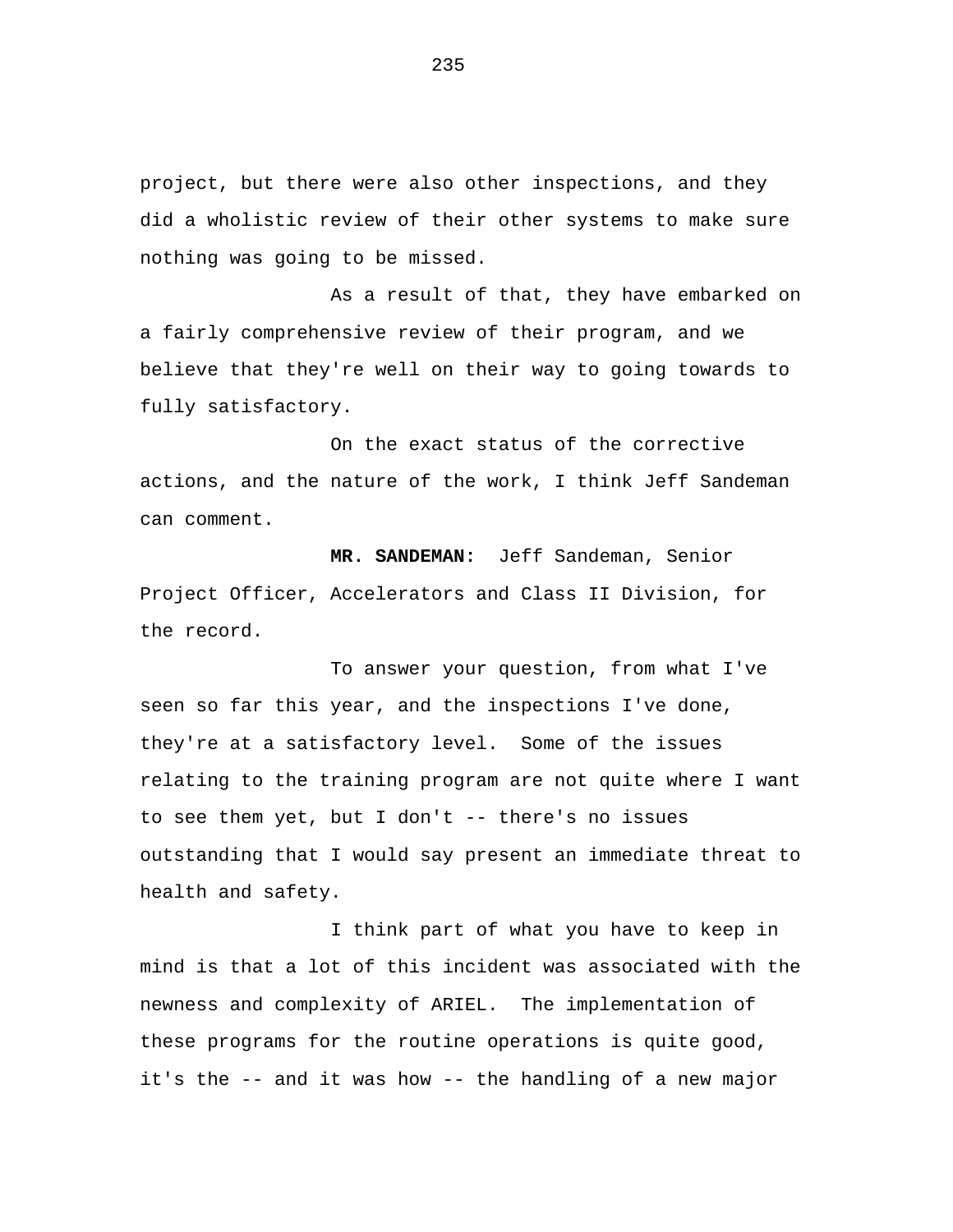project, with a lot of change and a lot of dynamics, certainly had an impact on this.

I hope that helps.

**MEMBER VELSHI:** It does. Thank you.

TRIUMF, did you want to add to any of those comments?

**MR. BAGGER:** Yeah.

For the record, this is Jonathan Bagger. I'm the Director of TRIUMF.

The ARIEL project was indeed of a scale of such that TRIUMF had not really had a project of that size in something like 20 years, and so it really did stress our existing QMS and safety and project management programs. So the near-miss alerted us to those -- well, frankly, those weaknesses, and so we immediately shut down the commissioning operations of ARIEL and embarked both on a series of corrective actions for ARIEL, but then a larger look across the laboratory as well to see what we could learn from that incident.

So in response, we have strengthened our core programs in safety across the laboratory, and especially in QMS, quality management, in training and in safety.

We're also strengthening our project management, because if we'd had a stronger project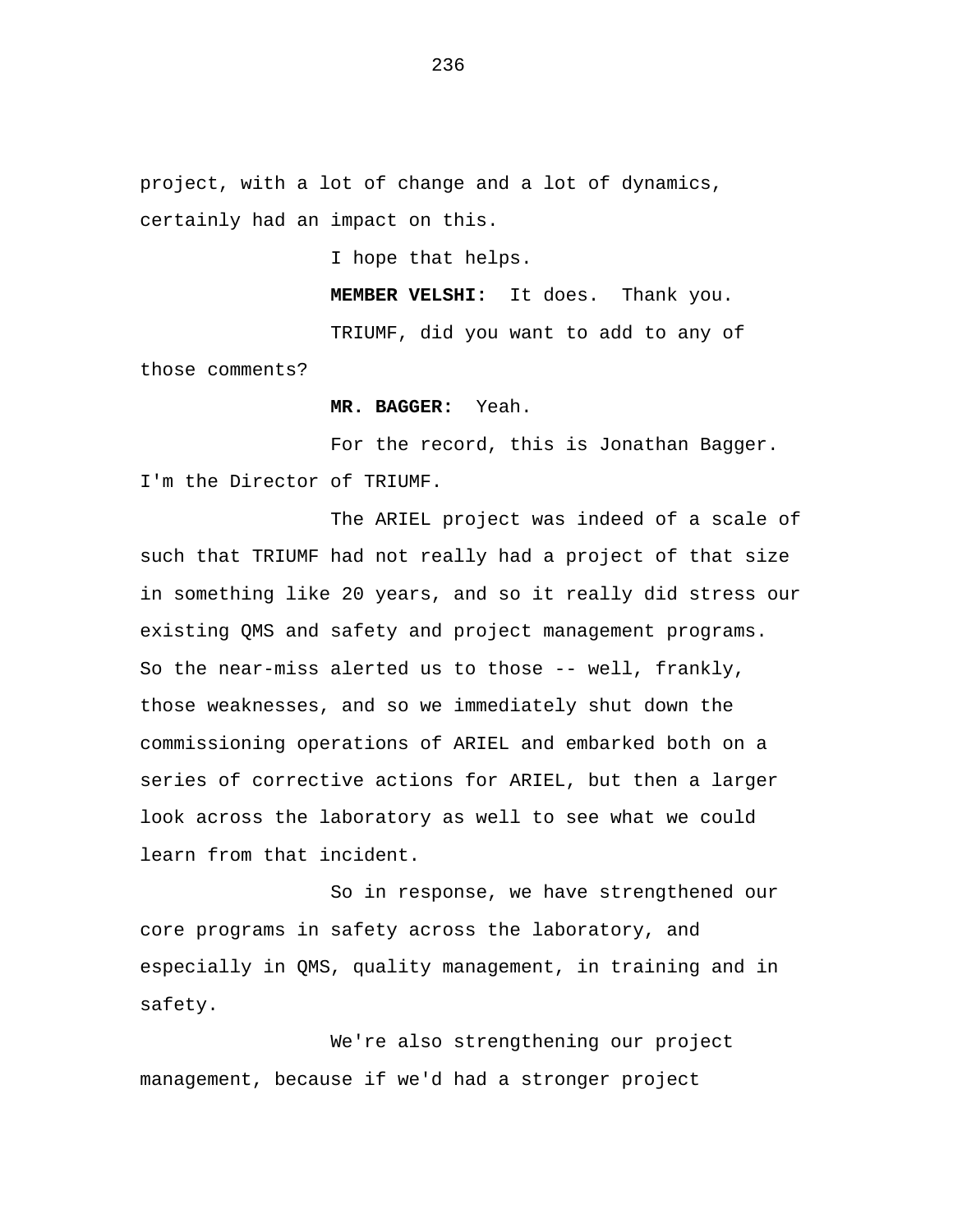management system in place to begin with we would have recognized that we needed the stronger QMS and safety to carry out the project of ARIEL.

We've had our plans reviewed by an external committee, which contained university, laboratory and industrial members. They have guided us. We're received great guidance as well from CNSC and from program officers, and that's also been very helpful.

So many changes have been made. We did take the year of looking at our systems across the laboratory, and we have just restarted commissioning this month in fact.

We are not finished with the changes we're making, but I believe we have a good foundation for going forward.

> **MEMBER VELSHI:** Thank you very much. **THE PRESIDENT:** Thank you. Dr. McEwan.

**MEMBER McEWAN:** Thank you, Mr. President. So a couple of very quick questions.

Moving on from that question, and our previous discussion, I think it is really important that we start reporting management systems safety and control areas and operating parameters at least for large organizations that have large complex licences or a series of licences.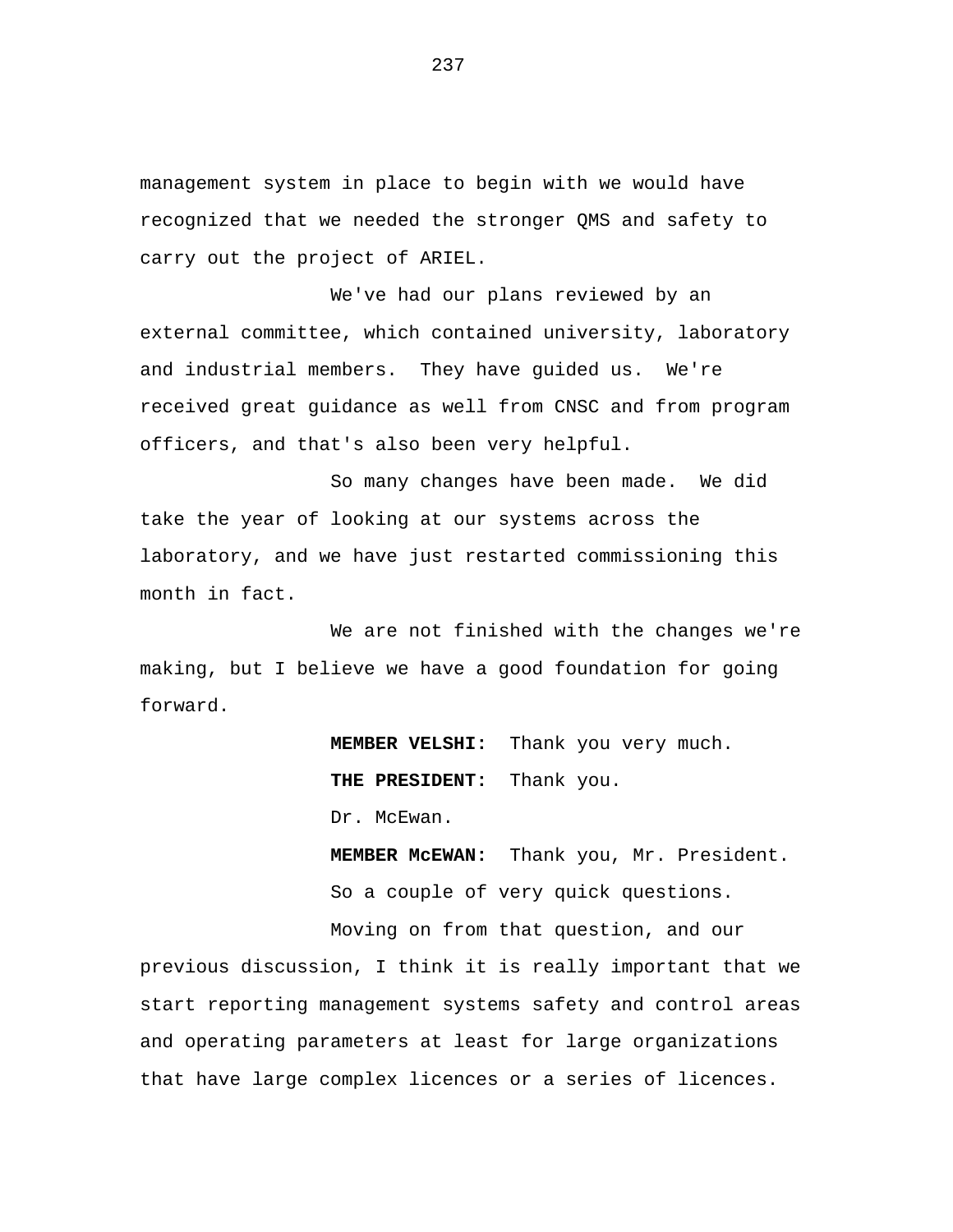I think if we don't start doing that, we're going to see issues developing that aren't picked up by some of the reactive systems that we have in place now. So I'd just be interested in staff's comment on that.

**MR. MOSES:** Colin Moses, for the record.

So the SCAs that we report on in this industry report are chosen to help us see the overall trends and the overall performance of the industry. But they do embed a number of the different SCAs, and when we are doing our compliance inspections and our licensing work we're evaluating all the SCAs.

So a good example of that is training. So in the operating performance, you're looking at procedural adherence. And if you're seeing indicators of poor procedural adherence, that's an indicator of poor training, which relates to human performance management, for example.

But I do take your point on sort of making sure that we're identifying the leading indicators in the report, and sharing that more broadly, and we can take that feedback back for future additions of the report.

**THE PRESIDENT:** Well, in fact, we hear from CRPA that they actually want, particularly for large institutions, they want to see any other observations, aside from the major SCA that you were focused on, that if you find anything that can be shared they'd be also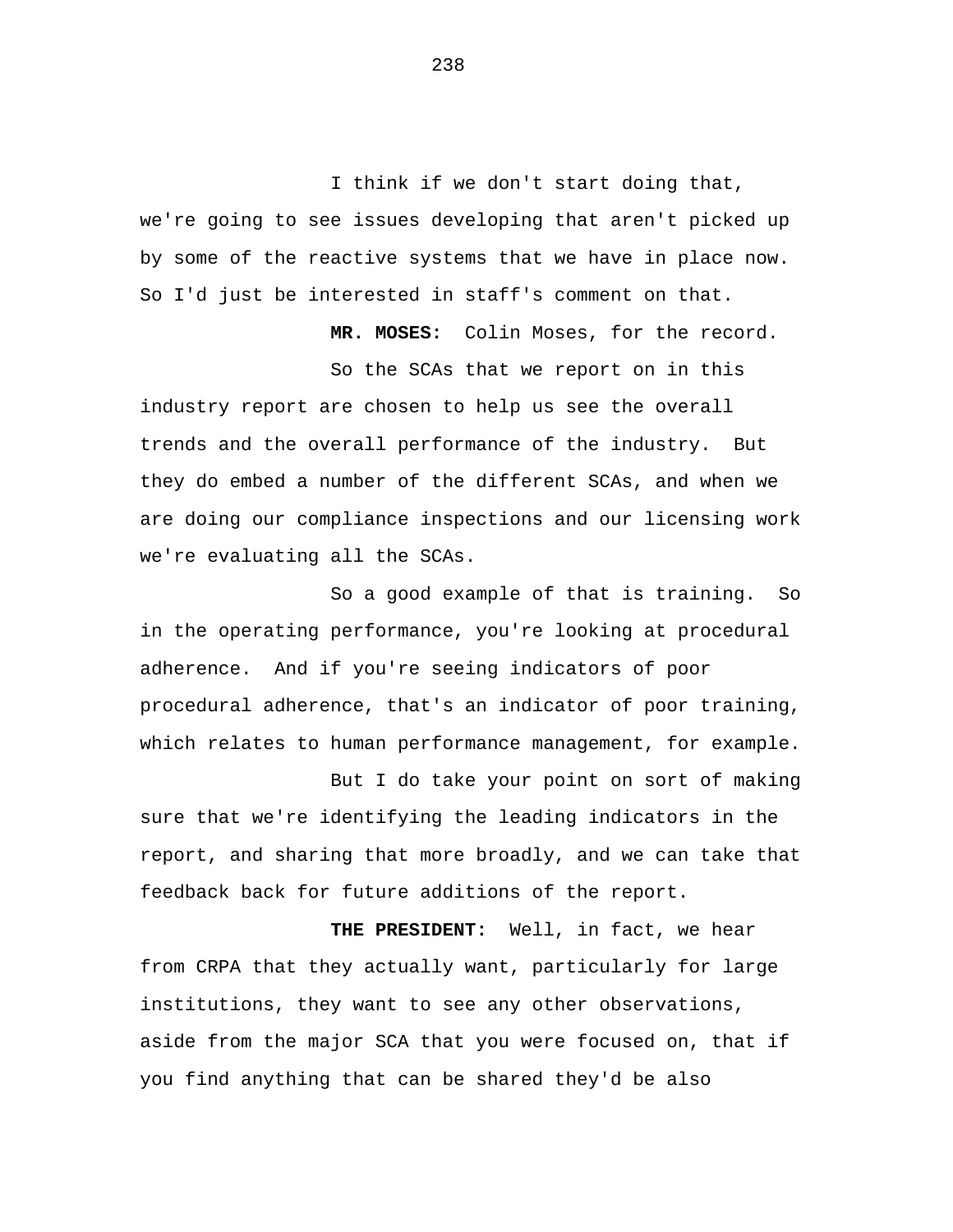interest in this.

So when you go to overall the introduction of the report, that's great, you have good data that's comparable. But then when you get to the larger institutions, it doesn't make sense to compare TRIUMF, with their radiographer, if you know what I'm saying. So they have different kind of issues, and you should -- when you go down to the specific sector, you should use a different number of focuses that you're reporting on.

## **MR. MOSES:** Thank you.

And just to reiterate, I think for the purposes of that report we can take their feedback, but we are sharing the performance across all SCAs with the industry through some of the outreach sessions.

**THE PRESIDENT:** Thank you.

**MEMBER McEWAN:** And just one.

Very quickly again, Figure 21, on page 46, I would really next year like to see a breakout of those institutions doing considerable therapeutic nuclear medicine and PET separated out from those that don't do it, just do general nuclear medicine. I would really like to understand what the dose differences are for the NEWs in those two subsectors of that sector.

## **THE PRESIDENT:** Okay.

**MS MURTHY:** Kavita Murthy, for the record.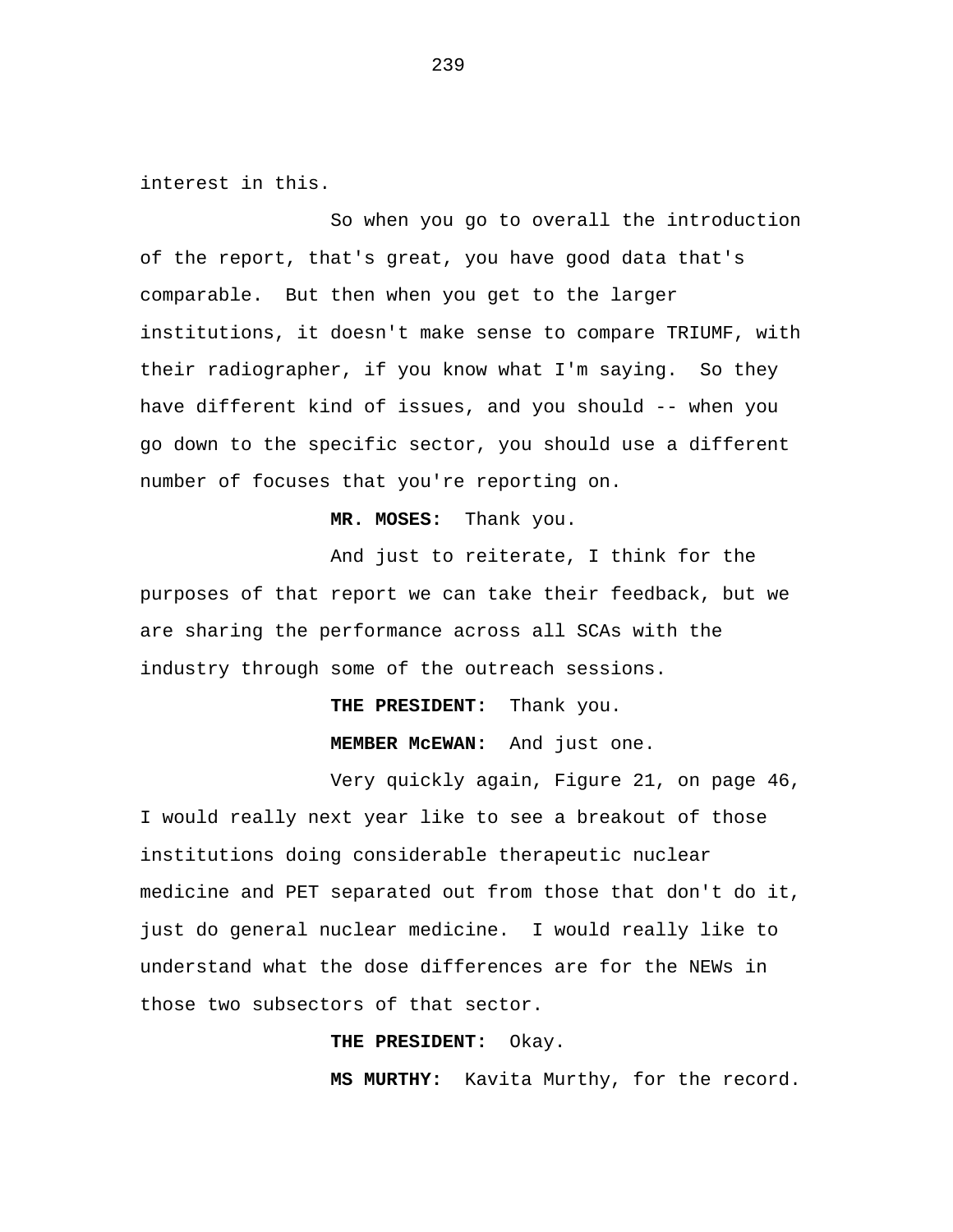The information related to doses is gleaned from annual compliance reports. And because there's often an overlap of employees working in diagnostic versus therapeutic medicine, it's not differentiated in the annual compliance report. We would have to look at some other way of getting that data out, because often it could be the same person carrying out those two functions.

**MEMBER McEWAN:** You could do it by institution. There are many institutions that don't do PET, there are many institutions that don't do a lot of therapy, and those are the groups that we should be concerned about.

 **THE PRESIDENT:** Anyhow, don't try to figure that out now. Just take it out and think about that.

Monsieur Tolgyesi...?

 **MEMBER TOLGYESI:** This is a question to Canadian Radiation Protection.

If I understood well, your members originate from all those four subsectors, like commercial, et cetera. Now, we observe also that operating performances for the four are the weakest part of all compliances in all four subsectors. When I say "weak," I mean bear with me, it is between 87 and 91 percent. These operating performances are related mainly, if not only, to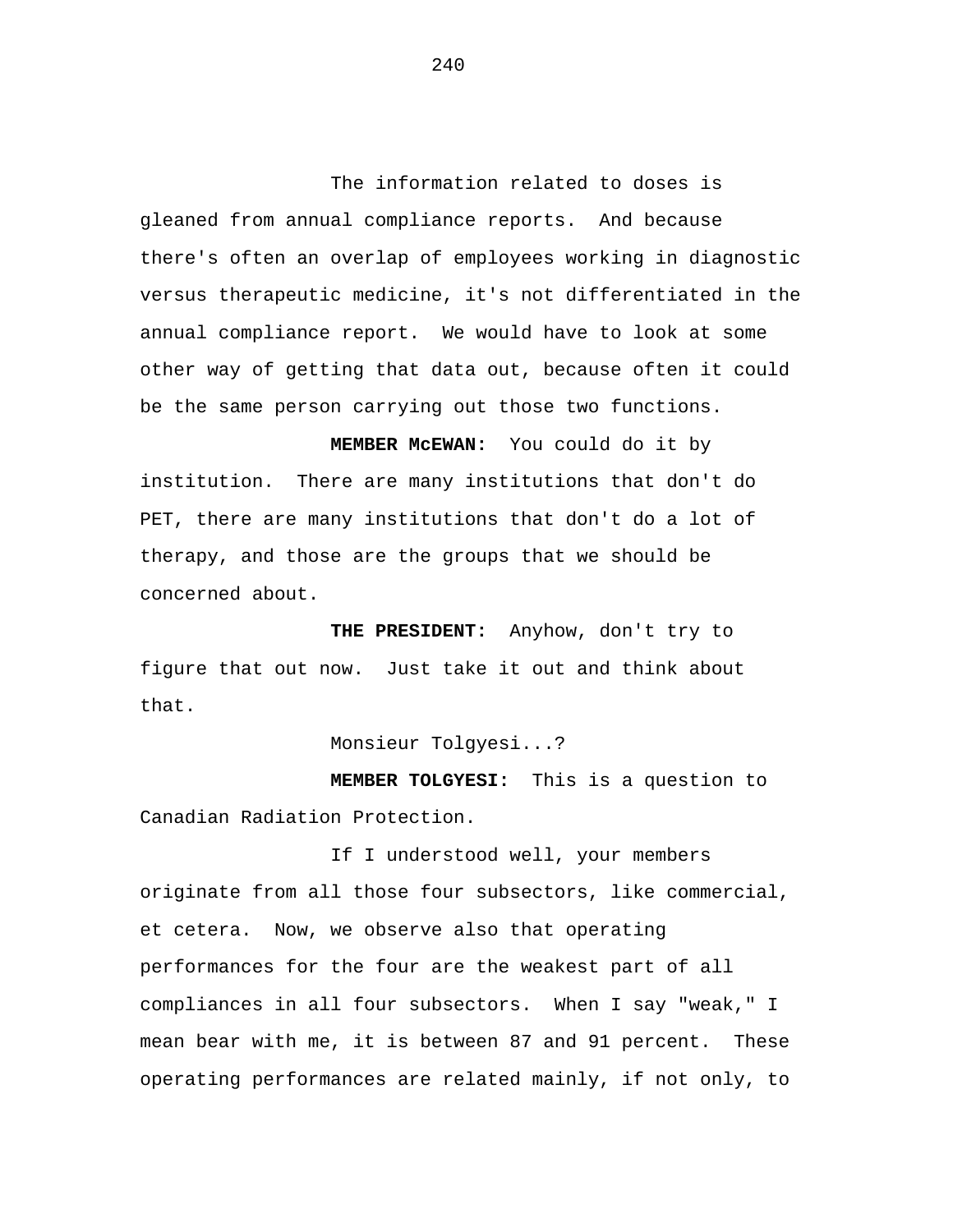working procedures, to labour, okay.

Is your association involved in development or coordination of any common needs like training or do you contemplate that to be part of it?

 **MS NERETLJAK:** Tanya Neretljak for the record.

Yes, the CRPA does offer and does put on sessions for training, and specifically for Radiation Safety Officer training, and if there is a specific need to operator training, many of our corporate members actually are doing this type of training for the industry as well as being a licensee themselves.

So yes, the CRPA does offer, and in our yearly conference one of our bigger components is offering training sessions for people in these needs and we try to identify what our members would require and we try to offer that and we are now trying to implement training outside of the conference itself.

 **MEMBER TOLGYESI:** So to what extent could you come to a member or to a subsector to say that your performances are weak and you should upgrade or you should do something and we could help you or you could find the help somewhere?

 **MS NERETLJAK:** Yes, that is correct, we are trying to identify that and see where we can fill the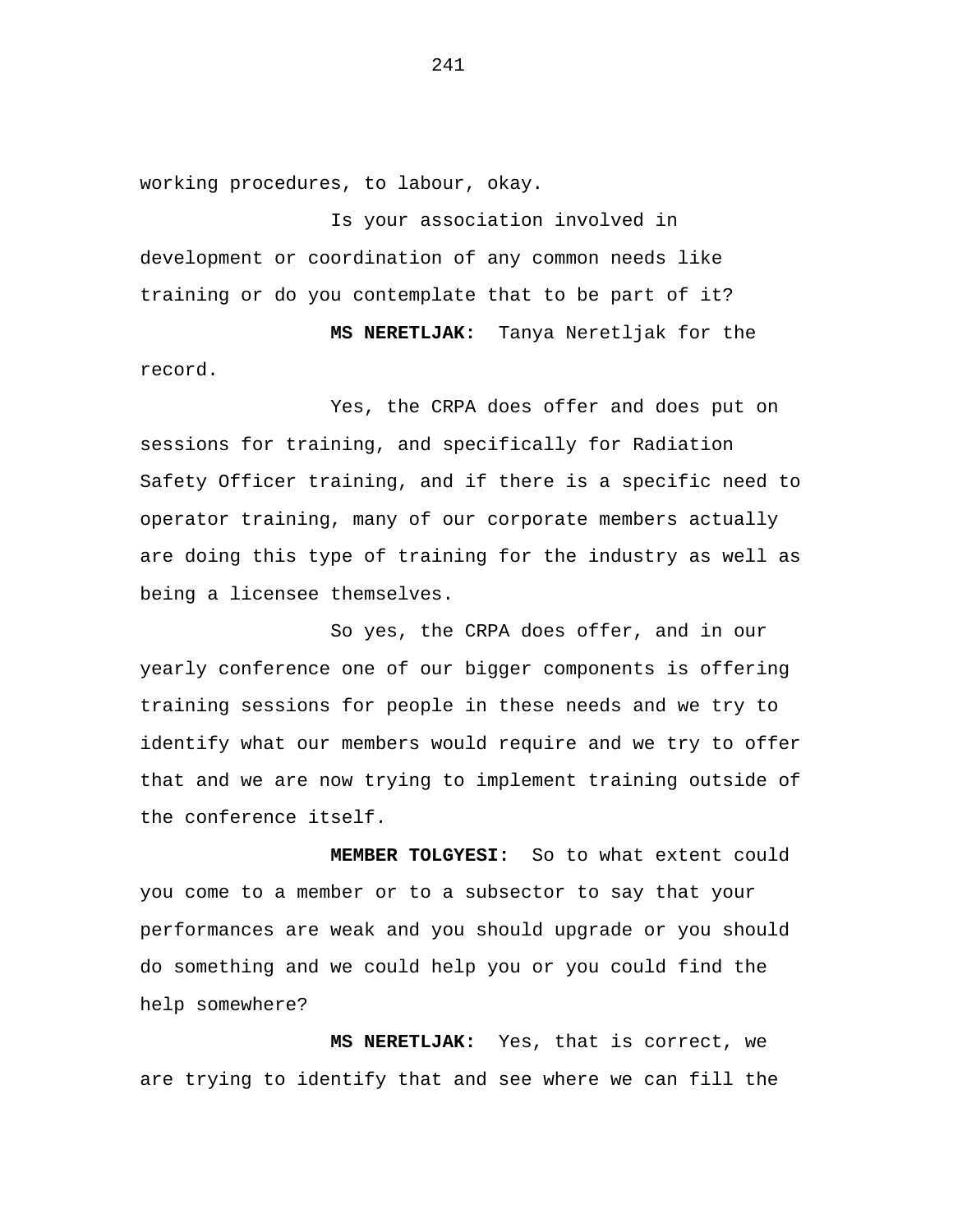need.

 **MEMBER TOLGYESI:** And you are well

accepted? I hope so.

 **MS NERETLJAK:** Yes, of course we are. Thank you.

> **THE PRESIDENT:** Thank you. Monsieur Harvey...? Ms Velshi...?  **MEMBER VELSHI:** I have a couple of quick

questions for COMP.

On your slide 12, please, your last point on that around a potential conflict between patient care and CNSC regulations, can you elaborate on that and help me understand that concern a bit better, please?

 **DR. SCHREINER:** John Schreiner for the record.

This is going to be kind of setting up a scenario that perhaps is not quite so realistic and I will ask Kavita and Jeff perhaps to correct me if I say things incorrectly.

The Regulations state that certain requirements are needed, particularly with safety systems, warning systems, door interlocks and things. So I am going to make a scenario where a door interlock fails.

The Regulation says I need to have that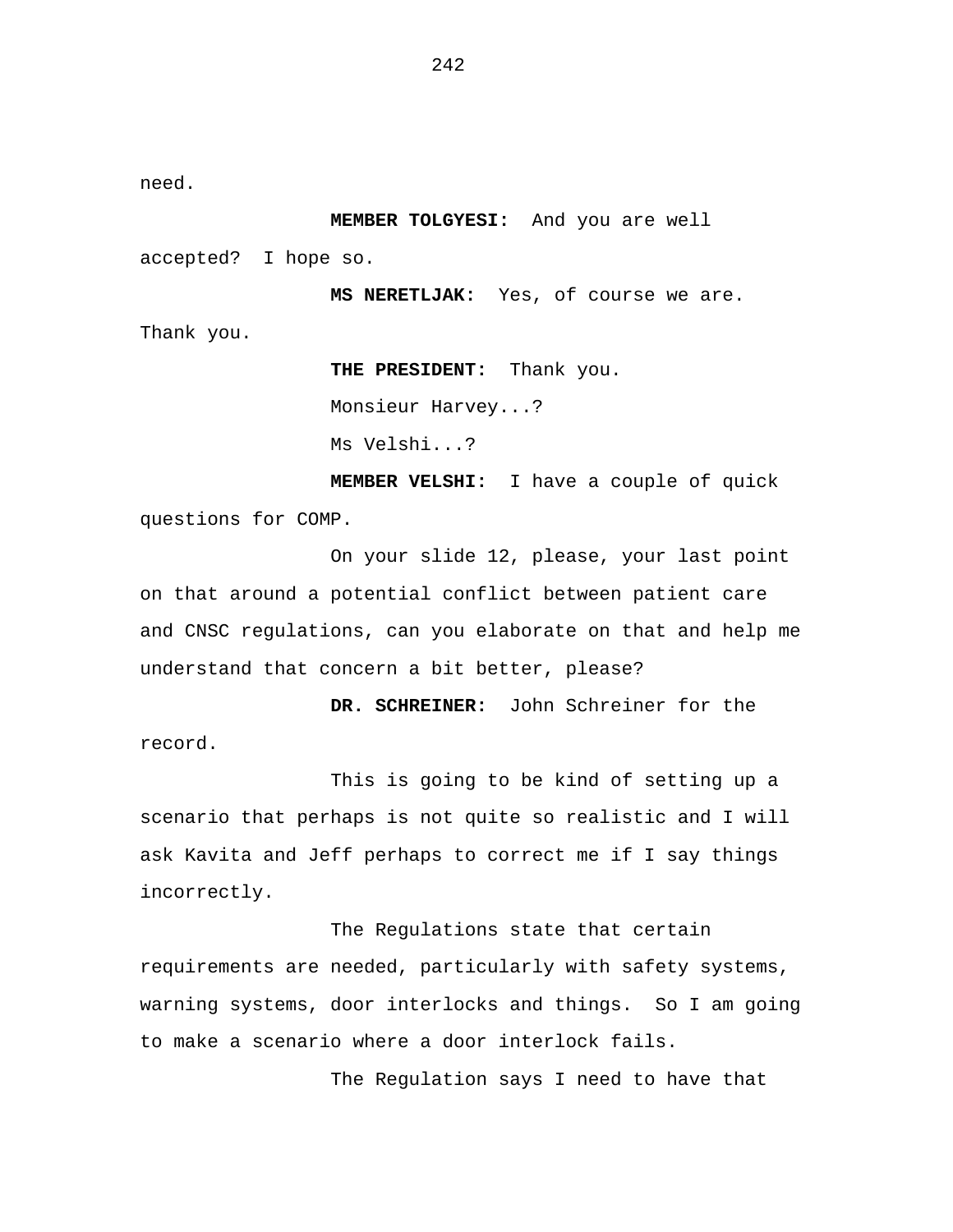door interlock in place and now I have a door interlock that has failed and I have 30 patients that are set for treatment on that unit. Now the decision has to come, do I continue to treat, making sure that we have some mitigating actions and that we are doing things still to ensure safety.

When we call the regulator, of course a licensing officer is very reluctant to say to us, oh, well, you know, don't worry about the Regulations, just tell us how you are going to do it, and depending especially on the expertise and the relationship you have with that licensing officer.

So one can dream of scenarios where we have competing goals. We want to make sure that we don't lose any treatment of patients because a door interlock has failed, especially if our staff know how to use the machine safely still in those conditions.

So one can dream up situations and it would be nice if we could start to discuss together, you know, are there some places in the Regulations where things are a little bit too restrictive.

New machines that are being designed these days, new machines have a lot of other things, so sometimes the emergency offs are a little bit different on a particular design of a new machine or something and we are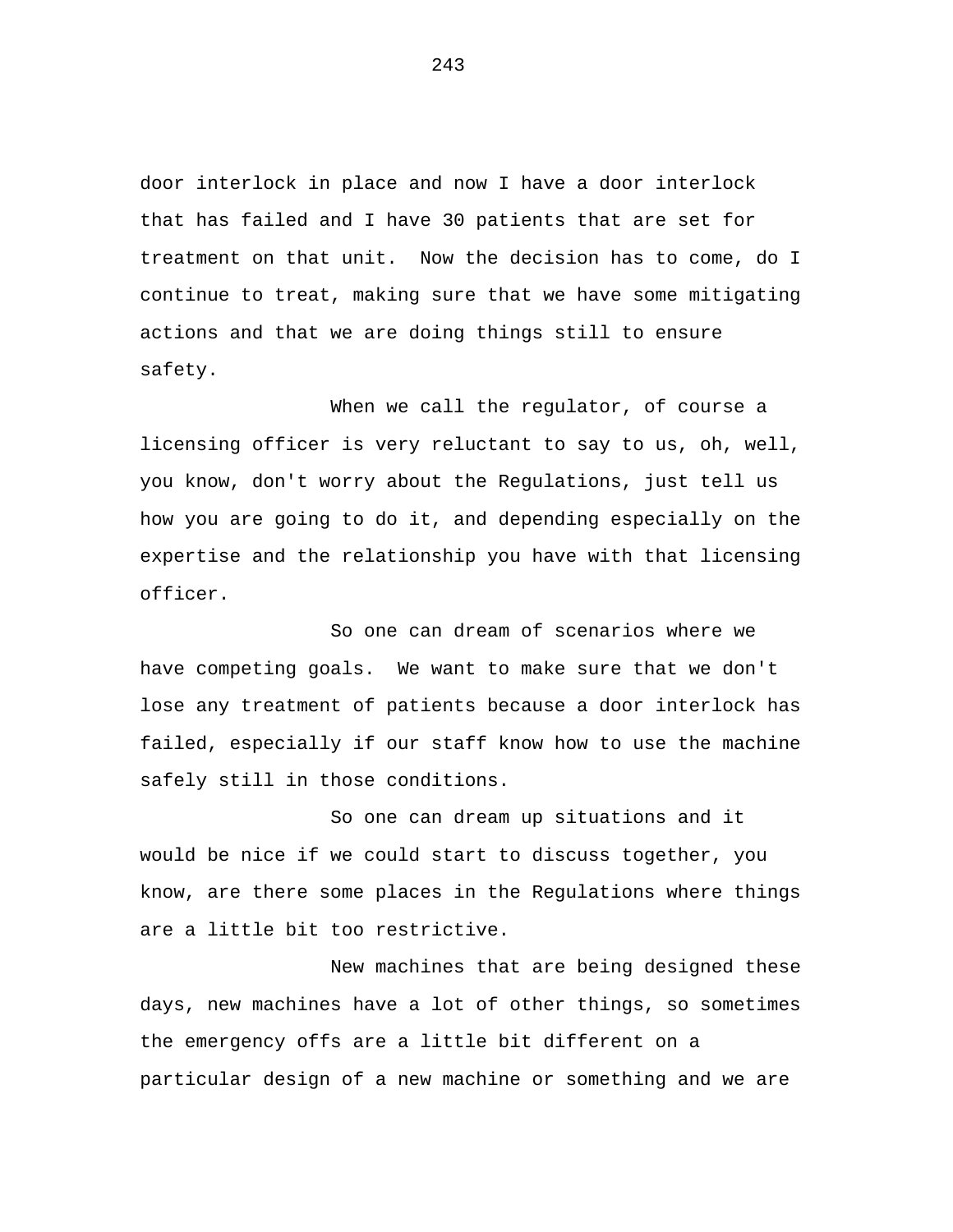always trying to figure out, you know, how does this fit into the regulatory framework and how do we make sure that we can still use these machines safely.

So it's kind of a made up scenario perhaps but I have known of situations where we are perhaps pushing the limits. We are still trying to get patients treated. It is because of a particular warning system that is not open and we can't get quite the clearance that we would like from the staff.

Now again, I would ask Kavita or Jeff to tell me if I'm way off base there.

 **MEMBER VELSHI:** Here's your chance.

 **MS MURTHY:** I won't say you are way off base but just maybe a little.

So safety system requirements are embedded in the Regulations and we do understand that from time to time there are situations where we need to be able to authorize the facility to operate because there is a patient, a need for them to operate, but we will not authorize it if the facility is not safe.

What we require from licensees to do in such situations is to inform us and let us know how they handled -- what interim measures they put in, for how long and how they operated safely. And that happens. It is not something that has never happened. It does happen, we do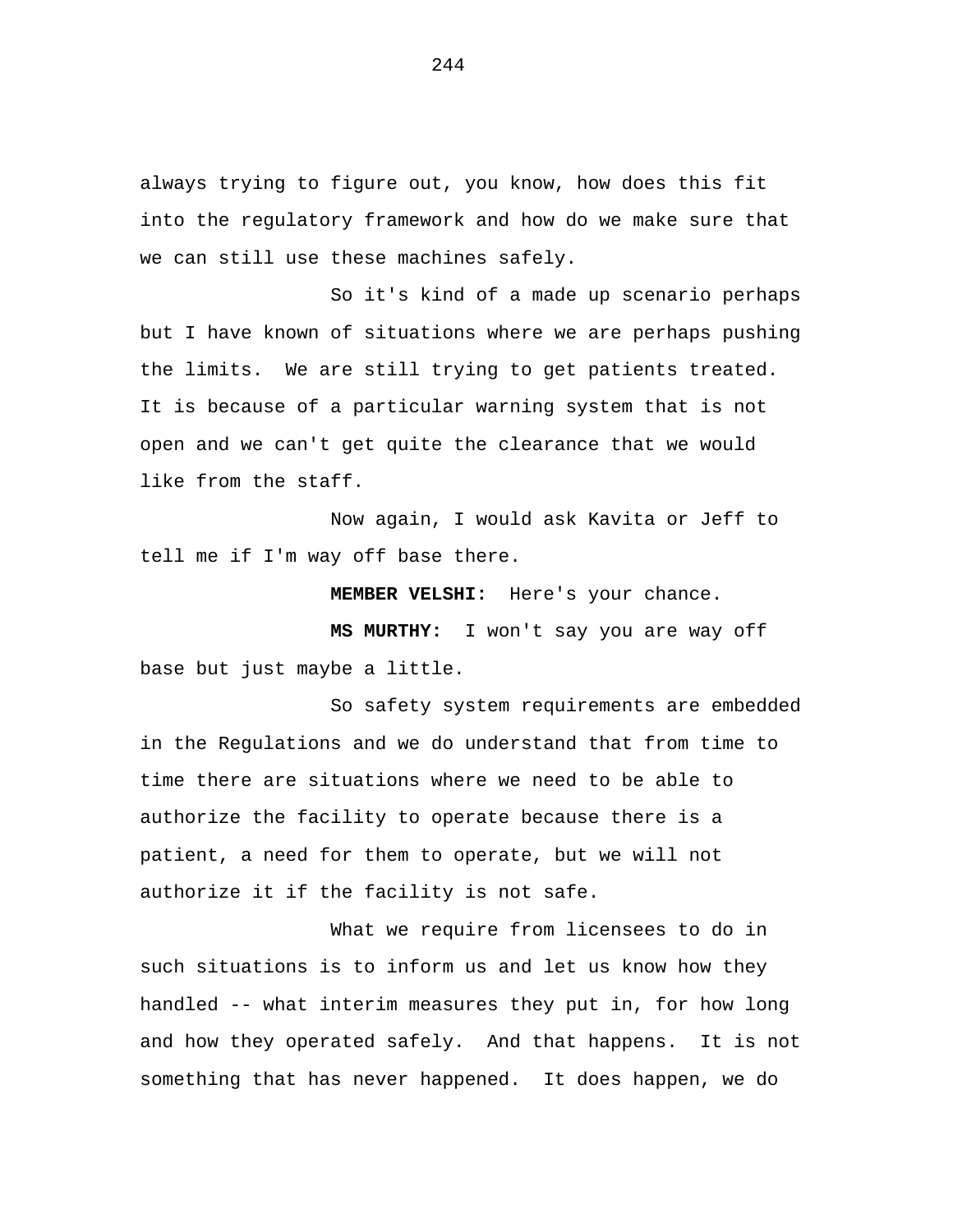understand that.

So as much as possible when new technology comes, the beauty of our Regulations is that it is not as -- even though some would say it is very prescriptive, it is not as prescriptive. We have had to have a look at the Regulations to see how we could accommodate new technologies.

Where we had a beam that could point in a circle, now pointing in any possible orientation, we have to say, well, there is a requirement to have an emergency stop button outside the beam. In this case, it's not possible because the beam can be pretty much pointed anywhere, so how are we going to implement it.

So we have come up with licence conditions in some cases where we have said, okay, the Regulations don't quite address it, so we will put a licence condition in and moved on with that.

So as much as -- we are very cognizant of the fact that these are hospitals and they have patients who are waiting to get very important treatment. We do work with our Radiation Safety Officers and our facility contacts to make sure that we are not endangering the employees, at the same time making sure that we are not a barrier from them completing their own mandates.

 **DR. SCHREINER:** John Schreiner for the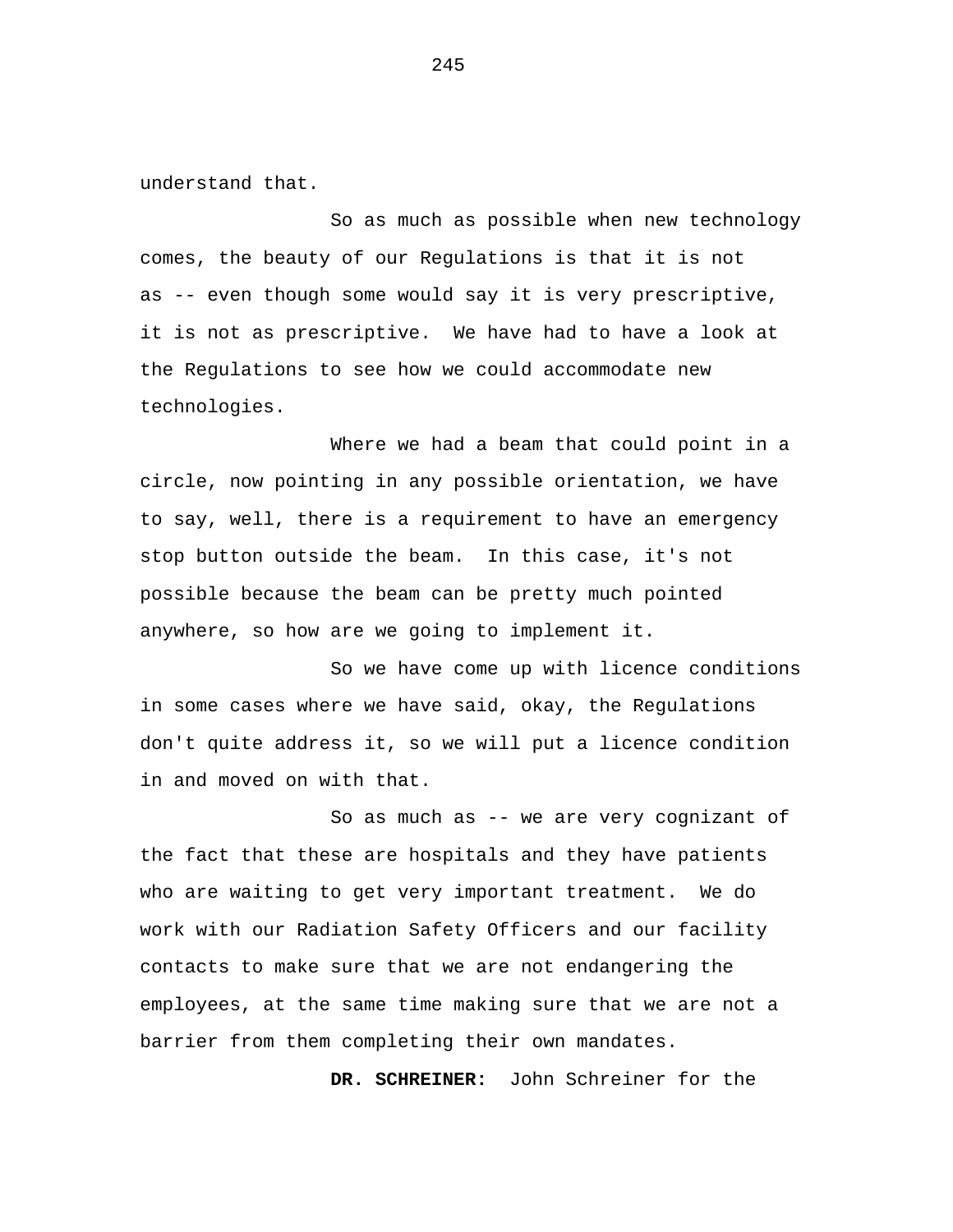record.

Again, I want to make it clear that we do work with our officers and do try to get around these things.

Many, many years ago I treated a patient in Kingston on a device that was not to be used clinically. Because there was a power outage, the cobalt unit was the only unit we had for an emergency treatment and I couldn't get clearance from the CNSC staff because nobody could talk to each other. There was no communications in the province for three days. Three days later I got clearance and we subsequently amended our licence.

So we do work together, but occasionally, again, you know, someone who is not as familiar, someone where the relationship is not as smooth, that working together doesn't work as smoothly. So I think what we were trying to make is let us continue to work together so that we can generate this smooth collaboration across all centres and it's not just, again, because David works very well with Jeff or whomever.

 **THE PRESIDENT:** Well, let me understand something here.

There are two different issues and let me use nuclear power as an example, okay. If there is a major accident, I don't want the nuclear operator in the control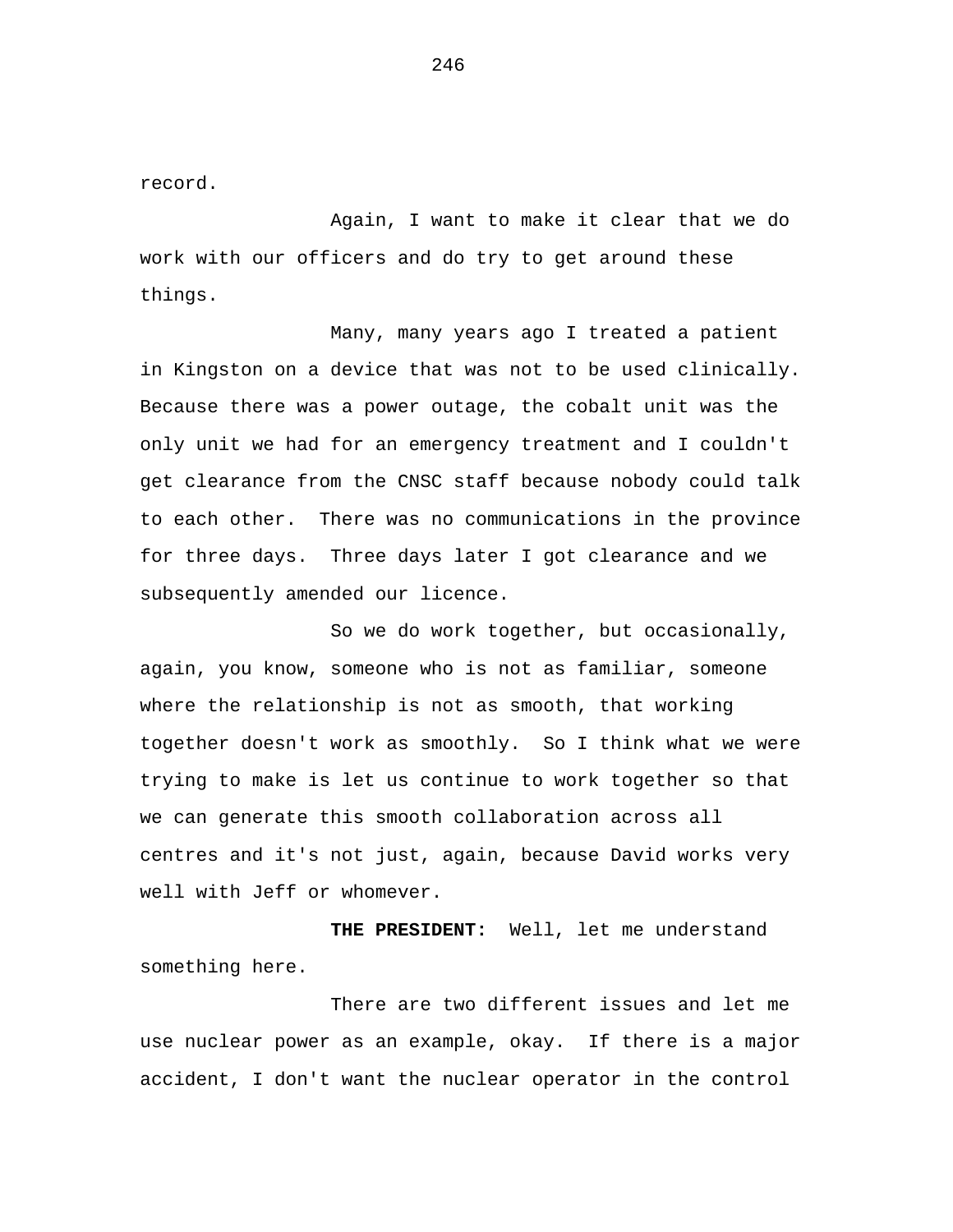room to phone up and say, "Can I ventilate?" Okay. The responsibility for safety is the licensee, not the regulator. Let's see if we agree on that.

What you are talking about is systemic issues where we have been bending backwards and saying if there is something in our Regulation that doesn't make sense that can be relaxed, can be turned into guidance, please come forward and make the case, and we are very open to that, if I understand our regulatory process. But we cannot substitute, we cannot give you the comfort level of you coming up and passing the baton to our staff to give you permission to do something unsafe.

 **DR. SCHREINER:** John Schreiner for the record.

We would never request that of the regulator and we understand the constraints under which you can work, but I think it is perhaps where we are trying to identify aspects of the Regulation that we believe need to be worked on. And I think our community is beginning to appreciate how much you want our help to do that. We didn't appreciate that in the past and that's why we are here.

 **THE PRESIDENT:** But this is a segue to one of my favourites: cremation. I'm glad you raised it, it is a real sore button with me because I have asked our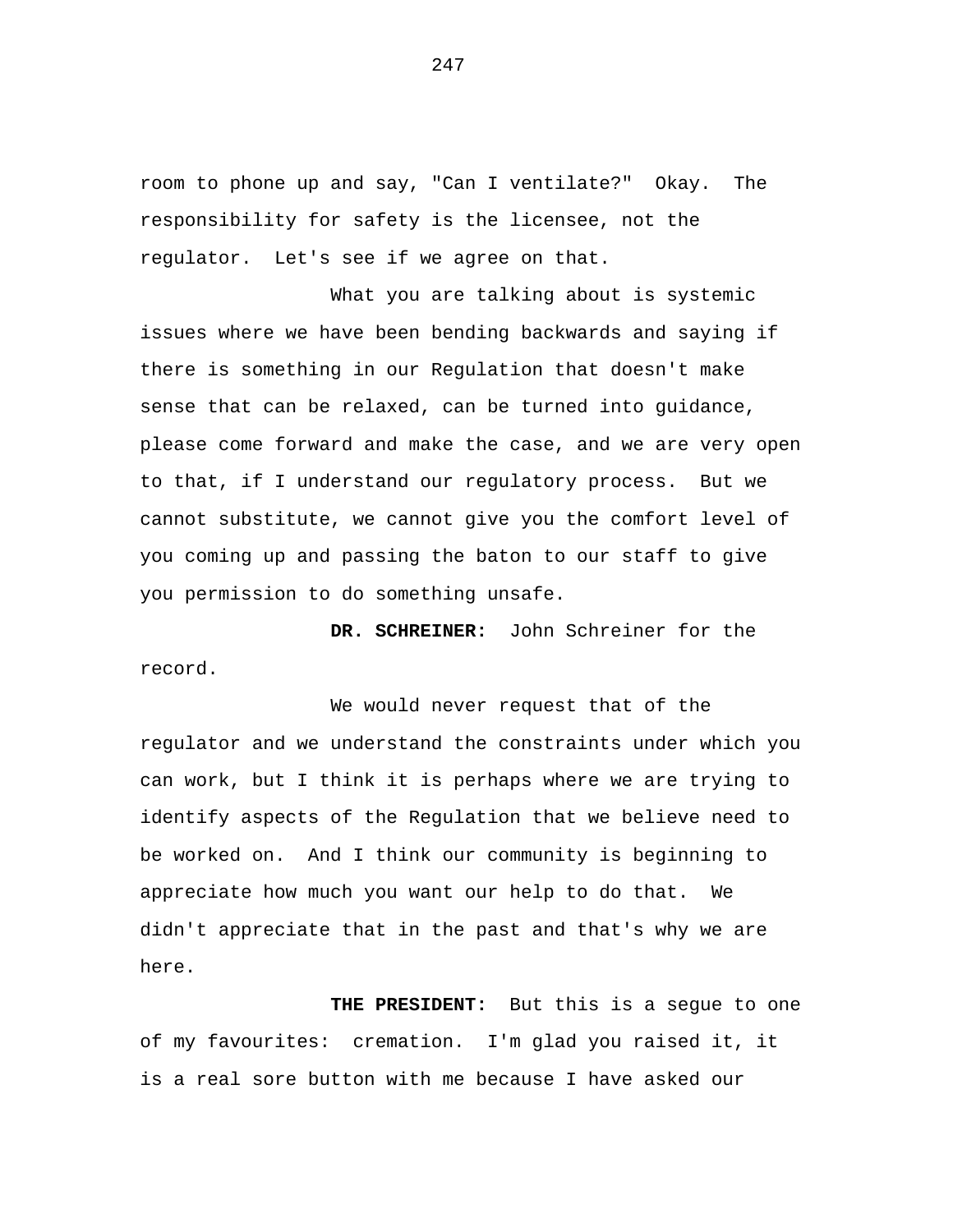staff and their first reaction was it is a provincial responsibility, but I have to tell you, somebody has to take responsibility for the silliness that we observe now that families have to go and take the stiff out and do whatever they want with it just to alleviate the concern of the funeral home. Unacceptable. And for the provinces not to fix it requires somebody else. So, you know, the list of things to do, why don't you pick this one and let's commit to actually fixing it.

**DR. SCHREINER:** Do you want to cover that one?

 **DR. WILKINS:** Yes, I absolutely agree. It is a regulatory morass and, you know, our colleagues end up sitting in the middle of it, but more so it is the families of deceased brachytherapy patients who really don't want to be dealing with anything like that at the time and it's not fair to put them through that, and what's needed is clarity and absolutely we are prepared to work with the CNSC and do whatever is required to straighten this out.

 **DR. SCHREINER:** John Schreiner for the record.

And my understanding is that there are some people putting their heads together to work this out together. I know there are some people in Quebec that have been helping people in the CNSC to try and make a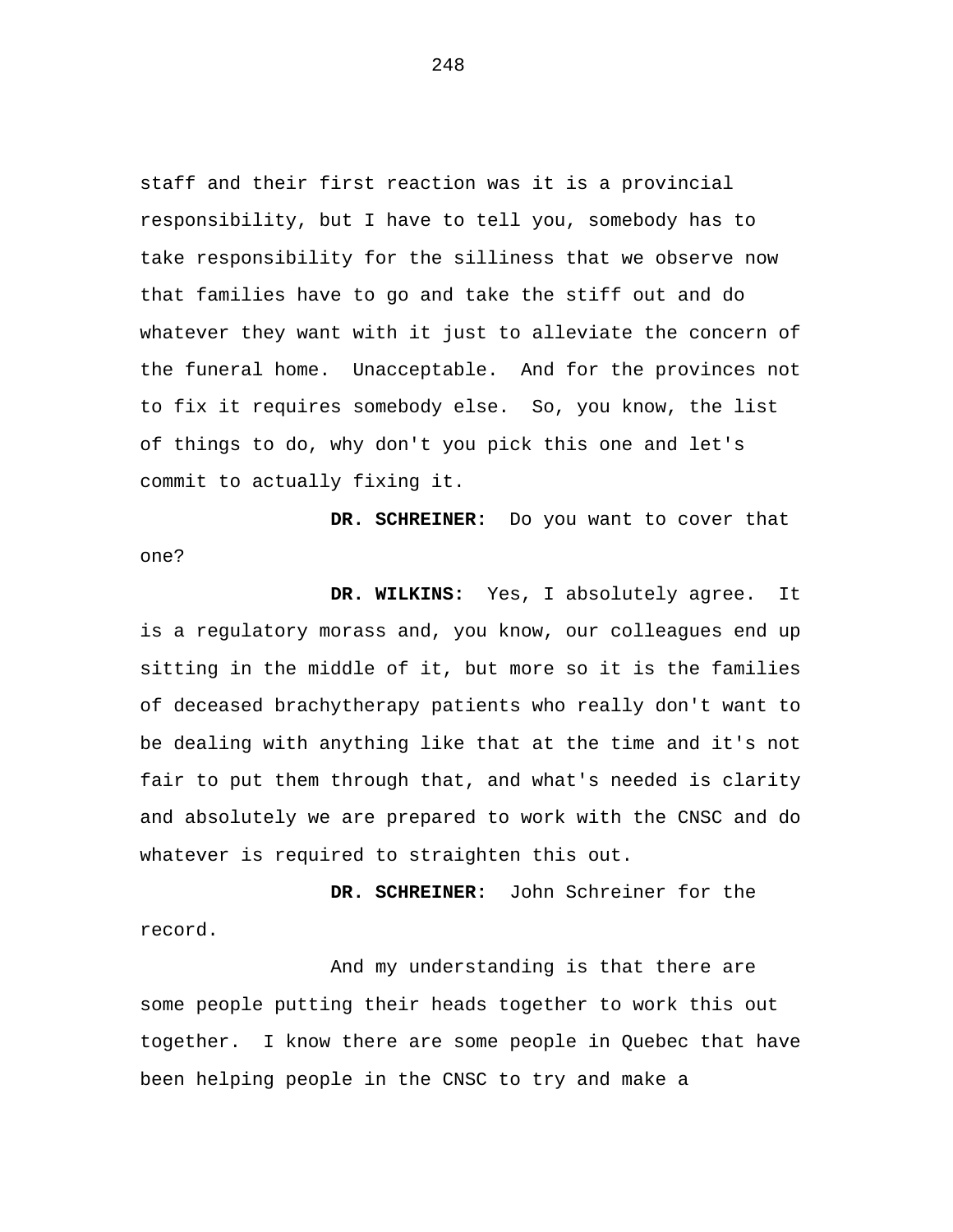statement.

 **THE PRESIDENT:** I hope so, because we have asked that that be done.

 **MR. MOSES:** Colin Moses for the record.

I can confirm that is being done. We have drafted initial guidelines around that question and shared it with industry and gotten some preliminary feedback and we are looking at developing a discussion paper to flesh out this issue in a bit more detail.

> **THE PRESIDENT:** Where were we? Ms Velshi...?

 **MEMBER VELSHI:** My second one again to you was on your slide 14. We've just talked about cremation, but it's the one after that, on reducing administrative burden for both the CNSC and licensees and I suspect you are having a dialogue on that. Is there anything you think the Commission needs to hear on that?

 **DR. WILKINS:** Yes. I mean there is ongoing discussion about this sort of thing, and the programs to consolidate licences in healthcare facilities I think is an excellent initiative as well as, you know, electronic submission of ACRs and this sort of thing. I think there has been good progress in that area and we are quite pleased with the dialogue that has been going on.

 **MEMBER VELSHI:** Thank you.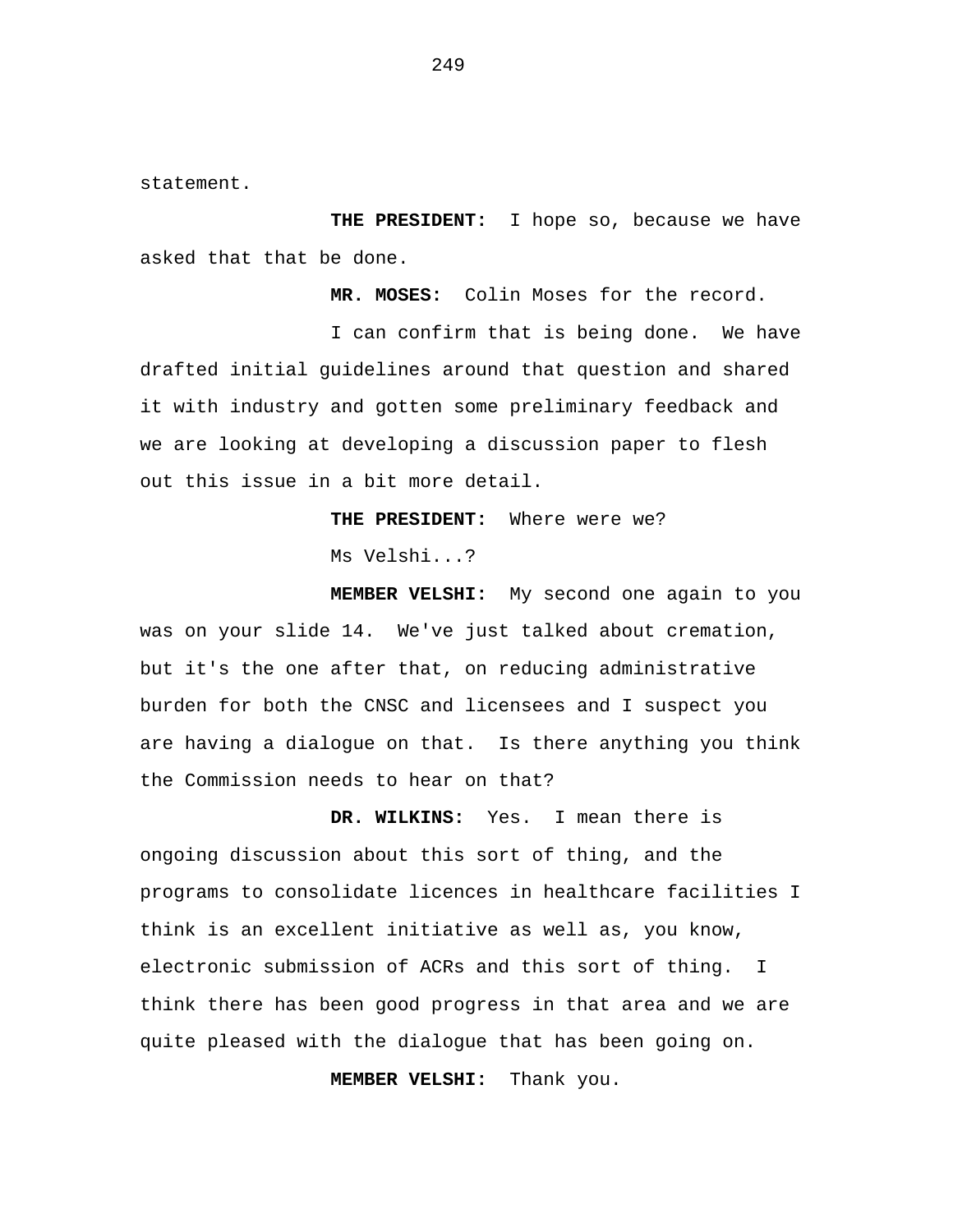**DR. SCHREINER:** John Schreiner for the record.

But an example of one of the difficulties for example is the new Regs under security, where we can appreciate very much what the international environment is like and everybody wants to keep things secure, but we also have to remember that many hospitals have many, many employees, many of those employees who are on contract. Often, the security delivery for a hospital is by employees that are under contract and some of the -- as we look down the line for things that are going to come down the line in 2018 or whenever they turn on, it is going to add a huge administrative burden to hospital HR departments and radiation safety groups to try to achieve some of the things that I suspect you thought was a simple thing to ask for as you set those Regulations together.

 **THE PRESIDENT:** We have some security people coming here but I have to tell you, on security you have to be really careful what you wish for. In fact, because it is in hospital, it probably would be a good target, let me use that word, for some untoward activities. Do you want to help us with this?

 **MR. BEAUDETTE:** Michael Beaudette, the Director of Nuclear Security, for the record.

Just to say that obviously we are still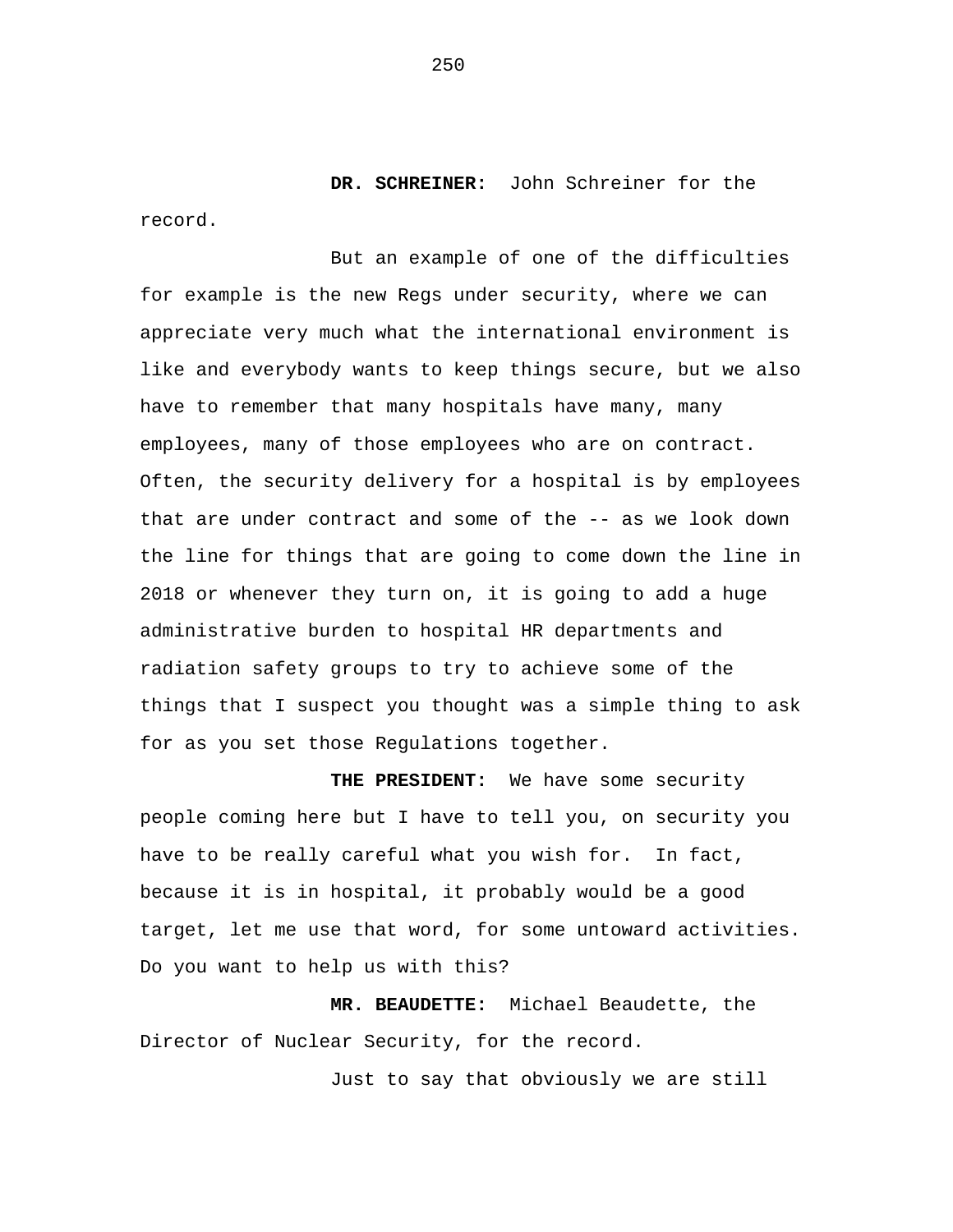two or three years away, so we are not -- we haven't seen the actual burdens that they are going to entail. We haven't had that problem to date, so I'm not sure if there is a specific question here, but, you know, so far it hasn't been a problem and we are still a couple of years away.

 **THE PRESIDENT:** But again, I invite you to comment on any regulatory document being proposed and participate in the ongoing discussion and outline areas where you think there are going to be some difficulties.

 **DR. SCHREINER:** And again, David and I will commit that the COMP wants to start to be more engaged in these conversations.

**THE PRESIDENT:** Again, the segue. So I really appreciate your intervention here but I also wonder why are you not showing up in our public hearings. We have public hearings almost once a month in which radiation angst and issues are always expressed by the public, and in fact being from the medical side, from the radiation side experts, you carry some credibility. I don't know why you never show up in front of us and give some science-based arguments to some of the material that is being presented in front of us. Some of it is not exactly scientifically based.

**DR. SCHREINER:** John Schreiner for the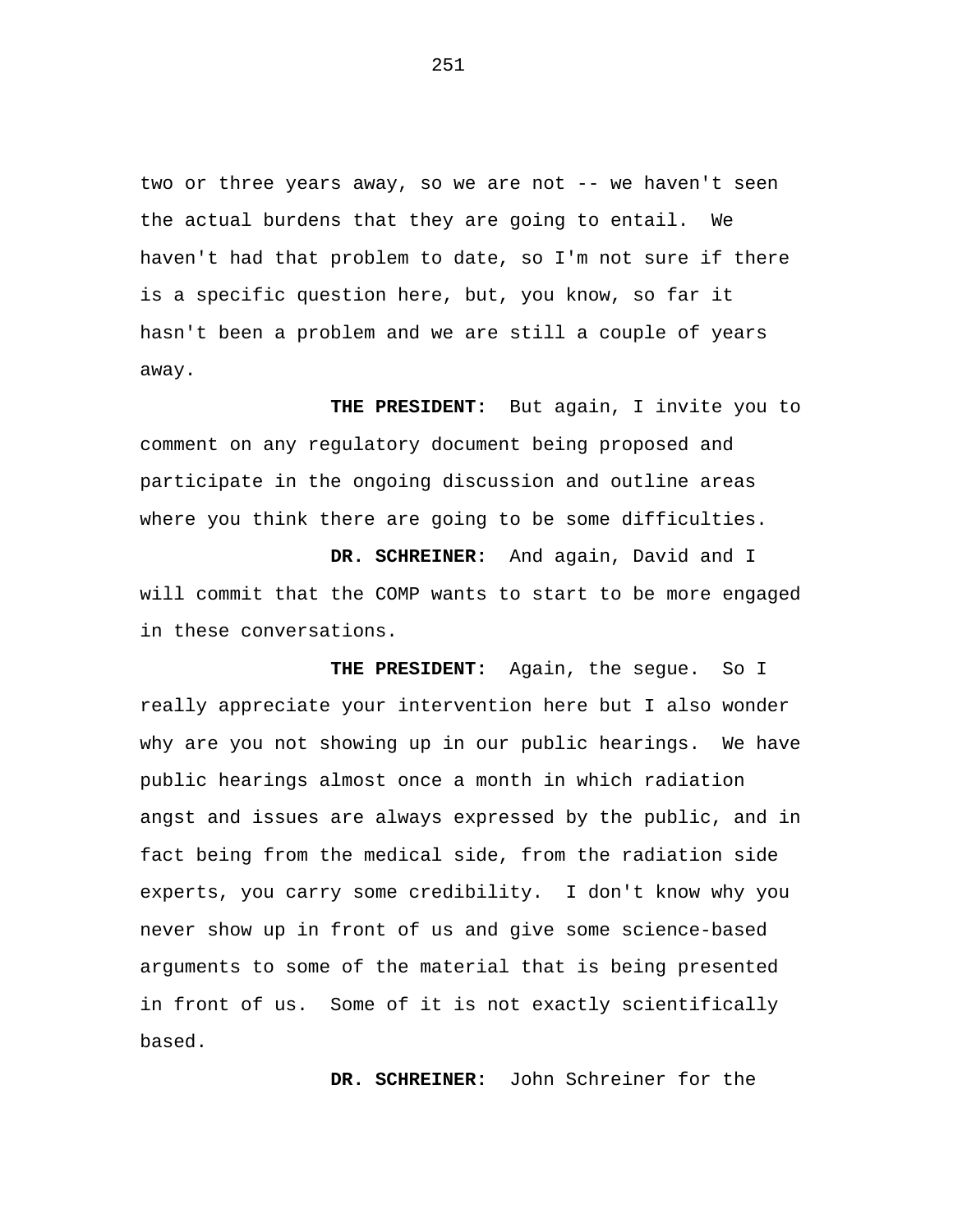record.

Mr. President, I am quite hurt that you don't remember I was in Chalk River a few years ago at just such a meeting.

--- Laughter / Rires

**DR. SCHREINER:** But I suspect part of it is that we are very busy and we have been trying to focus on areas where we think we can be very helpful. If the CNSC thinks it would be more helpful for us to be engaged with the general public, we are happy to do that.

I will assure the CNSC that whenever we are asked by colleagues in the hospital, by other workers, by the public, how we believe this regulatory framework is working, we speak highly of what the CNSC is trying to do and we try to educate in our small way the public on the activities of your Commission and your employees.

**MS NERETLJAK:** Tanya Neretljak for the record.

I just wanted to echo Dr. Schreiner that, yes, it is partly because we are all very busy and it is really difficult sometimes to make your public sessions, depending on where they are being held and the topic on hand. So if we find that we are expertise in that area, you may see us present there. If not, it could be because we can't really add to that or we just logistically can't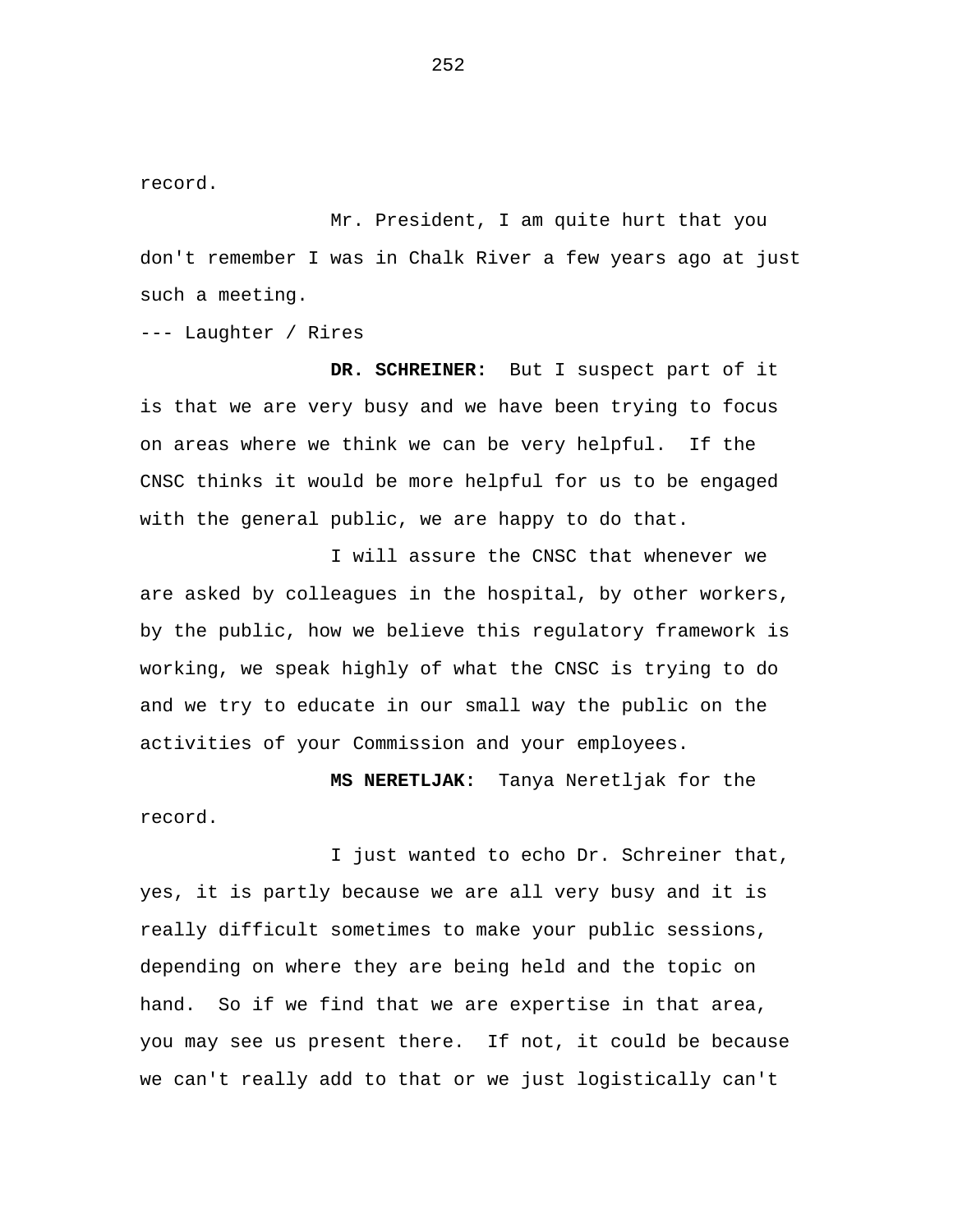make it. But otherwise, we would actually be there every time if we could.

 **THE PRESIDENT:** Well, you know, if you don't show up to some of those public hearings, we end up speaking amongst ourselves and, you know, we are in the nuclear kind of a sector, we understand what's going on and you don't get much opportunity to talk to the public at large.

So we are going to have in November a Darlington hearing. I invite you to at least listen in because you are going to hear all kinds of interventions about nuclear and nuclear dangers and nuclear angst about the general population.

Anyhow, enough of that. Where are we now?  **MEMBER McEWAN:** So page 27, Figure 16. I am simply picking this graph. There are a couple of others and a couple of other data sets we could look at. But if we superimpose the --

--- Pause

 **THE PRESIDENT:** I know you have to catch a train, I guess. So thank you. Thank you for your intervention.

**UNIDENTIFIED SPEAKER:** Thank you very much.

 **MEMBER McEWAN:** So if you superimpose the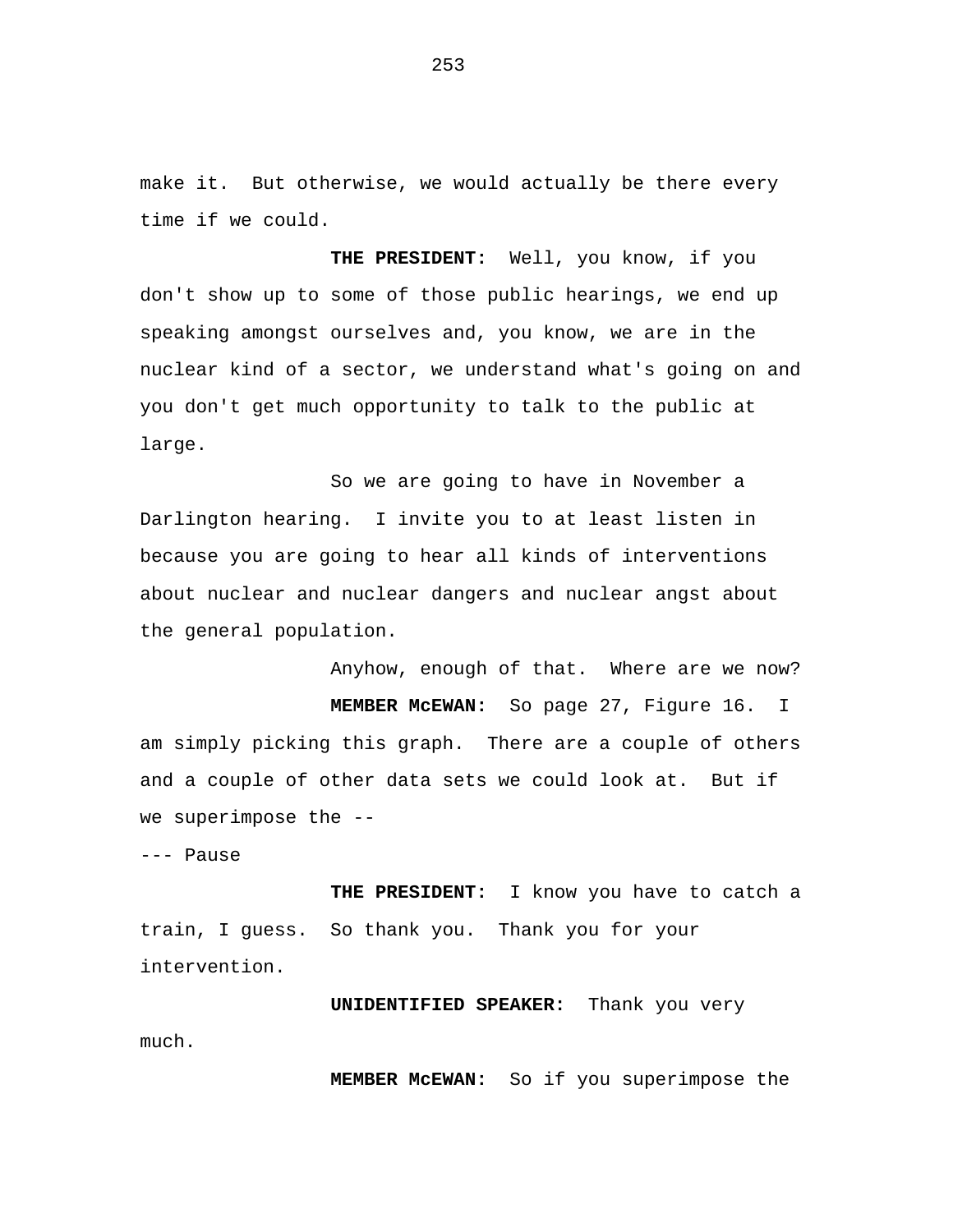inspection ratings of operating performances for the NPPs onto that --

**THE PRESIDENT:** What page are you on?

**MEMBER McEWAN:** Page 27, Figure 16. Where would they sit in relationship to the four sectors that you have identified there and at what level would you be satisfied with the performance of those sectors in moving towards that line?

 **MR. MOSES:** Colin Moses for the record.

I am not sure that I can answer your question today. I don't have the data on hand with respect to the nuclear power plant performance.

I think we will be satisfied when everybody is performing at 100 percent but I think the reality is that that wouldn't necessarily happen. But we are very satisfied with some of the trends that we see across the board, for the most part seeing improvement over the past five years and I think that is thanks in large part to some of the outreach activities that we have been doing.

 **MEMBER McEWAN:** Sure. But if I look at the commercial and academic and research sectors, certainly the commercial sector is now below where it was five years ago and with an N of 1 the trend is in the wrong direction.  **MR. MOSES:** Colin Moses for the record.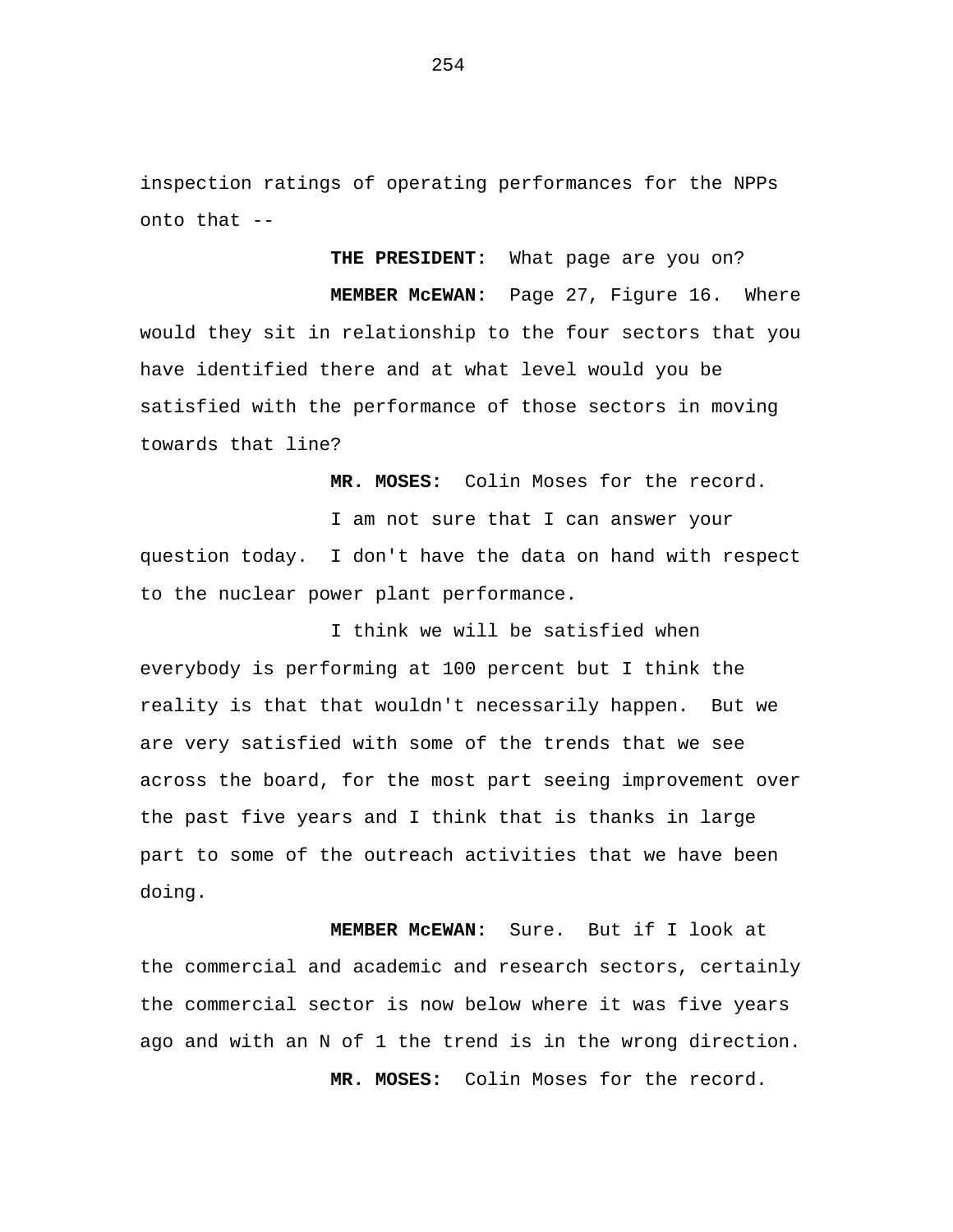You know, I think it is important to keep in mind that some of the variations within the normal performance are expected in the data. We do look at the trends of the performance of the various subsectors to determine inspection frequencies, and you heard in our presentation that we have adjusted the inspection frequencies for some specific sectors, and so, you know, that is where this kind of data is helpful to let us determine sort of what our inspection plans are, what our outreach plans are, where we need to focus our efforts, where we need to drive compliance much more broadly within different subsectors.

 **THE PRESIDENT:** I think Dr. McEwan is raising a really intriguing question here. We are now using the same 14 safety and control areas, so theoretically we can do this kind of inspection meeting requirement to all our facilities, mines, new NPPs. I just don't know if it makes sense, but if we can, this is a different way of measuring compliance here as opposed to the fully satisfactory, satisfactory, et cetera.

So it is probably worthwhile to take a look to see if you can actually do this, because then we can truly have a CNSC-wide kind of a measurement that puts all of them together. If you can actually compare apples and oranges, medical, industrial, academic and commercial,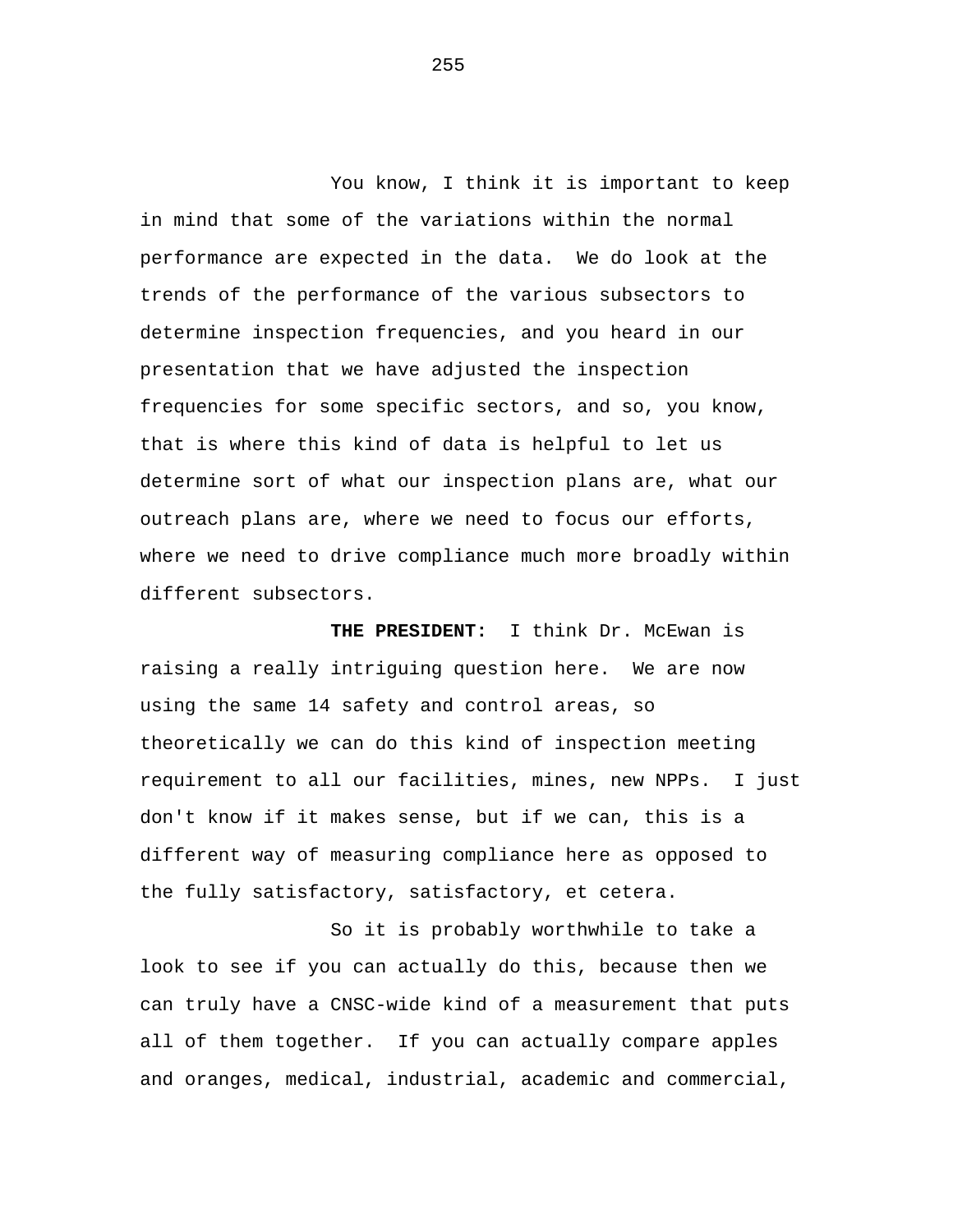I don't see why you can't put in mines and processing facilities.

I don't know the answer to this. I see Mr. Jammal smiling in the background. This being a meeting we can be a little bit loose and allow you to blue sky here.

 **MR. JAMMAL:** It's Ramzi Jammal for the record.

Yes, I will ask for the blue sky to come alongside the blue skies, the resources, but since I'm being loose, so I will -

 **THE PRESIDENT:** They do it anyhow when they put the -- when they do all the inspections.

 **MR. JAMMAL:** We will -- you are throwing a challenge now -- all seriousness with respect to my response. You are throwing a challenge in order to compare the NPP or the facilities with respect to the industrial radiography or DNSR.

So if you are going to compare apples to apples. We will have to focus on elements that the inspectors will look at versus a programmatic review. So we will take that into consideration and then we will see if the superimposition, we're comparing apples to apples.

As mentioned, even at the facility we start with the licence application, you determine the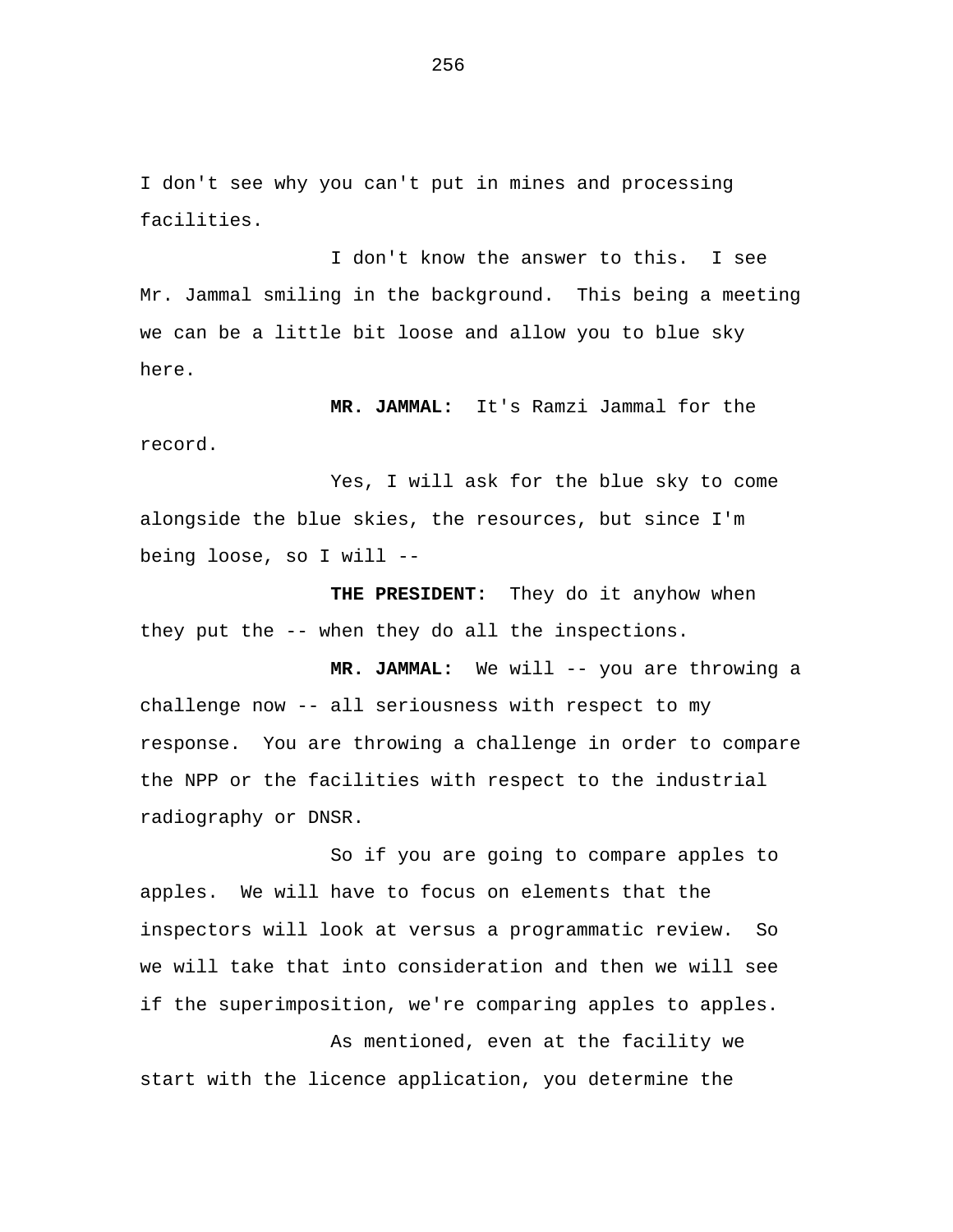program and, yes, there are unique opportunities where our inspectors on site are looking at the same element as an inspector in Mr. Rabski's shop and we can start to do these comparisons. But give us some time in order to determine if there is any validity to do it and does it make sense.

From a satisfactory point of view, Dr. McEwan asked the percentage. If you look at the NPP -- and I'm not opening up now how it will reach satisfactory, but satisfactory range in nuclear power plants is in the range of 75 percent all the way up to 85 percent. So you have that range allowing, so, a rough estimation probably would be in the same line, within the same range, even if we take that error bar accordingly. But we will look into it from --

 **THE PRESIDENT:** I don't see much difference between assessing TRIUMF from fuel facilities in Port Hope. What's the difference really?

 **MR. JAMMAL:** Well -

 **THE PRESIDENT:** Don't answer it here.  **MR. JAMMAL:** I'm not going to answer it,

 **THE PRESIDENT:** All right. Please.

but at the same time -

**MR. JAMMAL:** -- yes, there is some difference but we will take what is comparable to compare, and we will do it.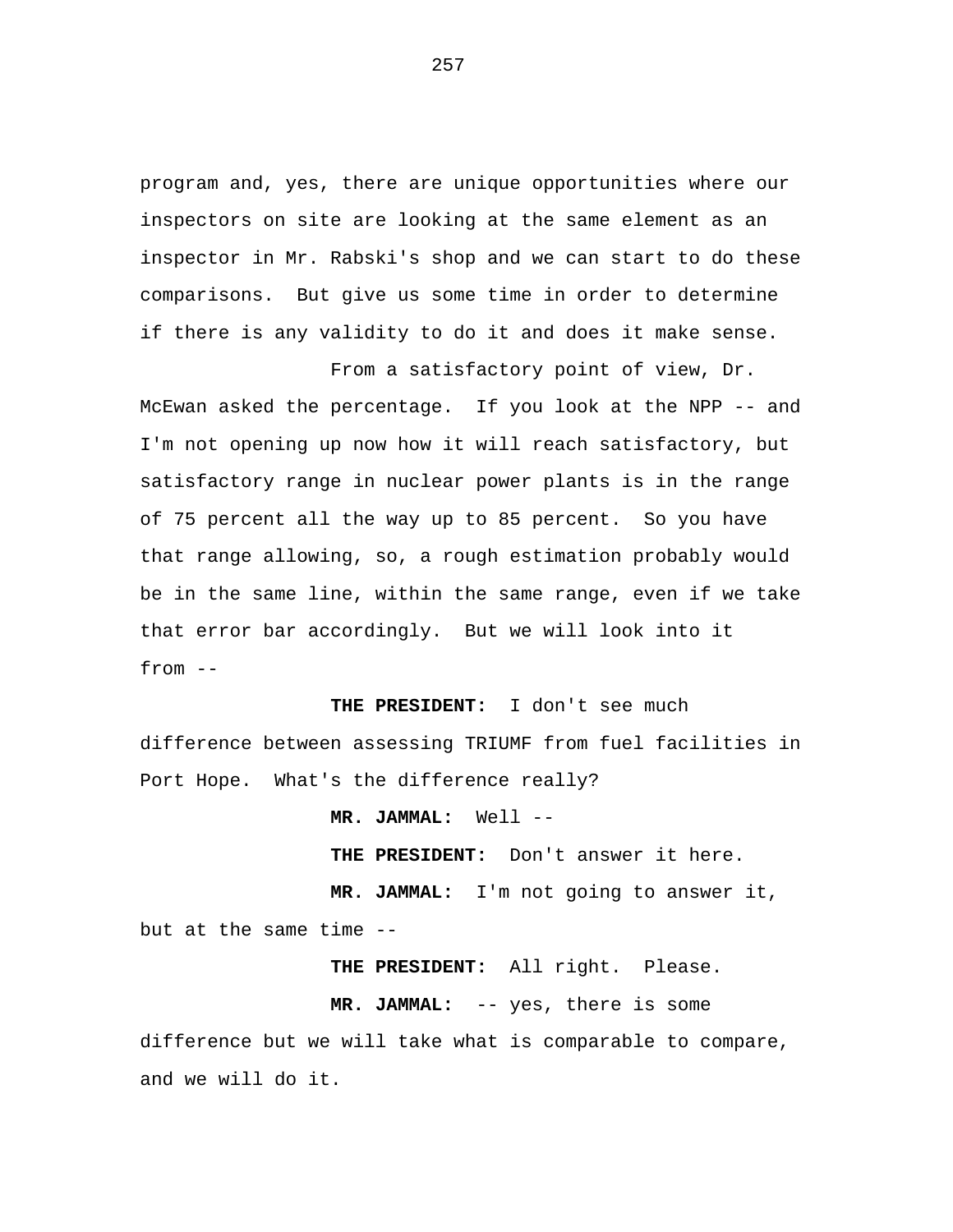**THE PRESIDENT:** Mr. Tolgyesi...? Monsieur Harvey...? Dr. McEwan...?

 **MEMBER McEWAN:** I'm sorry. Page 35, spill and contamination. There were 39 events related to contamination of personnel reported. Can you remind me, please, at what level of contamination of an individual the event is required to be reported?

 **MR. FUNDAREK:** Peter Fundarek for the record.

In the Regulations, in the *Nuclear Substances and Radiation Devices Regulations* there is a stipulation requiring all reporting of skin contamination because it potentially represents a significant exposure to the person.

We have developed a -- we are developing a policy on this to look at it in respect of the different isotopes so that we can provide further guidance to licensees exactly what the reporting requirements are going to be to clarify them even further, but currently we do require reporting on all skin contamination because of the potential for the dose to escalate rapidly.

 **MEMBER McEWAN:** So in that case I'm really surprised there were only 39 events given the number of licences and licensees and the number of individuals that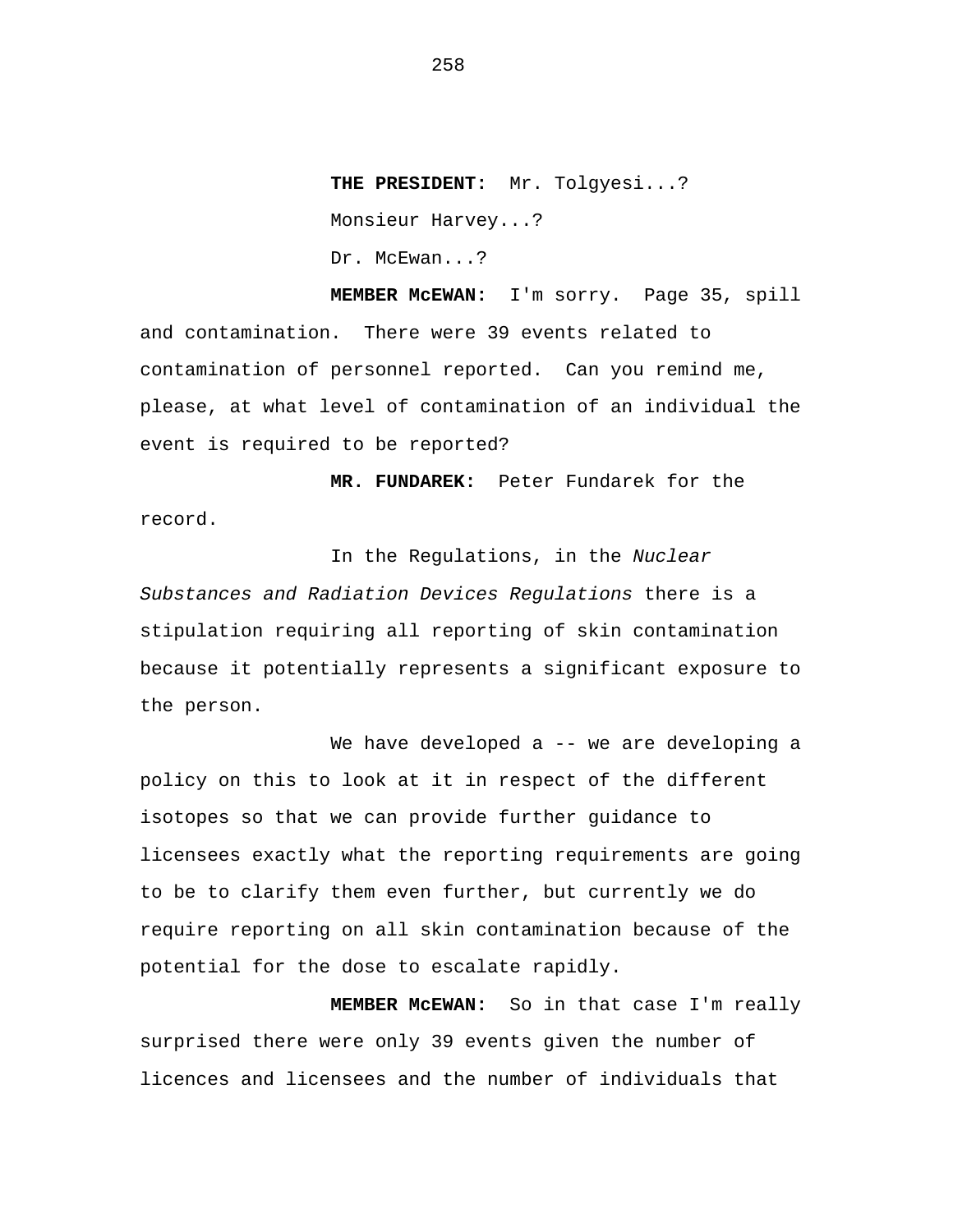you have working with unsealed sources. I'm not asking for a comment. It's just if every event has to be reported, that number to me seems low.

 **MR. FUNDAREK:** Peter Fundarek for the record.

The vast majority of our licensees actually use sealed sources. So they are the industrial applications and so they are not using open source, unsealed sources. So the potential there is much lower.

We do require significant handling requirements for radioactive materials and unsealed as necessary. So we do ensure that there are sufficient procedures in place to prevent skin contamination. Any spills that happen inside hot cells or inside containment, they are not reported because there is no safety significance to those reports.

 **THE PRESIDENT:** Monsieur Tolgyesi...? Do you have any more?

Okay, I will give you relief, I will start asking some of mine.

First of all, I would like to start by saying I really enjoyed reading it. It's a lot of material in there, a lot of good work. I also like your forecast for the future, for the year 2015. I think it is a good addition.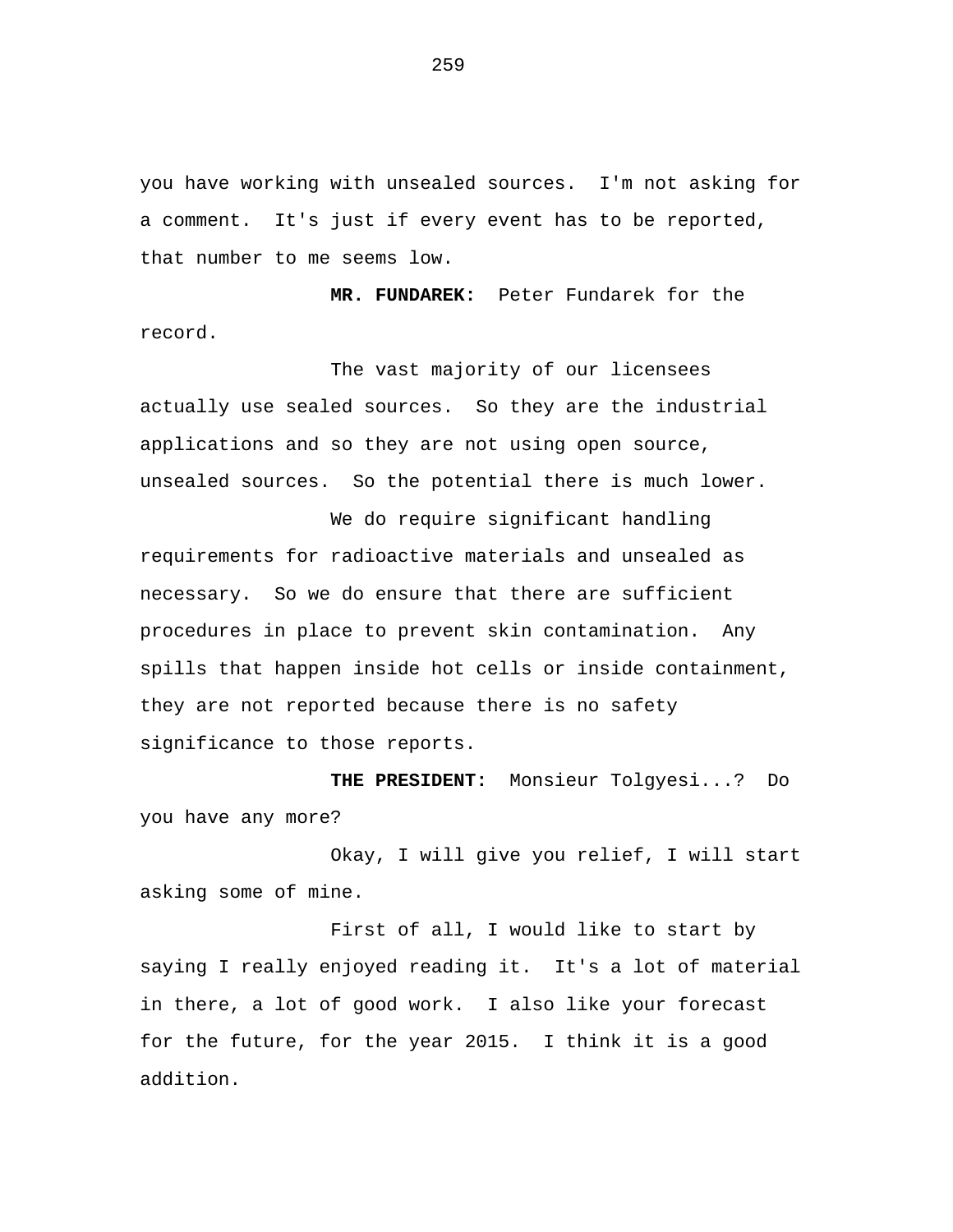Two quickies and one of them is relating to how many licensees have more than one licence. I really would like to see -- I don't know if I want to see it in a report or you send it to us as a special report. You have 1700 licensees with 2400, 2415 licenses. I would like to see the distribution. How many licensees have two, how many licensees have three, how many licensees have four? And I just heard that there could be one licensee that has 10 licences. I just want to see the distribution so we can maybe focus on whether there is room for improvement further.

And also, on the next slide, on page 17, you always break down by sector the number of nuclear energy workers. Why not by the total workers, you know, the 60,000? It would be interesting to superimpose on that graph or by itself so we can see where all the workers in those facilities are, because I think it will be an interesting different stat.

Dr. McEwan...?

 **MEMBER McEWAN:** I think I have asked all my important questions, Mr. President. Thank you.

I think -- again, I am repeating myself - the intervention from you and your six recommendations I really well appreciate. I assume staff will take them

 **THE PRESIDENT:** Okay. Any final comment?